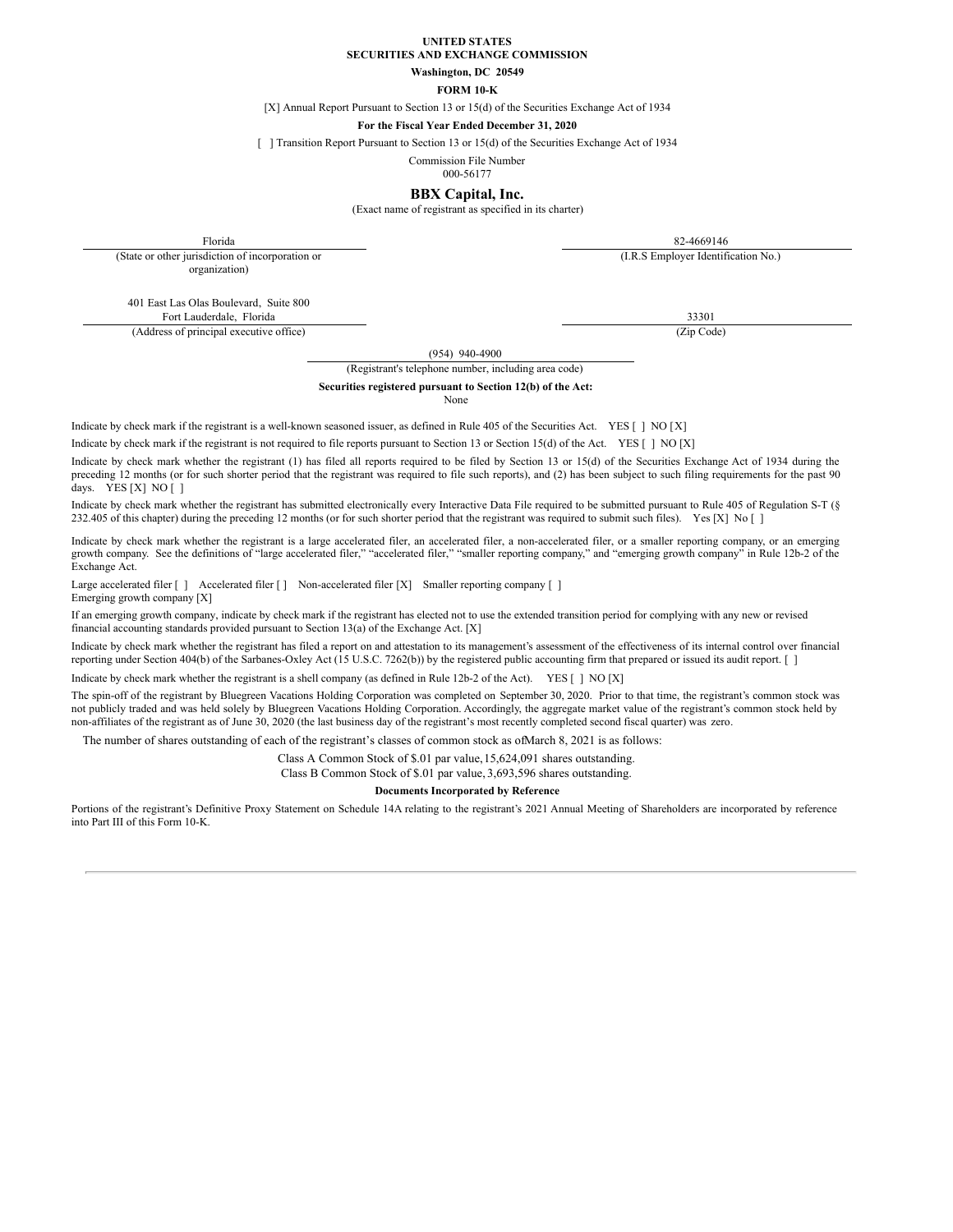## **BBX Capital, Inc. Annual Report on Form 10-K for the Year Ended December 31, 2020**

## **TABLE OF CONTENTS**

<span id="page-1-0"></span>

|                   | <b>PART I</b>                                                                                                | Page            |  |  |
|-------------------|--------------------------------------------------------------------------------------------------------------|-----------------|--|--|
| Item 1.           | <b>Business</b>                                                                                              |                 |  |  |
| Item 1A           | <b>Risk Factors</b>                                                                                          | 13              |  |  |
| Item 1B           | <b>Unresolved Staff Comments</b>                                                                             | 28              |  |  |
| Item 2            | <b>Properties</b>                                                                                            | 28              |  |  |
| Item <sub>3</sub> | <b>Legal Proceedings</b>                                                                                     | 29              |  |  |
| Item 4            | <b>Mine Safety Disclosure</b>                                                                                | 29              |  |  |
|                   | <b>PART II</b>                                                                                               |                 |  |  |
| Item 5            | Market for Registrant's Common Equity, Related Stockholder Matters and Issuer Purchases of Equity Securities | 30              |  |  |
| Item 6            | <b>Selected Financial Data</b>                                                                               | 32              |  |  |
| Item 7            | Management's Discussion and Analysis of Financial Condition and Results of Operations                        | 33              |  |  |
| Item 7A           | <b>Ouantitative and Oualitative Disclosures About Market Risk</b>                                            | 53              |  |  |
| Item 8            | <b>Financial Statements and Supplementary Data</b>                                                           | $F-1$ to $F-51$ |  |  |
| Item 9            | Changes in and Disagreements With Accountants on Accounting and Financial Disclosure                         | 54              |  |  |
| Item 9A           | <b>Controls and Procedures</b>                                                                               | 54              |  |  |
| Item 9B           | Other Information                                                                                            | 55              |  |  |
| <b>PART III</b>   |                                                                                                              |                 |  |  |
| Item 10           | Directors, Executive Officers and Corporate Governance                                                       | 56              |  |  |
| Item 11           | <b>Executive Compensation</b>                                                                                | 56              |  |  |
| Item 12           | Security Ownership of Certain Beneficial Owners and Management and Related Stockholder Matters               | 56              |  |  |
| Item 13           | Certain Relationships and Related Transactions, and Director Independence                                    | 56              |  |  |
| Item 14           | <b>Principal Accounting Fees and Services</b>                                                                | 56              |  |  |
| <b>PART IV</b>    |                                                                                                              |                 |  |  |
| Item 15           | <b>Exhibits, Financial Statement Schedules</b>                                                               | 57              |  |  |
| Item 16           | Form 10-K Summary                                                                                            | 59              |  |  |
|                   | <b>SIGNATURES</b>                                                                                            | 60              |  |  |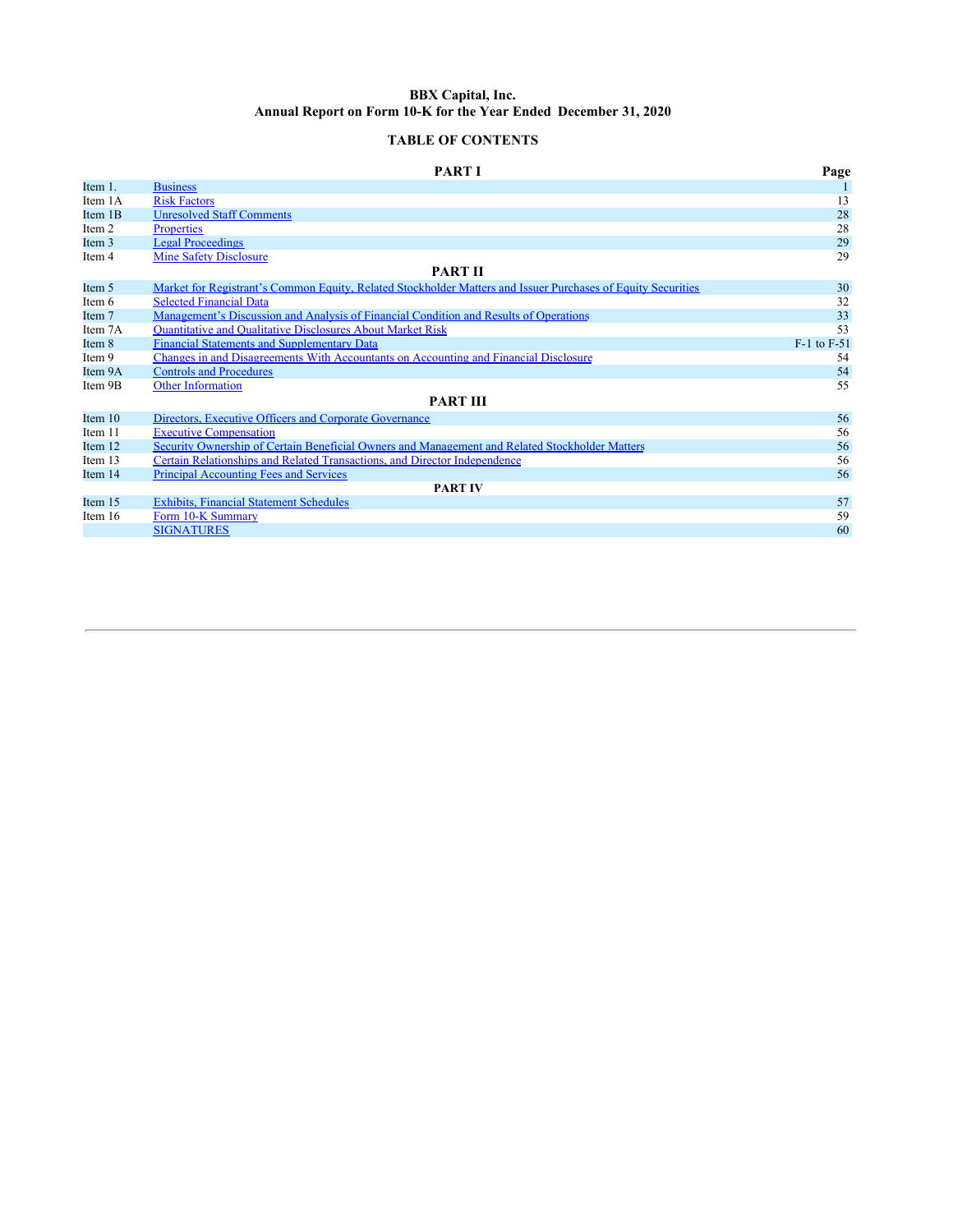## <span id="page-2-0"></span>**PART I**

## **Item 1. BUSINESS**

## **Company Overview**

#### **History**

BBX Capital, Inc. and its subsidiaries (the "Company" or, unless otherwise indicated or the context otherwise requires, "we," "us," or "our") is a Floridabased diversified holding company whose principal holdings include BBX Capital Real Estate LLC ("BBX Capital Real Estate" or "BBXRE"), BBX Sweet Holdings, LLC ("BBX Sweet Holdings"), and Renin Holdings, LLC ("Renin"). BBX Capital, Inc. as a standalone entity without its subsidiaries is referred to as "BBX Capital."

Prior to September 30, 2020, the Company was a wholly owned subsidiary of Bluegreen Vacations Holding Corporation ("BVH"). On September 30, 2020, BVH completed the spin-off of the Company, which separated BVH's business, activities, and investments into two separate, publicly-traded companies: (i) BVH, which continues to hold its investment in Bluegreen Vacations Corporation ("Bluegreen"), and (ii) BBX Capital, which continues to hold all of BVH's other businesses and investments, including BBX Capital Real Estate, BBX Sweet Holdings, and Renin. The spin-off was consummated by the distribution by BVH to its shareholders one share of BBX Capital's Class A Common Stock for each share of BVH's Class A Common Stock held on September 22, 2020, the record date for the distribution, and one share of BBX Capital's Class B Common Stock for each share of BVH's Class B Common Stock held on the record date. The shares distributed in the spin-off represent 100% of BBX Capital's issued and outstanding shares. Accordingly, as of the close of business on September 30, 2020, BVH ceased to have an ownership interest in BBX Capital, and BVH's shareholders who received shares of BBX Capital's Class A Common Stock and/or Class B Common Stock in the distribution became shareholders of BBX Capital following the spin-off.

In connection with the spin-off, BBX Capital was converted from a Florida limited liability company into a Florida corporation and changed its name from BBX Capital Florida LLC to BBX Capital, Inc., and BVH changed its name from BBX Capital Corporation to Bluegreen Vacations Holding Corporation. In addition, in connection with the spin-off, BVH issued a \$75.0 million note payable to the Company that accrues interest at a rate of 6% per annum and requires payments of interest on a quarterly basis. Under the terms of the note, BVH has the option in its discretion to defer interest payments under the note, with interest on the entire outstanding balance thereafter to accrue at a cumulative, compounded rate of 8% per annum until such time that BVH is current on all accrued payments under the note, including deferred interest. All outstanding amounts under the note become due and payable on September 30, 2025 or earlier upon certain other events.

In October 2020, BBX Capital's Class A Common Stock commenced trading on the OTCQX Best Market under the ticker symbol "BBXIA," and its Class B Common Stock commenced trading on the OTC Pink Market under the ticker symbol "BBXIB."

## *Our Strategies and Objectives*

The Company's goal is to build long-term shareholder value. Since many of the Company's assets do not generate income on a regular or predictable basis, the Company's objective is long-term growth as measured by increases in book value and intrinsic value over time. The Company regularly reviews the performance of its investments and, based upon economic, market, and other relevant factors, considers transactions involving the sale or disposition of all or a portion of its assets, investments, or subsidiaries. Further, subject to market conditions and other factors, the Company may from time to time repurchase its outstanding securities.

See Item 1A - "Risk Factors" and Item 7 - "Management's Discussion and Analysis of Financial Condition and Results of Operations" for a discussion of the impact of the COVID-19 pandemic on the operations and results of our businesses and investments.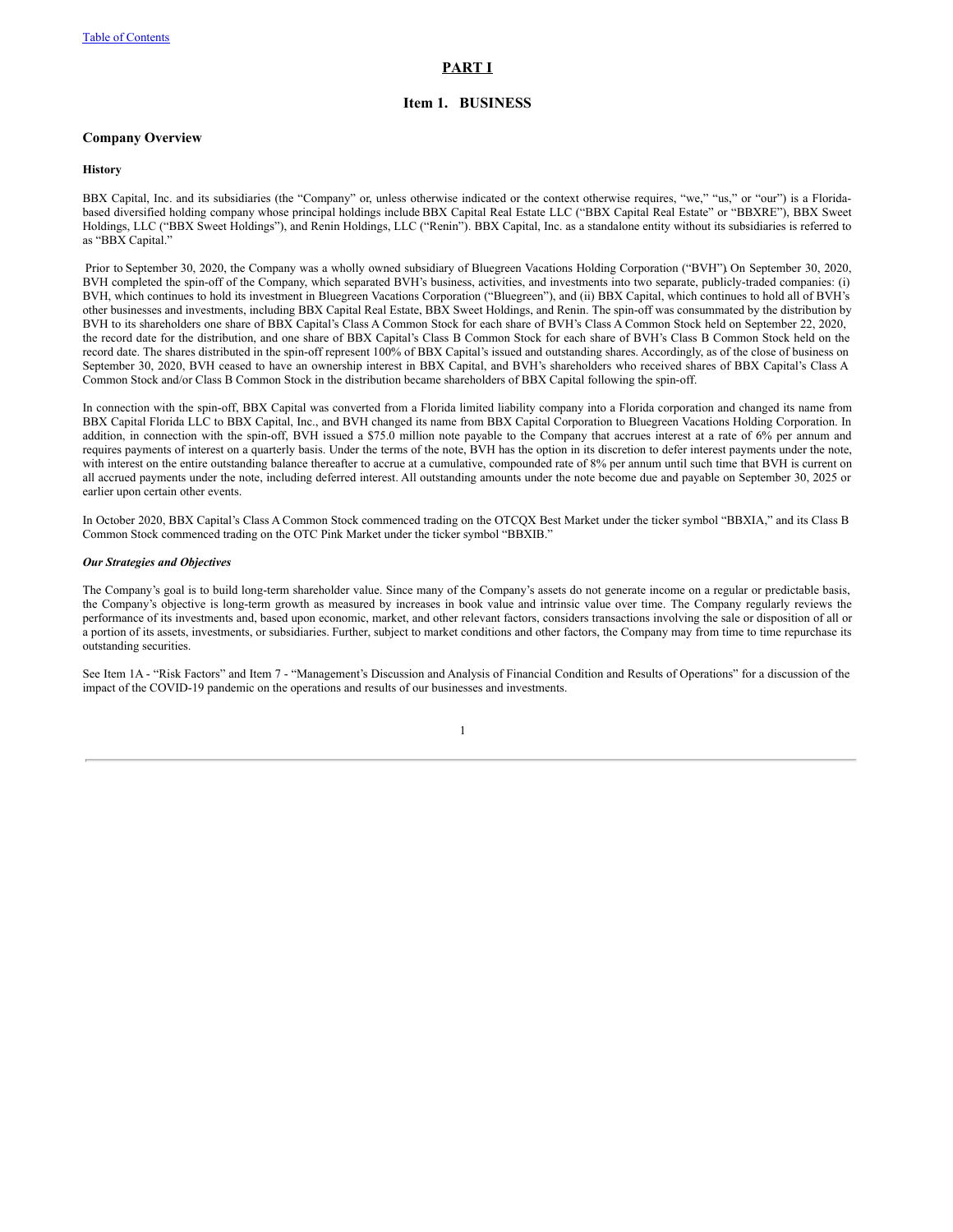## **Our Businesses**

#### *Principal Investments*

BBX Capital's principal holdings are as follows:

- · *BBX Capital Real Estate:* BBXRE is engaged in the acquisition, development, construction, ownership, financing, and management of real estate and investments in real estate joint ventures, including investments in multifamily rental apartment communities, single-family master-planned for sale housing communities, and commercial properties located primarily in Florida. In addition, BBXRE owns a 50% equity interest in The Altman Companies, LLC (the "Altman Companies"), a developer and manager of multifamily apartment communities, and manages the legacy assets acquired in connection with the Company's sale of BankAtlantic in 2012, including portfolios of loans receivable, real estate properties, and judgments against past borrowers. BBXRE had approximately \$165.7 million of total assets as of December 31, 2020.
- · *BBX Sweet Holdings:* BBX Sweet Holdings is engaged in the ownership and management of operating businesses in the confectionery industry, including Hoffman's Chocolates, a retailer of gourmet chocolates with retail locations in South Florida, and Las Olas Confections and Snacks, a manufacturer and wholesaler of chocolate and other confectionery products. BBX Sweet Holdings also owns approximately 93% of the equity interests in IT'SUGAR, a specialty candy retailer whose products include bulk candy, candy in giant packaging, and licensed and novelty items. Prior to September 22, 2020, the Company consolidated the financial statements of IT'SUGAR and its subsidiaries based on its 93% ownership of IT'SUGAR. However, as further discussed below, on September 22, 2020, IT'SUGAR and its subsidiaries filed voluntary petitions to reorganize under Chapter 11 of Title 11 of the U.S. Code (the "Bankruptcy Code") in the U.S. Bankruptcy Court for the Southern District of Florida (the "Bankruptcy Court") (the cases commenced by such filings, the "Bankruptcy Cases"), and as a result of the filings and the uncertainties surrounding the nature, timing, and specifics of the bankruptcy proceedings, the Company deconsolidated IT'SUGAR on September 22, 2020. BBX Sweet Holdings had approximately \$28.7 million of total assets as of December 31, 2020.
- Renin: Renin is engaged in the design, manufacture, and distribution of sliding doors, door systems and hardware, and home décor products and operates through its headquarters in Canada and three manufacturing and distribution facilities in the United States and Canada.In addition to its own manufacturing, Renin also sources various products and raw materials from China, Brazil, and certain other countries. In October 2020, Renin acquired substantially all of the assets and assumed certain of the liabilities of Colonial Elegance, Inc. ("Colonial Elegance"). Headquartered in Montreal, Canada, Colonial Elegance is a supplier and distributor of building products, including barn doors, closet doors, and stair parts, and its customers include various big box retailers in the United States and Canada. Renin had approximately \$104.7 million of total assets as of December 31, 2020.

## **BBX Capital Real Estate**

#### *Business Overview*

BBX Capital Real Estate is engaged in the acquisition, development, construction, ownership, financing, and management of real estate and investments in real estate joint ventures, including investments in multifamily rental apartment communities, single-family master-planned for sale housing communities, and commercial properties located primarily in Florida. In addition, BBX Capital Real Estate owns a 50% equity interest in the Altman Companies, a developer and manager of multifamily rental apartment communities, and also manages the legacy assets acquired in connection with the Company's sale of BankAtlantic in 2012, including portfolios of loans receivable, real estate properties, and judgments against past borrowers.

#### *Strategy*

BBX Capital Real Estate's strategy is focused on:

- Identifying, acquiring, and developing real estate, including multifamily rental apartment communities, single-family master-planned for sale housing communities, and commercial properties; and
- Identifying and investing in real estate joint ventures with third party developers.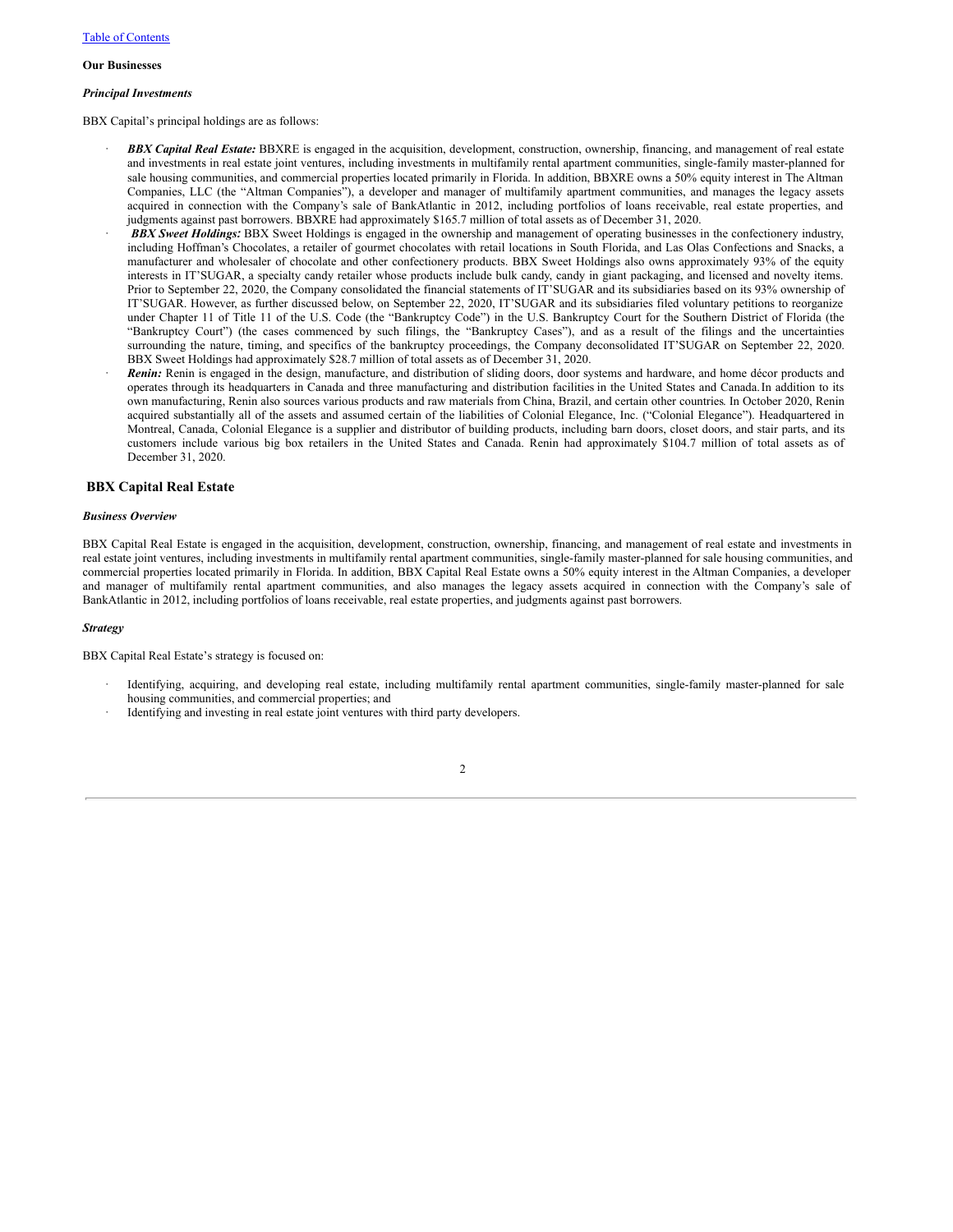Although BBX Capital Real Estate historically focused on the monetization of the legacy asset portfolio acquired from BankAtlantic through the collection or sale of loans receivable and the development or sale of foreclosed real estate properties, it largely completed the monetization of the portfolio following the sale of several significant real estate properties during 2019. As a result, BBX Capital Real Estate is currently focused on increasing the activities of the Altman Companies, as well as leveraging BBX Capital Real Estate's relationships with third party developers, to identify new development opportunities with the goal of building a diversified portfolio of profitable real estate investments that generate recurring earnings and cash flows. In addition to the development and sale of multifamily apartment communities, these investment opportunities may include the development of multifamily apartment communities that will be owned and held over a longer term investment period and the pursuit of investment opportunities in new geographic locations. Further, while BBX Capital Real Estate's investments in joint ventures sponsored by the Altman Companies primarily involve investing in the managing member of the joint ventures, it has in the past and may in the future consider opportunistically making increased equity investments in projects.

## *Investments*

BBX Capital Real Estate currently holds investments in a diverse portfolio of real estate developments, including multifamily rental apartment communities, single-family master-planned for sale communities, mixed-used properties, and other legacy assets. The following provides a description of certain of these investments.

#### *Multifamily Rental Apartment Communities – The Altman Companies*

#### *The Altman Companies*

In November 2018, BBX Capital Real Estate acquired a 50% equity interest in the Altman Companies, a joint venture betweenBBX Capital Real Estate and Joel Altman ("Mr. Altman") engaged in the development, construction, and management of multifamily apartment communities, for cash consideration of \$14.6 million, including \$2.3 million in transaction costs. The Company accounts for this investment under the equity method of accounting. The Altman Companies is a fully integrated platform engaged in all aspects of the development process through its ownership of various operating companies that were previously owned and operated by Mr. Altman. These companies and their predecessors have operated since 1968 and have developed and managed more than 25,000 multifamily units throughout the United States, including communities in Florida, Michigan, Illinois, Tennessee, Georgia, Texas, and North Carolina. The Altman Companies currently operates through the following companies:

- · Altman Development Company ("ADC") The Altman Companies owns 100% of ADC, which performs site selection and other predevelopment activities (including project underwriting and design), identifies development financing (which is typically comprised of a combination of internal and external equity and institutional debt), provides oversight of the construction process, and arranges for the ultimate sale of the projects upon stabilization. ADC enters into a development agreement with each joint venture that is formed to invest in development projects originated by the platform and earns a development fee for its services.
- Altman Management Company ("AMC") The Altman Companies owns 100% of AMC, which performs leasing and property management services for the multifamily apartment communities developed by the Altman Companies prior to the ultimate sale of such projects. In certain cases, AMC also provides such services to apartment communities owned by third parties and certain affiliated entities. AMC enters into a leasing and property management agreement with each joint venture that is formed to invest in projects originated by the platform and earns a management fee for its services.
- · Altman-Glenewenkel Construction ("AGC") The Altman Companies owns 60% of AGC, which performs general contractor services for the multifamily apartment communities developed by the Altman Companies. AGC enters into a general contractor agreement with each joint venture that is formed to invest in projects originated by the platform and earns a general contractor fee for its services.

BBX Capital Real Estate expects to invest in the managing member of the joint ventures that are formed to invest in projects originated by the platform. The managing member is typically entitled to receive an increased percentage of the joint venture distributions from the projects to the extent that the equity investors in such ventures receive agreed-upon returns on their investments. Further, BBX Capital Real Estate has in the past and may in the future consider opportunistically making increased equity investments in one or more of such projects originated by the Altman Companies.

The Altman Companies has historically incurred operating costs in excess of the fees earned from the projects, and as a result, earnings generated by the overall platform generally arise as a result of the ability to invest as the managing member and receive promoted equity interests in the projects.

Pursuant to the operating agreement ofthe Altman Companies, BBX Capital Real Estate will acquire an additional 40% equity interest inthe Altman Companies from Mr. Altman for a purchase price, subject to certain adjustments, of \$9.4 million in January 2023, and Mr. Altman can also, at his option or in other predefined circumstances, require BBX Capital to purchase his remaining 10% equity interest in the Altman Companies for \$2.4 million. However, Mr. Altman will retain his membership interests, including his decision making rights, in the managing member of any development joint ventures that are originated prior to BBX Capital Real Estate's

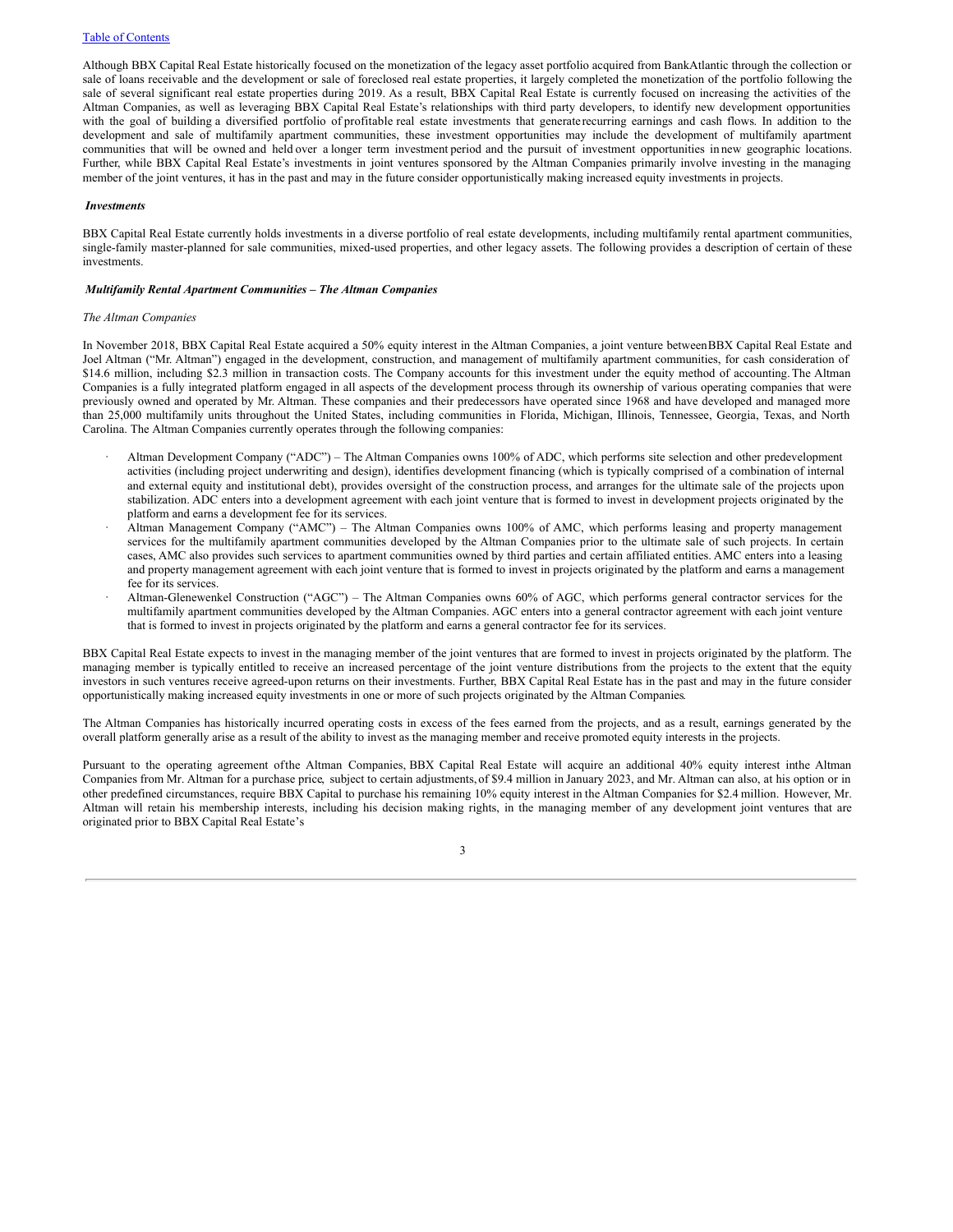acquisition of additional equity interests inthe Altman Companies. In addition, in certain circumstances, BBX Capital Real Estate may acquire the 40% membership interests in AGC that are not owned by the Altman Companies for a purchase price based on prescribed formulas in the operating agreement of AGC.

In connection with its investment in the Altman Companies, BBX Capital Real Estate acquired interests in the managing member of seven multifamily apartment developments, including four developments in which BBX Capital Real Estate had previously invested as a non-managing member, for aggregate cash consideration of \$8.8 million. As of December 31, 2020, four of these seven joint ventures had sold their respective multifamily apartment communities.

In addition, as of December 31, 2020, BBX Capital Real Estate and Mr. Altman had each contributed \$3.75 million to ABBX Guaranty, LLC, a joint venture established to provide guarantees on the indebtedness and construction cost overruns of new real estate joint ventures formed by the Altman Companies.

During the year ended December 31, 2020, joint ventures sponsored by the Altman Companies soldAltis Boca Raton, a 398 unit multifamily apartment community in Boca Raton, Florida, and Altis Wiregrass, a 392 unit multifamily apartment community inWesley Chapel, Florida. BBXRE had previously invested in these joint ventures, and in connection with these sales, BBX Capital Real Estate recognized total equity earnings of \$1.9 million and received total distributions of \$5.1 million.

The following provides a description of certain of BBX Capital Real Estate's current investments in multifamily apartment communities sponsored bythe Altman Companies.

#### *Altis Grand Central*

In September 2017, BBX Capital Real Estate invested \$1.9 million as one of a number of investors in a joint venture withMr. Altman to develop Altis Grand Central, a 314 unit multifamily apartment community in Tampa, Florida. In November 2018, BBX Capital Real Estate also acquired approximately 50% of Mr. Altman's membership interest in the managing member of the joint venture for \$0.6 million. Construction commenced in 2017 andwas substantially completed during 2020. The 314 apartment units were approximately 86% leased as of December 31, 2020.

## *Altis Promenade*

In December 2017, BBX Capital Real Estate invested \$1.0 million as one of a number of investors in a joint venture withMr. Altman to develop Altis Promenade, a 338 unit multifamily apartment community in Tampa, Florida. In November 2018, BBX Capital Real Estate also acquired approximately 50% of Mr. Altman's membership interest in the managing member of the joint venture for \$1.2 million. Construction commenced in 2018 and was substantially completed during 2019. The 338 apartment units were approximately 94% leased as of December 31, 2020. The joint venture currently intends to seek to sell the project in 2021.

## *Altis Ludlam Trail*

During 2018, BBX Capital Real Estate invested \$0.7 million with Mr. Altman and another investor in a joint venture to acquire land, obtain entitlements, and fund predevelopment costs for a potential multifamily apartment development in Miami, Florida. During 2019,BBX Capital Real Estate invested an additional \$0.4 million in the joint venture to fund predevelopment costs. InJune 2020, the joint venture obtained entitlements, closed on development financing, and commenced development of a 312 unit multifamily apartment community with 7,500 square feet of retail space. In connection with the closing, BBX Capital Real Estate received a \$0.5 million distribution from the joint venture as a reimbursement of predevelopment costs and invested an additional \$8.5 million in the joint venture as preferred equity. Pursuant to the operating agreement for the Altis LudlamTrail joint venture, distributions from the joint venture are required to be paid to BBX Capital Real Estate on account of its preferred equity interest until it receives its \$8.5million investment and a preferred return of 11.9% per annum (subject to a minimum payment of \$11.9 million). Following such payment, all remaining distributions will be paid to the other members, including the managing member in which BBX Capital Real Estate holds an interest.

#### *Altis Grand at The Preserve (Suncoast)*

During 2018, BBX Capital Real Estate invested \$1.9 million with Mr. Altman in a joint venture to acquire land, obtain entitlements, and fund predevelopment costs for the development of Altis Grand at The Preserve (Suncoast), a 350 unit multifamily apartment community inOdessa, Florida. In 2019, the joint venture closed on its development financing and commenced construction, and in connection with the closing, BBX Capital Real Estate and Mr. Altman retained membership interests in the managing member of the joint venture and received distributions of a portion of their previous capital contributions based on the final development financing structure. Construction is substantially complete, and the 350 apartment units were approximately 52% leased as of December 31, 2020.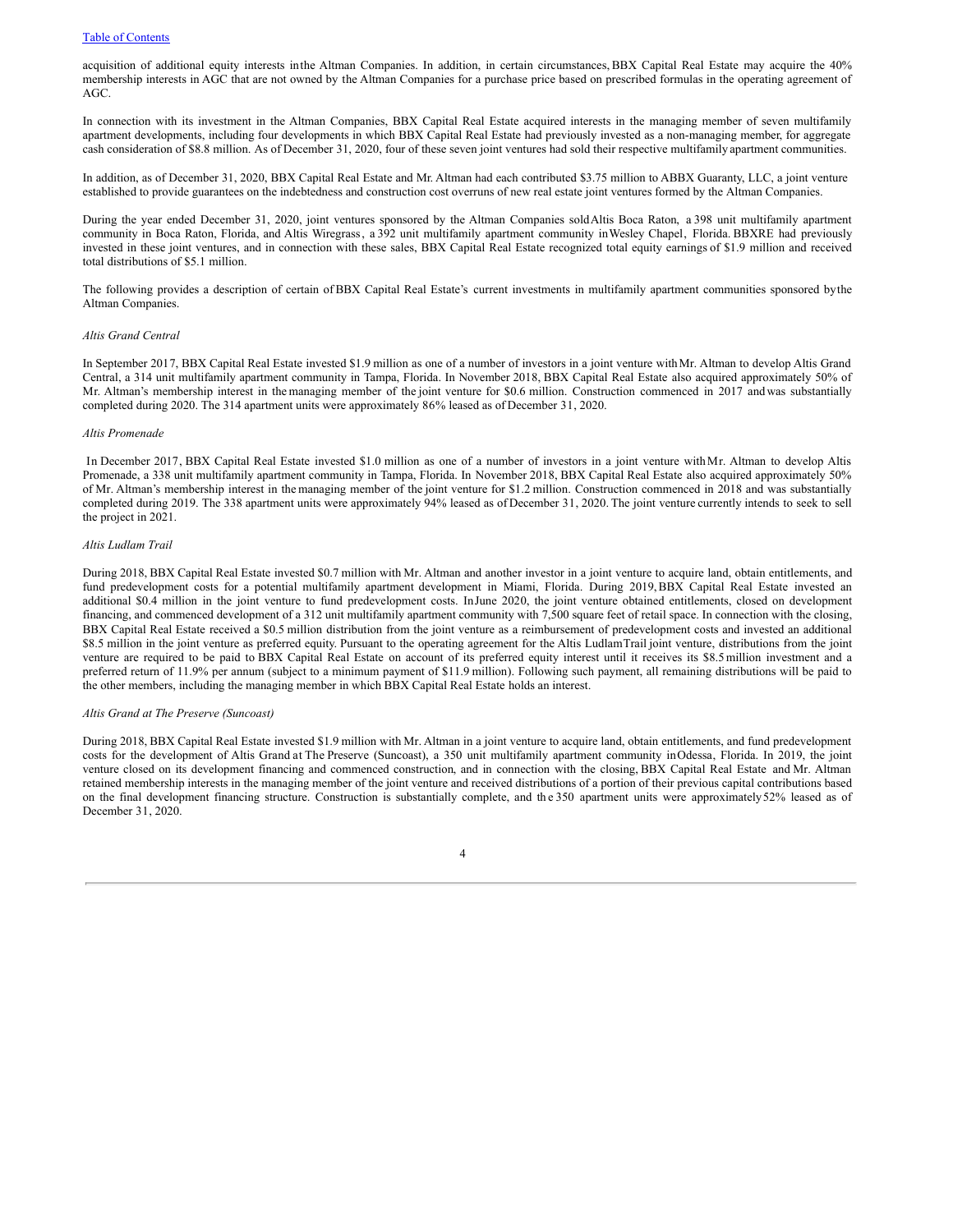## *Altis Pembroke Gardens*

In November 2018, BBX Capital Real Estate acquired approximately 50% of Mr. Altman's membership interest in the managing member of a joint venture invested in Altis Pembroke Gardens for \$1.3 million. Altis Pembroke Gardens is a 280 unit multifamily apartment community in Pembroke Pines, Florida. Construction of the community was completed during 2017, and the 280 apartment units were approximately 97% leased as of December 31, 2020. The joint venture currently intends to seek to sell the project in 2021.

#### *Altis Little Havana*

In June 2019, BBX Capital Real Estate invested \$0.8 million in a joint venture sponsored by the Altman Companies to develop Altis Little Havana, a 224 unit multifamily apartment community in Miami, Florida. Construction commenced in 2019 and is expected to be substantially completed in 2021.

#### *Altis Lake Willis (Vineland Point)*

In August 2019, BBX Capital Real Estate invested \$4.5 million in a joint venture sponsored by the Altman Companies to acquire land, obtain entitlements, and fund predevelopment costs for the development of a potential multifamily apartment community in Orlando, Florida. The joint venture is continuing to evaluate its plans for the project, including the possible development of the community in two phases.

#### *Altis Miramar East/West*

In October 2019, BBX Capital Real Estate invested \$2.5 million in a joint venture sponsored by the Altman Companies to develop Altis Miramar West, a 320 unit multifamily apartment community, and Altis Miramar East, a 330 unit multifamily apartment community, on two adjacent sites in Miramar, Florida. Construction commenced in 2019 and is expected to be substantially completed in 2021.

## *Rights to Joint Venture Distributions*

The operating agreements governing the joint ventures sponsored by the Altman Companies generally provide that the holders of the non-managing membership interests are entitled to distributions based on their pro-rata share of the capital contributions to the ventures until such members receive their aggregate capital contributions plus a specified return on their capital. After such members receive their contributed capital and the specified returns, distributions are based on an agreed-upon allocation of the remaining cash flows available for distribution, with the holders of the managing membership interests receiving an increasing percentage of the distributions. As BBX Capital Real Estate's investments in the above joint ventures include investments as both a non-managing member and a managing member, BBX Capital Real Estate's overall economic interest in the expected distributions from such ventures in many cases is not the same as its pro-rata share of its contributed capital in such ventures.

#### *Single Family Developments*

#### *Beacon Lake Master Planned Development*

BBX Capital Real Estate has obtained entitlements to develop raw land in St. Johns County, Florida into 1,476 finished lots which will comprise the Beacon Lake Community. As part of the development, BBX Capital Real Estate is developing the land and common areas and selling the finished lots to third-party homebuilders who will construct single-family homes and townhomes that are planned to range from 1,400 square feet to 4,400 square feet and priced from the high \$200,000's to the \$600,000's. The agreements pursuant to which BBX Capital Real Estate is selling finished lots to homebuilders generally provide for a base purchase price that is paid to BBX Capital Real Estate upon the sale of the developed lots to the homebuilders and a contingent purchase price that is calculated as a percentage of the proceeds that the homebuilders receive from the sale of the completed homes and paid to BBX Capital Real Estate upon the closing of such home sales.

| × | ۰. |  |
|---|----|--|
|   |    |  |
|   |    |  |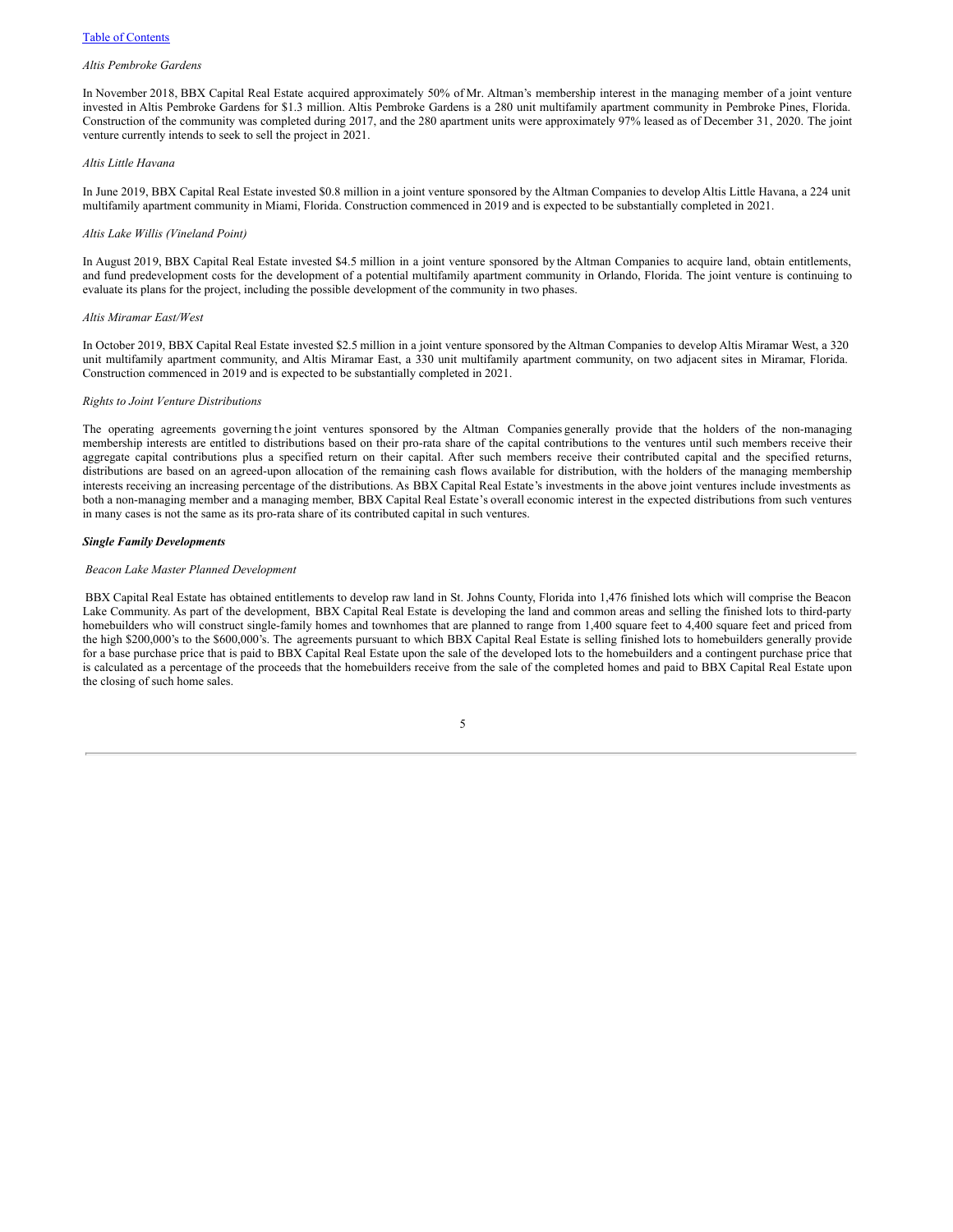BBX Capital Real Estate is developing the Beacon Lake Community in four phases. The following summarizes the current status of each phase:

- · Phase 1 This phase is comprised of 302 single-family homes. BBX Capital Real Estate sold all of the developed lots to homebuilders during the years ended December 31, 2019 and 2018, and as of December 31, 2020, homebuilders had closed on the sale of 275 single-family homes on these lots.
- · Phase 2 This phase is expected to be comprised of approximately 479 single-family homes and 196 townhomes. BBX Capital Real Estate has substantially completed development of the lots and entered into agreements with homebuilders to sell all of the developed lots. During the year ended December 31, 2020, BBX Capital Real Estate sold 157 single-family lots and 70 townhome lots to homebuilders, and homebuilders closed on the sale of 56 single-family homes and 35 townhomes on these lots.
- · Phase 3 This phase is expected to be comprised of approximately 200 single-family homes, and BBX Capital Real Estate expects to commence land development in 2021. BBXRE expects to sell a portion of these developed lots to a homebuilder, while it is exploring investment alternatives for the remaining lots, including the possible construction, leasing, and management of a portfolio of rental homes.
- Phase 4 This phase is expected to be comprised of 299 lots, and BBX Capital Real Estate has entered into an agreement with an unaffiliated homebuilder to sell all of the undeveloped lots in a single transaction.

BBX Capital Real Estate has financed a portion of the development costs for the project through the issuance of Community Development District Bonds. Under the terms of the agreements with the homebuilders, in connection with the sale of the finished lots, BBX Capital Real Estate is required to repay a portion of the bonds with proceeds from such sales, while a portion of the bonds are required to be assumed by the homebuilders.

#### *Sky Cove*

In June 2019, BBX Capital Real Estate invested \$4.2 million as one of a number of investors in a joint venture with Label & Co. to develop Sky Cove at Westlake, a residential community comprised of 204 single-family homes in Loxahatchee, Florida. BBX Capital Real Estate is entitled to receive 26.25% of the joint venture distributions until it receives its aggregate capital contributions plus a specified return on its capital. After all investors receive a specified return and the return of their contributed capital, any distributions thereafter are shared based on earnings, with Label & Co., as the managing member, receiving an increasing percentage of distributions.

During the year endedDecember 31, 2020, the joint venture closed on 47 single family homes, and BBX Capital Real Estate recognized \$0.1 million of equity earnings and received \$1.1 million of distributions from the venture. As of December 31, 2020, the joint venture had agreements to sell an additional 137 single-family homes.

#### *Sky Cove South*

In February 2021, BBX Capital Real Estate invested \$4.9 million as one of a number of investors in a new joint venture with Label & Co. to develop Sky Cove South at Westlake, a residential community that will be adjacent to Sky Cove at Westlake and is expected to be comprised of 197 single-family homes. BBX Capital Real Estate's rights to distributions from the Sky Cove South joint venture are substantially the same as its rights to distributions from the Sky Cove joint venture.

#### *Marbella*

As of December 31, 2020, BBX Capital Real Estate had invested \$7.4 million in a joint venture with CC Homes to develop Marbella, a residential community comprised of 158 single-family homes in Miramar, Florida. BBX Capital Real Estate is entitled to receive 70.0% of the joint venture distributions until it receives its aggregate capital contributions plus a specified return on its capital. After BBX Capital Real Estate and CC Homes receive a specified return and the return of their contributed capital, any distributions thereafter are shared based on earnings, with CC Homes, as the managing member, receiving an increasing percentage of distributions. The joint venture acquired the development land in 2019 and commenced site development in 2020. As of December 31, 2020, the joint venture had agreements to sell 91 single-family homes and expects to commence closing on sales during the second half of 2021.

#### *Mixed Use Developments*

#### *Bayview*

In 2014, BBX Capital Real Estate invested in a joint venture with an affiliate of Procacci Development Corporation ("PDC"). At the inception of the venture, BBX Capital Real Estate and PDC each contributed \$1.8 million to the venture in exchange for a 50% interest. The joint venture acquired for \$8.0 million approximately three acres of real estate in Fort Lauderdale, Florida. There is currently an approximate 84,000 square foot office building, along with a convenience store and gas station on the property. The office building has low occupancy with short term leases, while the lease for the convenience store ends in March 2022. BBX Capital Real Estate is currently exploring possible opportunities for the site.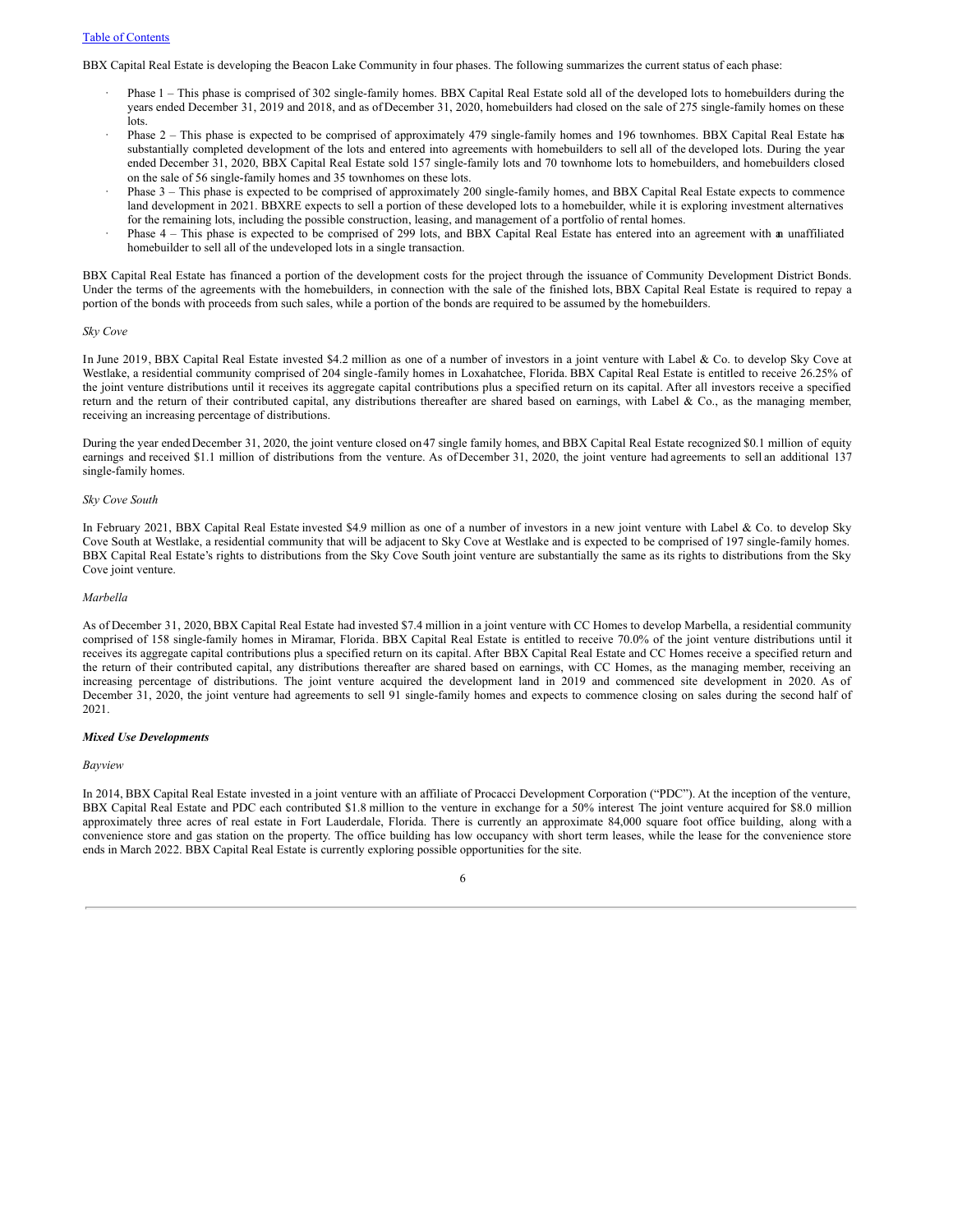#### *The Main Las Olas*

As of December 31, 2020, BBX Capital Real Estate had invested \$3.3 million as one of a number of investors in The Main Las Olas joint venture, which was formed to invest in the development of The Main Las Olas, a mixed-used project in downtown Fort Lauderdale, Florida that is planned to be comprised of an office tower with approximately 365,000 square feet of leasable area, a residential tower with approximately 341 units, and approximately 45,000 square feet of ground floor retail. As of December 31, 2020, BBX Capital Real Estate expected to invest an additional \$0.9 million in the venture as development progresses. Construction is expected to be substantially completed during 2021, and the office tower, residential tower, and retail space were 39%, 4% and 62% leased, respectively, as of December 31, 2020. The pace of leasing in the office tower was significantly impacted by the COVID-19 pandemic, and BBX Capital Real Estate recognized a \$1.0 million impairment loss related to this investment during the year endedDecember 31, 2020. BBX Capital has executed an agreement with the joint venture to lease space in the office tower for its corporate headquarters.

#### *Other Assets*

In addition to the above projects,BBX Capital Real Estate holds certain investments in real estate joint ventures in which a majority of the assets of the ventures have been sold. BBX Capital Real Estate also holds various legacy assets acquired in connection withthe Company's sale of BankAtlantic in 2012, including loans receivable and real estate with an aggregate carrying amount of approximately \$19.2 million as of December 31, 2020. The majority of the legacy assets do not generate cash flow on a regular or predictable basis and are not expected to do so until the assets are monetized through loan repayments or transactions involving the sale, joint venture, or development of the underlying real estate.

In recent years, BBX Capital Real Estate has generated substantial income from the legacy asset portfolio, as the majority of the loans receivable and foreclosed real estate assets within the portfolio were impaired in prior periods to their estimated fair values during the recession that began in 2007 and 2008 but were ultimately monetized by BBX Capital Real Estate following the recovery in the real estate market over the past several years. AlthoughBBX Capital Real Estate is continuing its efforts to monetize the remaining assets within the portfolio,BBX Capital Real Estate has substantially completed the monetization of the portfolio and does not expect significant earnings relating to the remaining assets in future periods.

BBX Capital Real Estate also continues its efforts to seek collection of legaljudgments against past borrowers, and although such collection efforts have continued to generate income for BBX Capital Real Estate over the past several years, there is significant uncertainty relating to these efforts, and there is no assurance that they will generate income in future periods.

## **BBX Sweet Holdings**

#### *Business Overview*

BBX Sweet Holdings is engaged in the ownership and management of operating businesses in the confectionery industry, including Hoffman's Chocolates, a retailer of gourmet chocolates with retail locations in South Florida, and Las Olas Confections and Snacks, a manufacturer and wholesaler of chocolate and other confectionery products. BBX Sweet Holdings also owns approximately 93% of the equity interests in IT'SUGAR, a specialty candy retailer whose products include bulk candy, candy in giant packaging, and licensed and novelty items and which operates in retail locations which include a mix of hightraffic resort and entertainment, lifestyle, mall/outlet, and urban locations throughout the U.S. Prior to September 22, 2020, the Company consolidated the financial statements of IT'SUGAR and its subsidiaries based on its 93% ownership of IT'SUGAR. However, as a result of the impact of the COVID-19 pandemic on its operations, including the closure of all of its retail locations in March 2020 and the impact of the pandemic on its sales following the reopening of its locations, IT'SUGAR and its subsidiaries filed voluntary petitions to reorganize under Chapter 11 of the Bankruptcy Code in the Bankruptcy Court on September 22, 2020, and as a result of the filings and the uncertainties surrounding the nature, timing, and specifics of the bankruptcy proceedings, the Company deconsolidated IT'SUGAR on September 22, 2020.

#### **Renin**

#### *Business Overview*

Renin is engaged in the design, manufacture, and distribution of sliding doors, door systems and hardware, and home décor products and operates through its headquarters in Canada and three manufacturing and distribution facilities in the United States and Canada. In addition to its own manufacturing, Renin also sources various products and raw materials from China, Brazil, and certain other countries. In October 2020, Renin acquired substantially all of the assets and assumed certain of the liabilities of Colonial Elegance. Headquartered in Montreal, Canada, Colonial Elegance is a supplier and distributor of building products, including barn doors, closet doors, and stair parts, and its customers include various big box retailers in the United States and Canada which are complementary to and are expected to expand Renin's existing customer base.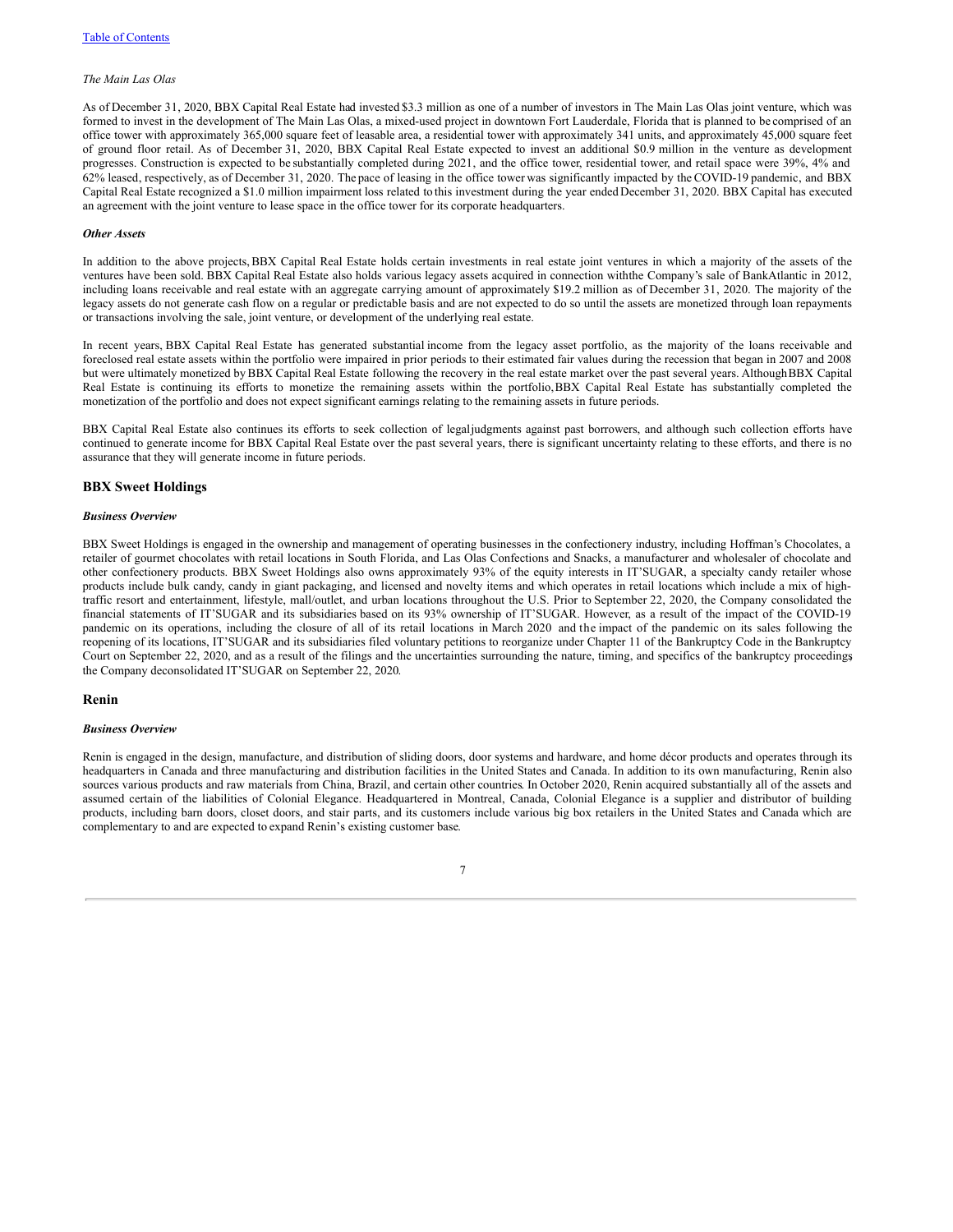Renin's products are primarily sold through three channels in North America:(i) retail, (ii) commercial, and (iii) direct installation in the greater Toronto area. For the year ended December 31, 2020,Renin's retail channel comprised approximately 67% of its gross sales and included big box retail customers such as Lowe's and Home Depot. This channel is expected to increase as a percentage of Renin's gross sales in 2021 as a result ofits recent acquisition of Colonial Elegance, whose retail customers include Menards, Lowe's Canada, and Home Depot Canada. For the year ended December 31, 2020, Renin's commercial channel comprised approximately 25% of its gross sales and included original equipment manufacturers and fabricators across North America; however, as a result of the expected expansion of Renin's retail channel as compared to 2020, it is expected that sales in Renin's commercial channel will decrease as a percentage of its overall sales in 2021. Renin's direct installation channel generated the remaining sales.

Revenues from one customer of Renin represented \$34.2 million, \$20.2 million, and \$20.7 million of the Company's total revenues for the years ended December 31, 2020, 2019 and 2018, respectively, which represented 19.7% of the Company's total revenues for the year endedDecember 31, 2020 and nearly 10% of the Company's revenues for the years ended December 31, 2019 and 2018, while revenue from a second customer of Renin represented \$29.4 million of the Company's total revenues for the year ended December 31, 2020, which represented 17.0% of the Company's revenues during the year ended December 31, 2020.

Renin's business and operating goals are:

- Increasing future sales by delivering outstanding customer service and consistently developing innovative products;
- Improving gross margin by lowering product costs through improvements in product sourcing and logistics and lowering manufacturing costs through improvements in productivity;
- Reducing customer lead-times through better inventory planning and repatriation of domestic manufacturing balanced with global sourcing of finished goods; and
- Seeking acquisitions of complementary businesses.

#### *Other Investments*

The Company also has investments in other operating businesses, including a restaurant located in South Florida that was acquired through a loan foreclosure and an insurance agency.

## **Regulatory Matters**

As a public company, the Company is subject to federal securities laws, including the Securities Exchange Act of 1934 as amended, (the "Exchange Act"). In addition, the companies in which BBX Capital holds investments are subject to federal, state and local laws and regulations generally applicable to their respective businesses.

See "Item 1A – Risk Factors*"* for a description of risks with respect to regulatory compliance.

## **Seasonality**

BBX Sweet Holdings' businesses are subject to seasonal fluctuations in trade sales, which cause fluctuations in BBX Sweet Holdings' quarterly results of operations. Historically, IT'SUGAR generated its strongest retail trade sales during the months from June through August, as well as during the month of December, when families are generally on vacation. BBX Sweet Holdings' other operating businesses generate their strongest trade sales during the fourth quarter in connection with various holidays in the United States.

## **Human Resources**

As of December 31, 2020, the Company and its subsidiaries had approximately 1,215 employees, including 644 employees at IT'SUGAR.We believe that our employee relations are good and that our employees are important to achieving our business objectives.

In 2020, in response to the COVID-19 pandemic, we instituted safety protocols and procedures forour employees who continued to work at physical locations. These protocols include complying with social distancing and other health and safety standards asrecommended by federal, state and local government agencies, as well as taking into consideration guidelines of the Centers for Disease Control and Prevention and other public health authorities. In addition, we reduced the number of in-person interactions and significantly expanded the use of virtual interactions in all aspects of our business, including administrative and operational activities. We also commenced remote work protocols for those employees that, based on their position, were capable of working from home. We continue to encourage a remote work protocol for portions of the workforce due to the continuing pandemic. Further, we continuously evaluate our operations in light of recent resurgences of COVID-19, federal, state and local guidance, evolving data concerning the pandemic, and the best interests of our employees and customers.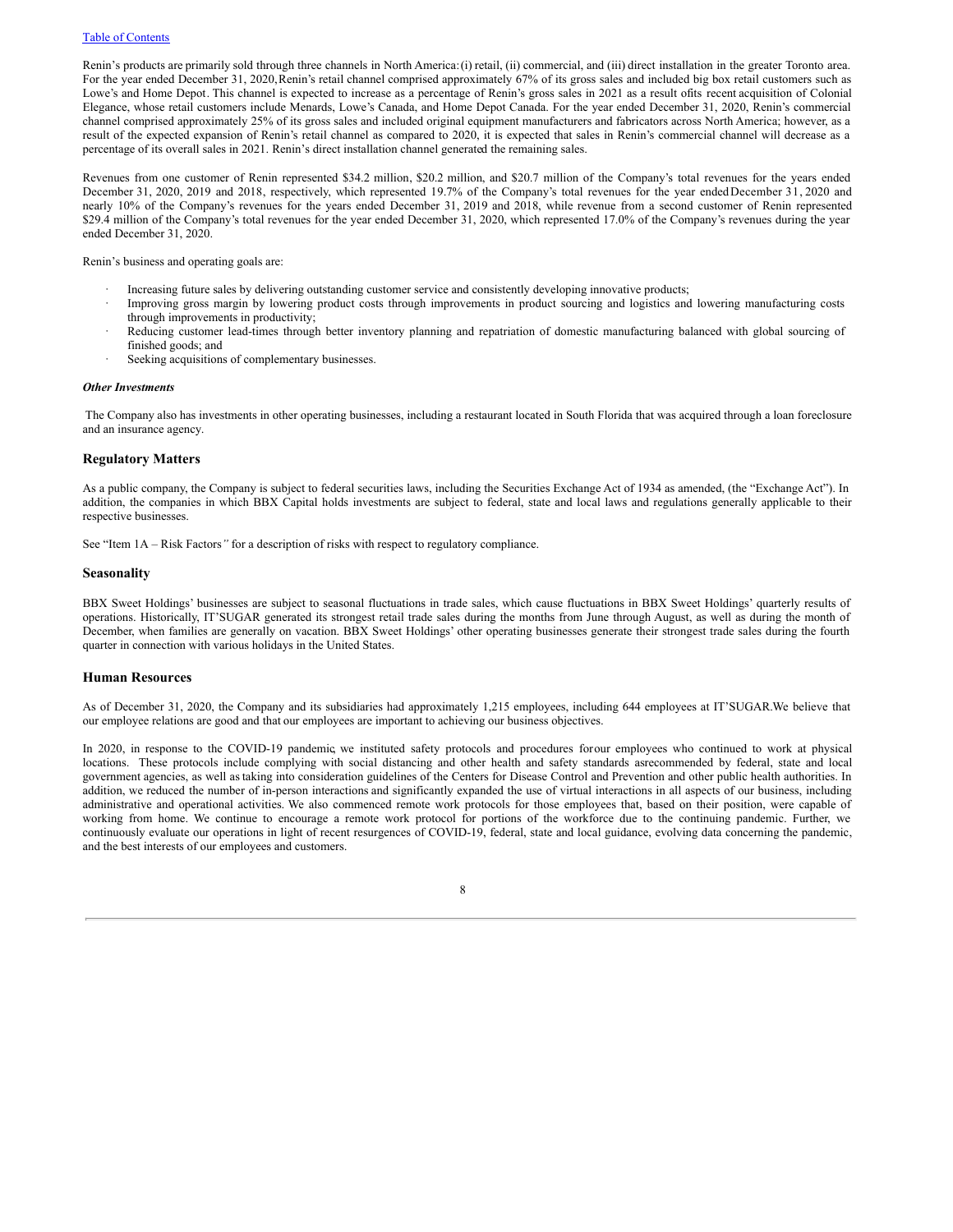We seek to offer competitive compensation and benefit programs for our employees in our effort to attract and retain superior talent. In addition to competitive base wages, additional programs currently include: Incentive Compensation Plans, Long-Term Incentive Plans, a company matched 401(k) plan, healthcare and insurance benefits, health savings and flexible spending accounts, paid time off, family leave, and employee assistance programs.

We are committed to foster an inclusive work environment that supports our workforce and the communities we serve. It is our policy to seek to hire the best qualified employees regardless of gender, ethnicity or other protected traits and to fully comply with all laws applicable to discrimination in the workplace.

We are committed to maintaining a work environment where employees are treated with dignity and respect, free from the threat of discrimination and harassment. We believe these same standards should apply to all stakeholders and to our interactions with customers, vendors, and independent contractors.

We are proud to be an Equal Opportunity Employer. Our policies prohibit discrimination in hiring or advancement against any individual on the basis of race, color, religion, gender, sex, national origin, age, marital status, pregnancy, physical or mental disability, veteran status, sexual orientation, or any other characteristic protected by applicable law.

We strive to ensure our employees have access to working conditions that provide a safe and healthy environment, free from work-related injuries and illnesses. We encourage employees to raise concerns about actual or suspected misconduct.

## **Competition**

The industries in which BBX Capital conducts business are very competitive, and BBX Capital also faces substantial competition with respect to its investment activities from real estate investors and developers, private equity funds, hedge funds, and other institutional investors. BBX Capital competes with institutions and entities that are larger and have greater resources than the resources available to BBX Capital.

BBX Capital Real Estate invests in the development of multifamily apartment communities. Due to the historically strong performance of this class of asset within the real estate market, BBX Capital Real Estate is experiencing increased competition from other real estate investors and developers, which is increasing the cost of land and resulting in increased inventories of multifamily apartment communities in the markets in which BBX Capital Real Estate invests and operates. This can result in decreased rental rates and increase the time required to lease and stabilize its developments.

Renin's products are primarily sold to large retailers and wholesalers, and it experiences intense competition fromothers, including importers of foreign products.

Four unaffiliated companies in the confectionery industry currently account for the majority of the industry's revenues, reflecting significant concentration and competition in the industry in which BBX Sweet Holdings operates.

## **Implications of Being an Emerging Growth Company**

We qualify as an "emerging growth company" as defined in the Jumpstart Our Business Startups Act of 2012 (the "JOBS Act"). As an emerging growth company, we can take advantage of specified reduced disclosure and other requirements that are otherwise applicable generally to public companies, including reduced financial disclosure, reduced disclosure about our executive compensation arrangements, exemption from the requirements to hold nonbinding advisory votes on executive compensation or shareholder approval of golden parachute payments, and exemption from the auditor attestation requirement in the assessment of our internal control over financial reporting. We expect to continue to take advantage of certain of the exemptions available to emerging growth companies until December 31, 2025 (the end of the fifth fiscal year following the completion of the initial public offering of our common stock) or such earlier time that we no longer qualify as an emerging growth company. We would cease to be an emerging growth company if we have more than \$1.07 billion in annual revenue, more than \$700.0 million in market value of our stock is held by non-affiliates, or we issue more than \$1.0 billion of non-convertible debt securities over a three-year period.

## **Additional Information**

The Company's corporate website is www.bbxcapital.com. The Company's Form 10 and Form 10-K, quarterly reports on Form 10-Q, current reports on Form 8-K, and all amendments to those reports are available free of charge through its website as soon as reasonably practicable after such material is electronically filed with, or furnished to, the Securities and Exchange Commission ("SEC"). The Company's website and the information contained on or connected to it are not incorporated into this Annual Report on Form 10-K. The SEC also maintains a website at www.sec.gov that contains reports, proxy and information statements, and other information regarding issuers that file electronically with the SEC.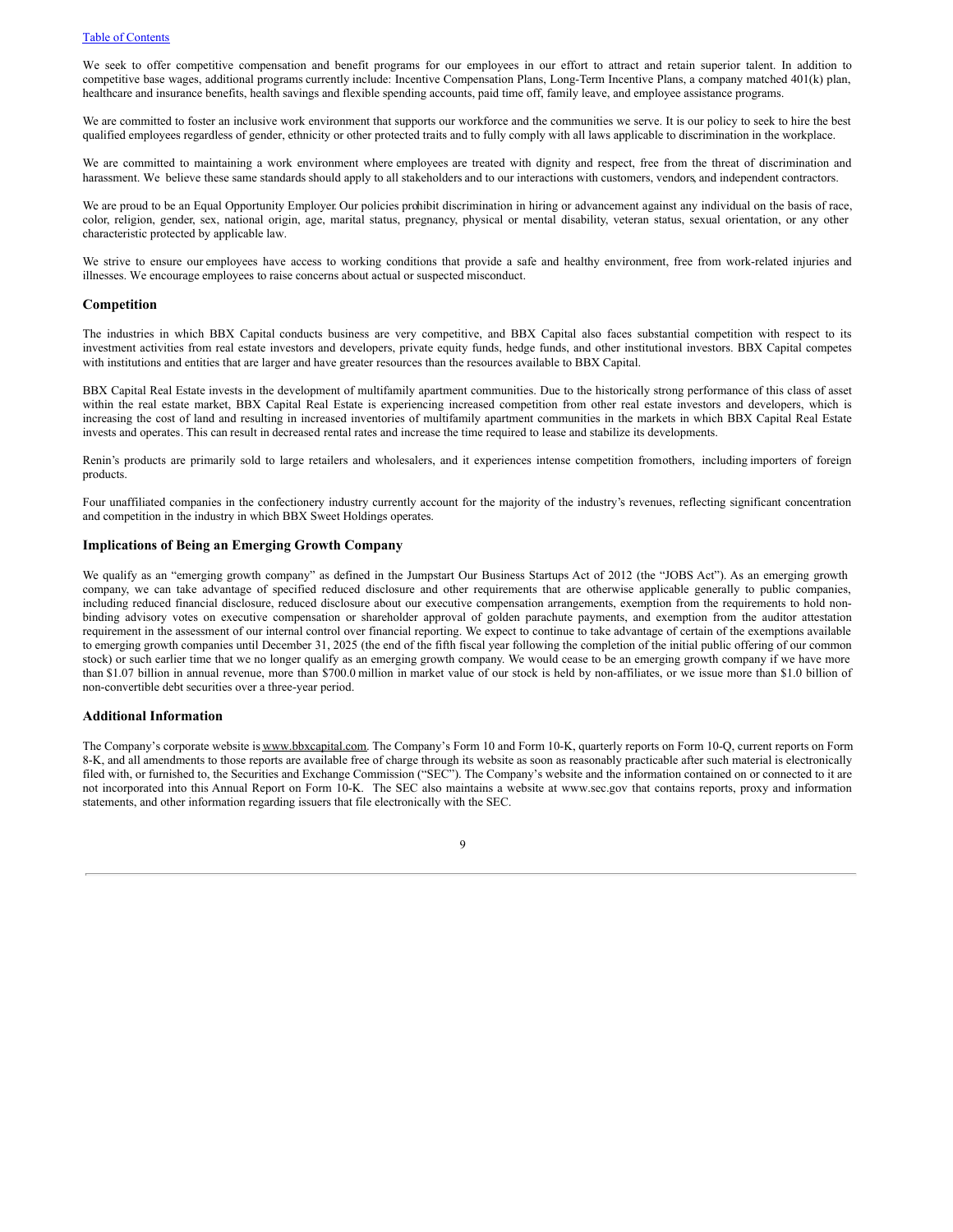## *Cautionary Note Regarding Forward-Looking Statements*

This document contains forward-looking statements within the meaning of Section 27A of the Securities Act of 1933, as amended (the "Securities Act"), and Section 21E of the Exchange Act. All opinions, forecasts, projections, future plans or other statements, other than statements of historical fact, are forwardlooking statements. Forward-looking statements can be identified by the use of words or phrases such as "plans," "believes," "will," "expects," "anticipate," "intends," "estimates," "our view," "we see," "would," and words and phrases of similar import. Forward-looking statements are based largely on our current expectations, and we can give no assurance that such expectations will prove to be correct. In addition, forward-looking statements are subject to a number of risks and uncertainties that are subject to change based on factors which are, in many instances, beyond our control. Actual results, performance, or achievements could differ materially from those contemplated, expressed, or implied by the forward-looking statements contained herein. When considering forward-looking statements, the reader should keep in mind the risks, uncertainties and other cautionary statements made in this report. The reader should not place undue reliance on any forward-looking statement, which speaks only as of the date made. This document also contains information regarding the past performance of the Company and its investments and operations. The reader should note that prior or current performance is not a guarantee or indication of future performance. Comparisons of results for current and any prior periods are not intended to express any future trends or indications of future performance, and all such information should only be viewed as historical data. Future results could differ materially as a result of a variety of risks and uncertainties.

Some factors which may affect the accuracy of the forward-looking statements apply generally to the industries in which the Company operates, including the real estate development and construction industry in which BBX Capital Real Estate operates, the home improvement industry in which Renin operates, and the confectionery industry in which BBX Sweet Holdings operates.

With respect to the Company generally, the various factors include, but are not limited to:

- · Risks and uncertainties relating to public health issues, including, in particular, the COVID-19 pandemic, andits effects on BBX Capital's business and results, which are uncertain and will depend in large part on future developments and conditions. Effects have in the past included, and may in the future include, required closures of retail locations, business restrictions, "shelter in place" and "stay at home" orders and advisories, volatility in the global and national economies and equity, credit, and commodities markets, worker absenteeism, quarantines, and other health-related restrictions. In addition, risks and uncertainties related to the COVID-19 pandemic and its impact on BBX Capital's business and results, include, without limitation, uncertainties relating to the duration and severity of the COVID-19 pandemic and the impact on demand for BBX Capital's products and services including, without limitation, bulk candy products, levels of consumer confidence, and supply chains; actions governments, businesses, and individuals take in response to the pandemic and their impact on economic activity and consumer spending, which will impact BBX Capital's ability to successfully resume full business operations; the pace of recovery when the COVID-19 pandemic subsides; competitive conditions; BBX Capital's liquidity and the availability of capital; the effects and duration of steps BBX Capital takes in response to the COVID-19 pandemic, including the risk of lease defaults and the inability to rehire or replace furloughed employees; risks related to BBX Capital's indebtedness, including the potential for accelerated maturities and debt covenant violations; the risk of heightened litigation as a result of actions taken in response to the COVID-19 pandemic; risks that the Company may recognize further impairment losses,and the impact of the COVID-19 pandemic on consumers, including, but not limited to, their income, their level of discretionary spending both during and after the pandemic, and their views towards the retail and other industries in which BBX Capital operates;
- · Risks and uncertainties affecting BBX Capital and its results, operations, markets, products, services and business strategies, and the risks and uncertainties associated with its ability to successfully implement its currently anticipated plans, and its ability to generate earnings under the current business strategy;
- · Risks and uncertainties relating to the spin-off of BBX Capital from BVH, including that it may not result in the benefits anticipated for BBX Capital to the extent expected or at all, and other risks related to the spin-off described in the "Risk Factors" section hereof;
- · The performance of entities in which BBX Capital has made investments may not be profitable or achieve anticipated results;
- · Risks associated with acquisitions, asset or subsidiary dispositions, or debt or equity financings which BBX Capital may consider or pursue from time to time;
- · Risks of cybersecurity threats, including the potential misappropriation of assets or confidential information, corruption of data or operational disruptions;
- The updating of, and developments with respect to, technology, including the cost involved in updating our technology and the impact that any failure to keep pace with developments in technology could have on our operations or competitive position and our information technology expenditures may not result in the expected benefits;
- The ability of BBX Capital's subsidiaries to compete effectively in the highly competitive industries in which they operate;
- The Company's ability to maintain the integrity of internal or customer data, the failure of which could result in damage to our reputation and/or subject us to costs, fines or lawsuits;
- The Company's relationships with key customers and suppliers may be materially diminished or terminated;
- The preparation of financial statements in accordance with GAAP involves making estimates, judgments and assumptions, and any changes in estimates, judgments and assumptions used could have a material adverse impact on the financial condition and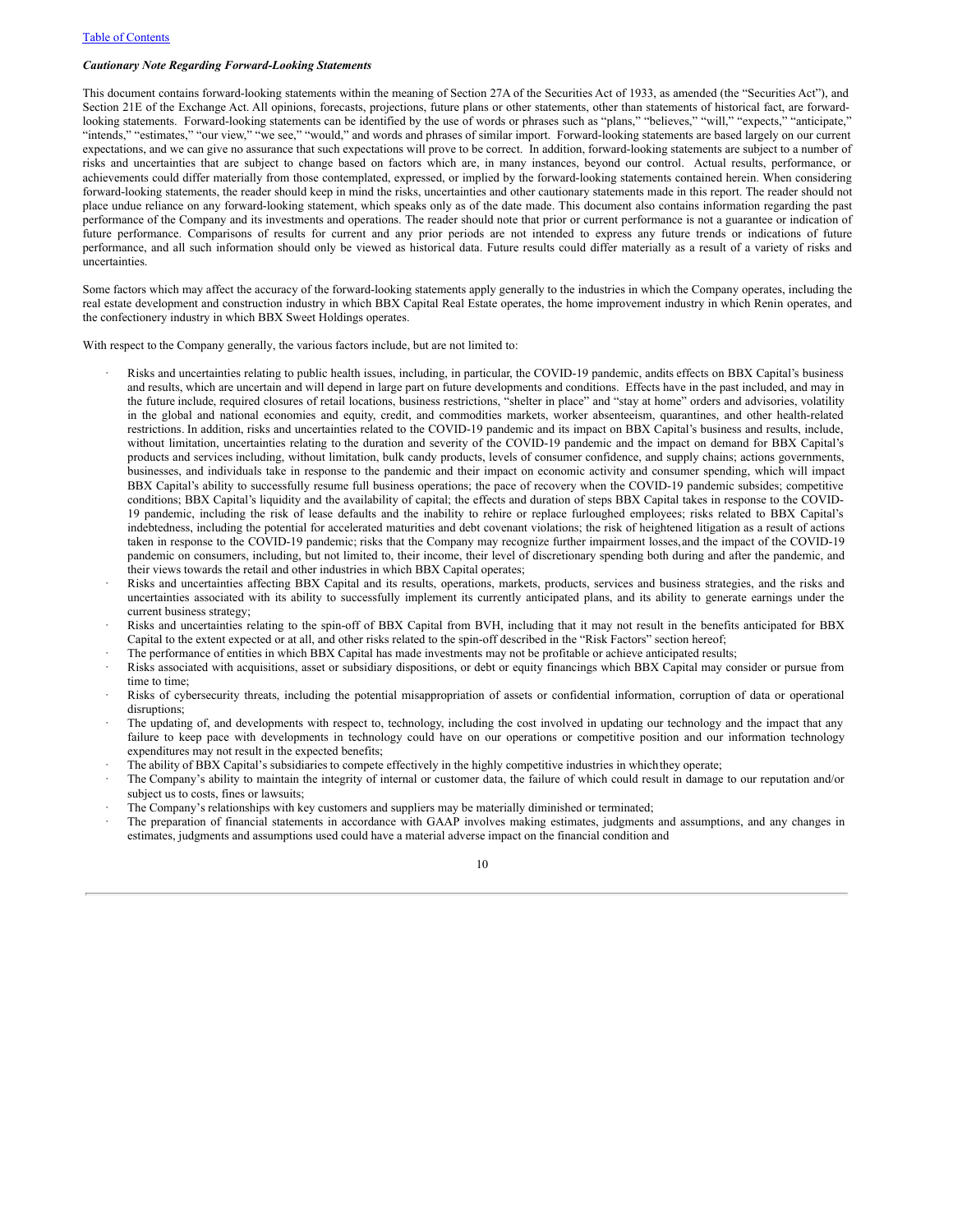operating results of BBX Capital or its subsidiaries;

- The impact on BBX Capital's consolidated financial statements and internal control over financial reporting of the adoption of new accounting standards;
- · Audits of BBX Capital's or its subsidiaries' federal or state tax returns, including that they may result in the imposition of additional taxes;
- · Damage to the reputation of BBX Capital or any of its subsidiaries could harm BBX Capital's business, financial condition and results of operations;
- · The Company's businesses are subject to various governmental regulations, laws and orders, compliance with which mayresult in significant expenses, and any noncompliance could result in civil or criminal penalties or other liabilities;
- The outcome of litigation, inquiries, investigations, examinations or other legal proceedings is inherently uncertain and could subjectthe Company to significant monetary damages or restrictions on the Company's ability to do business;
- · Risks that natural disasters and other acts of god may adversely impactthe Company's financial condition and operating results, including, without limitation, due to damage to physical assets or interruption of access to physical assets or operations:
- · Any damage to physical assets or interruption of access to physical assets or operations resulting from public health issues, such as the recent coronavirus outbreak, or from hurricanes, earthquakes, fires, floods, windstorms or other natural disasters, which may increase in frequency or severity due to climate change or other factors;
- The risk that creditors of BBX Capital's subsidiaries or other third-parties may seek to recover distributions or dividends, if any, made by such subsidiaries to BBX Capital or other amounts owed by such subsidiaries to such creditors or third-parties; and
- If BBX Capital issues additional shares of its Class A Common Stock, Class B Common Stock or other securities, including in connection with acquisitions, investments or financings or pursuant to equity compensation plans, BBX Capital's shareholders would experience dilution and any preferred stock declared and issued could include dividend rights, conversion rights, voting rights, terms of redemption and liquidation preferences, any or all of which may be greater than the rights of BBX Capital's Class A Common Stock or Class B Common Stock or otherwise adversely affect the holders of BBX Capital's Class A Common Stock or Class B Common Stock, including the likelihood that holders of BBX Capital's Class A Common Stock or Class B Common Stock would receive dividend payments and payments on liquidation, or the amounts thereof.

With respect to BBX Capital Real Estate, the risks and uncertainties include, but are not limited to:

- Risks and uncertainties related to the COVID-19 pandemic, as described above;
- The impact of economic, competitive, and other factors affecting BBX Capital Real Estate and its assets, including the impact of a decline in real estate values on BBX Capital Real Estate's business and the value of BBX Capital Real Estate's assets;
- · Risks that the investment in the Altman Companies may not realize the anticipated benefits and will increase the Company's exposure to risks associated with the multifamily real estate development and construction industry;
- The risk of additional impairments of real estate assets;
- The risks associated with investments in real estate developments and joint ventures include:
	- o exposure to downturns in the real estate and housing markets;
		- o exposure to risks associated with real estate development activities, including severe weather conditions increasing costs, delaying construction, causing uninsured losses or reducing demand for homes;
		- o environmental liabilities, including claims with respect to mold or hazardous or toxic substances;
		- o risks associated with obtaining necessary zoning and entitlements;
		- o risks that joint venture partners may not fulfill their obligations and concentration risks associated with entering into numerous joint ventures with the same joint venture partner;
		- o risks relating to reliance on third-party developers or joint venture partners to complete real estate projects;
		- o risk associated with increasing interest rates, as the majority of the development costs and sales of residential communities is financed;
		- o risks associated with not finding tenants for multifamily apartments or buyers for single-family homes and townhomes;
		- o risk associated with finding equity partners, securing financing, and selling newly built multifamily apartments;
		- o risk associated with rising land and construction costs;
		- o risk that the projects will not be developed as anticipated or be profitable; and
		- o risk associated with customers or vendors not performing on their contractual obligations.

With respect to BBX Sweet Holdings, Renin and other operating businesses, the risks and uncertainties include, but are not limited to:

- Risks and uncertainties related to the COVID-19 pandemic, as described above;
- Risks that investments will not achieve the returns anticipated:
- Risks that the subsidiaries' business plans will not be successful;
- Risks that market demand for the subsidiaries' products could decline;
- The risk of impairment losses associated with declines in the value of the Company's investments in operating businesses or the Company's inability to recover its investments;

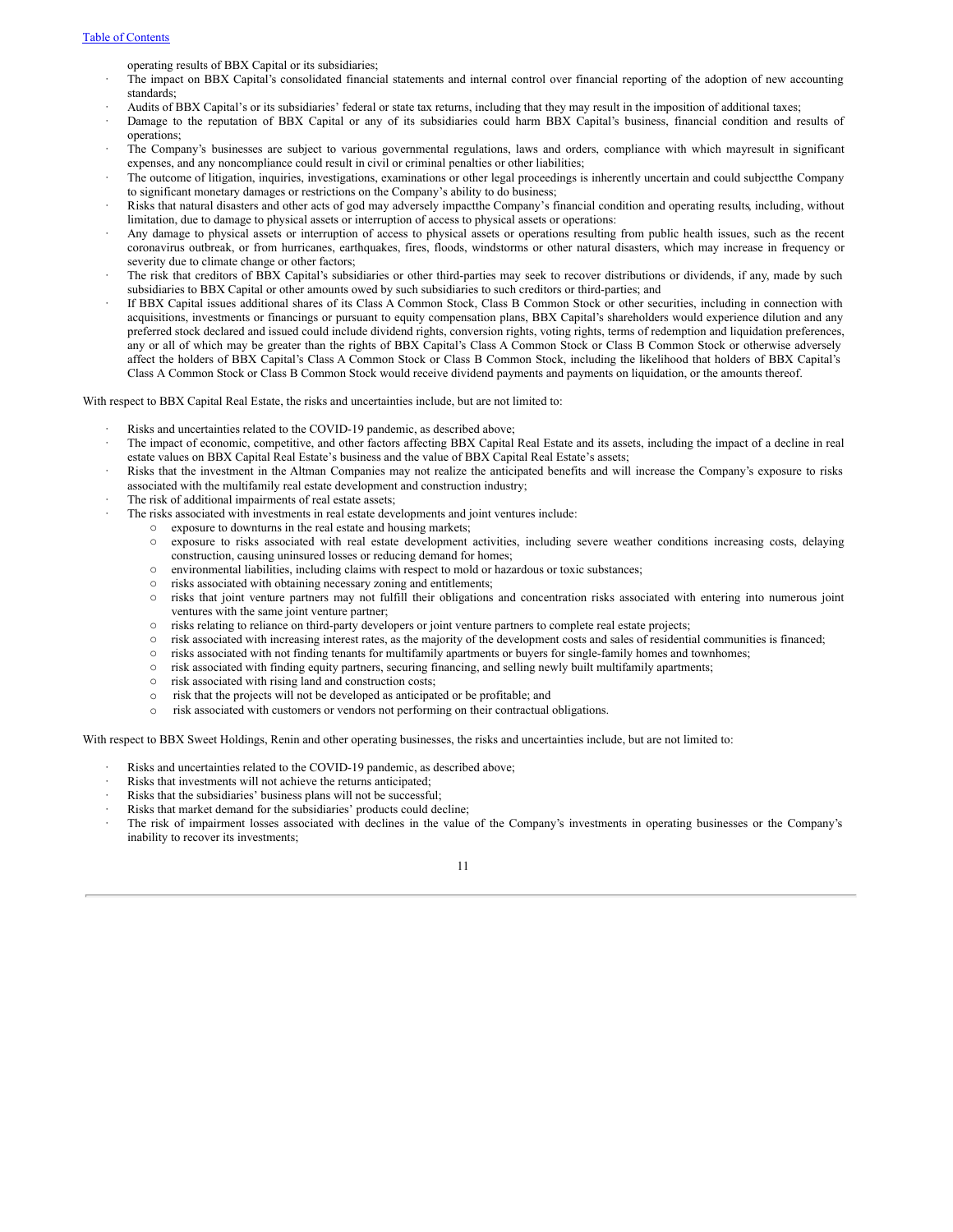- Risks that the reorganization of certain confectionery businesses and operations may not achieve anticipated operating efficiencies and reduction in operating losses and that the implementation of strategic alternatives, including the sale or disposal of certain operations, will result in additional losses;
- Failure of the Company's confectionery businesses to meet financial metrics may necessitate BBX Capital making further capital contributions or advances to the businesses or a decision not to support underperforming businesses;
- Risks associated with increased commodity costs or a limited availability of commodities;
- Risks associated with product recalls or product liability claims;
- The risk of losses associated with excess and obsolete inventory and the risks of additional required reserves for lower of cost or market value losses in inventory;
- · For Renin, the risk of trade receivable losses and the risks of charge-offs and required increases in the allowance for expected credit losses;
- · Risks associated with the performance of vendors, commodity price volatility, shipping costs to deliver raw materials and finished products from foreign countries, and the impact of tariffs on goods imported from Canada and Asia, particularly with respect to Renin;
- · For Renin, risks associated with exposure to foreign currency exchange risk of the U.S. dollar compared to the Canadian dollar;
- The amount and terms of indebtedness associated with the operations and capital expenditures of the subsidiaries may impact their financial condition and results of operations and limit their activities;
- · For Renin, risks that its acquisition of Colonial Elegance may not be cash accretive immediately or at all; that net income may not be generated when anticipated or at all or the acquisition may result in net losses;
- For Renin, risk that the integration of Colonial Elegance may not be completed on a timely basis or as anticipated or that the anticipated expansion or growth opportunities will not be achieved or if achieved will not be advantageous; and
- · Requirements for operating and capital expenditures may require BBX Capital to make capital contributions or advances.

In additions, there are risks and uncertainties inherent in the bankruptcy proceedings of IT'SUGAR, including the inability to predict the effect of IT'SUGAR's reorganization and/or liquidation process on the Company's results of operations and financial condition, the risk thatfurther impairment charges may be required in the future, risks relating to IT'SUGAR's ability to develop, prosecute, confirm and consummate a plan of reorganization or liquidation, and through the Chapter 11 process, reach agreement with its landlords or other third parties, and the risk that creditors of IT'SUGAR may assert claims against BBX Capital or any of its subsidiaries (other than IT'SUGAR) and that BBX Capital's or its subsidiary's assets may become subject to or included in IT'SUGAR's bankruptcy case.

These and other risks and uncertainties disclosed in this Annual Report on Form 10-K are not necessarily all of the important factors that could cause the Company's actual results to differ materially from those expressed in any of the forward-looking statements. Other unknown or unpredictable factors could cause the Company's actual results to differ materially from those expressed in any of the forward-looking statements.

Given these uncertainties, you are cautioned not to place undue reliance on forward-looking statements, and you should read this Annual Report on Form 10- K with the understanding that actual future results, levels of activity, performance, and events and circumstances may be materially different from what the Company expects.

Forward-looking statements speak only as of the date of this Annual Report on Form 10-K, and the Company undertakes no obligation to update or revise any forward-looking statements, including to reflect events or circumstances that may arise after the date of this report.

In addition to the risks and factors identified above, reference is also made to the other risks and factors described in this report, including the "Risk Factors" section hereof, and the other reports filed by the Company with the SEC.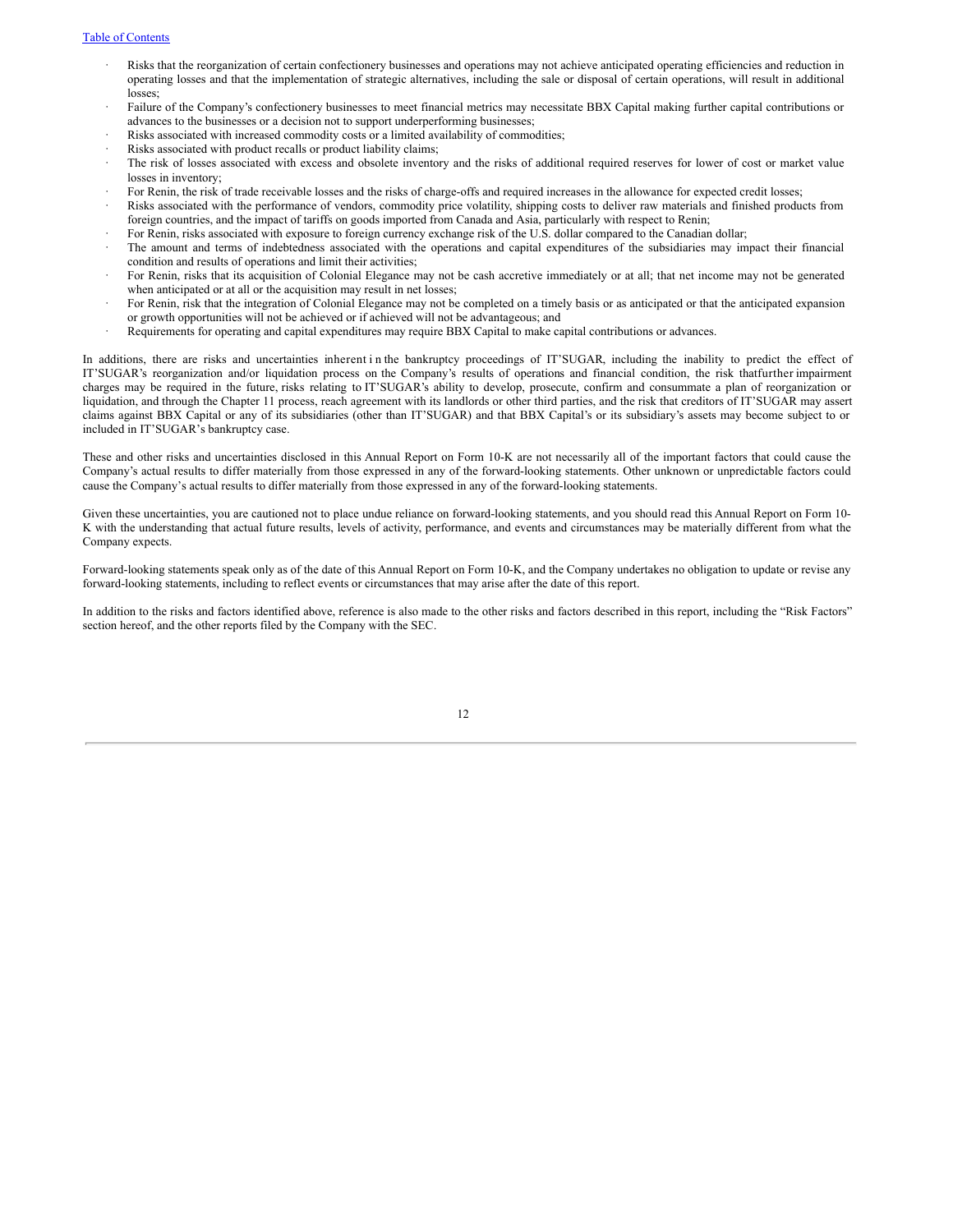## <span id="page-14-0"></span>**ITEM 1A. RISK FACTORS**

We are subject to various risks and uncertainties relating to or arising out of the nature of our subsidiaries' businesses, operations and investments, and general business, economic, financing, legal, regulatory, and other factors and conditions. New risk factors emerge from time to time, and it is not possible for management to either predict all risk factors or assess all potential impacts of any factor, or combination of factors, on the Company or its subsidiaries, including with respect to their operations, results and financial condition. Additional risks and uncertainties that we do not presently know about or currently believe are not material may also adversely affect our business, financial condition and results of operations. The risks discussed below also include forward-looking statements, and actual results and events may differ substantially from those expressed in, or implied by, the forward-looking *statements. See "Cautionary Note Regarding Forward-Looking Statements" above.*

## **Risks Related to BBX Capital and its Subsidiaries**

#### The COVID-19 pandemic has had and the current and uncertain future outlook may continue to have a material adverse effect on our business financial *condition, liquidity and results of operations.*

The COVID-19 pandemic has been, and continues to be, an unprecedented disruption in the U.S. and global economies and its rapid spread, as well as the escalating measures governments, private organizations and individuals have implemented in order to stem the spread of this pandemic, have had, and are expected to continue to have, a material adverse impact on our business, operating results and financial condition, including due to government ordered travel restrictions, restrictions on business operations, stay at home orders and guidelines, a recessionary economic environment, reduced consumer demand for our products and services, delays in our supply chain and increased costs of goods and transportation. The adverse impact of the pandemic across the Company's investments and on the Company's consolidated results of operations, cash flows and financial condition has been, and is expected to continue to be, material. Furthermore, while it is not currently possible to accurately assess the expected duration and severity of the pandemic on the Company's operations, additional restrictions or other events stemming from the pandemic, including a further resurgence of COVID-19 infections globally, nationally, or in regions where the Company has significant operations, could further lengthen or exacerbate these adverse effects. The Company expects that demand for certain of the Company's products and services may remain weak for a significant length of time, and the Company cannot predict if and when the Company's operations will return to pre-pandemic levels.

Steps we have implemented in an attempt to mitigate the effects of the pandemic on our business and to preserve liquidity may themselves have negative consequences with respect to our business and operations, including by reducing sales. In addition, the cost savings we are seeking to achieve from these measures will not be recognized immediately and will not completely offset the decrease in revenues and other adverse impacts of the pandemic.

Our operations could also be negatively affected further if our employees are quarantined or sickened as a result of exposure to COVID-19, or if they are subject to governmental COVID-19 curfews or "shelter in place" health orders. Measures restricting the ability of employees to come to work may adversely impact our service or operations, all of which could negatively affect our business.

We are unable to predict how long these conditions will persist, what additional measures may be introduced by governments or private parties or what effect any such additional measures may have on our business. Furthermore, not only is the duration of the pandemic and combative measures unknown, the overall situation is extremely fluid, and it is impossible to predict the timing of future changes in the situation and what their impact may be on our business. At this time we are also not able to predict whether the COVID-19 pandemic will result in permanent changes in our customers' behavior, which may include continued or permanent decreases in discretionary spending and reductions in demand for retail store and confectionery products, home improvement products or real estate, each of which would have a material adverse impact on our business, operating results and financial condition.

#### *BBX Capital relies on cash on hand and dividends from its subsidiaries.*

BBX Capital relies on its cash and cash equivalents, interest payments received by it pursuant to the terms of the \$75million note issued to it by BVH in connection with the spin-off of BBX Capital on September 30, 2020, and dividends from its subsidiaries in order to fund its operations and investments. During the year ended December 31, 2020, cash used from operations was \$6.2million and during the year endedDecember 31, 2019 cash generated from operations was \$22.7 million.

If cash flow is not sufficient to fund BBX Capital's liquidity needs or BBX Capital otherwise determines it is advisable to do so, BBX Capital might seek to liquidate some of its investments or seek to fund its operations with the proceeds of additional equity or debt financing. Such financing may not be available on commercially reasonable terms, if at all, and if BBX Capital chooses to liquidate its investments, it may be forced to do so at depressed prices. Further, BVH may elect to defer interest payments due under its note to BBX Capital. See the risk factor below entitled "BVH may incur additional indebtedness and may defer interest payments under its \$75 million promissory note to BBX Capital."

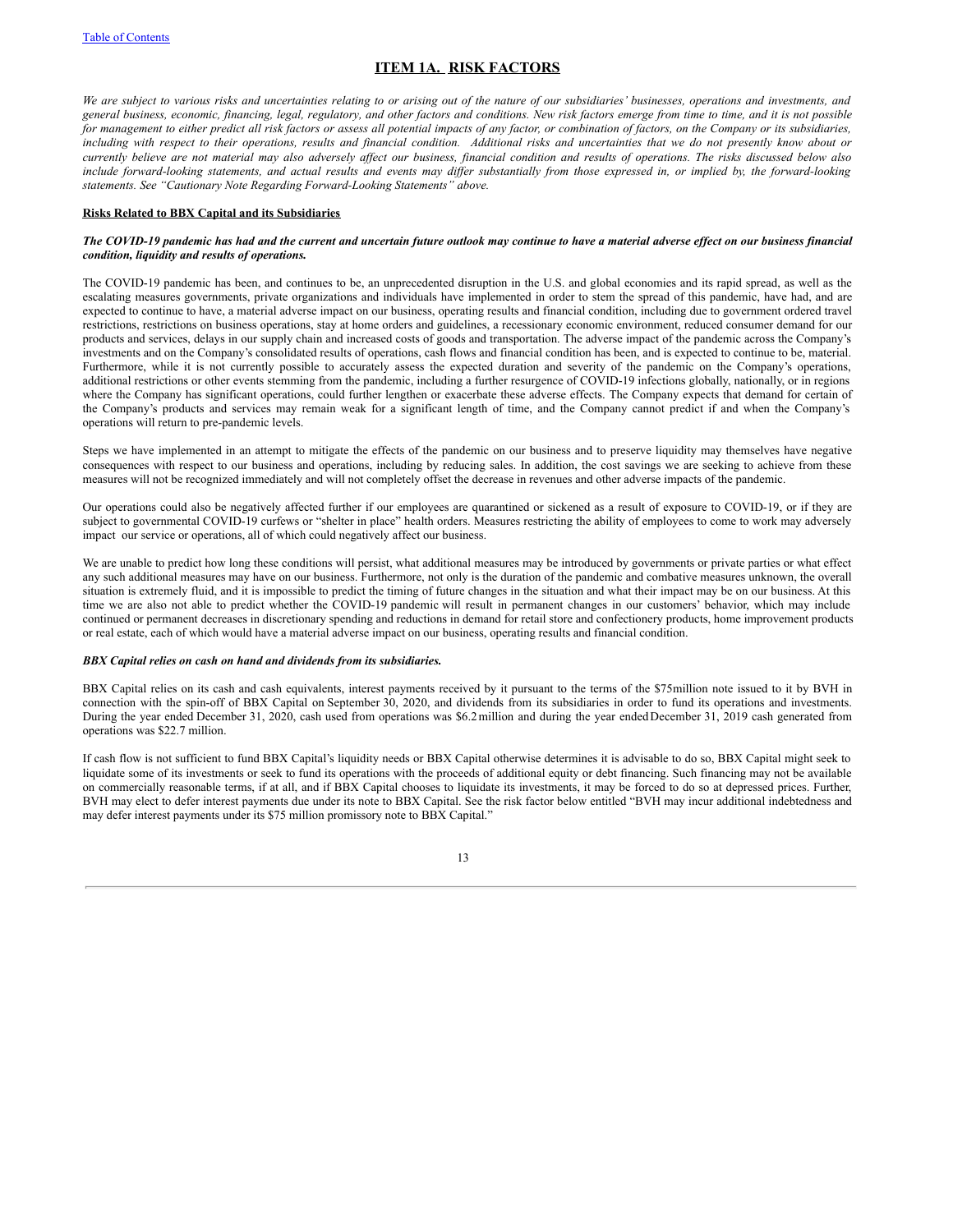### BBX Capital's acquisitions and investments may generate losses, require it to obtain additional financing and expose it to additional risks.

BBX Capital has made investments in and acquisitions of operating companies, such as its 50% equity interest investment in The Altman Companies and its acquisitions of Renin, IT'SUGAR and businesses in the confectionery industry. In addition, Renin acquired Colonial Elegance during October 2020. BBX Capital may also seek to make opportunistic investments outside of its existing portfolio. Some of these investments and acquisitions may be material. While BBX Capital seeks to make investments and acquisitions in companies that provide opportunities for growth, its investments or acquisitions may not prove to be successful or, even if successful, may not initially generate income, or may generate income on an irregular basis or over a long time period. Accordingly, our results of operations may vary significantly on a quarterly basis and from year to year as a result of acquisitions and investments. Acquisitions or investments expose BBX Capital to the risks of the businesses acquired or invested in. Acquisitions and investments entail numerous risks, including:

- Risks associated with achieving profitability;
- Risks associated with the availability and costs of obtaining goods and commodities;
- Difficulties in integrating and assimilating acquired management, acquired company founders, and operations;
- Losses and unforeseen expenses or liabilities;
- Risks associated with entering new markets in which we have no or limited prior experience;
- The potential loss of key employees or founders of acquired organizations;
- Risks associated with transferred assets and liabilities; and
- The incurrence of significant due diligence expenses relating to acquisitions, including with respect to those that are not completed.

BBX Capital may not be able to integrate or profitably manage acquired businesses, including Renin, businesses in the confectionery industry, Colonial Elegance and its other operating businesses or its investment in The Altman Companies, without substantial costs, delays, or other operational or financial difficulties, including difficulties in integrating information systems and personnel and establishing control environment processes across acquired businesses. Further, BBX Capital may not be able to monitor the day to day activities of its investments in joint ventures, and failure to do so could have a material adverse effect on its business, financial condition and results of operations. In addition, to the extent that operating businesses are acquired outside the United States or the State of Florida, there will be additional risks related to compliance with foreign regulations and laws including tax laws, labor laws, currency fluctuations and geographic economic conditions.

#### BVH may incur additional indebtedness, may defer interest payments under its \$75 million promissory note to BBX Capital and may not satisfy its *obligations to the Company.*

In connection with BVH's spin-off of BBX Capital on September 30, 2020, BVH executed a \$75million promissory note in favor of BBX Capital. Amounts outstanding under the note accrue interest at a rate of 6% per annum. The note requires payments of interest only on a quarterly basis; provided however that interest payments may be deferred at the option of BVH, with interest on the entire outstanding balance thereafter to accrue at a cumulative, compounded rate of 8% per annum until such time as BVH is current on all accrued payments under the note, including deferred interest. All outstanding amounts under the note will become due and payable in five years or upon certain events. As a result of the spin-off, BVH is a Bluegreen Vacations holding company and will in future periods rely primarily on dividends from Bluegreen in order to meet its obligations, including its debt service requirements. Bluegreen's business has been adversely impacted by the COVID-19 pandemic and Bluegreen has suspended the payment of regular quarterly cash dividends. There is no assurance that Bluegreen will resume the payment of regular dividends consistent with prior periods, in the time frames or amounts previously paid, or at all, or pay any special cash dividends in the future. If BVH does not receive sufficient dividends from Bluegreen, BVH may be unable to satisfy its debt service obligations, including payments under the promissory note to BBX Capital. In addition, BVH may in the future seek additional funds from third party sources, which may include the incurrence of additional indebtedness. Any such additional indebtedness would increase BVH's debt service requirements and may impair BVH's ability to satisfy its payment obligations under its promissory note to BBX Capital. BVH's promissory note to BBX Capital is unsecured.

## BBX Capital may issue additional securities at BBX Capital or its subsidiaries and BBX Capital and its subsidiaries can incur additional indebtedness.

BBX Capital from time to time may pursue transactions involving the sale of its subsidiaries or investments or other transactions which would result in a decrease in BBX Capital's ownership interest in its subsidiaries. There is no assurance that any such transactions, if pursued and consummated, will generate a profit or otherwise be advantageous to BBX Capital.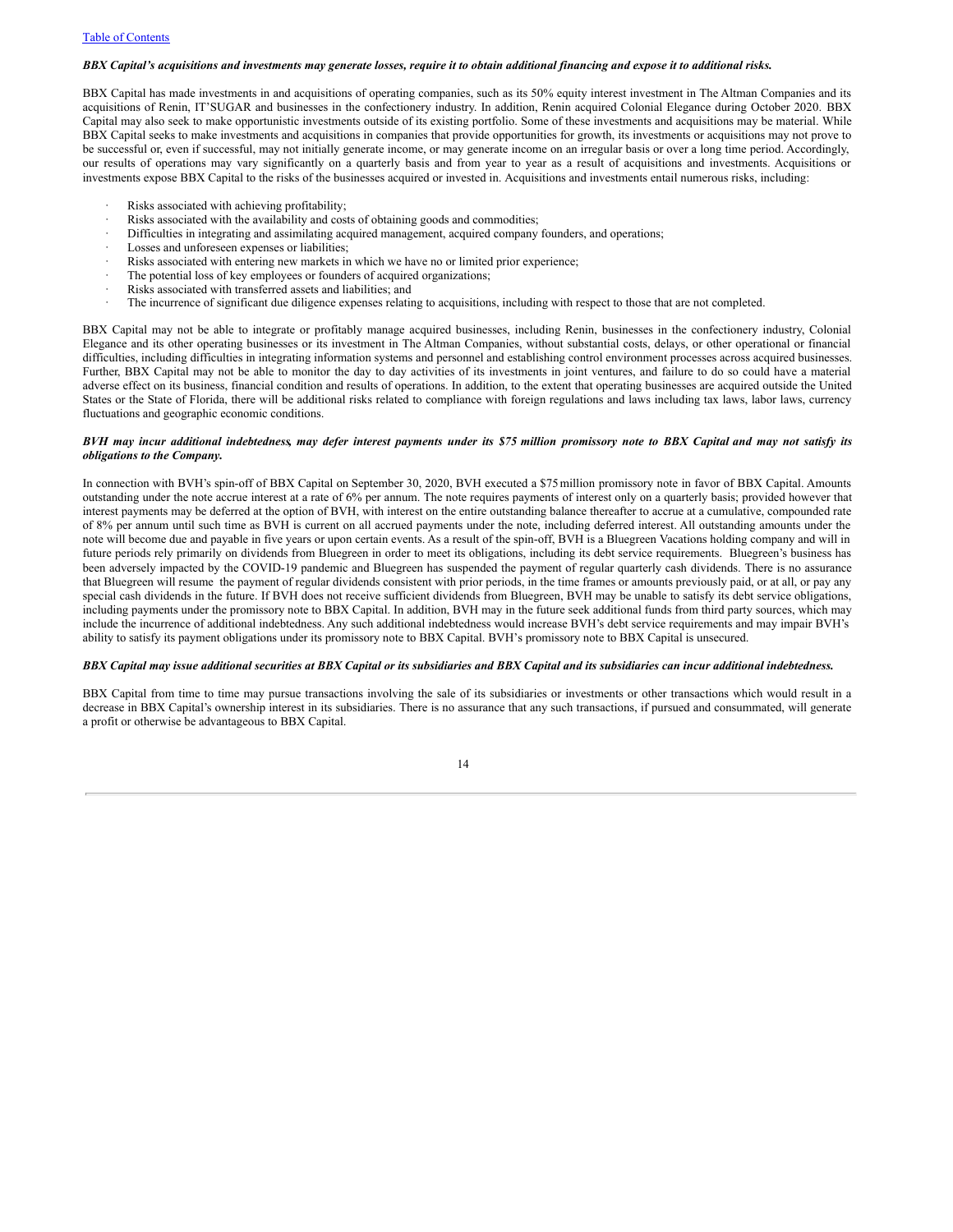BBX Capital may in the future also seek to raise funds through the issuance of debt or equity securities. There is generally no restriction on BBX Capital's ability to issue debt or equity securities which are pari passu or have a preference over its Class A Common Stock and Class B Common Stock. Authorized but unissued shares of BBX Capital's capital stock are available for issuance from time to time at the discretion of BBX Capital's board of directors, and any such issuances may be dilutive to BBX Capital's shareholders and could cause the market price of BBX Capital's common stock to decline.

BBX Capital and its subsidiaries have in the past and may in the future incur significant amounts of debt. Further, additional indebtedness could have important effects on BBX Capital, including that debt service requirements will reduce cash available for operations, future investment and acquisition opportunities and payments of dividends, if any, and that increased leverage could impact BBX Capital's liquidity and increase its vulnerability to adverse economic or market conditions. Additionally, agreements relating to additional indebtedness could contain financial covenants and other restrictions limiting BBX Capital's operations and its ability to pay dividends, if any, borrow additional funds or acquire or dispose of assets, and expose BBX Capital to the risks of being in default of such covenants.

If BBX Capital cannot generate sufficient cash flow from operations to meet future debt payment obligations or to comply with its loan covenants, then BBX Capital may be required to attempt to restructure or refinance such debt, raise additional capital or take other actions such as selling assets, or reducing or delaying capital expenditures. There is no assurance that BBX Capital will be able to effect any such actions or do so on satisfactory terms, if at all, or that such actions would be permitted by the terms of BBX Capital's indebtedness.

## Substantial sales of BBX Capital's Class A Common Stock or Class B Common Stock could adversely affect the market prices of such securities.

Substantial sales of BBX Capital's Class A Common Stock or Class B Common Stock, including sales of shares by controlling shareholders and management, or the perception in the market that such sales will occur, could adversely affect the market prices of such securities. Other than shareholders that are affiliates of BVH, shareholders of BVH who received shares of BBX Capital's common stock in connection with the spin-off generally may sell those shares without restriction. Shareholders may decide to sell the shares received in the spin-off for any reason, including if, among other things, BBX Capital's common stock does not fit their investment objectives or, in the case of index funds, if BBX Capital is not part of the index in which they invest.

## Alan B. Levan, John E. Abdo, Jarett S. Levan and Seth M. Wise's control position may adversely affect the market price of BBX Capital's Class A *Common Stock and Class B Common Stock.*

Alan B. Levan, the Chairman of BBX Capital, John E. Abdo, the Vice Chairman of BBX Capital, Jarett S. Levan, the son of Mr. Alan Levan and the Chief Executive Officer and President and a director of BBX Capital, and Seth M. Wise, Executive Vice President and a director of BBX Capital, currently collectively beneficially own shares of BBX Capital's Class A Common Stock and Class B Common Stock representing approximately 79% of the total voting power of BBX Capital's Class A Common Stock and Class B Common Stock. Accordingly, and because holders of BBX Capital's Class A Common Stock and Class B Common Stock vote as a single class on most matters, including the election of directors, as described below, Mr. Alan Levan, Mr. Abdo, Mr. Jarett Levan and Mr. Wise, without the vote or consent of any other shareholder of BBX Capital, have the voting power to elect BBX Capital's directors and to control the outcome of any other vote of BBX Capital's shareholders, except in limited circumstances where Florida law mandates that the holders of BBX Capital's Class A Common Stock vote as a separate class. This control position may have an adverse effect on the market price of BBX Capital's Class A Common Stock and Class B Common Stock. In addition, their interests may conflict with the interests of BBX Capital's other shareholders.

## BBX Capital's Articles of Incorporation provide for fixed relative voting percentages between BBX Capital's Class A Common Stock and Class B *Common Stock.*

BBX Capital's Articles of Incorporation provide for holders of BBX Capital's Class A Common Stock and Class B Common Stock to generally vote together as a single class, including with respect to the election of directors, with holders of BBX Capital's Class A Common Stock possessing in the aggregate 22% of the total voting power of all common stock and holders of BBX Capital's Class B Common Stock possessing in the aggregate the remaining 78% of the total voting power. These relative voting percentages will remain fixed unless the number of shares of BBX Capital's Class B Common Stock outstanding decreases to 360,000 shares, at which time the aggregate voting power of BBX Capital's Class A Common Stock will increase to 40% and the aggregate voting power of BBX Capital's Class B Common Stock will decrease to 60%. If the number of shares of BBX Capital's Class B Common Stock outstanding decreases to 280,000 shares, then the aggregate voting power of BBX Capital's Class A Common Stock will increase to 53% and the aggregate voting power of BBX Capital's Class B Common Stock will decrease to 47%. If the number of shares of BBX Capital's Class B Common Stock outstanding decreases to 100,000 shares, then the fixed voting percentages will be eliminated and each share of BBX Capital's Class A Common Stock and Class B Common Stock will be entitled to one vote per share. The share thresholds set forth above are subject to equitable adjustment to reflect any stock split, reverse stock split or similar transaction. The changes in the relative voting power represented by each class of BBX Capital's common stock are based only on the number of shares of Class B Common Stock outstanding, thus issuances of Class A Common Stock will have no effect on these provisions. If additional shares of Class A Common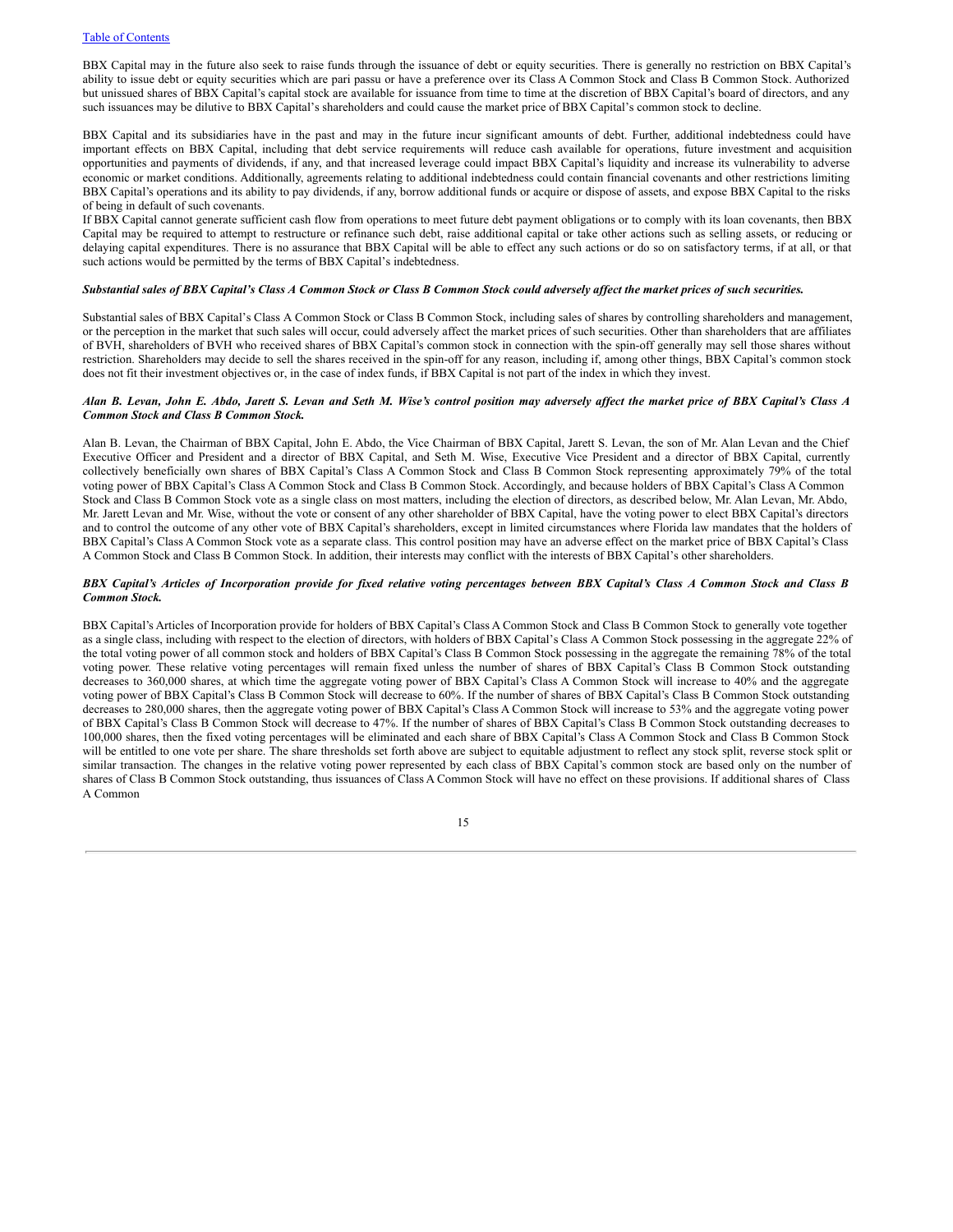Stock are issued without a comparative increase in the number of outstanding shares of Class B Common Stock, the disparity between the equity interest represented by BBX Capital's Class B Common Stock and its voting power will widen. In addition, shareholders who hold shares of both BBX Capital's Class A Common Stock and Class B Common Stock, including Alan B. Levan, John E. Abdo, Jarett S. Levan and Seth M. Wise, are able to sell shares of Class A Common Stock without affecting in any material respect their overall voting interest. The fixed voting percentages between BBX Capital's Class A Common Stock and Class B Common Stock may have an adverse impact on the market price of such securities.

### Provisions in BBX Capital's Articles of Incorporation and Bylaws, BBX Capital's rights agreement, and provisions of Florida law may make it difficult for a third party to acquire BBX Capital and could impact the price of, or otherwise adversely impact, BBX Capital's Class A Common Stock and Class B *Common Stock.*

BBX Capital's Articles of Incorporation and Bylaws contain provisions that could delay, defer or prevent a change of control of BBX Capital or its management. These provisions could make it more difficult for shareholders to elect directors and take other corporate actions. As a result, these provisions could limit the price that investors are willing to pay in the future for shares of BBX Capital's Class A Common Stock or Class B Common Stock. These provisions include:

- · the provisions in BBX Capital's Articles of Incorporation regarding the special voting rights of BBX Capital's Class B Common Stock;
- subject to the special class voting rights of BBX Capital's Class B Common Stock under certain circumstances, the authority of BBX Capital's Board of Directors to issue additional shares of common or preferred stock and to fix the relative rights and preferences of the preferred stock without shareholder approval, as described in further detail below; and
- advance notice procedures to be complied with by shareholders in order to make shareholder proposals or nominate directors.

In addition, in connection with the spin-off, BBX Capital entered into a rights agreement substantially similar to the rights agreement adopted by BVH in light of the COVID-19 pandemic. The rights plan agreement generally provides a deterrent to any person or group from acquiring 5% or more of BBX Capital's Class A Common Stock, Class B Common Stock, or total combined common stock without the prior approval of BBX Capital's Board of Directors. Accordingly, the rights agreement may have an anti-takeover effect and will be an impediment to a proposed takeover which is not approved by BBX Capital's Board of Directors.

Further, due to the control position of Mr. Alan Levan, Mr. Abdo, Mr. Jarett Levan and Mr. Wise with respect to BBX Capital's Class A Common Stock and Class B Common Stock, as described above, a change in control or sale of BBX Capital, or any other action which requires the affirmative vote of holders of shares of BBX Capital's Class A Common Stock and Class B Common Stock representing a majority of the voting power of such stock, will be impossible without the consent of Mr. Alan Levan, Mr. Abdo, Mr. Jarett Levan and Mr. Wise, and Mr. Alan Levan, Mr. Abdo, Mr. Jarett Levan and Mr. Wise's interests may conflict with the interests of BBX Capital's other shareholders. Further, subject to certain limited exceptions set forth therein, the rights agreement prevents other shareholders from acquiring a greater than 5% ownership position in BBX Capital's Class A Common Stock, Class B Common Stock or total combined common stock and, accordingly, may prevent a meaningful challenge to the influence of Mr. Alan Levan, Mr. Abdo, Mr. Jarett Levan and Mr. Wise over BBX Capital, including matters submitted for shareholder approval.

Additionally, pursuant to BBX Capital's Articles of Incorporation and Florida law, subject to the separate voting rights of BBX Capital's Class B Common Stock in certain circumstances, BBX Capital's Board of Directors may, without the consent of BBX Capital's shareholders, approve the issuance of authorized but unissued shares of BBX Capital's securities and fix the relative rights and preferences of preferred stock. If BBX Capital issues additional shares of its Class A Common Stock, Class B Common Stock or other securities, its shareholders would experience dilution. In addition, any preferred stock declared and issued could include dividend rights, conversion rights, voting rights, terms of redemption and liquidation preferences, any or all of which may be greater than the rights of BBX Capital's Class A Common Stock or Class B Common Stock or otherwise adversely affect the holders of BBX Capital's Class A Common Stock or Class B Common Stock, including the likelihood that holders of BBX Capital's Class A Common Stock or Class B Common Stock would receive dividend payments and payments on liquidation, or the amounts thereof. The issuance of preferred stock, while providing flexibility in connection with possible acquisitions, financing transactions and other corporate purposes, could also, among other things, have the effect of delaying, deferring or preventing a change in control or other corporate actions, and might adversely affect the market price of BBX Capital's Class A Common Stock or Class B Common Stock.

In addition, as a Florida corporation, BBX Capital is also subject to the provisions of the Florida Business Corporation Act (the "FBCA"), including those limiting the voting rights of "control shares." Under the FBCA, subject to certain exceptions, including mergers and acquisitions effected in accordance with the FBCA, the holder of "control shares" of a Florida corporation that has (i) 100 or more shareholders, (ii) its principal place of business, its principal office or substantial assets in Florida and (iii) either more than 10% of its shareholders residing in Florida, more than 10% of its shares owned by Florida residents or 1,000 shareholders residing in Florida, will not have the right to vote those shares unless the acquisition of the shares was approved by a majority of each class of voting securities of the corporation, excluding those shares held by interested persons. "Control shares" are defined in the FBCA as shares acquired by a person, either directly or indirectly, that when added to all other shares of the issuing corporation owned by that person, would entitle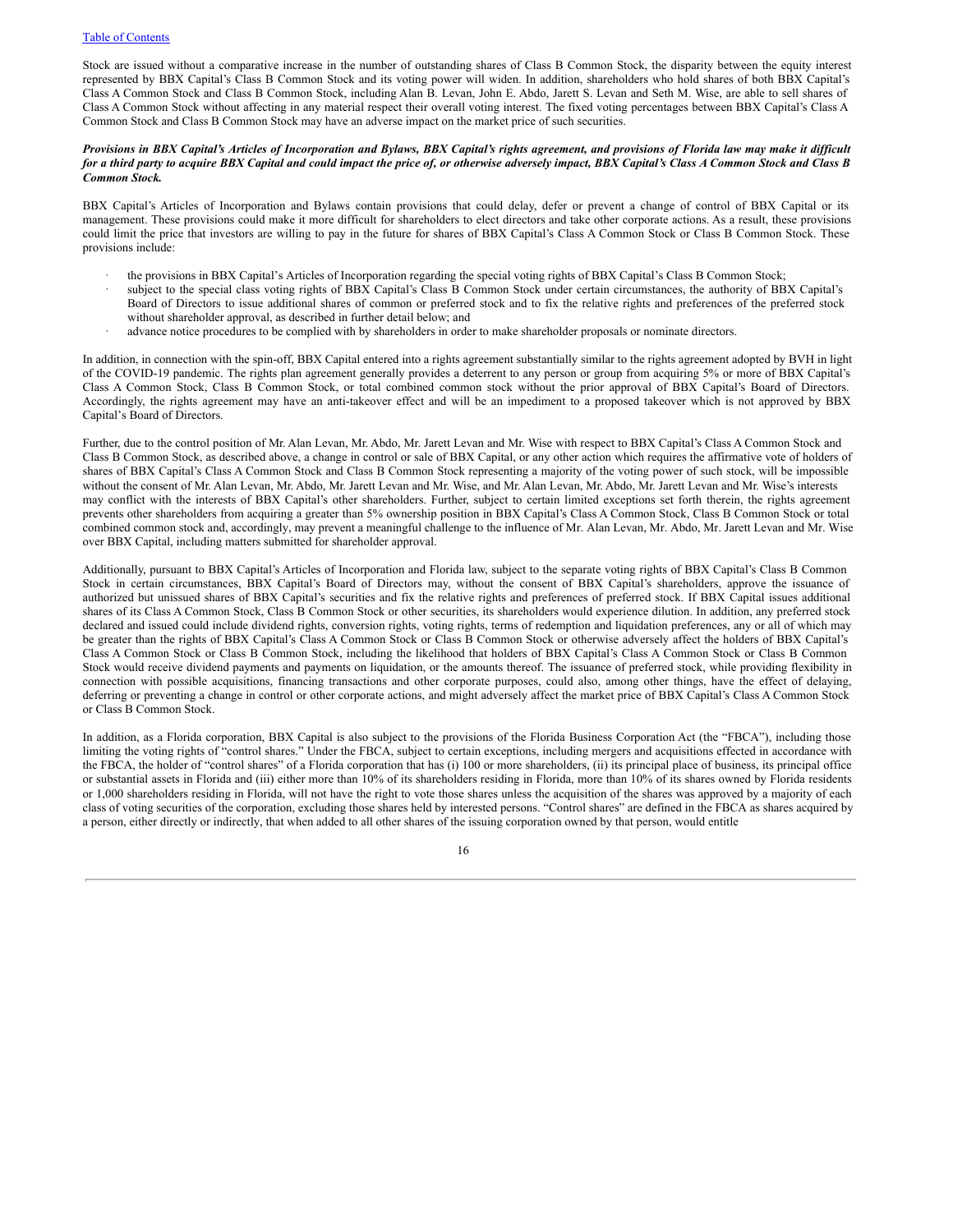that person to exercise, either directly or indirectly, voting power within any of the following ranges: (i) 20% or more but less than 33% of all voting power of the corporation's voting securities; (ii) 33% or more but less than a majority of all voting power of the corporation's voting securities; or (iii) a majority or more of all of the voting power of the corporation's voting securities.

#### BBX Capital's Bylaws contain an exclusive forum provision, which could impair the ability of shareholders to obtain a favorable judicial forum for certain disputes with BBX Capital or its directors, officers or other employees and be cost-prohibitive to shareholders.

BBX Capital's Bylaws contain an exclusive forum provision which provides that, unless its Board of Directors consents to the selection of an alternative forum, the Circuit Court located in Miami-Dade County, Florida (or, if such Circuit Court does not have jurisdiction, another Circuit Court located within Florida or, if no Circuit Court located within Florida has jurisdiction, the federal district court for the Southern District of Florida) will be the sole and exclusive forum for "Covered Proceedings," which include: (i) any derivative action or proceeding brought on BBX Capital's behalf; (ii) any action asserting a claim of breach of a fiduciary duty owed by any of BBX Capital's directors, officers or other employees to BBX Capital or its shareholders; (iii) any action asserting a claim against BBX Capital or any of its directors, officers or other employees arising pursuant to any provision of the FBCA, or BBX Capital's Articles of Incorporation or Bylaws (in each case, as may be amended or amended and restated from time to time); and (iv) any action asserting a claim against BBX Capital or any of its directors, officers or other employees governed by the internal affairs doctrine of the State of Florida. To the extent within the categories set forth in the preceding sentence, Covered Proceedings include causes of action under the Exchange Act and the Securities Act. The exclusive forum provision also provides that if any Covered Proceeding is filed in a court other than a court located within Florida in the name of any shareholder, then such shareholder shall be deemed to have consented to (a) the personal jurisdiction of the state and federal courts located within Florida in connection with any action brought in any such court to enforce the exclusive forum provision and (b) having service of process made upon such shareholder in any such enforcement action by service upon such shareholder's counsel in the action as agent for such shareholder. Notwithstanding the foregoing, shareholders cannot waive compliance with the federal securities laws and the rules and regulations thereunder. The exclusive forum provision may limit a shareholder's ability to bring a claim in a judicial forum that it finds favorable for disputes with BBX Capital or its directors, officers or other employees or be costprohibitive to shareholders, which may discourage such lawsuits against BBX Capital or its directors, officers and other employees. However, there is uncertainty regarding whether a court would enforce the exclusive forum provision. If a court were to find the exclusive forum provision to be inapplicable or unenforceable in an action, BBX Capital may incur additional costs associated with resolving such action in other jurisdictions, which could adversely affect BBX Capital's financial condition and operating results.

## *BBX Capital does not plan to pay dividends on its common stock.*

BBX Capital does not currently anticipate paying any cash dividends for the foreseeable future. BBX Capital's dividend policy is established by BBX Capital's Board of Directors based on BBX Capital's financial condition, results of operations and capital requirements, as well as other business considerations that BBX Capital's Board considers relevant. Further, the terms of BBX Capital's indebtedness may limit or prohibit the payments of dividends.

## Utilizing the reduced disclosure requirements applicable to BBX Capital may make BBX Capital's common stock less attractive to investors.

BBX Capital qualifies as an "emerging growth company" and is therefore eligible to utilize certain reduced reporting and other requirements that are otherwise applicable generally to public companies. Pursuant to these reduced disclosure requirements, BBX Capital is not required to, among other things, provide certain disclosures regarding executive compensation, hold shareholder advisory votes on executive compensation or obtain shareholder approval of any golden parachute payments, and BBX Capital has reduced financial disclosure obligations. BBX Capital would cease to be an emerging growth company upon the earliest of: (i) December 31, 2025; (ii) the last day of the fiscal year in which BBX Capital has \$1.07 billion or more in annual revenues; (iii) the date on which BBX Capital has issued more than \$1.0 billion in non-convertible debt securities during the previous three-year period; and (iv) the date on which BBX Capital is deemed to be a "large accelerated filer" (which is the last day of the fiscal year during which the total market value of BBX Capital's common equity securities held by non-affiliates is \$700 million or more, calculated as of the end of the second quarter (June 30) of such fiscal year).

In addition, if BBX Capital qualifies as a "smaller reporting company," in which case BBX Capital would be eligible to utilize the reduced disclosure requirements available to smaller reporting companies even after BBX Capital ceases to be an emerging growth company. The reduced disclosure requirements available to smaller reporting companies are similar to those available to emerging growth companies, including reduced financial and executive compensation disclosures. Under current SEC rules, BBX Capital will become a smaller reporting company if, as of June 30, 2021, the total market value of BBX Capital's common equity securities held by non-affiliates is less than \$200 million.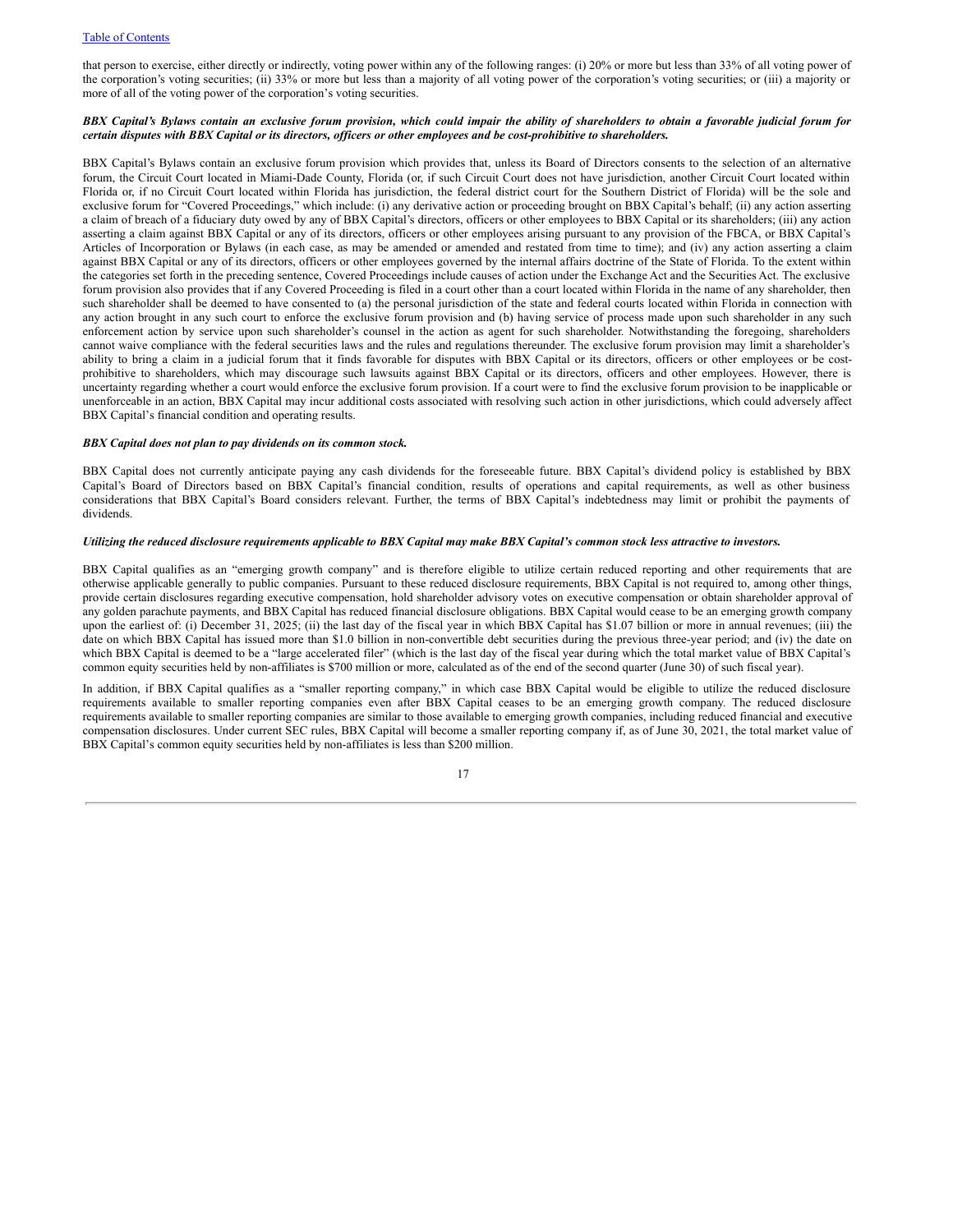BBX Capital intends to utilize the reduced reporting requirements and available exemptions for so long as BBX Capital is permitted to do so. Investors may find BBX Capital's common stock to be less attractive as a result of its utilization of the reduced disclosure requirements and exemptions, which may have a material, adverse effect on the trading market and market price of BBX Capital's Class A Common Stock and Class B Common Stock.

#### **Risks Related to the Spin-Off**

## BBX Capital may be unable to achieve some or all of the expected benefits of the spin-off, and the spin-off may adversely affect BBX Capital's business.

As a new, publicly-traded company, as a result of BVH's spin-off of BBX Capital on September 30, 2020, BBX Capital may be more susceptible to market fluctuations and other adverse events than BBX Capital would have been were it still a part of BVH's organization. BBX Capital's performance may not meet expectations for a variety of reasons and there is no assurance that BBX Capital will achieve profitability or succeed as a separate public company.

#### BBX Capital's ability to meet its capital needs may be adversely impacted by the loss of financial support fromBVH; BBX Capital may not be able to *obtain funds necessary to operate its business or to contribute to its subsidiaries.*

The loss of financial support fromBVH could materially impact BBX Capital's ability to meet its capital needs. In the event that BBX Capital's cash and cash equivalents, payments received by BBX Capital pursuant to the terms of the \$75 million note issued to it byBVH in connection with the spin-off and dividends from BBX Capital's subsidiaries are insufficient to fund BBX Capital's operations and investments, it will be necessary forBBX Capital to seek to obtain funds through accessing the capital or debt markets, and not fromBVH. As a standalone company apart from BVH's organization, the cost of financing may depend on factors such as, among other things, BBX Capital's performance and financial market conditions generally. Accordingly, BBX Capital may not be able to obtain financing or otherwise raise funds necessary to operate its business on favorable terms, or at all. If BBX Capital is unable to raise additional capital when required or on acceptable terms, BBX Capital may have to significantly delay, scale back or discontinue its investments or operations. Any of these events could significantly adversely impact BBX Capital's business and prospects and could cause BBX Capital's stock price to decline. In addition, any debt financing, if available, may restrict BBX Capital's operations and activities. BBX Capital's indebtedness could also have other important consequences for holders of BBX Capital's common stock as described above.

See also the risk factors entitled "BBX Capital may issue additional securities at BBX Capital or its subsidiaries and BBX Capital and its subsidiaries can incur additional indebtedness" and "BVH may incur additional indebtedness, may defer interest payments under its \$75 million promissory note to BBX Capital and may not satisfy its debt obligations to the Company" above.

## BBX Capital may be unable to make, on a timely or cost-effective basis, or maintain the changes necessary to operate as a separate, publicly traded *company, and BBX Capital may experience increased costs.*

BVH has no obligation to provide BBX Capital with assistance other than the obligations and services contained in the agreements between BVH and BBX Capital relating to the spin-off, including the Separation and Distribution Agreement, the Tax Matters Agreement, the Employee Matters Agreement, and the Transition Services Agreement. These services do not include every service that BBX Capital received from BVH prior to the spin-off, and BVH is only obligated to provide the services for limited periods following the spin-off. The agreements relating to such services and to the spin-off were agreed to prior to the spin-off, at a time when BBX Capital's business was still operated as part of BVH's organization, and BBX Capital did not have an independent board of directors or management team representing its interests with respect to such agreements.

Following the spin-off and the expiration of the aforementioned agreements, BBX Capital will need to provide internally or obtain from unaffiliated third parties the services BBX Capital will no longer receive from BVH. These services may include, without limitation, legal, accounting, information technology, software development, human resources and other infrastructure support, the effective and appropriate performance of which may be critical to BBX Capital's operations. BBX Capital may be unable to replace these services in a timely manner or on terms and conditions as favorable as those received from BVH. BBX Capital may be unable to successfully establish or maintain the infrastructure or implement or maintain the changes necessary to operate independently, or may incur additional costs that could adversely affect BBX Capital. If BBX Capital fails to obtain the quality of services necessary to operate effectively or incurs greater costs in obtaining these services, BBX Capital's business, financial condition and results of operations may be adversely affected.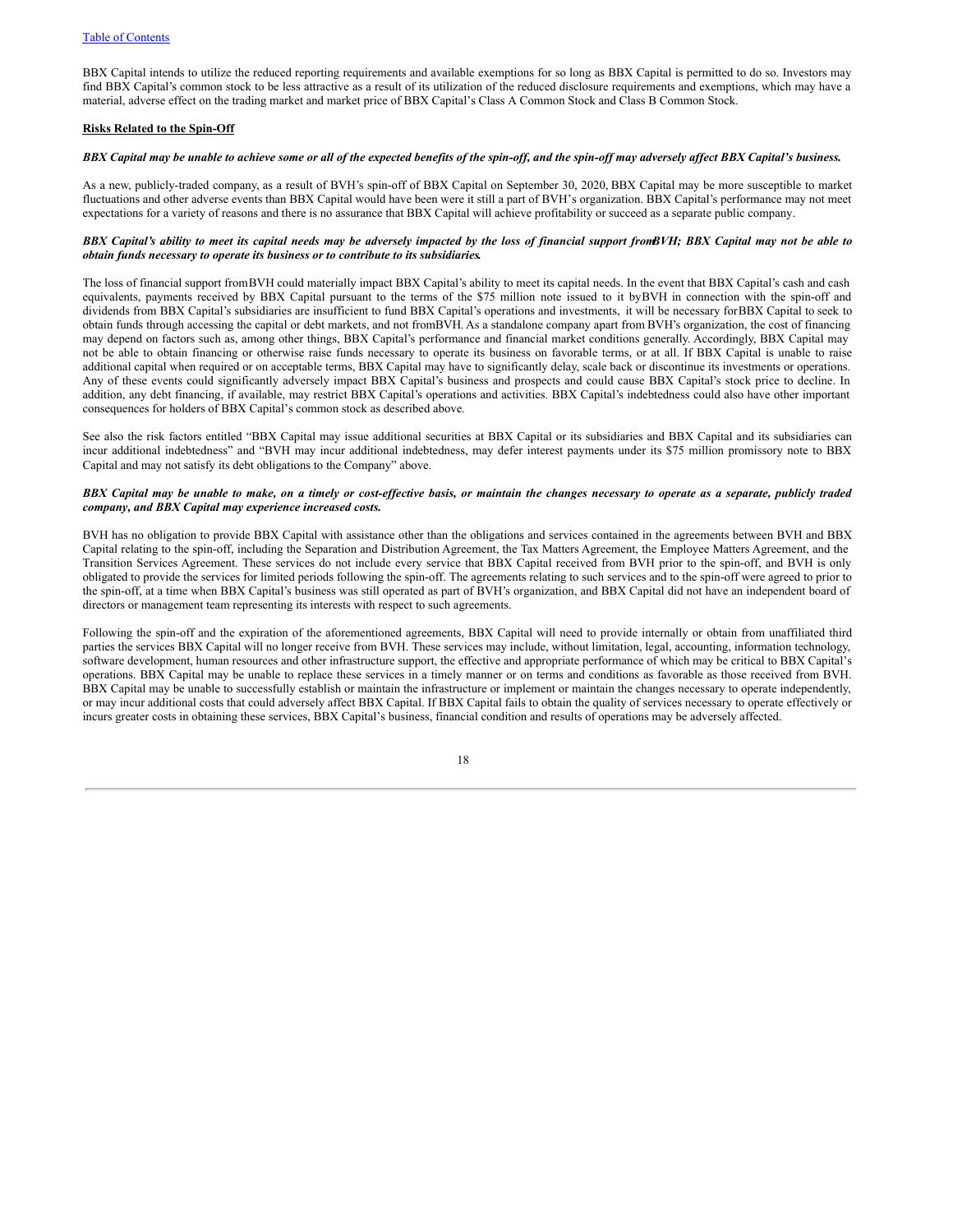As a public company, BBX Capital is now subject to the reporting requirements of the Exchange Act and the requirements of the Sarbanes-Oxley Act of 2002 (the "Sarbanes-Oxley Act"), including to maintain effective disclosure controls and procedures and internal control over financial reporting, which requires significant resources and management oversight. The procedures implemented by BBX Capital to address the standards and requirements applicable to public companies may not be successful and the costs associated with compliance may be greater than anticipated.

## BBX Capital only became a standalone company apart from BVH's organization upon completion of the spin-off on September 30, 2020, and BBX *Capital's historical financial statements may not be a reliable indicator of BBX Capital's future results.*

Other than as they relate to results subsequent to the completion of the spin-off on September 30, 2020, the historical financial information of BBX Capital included in Item 8 of this Annual Report on Form 10-K have been derived from BVH's consolidated financial statements and accounting records and does not necessarily reflect what BBX Capital's financial position, results of operations and cash flows would have been had BBX Capital been a separate, stand-alone entity during the periods presented. BVH did not account for BBX Capital, and BBX Capital was not operated, as a separate, stand-alone company prior to September 30, 2020. Actual costs that may have been incurred if BBX Capital had been a stand-alone company would depend on a number of factors, including the chosen organizational structure, what functions were outsourced or performed by employees, and strategic decisions made in areas such as information technology and infrastructure, and materiality thresholds would have been significantly lower. In addition, the historical information may not be indicative of what BBX Capital's results of operations, financial position and cash flows will be in the future particularly in light of the impact of the COVID-19 pandemic on BBX Capital's businesses, assets and prospects.

## BBX Capital's potential indemnification obligations pursuant to the Separation and Distribution Agreement and disputes under the Separation and *Distribution Agreement and other spin-of agreements could have material adverse ef ects.*

Under the Separation and Distribution Agreement pursuant to which the spin-off was consummated, BBX Capital has an obligation to indemnify BVH for liabilities associated with BBX Capital's business, BVH's assets and liabilities transferred to BBX Capital in connection with the spin-off, and any breach of BBX Capital's obligations under the Separation and Distribution Agreement and other agreements entered into between BBX Capital and BVH in connection with the spin-off. The costs associated with any such indemnification could be significant and have a material adverse effect on BBX Capital's results and financial condition. In addition, disputes between BBX Capital and BVH could arise in connection with the Separation and Distribution Agreement and other agreements entered into between BBX Capital and BVH in connection with the spin-off.

## **Risks Related to BBX Capital Real Estate**

## BBX Capital Real Estate's business and results of operations have been and may continue to be impacted by the COVID-19 pandemic.

BBXRE's operations have been impacted by the pandemic, and it is expected that its operationsmay continue to be impacted by the pandemic in future periods. While recent construction activities have continued at BBXRE's existing projects and sales at its single-family home developments have generally returned to pre-pandemic levels following some disruptions in March and April 2020, the effects of the pandemic, including increased unemployment and economic uncertainty generally and in the real estate and credit markets in particular, as well as increases in the number of COVID-19 cases in Florida and throughout the United States, have impacted rental activities at BBXRE's multifamily apartment developments and increased uncertainty relating to the expected timing and pricing of future sales of multifamily apartment developments, single-family homes, and developed lots at BBXRE's Beacon Lake Community, as well as the timing and financing of new multifamily apartment developments.

There is no assurance that the real estate market will not be materially adversely impacted by the pandemic or otherwise, that the sales prices of single-family homes will not materially decline, that rents will be paid when due or at all, or that market rents will not be materially adversely affected. Further, while government efforts to delay or forestall evictions and the availability of judicial remedies have not to date materially impacted BBXRE's operations, they may in the future have an adverse impact on both market values and BBXRE's operating results. In addition, the effects of the pandemic may impact the costs of construction materials and the cost of operating BBXRE's real estate assets, including, but not limited to, an increase in property insurance costs indicated by recently obtained quotes of insurance costs that are higher than pre-pandemic levels, which could also have an adverse impact on market values and BBXRE's operating results. BBXRE will continue to monitor economic and market conditions and may recognize further impairment losses in future periods as a result of various factors, including, but not limited to, material declines in overall real estate values, sales prices for single family homes, and/or rental rates for multifamily apartments.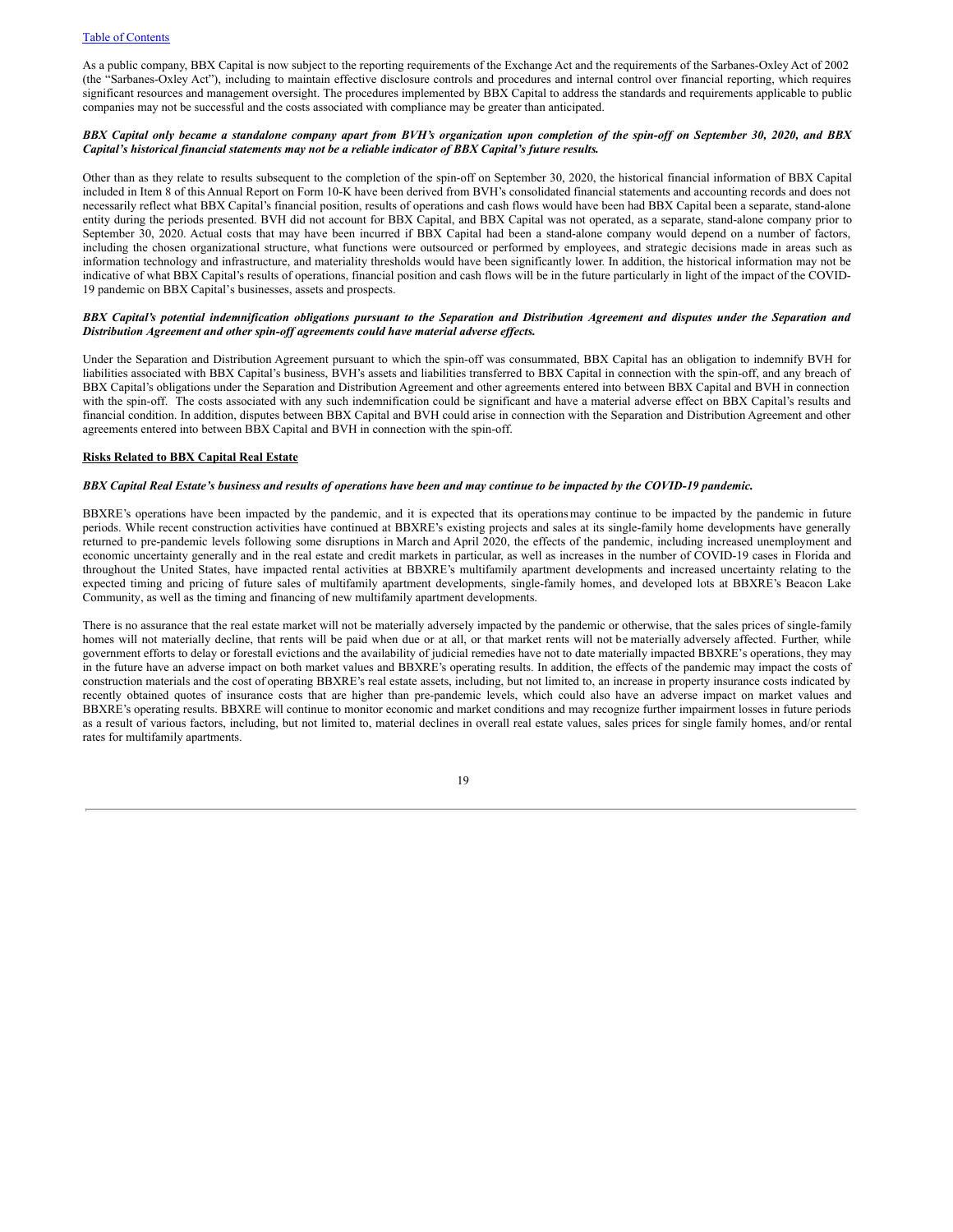## Some of BBX Capital Real Estate's operations are through unconsolidated joint ventures with others, and we may be adversely impacted by a joint *venture partner's failure to fulfill its obligations.*

From time to time BBX Capital Real Estate has entered into joint ventures which reduces the amount BBX Capital Real Estate is required to invest in the development of the real estate properties. However, joint venture partners may become financially unable or unwilling to fulfill their obligations under the joint venture agreements. Most joint ventures borrow money to help finance their activities, and although recourse on the loans is generally limited to the managing members, joint ventures and their properties, BBX Capital Real Estate has in some cases and may in the future provide ongoing financial support or guarantees. If joint venture partners do not meet their obligations to the joint venture, BBX Capital Real Estate may be required to make significant expenditures, which may have an adverse effect on our operating results or financial condition. BBX Capital Real Estate has in the past and may in the future hold investments in a number of different joint ventures with the same or related developers, which could increase the adverse effects of any failures by such developer to fulfill its obligations. BBX Capital Real Estate has a substantial investment in The Altman Companies and related investments in Altis multifamily apartment joint ventures developed and managed by The Altman Companies and Mr. Altman. Further, BBX Capital is obligated to increase its ownership in the Altman Companies in 2022 regardless of the performance of the Altman Companies at that time. There is no assurance that the value of the interest that it is required to buy will be equal to or greater than the purchase price. Additionally, BBX Capital Real Estate has contributed \$3.8 million to a joint venture with Mr. Altman that guarantees the indebtedness and construction cost overruns of new real estate joint ventures established by The Altman Companies, which increases BBX Capital Real Estate's risk of loss in connection with its real estate joint venture investments managed by Mr. Altman and The Altman Companies.

#### Investments by BBX Capital Real Estate in real estate developments directly or through joint ventures expose it to market and economic risks inherent in *the real estate construction and development industry.*

The real estate construction and development industry is highly competitive and subject to numerous risks which in many cases are beyond management's control. The success of BBX Capital Real Estate's investments in real estate developments is dependent on many factors, including:

- Demand for or oversupply of new homes, finished lots, rental apartments and commercial real estate;
- Demand for commercial real estate tenants;
- Real estate market values;
- Changes in capitalization rates impacting real estate values;
- Availability of talented individuals in the development industry;
- Availability and reasonable pricing of skilled labor;
- · Availability and reasonable pricing of construction materials, such as lumber, framing, concrete and other building materials, including increases associated with tariffs;
- · Changes in laws and regulations for new construction and land entitlements, including environmental and zoning laws and regulations;
- Natural disasters and severe weather conditions increasing costs, delaying construction, causing uninsured losses or reducing demand for new homes;
- Availability and cost of mortgage financing for potential purchasers;
- Inventory of foreclosed homes negatively impacting selling prices;
- Mortgage loan interest rates;
- · Availability of land in desirable locations at prices that result in an economically viable project;
- · Availability, delays and costs associated with obtaining permits, approvals or licenses necessary to develop property;
- Construction defects and product liability claims;
- Risk of losses resulting from cost overrun guarantees in The Altman Companies' sponsored projects that require unique high-density apartment developments in certain markets; and
- General economic conditions.

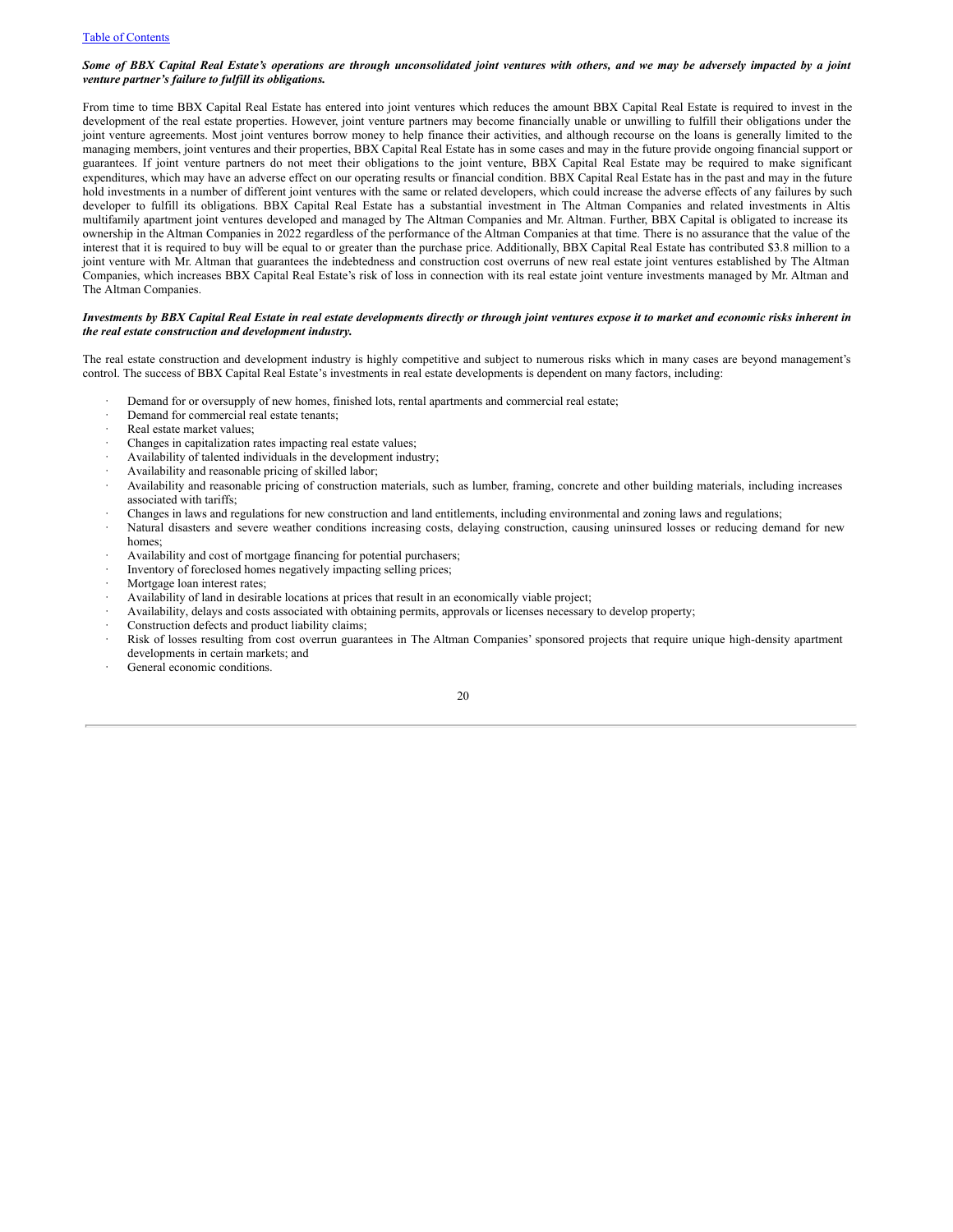Any of these factors could give rise to delays in the start or completion of a project, increase the cost of developing a project, or result in reduced prices and values for BBX Capital's developments, including developments underlying its joint venture investments. These factors could also result in BBX Capital being unable to identify real estate inventory opportunities which meet its investment criteria. In addition, BBX Capital's efforts to identify additional investment opportunities, including the development of multifamily apartment communities that will be owned over a longer term investment period and the pursuit of investment opportunities in new geographic locations may not prove to be successful.

## A significant portion of BBX Capital Real Estate's loans and real estate assets are located in Florida, and conditions in the Florida real estate market *could adversely af ect our earnings and financial condition.*

Real estate held for sale, real estate held for investment, real estate developments owned or managed by BBX Capital Real Estate, and the real estate being developed by BBX Capital Real Estate or joint ventures in which BBX Capital Real Estate has invested are primarily concentrated in Florida, and adverse changes to the Florida economy or the real estate market may negatively impact our earnings and financial condition. As a result, BBX Capital Real Estate is exposed to geographic risks of high unemployment rates, declines in the housing industry and declines in the real estate market in Florida. Adverse changes in laws and regulations in Florida, including moratoriums on evictions would have a negative impact on our revenues, financial condition and business. Declines in the Florida housing markets may negatively impact the credit performance of BBX Capital Real Estate's loans and result in asset impairments. Further, in addition to the impact of the risks and uncertainties of the pandemic, the State of Florida is subject to the risks of natural disasters, such as tropical storms and hurricanes, which may disrupt operations, adversely impact the ability of borrowers to timely repay their loans, adversely impact the value of any collateral securing loans and BBX Capital Real Estate's portfolio of real estate, or otherwise have an adverse effect on our results of operations. The severity and impact of tropical storms, hurricanes and other weather related events are unpredictable.

#### BBX Capital Real Estate's inability to finance its real estate developments through Community Development District Bonds or obtain performance bonds *or letters of credit could adversely af ect its results of operations and liquidity.*

BBX Capital Real Estate is often required to provide performance bonds and letters of credit under construction contracts or development agreements. BBX Capital Real Estate also obtained financing for the construction of infrastructure improvements for its Beacon Lake development in St. Johns County, Florida from the issuance of Community Development Bonds. BBX Capital Real Estate's ability to obtain performance bonds, letters of credit, or additional issuances of Community Development Bonds is dependent on BBX Capital Real Estate's credit rating, financial condition, and historical performance. If BBX Capital Real Estate is unable to obtain these bonds or letters of credit or cause the issuance of Community Development Bonds when required or desirable, our results of operations and liquidity could be adversely affected.

## In connection with the sale of BankAtlantic to BB&T duringJuly 2012, we acquired nonperforming loans and foreclosed real estate, and our results of operations and financial condition may be adversely affected if these assets are monetized below their current book values.

As a result of BVH's sale of BankAtlantic in 2012, we maintain and manage a portfolio of foreclosed real estate and non-performing loans managed by BBX Capital Real Estate. As a consequence, our financial condition and results of operations will be dependent on BBX Capital Real Estate's ability to successfully manage and monetize these legacy assets. Further, the loan portfolio and real estate may not be easily salable in the event BBX Capital Real Estate decides to liquidate an asset through a sale transaction. If the legacy assets are not monetized at or near the current book values ascribed to them, or if these assets are liquidated for amounts less than book value, our financial condition and results of operations would be adversely affected. Because a majority of these legacy assets do not generate income on a regular basis, we do not expect to generate significant revenue or income with respect to these assets until such time as an asset is monetized through repayments or BBX Capital Real Estate consummates transactions involving the sale, joint venture or development of the underlying real estate or investments.

#### The Company is subject to environmental laws related to its real estate activities including claims with respect to mold or hazardous or toxic substances, *which could have a material adverse impact on our financial condition and operating results.*

As current or previous owners or operators of real property, the Company may be liable under federal, state and local environmental laws, ordinances and regulations for the costs of removal or remediation of hazardous or toxic substances on, under or in the property. These laws often impose liability whether or not we knew of, or were responsible for, the presence of such hazardous or toxic substances. The presence of such substances, or the failure to properly remediate such substances, may adversely affect our ability to sell or lease real estate or to borrow money using such real estate or receivables generated from the sale of such property as collateral. Noncompliance with environmental, health or safety requirements may require us to cease or alter operations at one or more of our properties. Further, we may be subject to common law claims by third parties based on damages and costs resulting from violations of environmental regulations or from contamination associated with one or more of our properties. The cost of investigating, remediating or removing such hazardous or toxic substances may be substantial.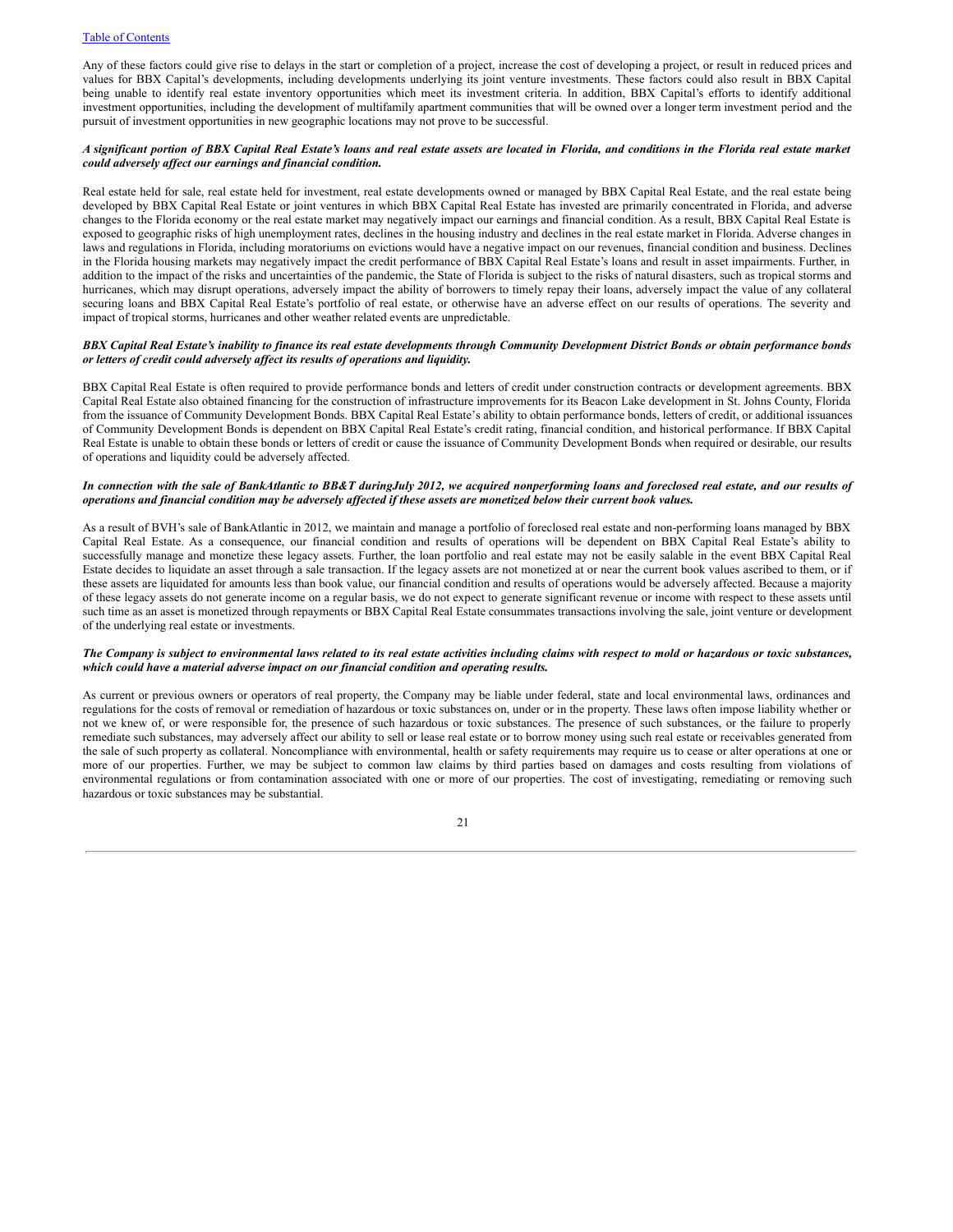### **Risks Related to BBX Sweet Holdings**

### The COVID-19 pandemic has had and the current and uncertain future outlook may continue to have a material adverse effect on BBX Sweet Holdings' *business, financial condition, liquidity and results of operations.*

In March 2020, as a result of various factors, including government-mandated closures and Centers of Disease Control "CDC" and World Health Organization "WHO" advisories in connection with the COVID-19 pandemic, IT'SUGAR closed all of its retail locations and furloughed all store employees and the majority of its corporate employees. Between May 2020 and September 2020, IT'SUGAR reopened nearly all of its approximately 100 locations that were open prior to the pandemic as part of a phased reopening plan which included revised store floor plans, increased sanitation protocols, and the gradual recall of furloughed store and corporate employees to full or part-time employment. However, from time to time, IT'SUGAR has been required to close previously reopened locations as a result of various factors, including government-mandated closures and staffing shortages. Although IT'SUGAR was generally able to reopen its retail locations, IT'SUGAR was unable to maintain sufficient liquidity to sustain its operations and as a result, on September 22, 2020, IT'SUGAR and its subsidiaries filed voluntary petitions to reorganize under Chapter 11 of the Bankruptcy Code in the U.S. Bankruptcy Court for the Southern District of Florida.

In addition to the material adverse impact of the COVID-19 pandemic on IT'SUGAR's operations, BBX Sweet Holdings' other operations have also been impacted by the pandemic. In March 2020, Hoffman's Chocolates closed all of its retail locations to customer traffic and limited sales to curbside pickup (where allowable by government mandates) and online customers, and during the three months ended June 30, 2020, it commenced a phased reopening of its locations to customer traffic. As of July 1, 2020, Hoffman's Chocolates had reopened all of its locations, and its sales volumes during the six months ended December 31, 2020 were approximately 72% of pre-pandemic levels (as compared to the comparable period in 2019). Although Las Olas Confections and Snacks experienced a decline in sales through the second quarter of 2020, its manufacturing and distribution processes were not materially impacted by the pandemic during the year ended December 31, 2020.

The effects of the COVID-19 pandemic on demand, sales levels, and consumer behavior, as well as the current recessionary economic environment, have had and could continue to have a material adverse effect on BBX Sweet Holdings business, results of operations, and financial condition.

## The impact of the IT'SUGAR Bankruptcy Cases on IT'SUGAR and its business and on the Company is uncertain and difficult to predict.

In order to successfully exit the Chapter 11 Bankruptcy Cases, IT'SUGAR will need to propose, confirm and consummate a Reorganization Plan. While IT'SUGAR has submitted a Reorganization Plan to the Bankruptcy Court, there is no assurance that its Reorganization Plan will be confirmed. Third parties, including the Creditors' Committee appointed by the United States Trustee, may object to IT'SUGAR's Reorganization Plan or seek approval to propose and confirm a competing Reorganization Plan. Further, if the Bankruptcy Court does not confirm the Reorganization Plan filed by IT'SUGAR or filed by a third party, the Bankruptcy Cases could be converted to cases under Chapter 7 of the Bankruptcy Code, or the Bankruptcy Court could dismiss the Bankruptcy Cases.

There is also no assurance that IT'SUGAR's creditors will not seek to assert claims against BBX Capital or any of its subsidiaries other than IT'SUGAR, whether or not such claims have any merit, and attempt to include assets of BBX Capital or any of its subsidiaries in the Bankruptcy Cases. In April 2020, a wholly owned subsidiary of BBX Capital Real Estate purchased the \$4.3 million aggregate principal balance (plus accrued interest) of IT'SUGAR's revolving line of credit and equipment note from the respective lenders and subsequently advanced an additional \$2.0 million to IT'SUGAR under the existing line of credit facility. Further, in connection with the Chapter 11 Bankruptcy Cases, the same subsidiary of BBX Capital Real Estate provided a \$4.0 million credit facility to IT'SUGAR to fund IT'SUGAR's operations as a debtor-in-possession (the "DIP Financing"), and as of December 31, 2020, the entire \$4.0 million had been funded to IT'SUGAR under this facility. The payment by IT'SUGAR of the outstanding amounts under the line of credit and equipment note, as well as the DIP Financing, is subject to the risks inherent in the payment of creditor claims in the Bankruptcy Cases, and there is no assurance that such claims will be satisfied in full, or at all.

Further, even if ITSUGAR is able to exit the Bankruptcy Cases under a Reorganization Plan proposed by IT'SUGAR, there is no assurance that any relief granted to IT'SUGAR from pre-petition obligations and renegotiated lease agreements for its retained retail locations will be sufficient, in light of the continuing uncertainty regarding the COVID-19 pandemic and its impact on IT'SUGAR's operations and the other risks inherent in IT'SUGAR's business, to enable IT'SUGAR to profitably resume its operations and successfully implement its long-term business and growth strategies.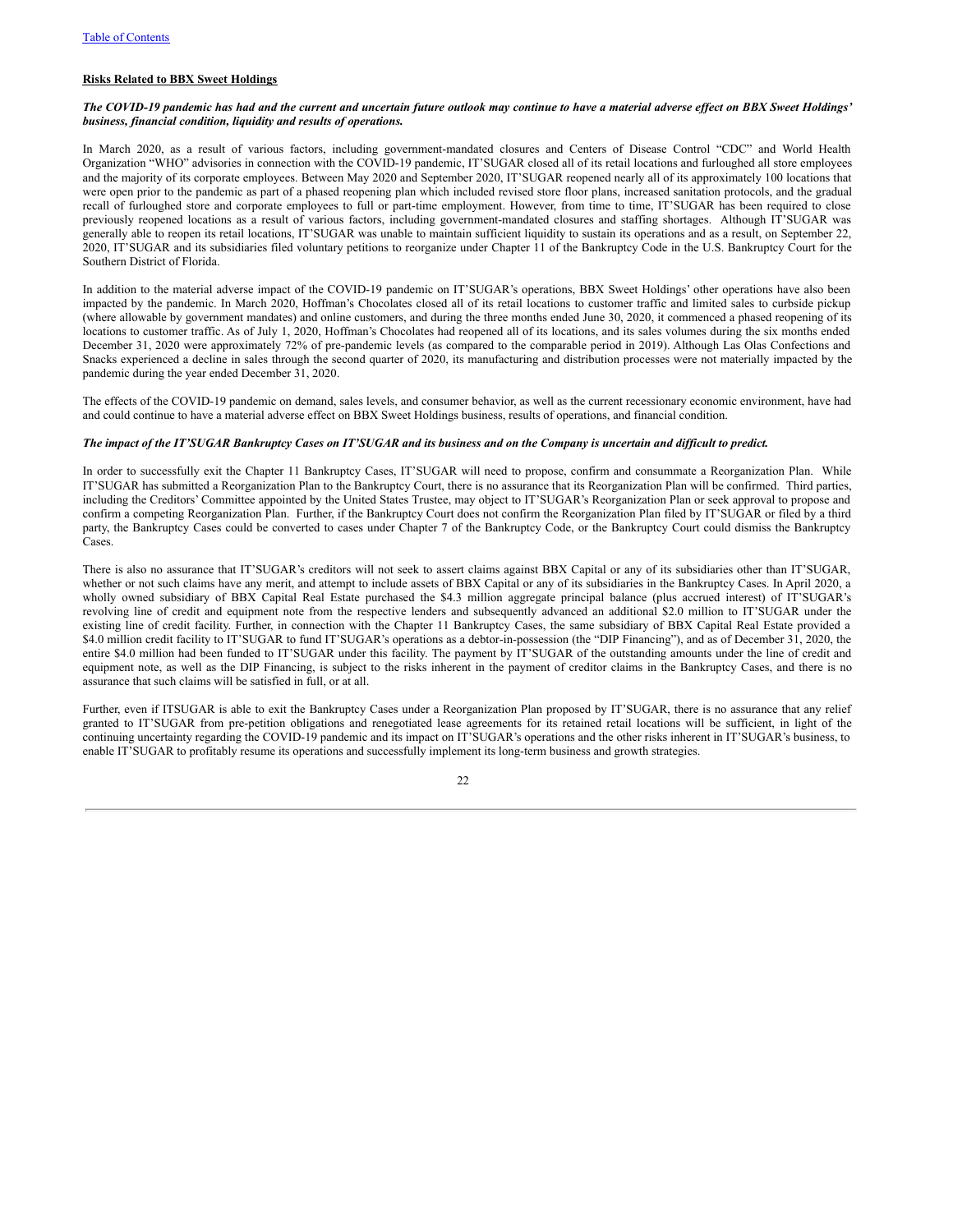#### BBX Capital's investment in companies in the confectionery industry may result in additional losses and impairments.

During the past three years, BBX Sweet Holdings exited its candy manufacturing facilities in Utah and South Florida, consolidated its wholesale manufacturing operations in Orlando and centralized the executive management and back office activities in order to improve operating efficiencies and generate cost savings. These strategic initiatives may not be successful, and BBX Sweet Holdings may decide to exit the remaining manufacturing operations. In the event that BBX Sweet Holdings continues to generate losses or exits any of its businesses, this would result in additional losses and adversely affect BBX Sweet Holdings' results of operations.

#### *Market demand for candy products could decline.*

BBX Sweet Holdings confectionery businesses operate in highly competitive markets and compete with larger companies that have greater resources. BBX Sweet Holdings success is impacted by many factors, including the following:

- Effective retail execution;
- Effective and cost-efficient advertising campaigns and marketing programs;
- Availability of an adequate supply of commodities at a reasonable cost;
- Oversight of product safety;
- Ability to sell products at competitive prices;
- Response to changes in consumer preferences and tastes;
- · Changes in consumer health concerns, including obesity and the consumption of certain ingredients; and
- Concerns related to effects of sugar or other ingredients which may be used to make its products.

A decline in market demand for candy products could negatively affect operating results.

#### BBX Sweet Holdings may experience product recalls or product liability claims associated with businesses in the confectionery industry.

Selling products for human consumption involves inherent legal and other risks, including product contamination, spoilage, product tampering, allergens, or other adulteration. BBX Sweet Holdings could decide or be required to destroy inventory, recall products or lose sales in connection with contamination, tampering, adulteration or other deficiencies. These events could result in significant losses and may damage the reputation of our confectionery businesses, and discourage consumers from buying products, or cause production and delivery disruptions which would adversely affect our financial condition and results of operations. BBX Sweet Holdings may also incur losses if products cause injury, illness or death. A significant product liability claim may adversely affect both reputation and profitability, even if the claim is unsuccessful.

### **Risks Related to Renin**

#### The COVID-19 pandemic and the current and uncertain future outlook may have a material adverse effect on Renin's business, financial condition, *liquidity and results of operations.*

As of December 31, 2020, Renin had continued to operate both of its manufacturing and distribution facilities, source various products and raw materials from China, Brazil, and certain other countries. Although Renin has experienced a decline in sales to certain customers as a result of concerns related to the pandemic, these declines have generally been offset by an overall increase in sales through its retail and commercial channels. However, as a result of the effects of the pandemic, Renin has experienced increased costs related to the shipment of products and raw materials and this has impacted its product costs and gross margin. Renin expects that this increase in costs to continue and worsen during 2021.

The effects of the pandemic, including a recessionary economic environment, could have a significant adverse impact on Renin's results of operations and financial condition in future periods, particularly if an economic downturn is prolonged in nature and impacts consumer demand or the effects of the pandemic result in material disruptions in the supply chains for its products and raw materials, including additional delays in the production and shipment of products and raw materials from foreign suppliers and continued increases in shipping costs. Further, while Renin has begun to diversify its supply chain and transfer the assembly of certain products from foreign suppliers to its own manufacturing facilities, Renin continues to source products and raw materials from China. As a result, disruptions in its supply chain from China as a result of various factors, including closures or delays in the supply chain, could have a material impact on Renin's cost of product and ability to meet customer demand.

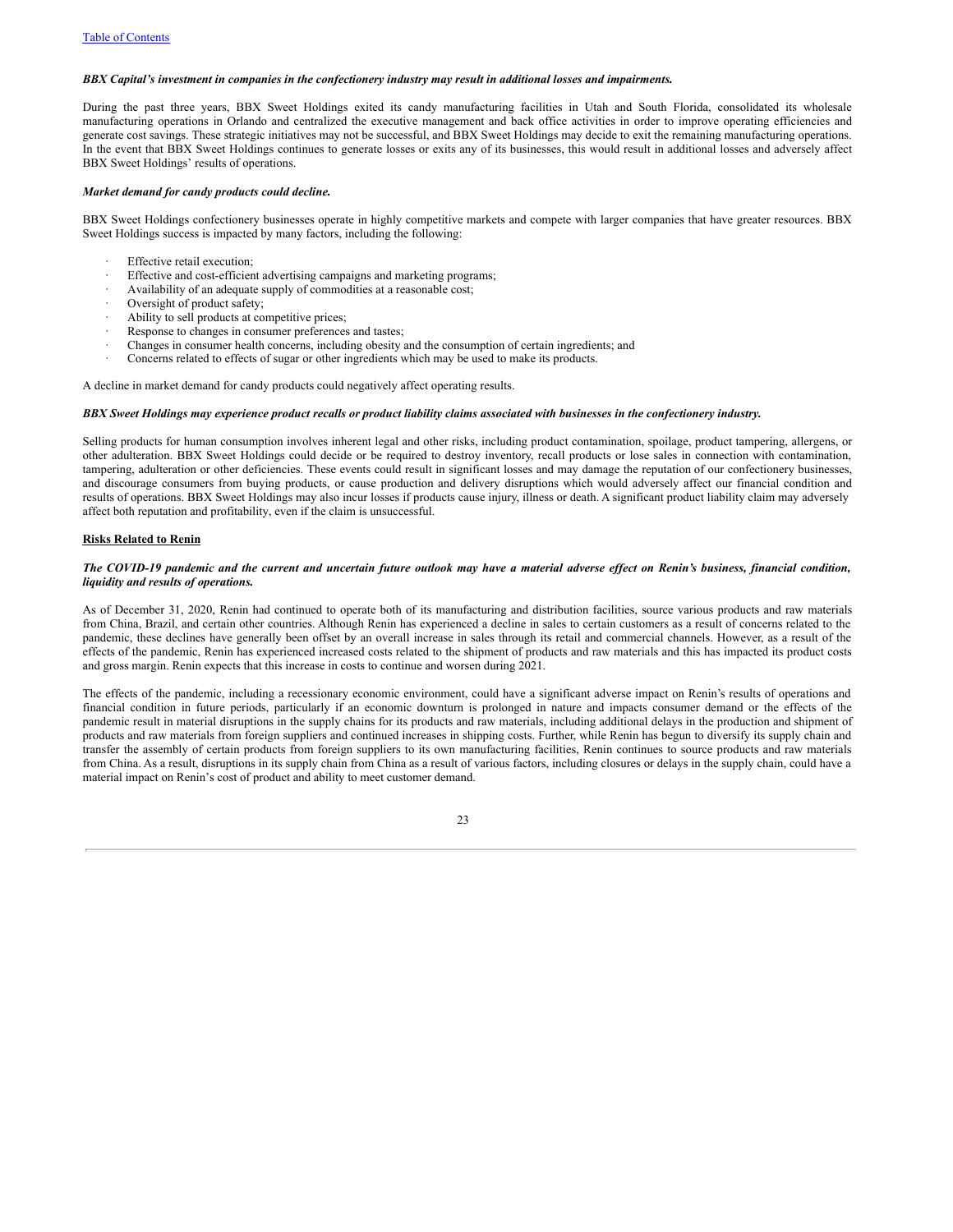## Renin's retail sales are concentrated with big-box home center customers, and there is significant competition in the industry.

A significant amount of Renin's sales are to big-box home centers. These home centers in many instances have significant negotiating leverage with their vendors, including Renin, and are able to affect the prices of the products sold and the terms and conditions of conducting business with them. These home centers may also reduce the number of vendors they purchase from or make significant changes in their volume of purchases. Although homebuilders, dealers and other retailers represent other channels of distribution for Renin's products, the loss of a home center customer or reduced sales volume at any of these home centers would have a material adverse effect on Renin's business. Further, Renin has substantial competition from overseas manufacturers of products similar to those sold by Renin. During the year ended December 31, 2020, Renin's total revenues included \$63.6 million of trade sales to two major customers and their affiliates. Revenues from one customer of Renin represented \$34.2 million, \$20.2 million, and \$20.7 million of the Company's total revenues for the years ended December 31, 2020, 2019 and 2018, respectively, which represented 19.7% of the Company's total revenues for the year ended December 31, 2020 and nearly 10% of the Company's revenues for the years endedDecember 31, 2019 and 2018, while revenue from a second customer of Renin represented \$29.4 million of the Company's total revenues for the year endedDecember 31, 2020, which represented 17.0% of the Company's revenues during the year ended December 31, 2020.

### A significant portion of Renin's business relies on home improvement and new home construction activity, both of which are cyclical and outside of *management's control.*

A significant portion of Renin's business is dependent on the levels of home improvement activity, including spending on repair and remodeling projects, and new home construction activity. Macroeconomic conditions, including consumer confidence levels, fluctuations in home prices, unemployment and underemployment levels, interest rates, regulatory initiatives, and the availability of home equity loans and mortgage financing affect both discretionary spending on home improvement projects as well as new home construction activity. Adverse changes in these factors or uncertainty regarding these macroeconomic conditions could result in a decline in spending on home improvement projects and a decline in demand for new home construction, both of which could adversely affect Renin's results of operations.

## Renin's operating results would be negatively impacted if it experiences increased commodity costs or a limited availability of commodities.

Renin purchases various commodities to manufacture products, including steel, aluminum, glass and mirrors. Fluctuations in the availability and prices of these commodities could increase the cost to manufacture products. Further, increases in energy costs could increase production costs, and increases in costs to transport raw materials and finished goods have impacted and could continue to negatively affect its operating results. Renin's existing arrangements with customers, competitive considerations or delays in deliveries and the relative negotiating power and resistance of home center customers and big-box retailers to price increases make it difficult to increase selling prices to absorb increased production costs. If Renin is not able to increase the prices of its products or achieve other cost savings or productivity improvements to offset any increased commodity and production costs, our operating results could be negatively impacted. Renin purchases raw materials and finished goods from sources in China, Brazil, and certain other countries. Changes in United States trade practices, or tariffs levied on these imports, could significantly impact Renin's results of operations and financial condition.

### **General Risks**

## The market price of BBX Capital's Class A Common Stock and Class B Common Stock may be volatile or may decline regardless of BBX Capital's *results.*

The market price of BBX Capital's Class A Common Stock and Class B Common Stock may be volatile due to a number of factors, many of which are beyond BBX Capital's control, including those discussed in this "Risk Factors" section and under "Cautionary Note Regarding Forward-Looking Statements," as well as the following:

- · the failure of securities analysts to cover BBX Capital's Class A Common Stock or Class B Common Stock, or changes in financial estimates by analysts;
- · the inability to meet the financial estimates of analysts who follow BBX Capital's Class A Common Stock or Class B Common Stock;
- variations in quarterly operating results, including seasonal fluctuations;
- additions or departures of key personnel;
- general economic and stock market conditions;
- regulatory and legal proceedings, investigations and developments;
- political developments;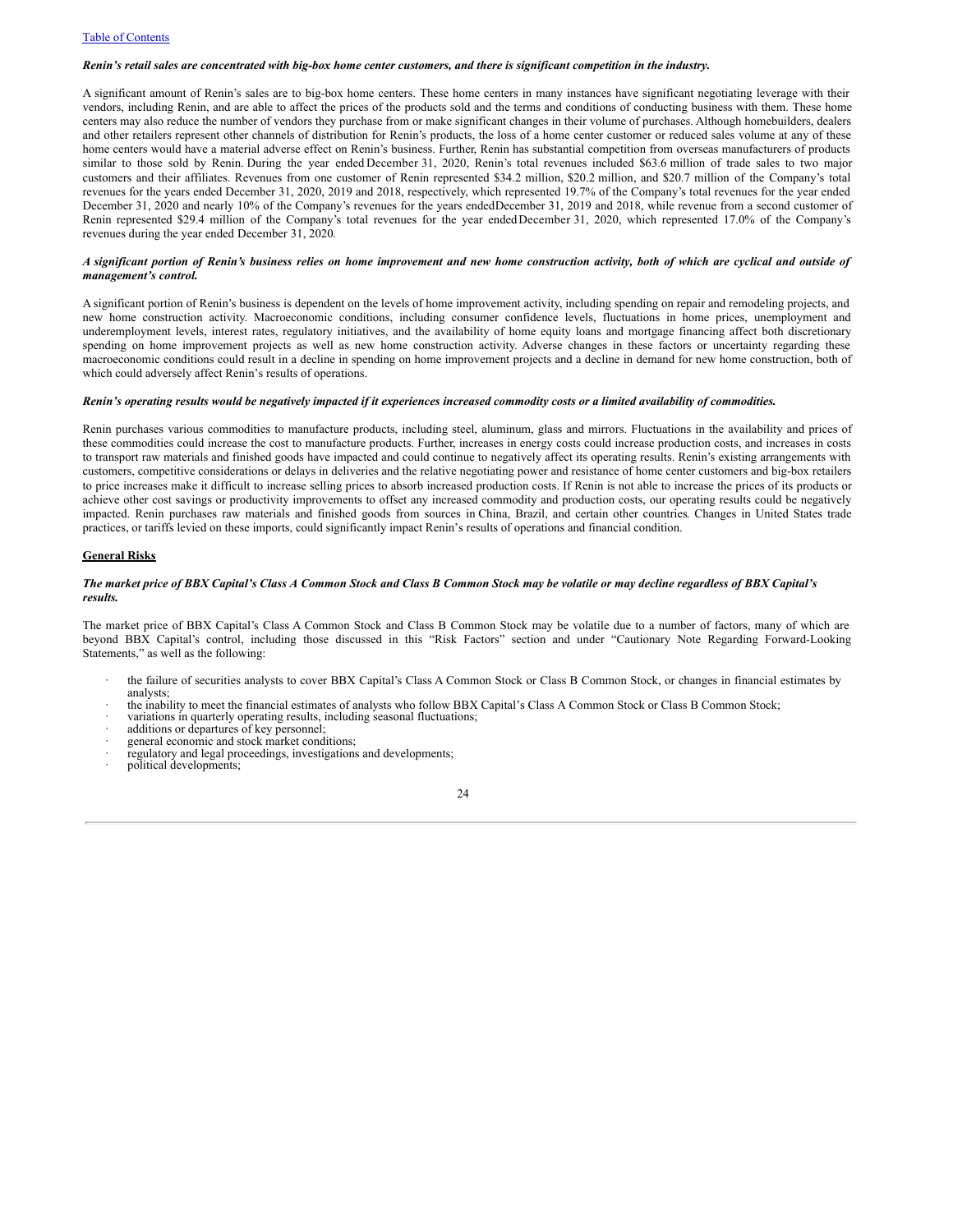- changes in accounting principles;
- changes in tax legislation and regulations;
- terrorist acts;
- accumulation of publicly held shares and the timing and amount of future purchase or sales of BBX Capital's Class A Common Stock, Class B Common Stock or other securities; and
- investor perceptions with respect to BBX Capital's Class A Common Stock and Class B Common Stock relative to other investment alternatives.

## The Company's technology requires updating, the cost involved in updating the technology may be significant, and the failure to keep pace with *developments in technology could impair the Company's operations or competitive position.*

The industries in which the Company does business require the utilization of technology and systems, including technology utilized for sales and marketing, mortgage servicing, property management, brand assurance and compliance. This technology requires continuous updating and refinements, including technology required to remain competitive and to comply with the legal requirements such as privacy regulations and requirements established by third parties. The Company is taking steps to update its information technology platform, which has required, and is likely to continue to require, significant capital expenditures. Older systems which have not yet been updated may increase the risk of operational inefficiencies, financial loss and non-compliance with applicable legal and regulatory requirements, and the Company may not be successful in updating such systems in the time frame or at the cost anticipated. Further, as a result of the rapidly changing technological environment, systems which the Company has put in place or expects to put in place in the near term may become outdated, requiring new technology, and the Company may not be able to replace those systems as quickly as its competition or within budgeted costs and time frames. Further, the Company may not achieve the benefits that may have been anticipated from any new technology or system.

In addition, conversions to new information technology systems require effective change management processes and may result in cost overruns, delays or business interruptions. If the Company's information technology systems are disrupted, become obsolete, or do not adequately support our strategic, operational, or compliance needs, the Company's business, financial position, results of operations, or cash flows may be adversely affected.

#### Information technology failures and failure to maintain the integrity of the Company's internal or customer data could result in faulty business decisions or operational inefficiencies, damage the Company's reputation and/or subject the Company to costs, fines, or lawsuits.

The Company relies on information technology (IT) systems, including Internet sites, data hosting facilities and other hardware and platforms, some of which are hosted by third parties. These IT systems, like those of most companies, may be vulnerable to a variety of interruptions and risks, including, but not limited to, natural disasters, telecommunications failures, hackers, and other security issues. Moreover, the Company's computer systems, like those of most companies, may become subject to computer viruses or other malicious codes, and to cyber or phishing-attacks. Although administrative and technical controls have been implemented which attempt to minimize the risk of cyber incidents, computer intrusion efforts are becoming increasingly sophisticated, and any enhanced controls installed might be breached. If the IT systems cease to function properly, the Company could suffer interruptions in its operations. The Company collects and retains large volumes of internal and customer data, including social security numbers, credit card numbers and other personally identifiable information of its customers in various internal information systems and information systems of its service providers. The Company also maintains personally identifiable information about its employees. The integrity and protection of that customer, employee and company data is critical to the Company and faulty decisions could be made if that data is inaccurate or incomplete. The regulatory environment as well as the requirements imposed on the Company by the payment card industry surrounding information, security and privacy is also increasingly demanding, in both the United States and other jurisdictions in which the Company operates. The Company's systems may be unable to satisfy changing regulatory and payment card industry requirements and employee and customer expectations, or may require significant additional investments or time in order to do so.

The Company's information systems and records, including those it maintains with its service providers, may be subject to security breaches, cyberattacks, system failures, viruses, operator error or inadvertent releases of data. A significant theft, loss, or fraudulent use of customer, employee or company data maintained by the Company or by a service provider could adversely impact the Company's reputation and could result in remedial and other expenses, fines or litigation. A breach in the security of the Company's information systems or those of its service providers could lead to an interruption in the operation of the Company's systems, resulting in operational inefficiencies and a loss of profits. This could require the Company to incur significant costs to comply with legally required protocols and to repair or restore the security of its systems.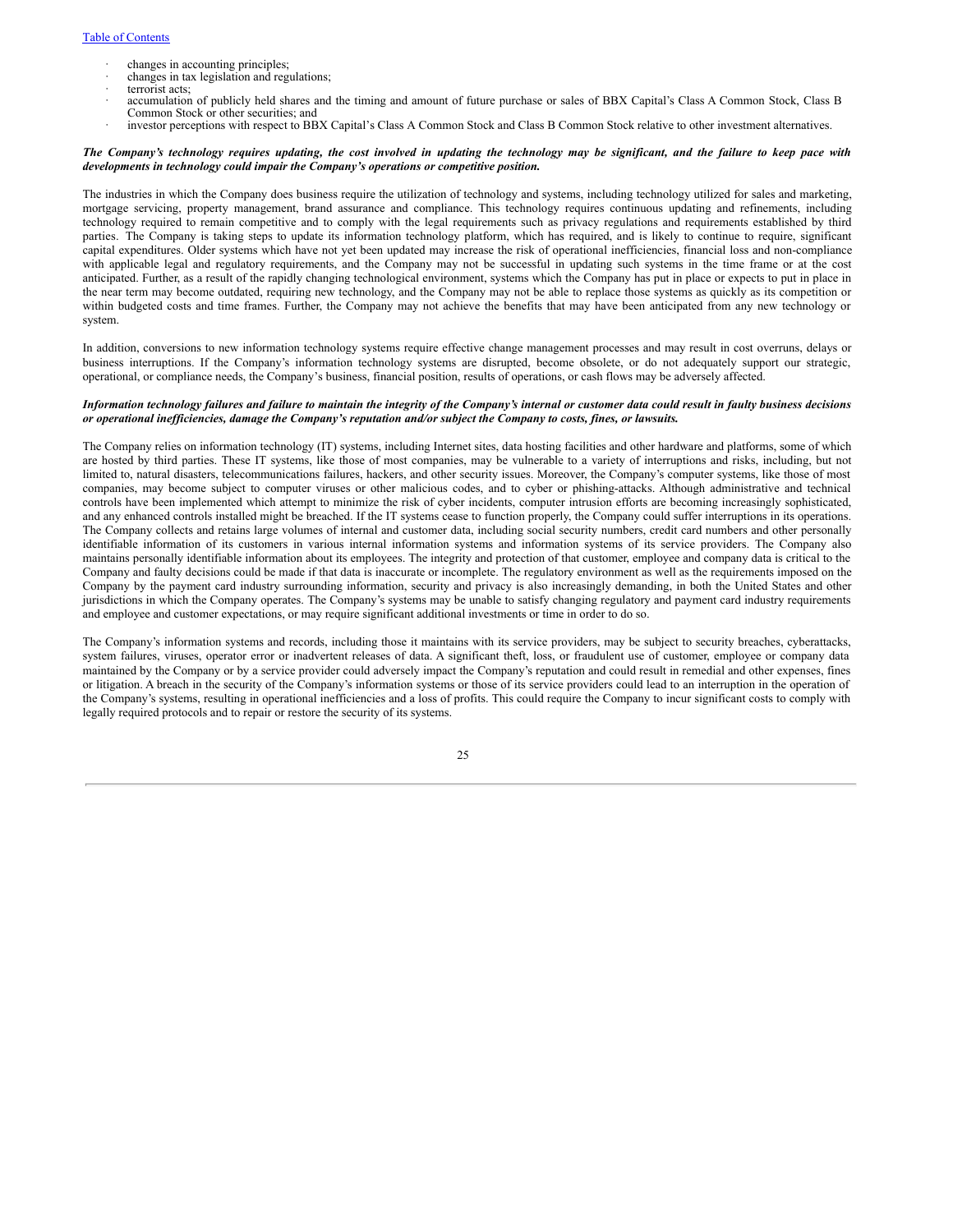## The Company's insurance policies may not cover all potential losses and the cost of insurance may increase.

The Company maintains insurance coverage for liability, property and other risks with respect to its operations and activities. While the Company currently has comprehensive property and liability insurance policies with coverage features and insured limits that it believes are customary, market forces beyond the Company's control may limit the scope of the insurance coverage it can obtain or ability to obtain coverage at reasonable rates. The cost of insurance may increase and coverage levels may decrease, which may affect the Company's ability to maintain insurance coverage and deductibles at acceptable costs. There is a limit as well as various sub-limits on the amount of insurance proceeds the Company will receive in excess of applicable deductibles. Further, certain types of losses, such as earthquakes, hurricanes and floods, terrorist acts, and certain environmental matters and business interruptions, may be outside the general coverage limits of the Company's policies, subject to large deductibles, deemed uninsurable or too cost-prohibitive to insure against. In addition, in the event of a substantial loss, the insurance coverage the Company carries may not be sufficient to pay the full market value or replacement cost of the affected property or in some cases may not provide a recovery for any part of a loss.

If an insurable event occurs that affects more than one of the Company's assets or properties, the claims from each affected property may in some cases may be considered together and may not in other cases be considered together to determine whether the individual occurrence limit, annual aggregate limit or sublimits, depending on the type of claim, have been reached. As a result, the Company could lose some or all of its investments, as well as anticipated future revenue opportunities.

## Adverse outcomes in legal or other regulatory proceedings, including claims of non-compliance with applicable regulations or development-related *defects could adversely af ect the Company's financial condition and operating results.*

In the ordinary course of business, the Company is subject to litigation and other legal and regulatory proceedings, which result in significant expenses and devotion of time and the Company may agree to indemnify third parties or its strategic partners from damages or losses associated with such risks. In addition, litigation is inherently uncertain, and adverse outcomes in the litigation and other proceedings to which the Company is or may be subject could adversely affect its financial condition and operating results.

BBX Capital Real Estate engages third-party contractors in its developments. However, BBX Capital Real Estate's customers may assert claims against BBX Capital Real Estate for construction defects or other perceived development defects, including, without limitation, structural integrity, the presence of mold as a result of leaks or other defects, water intrusion, asbestos, electrical issues, plumbing issues, road construction, water and sewer defects and defects in the engineering of amenities. In addition, certain state and local laws may impose liability on property developers with respect to development defects discovered in the future. BBX Capital Real Estate could have to accrue a significant portion of the cost to repair such defects in the quarter when such defects arise or when the repair costs are reasonably estimable.

Costs associated with litigation, and the outcomes thereof, which in most instances are very difficult to predict, could adversely affect the Company's liquidity, financial condition and operating results.

## The Company's business may be adversely impacted by negative publicity, including information spread through social media.

The proliferation and global reach of social media continues to expand rapidly and could cause the Company to suffer reputational harm. The continuing evolution of social media presents new challenges. Negative posts or comments about the Company, the properties it manages or its brands on any social networking or user-generated review website, could affect consumer opinions of the Company and its products, and the Company cannot guarantee that it will timely or adequately redress such instances.

#### *The loss of the services of key management and personnel could adversely af ect the Company's business.*

The Company's ability to successfully implement its business strategy will depend on the ability to attract and retain experienced and knowledgeable management and other professional staff. If the Company is unable to retain and motivate its existing employees and efforts to retain and attract key management and other personnel are unsuccessful, the Company's results of operations and financial condition may be materially and adversely impacted.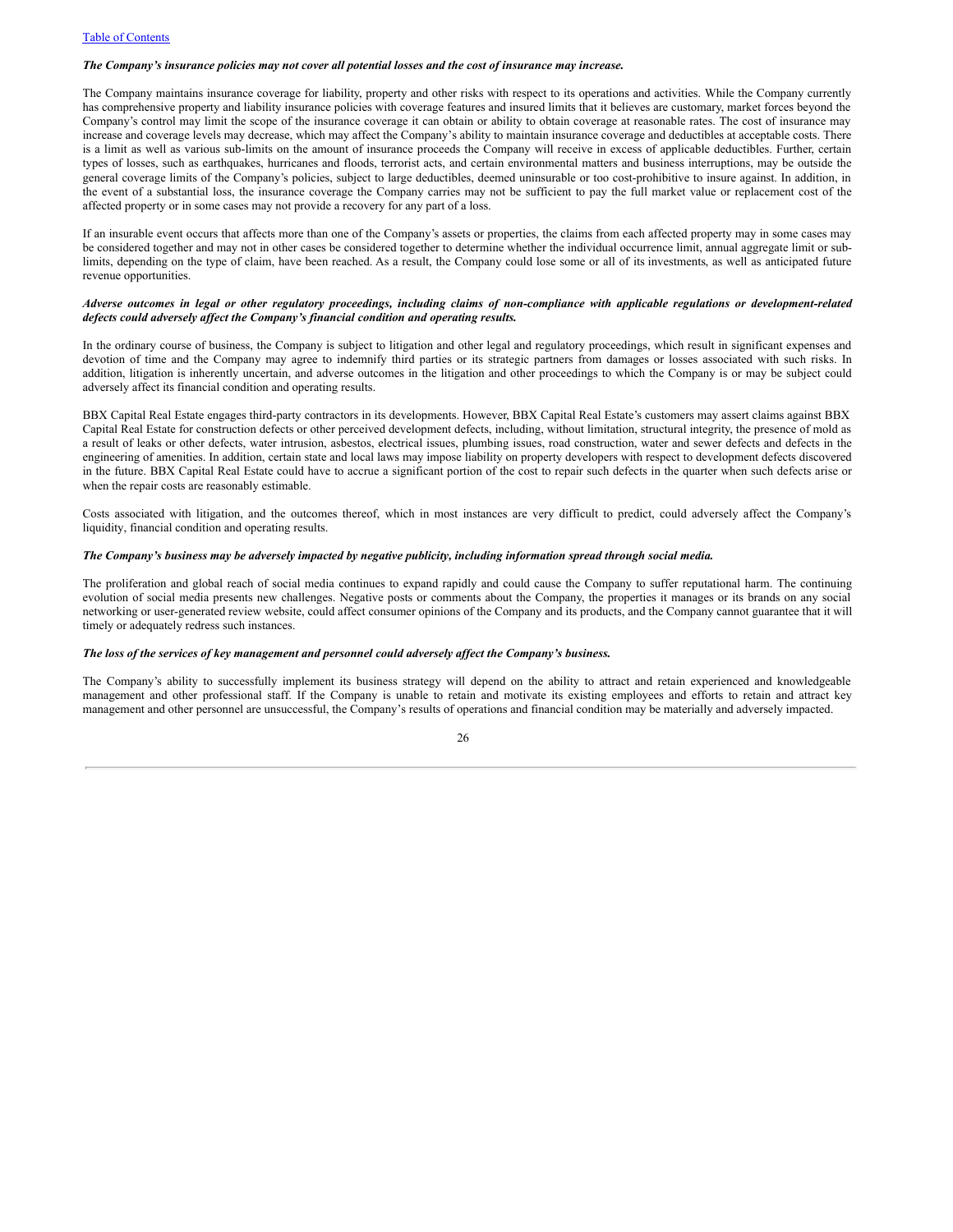## Unexpected events, such as natural disasters, civil unrest, severe weather and terrorist activities, may disrupt the Company's operations and increase our *costs.*

The occurrence of one or more unexpected events, including tsunamis, hurricanes, earthquakes, floods and other forms of severe weather or ivil unrest and/or terrorist activities in countries or regions in which our assets, suppliers or our operating businesses are located could adversely affect our operations and financial performance.

## Changes to and replacement of the LIBOR benchmark interest rate could adversely affect our results of operations and liquidity.

In July 2017, the Financial Conduct Authority (the regulatory authority over LIBOR) stated they will plan for a phase out of regulatory oversight of LIBOR interest rate indices after 2021 to allow for an orderly transition to an alternate reference rate. The Alternative Reference Rates Committee (ARRC) has proposed that the Secured Overnight Financing Rate (SOFR) is the rate that represents best practice as the alternative to LIBOR for promissory notes or other contracts that are currently indexed to LIBOR. The ARRC has proposed a market transition plan to SOFR from LIBOR and organizations are currently working on transition plans as it relates to derivatives and cash markets exposed to LIBOR. The Company currently has \$45.6 million of LIBOR indexed notes payable and lines of credit that mature after 2021. Changes in the method of calculating LIBOR, or the replacement of LIBOR with SOFR or another alternative rate or benchmark, may adversely affect interest rates and result in high borrowing costs, which could adversely affect BBX Capital's results of operations and liquidity. We cannot predict the effect of the potential changes to LIBOR or the establishment and use of alternative rates or benchmarks.

## There are inherent uncertainties involved in estimates, judgments and assumptions used in the preparation of financial statements in accordance with GAAP. Any changes in estimates, judgments and assumptions used could have a material adverse effect on our financial condition and operating results.

The preparation of financial statements in accordance with GAAP involves making estimates, judgments and assumptions that affect reported amounts of assets (including long-lived assets, goodwill and other intangible assets), liabilities and related reserves, revenues, expenses and income. This includes estimates, judgments and assumptions for assessing the amortization/accretion of purchase accounting fair value differences and the impairment of long-lived assets, goodwill and other intangible assets pursuant to applicable accounting guidance. We base our estimates on historical experience and on various other assumptions that we believe to be reasonable under the circumstances, the results of which form the basis for making judgments about the carrying values of assets and liabilities that are often not readily apparent from other sources. However, estimates, judgments and assumptions can be highly uncertain and are subject to change in the future, and our estimates, judgments and assumptions may prove to be incorrect and our actual results may differ from these estimates under different assumptions or conditions. If any estimates, judgments or assumptions change in the future, or our actual results differ from our estimates or assumptions, we may be required to record additional expenses or impairment charges, which would be recorded as a charge against our earnings and could have a material adverse impact on our financial condition and operating results.

## If BBX Capital fails to maintain proper and effective internal controls, its ability to produce accurate and timely financial statements could be impaired, *which could harm its operating results ability to operate its business and its reputation.*

As an SEC reporting company, BBX Capital is required to, among other things, maintain a system of effective internal control over financial reporting and to provide annual management reports on the effectiveness of its internal control over financial reporting. Ensuring that BBX Capital has adequate internal financial and accounting controls and procedures in place so that it can produce accurate financial statements on a timely basis is a costly and time-consuming effort that needs to be re-evaluated frequently. Substantial work and expenses may continue to be required to implement, document, assess, test and, as necessary, remediate BBX Capital's system of internal controls. If BBX Capital's internal control over financial reporting is not effective or if BBX Capital is not able to issue its financial statements in a timely manner, BBX Capital may not be able to comply with the periodic reporting requirements of the SEC, in which case the market price of BBX Capital's Class A Common Stock and Class B Common Stock could materially suffer. In addition, BBX Capital or members of its management could be subject to investigation and sanction by the SEC and other regulatory authorities and to shareholder lawsuits, which could impose significant additional costs on BBX Capital and divert management attention.

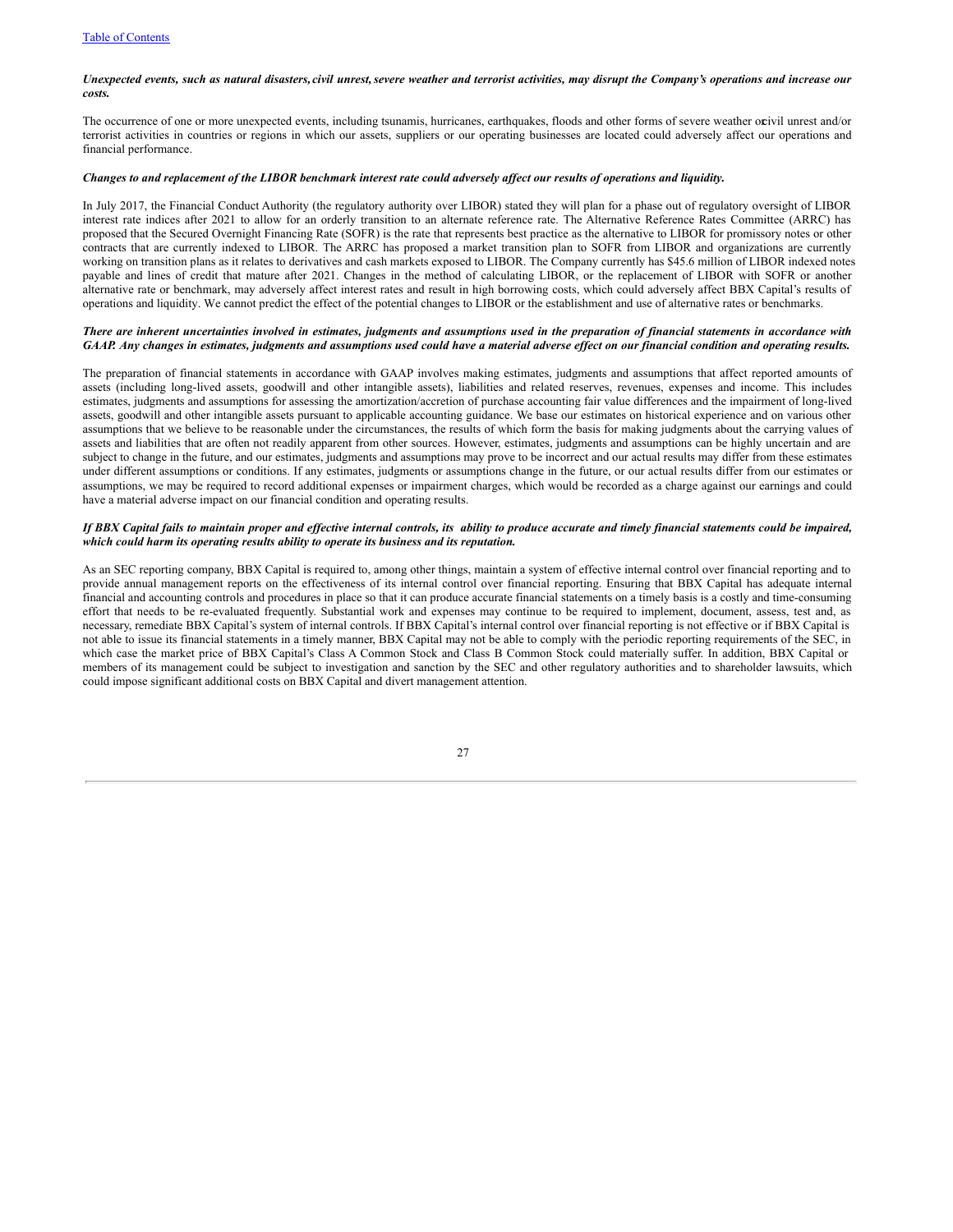## **ITEM 1B. UNRESOLVED STAFF COMMENTS**

None.

## <span id="page-29-1"></span><span id="page-29-0"></span>**ITEM 2. PROPERTIES**

BBX Capital's principal executive office is currently located at 301 East Las Olas Boulevard, Suite 201, Fort Lauderdale, Florida, 33301, under a lease with an expiration date in October 2021. BBX Capital has executed a lease for a new principal executive office located at 201 East Las Olas Boulevard, Fort Lauderdale, Florida, 33301 with occupancy anticipated in October 2021. The lease agreement for the new principal executive office has an initial term of 10 years and provides the Company with the right to renew the lease for three additional terms of five years following the initial term.

BBX Sweet Holdings maintains certain executive offices at the Company's principal executive office. BBX Sweet Holdings operates six Hoffman's Chocolates retail locations in South Florida which are subject to leases that expire between 2021 and 2026 and one retail location in Greenacres, Florida that it owns. BBX Sweet Holdings also operates a manufacturing facility in Orlando, Florida which is subject to a lease that expires in 2021, subject to three oneyear renewals that may be exercised by the Company. BBX Sweet Holdings also owns a manufacturing facility in Greenacres, Florida.

IT"SUGAR, which filed for voluntary bankruptcy in September 2020, maintains a principal executive office at 3155 Southwest 10 Street, Deerfield Beach, Florida that is occupied under a lease with an expiration date of October 31, 2024; however, the lease was amended to shorten the expiration date to October 31, 2021, subject to Bankruptcy Court approval. Prior to the bankruptcy filing, IT'SUGAR maintained approximately 100 retail locations in over 25 states and Washington D.C. which are subject to leases that expire between 2021 and 2030. IT'SUGAR is currently negotiating the terms of these leases with the oversight of the Bankruptcy Court, and certain of these leases may be terminated or modified.

Renin's principal executive office is located at 110 Walker Drive, Brampton, Ontario and is occupied under a lease with an expiration date of December 31, 2027. Renin also leases three manufacturing and distribution facilities in the United States and Canada, one of which is located at their principal executive office. These leases have expiration dates of December 31, 2022, August 31, 2027, and December 31, 2027. The lease that expires in August 31, 2027 provides Renin with the right to renew the terms of the lease for five years commencing after the expiration date. Renin also leases a warehouse in Canada pursuant to a lease agreement with an expiration date of July 31, 2021 and which provides Renin with the right to renew the lease for three years commencing after the expiration date.

BBX Capital has one lease associated with a restaurant in Palm Beach Countyacquired through foreclosure with an expiration date in 2030.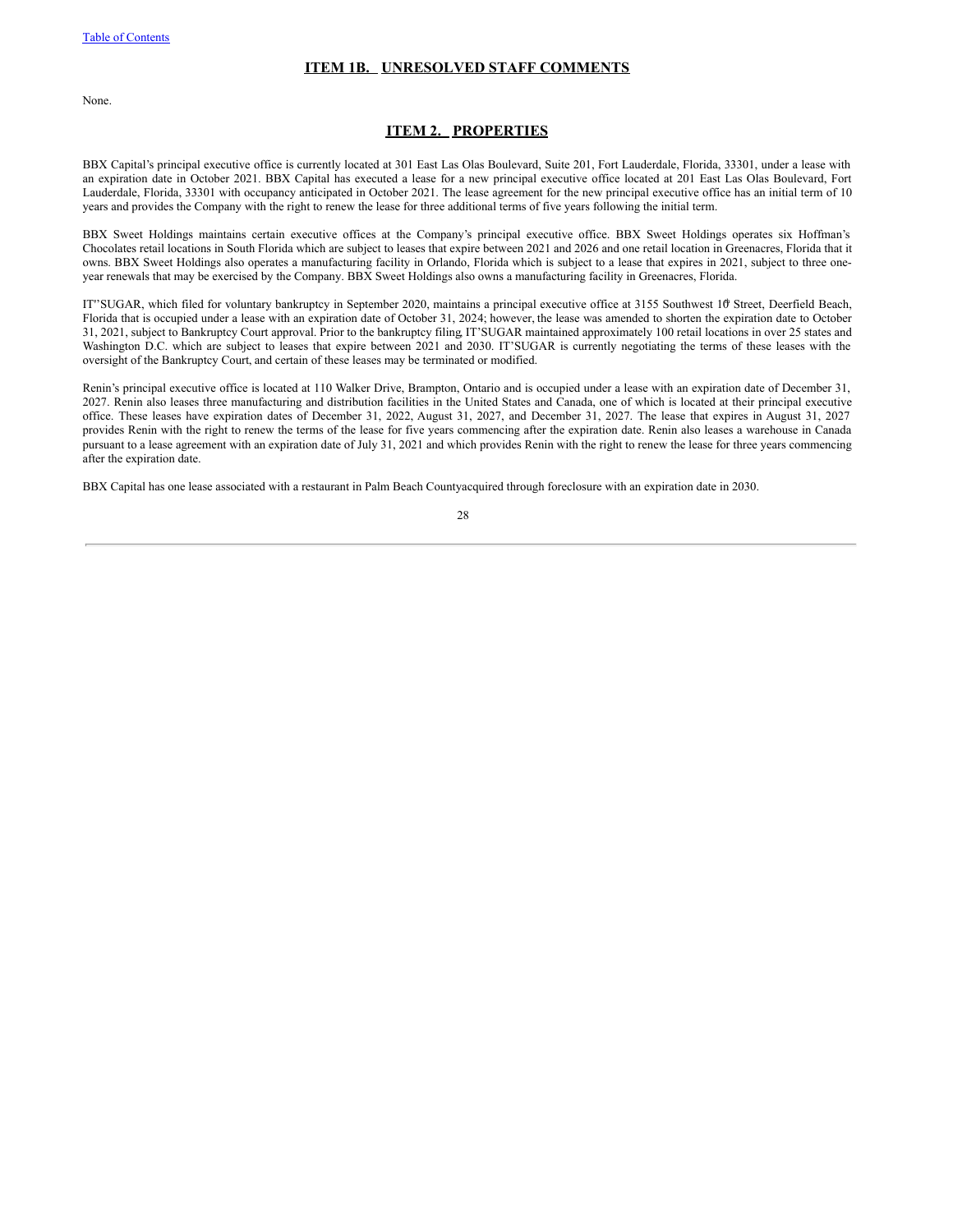## <span id="page-30-0"></span>**ITEM 3. LEGAL PROCEEDINGS**

## **BBX Capital**

In the ordinary course of business, BBX Capital and its subsidiaries are parties to lawsuits as plaintiff or defendant involving its operations and activities. Additionally, from time to time in the ordinary course of business, the Company is involved in disputes with existing and former employees, vendors, taxing jurisdictions, and various other parties and also receives individual consumer complaints as well as complaints received through regulatory and consumer agencies. The Company takes these matters seriously and attempts to resolve any such issues as they arise. The Company may also become subject to litigation related to the COVID-19 pandemic, including with respect to any actions we take, fail to take, or may be required to take in response thereof. Although BBX Capital and its subsidiaries believe that they have meritorious defenses in all current legal actions, the outcome of litigation and regulatory matters and timing of ultimate resolution are inherently difficult to predict and uncertain.

There were no material pending legal proceedings against BBX Capital or its subsidiaries as ofDecember 31, 2020.

## <span id="page-30-1"></span>**ITEM 4. MINE SAFETY DISCLOSURE**

Not Applicable.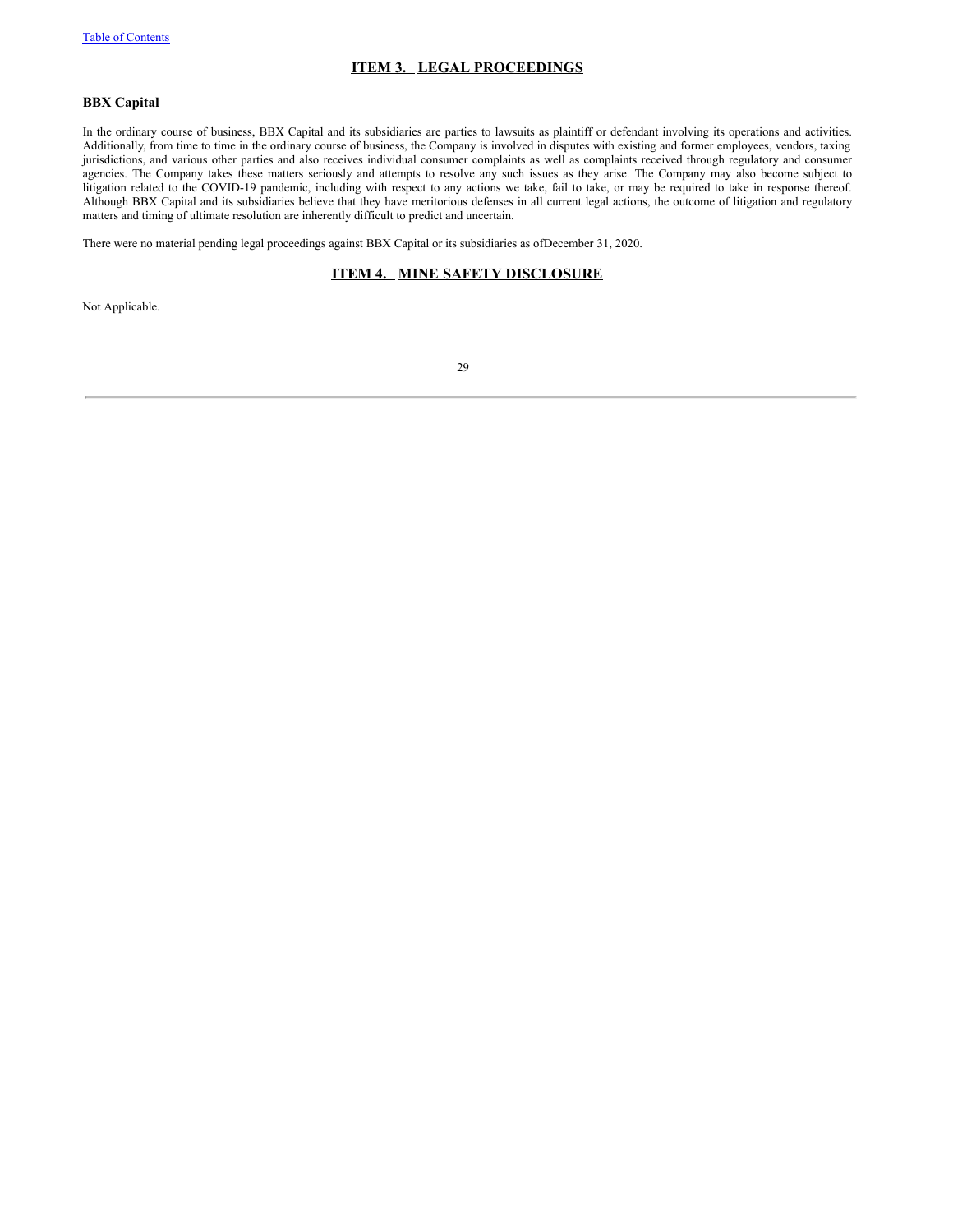## <span id="page-31-0"></span>**PART II**

## **ITEM 5. MARKET FOR REGISTRANT'S COMMON EQUITY, RELATED STOCKHOLDER MATTERS AND ISSUER PURCHASES OF EQUITY SECURITIES**

BBX Capital's Class A Common Stock and Class B Common Stock have substantially identical terms, except as follows:

- · Under Florida law and our Articles of Incorporation and Bylaws, holders of our Class A Common Stock and Class B Common Stock vote together as a single class on most matters presented for a shareholder vote. On such matters, holders of our Class A Common Stock are entitled to one vote for each share held, with all holders of Class A Common Stock possessing in the aggregate 22% of the total voting power, while holders of Class B Common Stock possess the remaining 78% of the total voting power. If the number of shares of Class B Common Stock outstanding decreases below 360,000 shares but greater than 280,000 shares, the Class A Common Stock's aggregate voting power will increase to 40%, and the Class B Common Stock will have the remaining 60%. If the number of shares of Class B Common Stock outstanding decreases below 280,000 shares but is greater than 100,000 shares, the Class A Common Stock's aggregate voting power will increase to 53%, and the Class B Common Stock will have the remaining 47%. If the number of shares of Class B Common Stock outstanding decreases below 100,000 shares, the fixed voting percentages will be eliminated, and holders of our Class A Common Stock and holders of our Class B Common Stock will each be entitled to one vote per share.
- Each share of Class B Common Stock is convertible at the option of the holder thereof into one share of Class A Common Stock.

In addition to any other approval required by Florida law, the voting structure described in the first bullet point above may not be amended without the approval of holders of a majority of the outstanding shares of our Class B Common Stock, voting as a separate class. Holders of our Class B Common Stock also have certain other special voting rights with respect to matters affecting our capital structure and the Class B Common Stock.

#### **Market Information**

In October 2020, BBX Capital's Class A Common Stock commenced trading on the OTCQX Best Market under the ticker symbol "BBXIA," and its Class B Common Stock commenced trading on the OTC Pink Market under the ticker symbol "BBXIB." Prior to October 2020, BBX Capital's common stock was not publicly traded.

On March 8, 2021, there were approximately173 record holders of our Class A Common Stock and approximately 69 record holders of our Class B Common Stock.

## **Issuer Purchases of Equity Securities**

In October 2020, BBX Capital's board of directors approved a share repurchase program which authorized the repurchase of up to \$10.0 million of shares of BBX Capital's Class A Common Stock and Class B Common Stock. The stock repurchase authorization does not obligate the Company to repurchase any specific number of shares and may be suspended, modified, or terminated at any time without prior notice. As of December 31, 2020, the Company had approximately 19,317,687 shares of common stock outstanding, and there had been no purchases of Class A Common Stock or Class B Common Stock under this program.

## **Rights Agreement**

On September 25, 2020, BBX Capital adopted a rights agreement (the "Rights Agreement") in light of the significant market volatility and uncertainties associated with the COVID-19 pandemic and the impact on the Company and the market price of BBX Capital's Class A Common Stock and Class B Common Stock. The Rights Agreement provides a deterrent to shareholders from acquiring a 5% or greater ownership interest in BBX Capital's Class A Common Stock, Class B Common Stock or total combined common stock without the prior approval of the board of directors.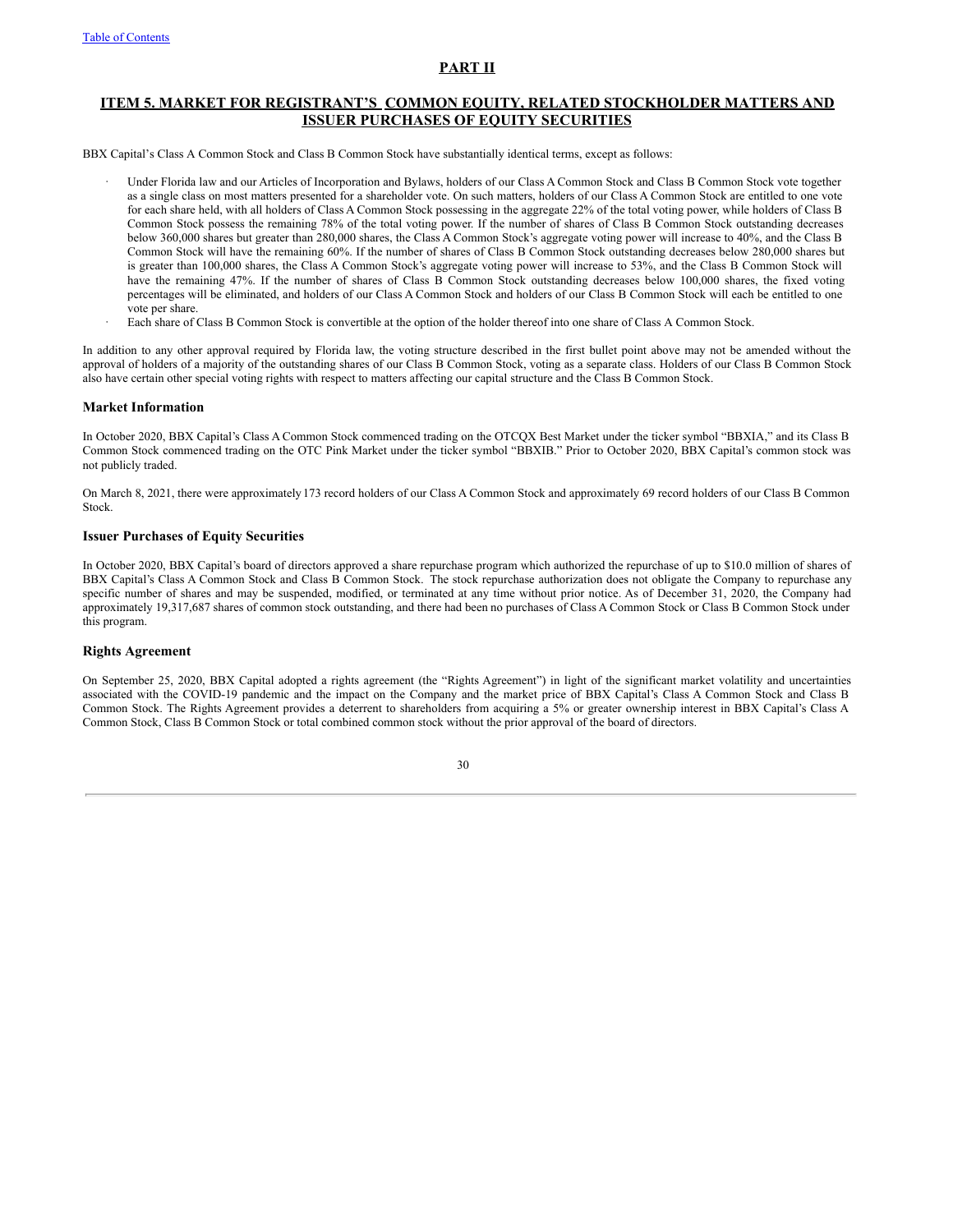## **Shareholder Return Performance Graph**

Set forth below is a graph comparing the cumulative total returns (assuming reinvestment of dividends) for the Company's Class A Common Stock, the Standard and Poor's 500 Stock Index and Standard and Poor's Small-Cap Stock Index and assumes \$100 was invested on October 1, 2020, the date that the Company's Class A Common Stock commenced trading on the OTCQX Best Market.

|                                           | 10/1/20 | 12/31/20 |
|-------------------------------------------|---------|----------|
| BBX Capital, Inc.                         | 100.00  | 223.14   |
| Standard and Poor's Small-Cap Stock Index | 100.00  | 129.02   |
| Standard and Poor's 500 Stock Index       | 100.00  | 111.10   |
|                                           |         |          |



The Company is not able to identify a group of peer companies or industry or line of business index which it believes is comparable to the Company and its current activities. Accordingly, the Company selected the Standard and Poor's Small-Cap Stock Index based on the Company's market capitalization.

The performance graph should not be deemed "filed" for purposes of Section 18 of the Exchange Act, or incorporated by reference into any filing of the Company under the Securities Act or the Exchange Act, except as expressly set forth by specific reference in such filing.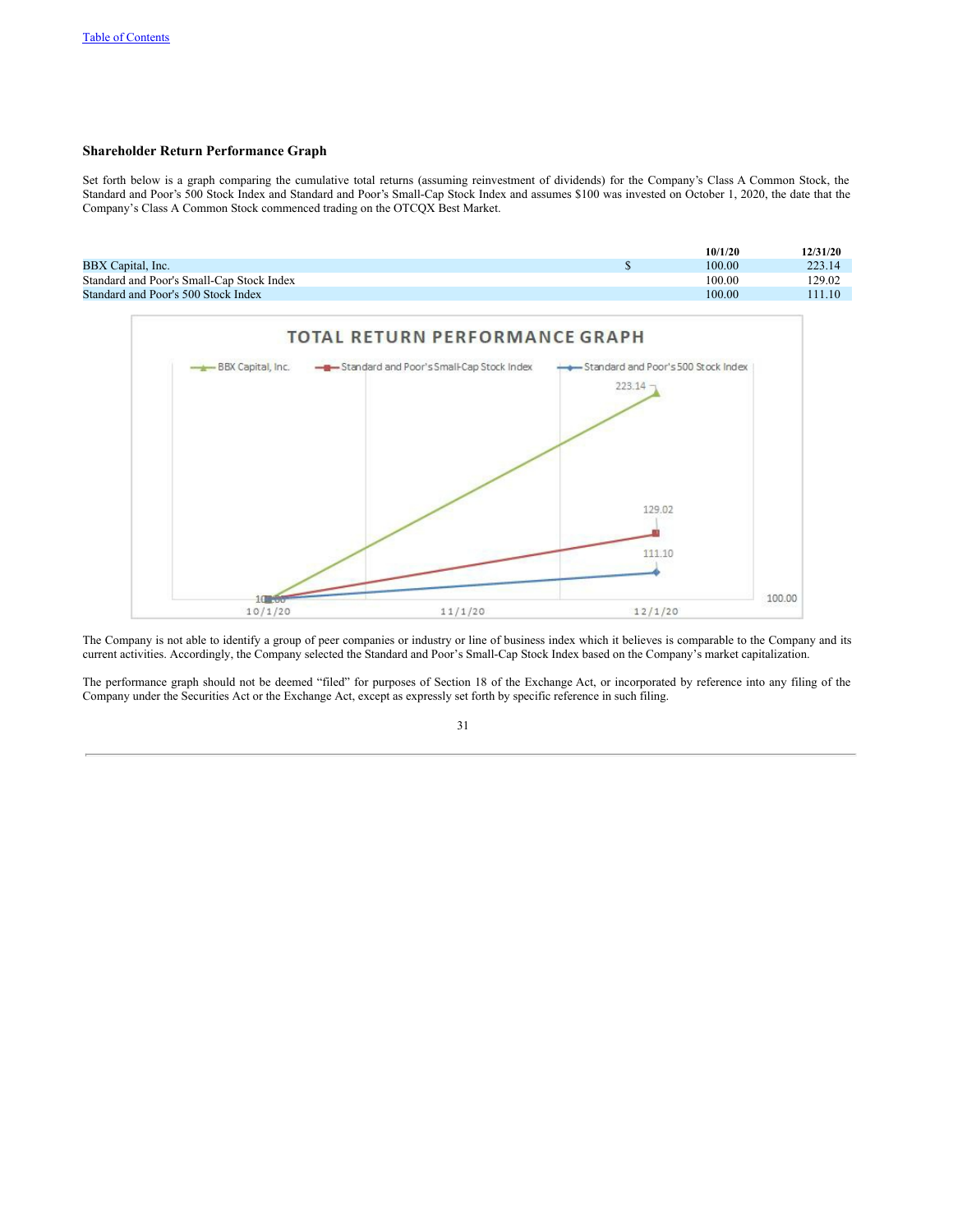# <span id="page-33-0"></span>**ITEM 6. SELECTED FINANCIAL DATA**

Not Applicable.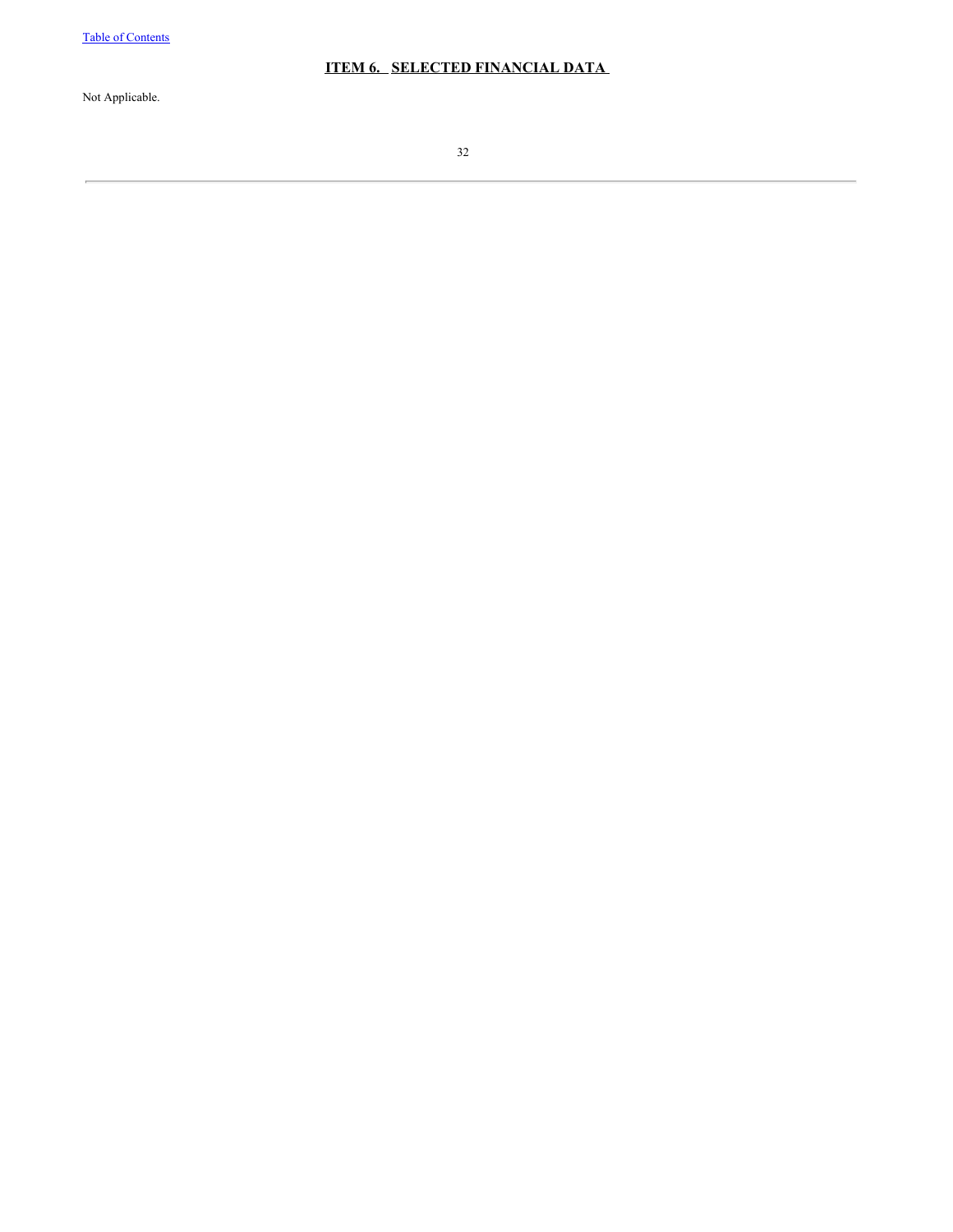## <span id="page-34-0"></span>**ITEM 7. MANAGEMENT'S DISCUSSION AND ANALYSIS OF FINANCIAL CONDITION AND RESULTS OF OPERATIONS**

The following discussion and analysis should be read together with the Company's audited consolidated financial statements and related notes included in Item 8 of this Annual Report on Form 10-K, including the basis of presentation for the consolidated financial statements prior to September 30, 2020 (the date of the spin-off of the Company from Bluegreen Vacations Holding Corporation) which reflect combined financial statements of BBX Capital, Inc. and its subsidiaries and do not necessarily reflect what the results of operations, financial position, or cash flows would have been hadBBX Capital, Inc. and its subsidiaries been a separate entity or what the results of operations, financial position, or cash flows will be in the future. The following discussion contains forward-looking statements, including those that reflect our plans, estimates, and beliefs. Our actual results could differ materially from those discussed in the forward-looking statements. Factors that could cause or contribute to these differences include, without limitation, those discussed below and elsewhere in this Annual Report on Form 10-K, particularly in "Risk Factors" and "Cautionary Note Regarding Forward-Looking Statements."

## **Overview**

BBX Capital, Inc. (referred to together with its subsidiaries as the "Company," "we," "us," or "our," and without its subsidiaries as "BBX Capital") is a Florida-based diversified holding company whose principal holdings are BBX Capital Real Estate LLC ("BBX Capital Real Estate" or "BBXRE"), BBX Sweet Holdings, LLC ("BBX Sweet Holdings"), and Renin Holdings, LLC ("Renin").

As of December 31, 2020, the Company had total consolidated assets of approximately \$447.7 million and shareholders' equity of approximately \$309.2 million. Net (loss) income attributable to shareholders for the years ended December 31, 2020, 2019, and 2018 was approximately(\$42.3) million, \$13.7 million, and (\$9.2) million, respectively.

## **Impact of the COVID-19 Pandemic**

The COVID-19 pandemic has resulted in an unprecedented disruption in the U.S. and global economies and the industries in which the Company operates due to, among other things, (i) government ordered "shelter in place" and "stay at home" orders and advisories, travel restrictions, and restrictions on business operations, (ii) government guidance and restrictions with respect to travel, public accommodations, social gatherings, and related matters, and (iii) the general public's reaction to the pandemic. The disruptions arising from the pandemic and the reaction of the general public had a significant adverse impact on the Company's financial condition and operations during the year ended December 31, 2020. The duration and severity of the pandemic and related disruptions, as well as the adverse impact on economic and market conditions, are uncertain; however, given the nature of these circumstances, the adverse impact of the pandemic on the Company's consolidated results of operations, cash flows, and financial condition in 2020 has been, and is expected to continue to be, material. Furthermore, although the duration and severity of the effects of the pandemic are uncertain, demand for many of the Company's products and services may remain weak for a significant length of time, and the Company cannot predict if or when the industries in which the Company operates will return to pre-pandemic levels.

Although the impact of the COVID-19 pandemic on the Company's principal holdings and management's efforts to mitigate the effects of the pandemic has varied, as described in further detail below, BBX Capital and its subsidiaries have sought to take steps to manage expenses through cost saving initiatives and reductions in employee head count and actions to increase liquidity and strengthen the Company's financial position, including reducing planned capital expenditures. As of December 31, 2020, the Company's consolidated cash balances were \$90.0 million.

See below for additional discussions related to the current and estimated impacts of the COVID-19 pandemic on the Company's principal holdings.

## **Summary of Consolidated Results of Operations**

## *Consolidated Results*

The following summarizes key financial highlights for the year ended December 31, 2020 compared to the same 2019 period:

- Total consolidated revenues were \$173.2 million, a 15.0% decrease compared to 2019.
- Loss from continuing operations before income taxes was \$58.2 million compared to income from continuing operations before income taxes of \$29.0 million during 2019.
- Net loss attributable to common shareholders was \$42.3 million compared to net income attributable to common shareholders of \$13.7 million during 2019.
- · Diluted loss per share was \$2.19 per diluted share compared to earnings per share of \$0.71 during 2019.

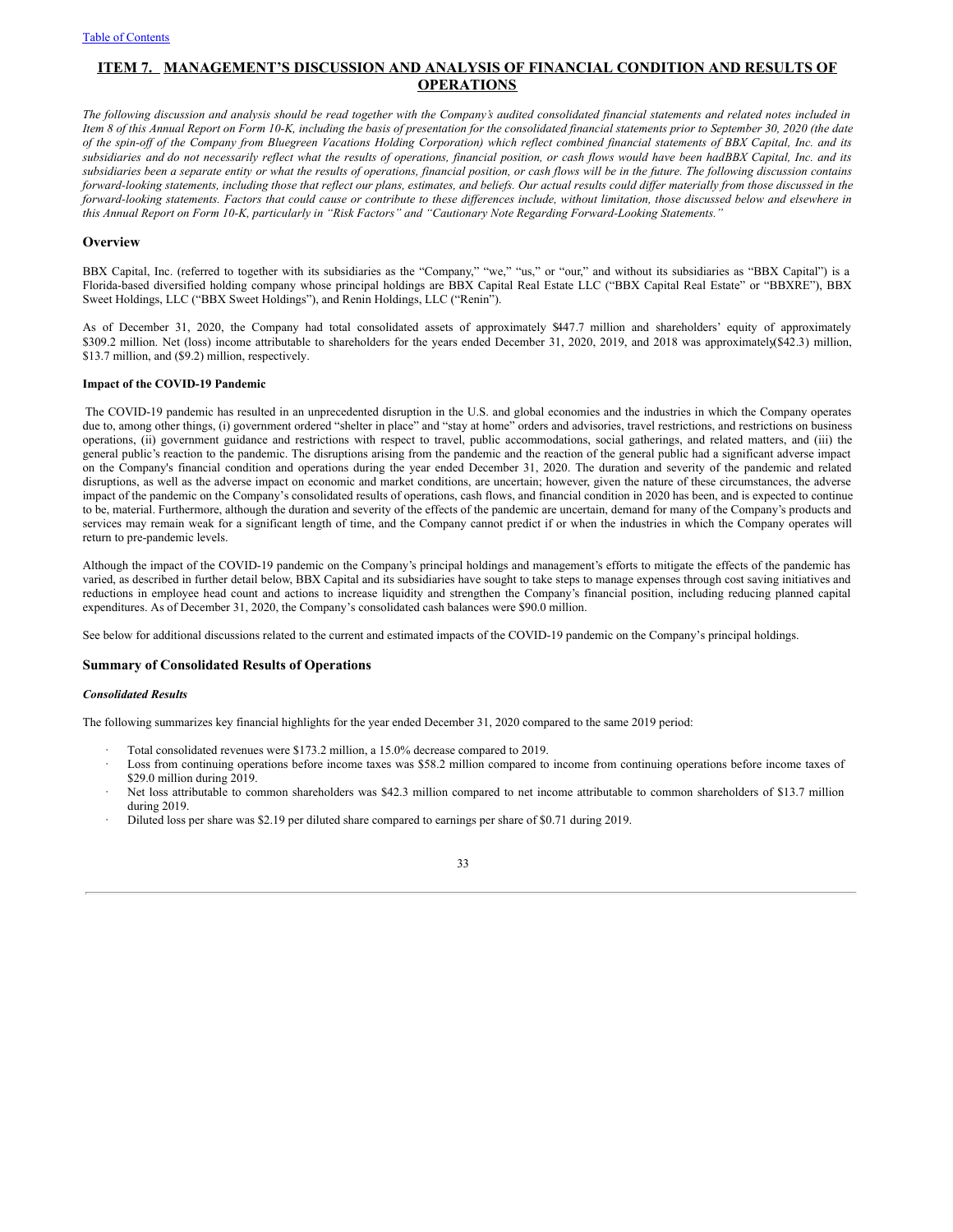The Company's consolidated results for the year ended December 31, 2020 compared to the same 2019 period were significantly impacted by the following:

- · A net decrease in sale activity by BBX Capital Real Estate and its joint ventures in the 2020 period as compared to the 2019 period.
- · The recognition of impairment losses of \$30.8 million in the 2020 period primarily related to goodwill and long-lived assets associated with IT'SUGAR as a result of the impact of the COVID-19 pandemic and a loss of \$3.3 million in the 2020 period resulting from the Company's deconsolidation of IT'SUGAR in connection with its filing of voluntary petitions to reorganize under Chapter 11 of the Bankruptcy Code.
- · A decrease in BBX Sweet Holdings' revenues primarily attributable to the impact of the COVID-19 pandemic on its operations.
- · A net decrease in selling, general and administrative expenses primarily attributable to cost mitigating activities implemented in the 2020 period in response to the COVID-19 pandemic, including permanent and temporary reductions in workforce.
- The recognition of a loss by Renin in connection with an ongoing dispute with a supplier.

The following summarizes key financial highlights for the year endedDecember 31, 2019 compared to the same 2018 period:

- Total consolidated revenues were \$203.7 million, a 2.3% decrease compared to 2018.
- · Income from continuing operations before income taxes was \$29.0million compared to a loss from continuing operations before income taxes of \$3.0 million during 2018.
- Net income attributable to common shareholders was \$13.7million compared to a net loss attributable to common shareholders of \$9.2 million during 2018.

The Company's consolidated results for the year endedDecember 31, 2019 compared to 2018 were significantly impacted by the following:

- · A net increase in sale activity in BBX Capital Real Estate's portfolio in 2019, including the Altis Bonterra joint venture's sale of its multifamily apartment community in Hialeah, Florida, which resulted in the recognition of \$29.2 million of equity earnings from the joint venture in 2019, and the sale of various real estate assets, which resulted in an increase in the gains on sales of real estate assets of \$9.1 million in 2019 as compared to 2018.
- · A decrease in operating losses generated by BBX Sweet Holdings in 2019, which primarily reflects the impact of various strategic initiatives implemented by the Company during 2018, including the closure of a manufacturing facility and a reduction in corporate personnel and infrastructure, and various impairment losses and other costs recognized in 2018 in connection with such initiatives.

#### *Segment Results*

BBX Capital reports the results of its business activities through the following reportable segments: BBX Capital Real Estate, BBX Sweet Holdings, and Renin.

Information regarding income (loss) before income taxes by reportable segment is set forth in the table below (in thousands):

|                                                              | For the Years Ended December 31, |          |          |
|--------------------------------------------------------------|----------------------------------|----------|----------|
|                                                              | 2020                             | 2019     | 2018     |
| <b>BBX Capital Real Estate</b>                               | 9.988                            | 52,696   | 30.214   |
| <b>BBX</b> Sweet Holdings                                    | (47, 473)                        | (5, 122) | (14,986) |
| Renin                                                        | (3,572)                          | 1,808    | 2,461    |
| Other                                                        | (2,915)                          | 349      | 346      |
| Reconciling items and eliminations                           | (14,275)                         | (20,746) | (21,057) |
| (Loss) income from continuing operations before income taxes | (58, 247)                        | 28,985   | (3,022)  |
| Benefit (provision) for income taxes                         | 11,231                           | (8, 334) | (2,865)  |
| (Loss) income from continuing operations                     | (47,016)                         | 20,651   | (5,887)  |
| <b>Discontinued operations</b>                               | (74)                             | (7,138)  | (3,580)  |
| Net (loss) income                                            | (47,090)                         | 13.513   | (9, 467) |
| Less: Net loss attributable to noncontrolling interests      | 4,803                            | 224      | 266      |
| Net (loss) income attributable to shareholders               | (42, 287)                        | 13,737   | (9,201)  |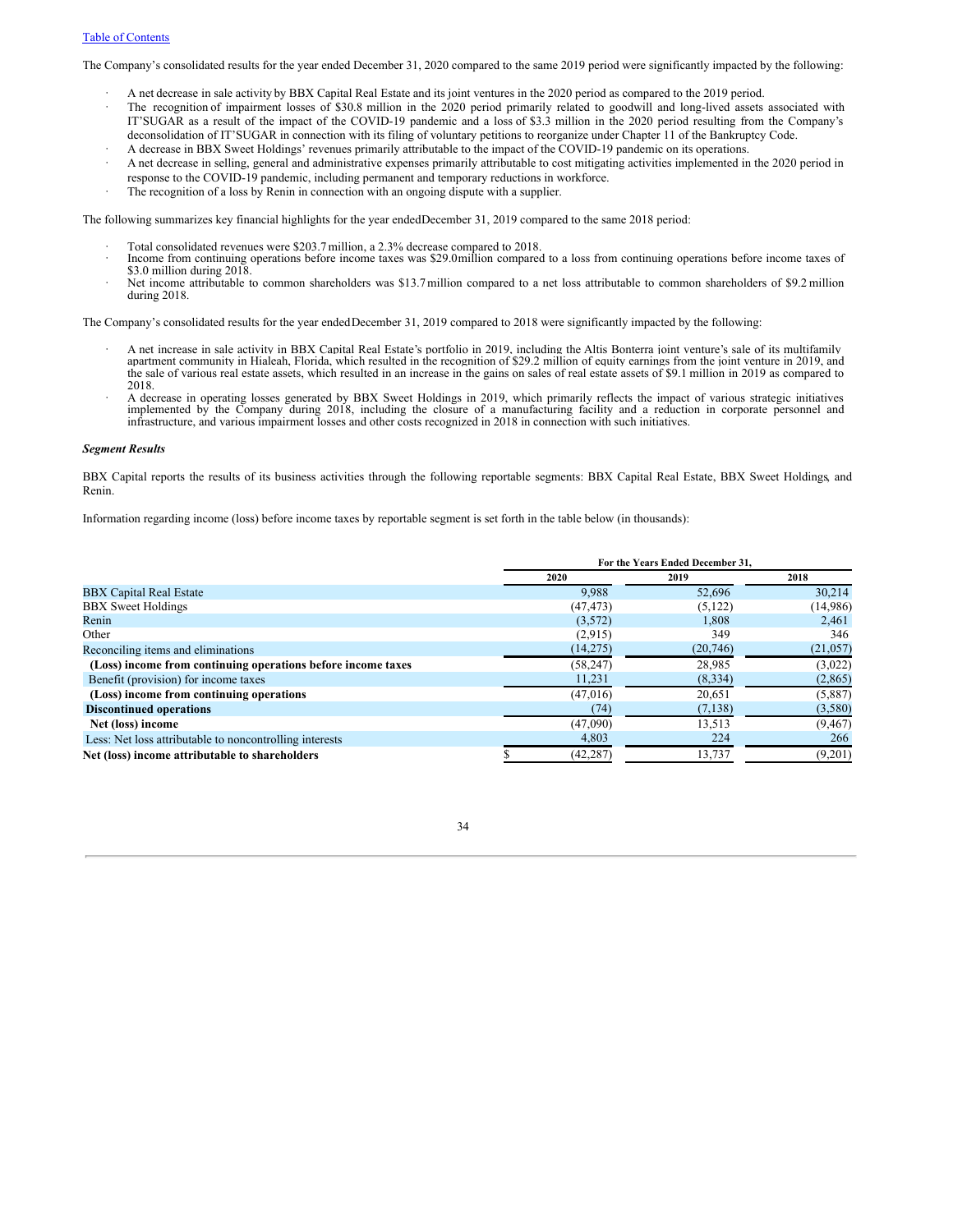# **BBX Capital Real Estate Reportable Segment**

#### *Segment Description*

BBX Capital Real Estate (or BBXRE) is engaged in the acquisition, development, construction, ownership, financing, and management of real estate and investments in real estate joint ventures, including investments in multifamily rental apartment communities, single-family master-planned for sale housing communities, and commercial properties located primarily in Florida. In addition, BBXRE owns a 50% equity interest in the Altman Companies, a developer and manager of multifamily apartment communities, and manages the legacy assets acquired in connection with the Company's sale of BankAtlantic in 2012, including portfolios of loans receivable, real estate properties, and judgments against past borrowers.

## *Overview*

Although BBXRE's operations were impacted by the COVID-19 pandemic during 2020 and there is no assurance that they will not be impacted in the future, BBXRE's operations are not currently being significantly impacted by the pandemic.

Following the initial outbreak of COVID-19 inMarch 2020, construction activities continued at BBXRE's existing projects, while sales activities at BBXRE's single-family for sale housing developments and rental activities at its multifamily apartment developments were temporarily impacted. Further, the effects of the pandemic, including economic uncertainty generally and in the real estate and credit markets in particular, increased uncertainty relating to the expected timing and pricing of sales of its current multifamily apartment developments and the expected timing and financing of new multifamily apartment developments. However, throughout the remainder of 2020 and to date in 2021, BBXRE has experienced a progressive recovery in its operations, which management believes is primarily attributable to demand for single-family and multifamily apartment housing in many of the markets in Florida in which BBXRE operates. In particular, sales at its single-family home developments and leasing and rent collections at its multifamily apartment developments have returned to pre-pandemic levels in most (but not all) locations. In addition, while the sale of existing projects and the commencement of new projects were delayed in 2020 as a result of a temporary decline in investment activity, BBXRE believes that there has generally been a recovery in investor demand for the acquisition of stabilized multifamily apartment communities and the availability of financing of debt and equity capital for new multifamily apartment developments.

As previously indicated, while BBXRE is not currently being significantly impacted by the COVID-19 pandemic, the pandemic has nevertheless resulted in significant uncertainty in the overall economy, and an increase in COVID-19 cases or the emergence of variant coronavirus strains could result in further disruptions to the U.S. and global economies. As a result, there is no assurance that the real estate market will not be materially adversely impacted by the pandemic or otherwise, that sales prices of single-family homes will not materially decline, that rents will be paid when due or at all, or that market rents will not materially decline. Further, while government efforts to delay or forestall evictions and the availability of judicial remedies have not to date materially impacted BBXRE's operations, they may in the future have an adverse impact on both market values and BBXRE's operating results. In addition, the effects of the pandemic may impact the costs of developing and operating BBXRE's real estate assets, including, but not limited to, an increase in commodity and labor prices and property insurance costs as compared to pre-pandemic levels, which could also have an adverse impact on market values and BBXRE's operating results. BBXRE will continue to monitor economic and market conditions and may recognize impairment losses in future periods as a result of various factors, including, but not limited to, material declines in overall real estate values, sales prices for single-family homes, and/or rental rates for multifamily apartments. As a result of these factors, BBXRE's results of operations and financial condition may be materially adversely impacted by the effects of the pandemic in future periods.

Further, as BBXRE is focused on sourcing investments in new development opportunities with the goal of building a diversified portfolio of real estate investments that generate recurring earnings and cash flowsin future periods, the effects of the COVID-19 pandemic may impact BBXRE over a longer term to the extent that its ability to identify new development opportunities that meet its investment criteria or source debt or equity capital from unaffiliated third parties is adversely impacted. While BBXRE may be able to identify opportunistic investments in a recessionary environment that could be funded with available cash, there is no certainty that such opportunities will be identified, that such opportunities will meet the Company's investment criteria, or that required funds will be available for that purpose.

### *The Altman Companies and Related Investments*

In 2018, BBXRE acquired a 50% membership interest in the Altman Companies, a joint venture between the Company andMr. Altman engaged in the development, construction, and management of multifamily apartment communities. As of December 31, 2020, BBXRE had investments ineight active developments sponsored by the Altman Companies, comprised of four developments that are in lease-up or have stabilized, three developments that are under construction, and one project that is currently in predevelopment stages.

To date, the COVID-19 pandemic has not significantly impacted construction activities which remain ongoing at the existing projects sponsored by the Altman Companies, and as a result, the Altman Companies continues to generate development and general contractor fees from such projects. In addition, while there was a slowdown in rent collections during the second and third quarters of 2020, the Altman Companies had collected in excess of 98% of the rents at the multifamily apartment communities under its management during the fourth quarter of 2020. While its leasing activities were conducted virtually during March through May 2020, the Altman Companies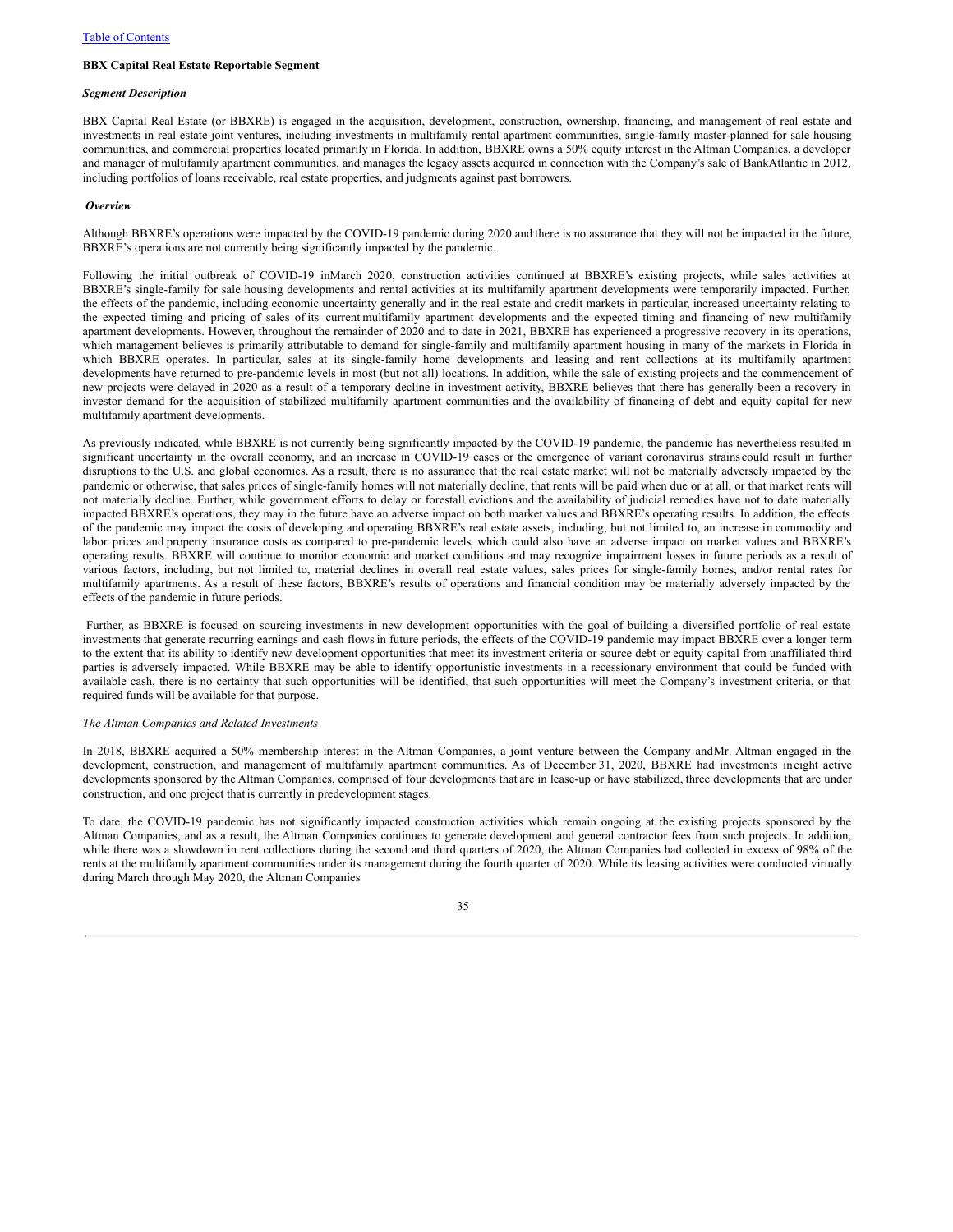has reopened its leasing offices for visits by appointment. Further, although the Altman Companies experienced a decline in tenant demand and in the volume of new leases during the second quarter of 2020, it generally experienced an increase in the volume of new leases at its communities during the third and fourth quarters of 2020. As a result, of the four active developments in which BBXRE has invested which arein lease-up or have stabilized, the stabilized community was 97% leased as of December 31, 2020, while the three communities which are in lease-up have stabilized or are expected to be stabilized in 2021 either on schedule or ahead of schedule based on current leasing velocity. However, in an effort to maintain occupancy at its stabilized communities and increase occupancy at its communities under development, commencing in the second quarter of 2020, the Altman Companies offered increased concessions to prospective and renewing tenants, although such concessions have declined in volume in recent months.

As noted above, following the initialmonths of the COVID-19 pandemic, the Altman Companies observed a decline in real estate sales activity as a result of uncertainty in the real estate and overall credit markets. However, in spite of the overall slowdown in activity, there have been indications that the capitalization rates for multifamily apartment communities similar to those sponsored and managed by the Altman Companies have generally remained steady or even decreased, as evidenced by the Altis Boca Raton joint venture's sale of its multifamily apartment community during the fourth quarter of 2020. Further, throughout the remainder of 2020 and to date in 2021, the Altman Companies has observed what it believes to be a recovery in overall investor demand for the acquisition of stabilized multifamily apartment communities.

Following the initial outbreak of COVID-19, the Altman Companies observed a decline in the availability of debt and equity capital for new multifamily apartment developments. Further, as its pipeline of potential development opportunities included several proposed projects in the greater Orlando, Florida area, which has been significantly impacted by the pandemic, the Altman Companies was required to reevaluate certain projects in its development pipeline and identify new development opportunities in an effort to rebuild its pipeline. However, in June 2020, the Altis Ludlam Trail joint venture, which is sponsored by the Altman Companies, obtained entitlements, closed on development financing, and commenced development of a 312 unit multifamily apartment community in South Florida with 7,500 square feet of retail space.(In addition to its investment in the managing member of the Altis Ludlam Trail joint venture, BBXRE also invested an additional \$8.5 million as preferred equity in the joint venture.) In addition, throughout the remainder of 2020 and to date in 2021, the Altman Companies has observed what it believes to be an increase in the availability of debt and equity capital for new developments, and it has identified various new potential development opportunities, which are primarily located in South Florida and the greater Tampa, Florida area, both of which are experiencing increased demand for multifamily housing.

Notwithstanding the foregoing, the impact of the COVID-19 pandemic on the economy remains uncertain, and the effects of the pandemic, including a prolonged economic downturn, high unemployment, the expiration of or a decrease in government benefits to individuals, and government-mandated moratoriums on tenant evictions, could ultimately have a longer term and more significant impact on rental rates, occupancy levels, and rent collections, including an increase in tenant delinquencies and/or requests for rent abatements. These effects would impact the amount of rental revenues generated from the multifamily apartment communities sponsored and managed by the Altman Companies, the extent of management fees earned by the Altman Companies, and the ability of the related joint ventures to stabilize and successfully sell such communities. Furthermore, a decline in rental revenues at developments sponsored by the Altman Companies could require it, as the sponsor and managing member, to fund operating shortfalls in certain circumstances. In addition, the effects of the pandemic may impact the costs of developing and operating multifamily apartment communities, including, but not limited to, increases in commodity prices as a result of, among other things, supply chain disruptions and material shortages,labor prices, and property insurance costs as compared to pre-pandemic levels, which could also have an adverse impact on market values and the Altman Companies' operating results. Further, the impact of the COVID-19 pandemic on economic conditions in general, including uncertainty regarding the severity and duration of such impact, may ultimately have a significant adverse impact on capitalization rates and real estate values in future periods, particularly if there is a prolonged economic downturn. If there is a significant adverse impact on real estate values as a result of lower rental revenues, higher capitalization rates, or otherwise, the joint ventures sponsored by the Altman Companies may be unable to sell their respective multifamily apartment developments within the time frames previously anticipated and/or for the previously forecasted sales prices, if at all, which may impact the profits expected to be earned by BBXRE from its investment in the managing member of such projects and the ability of the joint ventures to repay or refinance construction loans on such projects and could result in the recognition of impairment losses related to BBXRE's investment in such projects. Furthermore, the Altman Companies may be unable to close on the equity and/or debt financing necessary to commence the construction of new projects, including the development of Altis Lake Willis, which could result in increased operating losses at the Altman Companies due to a decline in development, general contractor, and management fees, the recognition of impairment losses by BBXRE and/or the Altman Companies related to their current investments in predevelopment expenditures and land acquired for development, and the recognition of impairment losses related to BBXRE's overall investment in the Altman Companies, as the profitability and value of the Altman Companies is directly correlated with its ability to source new development opportunities.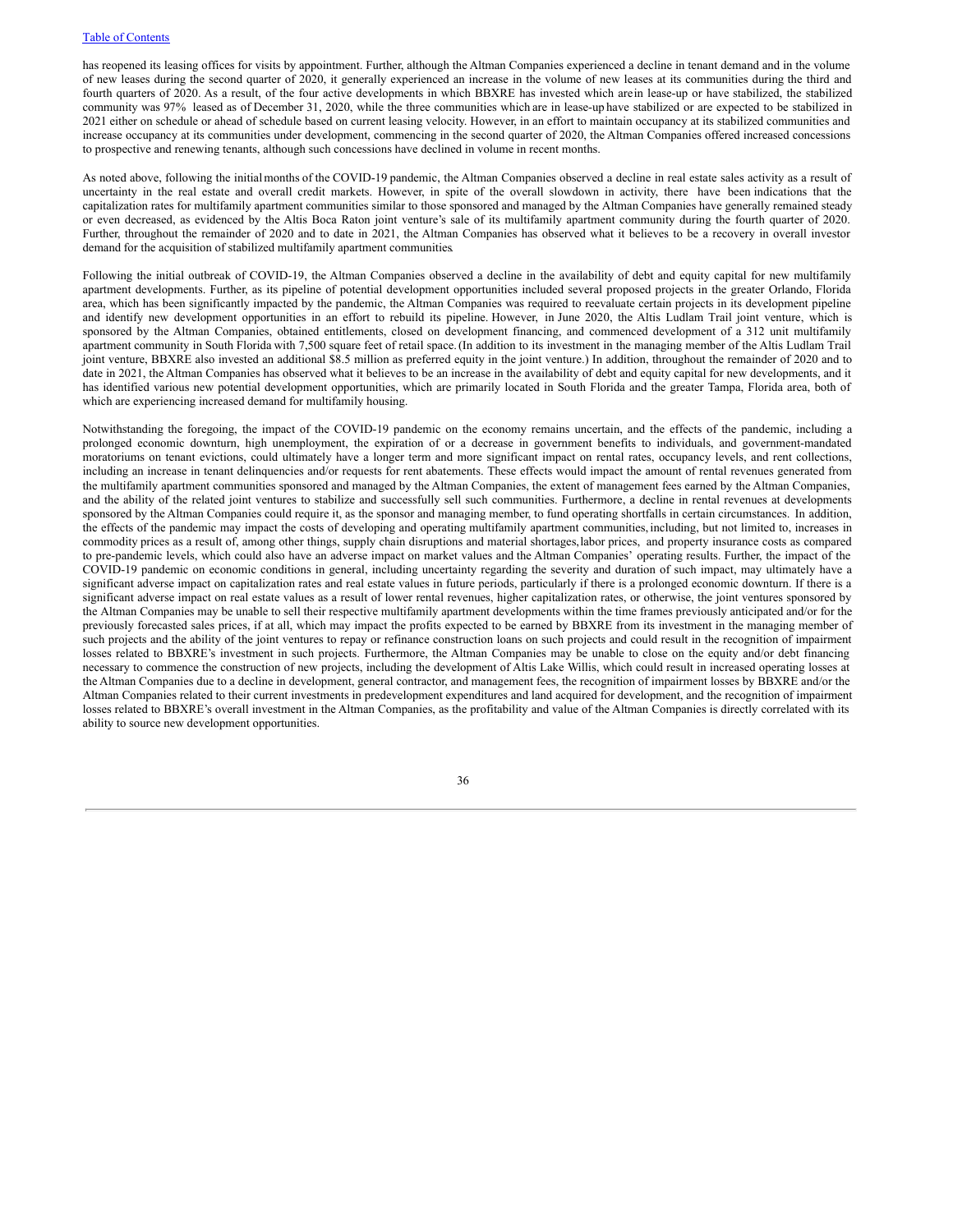## *Beacon Lake Master Planned Development*

During the year ended December 31, 2020, BBXRE substantially completed the development of the lots comprising Phase II of the Beacon Lake Community in St. Johns County, Florida, which is expected to include approximately 479 single-family homes and 196 townhomes, and sold 157 single family lots and 70 townhome lots to homebuilders. In addition, as part of BBXRE's efforts to maximize liquidity in light of overall economic conditions, the community development district related to the Beacon Lake Community issued \$8.6 million of additional community development district bonds. The funds from the issuance were primarily used to reimburse BBXRE for its funding of ongoing development costs related to Phases II and III of the development. As of December 31, 2020, BBXRE had entered into agreements with homebuilders to sell developed lots for anadditional 265 single-family homes and 126 townhomes as part of Phase II and sell 299 undeveloped lots as part of Phase IV and has collected deposits related to these purchase agreements. With respect to Phase III, BBXRE expects to commence land development in 2021 and sell a portion of these developed lots to an unaffiliated homebuilder, and it is exploring investment alternatives for the remaining lots in Phase III, including the possible construction, leasing, and management of a portfolio of rental homes.

Following the initial outbreak of COVID-19 in March 2020, the unaffiliated homebuilders at the Beacon Lake Community experienced a decline in the volume of sales traffic and home sales and requested extensions of their existing agreements for the purchase of additional developed lots from BBXRE, and BBXRE agreed to such extensions. Subsequently, sales activity significantly increased in May 2020 and generally returned to pre-pandemic levels or greater subsequent to May 2020. Based on that activity, BBXRE currently expects the sale of the remaining developed lots to occur pursuant to its agreements with the homebuilders under the modified takedown schedules. However, there is no assurance that this will be the case, and the effects of the COVID-19 pandemic on the economy and demand for single-family housing remain uncertain and could result in further requests by homebuilders to extend the timing of their purchase of developed lots and/or failure of the homebuilders to meet their obligations under these contracts. In addition, a decline in home prices as a result of the economic impacts associated with the COVID-19 pandemic could result in a decrease in contractually owed contingent revenues expected to be earned by BBXRE in connection with sales of homes by homebuilders on developed lots previously sold to them, as well as a decrease in the expected sales prices for the unsold lots comprising the remainder of the Beacon Lakes Community. Although BBXRE does not currently expect that there will be a significant decrease in the sales prices or fair value of its unsold lots, a significant decline in the demand and pricing for single-family homes could have such an effect and result in the recognition of impairment losses in future periods.

#### *Other Joint Venture Activity*

In June 2019, BBXRE invested \$4.2 million in the Sky Cove joint venture, which was formed to developSky Cove at Westlake, a residential community comprised of 204 single-family homes in Loxahatchee, Florida. During the year ended December 31, 2020, the joint venture closed on 47 single-family homes, and BBXRE recognized \$0.1 million of equity earnings and received \$1.1 million of distributions from the venture. As of December 31, 2020, the joint venture had agreements to sell an additional 137 single-family homes.

In February 2021, BBXRE invested \$4.9 million in the Sky Cove South joint venture, which was formedto develop Sky Cove South at Westlake, a residential community that will be adjacent to Sky Cove at Westlake and is expected to be comprised of 197 single-family homes.

As of December 31, 2020, BBXRE had invested \$7.4 million in a joint venture with CC Homes to develop Marbella, a residential community comprised of 158 single-family homes in Miramar, Florida. As of December 31, 2020, the joint venture had executedcontracts to sell 91 single-family homes and expects to commence closing on sales during the second half of 2021.

#### *Impairments*

As a result of the COVID-19 pandemic and the related impact on the overall market, he Company evaluated various factors, including asset-specific factors, overall economic and market conditions, and the excess of the expected profits associated with BBXRE's real estate assets in relation to their carrying amounts, and concluded that, except as discussed below, there had not been a significant decline in the fair value of most of BBXRE's real estate assets during the year ended December 31, 2020 that should be recognized as an impairment loss. As part of this evaluation, the Company considered the sales at its single-family home developments (which have returned to pre-pandemic levels), continued collection of rent at its multifamily apartment developments, and indications that there has not to date been a significant decline in sales prices for single family homes or an increase in capitalization rates for multifamily apartment communities. However, the Company recognized \$2.7 million of impairment losses during the year ended December 31, 2020 primarily related to a decline in the estimated fair values of certain of BBXRE's investments in joint ventures, including (i) a joint venture that is developing an office tower, as the market for commercial office space has been more significantly impacted by the pandemic compared to the single family and multifamily markets in which BBXRE primarily invests, and (ii) a joint venture invested in a multifamily apartment community in which BBXRE purchased its interest following the stabilization of the underlying asset at a purchase price calculated based on assumptions related to the timing and pricing of the sale of the asset, both of which have been adversely impacted by the pandemic.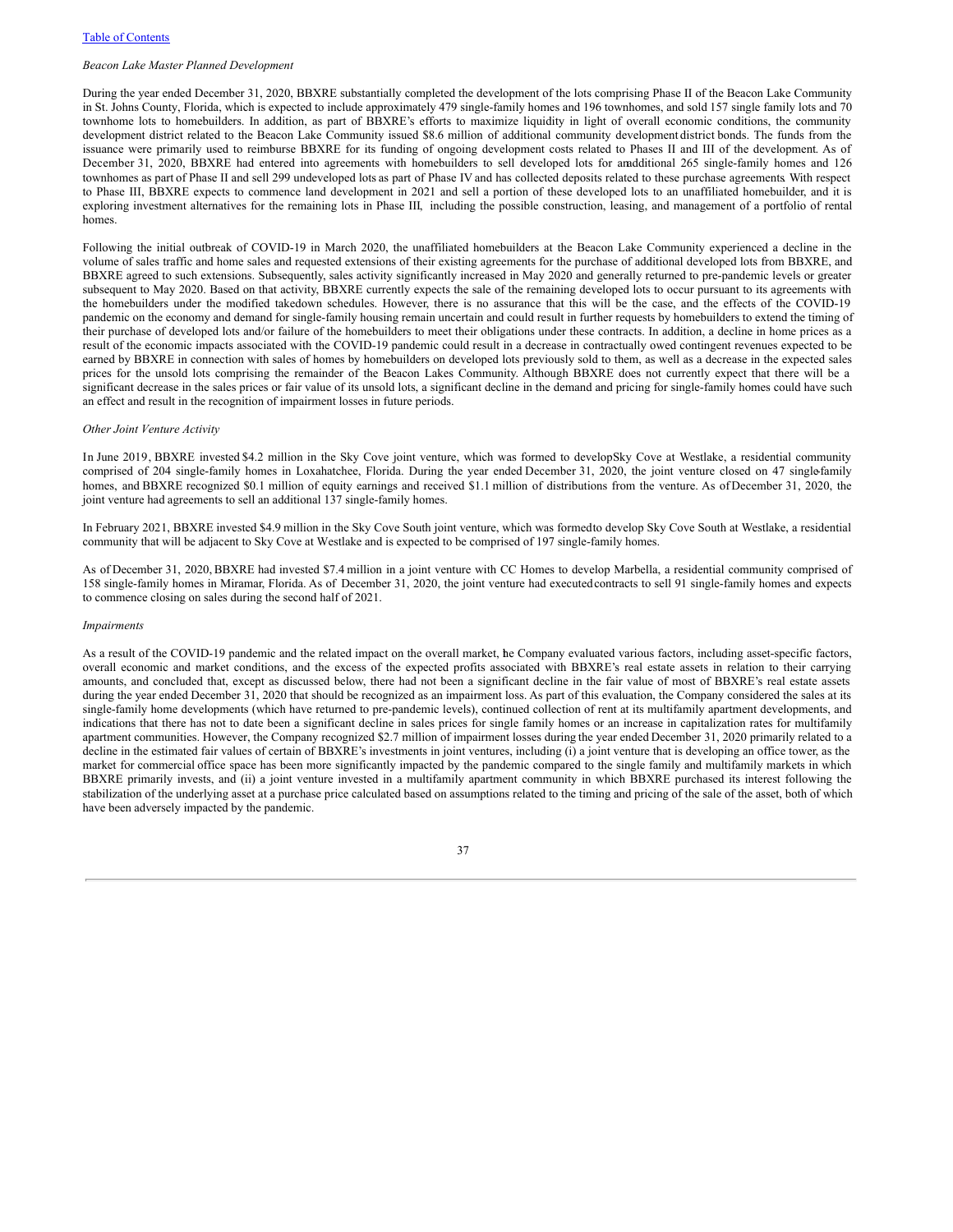## *Results of Operations*

Information regarding the results of operations for BBX Capital Real Estate is set forth below (dollars inthousands):

|                                    |  |          | For the Years Ended December 31, | Change  | Change          |                 |
|------------------------------------|--|----------|----------------------------------|---------|-----------------|-----------------|
|                                    |  | 2020     | 2019                             | 2018    | 2020 vs<br>2019 | 2019 vs<br>2018 |
| Sales of real estate inventory     |  | 20,363   | 5,049                            | 21,771  | 15,314          | (16, 722)       |
| Interest income                    |  | 1,240    | 750                              | 2,277   | 490             | (1,527)         |
| Net gains on sales of real estate  |  |          |                                  |         |                 |                 |
| assets                             |  | 255      | 13,616                           | 4,563   | (13,361)        | 9,053           |
| Other                              |  | 1,454    | 1,619                            | 2,541   | (165)           | (922)           |
| <b>Total revenues</b>              |  | 23,312   | 21,034                           | 31,152  | 2,278           | (10, 118)       |
| Cost of real estate inventory sold |  | 13,171   | 2,643                            | 14,116  | 10,528          | (11, 473)       |
| Recoveries from loan losses, net   |  | (8, 876) | (5, 428)                         | (8,653) | (3, 448)        | 3,225           |
| Impairment losses                  |  | 2,742    | 47                               | 571     | 2,695           | (524)           |
| Selling, general and               |  |          |                                  |         |                 |                 |
| administrative expenses            |  | 6,758    | 9,144                            | 9,210   | (2,386)         | (66)            |
| <b>Total costs and expenses</b>    |  | 13,795   | 6,406                            | 15,244  | 7,389           | (8, 838)        |
| Operating profits                  |  | 9,517    | 14,628                           | 15,908  | (5,111)         | (1,280)         |
| Equity in net earnings of          |  |          |                                  |         |                 |                 |
| unconsolidated joint ventures      |  | 465      | 37,898                           | 14,194  | (37, 433)       | 23,704          |
| Other income                       |  | 6        | 170                              | 112     | (164)           | 58              |
| Income before income taxes         |  | 9,988    | 52,696                           | 30,214  | (42,708)        | 22,482          |

BBX Capital Real Estate's income before income taxes for the year endedDecember 31, 2020 compared to the 2019 period decreased by \$42.7 million, or 81.0%, primarily due to the following:

- · A decrease in equity in net earnings of unconsolidated joint ventures primarily due to sales of real estate during the 2019 period, including the sale of real estate assets by the Altis Bonterra, Altis Lakeline, and PGA Design Center joint ventures and single-family homes by the Chapel Trail joint venture;
- · A decrease in net gains on sales of real estate assets primarily due to BBXRE's sale of various real estate assets during the 2019 period, including RoboVault and land parcels at PGA Station; and
- The recognition of impairment losses during the 2020 period; partially offset by
- · An increase in net profits from the sale of developed lots to homebuilders at the Beacon Lake Community development, as BBXRE sold 227 developed lots during the 2020 period and 51 developed lots during the 2019 period;
- · A net increase in recoveries from loan losses primarily due to settlements with guarantors and a financial institution servicing loans for BBXRE; and
- · A decrease in selling, general, and administrative expenses primarily due to lower incentive bonuses and professional fees, a legal settlement with a title company in 2020, and lower operating expenses due to the sale of RoboVault during 2019.

BBX Capital Real Estate's income before income taxes for the year endedDecember 31, 2019 compared to the 2018 period increased by \$22.5million, or 74.4%, primarily due to the following:

- · A net increase in equity in earnings of unconsolidated joint ventures and gains on sales of real estate assets primarily associated with the sales in 2019 described above, including the Altis Bonterra's sale of its 314 unit multifamily apartment community located in Hialeah, Florida, which resulted in the recognition of \$29.2 million of equity earnings by BBXRE; partial The recognition of a \$3.1 million net gain upon the sale of a student housing complex in 2018;
- · A decrease in interest income and recoveries from loan losses primarily due to the overall decline in the balance of the legacy asset portfolio, as several significant nonaccrual commercial loans were repaid in 2018; and
- · A decrease in net profits from the sale of developed lots to homebuilders at the Beacon Lake Community development, as BBXRE sold 51 developed lots in 2019 and 251 in 2018.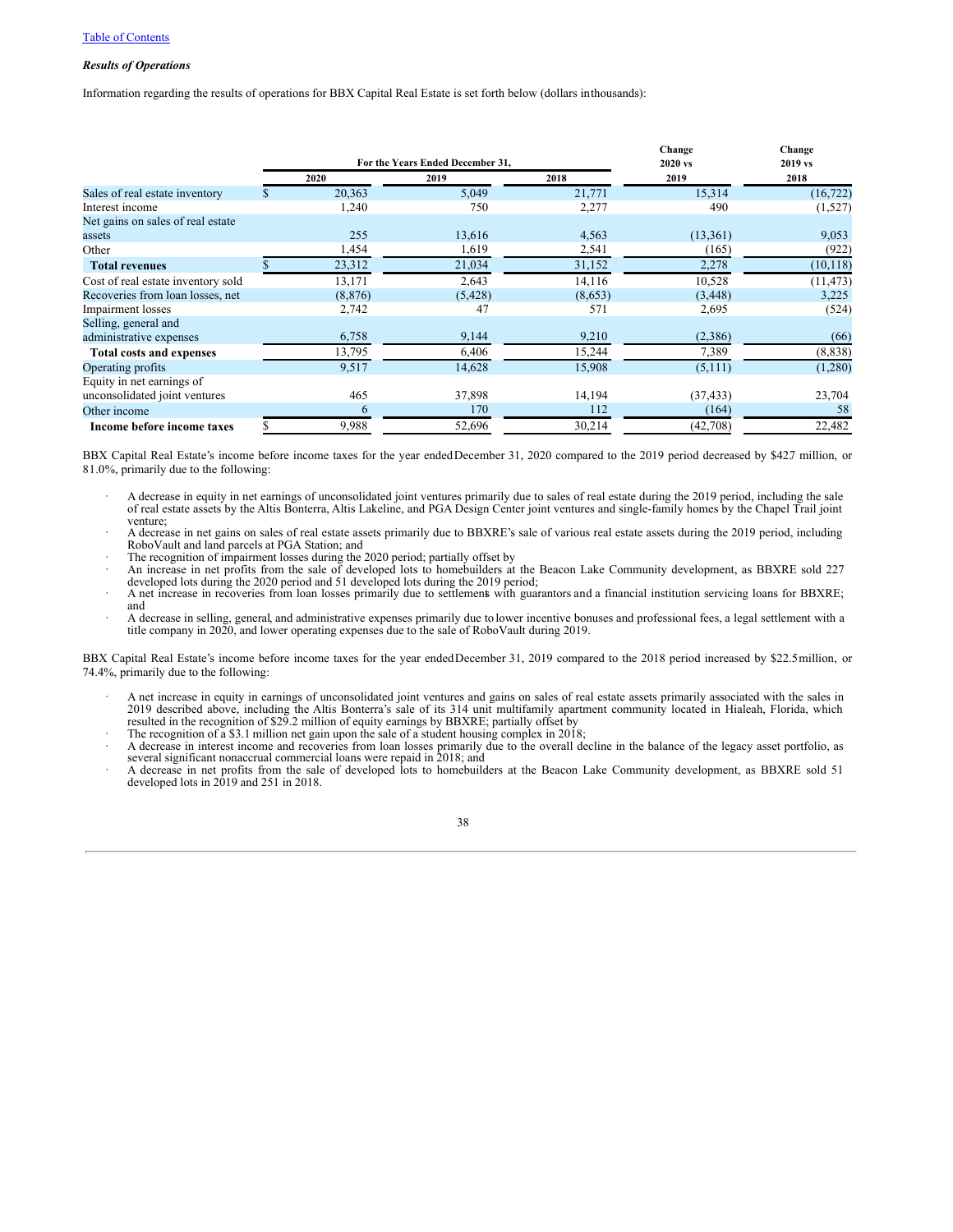# **BBX Sweet Holdings Reportable Segment**

BBX Sweet Holdings is engaged in the ownership and management of operating businesses in the confectionery industry, including Hoffman's Chocolates, a retailer of gourmet chocolates with retail locations in South Florida, and Las Olas Confections and Snacks, a manufacturer and wholesaler of chocolate and other confectionery products.

BBX Sweet Holdings also owns approximately 93% of the equity interests in IT'SUGAR, a specialty candy retailer whose products include bulk candy, candy in giant packaging, and licensed and novelty items. Prior to September 22, 2020, the Company consolidated the financial statements of IT'SUGAR and its subsidiaries based on its 93% ownership of IT'SUGAR. However, as further discussed below, on September 22, 2020, IT'SUGAR and its subsidiaries filed voluntary petitions to reorganize under Chapter 11 of Title 11 of the U.S. Code (the "Bankruptcy Code") in the U.S. Bankruptcy Court for the Southern District of Florida (the "Bankruptcy Court") (the cases commenced by such filings, the "Bankruptcy Cases"), and as a result of the filings and the uncertainties surrounding the nature, timing, and specifics of the bankruptcy proceedings, the Company deconsolidated IT'SUGAR on September 22, 2020.

#### *Overview*

Although BBX Sweet Holdings' results from operations were improved for the first two months of 2020 as compared to 2019, reflecting, among other things, IT'SUGAR's opening of a three story candy department store at American Dream in New Jersey in December 2019 and the opening of three other stores in 2019, BBX Sweet Holdings has been materially adversely impacted by the effects of the COVID-19 pandemic.

In March 2020, as a result of various factors, including government-mandated closures and Center for Disease Control and World Health Organization advisories in connection with the COVID-19 pandemic, IT'SUGAR closed all of its retail locations and furloughed all store employees and the majority of its corporate employees. Between May 2020 and September 2020, IT'SUGAR reopened nearly all of its approximately 100 locations that were open prior to the pandemic as part of a phased reopening plan which included revised store floor plans, increased sanitation protocols, and the gradual recall of furloughed store and corporate employees to full or part-time employment. However, from time to time, IT'SUGAR has been required to close previously reopened locations as a result of various factors, including government- mandated closures and staffing shortages.

IT'SUGAR ceased paying rent to the landlords of its closed locations in April 2020 and engaged in negotiations with its landlords for rent abatements, deferrals, and other modifications for both the period of time that the locations were closed and the subsequent period that the locations have been opened and operating under conditions which have been affected by the pandemic. In addition to its unpaid rental obligations, IT'SUGAR ceased paying various outstanding obligations to its vendors.

Although IT'SUGAR was able to reopen its retail locations and received an advance of \$2.0 million from a subsidiary of BBX Capital under an existing line of credit, IT'SUGAR was unable to maintain sufficient liquidity to sustain its operations as (i) it was unable to obtain significant rent abatements or deferrals from its landlords and amended payment terms from its vendors and (ii) its sales volumes had not sufficiently improved and stabilized following the reopening of its locations. In particular, although a significant portion of its retail locations were reopened during the three months ended September 30, 2020, IT'SUGAR's total revenues for the period declined by approximately 50.4% as compared to the comparable period in 2019. As a result, on September 22, 2020, IT'SUGAR and its subsidiaries filed voluntary petitions to reorganize under Chapter 11 of the Bankruptcy Code in the Bankruptcy Court.

Under Section 362 of the Bankruptcy Code, the filing of bankruptcy petitions automatically stays most actions against IT'SUGAR, including most actions to collect pre-petition indebtedness or to exercise control of the property of IT'SUGAR. Accordingly, absent an order of the Bankruptcy Court, substantially all pre-petition liabilities will be subject to treatment under a plan of reorganization, as further described below.

In order to successfully exit the Bankruptcy Cases, IT'SUGAR must propose, and obtain confirmation by the Bankruptcy Court of a plan of reorganization or liquidation (the "Reorganization Plan") that satisfies the requirements of the Bankruptcy Code. The Reorganization Plan will determine the rights and claims of various creditors and security holders, and under the priority rules established by the Bankruptcy Code, certain post-petition liabilities and pre-petition liabilities will be given priority over pre-petition indebtedness and need to be satisfied before unsecured creditors or holders of equity interests are entitled to any distribution. As provided by the Bankruptcy Code, IT'SUGAR initially has the exclusive right to solicit a plan and currently intends to submit a Reorganization Plan to the Bankruptcy Court in the first quarter of 2021. In connection with the Bankruptcy Cases, the Office of the United States Trustee, a division of the Department of Justice, has appointed an official committee of unsecured creditors (the "Creditors' Committee"), which has a right to be heard on all matters that come before the Bankruptcy Court, including the confirmation of the Reorganization Plan.

If the Bankruptcy Court does not confirm a final Reorganization Plan filed by IT'SUGAR, the Bankruptcy Cases could be converted to cases under Chapter 7 of the Bankruptcy Code. Under Chapter 7 bankruptcy cases, a trustee would be appointed to collect IT'SUGAR's assets, reduce them to cash, and distribute the proceeds to IT'SUGAR's creditors in accordance with the statutory scheme of the Bankruptcy Code. Alternatively, if IT'SUGAR's Reorganization Plan is not confirmed by the Bankruptcy Court, in lieu of the conversion of the Bankruptcy Cases to Chapter 7 bankruptcy cases, the Bankruptcy Court could dismiss the Bankruptcy Cases.

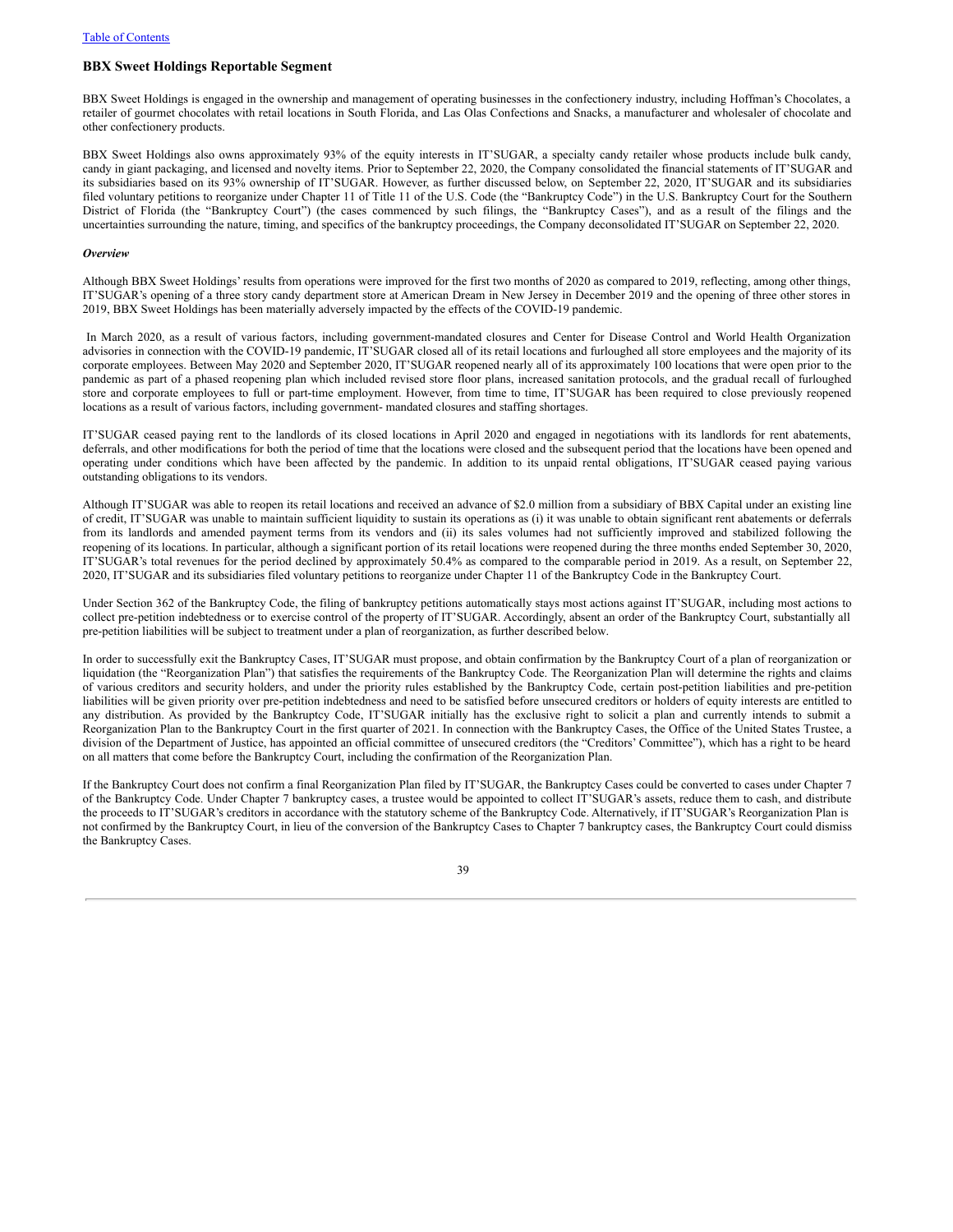At the current time, IT'SUGAR is continuing to operate its retail locations under the supervision of the Bankruptcy Court and the participation of the Creditors' Committee and is negotiating with its creditors in relation to a proposed Reorganization Plan, as well as the terms of amendments to the lease agreements associated with its retail locations. Subsequent to its filing of the Bankruptcy Cases, IT'SUGAR has executed lease amendments in relation to many of its existing retail locations, opened 9 new "temporary" retail locations in select U.S. locations, closed certain other locations, and continues to negotiate with its landlords. However, all lease modifications and amendments are subject to confirmation of IT'SUGAR's proposed Reorganization Plan. IT'SUGAR's "temporary" retail locations required initial capital investments that were significantly lower than the investments required for IT'SUGAR's typical retail locations, as IT'SUGAR repurposed retail spaces that were recently vacated by the prior tenants and utilized in many cases existing fixtures from certain of its other recently closed locations, and are being leased pursuant to lease agreements which have terms ranging from 13-21 months and provide for the payment of rent based on a percentage of sales. IT'SUGAR is also currently evaluating additional locations in which to potentially open similar "temporary" retail locations.

Although IT'SUGAR's sales volumes continue to be impacted by the effects of the COVID-19 pandemic and there is no assurance that its sales will not further decline in future periods, IT'SUGAR's sales since the filing of the Bankruptcy Cases have steadily improved as compared to the second and third quarters of 2020. As compared to an overall decline in sales of 50.4% for the three months ended September 30, 2020, IT'SUGAR's revenues for the three months ended December 31, 2020 had declined by approximately 31.5% as compared to the comparable period in 2019.

In April 2020, BBX Capital, through a wholly-owned subsidiary of BBXRE, purchased IT'SUGAR's revolving line of credit and equipment note from the respective lenders for the aggregate outstanding principal balance of the loans of \$4.3 million plus accrued interest and subsequently advanced an additional \$2.0 million to IT'SUGAR pursuant to the terms of the loans. In addition, in October 2020, IT'SUGAR obtained a \$4.0 million "debtor in possession" ("DIP") credit facility from the same subsidiary of BBX Capital that was approved by the Bankruptcy Court.As of December 31, 2020, the \$4.0 million available under the DIP credit facility had been funded to IT'SUGAR and remains outstanding.

At this time, it is not possible to predict the ultimate effect of the reorganization process on IT'SUGAR's business and creditors or when, or if, IT'SUGAR may emerge from bankruptcy. While the reorganization process may improve IT'SUGAR's result of operations, cash flows, and financial condition if it obtains relief in relation to its pre-petition liabilities and it is able to negotiate amendments to its lease agreements that lower its ongoing occupancy costs while its business continues to be impacted by the effects of the COVID-19 pandemic, there is no assurance that it will obtain such relief, and the ultimate impact of the Bankruptcy Cases and the reorganization process on IT'SUGAR and its results of operations, cash flows, or financial condition remains uncertain. Further, the effects of the COVID-19 pandemic on demand, sales levels, and consumer behavior, as well as the current recessionary economic environment, have had and could continue to have a material adverse effect on IT'SUGAR's business, results of operations, and financial condition during the bankruptcy proceedings and thereafter.

As a result of IT'SUGAR filing the Bankruptcy Cases and the uncertainties surrounding the nature, timing, and specifics of the bankruptcy proceedings,the Company deconsolidated IT'SUGAR as of September 22, 2020 and recognized a loss of \$3.3 million during the year ended December 31, 2020 in connection with the deconsolidation, as further discussed in the Company's consolidated financial statements included in Item 8 - Note 23 to this annual report. Prior to the deconsolidation of IT'SUGAR, the Company recognized \$24.9 million of impairment losses during the year ended December 31, 2020 related to IT'SUGAR's goodwill and long-lived assets as a result of the effects of the pandemic, including the recognition of a goodwill impairment loss of \$20.3 million based on a decline in the estimated fair value of IT'SUGAR. The decline in the estimated fair value of IT'SUGAR during the year ended December 31, 2020 as compared to the Company's prior valuation of IT'SUGAR as of December 31, 2019 reflected the impact on the Company's estimated future cash flows of the temporary closure of IT'SUGAR's retail locations commencing in March 2020, including the liabilities incurred by IT'SUGAR during the shutdown, and considered scenarios in which IT'SUGAR's business and sales volumes would stabilize following the phased reopening of its retail locations. The Company's estimated discount rate applicable to IT'SUGAR's cash flows was also increased to reflect, among other things, changes in market conditions, the uncertainty of the duration and severity of the economic downturn, uncertainty related to the retail environment and consumer behavior, uncertainty related to IT'SUGAR's ability to stabilize its operations and implement its long-term strategies for its business, and the deterioration in IT'SUGAR's financial condition as a result of the effects of the COVID-19 pandemic, including its lack of sufficient liquidity for its operations during 2020.

The Company's assessment of IT'SUGAR's assets for impairment, as well as its estimate of the fair value of its investment in IT'SUGAR in connection with the deconsolidation of IT'SUGAR, required the Company to make estimates based on facts and circumstances as of each reporting date and assumptions about current and future economic and market conditions. These assumptions included the stabilization of IT'SUGAR following the phased reopening of its retail locations in 2020 and its ability to access and operate in its retail locations in spite of ongoing negotiations with the landlords of these locations related to unpaid rents. Further, the Company's estimated fair value of its investment in IT'SUGAR at the time of its filing of the Bankruptcy Cases included assumptions related to relief of pre-petition obligations and improved occupancy costs as a result of renegotiated lease agreements for its retail locations. In addition, the Company's estimates assumed that there would not be a material permanent decline in the demand for IT'SUGAR's products and that IT'SUGAR will ultimately in the future return to its full operations and implement its long-term strategy to reinvest in and grow its business. However, as it is difficult to predict (i) the severity, magnitude, and duration, as well as the economic consequences, of the COVID-19 pandemic, which are uncertain and rapidly changing and may involve the re-implementation of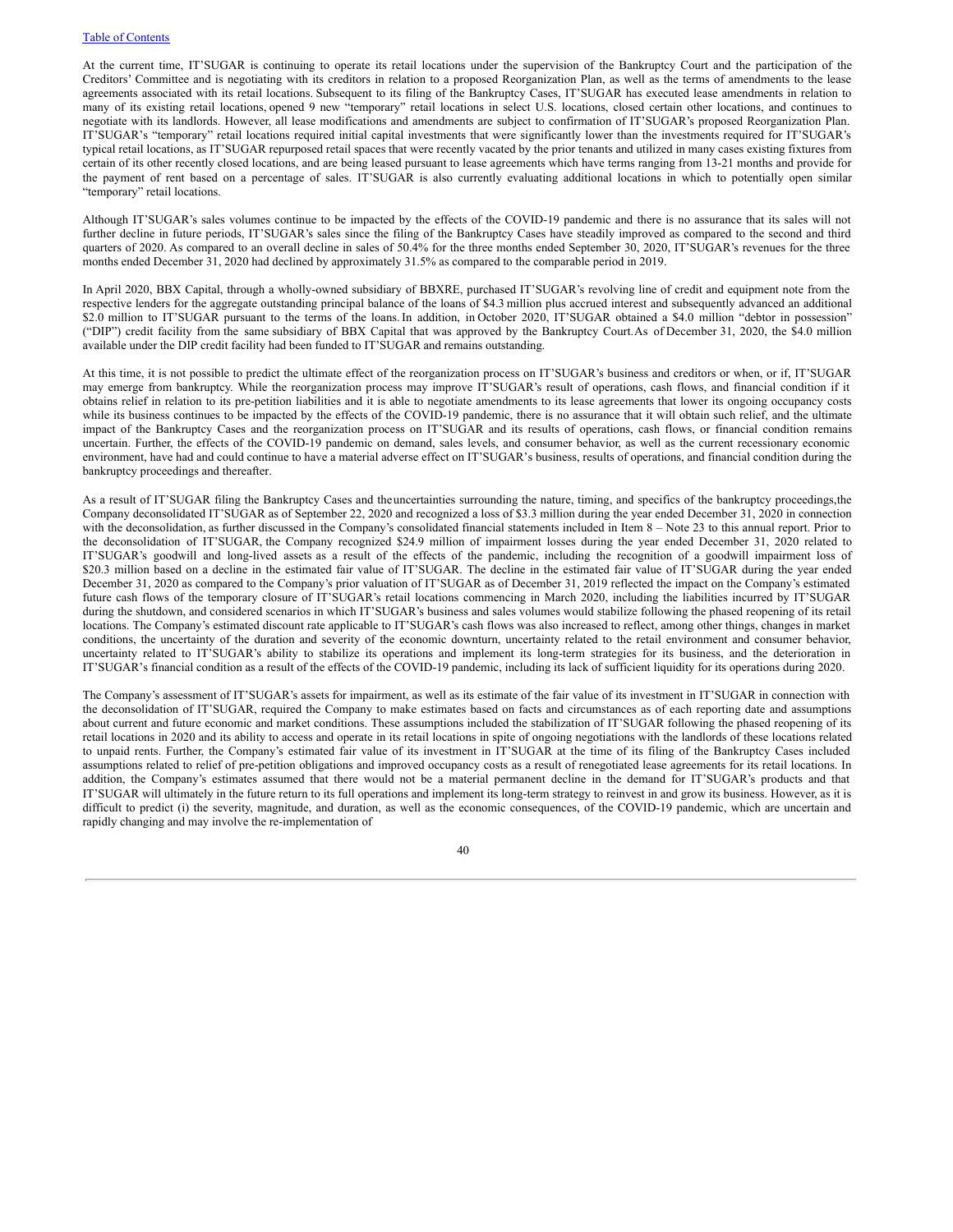government mandated closures or operating restrictions, and (ii) the ultimate outcome of IT'SUGAR's Bankruptcy Cases, these estimates and assumptions may change over time, which may result in the recognition of additional impairment losses related to the Company's investment in IT'SUGAR that would be material to the Company's financial statements. Changes in assumptions that could materially impact the Company's estimates related to IT'SUGAR that could result in the recognition of impairment losses in future periods include, but are not limited to, IT'SUGAR's Chapter 11 Bankruptcy Cases being converted to Chapter 7 bankruptcy cases, IT'SUGAR not obtaining expected relief during the reorganization, a material permanent decline in demand for IT'SUGAR's products, IT'SUGAR abandoning its long-term strategy to reinvest and grow its business as a result of changes in consumer demand, and significant additional closures following the initial reopening of locations as a result of additional outbreaks of COVID-19.

See Notes 1, 2, 8, 9, and 23 to the Company's consolidated financial statements included in Item 8 of this annual report for additional information with respect to (i) the Company's recognition of impairment losses related to IT'SUGAR, including the Company's significant estimates and assumptions related to IT'SUGAR and the fact that such assumptions may change over time as a result of the COVID-19 pandemic and the ultimate outcome of IT'SUGAR's Bankruptcy Cases, which may result in the recognition of additional impairment losses related to the BBX Sweet Holdings' investment in IT'SUGAR that would be material to the Company's financial statements, and (ii) IT'SUGAR's Bankruptcy Cases and the Company's issuance of DIP financing to IT'SUGAR.

## *Hof man's Chocolates and Las Olas Confections and Snacks*

In addition to the material adverse impact of the COVID-19 pandemic on IT'SUGAR's operations, BBX Sweet Holdings' other operations have also been impacted by the pandemic. In March 2020, Hoffman's Chocolates closed all of its retail locations to customer traffic and limited sales to curbside pickup (where allowable by government mandates) and online customers, and during the three months ended June 30, 2020, it commenced a phased reopening of its locations to customer traffic. As of July 1, 2020, Hoffman's Chocolates had reopened all of its locations, and its sales volumes during the six months ended December 31, 2020 were approximately 72% of pre-pandemic levels (as compared to the comparable period in 2019). Although Las Olas Confections and Snacks experienced a decline in sales through the second quarter of 2020, its manufacturing and distribution processes were not materially impacted by the pandemic during the year ended December 31, 2020, and its sales during the year endedDecember 31, 2020 increased by approximately 6% as compared to its sales during the year ended December 31, 2019.

Hoffman's Chocolates and Las Olas Confections and Snacks have also been engaged in negotiations with the landlords of their respective retail and manufacturing locations for rent abatements, deferrals, and other modifications. As of December 31, 2020, Hoffman's Chocolates and Las Olas Confections and Snacks had accrued and unpaid current rental obligations of \$0.1 million, which are included in other liabilities in the Company's consolidated statement of financial condition, and they had executed lease amendments with respect to all but one of these locations, including Las Olas Confections and Snacks' manufacturing facility in Orlando, Florida. Subsequent to December 31, 2020, Hoffman's Chocolates executed a lease amendment with respect to its remaining location. There is no assurance that Hoffman's Chocolates' sales volumes will improve or that their respective sales volumes will not decline in future periods as a result of the effects of the pandemic. Further, previously reopened locations may be required to be closed as a result of governments reimplementing mandated closures or otherwise, and due to the uncertainty related to these businesses as a result of the pandemic, there is no assurance they will be in a position to meet their obligations under the terms of lease agreements and amendments that have been executed.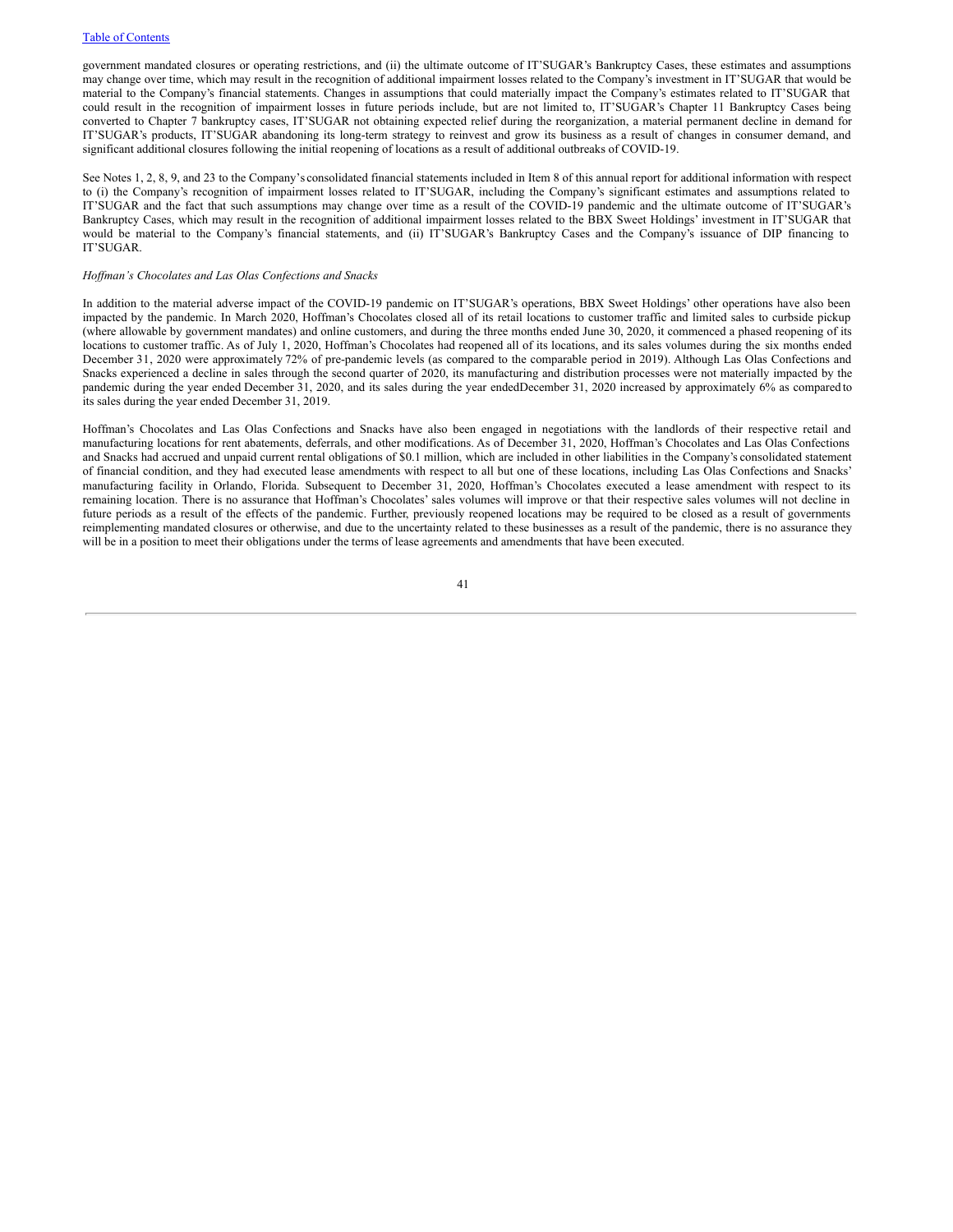## *Results of Operations*

Information regarding the results of operations for BBX Sweet Holdings is set forth below (dollars in thousands):

|                                |               |           |                                          | Change    | Change                     |                   |  |
|--------------------------------|---------------|-----------|------------------------------------------|-----------|----------------------------|-------------------|--|
|                                |               | 2020      | For the Years Ended December 31,<br>2019 | 2018      | $2020 \text{ vs.}$<br>2019 | $2019$ vs<br>2018 |  |
| Trade sales                    |               | 49,155    | 105,406                                  | 101,187   | (56, 251)                  | 4,219             |  |
| Cost of trade sales            |               | (41, 482) | (67,703)                                 | (65, 829) | 26,221                     | (1,874)           |  |
| Gross margin                   |               | 7,673     | 37,703                                   | 35,358    | (30,030)                   | 2,345             |  |
| Interest income                |               | 29        | 56                                       | 61        | (27)                       | (5)               |  |
| Other revenue                  |               | 281       | 324                                      | 10        | (43)                       | 314               |  |
| Interest expense               |               | (193)     | (196)                                    | (308)     |                            | 112               |  |
| <b>Impairment</b> losses       |               | (25,303)  | (142)                                    | (4,147)   | (25,161)                   | 4,005             |  |
| Selling, general and           |               |           |                                          |           |                            |                   |  |
| administrative expenses        |               | (26, 855) | (43,203)                                 | (46, 130) | 16,348                     | 2,927             |  |
| <b>Total operating losses</b>  |               | (44,368)  | (5, 458)                                 | (15, 156) | (38,910)                   | 9,698             |  |
| Loss on the deconsolidation of |               |           |                                          |           |                            |                   |  |
| IT'SUGAR, LLC                  |               | (3,326)   |                                          |           | (3,326)                    |                   |  |
| Other income                   |               | 221       | 336                                      | 170       | (115)                      | 166               |  |
| Loss before income taxes       |               | (47, 473) | (5,122)                                  | (14,986)  | (42, 351)                  | 9,864             |  |
| Gross margin percentage        | $\frac{0}{0}$ | 15.61     | 35.77                                    | 34.94     | (20.16)                    | 0.83              |  |
| SG&A as a percent of trade     |               |           |                                          |           |                            |                   |  |
| sales                          | $\%$          | 54.63     | 40.99                                    | 45.59     | 13.64                      | (4.60)            |  |

BBX Sweet Holdings loss before income taxes for the year ended December 31, 2020 compared to the same 2019 period increased by \$42.4 million primarily due to the following:

- The recognition of impairment losses in the 2020 period due to a decline in the estimated value of the goodwill and long-lived assets associated with BBX Sweet Holdings' reporting units, including IT'SUGAR, as a result of the impact of the COVID-19 pandemic on market conditions;
- · A decrease in trade sales primarily due to the impacts of the COVID-19 pandemic and the deconsolidation of IT'SUGAR as described above; · A significant decline in gross margin percentage as a result of (i) ongoing lease costs associated with BBX Sweet Holdings' retail and
- manufacturing locations and (ii) lower sales of high margin products; and
- The recognition of a loss of \$3.3 million in the 2020 period resulting from the deconsolidation of IT'SUGAR; partially offset by
- · A net decrease in selling, general and administrative expenses primarily due the deconsolidation of IT'SUGAR and costs reductions implemented as a result of the COVID-19 pandemic.

BBX Sweet Holdings' loss before income taxes for the year ended December 31, 2019 compared to the same 2018 period decreased by \$9.9 million, or 65.8%, primarily due to the following:

- The recognition of impairment losses in 2018 in connection with the implementation of various strategic initiatives in 2018, including the closure of facilities and reductions in corporate personnel and infrastructure, and ongoing losses from BBX Sweet Holdings' businesses;
- A net decrease in selling, general and administrative expenses primarily due to the above mentioned initiatives, which resulted in lower ongoing operating costs and the recognition of severance and other expenses in 2018 t new IT'SUGAR locations opened in 2019 and 2018, including the FAO Schweetz location in New York City, the Grand Bazaar location in Las Vegas, and the American Dream location in New Jersey; and
- · A net increase in gross margin primarily due to sales from the new IT'SUGAR locations described above and improvements in Las Olas Confections and Snacks' gross margin percentage as a result of improved efficiencies in its manufacturing facility and the closure of its manufacturing facility in Utah.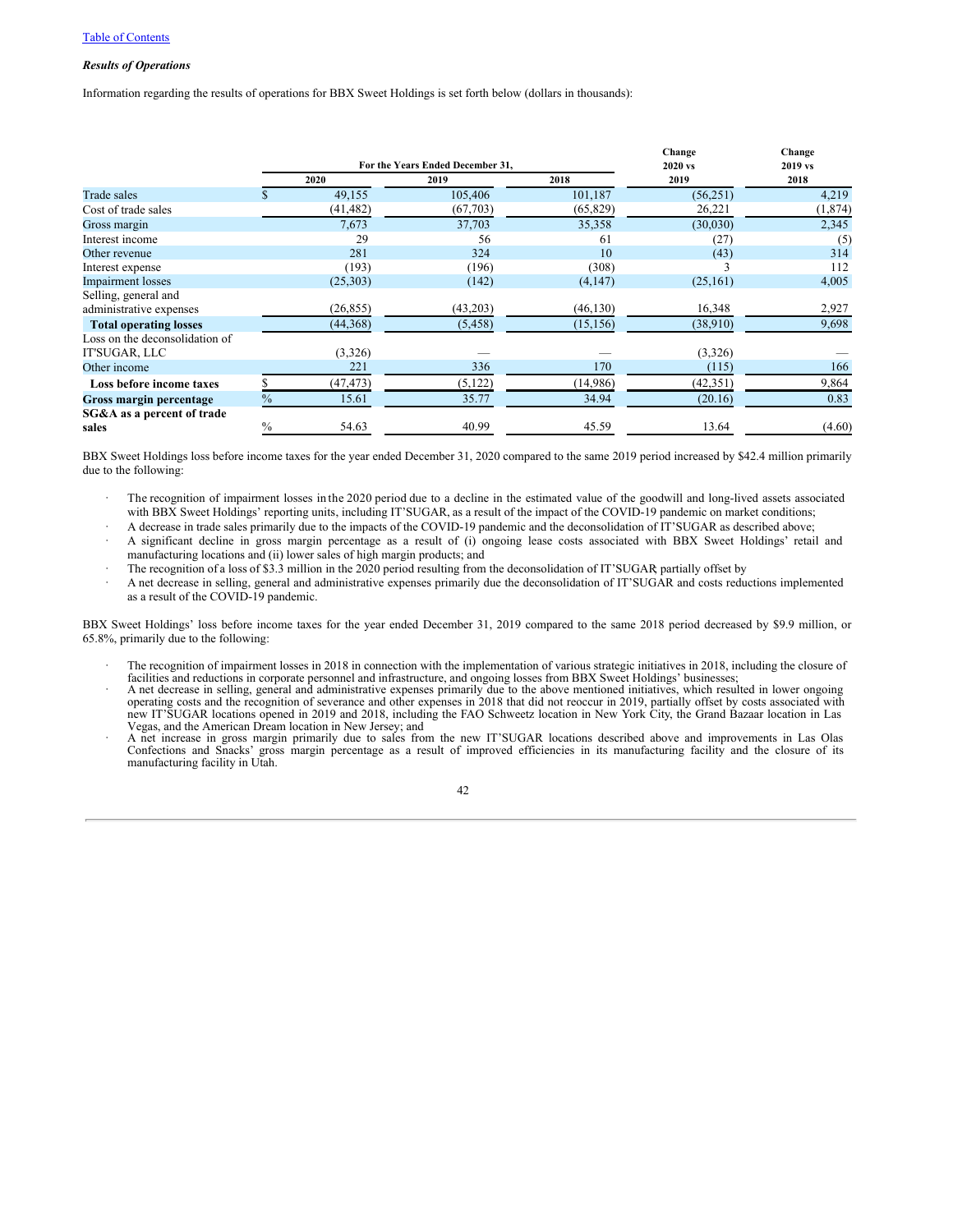Information regarding the results of operations for IT'SUGAR that were included in the Company's consolidated financial statements is set forth below (dollars in thousands):

|                                  |      |           |                                  |           | Change            | Change   |  |
|----------------------------------|------|-----------|----------------------------------|-----------|-------------------|----------|--|
|                                  |      |           | For the Years Ended December 31. |           | 2020 vs           | 2019 vs  |  |
|                                  | 2020 |           | 2019                             | 2018      | 2019              | 2018     |  |
| Trade sales                      |      | 31,794    | 85,275                           | 79,618    | (53, 481)         | 5,657    |  |
| Cost of trade sales              |      | (26, 923) | (50,748)                         | (46, 718) | 23,825            | (4,030)  |  |
| Gross margin                     |      | 4,871     | 34,527                           | 32,900    | (29,656)          | 1,627    |  |
| Interest income                  |      | 8         | 10                               |           | $\left( 2\right)$ | (1)      |  |
| Interest expense                 |      | (109)     | (114)                            | (40)      |                   | (74)     |  |
| Impairment losses                |      | (24, 948) | (142)                            |           | (24, 806)         | (142)    |  |
| Selling, general and             |      |           |                                  |           |                   |          |  |
| administrative expenses          |      | (21, 121) | (36, 521)                        | (35, 404) | 15,400            | (1, 117) |  |
| <b>Total operating losses</b>    |      | (41, 299) | (2,240)                          | (2, 533)  | (39,059)          | 293      |  |
| Other income                     |      | 117       | 276                              | 149       | (159)             | 127      |  |
| Loss income before income taxes  |      | (41, 182) | (1, 964)                         | (2, 384)  | (39,218)          | 420      |  |
| Gross margin percentage          | $\%$ | 15.32     | 40.49                            | 41.32     | (25.17)           | (0.83)   |  |
| SG&A as a percent of trade sales | $\%$ | 66.43     | 42.83                            | 44.47     | 23.60             | (1.64)   |  |

The activity for the year ended December 31, 2020 is for the period beginning on January 1, 2020 through September 22, 2020, the date that the Company deconsolidated IT'SUGAR.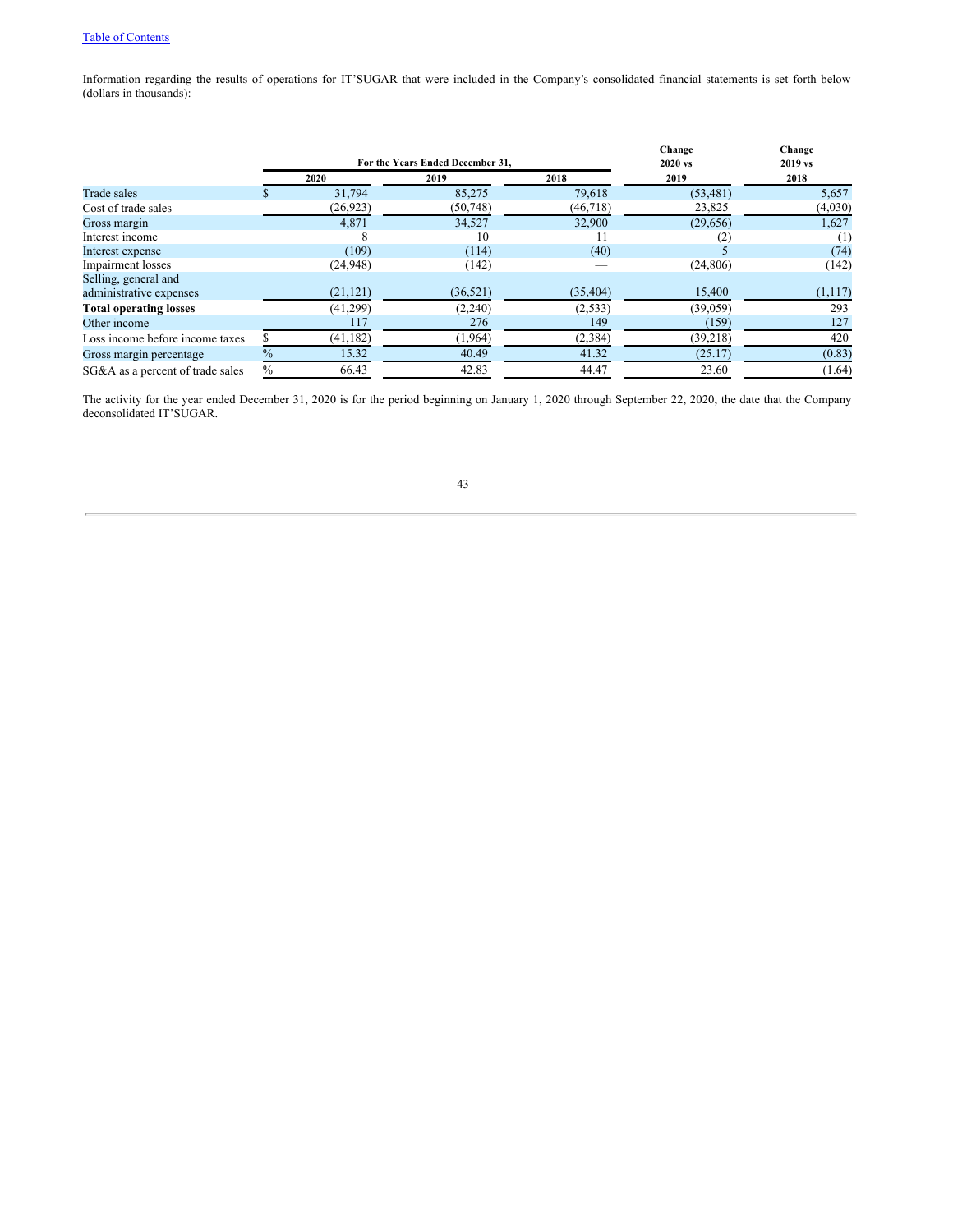## **Renin Reportable Segment**

#### *Segment Description*

Renin is engaged in the design, manufacture, and distribution of sliding doors, door systems and hardware, and home décor products and operates through its headquarters in Canada and three manufacturing and distribution facilities in the United States and Canada. In addition to its own manufacturing, Renin also sources various products and materials from China, Brazil, and certain other countries. Renin's products are sold through three channels in North America: retail, commercial, and direct installation in the greater Toronto area. As described below, Renin acquired substantially all of the assets and assumed certain of the liabilities of Colonial Elegance, Inc. ("Colonial Elegance") in October 2020.

## *Overview*

As of December 31, 2020, Renin's had not been significantly impacted by the COVID-19 pandemic, and it has continued to operate both of its manufacturing and distribution facilities, source various products and raw materials from China, Brazil, and certain other countries, and sell its products through various channels. Although Renin has experienced a decline in sales to certain customers as a result of concerns related to the pandemic, these declines have generally been offset by an overall increase in sales through its retail and commercial channels.However, as a result of the effects of the pandemic, Renin has experienced increased costs related to the shipment of products and raw materials, which has impacted its product costs and gross margin, and Renin expects this increase in costs to continue and worsen during 2021.

Although Renin's operations had not been significantly impacted by the pandemic as of December 31, 2020, the effects of the pandemic, including a recessionary economic environment and increased costs, could have a significant adverse impact on Renin's results of operations and financial condition in future periods, particularly if (i) an economic downturn is prolonged in nature and impacts consumer demand or(ii) the effects of the pandemic result in material disruptions in the supply chains for its products and raw materials, including additional delays in the production and shipment of products and raw materials from foreign suppliers and continued increases in shipping costs. Further, while Renin has begun to diversify its supply chain and transfer the assembly of certain products from foreign suppliers to its own manufacturing facilities, Renin continues to source products and raw materials from China. As a result, disruptions in its supply chain from China as a result of various factors, including closures or delays in the supply chain, could have a material impact on Renin's cost of product and ability to meet customer demand.

### *Acquisition of Colonial Elegance*

In October 2020, Renin acquired substantially all of the assets and assumed certain of the liabilities of Colonial Elegance. Headquartered in Montreal, Canada, Colonial Elegance is a supplier and distributor of building products, including barn doors, closet doors, and stair parts, and its customers include various big box retailers in the United States and Canada which are complementary to and expand Renin's existing customer base. Renin believes the acquisition of Colonial Elegance will establish Renin as a leader in barn doors and closet doors products, support the expansion of the growing door hardware and stair parts business, and provide a promising avenue for continued growth. In addition, Renin believes that the increased scale of the combined businesses will result in better overall service and selection for its customers and improved logistics and cost efficiencies for Renin.

The base purchase price for theacquisition of Colonial Elegance was \$38.8 million. In addition to the base purchase price, Renin acquired excess working capital held by Colonial Elegance above an agreed upon target working capital amount of \$9.9 million for \$4.3 million, which resulted in total purchase consideration of \$43.1 million. BBX Capital made a \$5.0 million capital contribution to Renin to partially fund the acquisition of Colonial Elegance, while the remainder of the acquisition was funded by Reninusing borrowings under its amended and restated credit facility with TD Bank, as described below.

#### *Amendment and Restatement of TD Bank Credit Facility*

In connection with the acquisition of Colonial Elegance, Renin amended and restated its credit facility with TD Bank to include a \$30.0million term loan, increase the availability under its existing revolving operating loan with TD Bank to \$20 million, and extend the maturity of the facility to October 2025. Renin utilized \$30.0 million of proceeds under the term loan and approximately \$8.0 million of proceeds under the revolving operating loan in connection with the acquisition of Colonial Elegance.

See Note 3 to the Company's consolidated financial statements included in Item 8 of this annual report for additional information with respect to Renin's acquisition of Colonial Elegance and Note 11 to the Company's consolidated financial statements included in Item 8 of this annual report for additional information with respect to Renin's amended and restated credit facility with TD Bank.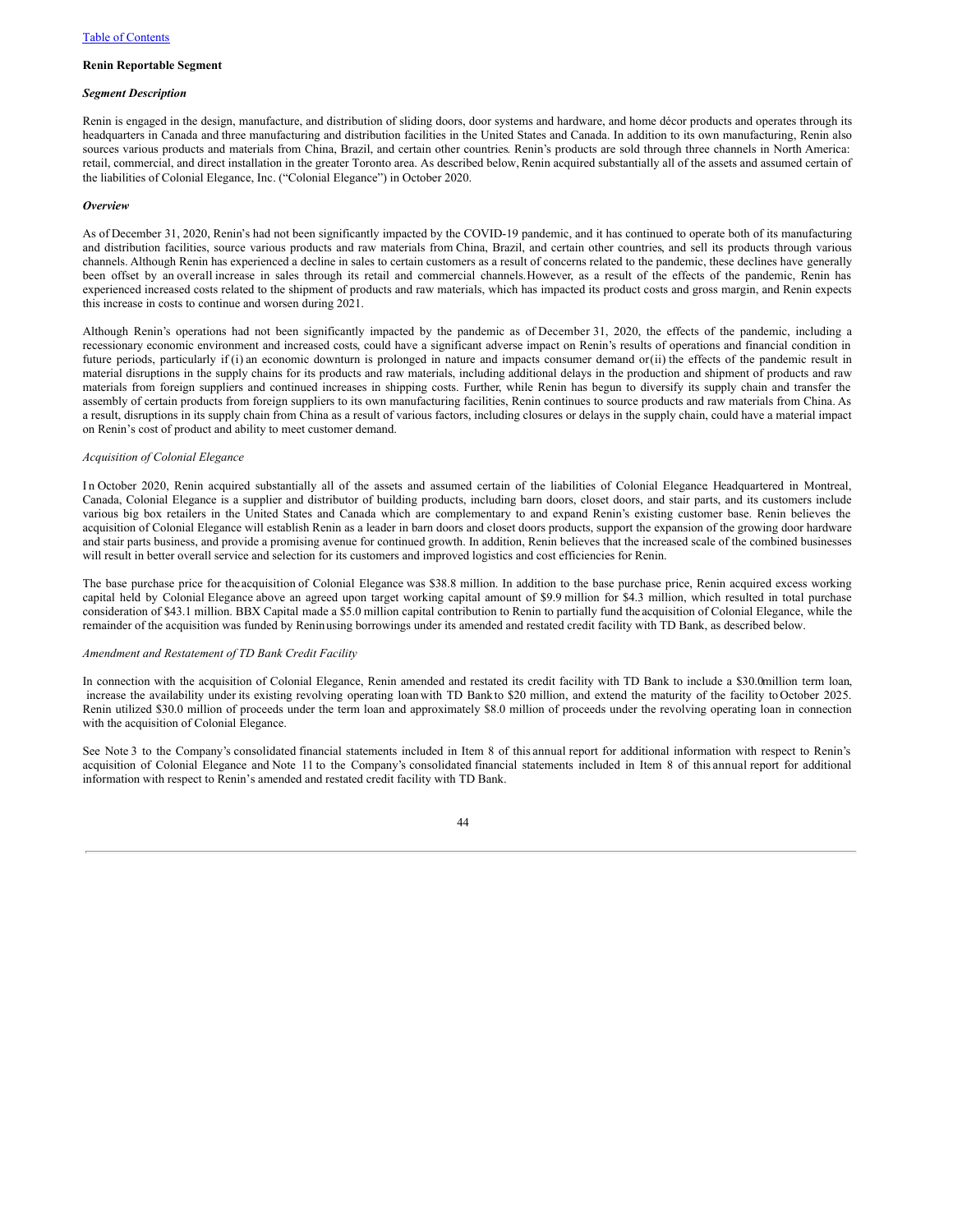## *Supplier Dispute*

I n October 2020, Renin incurred approximately \$6.0 million in costs for the expedited shipment of products to Renin from a foreign supplier and an additional \$2.0 million in costs for the expedited shipment of product displays from the same supplier. The supplier had failed to deliver both the products and displays on the contractually agreed upon delivery schedule, and Renin incurred these costs, which were significantly in excess of the shipping costs that would have been incurred had such products been delivered on schedule, based on its belief that the costs were necessary in order for Renin to meet its obligations to one of its major customers. The products were committed to be sold by Renin in connection with the customer'sNovember 2020 holiday sale program, while the displays were required to be delivered in connection with the rollout of new products with the customer. Renin believes that the supplier is liable to Renin for damages related to the increased costs pursuant to the terms of the agreements between Renin and the supplier and has notified the supplier that it is exercising a right of offset of the costs against outstanding amounts due to the supplier of approximately \$8.1 million in order to recover its damages. However, the supplier is disputing that it is liable for the additional shipping costs and has demanded that Renin pay any outstanding amounts due to it.

As the supplier is disputing that it is liable to Renin for damages and there is no assurance regarding the ultimate resolution of the matter and whether Renin's assertion that it is entitled to damages will be sustained, Renin recognized the cost of the products and related shipping costs upon the sale of such products in cost of trade sales in the Company's statement of operations and comprehensive income during the year ended December 31, 2020, while the costs of the displays and related shipping were deferred and will be amortized over the period in which the Company expects to benefit from their use. As of December 31, 2020, this matter did not impact Renin's compliance with the financial covenants under its outstanding credit facility with TD Bank. However, if Renin is unable to sustain its assertion that it is entitled to damages from the supplier and is ultimately required to pay the supplier for outstanding amounts due to it, Renin may be unable to comply with its covenants, If Renin is unable to comply with its covenants, it would be required to seek a waiver from the bank, and if unable to obtain a waiver, might lose availability under its line of credit, be required to provide additional collateral, or repay all or a portion of its borrowings, any of which could have a material adverse effect on the Company's liquidity, financial position, and results.

## *Results of Operations*

Information regarding the results of operations for Renin is set forth below (dollars inthousands):

|                                         |               |           |                                  |           | Change    | Change  |  |
|-----------------------------------------|---------------|-----------|----------------------------------|-----------|-----------|---------|--|
|                                         |               |           | For the Years Ended December 31. |           | 2020 vs   | 2019 vs |  |
|                                         | 2020          |           | 2019                             | 2018      | 2019      | 2018    |  |
| Trade sales                             |               | 93,036    | 67,537                           | 68,417    | 25,499    | (880)   |  |
| Cost of trade sales                     |               | (83, 563) | (54,243)                         | (55, 483) | (29, 320) | 1,240   |  |
| Gross margin                            |               | 9,473     | 13,294                           | 12,934    | (3,821)   | 360     |  |
| Interest expense                        |               | (615)     | (498)                            | (638)     | (117)     | 140     |  |
| Selling, general and                    |               |           |                                  |           |           |         |  |
| administrative expenses                 |               | (11, 735) | (11,066)                         | (9,903)   | (669)     | (1,163) |  |
| <b>Total operating (losses) profits</b> |               | (2,877)   | 1,730                            | 2,393     | (4,607)   | (663)   |  |
| Other (expense) income                  |               | (3)       | 153                              |           | (156)     | 153     |  |
| Foreign exchange (loss) gain            |               | (692)     | (75)                             | 68        | (617)     | (143)   |  |
| (Loss) income before income             |               |           |                                  |           |           |         |  |
| taxes                                   |               | (3,572)   | 1,808                            | 2,461     | (5,380)   | (653)   |  |
| Gross margin percentage                 | $\frac{0}{0}$ | 10.18     | 19.68                            | 18.90     | (9.50)    | 0.78    |  |
| SG&A as a percent of trade sales        | $\frac{0}{0}$ | 12.61     | 16.39                            | 14.47     | (3.78)    | 1.92    |  |
|                                         |               |           |                                  |           |           |         |  |

Renin's loss before income taxes for the year endedDecember 31, 2020 was \$3.6 million compared to income before income taxes of \$1.8 million forthe same 2019 period. The decrease in earnings of\$5.4 million was primarily due to the following:

- · An increase in cost of sales and a corresponding decrease in gross margin percentage which primarily resultedfrom \$6.0 million of additional freight costs for the expedited shipment of products to Renin from a foreign supplier, as described above;
- · An increase in selling, general, and administrative expenses primarily due tocosts incurred in connection with the acquisition of Colonial Elegance and subsequent ongoing expenses related to Colonial Elegance's operations, partially offset by lower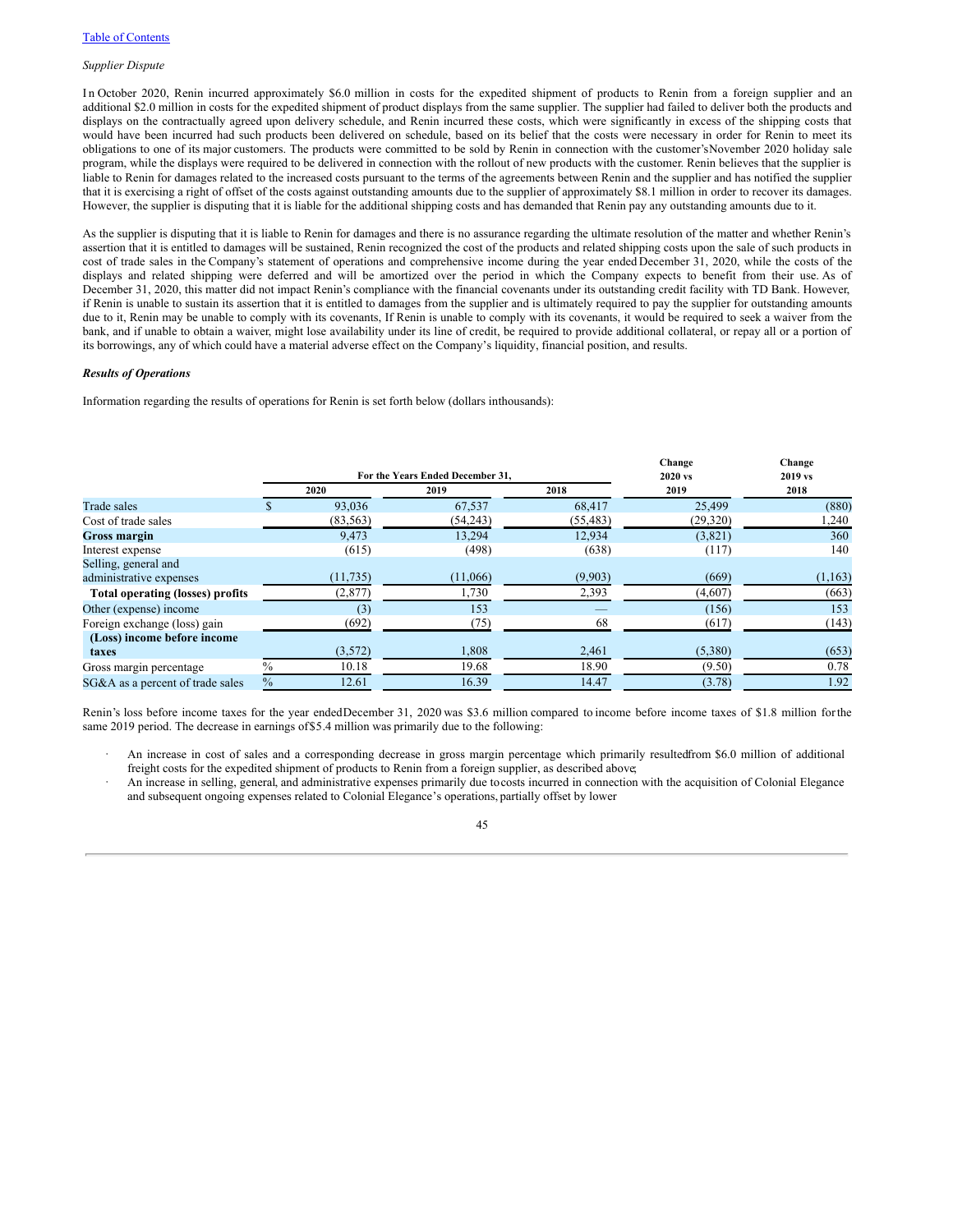marketing, travel, and trade show expenses in 2020 as a result of travel restrictions associated with the COVID-19 pandemic and lower consulting expenses related to costs incurred in 2019 associated with the procurement of raw materials; and

- · Higher foreign exchange losses due to the impact of changes in foreign exchange rates between the U.S. and Canadian dollar on monetary assets and liabilities held in Canadian dollars as of December 31, 2020; partially offset by
- · An increase in trade sales primarily resulting fromsales generated by Colonial Elegance from October 22, 2020 through December 31, 2020 and sales to Renin's existing customers across its retail and commercial channels.

Renin's income before income taxes for the year endedDecember 31, 2019 compared to the same 2018 period decreased by \$0.7million, or 26.5%, primarily due to the following:

- · An increase in selling, general and administrative expenses primarily due to consulting expenses related to the procurement of raw materials, severance expenses, and higher employee compensation expenses associated with the accrual of performance bonuses; and
- · A decrease in trade sales primarily resulting from higher volume rebates and promotional spend on customers in Renin's retail channel; partially offset by
- · An improvement in Renin's gross margin percentage which reflects improved pricing for the procurement of raw materials in 2019 and a barn door promotion to sell excess inventory in 2018 that was not repeated in 2019, partially offset by the impact of tariffs on products imported from China.

## **Other**

Other in the Company's segment information includes its investments in other operating businesses, includinga restaurant located in South Florida that was acquired through a loan foreclosure and an insurance agency.

Loss before income tax for the other businesses was \$2.9 million for the year ended December 31, 2020, and \$0.3 million for each of the years ended December 31, 2019 and 2018. During the year endedDecember 31, 2020, the Company recognized \$2.7 million of impairment losses related to certain of these investments primarily resulting from the effects of the COVID-19 pandemic on the estimated value of the businesses.

## **Reconciling Items and Eliminations**

Reconciling items and eliminations in the Company's segment information primarily includes the following:

- BBX Capital's corporate general and administrative expenses;
- Interest income on interest-bearing cash accounts; and
- Interest expense capitalized in connection with real estate construction.

## *Corporate General and Administrative Expenses*

Through September 30, 2020, BBX Capital's corporate general and administrative expenses consisted primarily of an allocation of the cost of services provided by BVH to the Company for various support functions, including executive compensation, legal, accounting, human resources, investor relations, and executive offices, while subsequent to September 30, 2020, its corporate general and administrative expenses consisted of the actual costs of these functions, as many of these functions were transferred to BBX Capital in connection with the spin-off. BBX Capital's corporate general and administrative expenses for the years ended December 31, 2020, 2019, and 2018 were \$15.8 million, \$20.8 million, and \$21.2 million, respectively. The decrease in the corporate general and administrative expenses for the 2020 period as compared to the prior periods in 2019 and 2018 primarily reflects (i) compensation expense related to BVH's Chief Executive Officer and Chief Financial Officer moving to Bluegreen as a result of their expanded roles at Bluegreen in the 2020 period, which resulted in lower executive compensation expenses incurred directly by BVH and a lower allocation of such costs to BBX Capital during 2020, and (ii) an overall decrease in corporate general and administrative expenses as part of various cost reduction initiatives implemented in 2019 and 2020.

## **(Provision) Benefit for Income Taxes from Continuing Operations**

The provision for income taxes from continuing operations for the year ended December 31, 2020 reflected the Company's effective tax rate of 19% on income before income taxes from continuing operations. The effective tax rate was lower than the expected federal income tax rate of 21.0% primarily due to nondeductible executive compensation, noncontrolling interests in subsidiaries not consolidated for income tax purposes, and nondeductible goodwill impairments, partially offset by state income taxes.

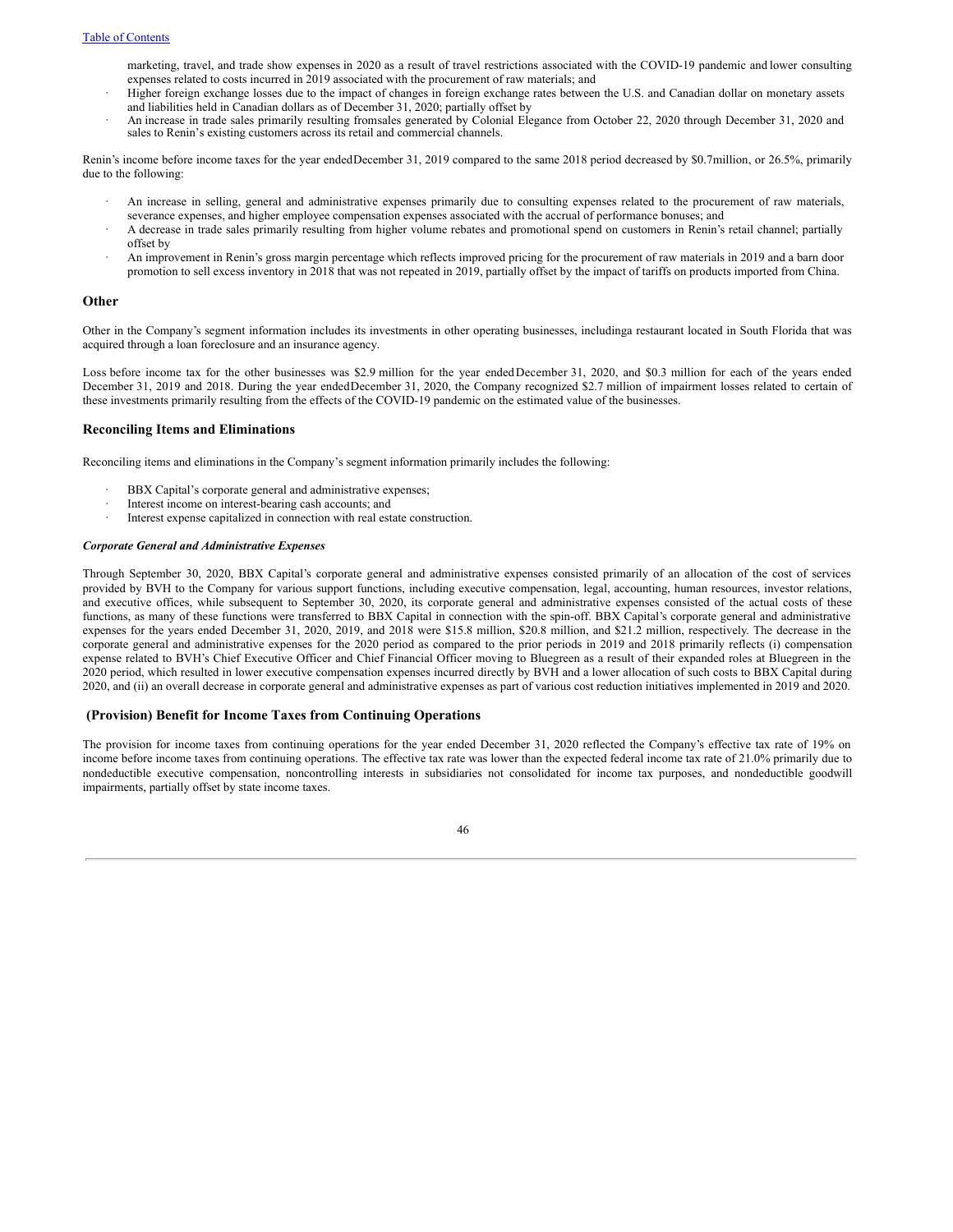#### Table of [Contents](#page-1-0)

The provision for income taxes for the year ended December 31, 2019 reflected the Company's effective tax rate of 29% on income before income taxes from continuing operations. The effective tax rate was higher than the expected federal income tax rate of 21.0% primarily due to nondeductible executive compensation and state income taxes.

The provision for income taxes for the year ended December 31, 2018 reflected the Company's effective tax rate of (96%) on income before income taxes from continuing operations. The effective tax rate was higher than the expected federal income tax rate of 21% primarily due to nondeductible goodwill impairment, nondeductible executive compensation, which included a \$2.8 million adjustment associated with the Company's completion of its analysis of its accounting for the enactment of the Tax Reform Act in December 2017, and state income taxes.

#### **Discontinued Operations**

#### *MOD Pizza Restaurant Operations*

In 2016, Food for Thought Restaurant Group ("FFTRG"), a wholly-owned subsidiary of BBX Capital, entered into area development and franchise agreements with MOD Super Fast Pizza ("MOD Pizza") related to the development of up to approximately 60 MOD Pizza franchised restaurant locations throughout Florida. Through 2019, FFTRG had opened nine restaurant locations. In September 2019, due to FFTRG's overall operating performance and the Company's goal of streamlining its investment verticals, the Company entered into an agreement with MOD Pizza to terminate the area development and franchise agreements and transferred seven of its restaurant locations, including the related assets, operations, and lease obligations, to MOD Pizza. In addition, the Company closed the remaining two locations and terminated the related lease agreements. FFTRG's operations as a franchisee of MOD Pizza are presented as discontinued operations in the Company's consolidated financial statements.

The net losses before taxes from the Company's MOD Pizza franchise operations for the years endedDecember 31, 2019 and 2018 were \$9.4 million and \$4.5 million, respectively. The net losses for the year ended December 31, 2019 included aggregate impairment losses of \$6.7 million related to the transfer of the seven restaurant locations to MOD Pizza and the closure of the two restaurant locations.

The net losses in the 2018 period were primarily attributable to selling, general, and administrative expenses, including compensation expenses associated with store employees and operations, human resource, marketing, and finance personnel that were hired in connection with establishing initial restaurant operations, depreciation expense associated with leasehold improvements, furniture, and fixtures at restaurant locations, and costs associated with store openings and the review of potential restaurant sites. During the year ended December 31, 2018, the selling, general and administrative expenses were partially offset by sales generated from the five restaurant locations opened during 2018 and the two restaurant locations opened during the fourth quarter of 2017.

## **Net Income Attributable to Noncontrolling Interests**

Through September 22, 2020, the Company's consolidated financial statements included the results of operations and financial position of IT'SUGAR, a 93% owned subsidiary in which it held a controlling financial interest, and as a result, the Company was previously required to attribute net income or loss to the noncontrolling interest in IT'SUGAR. As a result of the filing of the Bankruptcy Cases by IT'SUGAR and its subsidiaries, the Company deconsolidated IT'SUGAR as of September 22, 2020 and derecognized the related noncontrolling interest in IT'SUGAR.

Net loss attributable to noncontrolling interests was \$4.8 million, \$0.2 million and \$0.3 million, respectively during years ended December 31, 2020, 2019 and 2018. The increase in the net loss attributable to noncontrolling interests for the year ended December 31, 2020 as compared to the same 2019 periods was primarily due to increased operating losses at IT'SUGAR, including the recognition of impairment losses related to its goodwill and long lived assets.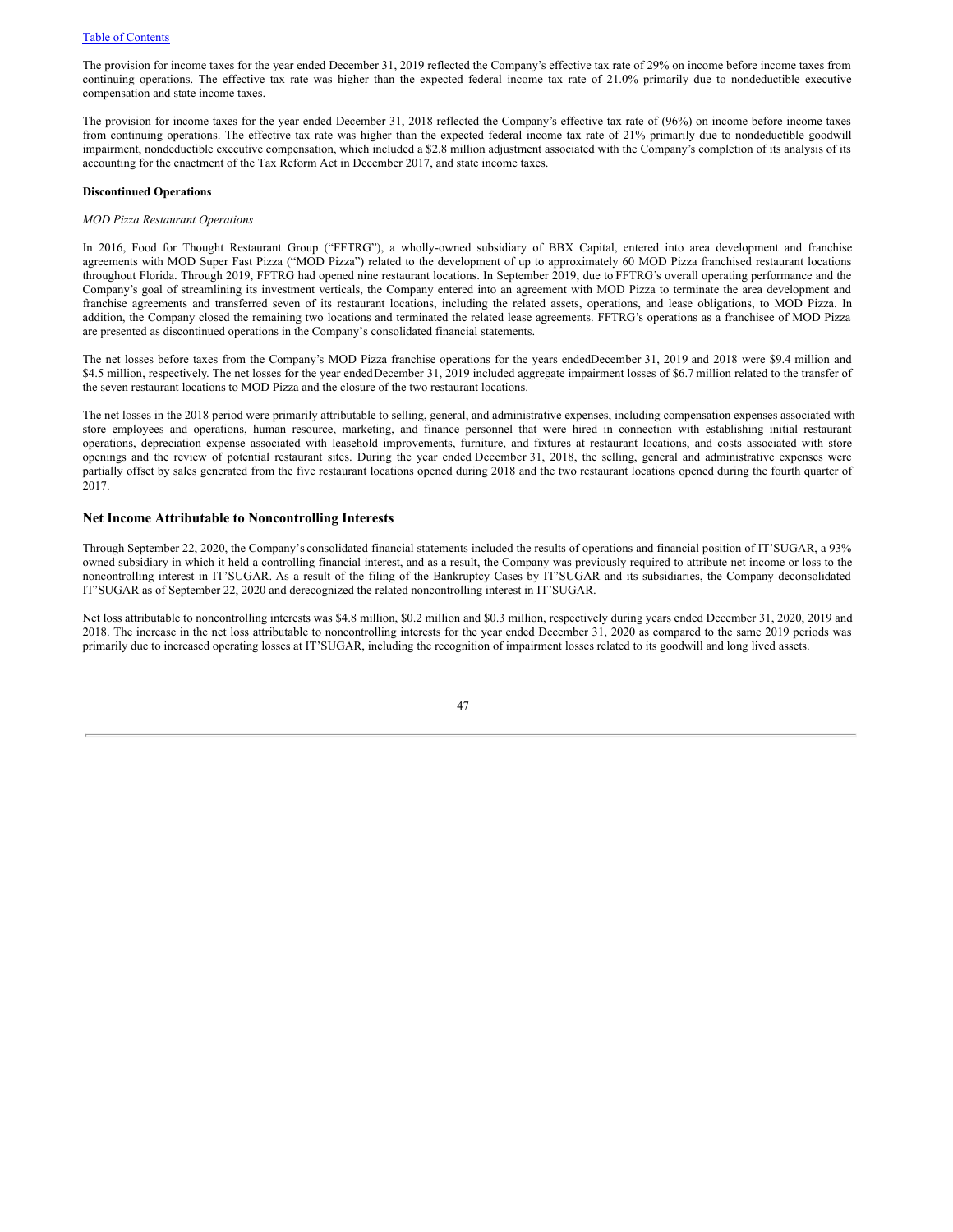# **Consolidated Cash Flows**

A summary of our consolidated cash flows is set forth below (in thousands):

|                                                                       | For the Years Ended December 31. |           |           |          |  |  |  |
|-----------------------------------------------------------------------|----------------------------------|-----------|-----------|----------|--|--|--|
|                                                                       |                                  | 2020      | 2019      | 2018     |  |  |  |
| Cash flows (used in) provided by operating activities                 |                                  | (6, 183)  | 22,669    | 11.207   |  |  |  |
| Cash flows (used in) provided by investing activities                 |                                  | (52, 399) | 35,963    | 1.574    |  |  |  |
| Cash flows provided by (used in) financing activities                 |                                  | 127,682   | (67, 427) | (10,084) |  |  |  |
| Net increase (decrease) in cash, cash equivalents and restricted cash |                                  | 69.100    | (8,795)   | 2.697    |  |  |  |
| Cash, cash equivalents and restricted cash at beginning of period     |                                  | 21,287    | 30,082    | 27,385   |  |  |  |
| Cash, cash equivalents and restricted cash at end of period           |                                  | 90,387    | 21.287    | 30,082   |  |  |  |

#### *Cash Flows provided by/used in Operating Activities*

The Company's operating cash flows decreased \$28.9 million during the year ended December 31, 2020 compared to the same period in 2019. The decrease was primarily due to lower distributions from unconsolidated real estate joint ventures and increased operating losses as a result of the impacts of the COVID-19 pandemic, including a decline in trade sales primarily reflecting the closure of BBX Sweet Holdings' retail locations and subsequent impact on consumer demand, partially offset by higher sales of real estate inventory by BBXRE during the 2020 period as compared to the 2019 period and higher trade sales and operating income at Renin partially due to the acquisition of Colonial Elegance.

The Company's operating cash flows increased \$11.5 million during the year endedDecember 31, 2019 compared to the same period in 2018. The increase was primarily due to increase in operating distributions from real estate joint ventures partially offset by a decrease in proceeds from the sale of developed lots at the Beacon Lake Community development and an increase in spending on the development of real estate inventory at Beacon Lake.

#### *Cash Flows provided by/used in Investing Activities*

Cash provided by investing activities decreased by \$88.4 million during the year ended December 31, 2020 compared to the same period in 2019. The decrease primarily reflects \$42.1 million of cash paid for the acquisition of Colonial Elegance, lower distributions from unconsolidated real estate joint ventures, decreased proceeds from the sale of real estate and funding of debtor-in-possession loans receivable to IT'SUGAR, partially offset by lower investments in unconsolidated real estate joint ventures, higher loan recoveries and a decline in purchases of property and equipment.

Cash provided by investing activities increased by \$34.4million during the year endedDecember 31, 2019 compared to the same period in 2018. The increase primarily reflects a \$19.4 million increase in distributions from unconsolidated real estate joint ventures, \$17.3million of higher proceeds from the sale of real estate and property and equipment, and a \$4.0 million net decrease in investments in unconsolidated real estate joint ventures, partially offset by a \$13.1 million decrease in proceeds from net loan recoveries.

## *Cash Flows provided by/used in Financing Activities*

Cash provided by financing activities increased by \$195.1 million during the year ended December 31, 2020 compared to the same period in 2019. The increase was primarily due to higher net transfers from BVH and an increase in borrowings to fund the acquisition of Colonial Elegance in the 2020 period.

Cash used in financing activities increased by \$57.3million during the year endedDecember 31, 2019 compared to the same period in 2018. The increase was primarily the result of \$65.4 million of net transfers to BVH compared to net transfers fromBVH of \$7.6 million during 2018. The increase in cash used from financing activities was partially offset by a \$14.1 million decrease in repayments of notes payable.

## **Liquidity and Capital Resources**

As of December 31, 2020, the Company had cash and cash equivalents of approximately \$90.0 million.Management believes that the Company has sufficient liquidity to fund operations, including anticipated working capital, capital expenditure, and debt service requirements, and to respond to the challenges related to the COVID-19 pandemic for the foreseeable future, subject to mitigation and cost reduction efforts and management's determination of whether and/or the extent to which it will fund the operations and commitments of its subsidiaries. As discussed in this report, the Company has sought to take various mitigating measures to manage through the current challenges resulting from the COVID-19 pandemic, including cost and capital expenditure reductions at its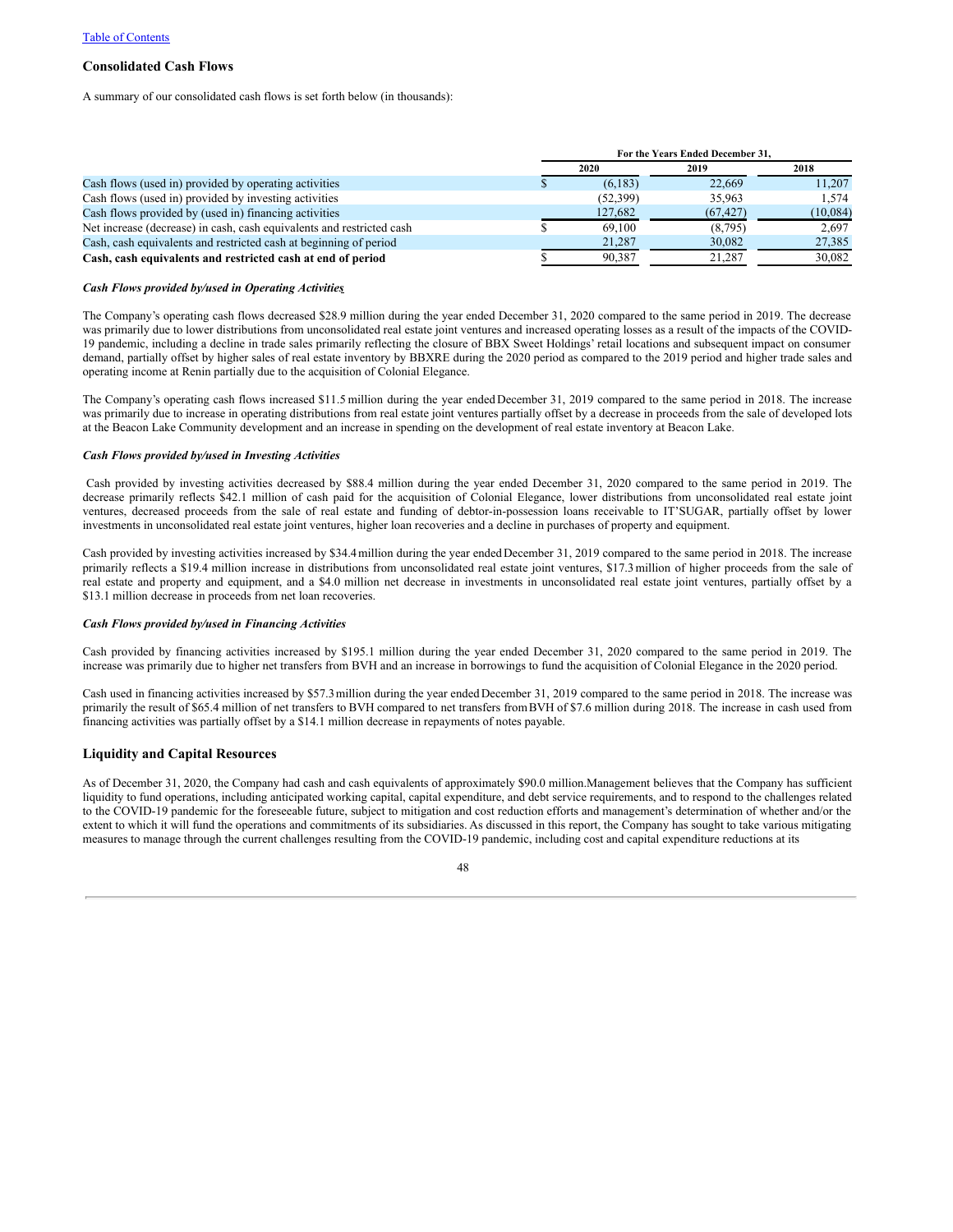#### Table of [Contents](#page-1-0)

subsidiaries. However, management is continuing to evaluate the potential operating deficits and liquidity requirements of its subsidiaries as a result of the impact of the COVID-19 pandemic and may determine not to provide additional funding or capital to subsidiaries whose operations it believes may not be sustainable, including additional DIP funding to IT'SUGAR during the Bankruptcy Court proceedings.

The Company's principal sources of liquidity have historically been its available cash and short-term investments, distributions from unconsolidated real estate joint ventures, proceeds received from sales of real estate, including lot sales at the Beacon Lake Community development, and contributions from BVH. However, the COVID-19 pandemic has impacted and resulted in uncertainty regarding many of these sources of liquidity. Further, as a result of the spin-off of BBX Capital from BVH, the Company will no longer receive capital contributions from BVH, although it expects to receive quarterly interest payments on the \$75.0 million promissory note that was issued by BVH in favor of BBX Capital in connection with the spin-off, subject to BVH's right to defer interest payments under the terms of the promissory note. Based on these factors, the Company believes that its primary source of liquidity for the foreseeable future will be its available cash and cash equivalents.

Amounts outstanding under the \$75.0 million BVH promissory note receivable accrue interest at a rate of 6% per annum, with interest payments scheduled to occur on a quarterly basis. However, BVH may elect to defer such quarterly interest payments, with interest on the entire outstanding balance thereafter to accrue at a cumulative, compounded rate of 8% per annum until such time as BVH is current on all accrued payments under the note, including deferred interest.

BBX Capital believes that its current financial conditionwill allow it to meet its anticipated near-term liquidity needs. The Company may also seek additional liquidity from outside sources, including traditional bank financing, secured or unsecured indebtedness, or the issuance of equity and/or debt securities. However, these alternatives may not be available to the Company on attractive terms, or at all. The inability to raise funds through the sources discussed above would have a material adverse effect on the Company's business, results of operations, and financial condition.

## *Anticipated and Potential Liquidity Requirements*

The Company has historically used its available funds for operations and general corporate purposes (including working capital, capital expenditures, debt service requirements, and lease obligations), to make additional investments in real estate opportunities, operating businesses, or other opportunities, or to make distributions to BVH. While the Company will continue to evaluate opportunistic investments, the Company currently expects to use its available funds primarily for operations and general corporate purposes and to fund operating deficits resulting from the COVID-19 pandemic. However, as discussed above, the Company's management intends to evaluate the operating deficits and liquidity requirements of its subsidiaries as a result of the impact of the COVID-19 pandemic on operations and general economic conditions and may make a determination that it will not provide additional funding or capital to certain of its subsidiaries.

In November 2018, BBXRE acquired a 50% membership interest in the Altman Companies, a joint venture between BBXRE and Mr. Altman engaged in the development, construction, and management of multifamily apartment communities. Although the Altman Companies generates revenues from the performance of development, general contractor, leasing, and property management services to the joint ventures that are formed to invest in the development projects that it originates, it is expected that any profits generated for BBXRE and Mr. Altman would primarily be through the equity distributions that BBXRE and Mr. Altman receive through their investment in the managing member of such joint ventures. Therefore, as the timing of any such distributions to BBXRE and Mr. Altman is generally contingent upon the sale or refinancing of a completed development project, it is anticipated that BBXRE and Mr. Altman will be required to contribute capital to the Altman Companies for its ongoing operating costs and predevelopment expenditures, as well as to the managing member of newly formed joint ventures. At the current time, BBXRE anticipates that it will invest approximately \$3.5 million to \$4.5 million in the Altman Companies and certain related joint ventures during the year ended December 31, 2021 relating to planned predevelopment expenditures, ongoing operating costs, and potential operating shortfalls related certain existing projects, and based on its current pipeline of new potential development projects, BBXRE currently estimates that it may invest an additional \$3.0 million to \$4.0 million in the managing member of newly formed joint ventures for new projects. As previously disclosed, BBXRE may also consider opportunistically making increased equity investments in one or more of suchnew projects originated by the Altman Companies. Furthermore, if the Altman Companies closes on development financing for additional projects, BBXRE expects that it would be required to contribute an additional \$1.25 million to ABBX Guaranty, LLC, a joint venture between BBXRE and Mr. Altman that provides guarantees on the indebtedness and construction cost overruns of new real estate joint ventures formed by the Altman Companies. Based on its current pipeline of new potential development projects, BBXRE expects that it will make this contribution to ABBX Guaranty, LLC in 2021.

Pursuant to the operating agreement of the Altman Companies, BBXRE will also acquire an additional 40% equity interest in the Altman Companies from Mr. Altman for a purchase price of \$9.4 million, subject to certain adjustments, in January 2023, while Mr. Altman can also, at his option or in other predefined circumstances, require BBXRE to purchase his remaining 10% equity interest in the Altman Companies for \$2.4 million. In addition, in certain circumstances, BBXRE may acquire the 40% membership interests in Altman-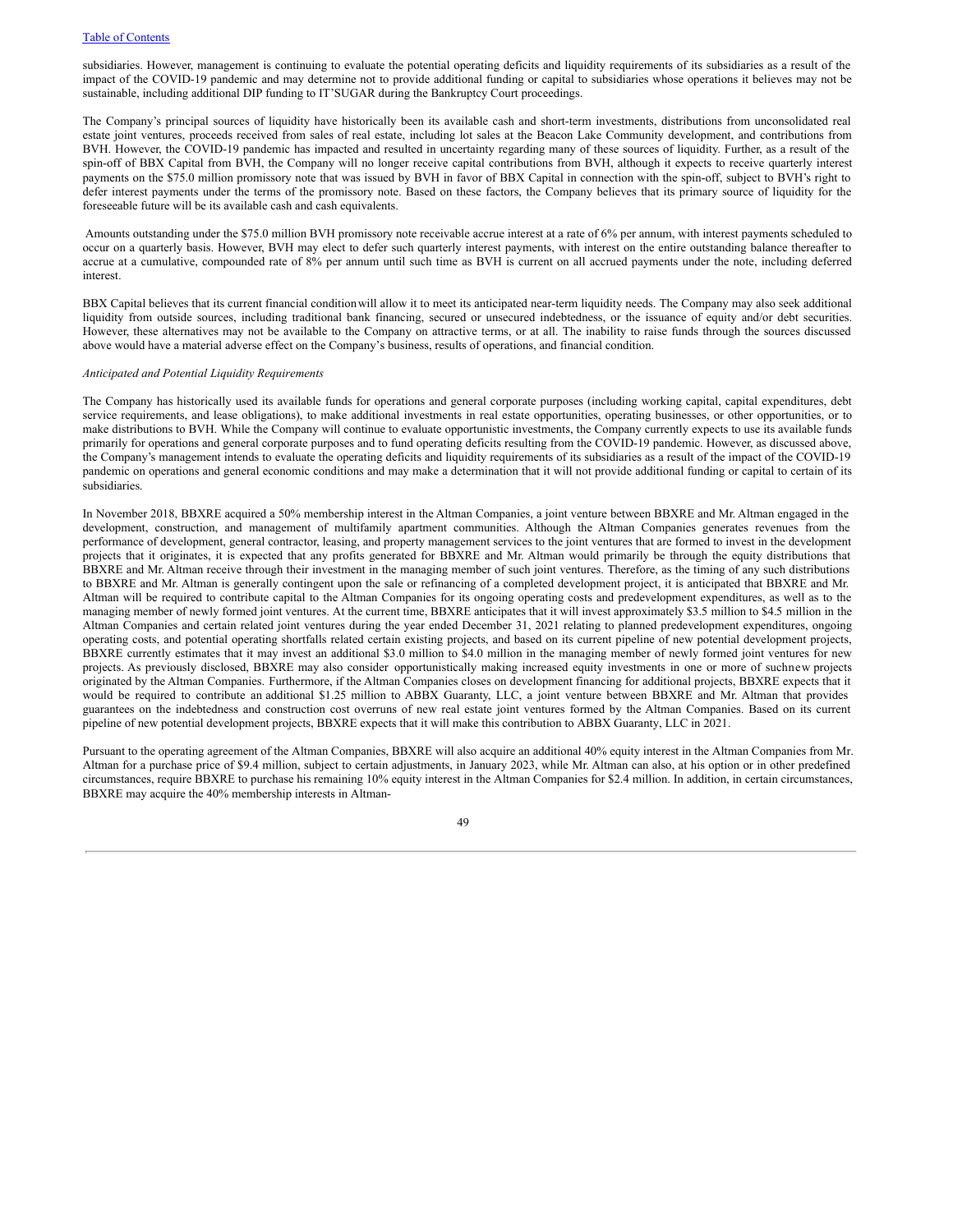#### Table of [Contents](#page-1-0)

Glenewinkel Construction that are not owned by the Altman Companies for a purchase price based on prescribed formulas in the operating agreement of Altman-Glenewinkel Construction.

In addition to BBXRE's anticipated investments in the Altman Companies and related joint ventures, BBXRE expects that it may be required to contribute additional capital of approximately \$1.0 million to one of its existing joint ventures during the next twelve to twenty-four months based on the current plans and estimates associated with the related development project. Further, in February 2021, BBXRE invested \$4.9 million in the Sky Cove South joint venture, which was formed to develop Sky Cove South at Westlake, a residential community that will be adjacent to Sky Cove at Westlake and is expected to be comprised of 197 single-family homes.

In October 2020, the Company contributed \$5.0 million to Renin to partially fund Renin's acquisition of Colonial Elegance, as further described in this report, and the Company will continue to evaluate opportunistic investments which may involve the use of its available cash and cash equivalents.

The Company owns all of IT'SUGAR's Class A Preferred Units and 90.4% of its Class B Common Units and has loans outstanding to IT'SUGAR of approximately \$10.0 million, including DIP financing provided to IT'SUGAR in connection with its bankruptcy proceedings.

In October 2020, BBX Capital's board of directors approved a share repurchase program which authorized the repurchase of up to \$10.0 million of shares of BBX Capital's Class A Common Stock and Class B Common Stock. The stock repurchase authorization does not obligate the Company to repurchase any specific number of shares and may be suspended, modified, or terminated at any time by BBX Capital's board of directors without prior notice. As of December 31, 2020, the Company had approximately 19,317,687 shares of common stock outstanding, and there had been no purchases of Class A Common Stock or Class B Common Stock under this program.

#### *Credit Facilities with Future Availability*

As of December 31, 2020, BBX Capital and certain of its subsidiaries had the following credit facilities with future availability, subject to eligible collateral and the terms of the facilities, as applicable.

*Toronto-Dominion Commercial Bank.* In May 2017, Renin entered into a credit facility with TD Bank that was subsequently renewed in September 2019 and 2018. Under the terms and conditions of the credit facility, TD Bank agreed to provide term loans for up to \$1.7 million and loans under a revolving credit facility for up to approximately \$16.3 million subject to certain terms and conditions. During the first quarter of 2020, Renin received a waiver from TD Bank of its breach of the quarterly debt service coverage ratio under the facility, and the credit facility was amended to replace the existing debt service coverage ratio with an interest coverage ratio. In connection with the amendment to the credit facility, Renin repaid the outstanding balance of the term loan with borrowings from the revolving line of credit. Further, in July 2020, the credit facility was also amended to extend the maturity date of the facility from September 2020 to September 2022.

In connection with Renin's acquisition of Colonial Elegance in October 2020, the credit facility with TD Bank was amended and restated to include a \$30.0 million term loan (the "Term Loan") and an operating loan of up to \$20.0 million (the "Operating Loan"), with the Operating Loan serving as a continuation of the existing revolving line of credit under the prior credit facility. Both the Term Loan and Operating Loan mature in October 2025. For additional information, see Item 8 – Note 14 of this Annual Report.

As of December 31, 2020, the outstanding amounts under the term loan and revolving credit facility were \$30.0 million and \$15.6 million, respectively, with effective interest rates of 3.34% and 3.89%, respectively.

As of December 31, 2020, Renin had availability of approximately\$4.4 million under the above revolving line of credit, subject to eligible collateral and the terms of the facility, as applicable. However, the potential effects of the COVID-19 pandemic on Renin's operations could impact its ability to remain in compliance with the financial covenants under these facilities and limit the extent of availability under the facilities, including under the terms of the facilities as amended and restated as described below, in future periods.

As described above, Renin is currently engaged in a dispute with one of its suppliers and recognized costs related to this dispute during the year ended December 31, 2020. As of December 31, 2020, this matter did not impact Renin's compliance with the financial covenants under its outstanding credit facility with TD Bank. However, if Renin is unable to sustain its assertion that it is entitled to damages from the supplier and is ultimately required to pay the supplier for outstanding amounts due to it, Renin may be unable to comply with its covenants. If Renin is unable to comply with its covenants, it would be required to seek a waiver from TD bank, and if unable to obtain a waiver, might lose availability under its line of credit, be required to provide additional collateral, or repay all or a portion of its borrowings, any of which could have a material adverse effect on the Company's liquidity, financial position, and results.

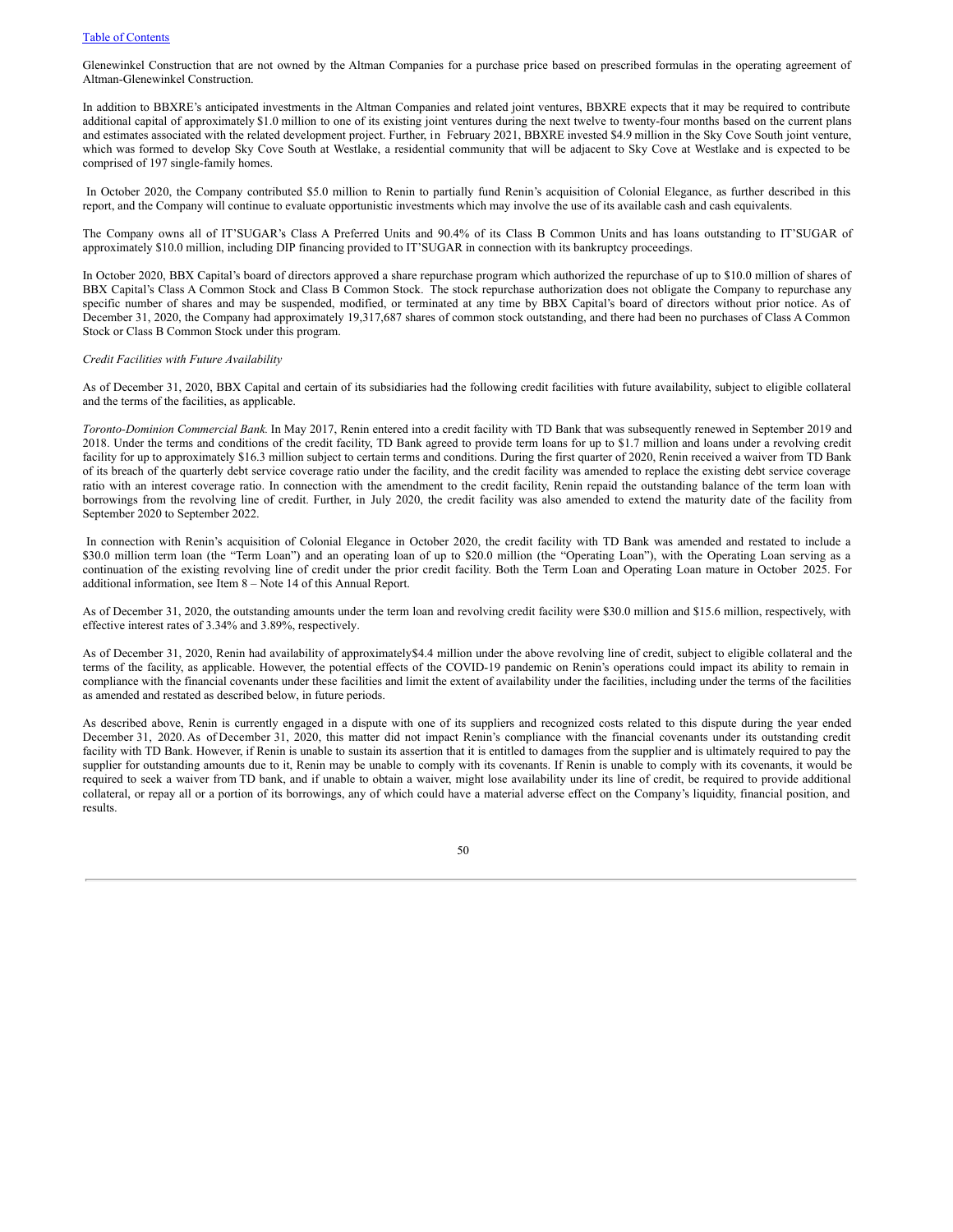# *Of -balance-sheet Arrangements*

BBX Capital guarantees certain obligations of its wholly-owned subsidiaries and unconsolidated real estate joint ventures, which are described in further detail in Item 8 – Note 14 of this Annual Report.

The Company has investments in joint ventures involved in the development of multifamily rental apartment communities, as well as single-family master planned for sale housing communities. The Company's investments in these joint ventures are accounted for under the equity method of accounting, and as a result, the Company does not recognize the assets and liabilities of these joint ventures in its financial statements. As of December 31, 2020 and 2019, the Company's investments in these joint ventures totaled \$58.1 million and \$57.3 million, respectively. These unconsolidated real estate joint ventures generally finance their activities with a combination of debt financing and equity. The Company generally does not directly guarantee the financing of these joint ventures, other than as described in further detail in Item 8 – Note 14 of this Annual Report, and the Company's maximum exposure to losses from these joint ventures is its equity investment. The Company is typically not obligated to fund additional capital to its joint ventures; however, the Company's interest in a joint venture may be diluted if the Company elects not to fund a joint venture capital call.

The Company owns all of IT'SUGAR's Class A Preferred Units and 90.4% of its Class B Common Units and accounts for its \$23.0 million of investments in and advances to IT'SUGAR at cost. Although the Company is not obligated to finance the activities of IT'SUGAR during the pendency of the Bankruptcy Cases, in October 2020, a subsidiary of the Company entered into a \$4.0 million DIP credit facility with IT'SUGAR and the Company may advance additional funds to IT'SUGAR in order to maintain its ownership interest. In the future, the Company may decide not to advance additional funds to IT'SUGAR during the pendency of the Bankruptcy Cases, if needed, which could dilute the Company's investment in IT'SUGAR and result in additional impairment charges.

#### **Critical Accounting Policies**

Management views critical accounting policies as accounting policies that are important to the understanding of our financial statements and also involve estimates and judgments about inherently uncertain matters. In preparing the financial statements, management is required to make estimates and assumptions that affect the reported amounts of assets and liabilities and disclosure of contingent assets and liabilities as of the date of the consolidated statements of financial condition and assumptions that affect the recognition of income and expenses on the consolidated statements of operations and comprehensive income (loss) for the periods presented. On an ongoing basis, management evaluates its estimates, including, but not limited to, those that relate to the determination of: the recognition of revenue; the recovery of the carrying value of real estate inventories; the fair value of assets measured at, or compared to, fair value on a non-recurring basis, such as assets held for sale, intangible assets, other long-lived assets and goodwill; the valuation of assets and liabilities assumed in the acquisition of a business; the amount of deferred tax valuation allowance and accounting for uncertain tax positions; and the estimate of contingent liabilities related to litigation and other claims and assessments. The accounting policies and estimates that we have identified as critical accounting policies are: the recognition of revenue; evaluating goodwill for impairment; and evaluating long-lived assets and definite lived intangible assets for impairment. Management bases its estimates on historical experience and on various other assumptions that it believes to be reasonable under the circumstances, the results of which form the basis for making judgments about the carrying values of assets and liabilities that are not readily apparent from other sources. Actual results may differ materially from these estimates under different assumptions and conditions. If actual results significantly differ from management's estimates, our results of operations and financial condition could be materially and adversely impacted.

#### *Revenue Recognition -Variable Consideration on Trade Sales and Sales of Real Estate Inventory*

The Company's trade sales are generally sold with a right of return, and the Company may provide other sales credits or incentives, such as volume discounts or rebates. Additionally, the Company is entitled to contingent consideration on certain single-family lot sales to builders. These programs are accounted for as variable consideration when determining the amount of revenue to recognize upon transfer of control. Estimates of contingent consideration, returns, and incentives are calculated using the expected value method and updated at the end of each reporting period when additional information becomes available. Variable consideration estimates are based on historical experience adjusted for current economic conditions and sales trends. These estimates rely on assumptions and judgments regarding issues where the outcome is unknown, and actual results or values may differ significantly from these estimates. A significant change in the timing of revenue recognized could occur if actual variable consideration is significantly different than our estimates.

#### *Evaluating Goodwill for Impairment*

The process of evaluating goodwill for impairment involves the determination of the fair value of the Company's reporting units. Inherent in such fair value determinations are certain judgments and estimates relating to future cash flows, including the Company's interpretation of current economic indicators and market valuations, and assumptions about the Company's strategic plans with regard to its operations. Due to the uncertainties associated with such evaluations, actual results could differ materially from such estimates.

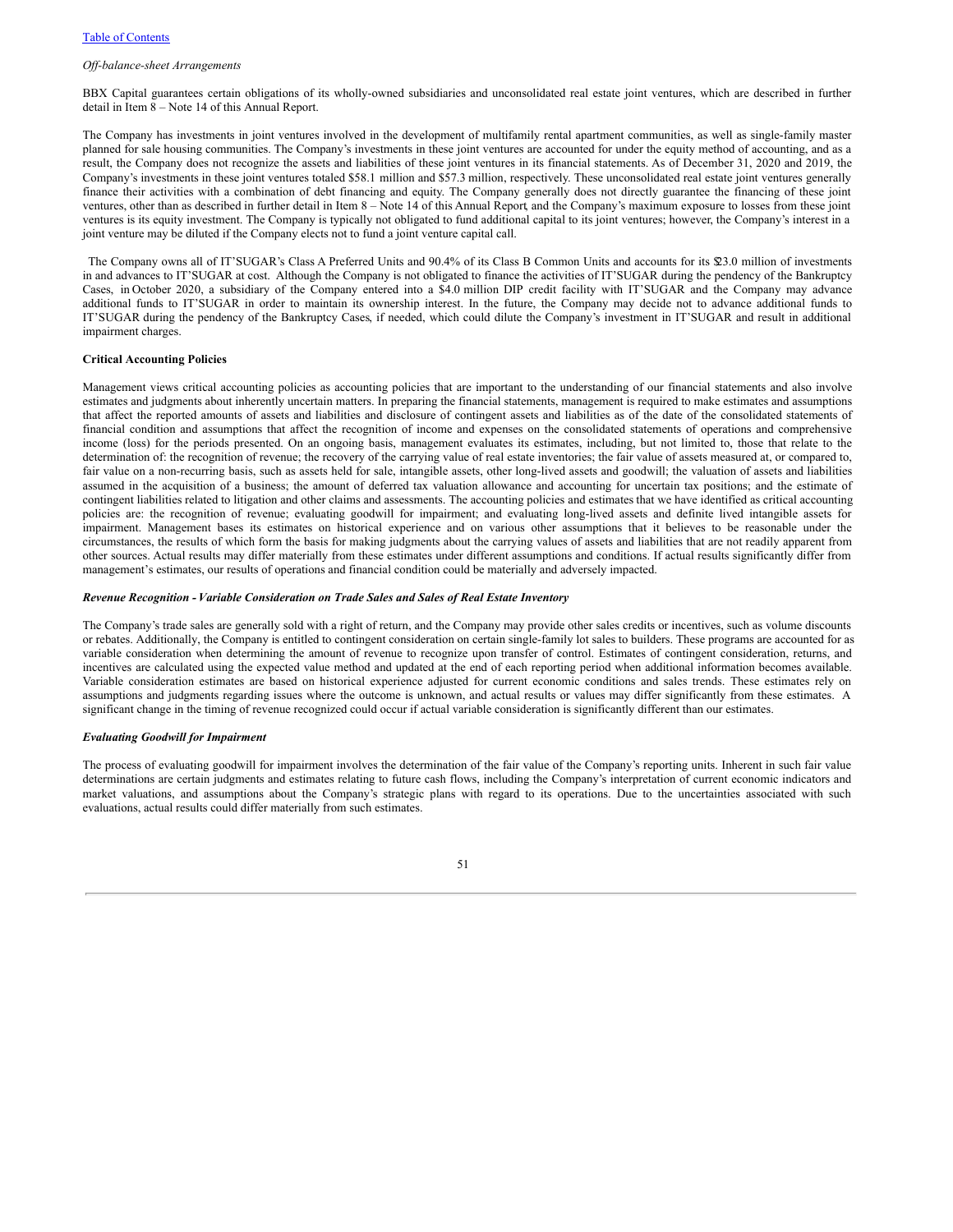During the year ended December 31, 2020, the Company concluded that the effects of the COVID-19 pandemic, including the recessionary economic environment and the impact on certain of the Company's operations, indicated that it was more likely than not that the fair values of certain of its reporting units with goodwill had declined below the respective carrying amounts of such reporting units as of March 31, 2020. As a result, the Company tested the goodwill associated with such reporting units for impairment by estimating the fair values of the respective reporting units as of March 31, 2020 and recognized goodwill impairment losses of \$20.3 million associated with IT'SUGAR and \$2.1 million associated with certain of its other reporting units. On September 22, 2020, the Company deconsolidated IT'SUGAR as a result of IT'SUGAR filing the Bankruptcy Cases and derecognized the remaining IT'SUGAR goodwill balance of approximately \$14.9 million as of that date. The Company's goodwill as of December 31, 2020 was \$8.3 million.

## *Evaluating Long-lived Assets and Definite-lived Intangible Assets for Impairment*

The Company evaluates its long-lived assets and definite-lived intangible assets, including property and equipment, and real estate held-for-investment, for potential impairment whenever events or changes in circumstances indicate that the carrying amounts of such assets may not be recoverable. The carrying amounts of assets are not considered recoverable when the carrying amounts exceed the undiscounted cash flows estimated to be generated by those assets. As the carrying amounts of these assets are dependent upon estimates of future earnings that they are expected to generate, these assets may be impaired if cash flows decrease significantly or do not meet expectations, in which case they would be written down to their fair value. The estimates of useful lives and expected cash flows require us to make significant judgments regarding future periods that are subject to a number of factors, many of which may be beyond our control. As a result of the Company's testing of its long-lived assets for impairment, the Company recognized impairment losses of \$5.4 million during the year ended December 31, 2020 related primarily to leasehold improvements and right-of-use assets associated with certain of IT'SUGAR's retail locations. The recognition of these impairment losses primarily resulted from the effects of the COVID-19 pandemic on the estimated cash flows expected to be generated by the related assets. The Company's property and equipment, operating lease assets and definite-lived intangible asset balances were \$7.8 million, \$13.5 million and \$22.4 million as of December 31, 2020, respectively.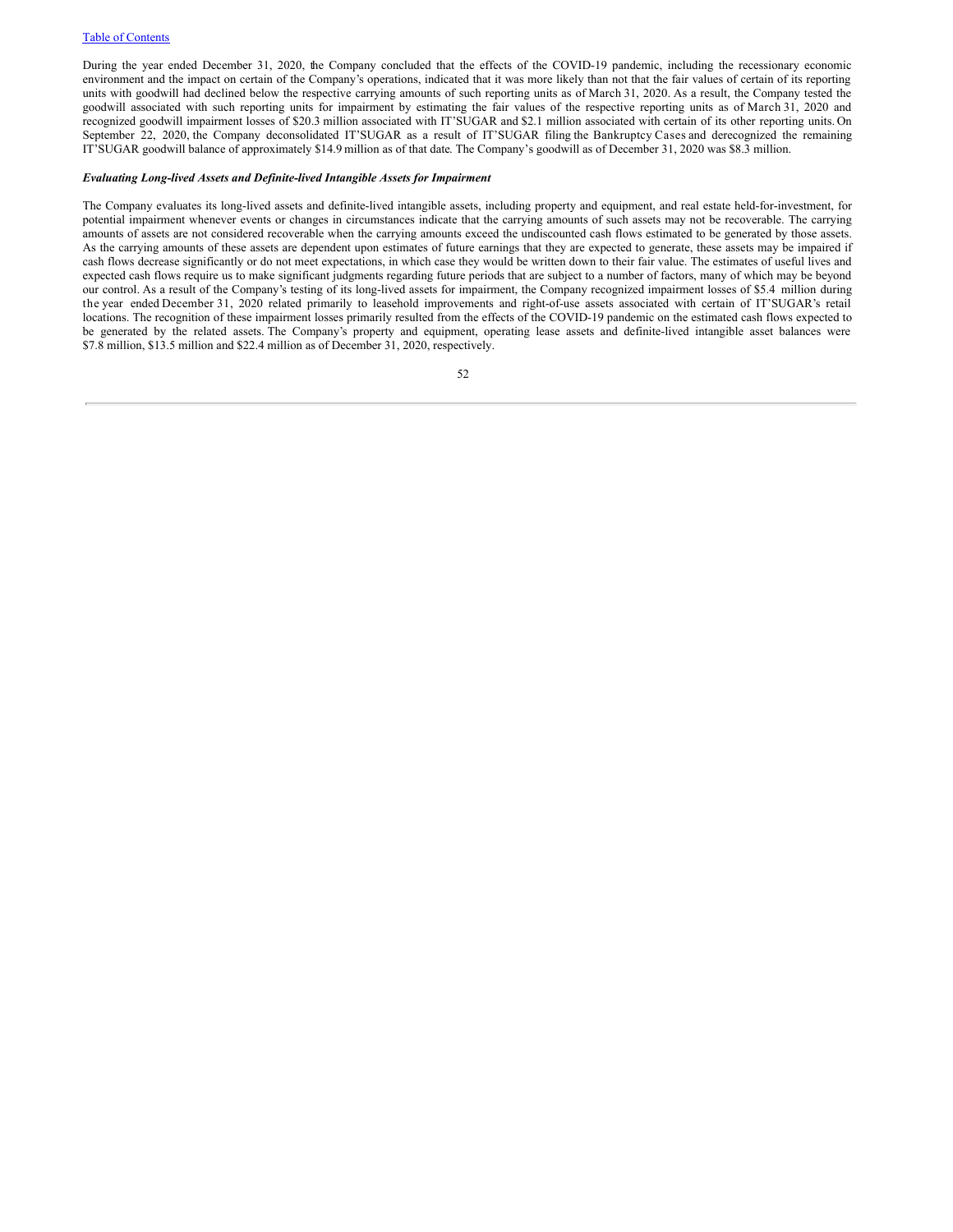# **ITEM 7A. QUANTITATIVE AND QUALITATIVE DISCLOSURES ABOUT MARKET RISK**

## **Market Risk**

Market risk is defined as the risk of loss arising from adverse changes in market valuations resulting from interest rate risk, foreign currency exchange rate risk, commodity price risk and equity price risk. The Company's primary market risk is equity price risk, interest rate risk and commodity price risk.

The Company's real estate assets market risk consists primarily of equity pricing risk and secondarily interest rate risk. The Company's real estate assets are investments in unconsolidated real estate companies, real estate held-for-investment or held-for-sale and real estate inventory. The Company's financial condition and earnings are affected by changes in real estate values in the markets where the real estate or real estate collateral is located and changes in interest rates which affects the affordability of real estate. As a result, there is exposure to equity pricing and interest rate risk in the real estate market.

The Company's results of operations are subject to foreign currency exchange risk of the U.S. dollar compared to the Canadian dollar though its ownership of Renin. Renin's assets, liabilities, revenue and expenses that are denominated in foreign currencies will be affected by changes in the exchange rates between the U.S. dollar and the Canadian dollar. As of December 31, 2020, the Company has not entered into any foreign exchange forward contracts as hedges against foreign currency exchange risk.

The market price of BBX Capital's Class A Common Stock and Class B Common are important to the valuation and financing capability of BBX Capital.

The Company is affected by interest rates, which are subject to the influence of economic conditions generally, both domestic and foreign, and also to the monetary and fiscal policies of the United States and its agencies, particularly the Federal Reserve. The nature and timing of any changes in such policies or general economic conditions and their effect on the Company and its subsidiaries are unpredictable.

As of December 31, 2020, the Company had fixed interest rate debt of approximately \$29.0 million and floating interest rate debt of approximately \$45.6 million. The floating interest rates are subject to floors and are generally based either upon the prevailing prime or LIBOR rates. For floating rate financial instruments, interest rate changes generally do not affect the market value of the debt, but do impact earnings and cash flows relating to the debt, assuming other factors are held constant. Conversely, for fixed rate financial instruments, interest rate changes affect the market value of the debt but do not impact earnings or cash flows relating to the debt, assuming other factors are held constant.

The Company is subject to commodity pricing risk in connection with its businesses. Commodity price increases or decreases ultimately result in corresponding changes in raw material prices which could impact our financial condition and results of operations. We have not in the past entered into, and do not currently have any plans to enter into, commodity futures and options contracts to reduce our commodity pricing risk.

To the extent inflationary trends, tightened credit markets or other factors affect interest rates, the Company's debt service costs may increase. In the event of tightened credit markets, there may be a significant tightening of availability under our existing lines, we may be unable to renew our lines of credit or obtain new facilities. As a result, instability or volatility in the financial markets restricting the availability of credit, including any tightening of the credit markets in connection with the recent COVID-19 pandemic, may adversely impact the Company's business, results of operations, liquidity, or financial condition.

## **Impact of Inflation**

The financial statements and related financial data and notes presented herein have been prepared in accordance with GAAP, which requires the measurement of financial position and operating results in terms of historical dollars without considering changes in the relative purchasing power of money over time due to inflation.

The Company believes that inflation and changing prices have had and may in the future have a material impact on its revenues and results of operations. Furthermore, while increases in real estate construction and development costs may result in increases in rental rates and real estate sales prices, rental rates and sales prices may not increase commensurate with the increase in costs or they may decrease, and increased construction costs may have a material adverse impact on gross margin. In addition, inflation is often accompanied by higher interest rates which could have a negative impact on consumer demand and the costs of financing activities. Rising interest rates as well as increased materials and labor costs may reduce margins.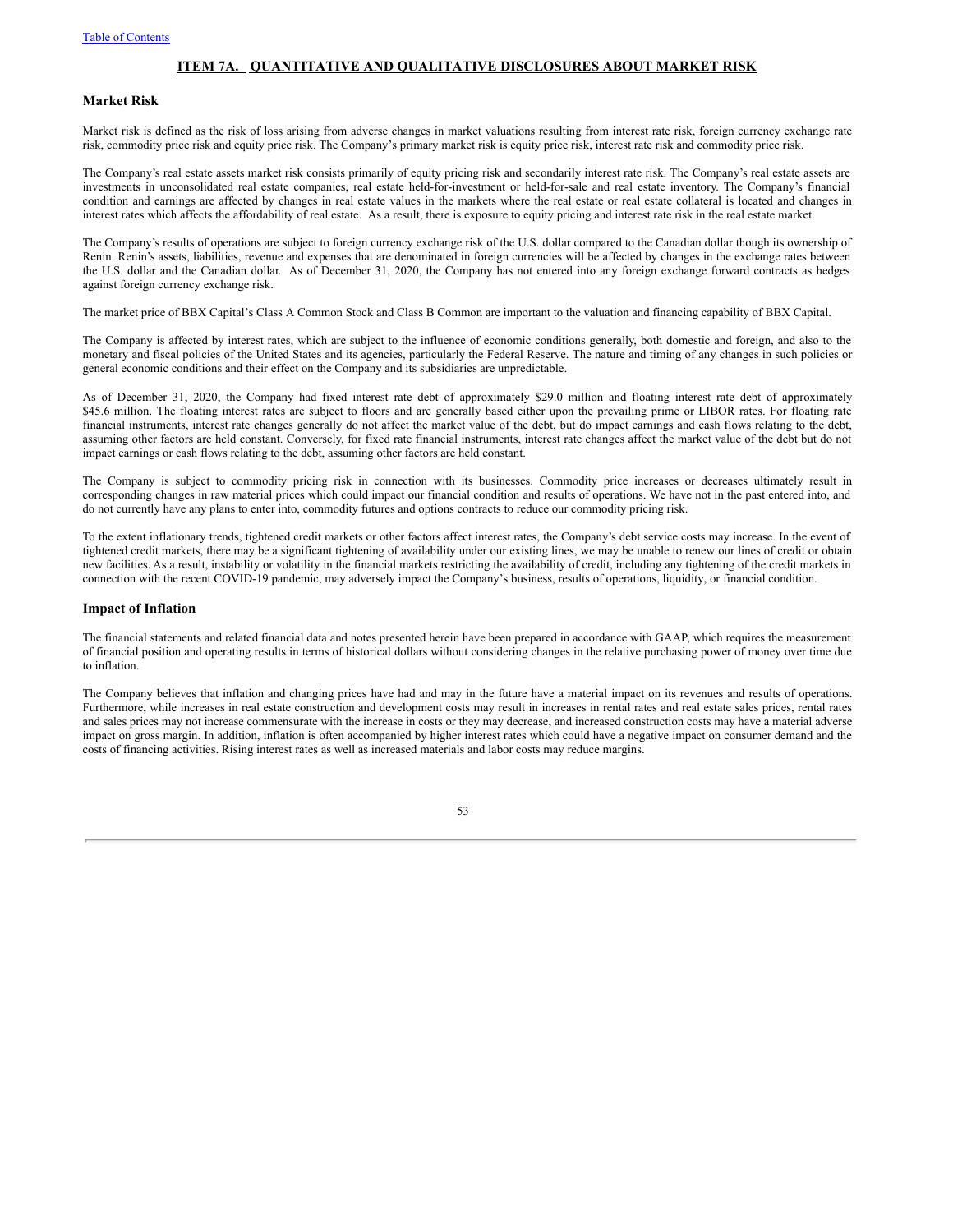# **ITEM 8. FINANCIAL STATEMENTS AND SUPPLEMENTARY DATA**

# **BBX CAPITAL, INC. INDEX TO CONSOLIDATED FINANCIAL STATEMENTS**

| Report of Independent Registered Public Accounting Firm                                                                               | F-2 |
|---------------------------------------------------------------------------------------------------------------------------------------|-----|
| Consolidated Statements of Financial Condition as of December 31, 2020 and 2019                                                       | F-1 |
| Consolidated Statements of Operations and Comprehensive Income for each of the vears in the three vear period ended December 31, 2020 |     |
| Consolidated Statements of Changes in Equity for each of the years in the three year period ended December 31, 2020                   |     |
| Consolidated Statements of Cash Flows for each of the years in the three year period ended December 31, 2020                          |     |
| Notes to Consolidated Financial Statements                                                                                            |     |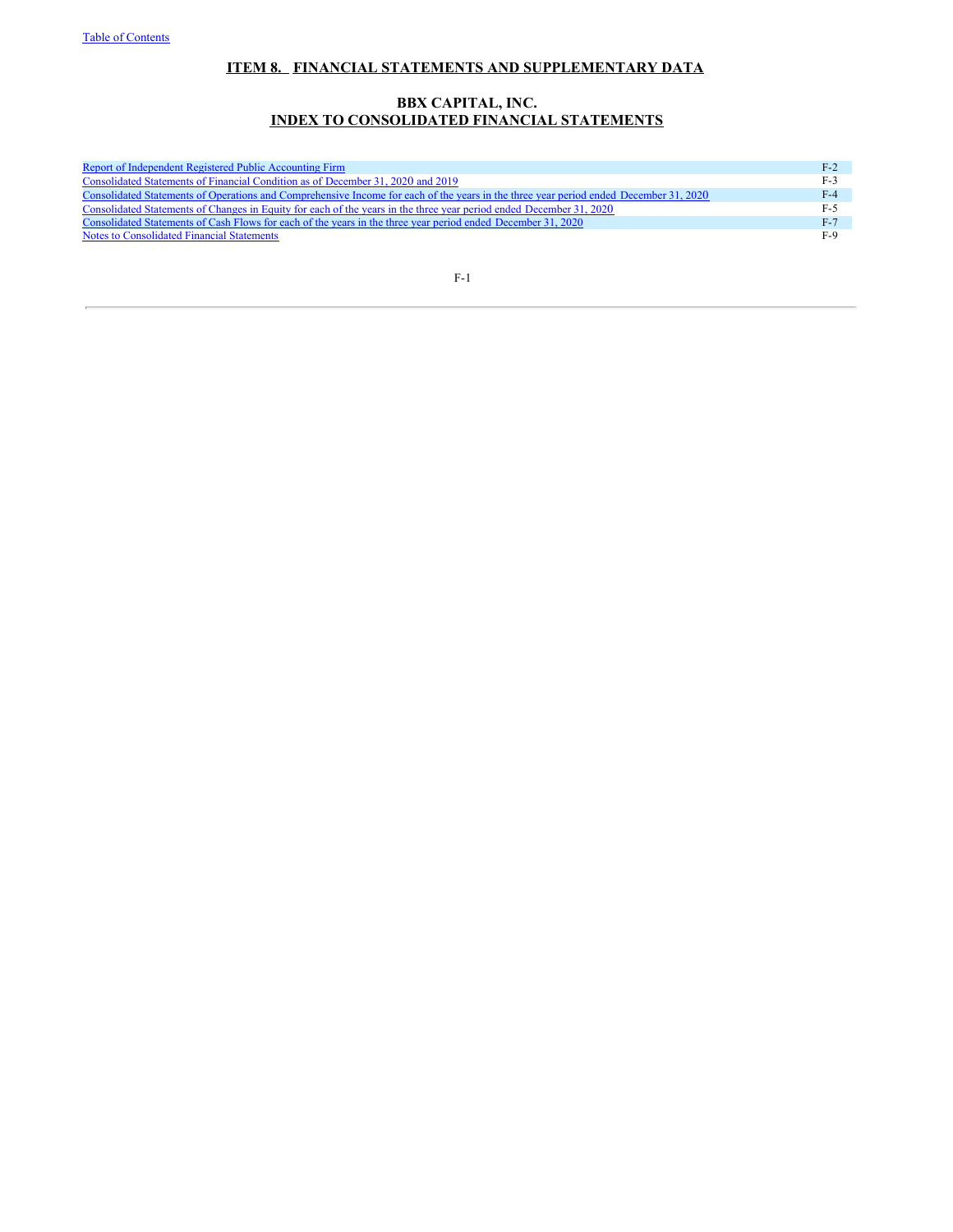# <span id="page-56-0"></span>**REPORT OF INDEPENDENT REGISTERED PUBLIC ACCOUNTING FIRM**

Board of Directors and Shareholders BBX Capital, Inc.

### **Opinion on the financial statements**

We have audited the accompanying consolidated statements of financial condition of BBX Capital, Inc. (a Florida corporation) and subsidiaries (the "Company") as of December 31, 2020 and 2019, the related consolidated statements of operations and comprehensive income, changes in equity, and cash flows for each of the three years in the period ended December 31, 2020, and the related notes (collectively referred to as the "financial statements"). In our opinion, the financial statements present fairly, in all material respects, the financial position of the Company as of December 31, 2020 and 2019, and the results of its operations and its cash flows for each of the three years in the period ended December 31, 2020, in conformity with accounting principles generally accepted in the United States of America.

## **Basis for opinion**

These financial statements are the responsibility of the Company's management. Our responsibility is to express an opinion on the Company's financial statements based on our audits. We are a public accounting firm registered with the Public Company Accounting Oversight Board (United States) ("PCAOB") and are required to be independent with respect to the Company in accordance with the U.S. federal securities laws and the applicable rules and regulations of the Securities and Exchange Commission and the PCAOB.

We conducted our audits in accordance with the standards of the PCAOB. Those standards require that we plan and perform the audit to obtain reasonable assurance about whether the financial statements are free of material misstatement, whether due to error or fraud. The Company is not required to have, nor were we engaged to perform, an audit of its internal control over financial reporting. As part of our audits we are required to obtain an understanding of internal control over financial reporting but not for the purpose of expressing an opinion on the effectiveness of the Company's internal control over financial reporting. Accordingly, we express no such opinion.

Our audits included performing procedures to assess the risks of material misstatement of the financial statements, whether due to error or fraud, and performing procedures that respond to those risks. Such procedures included examining, on a test basis, evidence regarding the amounts and disclosures in the financial statements. Our audits also included evaluating the accounting principles used and significant estimates made by management, as well as evaluating the overall presentation of the financial statements. We believe that our audits provide a reasonable basis for our opinion.

## GRANT THORNTON LLP

We have served as the Company's auditor since 2020.

Fort Lauderdale, Florida March 16, 2021

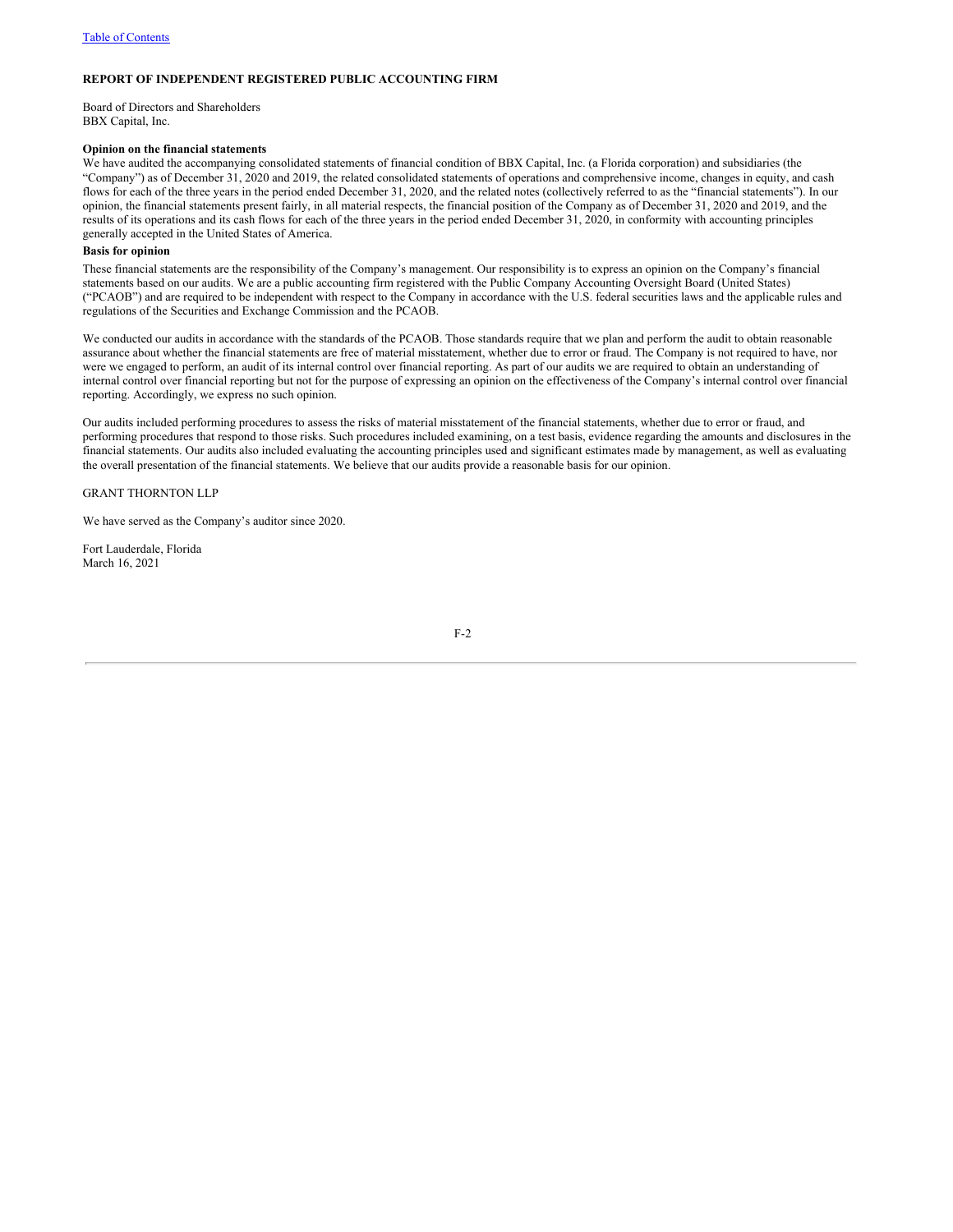## <span id="page-57-0"></span>**BBX Capital , Inc. Consolidated Statements of Financial Condition (In thousands, except share data)**

| (in thousands, except share data)                                        |              | December 31,<br>2020 |         |
|--------------------------------------------------------------------------|--------------|----------------------|---------|
| <b>ASSETS</b>                                                            |              |                      | 2019    |
| Cash and cash equivalents                                                | \$           | 90,037               | 20,723  |
| Restricted cash                                                          |              | 350                  | 529     |
| Trade accounts receivable, net                                           |              | 29,507               | 13,104  |
| Trade inventory                                                          |              | 31,846               | 22,843  |
| Real estate (\$9,031 in 2020 and \$11,297 in 2019 held for sale)         |              | 55,800               | 65,818  |
| Investments in and advances to unconsolidated real estate joint ventures |              | 58,010               | 57,330  |
| Investment in and advances to IT'SUGAR, LLC                              |              | 22,976               |         |
| Note receivable from Bluegreen Vacations Holding Corporation             |              | 75,000               |         |
| Property and equipment, net                                              |              | 7,803                | 29,836  |
| Goodwill                                                                 |              | 8,277                | 37,248  |
| Intangible assets, net                                                   |              | 22,420               | 6,671   |
| Operating lease assets                                                   |              | 13,488               | 87,082  |
| Deferred tax asset, net                                                  |              | 7,424                | 3,280   |
| Other assets                                                             |              | 24,718               | 16,051  |
| Discontinued operations total assets                                     |              |                      | 992     |
| <b>Total assets</b>                                                      | \$           | 447,656              | 361,507 |
| <b>LIABILITIES AND EQUITY</b>                                            |              |                      |         |
| Liabilities:                                                             |              |                      |         |
| Accounts payable                                                         | $\mathbb{S}$ | 14,472               | 10,104  |
| Accrued expenses                                                         |              | 30,852               | 14,115  |
| Other liabilities                                                        |              | 5,455                | 6,336   |
| Due to parent                                                            |              |                      | 1,362   |
| Operating lease liabilities                                              |              | 14,141               | 99,568  |
| Notes payable and other borrowings                                       |              | 73,483               | 42,736  |
| Discontinued operations total liabilities                                |              |                      | 1,041   |
| <b>Total liabilities</b>                                                 |              | 138,403              | 175,262 |
|                                                                          |              |                      |         |
| Commitments and contingencies (See Note 14)                              |              |                      |         |
| Redeemable noncontrolling interest                                       |              |                      | 4,009   |
| <b>Equity:</b>                                                           |              |                      |         |
| Bluegreen Vacations Holding Corporation equity                           |              |                      | 179,681 |
| Preferred stock of \$0.01 par value; authorized 10,000,000 shares        |              |                      |         |
| Class A Common Stock of \$0.01 par value; authorized 30,000,000 shares;  |              |                      |         |
| issued and outstanding 15,624,091 in 2020                                |              | 156                  |         |
| Class B Common Stock of \$0.01 par value; authorized 4,000,000 shares;   |              |                      |         |
| issued and outstanding 3,693,596 in 2020                                 |              | 37                   |         |
| Additional paid-in capital                                               |              | 310,588              |         |
| Accumulated deficit                                                      |              | (3, 457)             |         |
| Accumulated other comprehensive income                                   |              | 1,830                | 1,554   |
| Total shareholders' equity                                               |              | 309,154              | 181,235 |
| Noncontrolling interests                                                 |              | 99                   | 1,001   |
| <b>Total equity</b>                                                      |              | 309,253              | 182,236 |
| <b>Total liabilities and equity</b>                                      | \$           | 447,656              | 361,507 |
|                                                                          |              |                      |         |

**See Notes to Consolidated Financial Statements**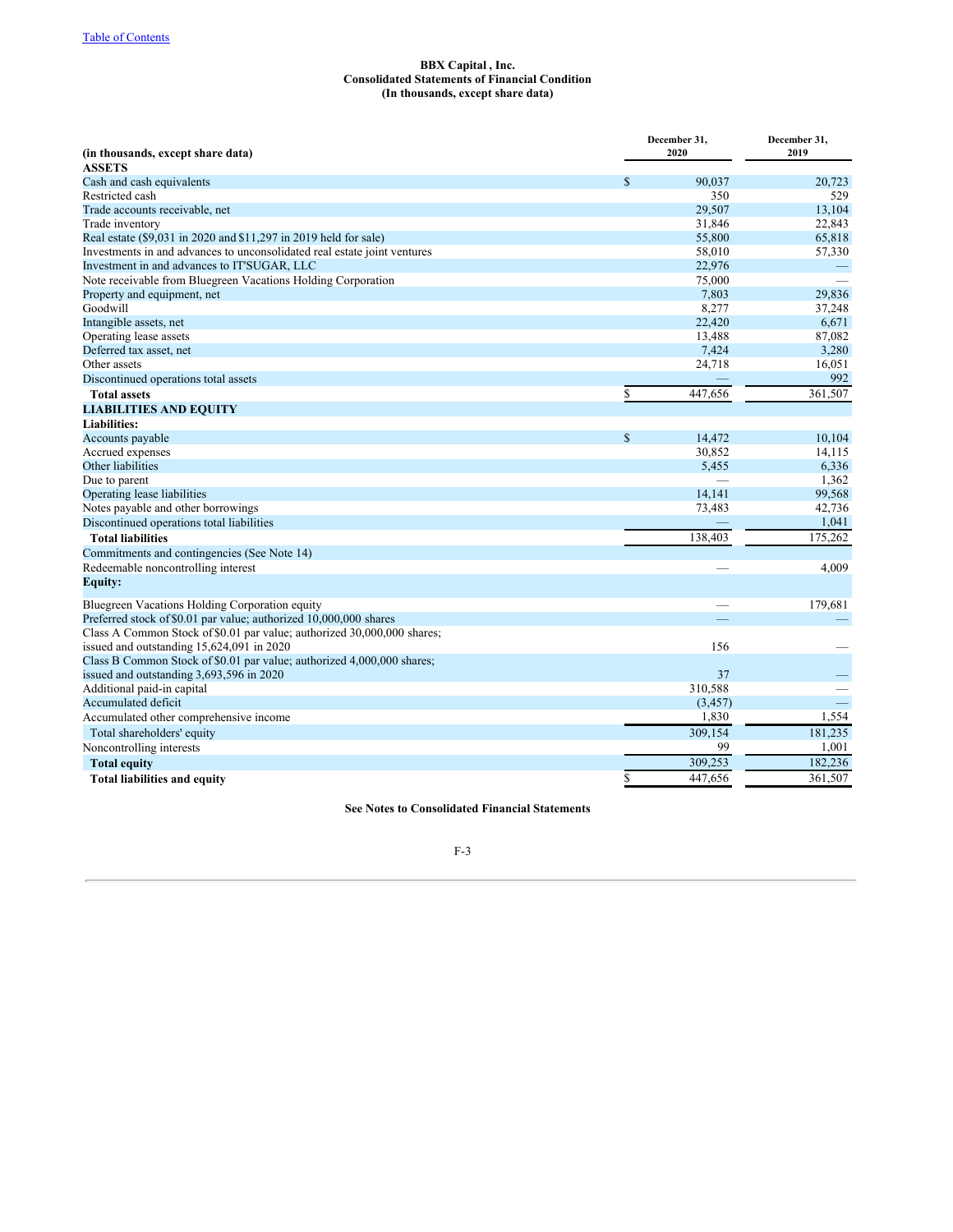### <span id="page-58-0"></span>**BBX Capital, Inc. Consolidated Statements of Operations and Comprehensive Income (In thousands, except per share data)**

|                                                                        | For the Years Ended December 31, |                    |          |                |  |
|------------------------------------------------------------------------|----------------------------------|--------------------|----------|----------------|--|
|                                                                        |                                  | 2020               | 2019     | 2018           |  |
| <b>Revenues:</b>                                                       |                                  |                    |          |                |  |
| Trade sales                                                            | \$                               | 147,210            | 180,319  | 175,499        |  |
| Sales of real estate inventory                                         |                                  | 20,363             | 5,049    | 21,771         |  |
| Interest income                                                        |                                  | 2,399              | 811      | 2,338          |  |
| Net gains on sales of real estate assets                               |                                  | 255                | 13,616   | 4,563          |  |
| Other revenue                                                          |                                  | 3,002              | 3,929    | 4,394          |  |
| <b>Total revenues</b>                                                  |                                  | 173,229            | 203,724  | 208,565        |  |
| <b>Costs and Expenses:</b>                                             |                                  |                    |          |                |  |
| Cost of trade sales                                                    |                                  | 126,152            | 124,560  | 123,367        |  |
| Cost of real estate inventory sold                                     |                                  | 13,171             | 2.643    | 14,116         |  |
| Interest expense                                                       |                                  | 237                | 433      | 803            |  |
| Recoveries from loan losses, net                                       |                                  | (8, 876)           | (5, 428) | (8,653)        |  |
| Impairment losses                                                      |                                  | 30,772             | 189      | 4,718          |  |
| Selling, general and administrative expenses                           |                                  | 66,757             | 90,830   | 91,775         |  |
| <b>Total costs and expenses</b>                                        |                                  | 228,213            | 213,227  | 226,126        |  |
| <b>Operating losses</b>                                                |                                  | (54, 984)          | (9,503)  | (17, 561)      |  |
| Equity in net earnings of unconsolidated real estate joint ventures    |                                  | 465                | 37,898   | 14,194         |  |
| Loss on the deconsolidation of IT'SUGAR, LLC                           |                                  | (3,326)            |          |                |  |
| Other income                                                           |                                  | 290                | 665      | 277            |  |
| Foreign exchange (loss) gain                                           |                                  | (692)              | (75)     | 68             |  |
| (Loss) income from continuing operations before income taxes           |                                  | (58, 247)          | 28,985   | (3,022)        |  |
| Benefit (provision) for income taxes                                   |                                  | 11,231             | (8, 334) | (2,865)        |  |
| (Loss) income from continuing operations                               |                                  | (47, 016)          | 20,651   | (5,887)        |  |
| <b>Discontinued Operations</b>                                         |                                  |                    |          |                |  |
| Loss from operations                                                   |                                  | (91)               | (9, 434) | (4,529)        |  |
| Benefit for income taxes                                               |                                  | 17                 | 2,296    | 949            |  |
| Loss from discontinued operations                                      |                                  | (74)               | (7, 138) | (3,580)        |  |
| Net (loss) income                                                      |                                  | (47,090)           | 13,513   | (9, 467)       |  |
| Less: Net loss attributable to noncontrolling interests                |                                  | 4,803              | 224      | 266            |  |
| Net (loss) income attributable to shareholders                         |                                  | (42, 287)          | 13,737   | (9,201)        |  |
|                                                                        |                                  |                    |          |                |  |
| Net (loss) income                                                      | $\mathbf S$                      | (47,090)           | 13,513   | (9, 467)       |  |
| Other comprehensive income (loss), net of tax:                         |                                  |                    |          |                |  |
| Unrealized gain (loss) on securities available for sale                |                                  | 35                 | 51       | (46)           |  |
| Foreign currency translation adjustments                               |                                  | 241                | 287      | (194)          |  |
| Other comprehensive income (loss), net                                 |                                  | 276                | 338      | (240)          |  |
|                                                                        |                                  |                    | 13,851   |                |  |
| Comprehensive (loss) income, net of tax                                |                                  | (46, 814)<br>4,803 | 224      | (9,707)<br>266 |  |
| Less: Comprehensive loss attributable to noncontrolling interests      |                                  |                    |          |                |  |
| Comprehensive (loss) income attributable to shareholders               | \$                               | (42, 011)          | 14,075   | (9, 441)       |  |
| Basic and diluted (loss) earnings per share from continuing operations | $\mathbf S$                      | (2.19)             | 1.08     | (0.29)         |  |
| Basic and diluted loss per share from discontinued operations          |                                  |                    | (0.37)   | (0.19)         |  |
| Total basic and diluted (loss) earnings per share                      | \$                               | (2.19)             | 0.71     | (0.48)         |  |
| Weighted average number of common shares outstanding(1)                |                                  | 19,318             | 19,318   | 19,318         |  |

(1) For periods prior to the spin-off on September 30, 2020, the number of shares is based on the shares issued in connection with the spin-off. See Note 1 for further discussion.

# **See Notes to Consolidated Financial Statements**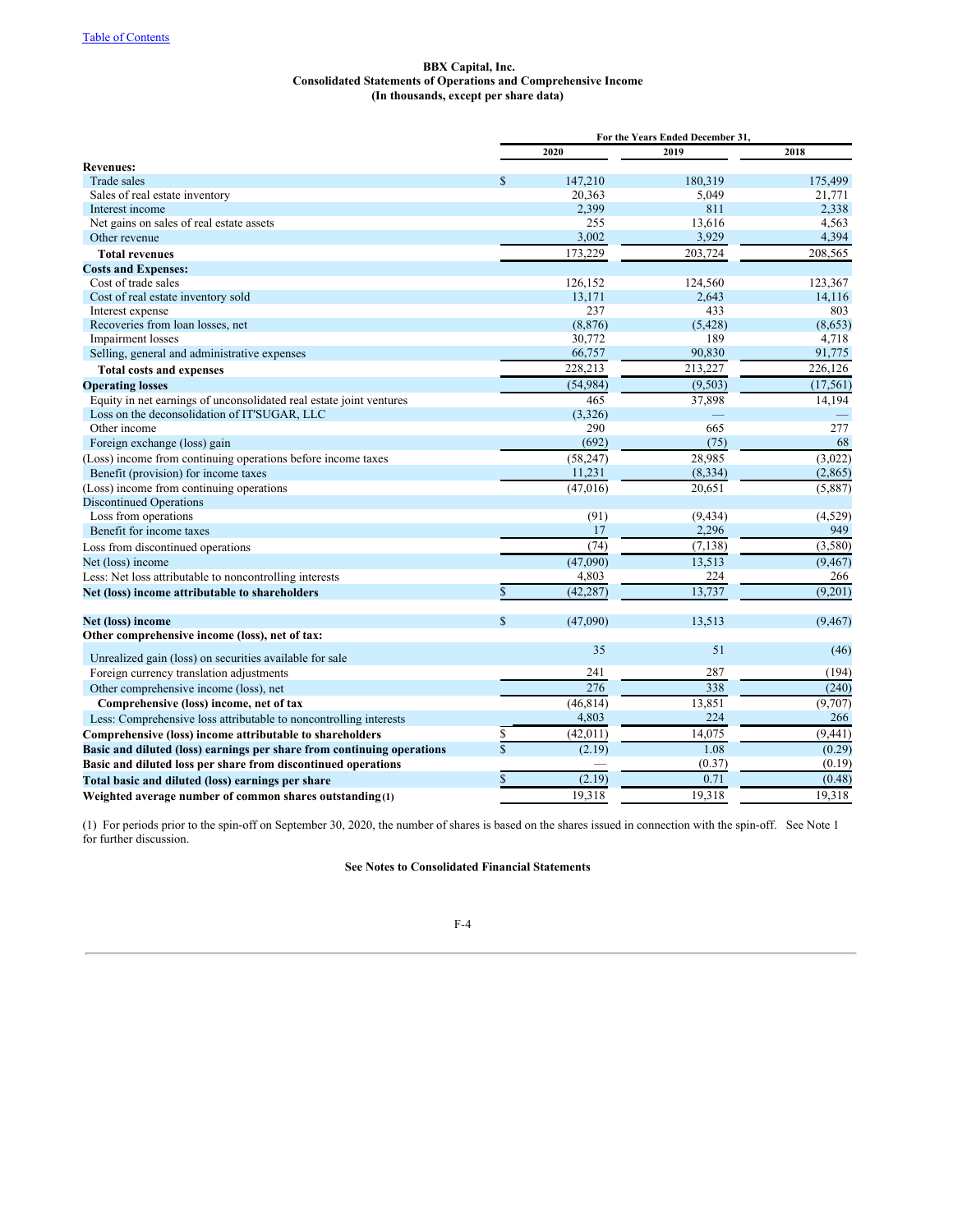### <span id="page-59-0"></span>**BBX Capital, Inc. Consolidated Statements of Changes in Equity For Each of the Years in the Three Year Period Ended December 31, 2020 (In thousands)**

|                                                                                 | <b>Shares</b> of<br><b>Common Stock</b><br>Outstanding<br><b>Class</b> |   | Common<br><b>Stock</b><br><b>Class</b> |   | Parent        | <b>Additional</b><br>Paid-in | <b>Accumulated</b><br>Other<br>Comprehensive | Noncontrolling  | Total         |
|---------------------------------------------------------------------------------|------------------------------------------------------------------------|---|----------------------------------------|---|---------------|------------------------------|----------------------------------------------|-----------------|---------------|
|                                                                                 | $\mathbf{A}$                                                           | B | $\mathbf{A}$                           | B | <b>Equity</b> | Capital                      | Income                                       | <b>Interest</b> | <b>Equity</b> |
| <b>Balance at December 31, 2017</b>                                             |                                                                        |   | S                                      |   | 237,259       |                              | 1,785                                        | (238)           | 238,806       |
| Cumulative effect from the adoption of<br>ASU 2016-01                           |                                                                        |   |                                        |   | 329           |                              | (329)                                        |                 |               |
| Net loss excluding \$369 of loss<br>attributable to redeemable noncontrolling   |                                                                        |   |                                        |   |               |                              |                                              |                 |               |
| interest                                                                        |                                                                        |   |                                        |   | (9,201)       |                              |                                              | 103             | (9,098)       |
| Other comprehensive loss                                                        |                                                                        |   |                                        |   |               |                              | (240)                                        |                 | (240)         |
| Acquisition of noncontrolling interest                                          |                                                                        |   |                                        |   | (587)         |                              |                                              | 329             | (258)         |
| Increase in noncontrolling interest from                                        |                                                                        |   |                                        |   |               |                              |                                              |                 |               |
| loan foreclosures                                                               |                                                                        |   |                                        |   |               |                              |                                              | 705             | 705           |
| Net transfers from parent                                                       |                                                                        |   |                                        |   | 7,615         |                              |                                              |                 | 7,615         |
| <b>Balance at December 31, 2018</b>                                             |                                                                        |   |                                        |   | 235,415       |                              | 1,216                                        | 899             | 237,530       |
| Cumulative effect from the adoption of<br>ASU 2016-02 net of income taxes and   |                                                                        |   |                                        |   |               |                              |                                              |                 |               |
| redeemable noncontrolling interest                                              |                                                                        |   |                                        |   | (2,202)       |                              |                                              |                 | (2,202)       |
| Accretion of redeemable noncontrolling                                          |                                                                        |   |                                        |   |               |                              |                                              |                 |               |
| interest                                                                        |                                                                        |   |                                        |   | (1,902)       |                              |                                              |                 | (1,902)       |
| Net income excluding \$326 of loss<br>attributable to redeemable noncontrolling |                                                                        |   |                                        |   |               |                              |                                              |                 |               |
| interest                                                                        |                                                                        |   |                                        |   | 13,737        |                              |                                              | 102             | 13,839        |
| Other comprehensive income                                                      |                                                                        |   |                                        |   |               |                              | 338                                          |                 | 338           |
| Net transfers to parent                                                         |                                                                        |   |                                        |   | (65, 367)     |                              |                                              |                 | (65, 367)     |
| <b>Balance at December 30, 2019</b>                                             |                                                                        |   | S                                      |   | 179,681       |                              | 1,554                                        | 1,001           | 182,236       |

**See Notes to Consolidated Financial Statements**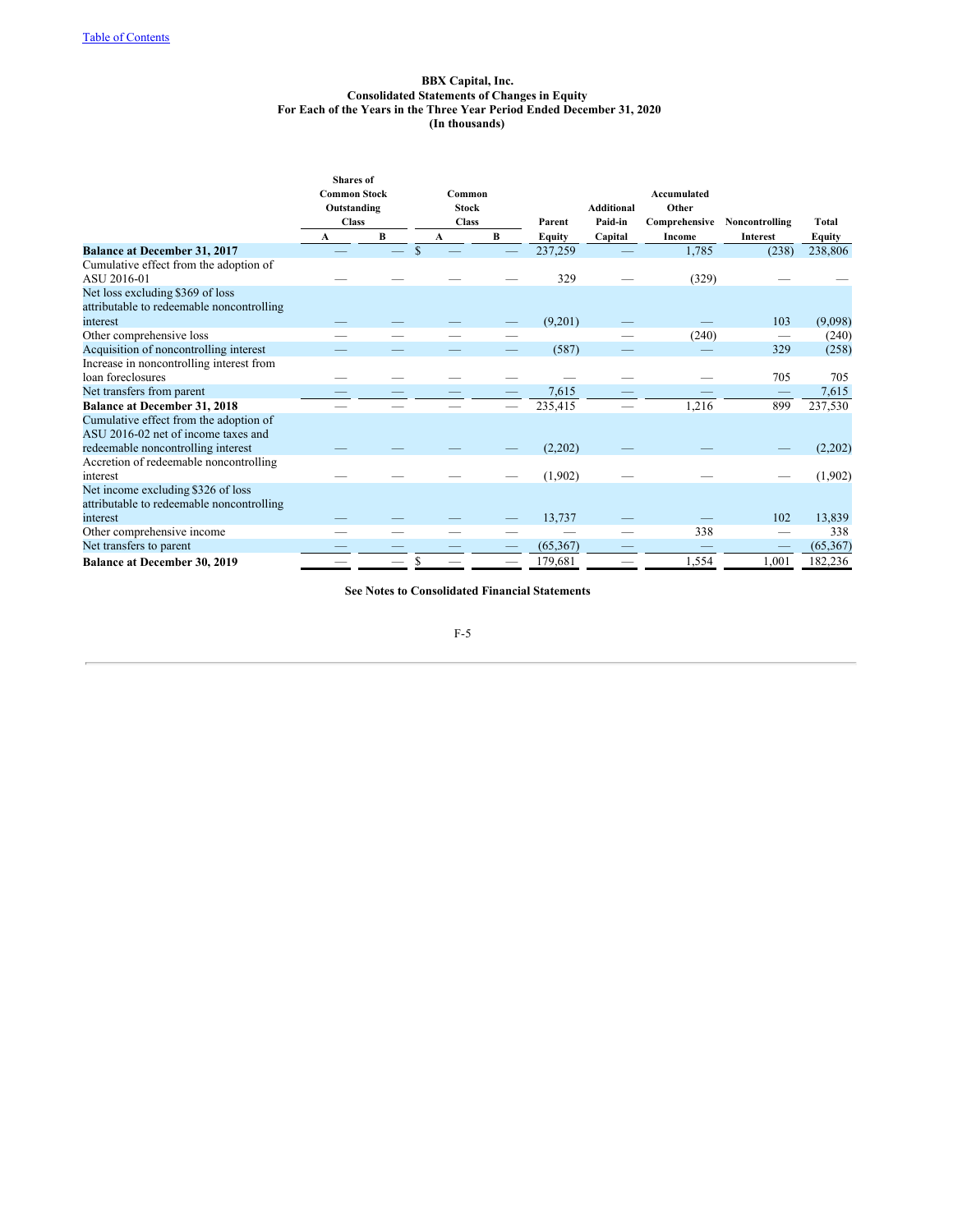## **BBX Capital, Inc. Consolidated Statements of Changes in Equity For Each of the Years in the Three Year Period Ended December 31, 2020 (In thousands)**

|                                                                   | <b>Shares</b> of    |       |                      |    |            |                   |                |               |                |           |
|-------------------------------------------------------------------|---------------------|-------|----------------------|----|------------|-------------------|----------------|---------------|----------------|-----------|
|                                                                   | <b>Common Stock</b> |       | Common               |    |            |                   |                | Accumulated   |                |           |
|                                                                   | Outstanding         |       | <b>Stock</b>         |    |            | <b>Additional</b> |                | Other         |                |           |
|                                                                   | <b>Class</b>        |       | <b>Class</b>         |    | Parent     | Paid-in           | Accumulated    | Comprehensive | Noncontrolling | Total     |
|                                                                   | A                   | В     | A                    | B  | Equity     | Capital           | <b>Deficit</b> | Income        | Interest       | Equity    |
| <b>Balance at December 30, 2019</b>                               |                     |       |                      |    | 179,681    |                   |                | 1,554         | 1,001          | 182,236   |
| Net loss excluding \$4,073 of loss<br>attributable to redeemable  |                     |       |                      |    |            |                   |                |               |                |           |
| noncontrolling interest                                           |                     |       |                      |    | (38, 830)  |                   | (3, 457)       |               | (730)          | (43, 017) |
| Other comprehensive income                                        |                     |       |                      |    |            |                   |                | 276           |                | 276       |
| Distributions to noncontrolling                                   |                     |       |                      |    |            |                   |                |               |                |           |
| interest                                                          |                     |       |                      |    |            |                   |                |               | (54)           | (54)      |
| Accretion of redeemable                                           |                     |       |                      |    |            |                   |                |               |                |           |
| noncontrolling interest                                           |                     |       |                      |    | (1,248)    |                   |                |               |                | (1,248)   |
| Reversal of accretion of<br>redeemable noncontrolling<br>interest |                     |       |                      |    | 3,150      |                   |                |               |                | 3,150     |
| Acquisition of noncontrolling                                     |                     |       |                      |    |            |                   |                |               |                |           |
| interest                                                          |                     |       |                      |    |            | 118               |                |               | (118)          |           |
| Net transfers from parent                                         |                     |       |                      |    | 167,910    | -                 |                |               |                | 167,910   |
| Issuance of common stock                                          | 15,624              | 3,694 | 156                  | 37 | (193)      |                   |                |               |                |           |
| Transfer to additional paid-in<br>capital                         |                     |       |                      |    | (310, 470) | 310,470           |                |               |                |           |
| <b>Balance at December 30, 2020</b>                               | \$15,624            | 3,694 | 156<br><sup>\$</sup> | 37 |            | 310,588           | (3, 457)       | 1,830         | 99             | 309,253   |

**See Notes to Consolidated Financial Statements**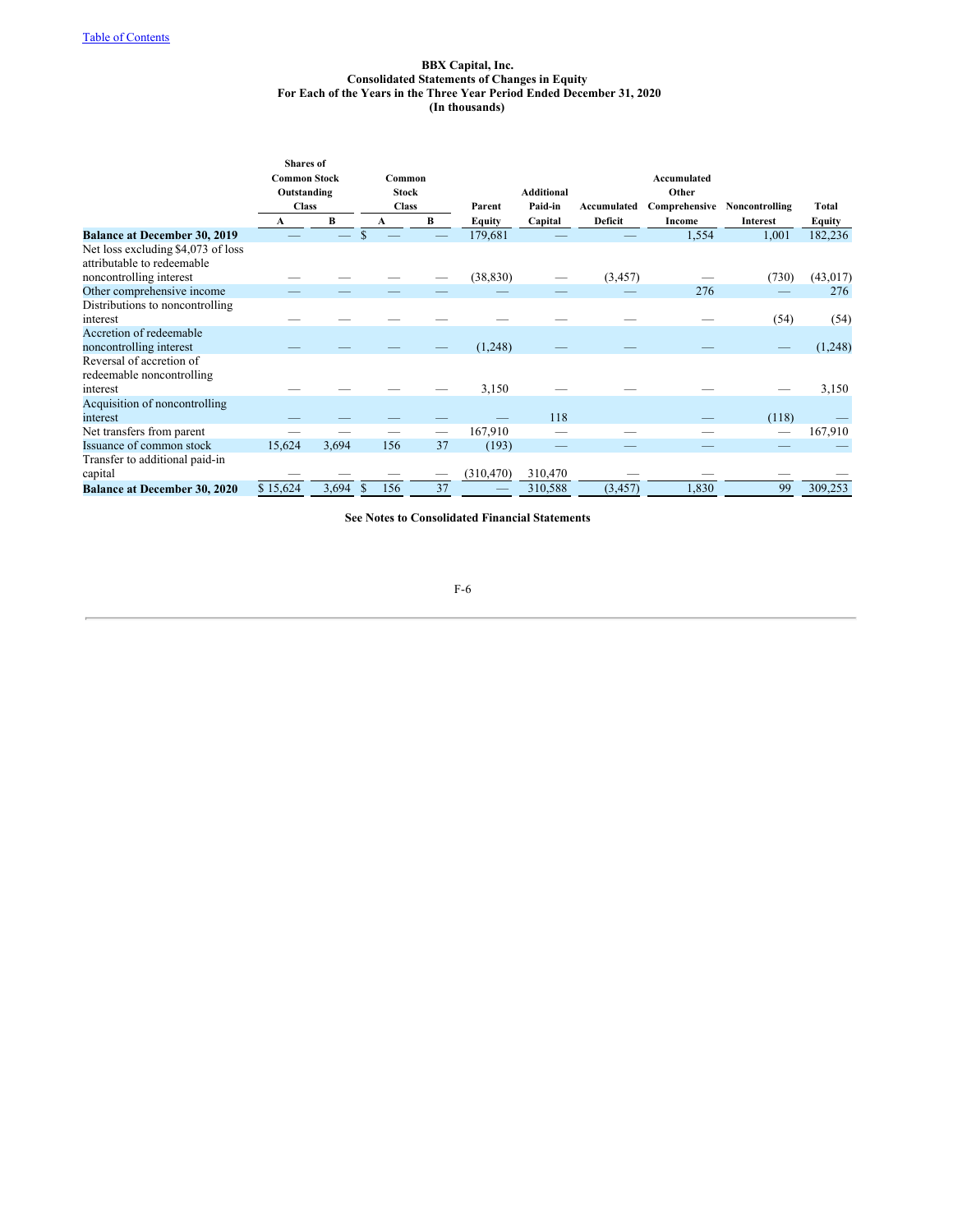## <span id="page-61-0"></span>**BBX Capital, Inc. Consolidated Statements of Cash Flows (In thousands)**

|                                                                   | For the Years Ended December 31, |           |           |           |  |
|-------------------------------------------------------------------|----------------------------------|-----------|-----------|-----------|--|
|                                                                   |                                  | 2020      | 2019      | 2018      |  |
| <b>Operating activities:</b>                                      |                                  |           |           |           |  |
| Net (loss) income                                                 | \$                               | (47,090)  | 13,513    | (9, 467)  |  |
| Adjustments to reconcile net (loss) income to net cash            |                                  |           |           |           |  |
| (used in) provided by operating activities:                       |                                  |           |           |           |  |
| Recoveries from loan losses, net                                  |                                  | (8, 876)  | (5, 428)  | (8,653)   |  |
| Depreciation, amortization and accretion, net                     |                                  | 6,532     | 8,008     | 8,322     |  |
| Net gains on sales of real estate and property and equipment      |                                  | (255)     | (13,305)  | (4, 563)  |  |
| Equity earnings of unconsolidated real estate joint ventures      |                                  | (465)     | (37, 898) | (14, 194) |  |
| Return on investment in unconsolidated real estate joint ventures |                                  | 4,910     | 39,043    | 17,679    |  |
| Loss on the deconsolidation of IT'SUGAR, LLC                      |                                  | 3,326     |           |           |  |
| (Increase) decrease in deferred income tax asset, net             |                                  | (4,737)   | 2,343     | 1,084     |  |
| Impairment losses                                                 |                                  | 31,620    | 6,938     | 4,718     |  |
| (Increase) decrease in trade receivable                           |                                  | (7, 975)  | 5,190     | (2,323)   |  |
| (Increase) decrease in trade inventory                            |                                  | (3,245)   | (2,733)   | 3,882     |  |
| Decrease (increase) in real estate inventory                      |                                  | 3,482     | (7, 445)  | 12,001    |  |
| Net change in operating lease asset and operating lease liability |                                  | (621)     | 515       |           |  |
| (Increase) decrease in other assets                               |                                  | (6,802)   | 6,817     | 2,197     |  |
| (Decrease) increase in accounts payable                           |                                  | (1,253)   | (596)     | 1,648     |  |
| Net change in due/from to parent                                  |                                  | (1,362)   | 3,284     | (1,282)   |  |
| Increase in accrued expenses                                      |                                  | 27,668    | 927       | 1,638     |  |
| (Decrease) increase in other liabilities                          |                                  | (1,040)   | 3,496     | (1,480)   |  |
| Net cash (used in) provided by operating activities               |                                  | (6, 183)  | 22,669    | 11,207    |  |
| <b>Investing activities:</b>                                      |                                  |           |           |           |  |
| Return of investment in unconsolidated real estate joint ventures |                                  | 7,567     | 31,442    | 12,080    |  |
| Investments in unconsolidated real estate joint ventures          |                                  | (14,276)  | (25, 179) | (29, 187) |  |
| Loan funding to IT'SUGAR, LLC, net                                |                                  | (3,947)   |           |           |  |
| Proceeds from repayment of loans receivable                       |                                  | 9,296     | 6,339     | 19,394    |  |
| Proceeds from sales of real estate held-for-sale                  |                                  | 2,608     | 23,512    | 17,431    |  |
| Proceeds from sales of property and equipment                     |                                  |           | 11,762    | 569       |  |
| Additions to real estate held-for-sale and held-for-investment    |                                  | (91)      | (600)     | (1,221)   |  |
| Purchases of property and equipment                               |                                  | (5,345)   | (11,091)  | (12,796)  |  |
| Cash paid for acquisition, net of cash received                   |                                  | (42, 133) |           |           |  |
| Decrease in cash from other investing activities                  |                                  | (6,078)   | (222)     | (4,696)   |  |
| Net cash (used in) provided by investing activities               |                                  | (52, 399) | 35,963    | 1,574     |  |

**(Continued)**

**See Notes to Consolidated Financial Statements**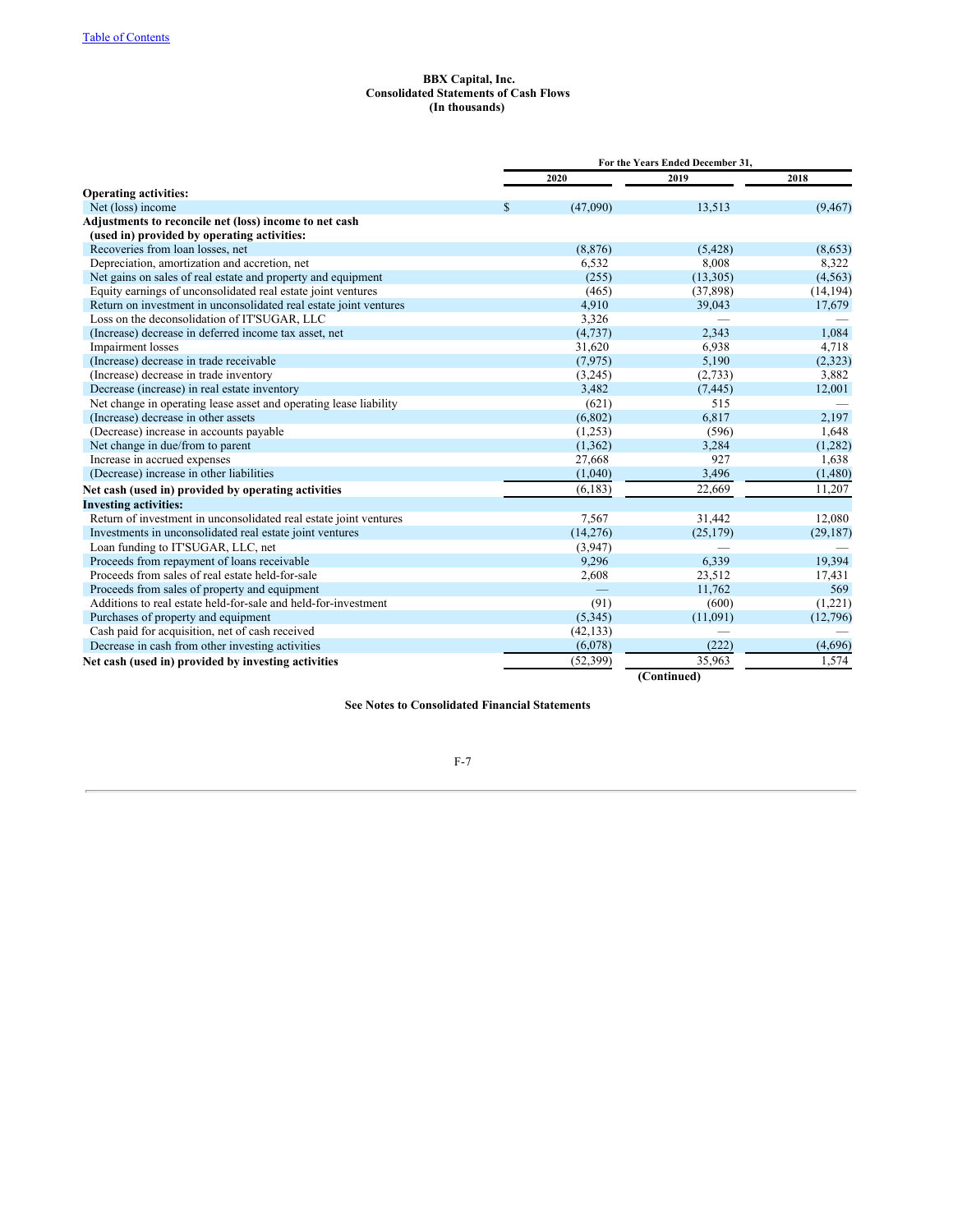## **BBX Capital, Inc. Consolidated Statements of Cash Flows (In thousands)**

|                                                                                 | For the Years Ended December 31, |           |           |          |  |
|---------------------------------------------------------------------------------|----------------------------------|-----------|-----------|----------|--|
|                                                                                 |                                  | 2020      | 2019      | 2018     |  |
| <b>Financing activities:</b>                                                    |                                  |           |           |          |  |
| Repayments of notes payable and other borrowings                                |                                  | (16, 459) | (3,947)   | (18,037) |  |
| Proceeds from notes payable and other borrowings                                |                                  | 50,136    | 1.983     | 721      |  |
| Payments for debt issuance costs                                                |                                  | (216)     | (96)      | (125)    |  |
| Acquisition of noncontrolling interest                                          |                                  |           |           | (258)    |  |
| Distribution to noncontrolling interest                                         |                                  | (54)      |           |          |  |
| Net transfers from (to) parent                                                  |                                  | 94,275    | (65, 367) | 7,615    |  |
| Net cash provided by (used in) financing activities                             |                                  | 127,682   | (67, 427) | (10,084) |  |
| Increase (decrease) in cash, cash equivalents and restricted cash               |                                  | 69,100    | (8,795)   | 2,697    |  |
| Cash, cash equivalents and restricted cash at beginning of period               |                                  | 21,287    | 30,082    | 27,385   |  |
| Cash, cash equivalents and restricted cash at end of period                     |                                  | 90,387    | 21,287    | 30,082   |  |
|                                                                                 |                                  |           |           |          |  |
| Supplemental cash flow information:                                             |                                  |           |           |          |  |
| Interest paid on borrowings, net of amounts capitalized                         | S                                |           | 721       | 854      |  |
| Income taxes paid                                                               |                                  | 330       | 1,227     | 678      |  |
| Supplementary disclosure of non-cash investing and financing activities:        |                                  |           |           |          |  |
| Bluegreen Vacations Holding Corporation note receivable                         |                                  | 75,000    |           |          |  |
| Construction funds receivable transferred to real estate                        |                                  |           | 18,318    | 14,548   |  |
| Loans receivable transferred to real estate                                     |                                  |           | 333       | 1,673    |  |
| Increase in other assets upon issuance of Community Development District Bonds  |                                  | 827       | 8,110     | 15,996   |  |
| Assumption of Community Development District Bonds by homebuilders              |                                  | 4,170     | 1,035     | 5,572    |  |
| Operating lease assets recognized upon adoption of ASC 842                      |                                  |           | 86,431    |          |  |
| Operating lease liabilities recognized upon adoption of ASC 842                 |                                  |           | 95,296    |          |  |
| Operating lease assets obtained in exchange for new operating lease liabilities |                                  | 4,721     | 22,942    |          |  |
| Reconciliation of cash, cash equivalents and restricted cash:                   |                                  |           |           |          |  |
| Cash and cash equivalents                                                       |                                  | 90,037    | 20,723    | 22,103   |  |
| Restricted cash                                                                 |                                  | 350       | 529       | 966      |  |
| Cash discontinued operations                                                    |                                  |           | 35        | 7,013    |  |
| Total cash, cash equivalents, and restricted cash                               |                                  | 90,387    | 21,287    | 30,082   |  |

**See Notes to Consolidated Financial Statements**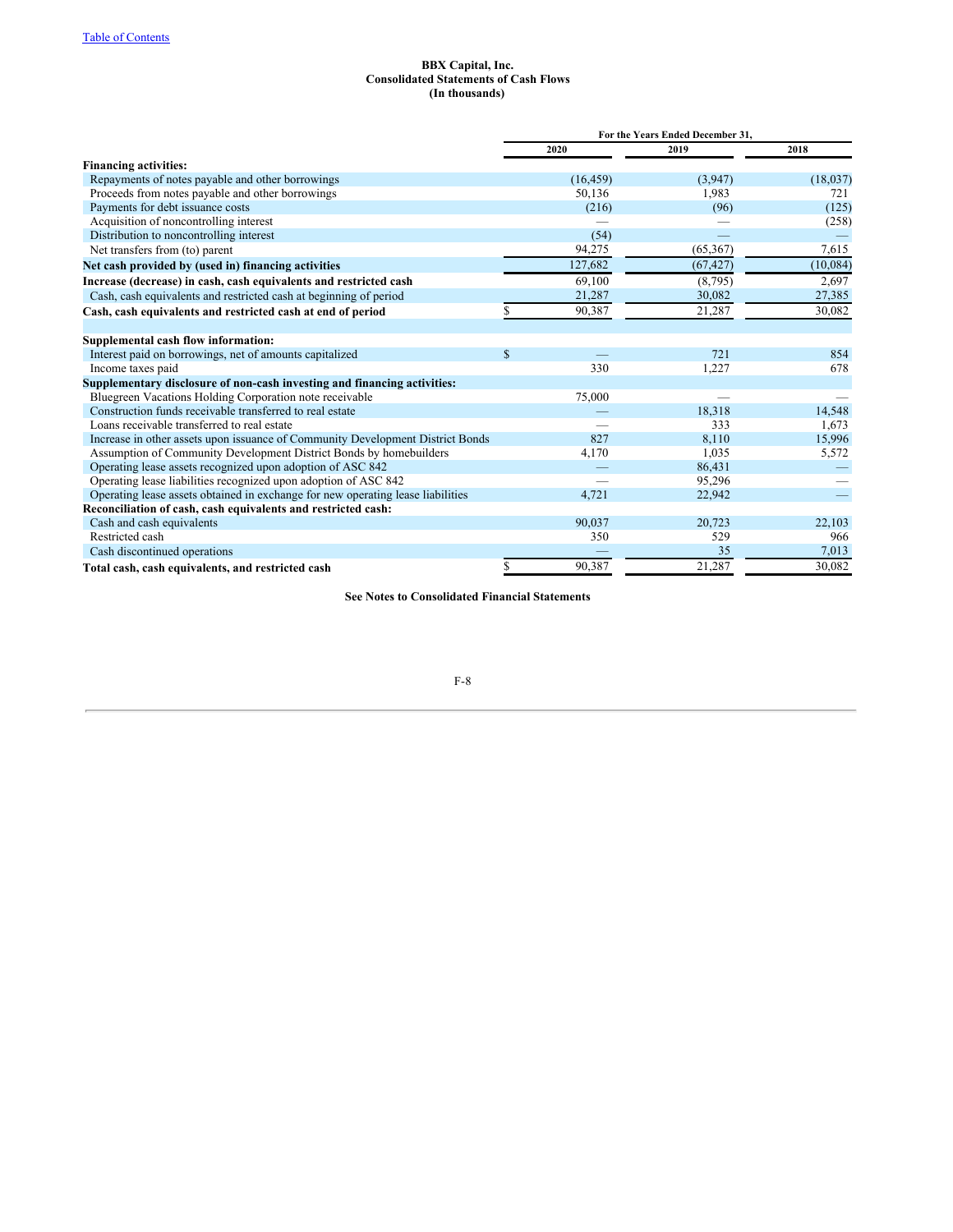# <span id="page-63-0"></span>**BBX Capital , Inc. N otes to Consolidated Financial Statements**

## **1. Organization**

BBX Capital, Inc. and its subsidiaries (the "Company" or, unless otherwise indicated or the context otherwise requires, "we," "us," or "our") is a Floridabased diversified holding company. BBX Capital, Inc. as a standalone entity without its subsidiaries is referred to as "BBX Capital."

#### *Spin-Of from BVH*

Prior to September 30, 2020, the Company was a wholly owned subsidiary of Bluegreen Vacations Holding Corporation ("Parent" or "BVH"), which was formerly known as BBX Capital Corporation. Prior to September 30, 2020, BVH was a Florida-based diversified holding company whose principal holdings were Bluegreen Vacations Corporation ("Bluegreen"), BBX Capital Real Estate LLC ("BBX Capital Real Estate" or "BBXRE"), BBX Sweet Holdings, LLC ("BBX Sweet Holdings"), and Renin Holdings, LLC ("Renin"). On September 30, 2020, BVH completed the spin-off of the Company, which separated BVH's business, activities, and investments into two separate, publicly-traded companies: (i) BVH, which continues to hold its investment in Bluegreen, and (ii) BBX Capital, which continues to hold all of BVH's former businesses and investments, including BBX Capital Real Estate, BBX Sweet Holdings, and Renin. The spin-off was consummated on September 30, 2020 with the distribution by BVH to its shareholders all of the outstanding shares of BBX Capital's Common Stock through the distribution of one share of BBX Capital's Class A Common Stock for each share of its Class A Common Stock held on September 22, 2020, the record date for the distribution, and one share of BBX Capital's Class B Common Stock for each share of its Class B Common Stock held on the record date. Accordingly, as of the close of business on September 30, 2020, BVH ceased to have an ownership interest in the Company, and BVH's shareholders who received shares of BBX Capital's Common Stock in the distribution became shareholders of the Company following the spin-off.

In connection with the spin-off, BBX Capital was converted from a Florida limited liability company into a Florida corporation and changed its name from BBX Capital Florida LLC to BBX Capital, Inc., and BVH changed its name from BBX Capital Corporation to Bluegreen Vacations Holding Corporation. In addition, in connection with the spin-off, BVH issued a \$75.0 million note payable to the Company that accrues interest at a rate of6% per annum and requires payments of interest on a quarterly basis. Under the terms of the note, BVH has the option in its discretion to defer interest payments under the note, with interest on the entire outstanding balance thereafter to accrue at a cumulative, compounded rate of 8% per annum until such time that BVH is current on all accrued payments under the note, including deferred interest. All outstanding amounts under the note become due and payable on September 30, 2025 or earlier upon certain other events.

In October 2020, BBX Capital's Class A Common Stock commenced trading on the OTCQX Best Market under the ticker symbol "BBXIA," and its Class B Common Stock commenced trading on the OTC Pink Market under the ticker symbol "BBXIB."

## *Principal Investments*

The Company's principal holdings include BBX Capital Real Estate, BBX Sweet Holdings, and Renin.

#### *BBX Capital Real Estate*

BBX Capital Real Estate is engaged in the acquisition, development, construction, ownership, financing, and management of real estate and investments in real estate joint ventures, including investments in multifamily rental apartment communities, single-family master-planned for sale housing communities, and commercial properties located primarily in Florida. In addition, BBX Capital Real Estate owns a 50% equity interest in The Altman Companies, LLC (the "Altman Companies"), a developer and manager of multifamily rental apartment communities, and manages the legacy assets acquired in connection with the Company's sale of BankAtlantic in 2012, including portfolios of loans receivable, real estate properties, and judgments against past borrowers.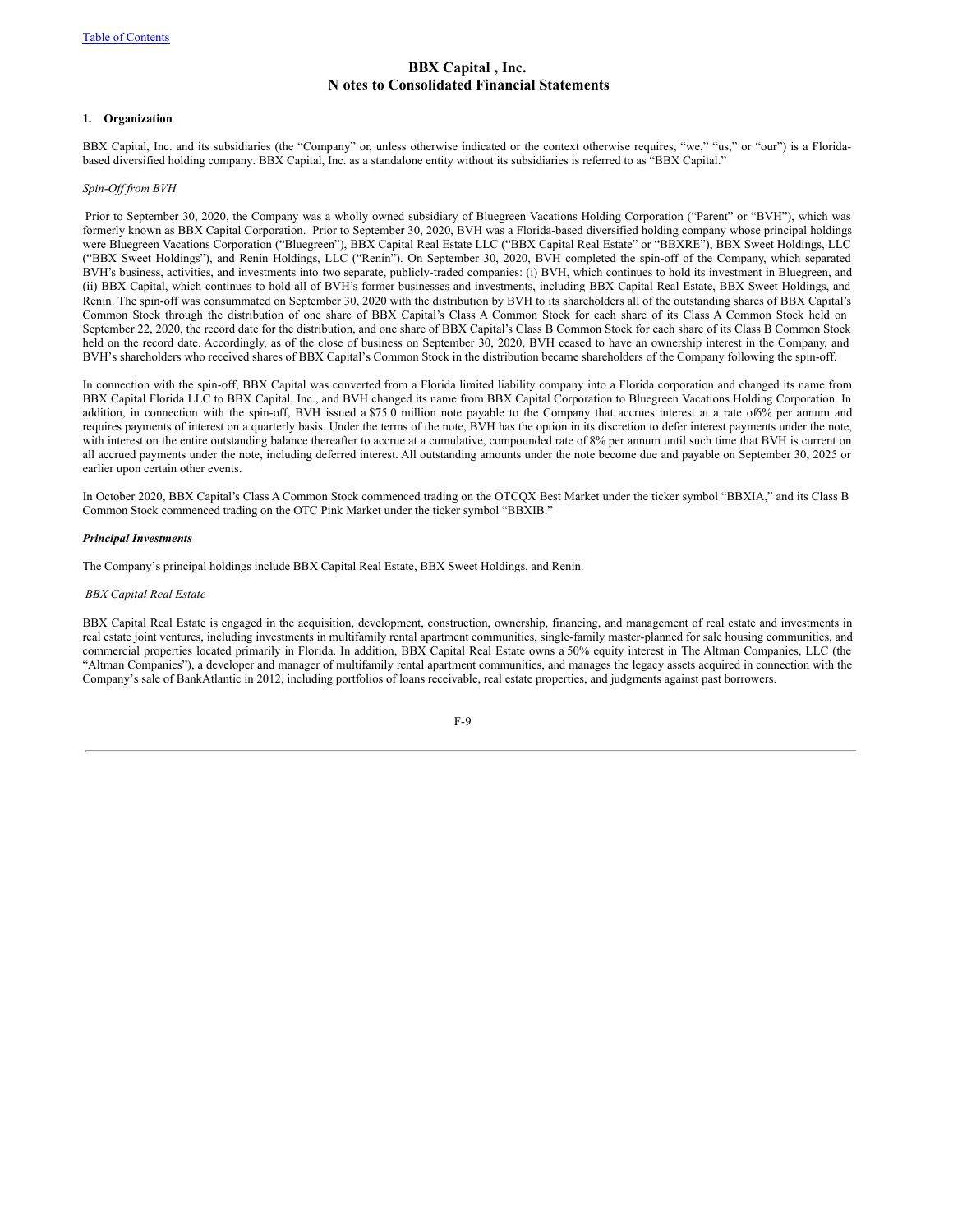#### *BBX Sweet Holdings*

BBX Sweet Holdings is engaged in the ownership and management of operating businesses in the confectionery industry, including Hoffman's Chocolates, a retailer of gourmet chocolates with retail locations in South Florida, and Las Olas Confections and Snacks, a manufacturer and wholesaler of chocolate and other confectionery products. BBX Sweet Holdings also owns approximately 93% of the equity interests in IT'SUGAR, a specialty candy retailer whose products include bulk candy, candy in giant packaging, and licensed and novelty items. Prior to September 22, 2020, the Company consolidated the financial statements of IT'SUGAR and its subsidiaries as a result of its 93% ownership of IT'SUGAR. However, as further discussed in Note 23, on September 22, 2020, IT'SUGAR and its subsidiaries filed voluntary petitions to reorganize under Chapter 11 of Title 11 of the U.S. Code (the "Bankruptcy Code") in the U.S. Bankruptcy Court for the Southern District of Florida (the "Bankruptcy Court") (the cases commenced by such filings, the "Bankruptcy Cases"), and the Company deconsolidated IT'SUGAR as a result of the filings and the uncertainties surrounding the nature, timing, and specifics of the bankruptcy proceedings.

#### *Renin*

Renin is engaged in the design, manufacture, and distribution of sliding doors, door systems and hardware, and home décor products and operates through its headquarters in Canada and three manufacturing and distribution facilities in the United States and Canada. In addition to its own manufacturing, Renin also sources various products and raw materials from China, Brazil, and certain other countries. In October 2020, Renin acquired substantially all of the assets and assumed certain of the liabilities of Colonial Elegance, Inc ("Colonial Elegance"), as further described in Note 3. Headquartered in Montreal, Canada, Colonial Elegance is a supplier and distributor of building products, including barn doors, closet doors, and stair parts, and its customers include various big box retailers in the United States and Canada.

During the year ended December 31, 2020, Renin's total revenues included \$63.6 million of trade sales to two major customers and their affiliates and \$28.3 million of revenues generated outside the United States. Revenues from one customer of Renin represented \$34.2 million, \$20.2 million, and \$20.7 million of the Company's total revenues for the years endedDecember 31, 2020, 2019 and 2018, respectively, which represented 19.7% of the Company's total revenues for the year ended December 31, 2020 and nearly 10% of the Company's revenues for the years ended December 31, 2019 and 2018, while revenue from a second customer of Renin represented \$29.4 million of the Company's total revenues for the year ended December 31, 2020, which represented 17.0% of the Company's revenues during the year ended December 31, 2020. Renin's long-lived assets located outside the United States, which includes properties and equipment and right of use assets, had a carrying amount of \$9.6 million as of December 31, 2020.

## *Other*

In addition to its principal holdings, the Company has investments in other operating businesses, includinga restaurant located in South Florida that was acquired through a loan foreclosure and an insurance agency, and previously operated pizza restaurant locations as a franchisee of MOD Super Fast Pizza ("MOD Pizza"). As further described in Note 22, the Company's operations as a franchisee of MOD Pizza are presented as discontinued operations in the Company's consolidated financial statements.

#### *Basis of Presentation*

The accompanying consolidated financial statements of the Company include the consolidated financial statements of BBX Capital and its subsidiaries, including BBX Capital Real Estate, BBX Sweet Holdings, and Renin, as well as certain subsidiaries in which ownership was transferred from Parent in connection with the spin-off transaction described above. However, for the periods prior to the spin-off on September 30, 2020,the accompanying consolidated financial statements reflect the combined financial statements of these entities,have been derived from the accounting records of Parent and these companies, and should be read with the accompanying notes thereto. Further, the consolidated financial statementsfor the periods prior to the spin-off on September 30, 2020 do not necessarily reflect what the results of operations, financial position, or cash flows would have been had the Company been a separate entity nor are they indicative of the future results of the Company.

For the periods prior to the spin-off on September 30, 2020, he majority of the assets, liabilities, revenues, expenses, and cash flows of the Company have been identified based on the legal entities included in the spin-off transaction. However, the historical costs and expenses reflected in the financial statements for the periods prior to the spin-offalso include an allocation for certain corporate and shared service functions that were historically provided by Parent prior to the spin-off. These expenses have been allocated to the Company on the basis of direct usage when identifiable, while the remainder of the expenses, including costs related to executive compensation, were allocated primarily on a pro-rata basis of the combined revenues and equity in earnings of unconsolidated joint ventures of Parent and its subsidiaries. However, the allocation of corporate expenses excludes costs specific to the spin-off and the acceleration of compensation expense in connection with the spin-off. The Company believes that the assumptions underlying the consolidated financial statements for the periods prior to the spin-off including the assumptions regarding the allocation of general corporate expenses fromthe Parent, are reasonable. However, the consolidated financial statements may not include all of the actual

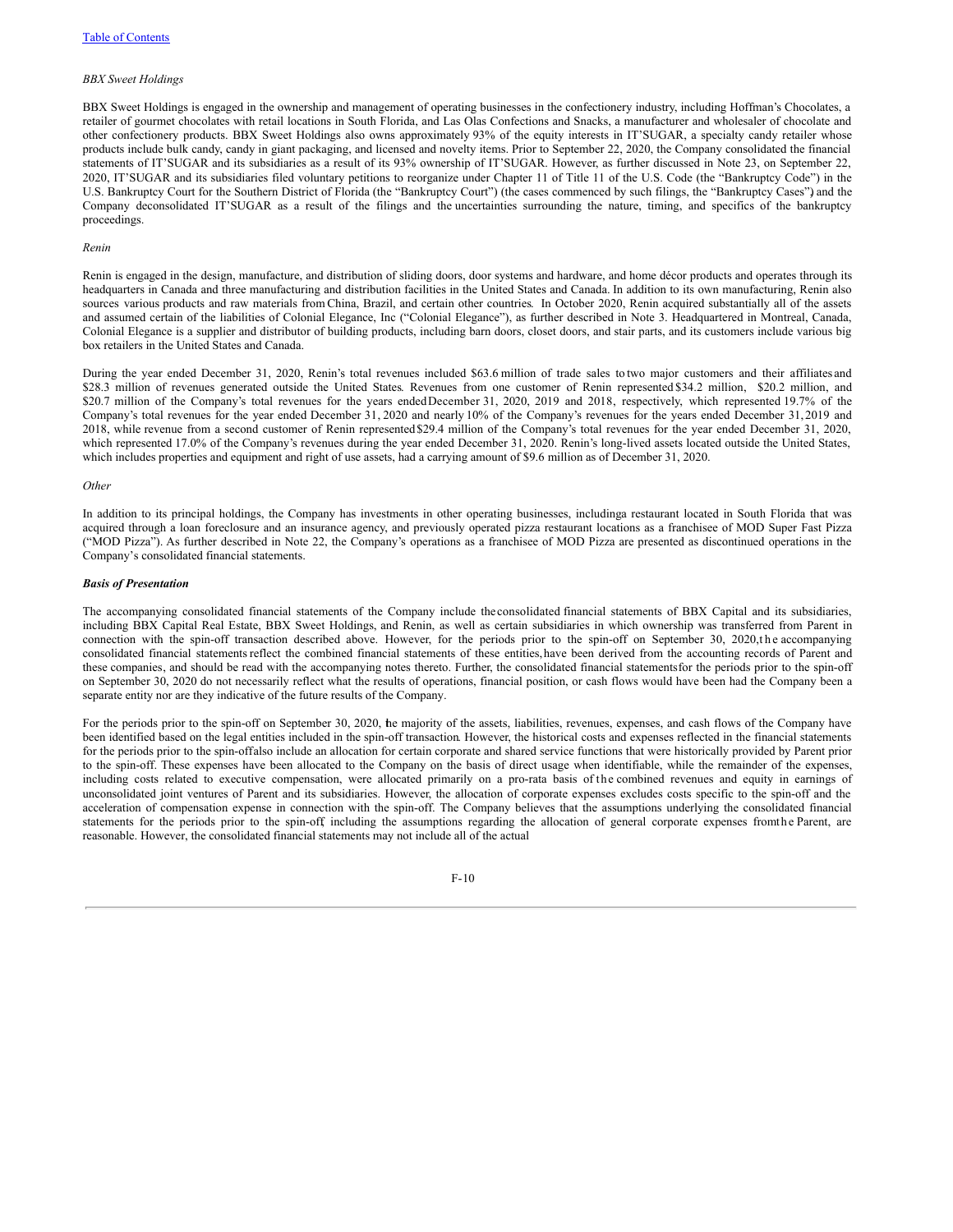expenses that would have been incurred had the Company been operating as a standalone company during the applicable periods presented. Actual costs that would have been incurred if the Company operated as a standalone company would depend on multiple factors, including organizational structure, technology infrastructure, and strategic direction. In addition, following the spin-off on September 30, 2020, the Company also incurs additional costs associated with being a public company that are not reflected in the accompanying consolidated financial statements for periods prior to September 30, 2020.

## *Impact of the COVID-19 Pandemic*

The COVID-19 pandemic has resulted in an unprecedented disruption in the U.S. and global economies and the industries in which the Company operates due to, among other things, (i) government ordered "shelter in place" and "stay at home" orders and advisories, travel restrictions, and restrictions on business operations, (ii) government guidance and restrictions with respect to travel, public accommodations, social gatherings, and related matters, and (iii) the general public's reaction to the pandemic. The disruptions arising from the pandemic and the reaction of the general public had a significant adverse impact on the Company's financial condition and operations during the year ended December 31, 2020, primarily with respect to BBX Sweet Holdings. The duration and severity of the pandemic and related disruptions, as well as the adverse impact on economic and market conditions, are uncertain; however, given the nature of these circumstances, the adverse impact of the pandemic on the Company's consolidated results of operations, cash flows, and financial condition has been, and is expected to continue to be, material. Furthermore, although the duration and severity of the effects of the pandemic are uncertain, demand for many of the Company's products and services may remain weak for a significant length of time, and the Company cannot predict if or when the industries in which the Company operates will return to pre-pandemic levels.

Although the impact of the COVID-19 pandemic on the Company's principal holdings and management's efforts to mitigate the effects of the pandemic has varied, BBX Capital and its subsidiaries have sought to take steps to manage expenses through cost saving initiatives and reductions in employee head count and actions to increase liquidity and strengthen the Company's financial position, including reducing planned capital expenditures. As of December 31, 2020, the Company's consolidated cash balances were \$90.0 million.

### *BBX Capital Real Estate*

Although BBXRE's operations were impacted by the COVID-19 pandemic during 2020 and there is no assurance that they will not be impacted in the future, BBXRE's operations are not currently being significantly impacted by the pandemic.

Following the initial outbreak of COVID-19 in March 2020, construction activities continued at BBXRE's existing projects, while sales activities at BBXRE's single-family for sale housing developments and rental activities at its multifamily apartment developments were temporarily impacted. Further, the effects of the pandemic, including economic uncertainty generally and in the real estate and credit markets in particular, increased uncertainty relating to the expected timing and pricing of sales of its current multifamily apartment developments and the expected timing and financing of new multifamily apartment developments. However, throughout the remainder of 2020 and to date in 2021, BBXRE has experienced a progressive recovery in its operations, which management believes is primarily attributable to demand for single-family and multifamily apartment housing in many of the markets in Florida in which BBXRE operates. In particular, sales at its single-family home developments and leasing and rent collections at its multifamily apartment developments have returned to pre-pandemic levels in most (but not all) locations. In addition, while the sale of existing projects and the commencement of new projects were delayed in 2020 as a result of a temporary decline in investment activity, BBXRE believes that there has generally been a recovery in investor demand for the acquisition of stabilized multifamily apartment communities and the availability of financing of debt and equity capital for new multifamily apartment developments.

However, the pandemic has nevertheless resulted in significant uncertainty in the overall economy and real estate and credit markets, and an increase in COVID-19 cases or the emergence of variant coronavirus strains could result in further disruptions to the U.S. and global economies. As a result, there is no assurance that the real estate market will not be materially adversely impacted by the pandemic or otherwise, that sales prices of single-family homes will not materially decline, that rents will be paid when due or at all, or that market rents will not materially decline. Further, while government efforts to delay or forestall evictions and the availability of judicial remedies have not to date materially impacted BBXRE's operations, they may in the future have an adverse impact on both market values and BBXRE's operating results. In addition, the effects of the pandemic may impact the costs of developing and operating BBXRE's real estate assets, including, but not limited to, an increase in commodity and labor prices and property insurance costs as compared to prepandemic levels, which could also have an adverse impact on market values and BBXRE's operating results. BBXRE will continue to monitor economic and market conditions and may recognize impairment losses in future periods as a result of various factors, including, but not limited to, material declines in overall real estate values, sales prices for single-family homes, and/or rental rates for multifamily apartments.

Further, as it specifically relates to the Altman Companies, the effects of the pandemic, including a prolonged economic downturn, high unemployment, the expiration of or a decrease in government benefits to individuals, and government-mandated moratoriums on tenant evictions, could ultimately have a longer term and more significant impact on rental rates, occupancy levels, and rent collections, including an increase in tenant delinquencies and/or requests for rent abatements. These effects would impact the amount of rental revenues generated from the multifamily apartment communities sponsored and managed by the Altman Companies, the extent of

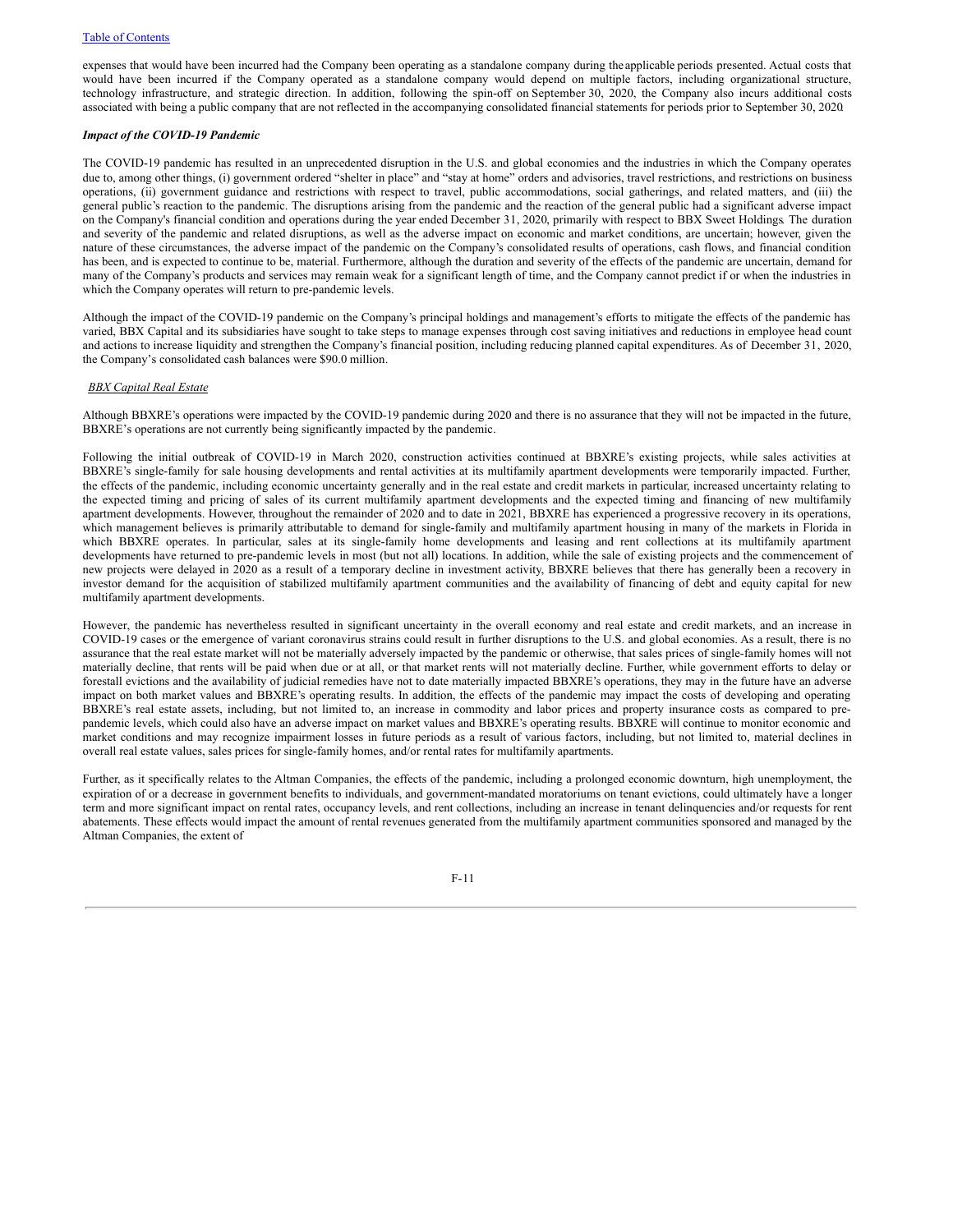management fees earned by the Altman Companies, and the ability of the related joint ventures to stabilize and successfully sell such communities. Furthermore, a decline in rental revenues at developments sponsored by the Altman Companies could require it, as the sponsor and managing member, to fund operating shortfalls in certain circumstances. In addition, the effects of the pandemic may impact the costs of developing and operating multifamily apartment communities, including, but not limited to, an increase in commodity prices as a result of, among other things, supply chain disruptions and material shortages, labor prices, and property insurance costs as compared to pre-pandemic levels, which could also have an adverse impact on market values and the Altman Companies' operating results. Further, the impact of the COVID-19 pandemic on economic conditions in general, including uncertainty regarding the severity and duration of such impact, may ultimately have a significant adverse impact on capitalization rates and real estate values in future periods, particularly if there is a prolonged economic downturn. If there is a significant adverse impact on real estate values as a result of lower rental revenues, higher capitalization rates, or otherwise, the joint ventures sponsored by the Altman Companies may be unable to sell their respective multifamily apartment developments within the time frames previously anticipated and/or for the previously forecasted sales prices, if at all, which may impact the profits expected to be earned by BBXRE from its investment in the managing member of such projects and the ability of the joint ventures to repay or refinance construction loans on such projects and could result in the recognition of impairment losses related to BBXRE's investment in such projects. Furthermore, the Altman Companies may be unable to close on the equity and/or debt financing necessary to commence the construction of new projects, including the development of Altis Lake Willis, which could result in increased operating losses at the Altman Companies due to a decline in development, general contractor, and management fees, the recognition of impairment losses by BBXRE and/or the Altman Companies related to their current investments in predevelopment expenditures and land acquired for development, and the recognition of impairment losses related to BBXRE's overall investment in the Altman Companies, as the profitability and value of the Altman Companies is directly correlated with its ability to source new development opportunities.

With respect to BBXRE's Beacon Lake Master Planned Development, the effects of the COVID-19 pandemic on the economy and demand for single-family housing remain uncertain and could result in requests by homebuilders to extend the timing of their purchase of developed lots from BBXRE and/or failure of the homebuilders to meet their obligations under the contracts with BBXRE to purchase developed lots. In addition, a decline in home prices as a result of the economic impacts associated with the COVID-19 pandemic could result in a decrease in contractually owed contingent revenues expected to be earned by BBXRE in connection with sales of homes by homebuilders on developed lots previously sold to them, as well as a decrease in the expected sales prices for the unsold lots comprising the remainder of the Beacon Lakes Community. Although BBXRE does not currently expect that there will be a significant decrease in the sales prices or fair value of its unsold lots, a significant decline in the demand and pricing for single-family homes could have such an effect and result in the recognition of impairment losses in future periods.

As a result of the above factors, BBXRE's results of operations and financial condition may be materially adversely impacted by the effects of the pandemic in future periods.

#### *BBX Sweet Holdings*

BBX Sweet Holdings has been materially adversely impacted by the effects of the COVID-19 pandemic, primarily with respect to the impact on IT'SUGAR.

As further described in Note 23, in March 2020, IT'SUGAR closed all of its retail locations and furloughed all store employees and the majority of its corporate employees as a result of various factors, including government-mandated closures and Center for Disease Control and the World Health Organization advisories in connection with the COVID-19 pandemic, and between May 2020 and September 2020, it reopened nearly all of its approximately 100 locations that were open prior to the pandemic as part of a phased reopening plan. IT'SUGAR ceased paying rent to the landlords of its closed locations in April 2020 and engaged in negotiations with its landlords for rent abatements, deferrals, and other modifications for both the period of time that the locations were closed and the subsequent period that the locations have been opened and operating under conditions which have been affected by the pandemic. In addition to its unpaid rental obligations, IT'SUGAR ceased paying various outstanding obligations to its vendors.

Although IT'SUGAR was able to reopen its retail locations and received an advance of \$2.0 million from a subsidiary of BBX Capital (as further described in Note 11), IT'SUGAR was unable to maintain sufficient liquidity to sustain its operations as (i) it was unable to obtain significant rent abatements or deferrals from its landlords and amended payment terms from its vendors and (ii) its sales volumes had not sufficiently improved and stabilized following the reopening of its locations. As a result, on September 22, 2020, IT'SUGAR and its subsidiaries filed voluntary petitions to reorganize under Chapter 11 of the Bankruptcy Code in the Bankruptcy Court. As a result of IT'SUGAR filing the Bankruptcy Cases and the uncertainties surrounding the nature, timing, and specifics of the bankruptcy proceedings, the Company deconsolidated IT'SUGAR as of September 22, 2020 and recognized a loss of \$3.3 million during the year ended December 31, 2020 in connection with the deconsolidation. Prior to the deconsolidation of IT'SUGAR, the Company also recognized \$25.3 million of impairment losses during the year ended December 31, 2020 related to IT'SUGAR's goodwill and long-lived assets as a result of the effects of the pandemic, including the recognition of a goodwill impairment loss of \$20.3 million based on a decline in the estimated fair value of IT'SUGAR.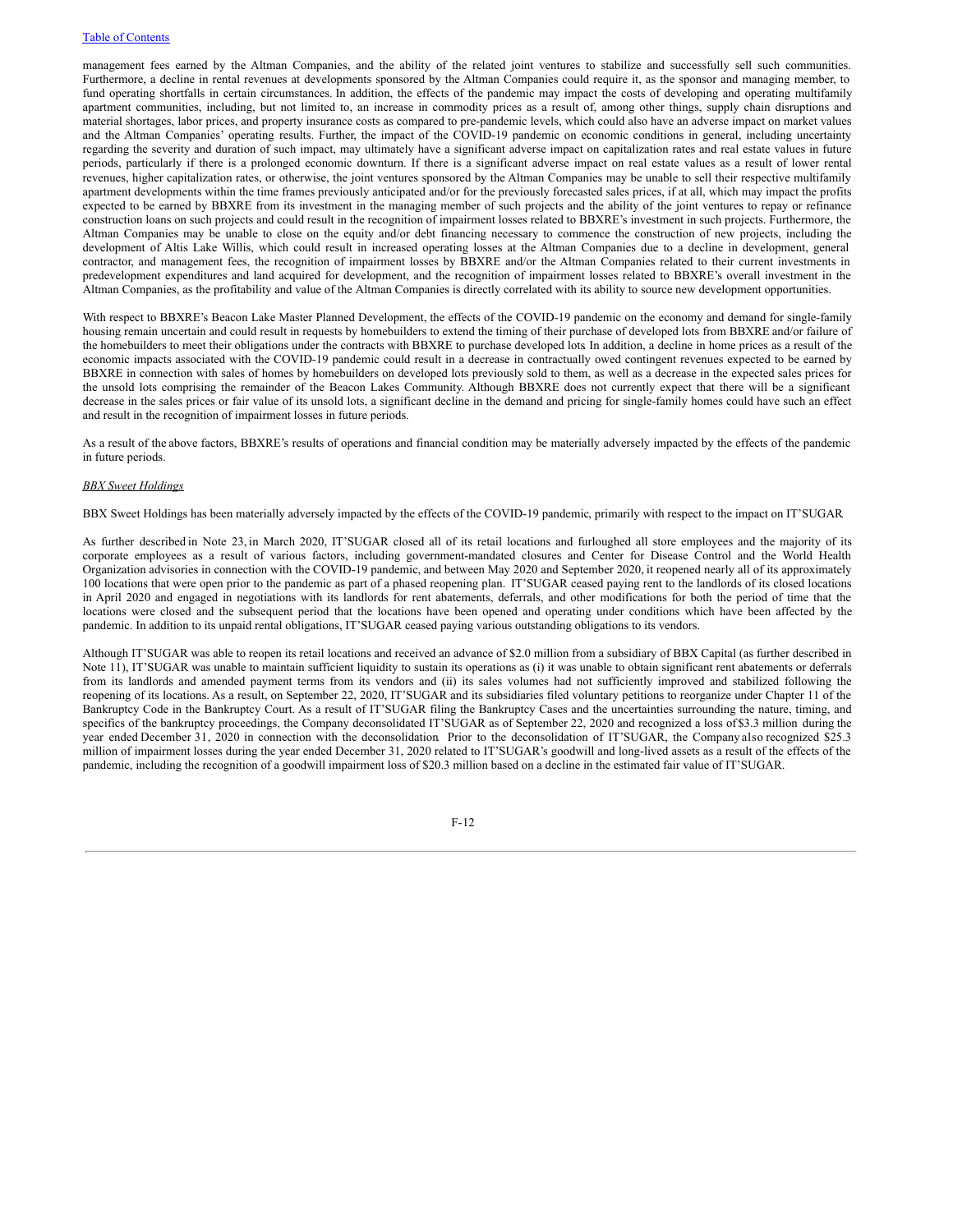### Table of [Contents](#page-1-0)

See Note 23 for additional information, including risks and uncertainties, related to the impacts of the COVID-19 pandemic and Bankruptcy Cases on IT'SUGAR and Notes 8, 9, and 10 for additional information with respect to theCompany's recognition of impairment losses related to IT'SUGAR.

#### *Renin*

As of December 31, 2020, Renin's had not been significantly impacted by the COVID-19 pandemic, and it has continued to operate both of its manufacturing and distribution facilities, source various products and raw materials from China, Brazil, and certain other countries, and sell its products through various channels. However, as a result of the effects of the pandemic, Renin has experienced increased costs related to the shipment of products and raw materials, which has impacted its product costs and gross margin, and Renin expects this increase in costs to continue and worsen during 2021. Although Renin's operations had not been significantly impacted by the pandemic as of December 31, 2020, the effects of the pandemic, including a recessionary economic environment, could have a significant adverse impact on Renin's results of operations and financial condition in future periods, particularly if an economic downturn is prolonged in nature and impacts consumer demand or the effects of the pandemic result in material disruptions in the supply chains for its products and raw materials, including additional delays in the production and shipment of products and raw materials from foreign suppliers and continued increases in shipping costs. Further, while Renin has begun to diversify its supply chain and transfer the assembly of certain products from foreign suppliers to its own manufacturing facilities, Renin continues to source products and raw materials from China. As a result, disruptions in its supply chain from China as a result of various factors, including closures or delays in the supply chain, could have a material impact on Renin's cost of product and ability to meet customer demand.

## **2. Basis of Presentation and Significant Accounting Policies**

*Consolidation Policy -*The consolidated financial statements are prepared in conformity withaccounting principles generally accepted in the United States of America ("GAAP") and include the accounts of BBX Capital's wholly-owned subsidiaries, other entities in which BBX Capital or its subsidiaries hold controlling financial interests, and any variable interest entities ("VIEs") in which BBX Capital or one of its consolidated subsidiaries is deemed the primary beneficiary of the VIE. All significant inter-company accounts and transactions have been eliminated in consolidation.

*Use of Estimates –* The preparation of GAAP financial statements requires management to make estimates and assumptions that affect the reported amounts of assets and liabilities and disclosure of contingent assets and liabilities at the date of the financial statements and the reported amounts of revenues and expenses during the reporting period. Actual results could differ from those estimates. On an ongoing basis, management evaluates its estimates, including those that relate to the recognition of revenue; the allowance for expected credit losses; the recovery of the carrying value of real estate; the measurement of assets and liabilities at fair value, including amounts recognized in business combinations and items measured at fair value on a non-recurring basis, such as intangible assets, goodwill, and real estate; the amount of the deferred tax valuation allowance and accounting for uncertain tax positions; and the estimate of contingent liabilities related to litigation and other claims and assessments. Management bases its estimates on historical experience and on other various assumptions that it believes to be reasonable under the circumstances, the results of which form the basis for making judgments about the carrying values of assets and liabilities that are not readily apparent from other sources. Actual results may differ materially from these estimates under different assumptions and conditions.

Due to, among other things, the impact and potential future impact of the ongoing COVID-19 pandemic, which is discussed above, actual conditions could materially differ from the Company's expectations and estimates, which could materially affect the Company's results of operations and financial condition. The severity, magnitude, and duration, as well as the economic consequences, of the COVID-19 pandemic, are uncertain, rapidly changing, and difficult to predict. As a result, the Company's accounting estimates and assumptions may change over time in response to the COVID-19 pandemic. Such changes could result in, among other adjustments, future impairments of intangibles, long-lived assets, and investments in unconsolidated subsidiaries and future reserves for inventory and receivables.

*Reclassifications -* Certain amounts for prior years have been reclassified to conform to the revised financial statement presentation for 2020. The reclassifications had no impact on the Company's statements of operations and comprehensive income or statements of cash flows.

*Cash, Cash Equivalents, and Restricted Cash*- Cash equivalents consist of demand deposits at financial institutions, money market funds, and other shortterm investments with original maturities at the time of purchase of 90 days or less. Cash in excess of the Company's immediate operating requirements are generally invested in short-term time deposits and money market instruments that typically have original maturities at the date of purchase of three months or less. Restricted cash consists primarily of cash held at financial institutions associated with our insurance subsidiary or with borrowings. Cash and cash equivalents are maintained at various financial institutions located throughout the United States and Canada in amounts exceeding the \$250,000 federally insured limit. Accordingly, the Company is subject to credit risk. Management performs periodic evaluations of the relative credit standing of financial institutions maintaining the Company's deposits to evaluate and, if necessary, take actions in an attempt to mitigate credit risk.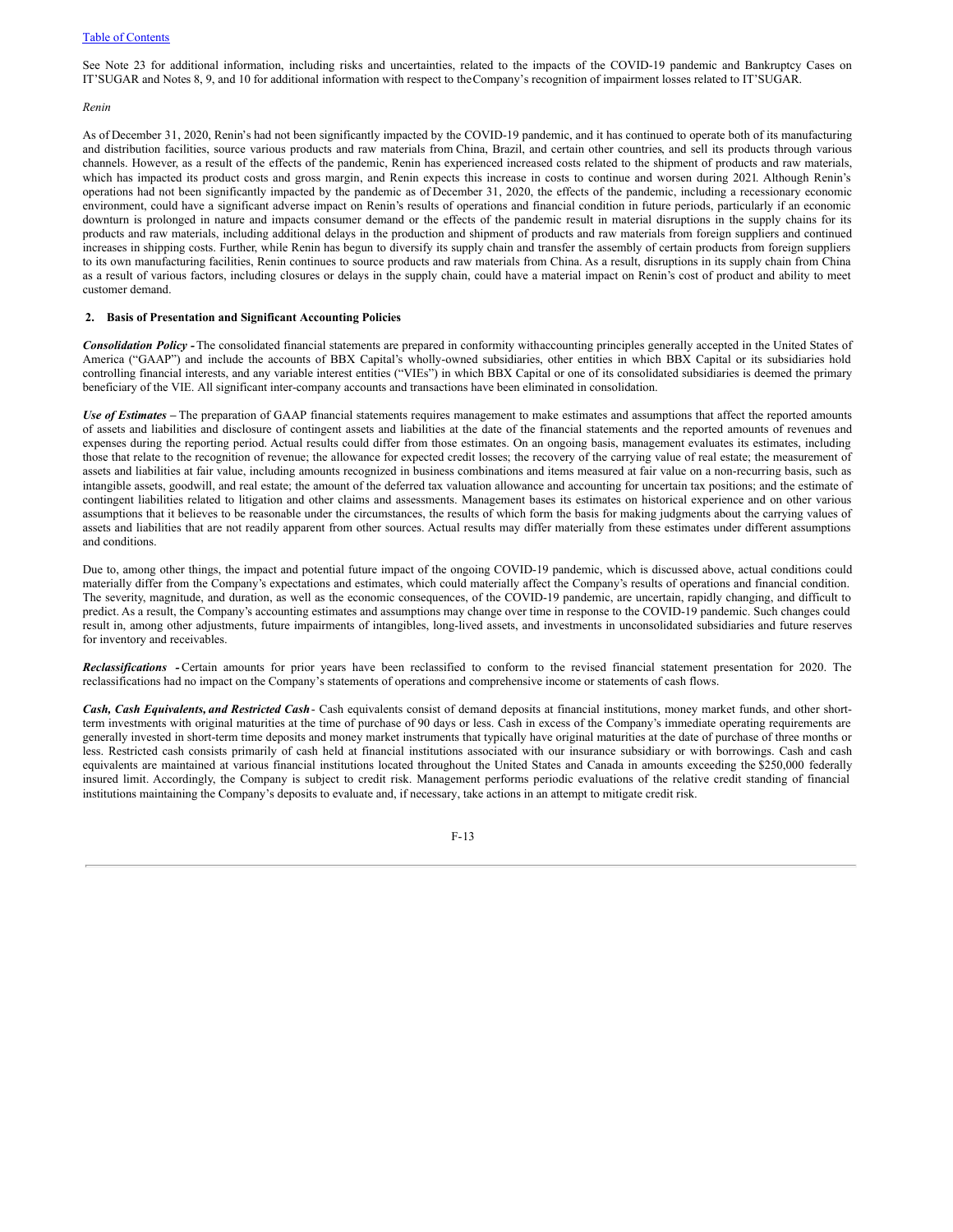## *Revenue Recognition*

*Trade sales –* Revenue is recognized on trade sales as follows:

- · Revenue is recognized on wholesale trade saleswhen control of the products is transferred to customers, which generally occurs when the products are shipped or the customers accept delivery. Wholesale trade sales typically have payment terms between 10 and 90 days. Certain customer trade sale contracts have provisions for right of return, volume rebates, and price concessions. These types of discounts are accounted for as variable consideration, and the Company uses the expected value method to calculate the estimated reduction in the trade sales revenue. The inputs used in the expected value method include historical experience with the customer, sales forecasts, and outstanding purchase orders.
- Revenue is recognized on retail trade sales at the point of sale, which occurs when products are sold at the Company's retail locations.
- Sales and other taxes imposed by governmental authorities that are collected by the Company from customers are excluded from revenue or the transaction price.
- · Shipping and handling activities that occur after the control of goods is transferred to a customer are accounted for as fulfillment activities instead of a separate performance obligation.
- Revenue is not adjusted for the effects of a significant financing component if the Company expects, at the contract inception, that the performance obligation will be satisfied within one year or less.

*Sales of real estate inventory -*Revenue is generally recognized on sales of real estate inventory to customers when the sales are closed and title passes to the buyer. The Company generally receives payment from the sale of real estate inventory at the date of closing. In addition, certain real estate sales contracts provide for a contingent purchase price. The contingent purchase price in contracts pursuant to which the Company sells developed lots to homebuilders is generally calculated as a percentage of the proceeds that the homebuilders receive from sales to their own customers, and the Company does not receive payment of such amounts until the homebuilders close on such sales. The Company accounts for the contingent purchase price in these contracts as variable consideration and estimates the amount of such consideration that may be recognized upon the closing of the real estate transaction based on the expected value method. The estimate of variable consideration is recognized as revenue to the extent that it is not probable that a significant reversal in the amount of cumulative revenue recognized will occur when the uncertainty associated with the variable consideration is subsequently resolved. The inputs used in the expected value method include current and expected sales prices (net of incentives), historical contingent purchase price receipts, and sales contracts on similar properties.

*Interest income –* Interest income from loans receivable originated by the Company and the note receivable from BVH is recognized on accruing loans when management determines that it is probable that all of the principal and interest will be collected in accordance with the loan's contractual terms. Interest income is recognized on non-accrual loans on a cash basis. Other than the note receivable from BVH, the Company's loans receivable are included in other assets in the Company's consolidated statements of financial condition.

*Net gains on sales of real estate assets –*Net gains on sales of real estate assets represents sales of assets to non-customers. Gains (or losses) are recognized from sales to non-customers when the control of the asset has been transferred to the buyer, which generally occurs when title passes to the buyer.

*Other revenue –* Other revenue is primarily comprised of rental income from properties under short-term operating leases and insurance commissions earned from insurance carriers. Rental income is recognized as rents become due, and rental payments received in advance are deferred until earned.

*Trade Accounts Receivables and Allowance for Expected Credit Losses – Accounts receivable are stated at the amounts billed to customers for sale of goods* or services with a contractual maturity of one year or less. The Company provides an allowance for expected credit losses. This allowance is based on a review of outstanding receivables and historical collection information and an evaluation of both existing economic conditions and reasonable and supportable forecasts of future economic conditions impacting the Company's customers. Accounts receivable are ordinarily due 30 to 60 days after the issuance of the invoice (based on terms). Accounts receivable are considered delinquent after 30 days past the due date. These delinquent receivables are monitored and are charged to the allowance for expected credit losses based on an evaluation of individual circumstances of the customer. Account balances are written off after collection efforts have been made and the potential recovery is considered remote.

*Trade Inventory* – Trade inventory is measured at the lower of cost or market. Cost includes all costs of conversions, including materials, direct labor, production overhead, depreciation of equipment, and shipping costs. Raw materials are not written down unless the goods in which they are incorporated are expected to be sold for less than cost, in which case, they are written down by reference to replacement cost of the raw materials. Finished goods and work in progress are stated at the lower of cost or market determined on a first-in, first-out or average cost basis. Shipping and handling fees billed to customers are recorded as trade sales, and shipping and handling fees paid by the Company are recorded as cost of trade sales.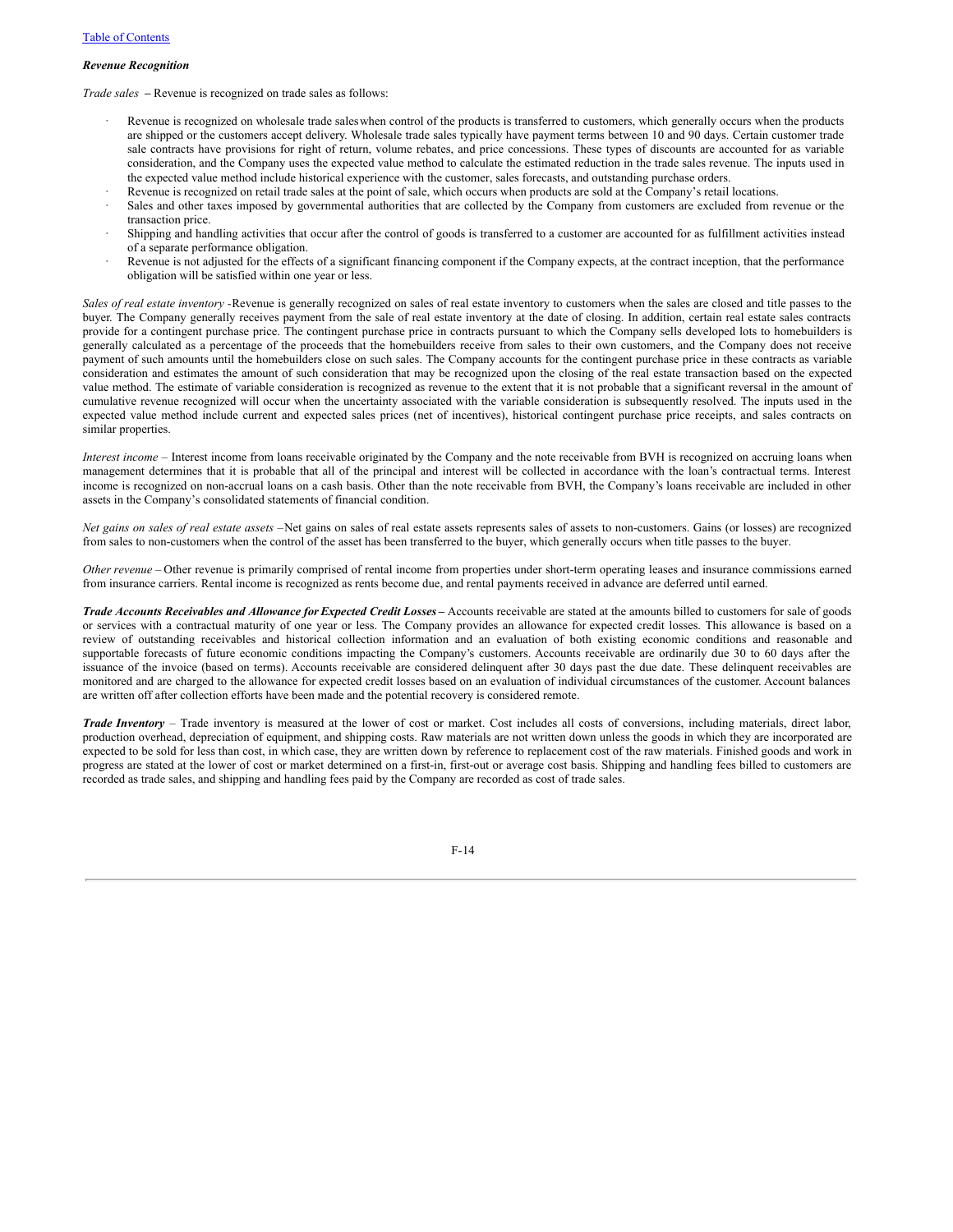In valuing inventory, the Company makes assumptions regarding write-downs required for excess and obsolete inventory based on judgments and estimates formulated from available information. Estimates for excess and obsolete inventory are based on historical and forecasted usage. Inventory is also examined for upcoming expiration, and write-downs are recorded where appropriate.

*Real Estate* – From time to time, the Company acquires real estate or takes possession or ownership of real estate through the foreclosure of collateral on loans receivable. Such real estate is classified as real estate held-for-sale, real estate held-for-investment, or real estate inventory. When real estate is classified as held-for-sale, it is initially recorded at fair value less estimated selling costs and subsequently measured at the lower of cost or estimated fair value less selling costs. When real estate is classified as held-for-investment, it is initially recorded at fair value and, if applicable, is depreciated in subsequent periods over its useful life using the straight-line method. Real estate is classified as real estate inventory when the property is under development for sale to customers and is measured at cost, including costs of improvements and amenities incurred subsequent to acquisition, capitalized interest and real estate taxes, and other costs incurred during the construction period. Expenditures for capital improvements are generally capitalized, while the ongoing costs of owning and operating real estate are charged to selling, general and administrative expenses as incurred. Impairments required on loans receivable at the time of foreclosure of real estate collateral are charged to the allowance for loan losses, while impairments of real estate required under ASC 360 to reflect subsequent declines in fair value are recorded as impairment losses in the Company's consolidated statements of operations and comprehensive income.

*Investments in Unconsolidated Real Estate Joint Ventures -*The Company uses the equity method of accounting to record its equity investments in entities in which it has significant influence but does not hold a controlling financial interest, including equity investments in VIEs in which the Company is not the primary beneficiary. Under the equity method, an investment is reflected on the statement of financial condition of an investor as a single amount, and an investor's share of earnings or losses from its investment is reflected in the statement of operations as a single amount. The investment is initially measured at cost and subsequently adjusted for the investor's share of the earnings or losses of the investee and distributions received from the investee. The investor recognizes its share of the earnings or losses of the investee in the periods in which they are reported by the investee in its financial statements rather than in the period in which an investee declares a distribution. Intra-entity profits and losses on assets still remaining with an investor or investee are eliminated.

The Company recognizes its share of earnings or losses from certain equity method investments based on the hypothetical liquidation at book value ("HLBV") method. Under the HLBV method, earnings or losses are recognized based on how an entity would allocate and distribute its cash if it were to sell all of its assets and settle its liabilities for their carrying amounts and liquidate at the reporting date. The HLBV method is used to calculate the Company's share of earnings or losses from equity method investments when the contractual cash disbursements to the investors are different than the investors' stated ownership percentage.

The Company capitalizes interest expense on investments in and advances to or loans to real estate joint ventures accounted for under the equity method that have commenced qualifying activities, such as real estate development projects. The capitalization of interest expense ceases when the investee completes its qualifying activities, and total capitalized interest expense cannot exceed interest expense incurred.

The Company reviews its investments on an ongoing basis for indicators of other-than-temporary impairment. This determination requires significant judgment in which the Company evaluates, among other factors, the fair market value of its investments, general market conditions, the duration and extent to which the fair value of an investment is less than cost, and the Company's intent and ability to hold an investment until it recovers. The Company also considers specific adverse conditions related to the financial health and business outlook of the investee, including industry and market performance, rating agency actions, and expected future operating and financing cash flows. If a decline in the fair value of an investment is determined to be other-thantemporary, an impairment loss is recorded to reduce the investment to its fair value, and a new cost basis in the investment is established.

*Property and Equipment, net* – Property and equipment is stated at cost less accumulated depreciation and amortization. Depreciation is computed using the straight-line method over the estimated useful lives of the assets, which is generally 3 years for computer equipment, 3 to 5 years for software, 5 years for furniture and fixtures, and 7 to 10 years for manufacturing equipment. The cost of leasehold improvements is depreciated using the straight-line method over the shorter of the term of the related lease or the estimated useful lives of the improvements. Expenditures for new property, leasehold improvements, and equipment, as well as major renewals and betterments, are capitalized, while expenditures for maintenance and repairs are expensed as incurred. Gains or losses on the disposal of property and equipment are reflected in current operations.

*Goodwill* – The Company recognizes goodwill upon the acquisition of a business when the fair values of the consideration transferred and any noncontrolling interests in the acquiree are in excess of the fair value of the acquiree's identifiable net assets. The Company tests goodwill for potential impairment on an annual basis as of December 31 or during interim periods if impairment indicators exist. The Company first assesses qualitatively whether it is necessary to perform goodwill impairment testing. Impairment testing is performed when it is more likely than not that the fair value of a reporting unit is less than its carrying amount, including goodwill. The Company evaluates various factors affecting a reporting unit in its qualitative assessment, including, but not limited to, macroeconomic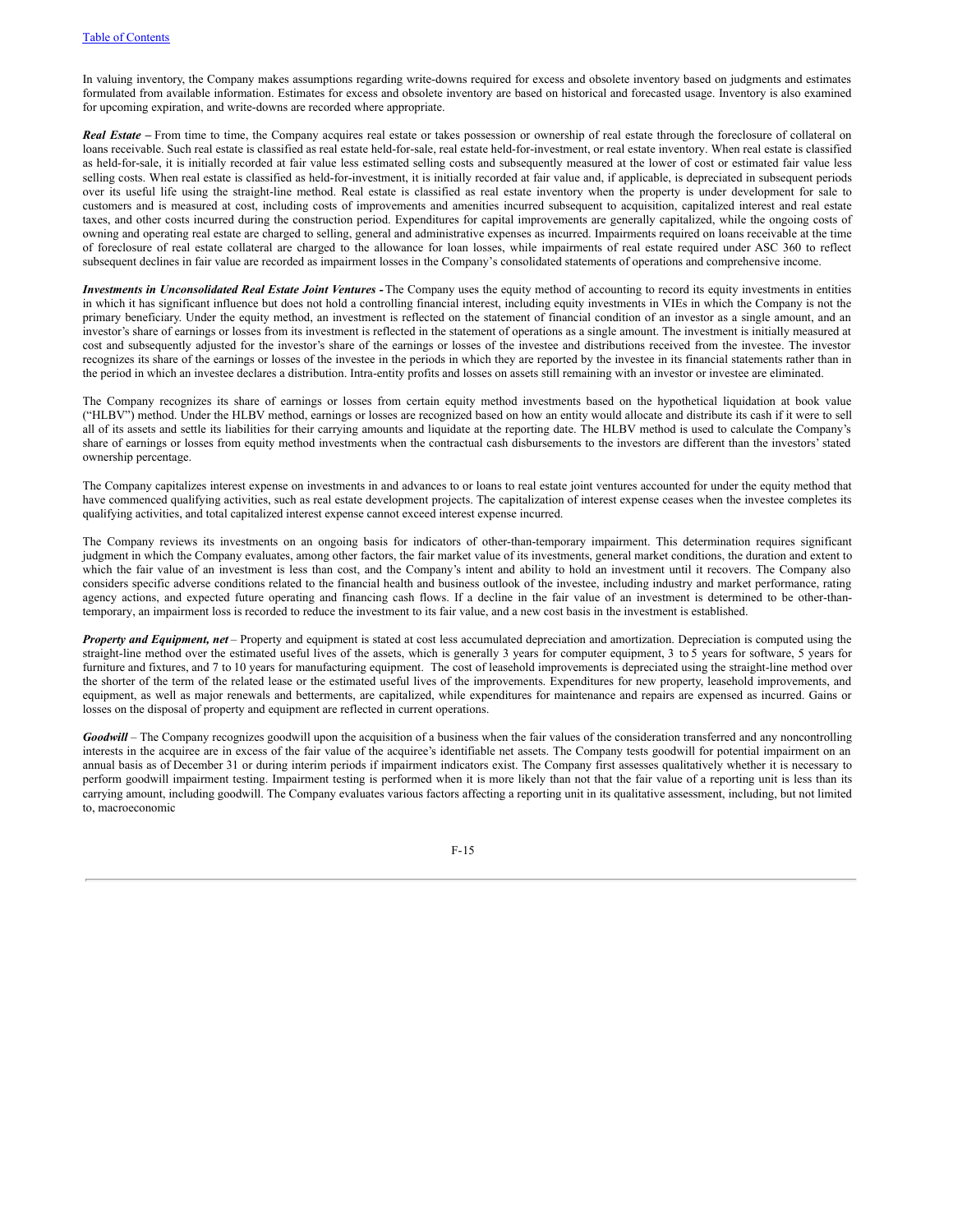conditions, industry and market considerations, cost factors, and financial performance. If the Company concludes from its qualitative assessment that goodwill impairment testing is required, the fair value of the reporting unit is compared to its carrying amount. If the carrying amount of a reporting unit exceeds its fair value, the Company records an impairment loss for the excess amount, although the impairment loss is limited to the amount of goodwill allocated to the reporting unit.

The Company generally applies an income approach utilizing a discounted cash flow methodology and a market approach utilizing a guideline public company and transaction methodology to estimate the fair value of its reporting units. The estimated fair values obtained from the income and market approaches are compared and reviewed for reasonableness to determine a best estimate of fair value. The Company's discounted cash flow methodology establishes an estimate of fair value by estimating the present value of the projected future cash flows to be generated from a reporting unit. The discount rate applied to the projected future cash flows to arrive at the present value is intended to reflect all risks of ownership and the associated risks of realizing the stream of projected future cash flows. The Company generally uses a five to ten-year period in computing discounted cash flow values. The most significant assumptions used in the discounted cash flow methodology are generally the terminal value, the discount rate, and the forecast of future cash flows. The guideline public company methodology establishes an estimate of fair value based upon the trading prices of public traded companies that are similar to the applicable reporting unit, while the guideline transaction methodology establishes an estimate of fair value based on acquisitions of companies that are similar to the applicable reporting unit. Under these methods, the Company develops multiples of revenue and earnings before interest, taxes, depreciation and amortization ("EBITDA") based upon the indicated enterprise value, revenues, and EBITDA of the guideline companies and makes adjustments to such multiples based on various considerations, including the financial condition, operating performance, and relative risk of the guideline companies. The adjusted multiples are then applied to the revenues and EBITDA of the reporting unit to develop an estimated fair value of the reporting unit. Depending on the facts and circumstances applicable to the reporting unit and the guideline companies, the Company may place greater emphasis on the income or market approach to determine its best estimate of fair value.

Inherent in the Company's determinations of fair value are certain judgments and estimates relating to future cash flows, including the Company's assessment of current economic indicators and market valuations, and assumptions about the Company's strategic plans with regard to its operating businesses. Due to the uncertainties associated with such evaluations, actual results could differ materially from such estimates.

*Intangible Asset, net* **–** Intangible assets in the Company's financial statements primarily consist of intangible assets acquired in connection with certain business combinations, including acquired customer relationships, trademarks, and noncompetition agreements. These definite-lived intangible assets are recognized at fair value upon acquisition and amortized on a straight-line basis over their respective estimated useful lives.

*Operating Lease Assets and Operating Lease Liabilities* **–** The Company recognizes right-of-use assets and lease liabilities associated with lease agreements with an initial term of greater than 12 months, while lease agreements with an initial term of 12 months or less are not recorded in the Company's consolidated statements of financial condition. The Company determines if an arrangement is a lease at inception. Operating lease assets represent the Company's right to use an underlying asset for the lease term, and operating lease liabilities represent the Company's obligation to make lease payments. Operating lease assets and liabilities are recognized when the Company takes possession of the underlying asset based on the present value of lease payments over the lease term. The Company generally does not include lease payments associated with renewal options that are exercisable at its discretion in the measurement of its operating lease assets and operating lease liabilities as it is not reasonably certain that such options will be exercised. The Company generally recognizes lease costs associated with its operating leases on a straight-line basis over the lease term, while variable lease payments that do not depend on an index or rate are recognized as variable lease costs in the period in which the obligation for those payments is incurred. The Company recognizes accrued straight-line rent and unamortized tenant allowances received from landlords associated with its operating leases as a reduction of the operated lease assets associated with such leases. The Company has lease agreements with lease and non-lease components which it generally accounts for as a single lease component for lease classification, recognition, and measurement purposes.

*Impairment of Long-Lived Assets* – The Company evaluates its long-lived assets, including property and equipment, definite-lived intangible assets, and right-of-use assets associated with its lease agreements, for potential impairment whenever events or changes in circumstances indicate that the carrying amount of an asset (or asset group) may not be recoverable. Factors which could indicate that an asset (or asset group) may not be recoverable include, but are not limited to, significant underperformance relative to historical or projected future operating results, significant changes in the manner of use of the assets or the strategy for the overall business, a significant decrease in the market value of the assets, and significant negative industry or economic trends. The carrying amount of an asset (or asset group) is not considered recoverable when the carrying amount exceeds the sum of the undiscounted cash flows expected to result from the use of the asset (or asset group). To the extent that the carrying amount of an asset (or asset group) exceeds the sum of such undiscounted cash flows, an impairment loss is measured and recorded based on the amount by which the carrying amount of the asset (or asset group) exceeds its fair value. Impairment losses associated with an asset group are allocated to long-lived assets within the asset group based on their relative carrying amounts; however, the carrying amounts of individual long-lived assets within an asset group are not reduced below their individual fair values.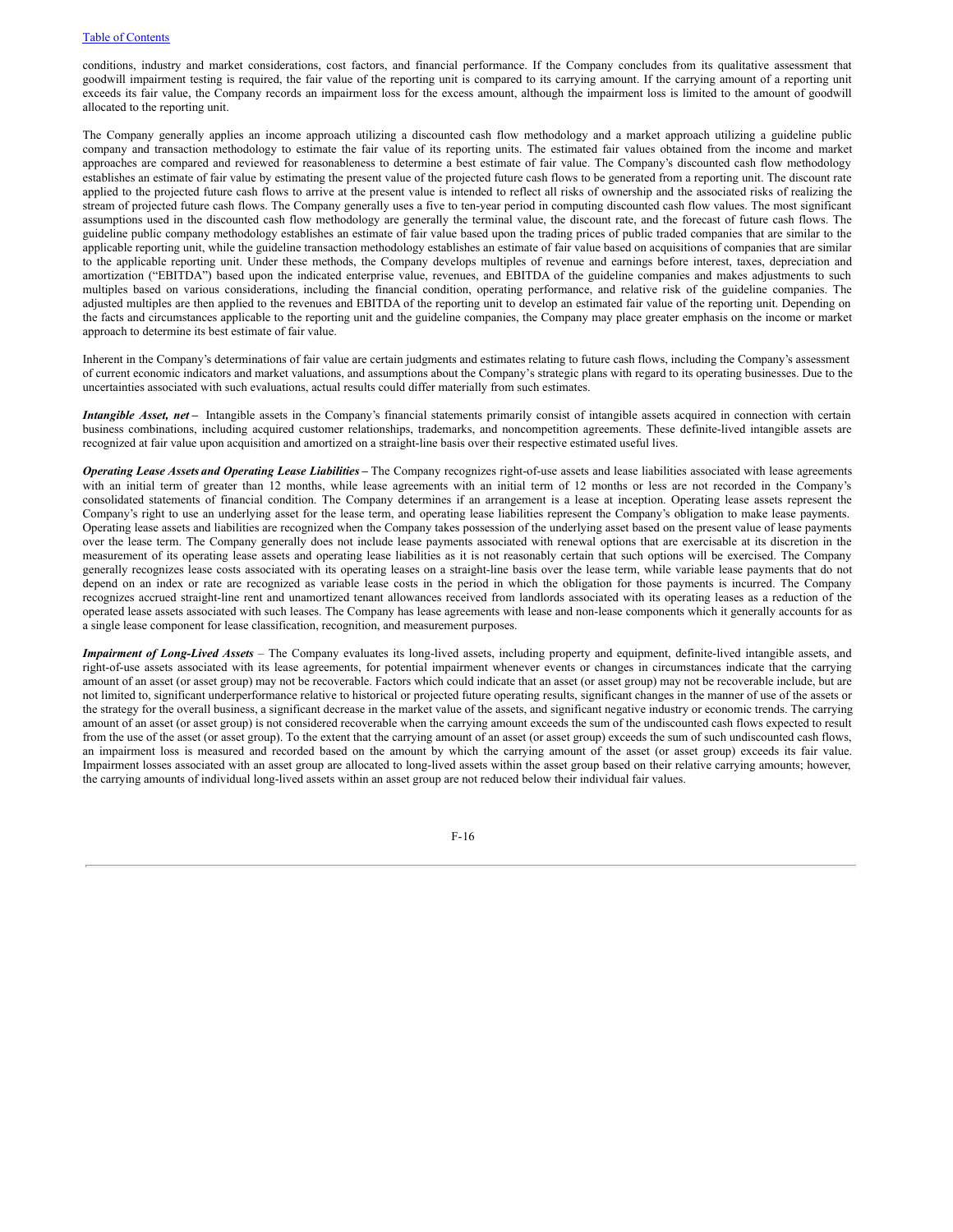To the extent that impairment testing is required, the Company generally estimates the fair values of its long-lived assets utilizing a discounted cash flow methodology which estimates the present value of the projected future cash flows expected to be generated from the applicable assets or asset groups. When estimating the fair value of asset groups related to a retail location, the Company's estimated fair value considers the relevant market participants and the highest and best use for the location, including whether the value of the location would be maximized by operating the location in its current use or by permanently closing the location and subleasing it. To the extent applicable, the Company estimates the fair value of right-of-use assets associated with its retail locations using a discounted cash flow methodology which estimates the present value of market rental rates applicable to such right-of-use assets. When estimating the fair value of intangible assets, the Company uses a form of the income approach relevant to the applicable asset or asset group. The Company uses the relief from royalty valuation method, a form of the income approach, to estimate the fair value of trademarks. Under this method, the fair value of trademarks is determined by calculating the present value using a risk-adjusted discount rate of the estimated future royalty payments that would have to be paid if the trademarks were not owned. The Company uses the multi-period excess earnings method, a form of the income approach, to estimate the fair value of customer relationships. Under this method, the fair value of customer relationships is determined by isolating the expected cash flows attributable to the customer relationship intangible asset and discounting these cash flows using a risk-adjusted discount rate.

As the carrying amounts of the Company's long-lived assets are dependent upon estimates of future cash flows that they are expected to generate, these assets may be impaired if cash flows decrease significantly or do not meet expectations, in which case they would be written down to their estimated fair values. The estimates of useful lives and expected cash flows require the Company to make significant judgments regarding future periods that are subject to a number of factors, many of which are beyond the Company's control.

*Deferred Financing Costs* – Deferred financing costs are comprised of costs incurred in connection with obtaining financing from third-party lenders and are presented in the Company's consolidated statements of financial condition as other assets or as a direct deduction from the carrying amount of the associated debt liability. These costs are capitalized and amortized to interest expense over the terms of the related financing arrangements. As of December 31, 2020 and 2019, unamortized deferred financing costs presented in other assets totaled \$0.2 million and \$0.1 million, respectively, while unamortized costs presented against the associated debt liabilities totaled \$1.1 million and \$0.8 million, respectively. Interest expense from the amortization of deferred financing costs for the years ended December 31, 2020, 2019 and 2018 was\$28,000, \$72,000, and \$41,000, respectively.

*Income Taxes* – Subsequent to September 30, 2020, BBX Capital and its subsidiaries in which it owns80% or more of the voting power and value of the subsidiary's stock file a consolidated U.S. Federal and Florida income tax return. Other than Florida, BBX Capital and its subsidiaries file separate or unitary state income tax returns for each jurisdiction. Subsidiaries in which BBX Capital owns less than 80% of the outstanding equity are not included in the Company's consolidated U.S. Federal or Florida state income tax return. Prior to September 30, 2020, the Company was a wholly owned subsidiary of BVH, and its activities were included in BVH's tax return filings. While it was a wholly owned subsidiary of BVH, the Company accounted for income taxes on a separate return basis.

The Company accounts for income taxes using the asset and liability method. Accordingly, deferred tax assets and liabilities are recognized for the future tax consequences attributable to differences between financial statement carrying amounts of existing assets and liabilities and their respective tax bases. Deferred tax assets and liabilities are measured using enacted tax rates expected to apply to taxable income in the years in which those temporary differences are expected to be recovered or settled. The effect on deferred tax assets and liabilities of a change in the tax rate is recognized in income or expense in the period that the change is effective. Income tax benefits are recognized when it is probable that the deduction will be sustained. A valuation allowance is established when it is more likely than not that all or a portion of a deferred tax asset will either expire before the Company is able to realize the benefit, or that future deductibility is uncertain. If a valuation allowance is recorded, a subsequent change in circumstances that causes a change in judgment about the realization of the related deferred tax amount could result in the reversal of the deferred tax valuation allowance.

An uncertain tax position is defined as a position taken or expected to be taken in a tax return that is not based on clear and unambiguous tax law and which is reflected in measuring current or deferred income tax assets and liabilities for interim or annual periods. The Company may recognize the tax benefit from an uncertain tax position only if it believes that it is more likely than not that the tax position will be sustained on examination by the taxing authorities based on the technical merits of the position. The Company measures the tax benefits recognized based on the largest benefit that has a greater than 50% likelihood of being realized upon ultimate resolution. The Company recognizes interest and penalties related to unrecognized tax benefits in its provision for income taxes. The Company has not identified any uncertain tax positions as of December 31, 2020.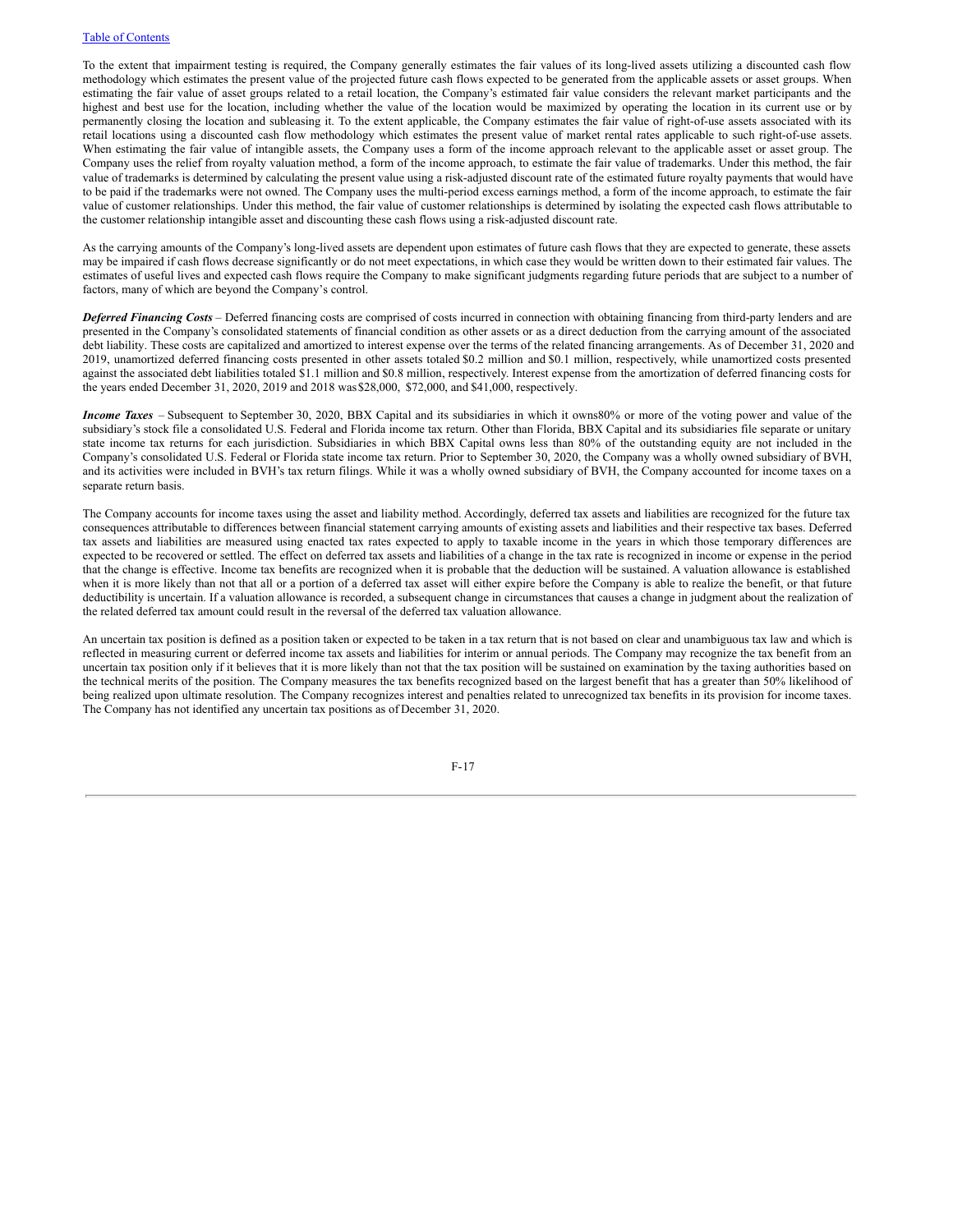*Noncontrolling Interests –* Noncontrolling interests reflect third parties' ownership interests in entities that are consolidated in the Company's financial statements but are less than 100% owned by the Company. Noncontrolling interests are recognized as equity in the consolidated statements of financial condition and presented separately from the equity attributable to BBX Capital's shareholders, while noncontrolling interests that are redeemable for cash at the holder's option or upon a contingent event outside of the Company's control are classified as redeemable noncontrolling interests and presented in the mezzanine section between total liabilities and equity in the consolidated statements of financial condition. The Company measures redeemable noncontrolling interests on an ongoing basis by accreting changes in the estimated redemption value of such interests from the date of issuance to the earliest redemption date and adjusts the carrying amount of such interests to the calculated value in the event that it is in excess of the carrying amount of such interests at such time.

A change in the ownership interests of a subsidiary is accounted for as an equity transaction if the Company retains its controlling financial interest in the subsidiary.

The amounts of consolidated net income and comprehensive income attributable to BBX Capital's shareholders and noncontrolling interests are separately presented in the Company's consolidated statements of operations and comprehensive income.

*Cost of Trade Sales* – Cost of trade sales includes the cost of inventory, shipping and handling, warehousing, and occupancy expenses related to the Company's retail locations and manufacturing facilities.

*Advertising* – The Company expenses advertising and marketing costs as incurred. Advertising and marketing costs, which are included as selling, general and administrative expenses in the accompanying consolidated statements of operations and comprehensive income, were \$1.1 million, \$2.5 million, and \$2.3 million for the years endedDecember 31, 2020, 2019, and 2018, respectively.

*Accounting for Loss Contingencies –* Loss contingencies, including those arising from legal actions, are recorded as liabilities when the likelihood of loss is probable and an amount or range of loss can be reasonably estimated.

*Earnings Per Share* – Basic and diluted earnings per share is computed by dividing net income attributable to BBX Capital's shareholders by the weighted average shares outstanding. For periods prior to the spin-off on September 30, 2020, the weighted average shares outstanding was based on the shares issued in connection with the spin-off, while for periods subsequent to spin-off, the shares outstanding was based on the actual weighted average number of shares outstanding.

#### *Recently Adopted Accounting Pronouncements*

The Financial Accounting Standards Board ("FASB") has issued the following accounting pronouncements and guidance relevant to the Company's operations which have been adopted as of January 1, 2020:

ASU No. 2016-13, Financial Instruments - Credit Losses (Topic 326), Measurement of Credit Losses on Financial Instruments (as subsequently amended and *clarified by various ASUs).* This standard requires an approach of estimating credit losses on certain types of financial instruments based on expected losses and expands the disclosure requirements regarding an entity's assumptions, models, and methods for estimating its allowance for credit losses. The standard also requires entities to record an allowance for credit losses for available for sale debt securities rather than reduce the carrying amount under the other-than temporary impairment model. In addition, the standard requires entities to disclose the amortized cost balance for each class of financial asset by credit quality indicator, disaggregated by the year of origination (i.e., by vintage year). The Company adopted this standard on January 1, 2020 using a modified retrospective method and did not recognize a cumulative effect adjustment upon adoption of the standard as the Company's trade receivables are generally due 30 to 60 days from the date of the invoice with minimal historical loss experience. The Company's loans receivable are legacy loans from BVH's sale of BankAtlantic that have been written down to the collateral value less cost to sell with interest recognized on a cash basis. As such, the adoption of the standard did not have a material impact on the Company's consolidated financial statements.

ASU No. 2018-13, Fair Value Measurement (Topic 820), Disclosure Framework – Changes to the Disclosure Requirements for Fair Value Measurement This standard modifies the disclosure requirements in Topic 820 related to the valuation techniques and inputs used in fair value measurements, uncertainty in measurement, and changes in measurements applied. This standard was effective for the Company on January 1, 2020, and the adoption of the standard did not have a material impact on the Company's consolidated financial statements and disclosures.

FASB Staff Q&A Accounting for Lease Concessions Related to the Effects of the COVID-19 Pandemic (Topic 842): The FASB issued guidance on lease concessions related to the effects of the COVID-19 pandemic allowing entities to make an election to account for lease concessions related to the effects of the COVID-19 pandemic as if the enforceable rights and obligations for those concessions existed in the lease contract (regardless of whether those enforceable rights and obligations for the concessions explicitly exist in the lease contract). Consequently, for concessions related to the effects of the COVID-19 pandemic, an entity will not have to analyze each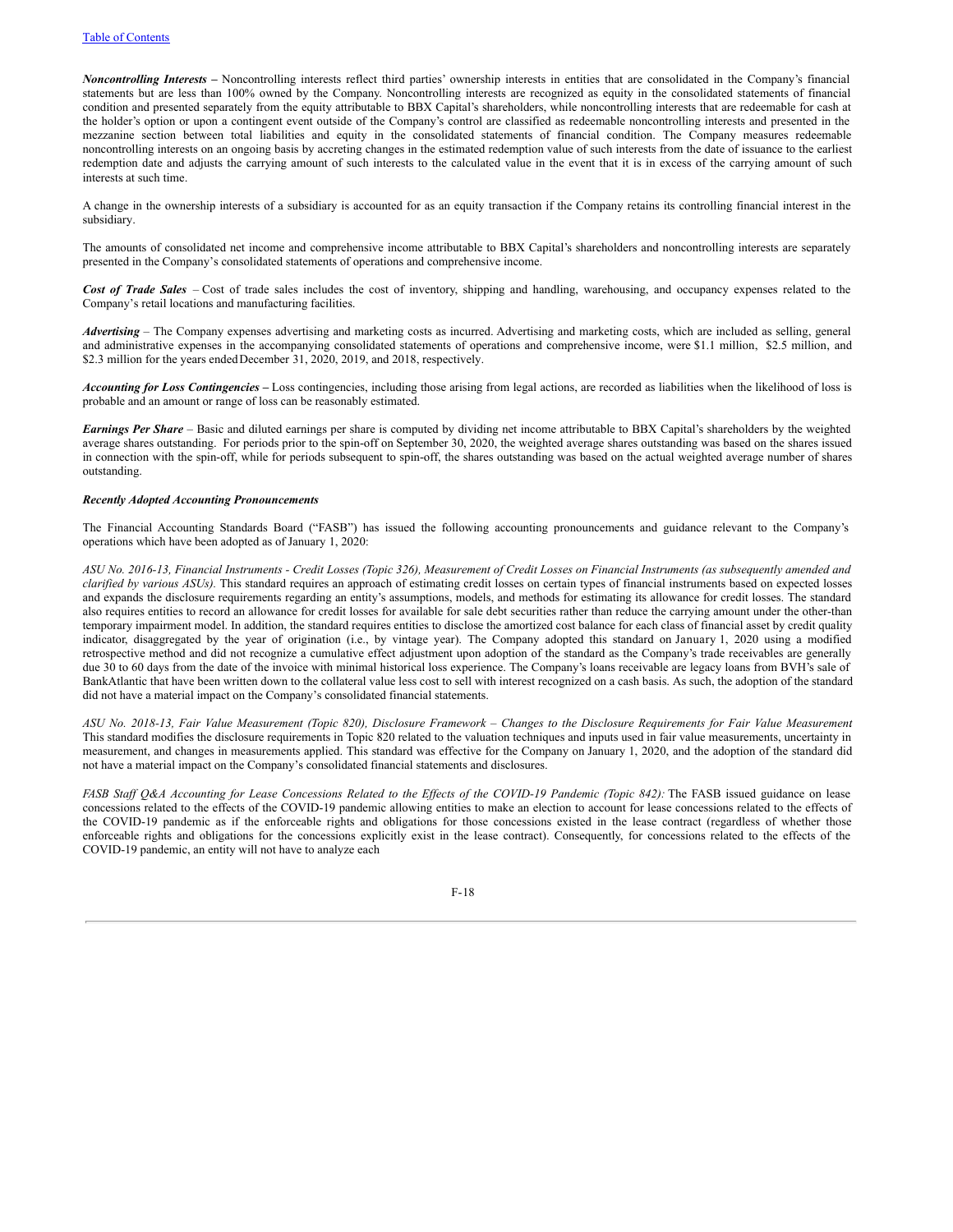contract to determine whether enforceable rights and obligations for concessions exist in the contract and can elect to apply or not apply the lease modification guidance of Topic 842. The election only applies to concessions that do not result in a substantial increase in the rights of the lessor or the obligations of the lessee.

Pursuant to this FASB guidance, the Company has elected to account for lease concessions related to the effects of the COVID-19 pandemic as if the rights and obligations related to such concessions existed in the related lease agreements. Accordingly, if a concession does not result in a substantial increase in the rights of the lessor or the Company's obligations as the lessee, the Company will elect to not account for the concession as a modification and will not remeasure the lease liability and right-of-use asset for such leases. If rent is deferred pursuant to a concession, such rents will be accrued pursuant to the existing terms of the lease, and the related liability will be relieved when the rental payment is made to the landlord pursuant to the terms of the concession. If rent is abated pursuant to a concession, the Company's rent expense will be decreased by the amount of the abated rental payment in the period in which the payment was otherwise due pursuant to the existing terms of the lease.

As of December 31, 2020, excluding agreements executed by IT'SUGAR prior to its filing of the Bankruptcy Cases and related deconsolidation by the Company, the Company had executed 7 agreements related to lease concessions associated with the COVID-19 pandemic, which included a combination of rent deferrals and abatements. Under the terms of such agreements, rent payments subject to deferral are generally required to be paid between 1- 21 months following the execution of the agreements based on the payment schedules specified in such agreements. The Company accounted for 3 of these agreements as modifications and remeasured the related lease liabilities as the concessions extended the lease terms and increased the Company's overall obligations under the related lease agreements. The Company did not account for the remaining 4 agreements as modifications as the concessions did not result in a substantial increase in the rights of the lessor or the obligations of the Company as the lessee. Under these agreements, deferrals and abatements of rental payments were \$0.2 million and \$0.3 million, respectively, for the year ended December 31, 2020, which were not accounted for as modifications. As of December 31, 2020, \$0.2 million of these deferred amounts had been paid to the respective landlords.

### *Future Adoption of Recently Issued Accounting Pronouncements*

The FASB has issued the following accounting pronouncements and guidance relevant to the Company's operations which had not been adopted as of December 31, 2020:

ASU No. 2019-12, Income Taxes (Topic 740): Simplifying the Accounting for Income Taxes. This standard removes specific exceptions to the general principles in Topic 740, including exceptions related to (i) the incremental approach for intraperiod tax allocations, (ii) accounting for basis differences when there are ownership changes in foreign investments, and (iii) interim period income tax accounting for year-to-date losses that exceed anticipated losses. The statement is effective for the Company on January 1, 2021 and interim periods within that fiscal year. Early adoption is permitted. The adoption of the standard did not have a material impact on the Company's consolidated financial statements.

ASU No. 2020-04 Reference Rate Reform (Topic 848): Facilitation of the Effects of Reference Rate Reform on Financial Reporting. This standard provides relief for companies preparing for discontinuation of LIBOR in response to the Financial Conduct Authority (the regulatory authority over LIBOR) plan for a phase out of regulatory oversight of LIBOR interest rate indices after 2021 to allow for an orderly transition to an alternate reference rate. The Alternative Reference Rates Committee ("ARRC") has proposed that the Secured Overnight Financing Rate ("SOFR") is the rate that represents best practice as the alternative to LIBOR for promissory notes or other contracts that are currently indexed to LIBOR. The ARRC has proposed a market transition plan to SOFR from LIBOR, and organizations are currently working on transition plans as it relates to derivatives and cash markets exposed to LIBOR. The Company currently has a LIBOR indexed credit facility which has a balance of \$45.6 million and matures after 2021. Although companies can apply this standard immediately, the guidance will only be available for a limited time, generally through December 31, 2022. The Company is currently evaluating the potential impact that the eventual replacement of the LIBOR benchmark interest rate could have on its results of operations, liquidity and consolidated financial statements and the related impact that this standard may have on its consolidated financial statements.

#### **3. Acquisition**

#### *Acquisition of Colonial Elegance*

On October 22, 2020, Renin acquired substantially all of the assets and assumed certain of the liabilities of Colonial Elegance. ColonialElegance, which is headquartered in Montreal, Canada, is a supplier and distributor of building products, including barn doors, closet doors, and stair parts, and its customers include various big box retailers in the United States and Canada.

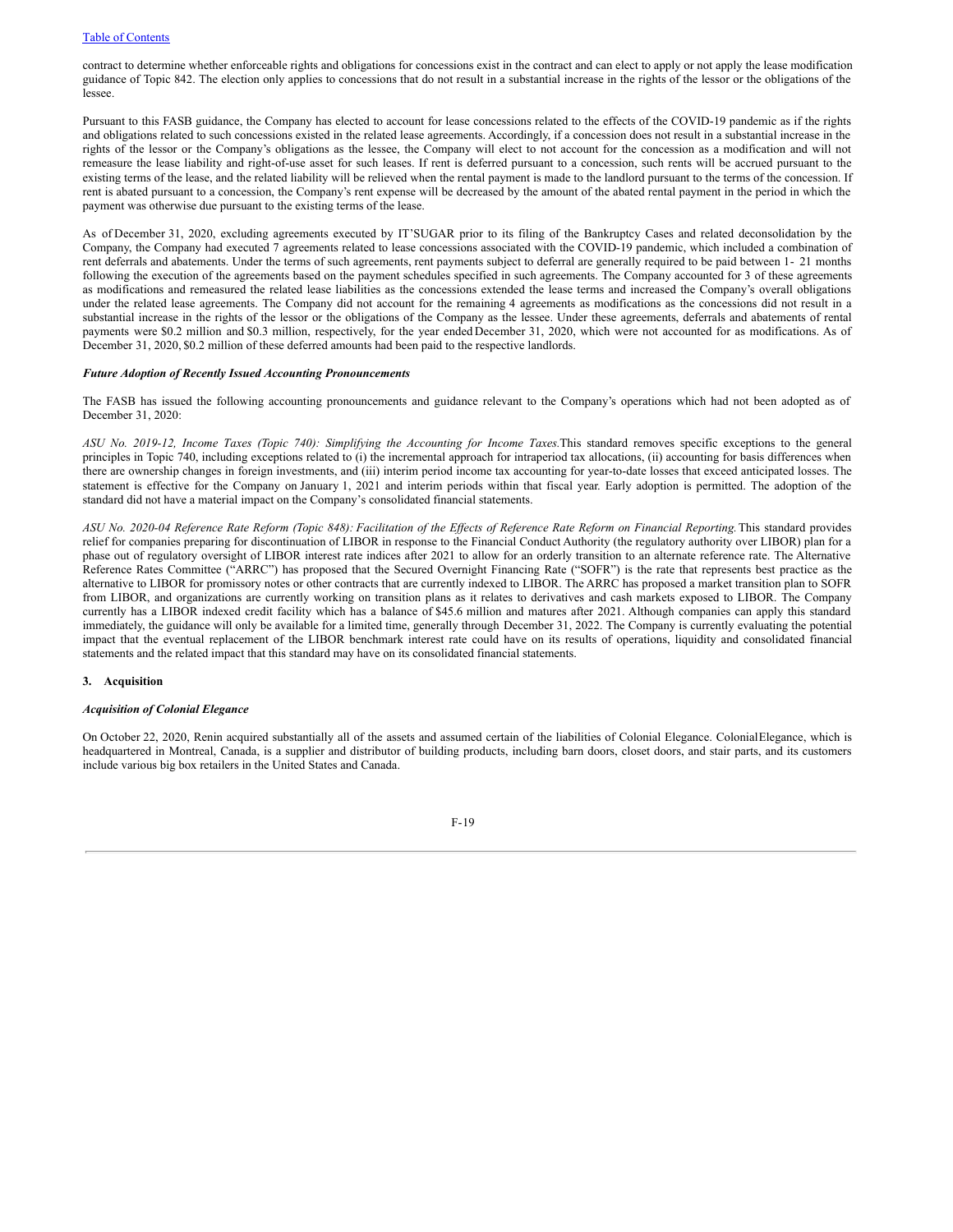The base purchase price for theacquisition was \$38.8 million, substantially all of which was paid in cash by Renin at closing. In addition to the base purchase price, Renin acquired excess working capital held by Colonial Elegance above an agreed upon target working capital amount of \$9.9 million for \$4.3 million, which resulted in total purchase consideration of \$43.1 million. BBX Capital made a \$5.0 million capital contribution to Renin to partially fund the acquisition of Colonial Elegance, while the remainder of the acquisition was funded by Reninunder its amended and restated credit facility with TD Bankdescribed in Note 11.

The consolidated net assets and results of operations of Colonial Elegance are included in the Company's consolidated financial statements commencing on October 22, 2020 and resulted in the following impact to trade sales and income before income taxes from the acquisition date to December 31, 2020 (in thousands):

|                            | <b>October 22, 2020</b><br>to December 31, 2020 |
|----------------------------|-------------------------------------------------|
| Trade sales                | 12.393                                          |
| Income before income taxes | ררד<br>ے ت                                      |

#### *Purchase Price Allocation*

The Company accounted for the acquisition of Colonial Elegance using the acquisition method of accounting, which requires that the assets acquired and liabilities assumed associated with an acquiree be recognized at their fair values at the acquisition date.

The following table summarizes the provisional purchase price allocation based on the Company's preliminary valuation, including the fair values of the assets acquired and liabilities assumed at the acquisition date (in thousands):

| Cash                                                                               | S | 557       |
|------------------------------------------------------------------------------------|---|-----------|
| Trade accounts receivable                                                          |   | 10,278    |
| Trade inventory                                                                    |   | 11,970    |
| Property and equipment                                                             |   | 819       |
| Identifiable intangible assets <sup>(1)</sup>                                      |   | 19,680    |
| Operating lease asset                                                              |   | 2,213     |
| Other assets                                                                       |   | 651       |
| Total assets acquired                                                              |   | 46,168    |
| Accounts payable                                                                   |   | (5,619)   |
| Other liabilities                                                                  |   | (3,524)   |
| Operating lease liability                                                          |   | (2,213)   |
| Total liabilities assumed                                                          |   | (11, 356) |
| Fair value of identifiable net assets                                              |   | 34,812    |
| Goodwill                                                                           |   | 8,277     |
| Purchase consideration                                                             |   | 43,089    |
| Less: cash acquired                                                                |   | (557)     |
| Less: consideration payable                                                        |   | (399)     |
| Cash paid for acquisition less cash acquired                                       |   | 42,133    |
| Acquisition-related costs included in selling, general and administrative expenses |   | 441       |

(1) Identifiable intangible assets were comprised of \$3.7 million, \$15.8 million and \$0.2 million associated with Colonial Elegance's trademark, customer relationships, and noncompetition agreements, respectively. The identifiable intangible assets are amortized over their expected useful lives of 5 years for noncompetition agreements and 13 years for trademarks and customer relationships.

The provisional fair values reported in the above table were estimated by the Company using available market information and appropriate valuation methods. As considerable judgment is involved in estimates of fair value, the provisional fair values presented above are not necessarily indicative of the amounts that the Company could realize in a current market exchange. The use of different market assumptions and/or estimation methods could have a material effect on the estimated fair value amounts.

As management is still in the process of completing its valuation analysis,the Company's accounting for the acquisition is not complete as of the date of this report. As a result, the amounts reported in the above table are provisional amounts that may be updated in subsequent periods to reflect the completion of the Company's valuation analysis and any additional information obtained during the measurement period.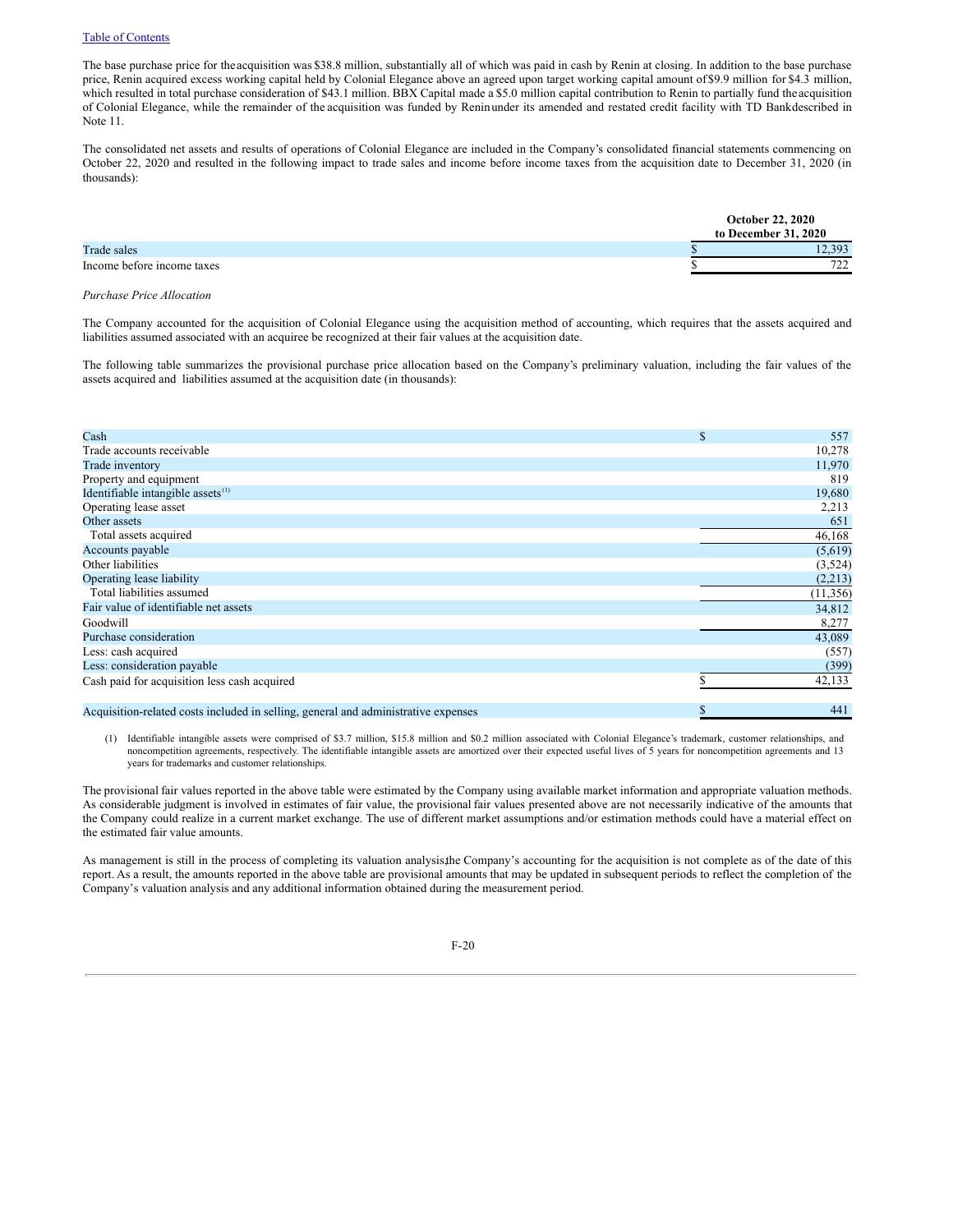The following summarizes the Company's methodologies for estimating the provisional fair value of certain assets and liabilities associated with Colonial Elegance:

# *Trade Receivables*

Trade receivables were recorded at fair value using the cost approach The inputs used were trade receivable balances, allowances, charge-offs, sales discounts and volume of returned merchandise. The cost approach was used for the valuation of trade receivables due to their short maturities.

# *Trade Inventories*

Raw materials were fair valued using the cost approach. Raw material items replaced on a regular basis were recorded at fair value based on historical costs. Finished goods inventory was recorded at fair value by adding a gross margin based on earnings before income taxes from building product distributorsto the finished goods historical cost amounts in order to estimate a reasonable profit margin for selling finished goods.

#### *Identifiable Intangible Assets and Liabilities*

The fair value of the acquired trademark was estimated using the relief-from-royalty method, a form of the income approach. Under this approach, the fair value was estimated by calculating the present value using a risk-adjusted discount rate of the expected future royalty payments that would have to be paid if the Colonial Elegance trademark was not owned.

The fair value of the acquired customer relationships was estimated using the multi-period excess earnings method. The multi-period excess earnings method isolates the expected cash flows attributable to Colonial Elegance's customer relationships and discounts these cash flows at a risk-adjusted discount rate.

#### *Goodwill*

The goodwill recognized in connection with the acquisition reflects the difference between the estimated fair value of the net assets acquired and the consideration paid by Renin to acquire Colonial Elegance. The goodwill recognized in the acquisition is deductible for income tax purposes.

#### *Pro Forma Information (unaudited)*

The following unaudited pro forma financial data presents the Company's revenues and earnings for the years ended December 31, 2020 and 2019 as if the acquisition was completed on January 1, 2019 (in thousands):

|                                                              | Pro Forma                        |         | Actual<br><b>For the Years Ended</b><br>December 31. |         |  |
|--------------------------------------------------------------|----------------------------------|---------|------------------------------------------------------|---------|--|
|                                                              | For the Years Ended December 31, |         |                                                      |         |  |
|                                                              | 2020                             | 2019    | 2020                                                 | 2019    |  |
| Trade sales                                                  | 188.146                          | 226,033 | 147,210                                              | 180,319 |  |
| (Loss) income from continuing operations before income taxes | (55, 619)                        | 29.333  | (57.947)                                             | 28,985  |  |
| (Loss) income from continuing operations                     | (45,035)                         | 21,000  | (46,703)                                             | 20,651  |  |
| Net (loss) income attributable to shareholders               | (40,306)                         | 14.086  | (41, 974)                                            | 13.737  |  |

The unaudited pro forma financial data for the years endedDecember 31, 2020 and 2019 includes estimated interest expense of\$1.5 million and \$2.3 million, respectively, associated with borrowings used to fund the acquisition of Colonial Elegance.

The unaudited pro forma financial data reported in the above table does not purport to represent what the actual results of the Company's operations would have been assuming that the acquisition date was January 1, 2019, nor does it purport to predict the Company's results of operations for future periods.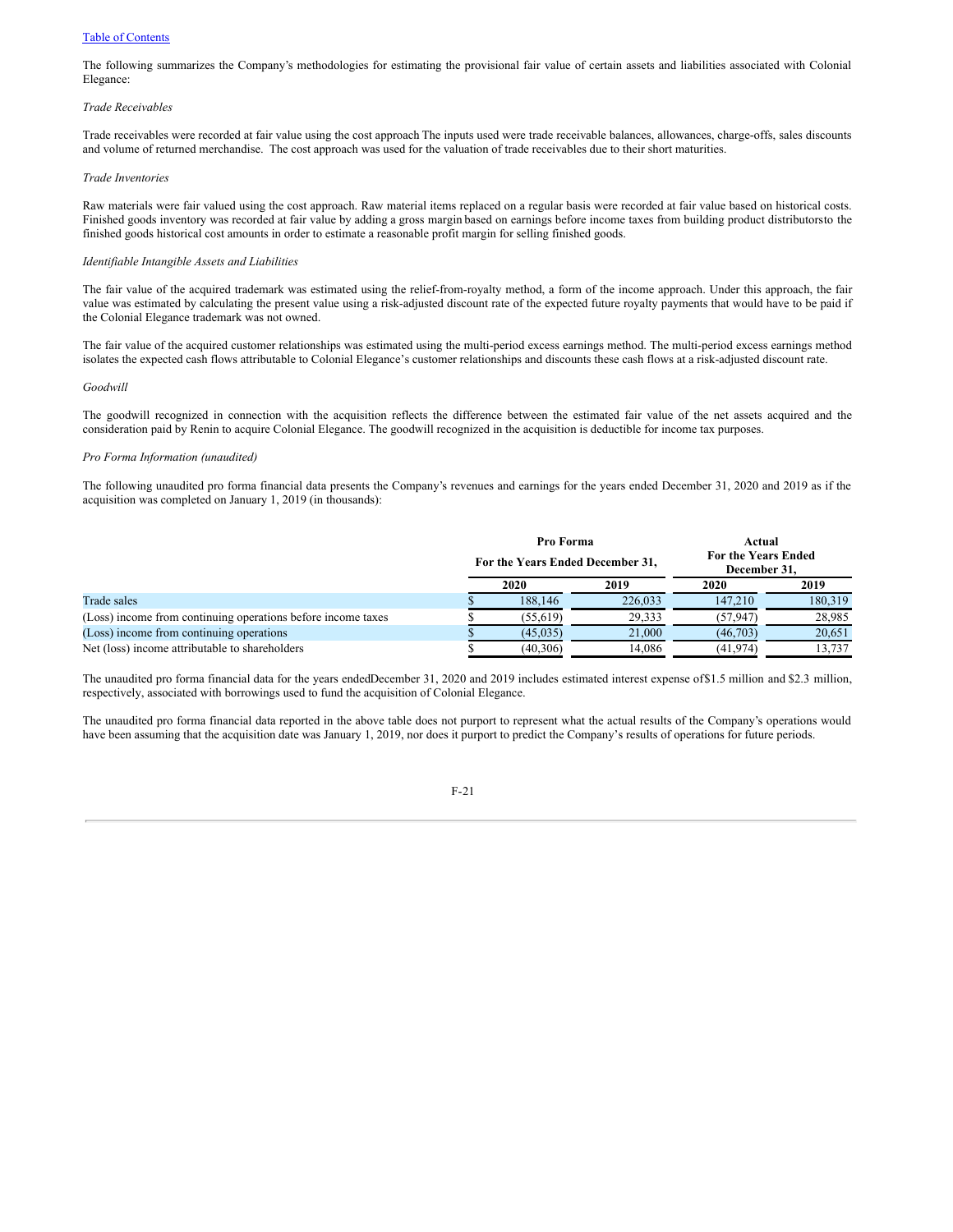# **4. Trade Receivables**

The Company's trade receivables consisted of the following (inthousands):

|                                      | December 31. | December 31. |  |
|--------------------------------------|--------------|--------------|--|
|                                      | 2020         | 2019         |  |
| Trade receivables                    | 29.860       | 13.274       |  |
| Allowance for expected credit losses | 353'         | (170)        |  |
| <b>Total trade receivables</b>       | 29.507       | 13.104       |  |

# **5. Trade Inventory**

The Company's trade inventory consisted of the following (in thousands):

|                                     | December 31,<br>2020 | December 31,<br>2019 |
|-------------------------------------|----------------------|----------------------|
| Raw materials                       | 6,191                | 3,048                |
| Paper goods and packaging materials | 1,322                | 1,327                |
| Finished goods                      | 24,333               | 18.468               |
| <b>Total trade inventory</b>        | 31.846               | 22.843               |

**6. Real Estate**

The Company's real estate consisted of the following (in thousands):

| Real estate held-for-sale       |  | December 31,<br>2020 | December 31,<br>2019 |
|---------------------------------|--|----------------------|----------------------|
|                                 |  | 9,031                | 11.297               |
| Real estate held-for-investment |  | 5.992                | 6.015                |
| Real estate inventory           |  | 40,777               | 48.506               |
| Total real estate               |  | 55,800               | 65.818               |

During the year ended December 31, 2020, the Company sold various real estate assets that were classified as held-for-sale. As a result of these sales, the Company recognized total net gains on sales of real estate of \$0.3 million and received aggregate net proceeds of \$2.6 million.

During the year ended December 31, 2019, the Company sold various real estate assets that were classified as held-for-sale or held-for-investment, including its remaining land parcels located at PGA Station in Palm Beach Gardens, Florida and various land parcels located in Florida, as well as RoboVault, a selfstorage facility in Fort Lauderdale, Florida that was previously classified in property and equipment. As a result of these sales, the Company recognized total net gains on sales of real estate of \$13.6 million and received aggregate net proceeds of \$35.2 million during the year ended December 31, 2019.

# *Impairment Testing*

As a result of the COVID-19 pandemic and the related impact on the overall market, the Company evaluated various factors, including asset-specific factors, overall economic and market conditions, and concluded that, except as discussed in Note 7 in relation to certain of itsinvestments in unconsolidated real estate joint ventures, there had not been a significant decline in the fair value of BBXRE's real estate assets during the year ended December 31, 2020 that required the Company to recognize any material impairment losses. As part of this evaluation, the Company considered the excess of the expected profits associated with BBXRE's real estate assets in relation to their carrying amounts. sales at BBXRE's single-family home developments (which have returned to pre-pandemic levels), indications that there has not to date been a significant decline in sales prices for single-family homes, and appraisals of certain of its real estate held-for-sale and held-for-investment.

# **7. Investments in and Advances to Unconsolidated Real Estate Joint Ventures**

As of December 31, 2020, the Company had equity interests in unconsolidated real estate joint ventures primarily involved in the development of multifamily rental apartment communities, as well as single-family master planned for sale housing communities. In addition, the Company owns a 50% equity interest in the Altman Companies, a developer and manager of multifamily apartment communities.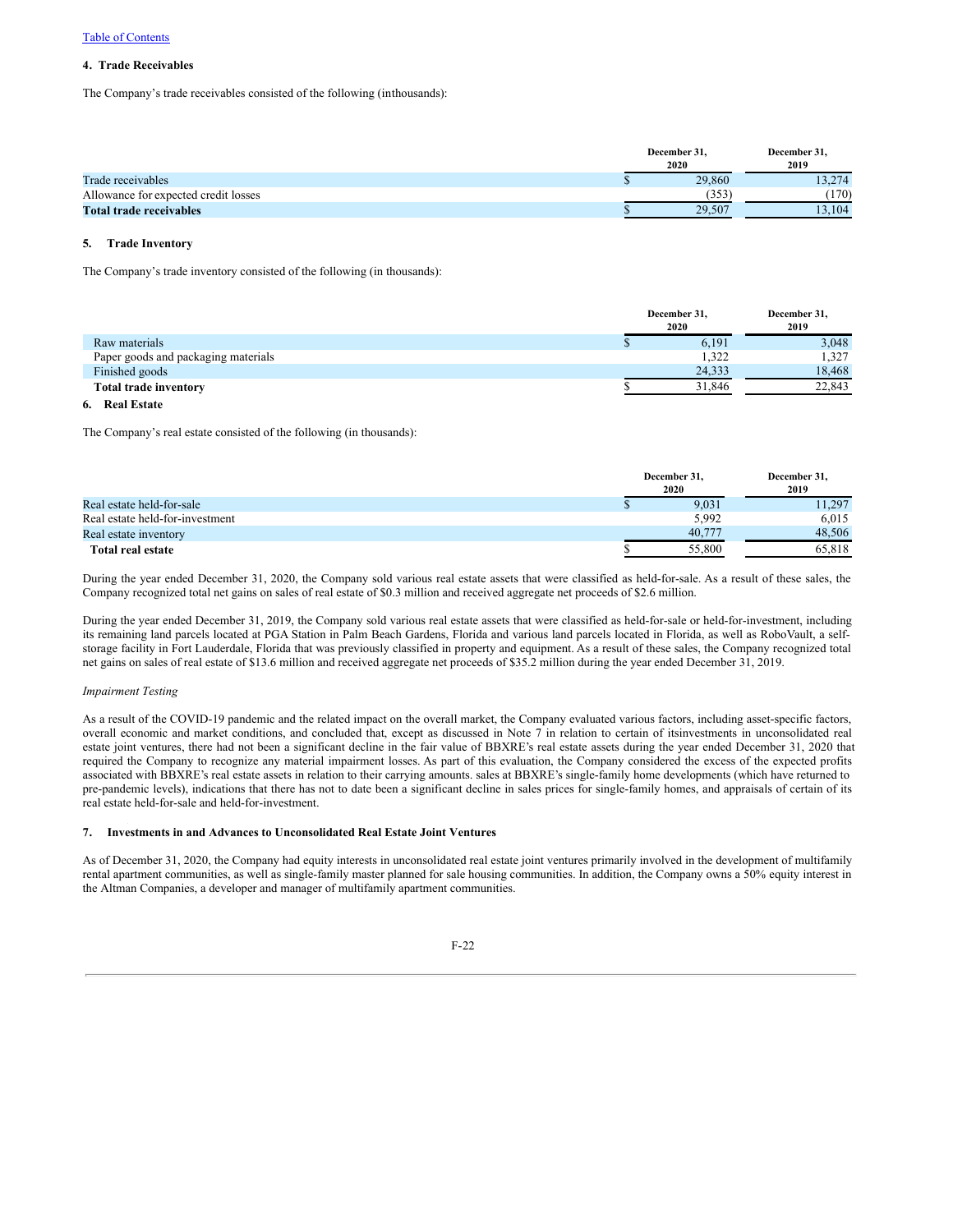Investments in unconsolidated real estate joint ventures are accounted for as unconsolidated VIEs.

Investments in and advances to unconsolidated real estate joint ventures consisted of the following (in thousands):

|                                        |              | December 31, |                          |               | December 31, |  |
|----------------------------------------|--------------|--------------|--------------------------|---------------|--------------|--|
|                                        |              | 2020         | Ownership <sup>(1)</sup> |               | 2019         |  |
| <b>Altis Grand Central</b>             | $\mathbb{S}$ | 2,287        | $\frac{0}{0}$<br>11.07   | $\mathcal{S}$ | 2,653        |  |
| Altis Promenade                        |              | 1,964        | 6.61                     |               | 2,126        |  |
| Altis Bonterra                         |              |              | 96.73                    |               | 618          |  |
| Altis Ludlam Trial <sup>(2)</sup>      |              | 9,653        | 33.30                    |               | 1,081        |  |
| Altis Grand at The Preserve (Suncoast) |              | 1,086        | 33.30                    |               | 753          |  |
| Altis Pembroke Gardens                 |              | 310          | 0.41                     |               | 1,277        |  |
| Altis Boca Raton                       |              | –            | 0.42                     |               | 1,880        |  |
| Altis Wiregrass                        |              | 163          | 2.22                     |               | 1,792        |  |
| Altis Little Havana                    |              | 844          | 3.43                     |               | 811          |  |
| Altis Lake Willis (Vineland Pointe)    |              | 5,446        | 50.00                    |               | 4,712        |  |
| Altis Miramar East/West                |              | 2,818        | 5.00                     |               | 2,631        |  |
| The Altman Companies <sup>(3)</sup>    |              | 15,222       | 50.00                    |               | 14,745       |  |
| <b>ABBX Guaranty</b>                   |              | 3,750        | 50.00                    |               | 3,750        |  |
| Bayview                                |              | 1,563        | 50.00                    |               | 1,562        |  |
| PGA Design Center                      |              |              | 40.00                    |               | 996          |  |
| Marbella                               |              | 6,971        | 70.00                    |               | 5,999        |  |
| Chapel Trail                           |              | 153          | 46.75                    |               | 1,126        |  |
| L03/212 Partners                       |              | 2,462        | 3.41                     |               | 2,087        |  |
| <b>PGA</b> Lender                      |              |              | 45.88                    |               | 2,111        |  |
| Sky Cove                               |              | 3,287        | 26.25                    |               | 4,178        |  |
| Other                                  |              | 31           |                          |               | 442          |  |
| Total                                  |              | 58,010       |                          |               | 57,330       |  |

(1) The Company's ownership percentage in each real estate joint venture represents the Company's percentage of the contributed capital in each venture. The operating agreements for many of these ventures provide for a disproportionate allocation of distributions to the extent that certain investors receive specified returns on their<br>investments, and as a result, these percentages do no (2) Ownership percentage represents the Company's ownership of the managing member of the joint venture and excludes its preferred interest accounted for as a loan receivable

from the joint venture.

(3) The investment in The Altman Companies, LLC includes \$2.3 million of transaction costs that were incurred in connection with the formation of the joint venture. See additional information below in this Note 7 regarding the Company's acquisition of its interest in the Altman Companies, LLC.

*Unconsolidated Variable Interest Entities*

In accordance with the applicable accounting guidance for the consolidation of VIEs, the Company analyzes its investments in real estate joint ventures to determine if such entities are VIEs, and to the extent that such entities are VIEs, if the Company is the primary beneficiary. Based on the Company's analysis of the forecasted cash flows and structure of these ventures, including the respective operating agreements governing these entities and any relevant financial agreements, such as financing arrangements, the Company has determined that its real estate joint ventures are VIEs in which the Company is not the primary beneficiary, and therefore, the Company accounts for its investments in the real estate joint ventures under the equity method of accounting. The Company's conclusion that it is not the primary beneficiary of these entities is primarily based on the determination that the Company does not have the power to direct activities of the entities that most significantly affect their economic performance. In certain joint ventures, the Company is not the operating manager and has limited protective rights under the operating agreements, while in other joint ventures, the investors share decision-making authority in a manner that prevents any individual investor from exercising power over such entities.

The Company's maximum exposure to loss in its unconsolidated real estate joint ventures was\$60.5 million as of December 31, 2020.

### *Basis Dif erences*

The aggregate difference between the Company's investments in unconsolidated real estate joint ventures and its underlying equity in the net assets of such ventures was \$4.1 million and \$9.2 million as of December 31, 2020 and 2019, respectively, which includes (i) \$4.8 million and \$8.5 million associated with the Company's investment in the Altman Companies and certain multifamily apartment developments which were acquired for cash consideration based on their estimated fair values as of the acquisition date, as described below, and (ii) \$1.5 million and \$0.7 million associated with the capitalization of interest on real estate development projects, partially offset by (iii) \$2.2 million of impairments as of December 31, 2020, as described below.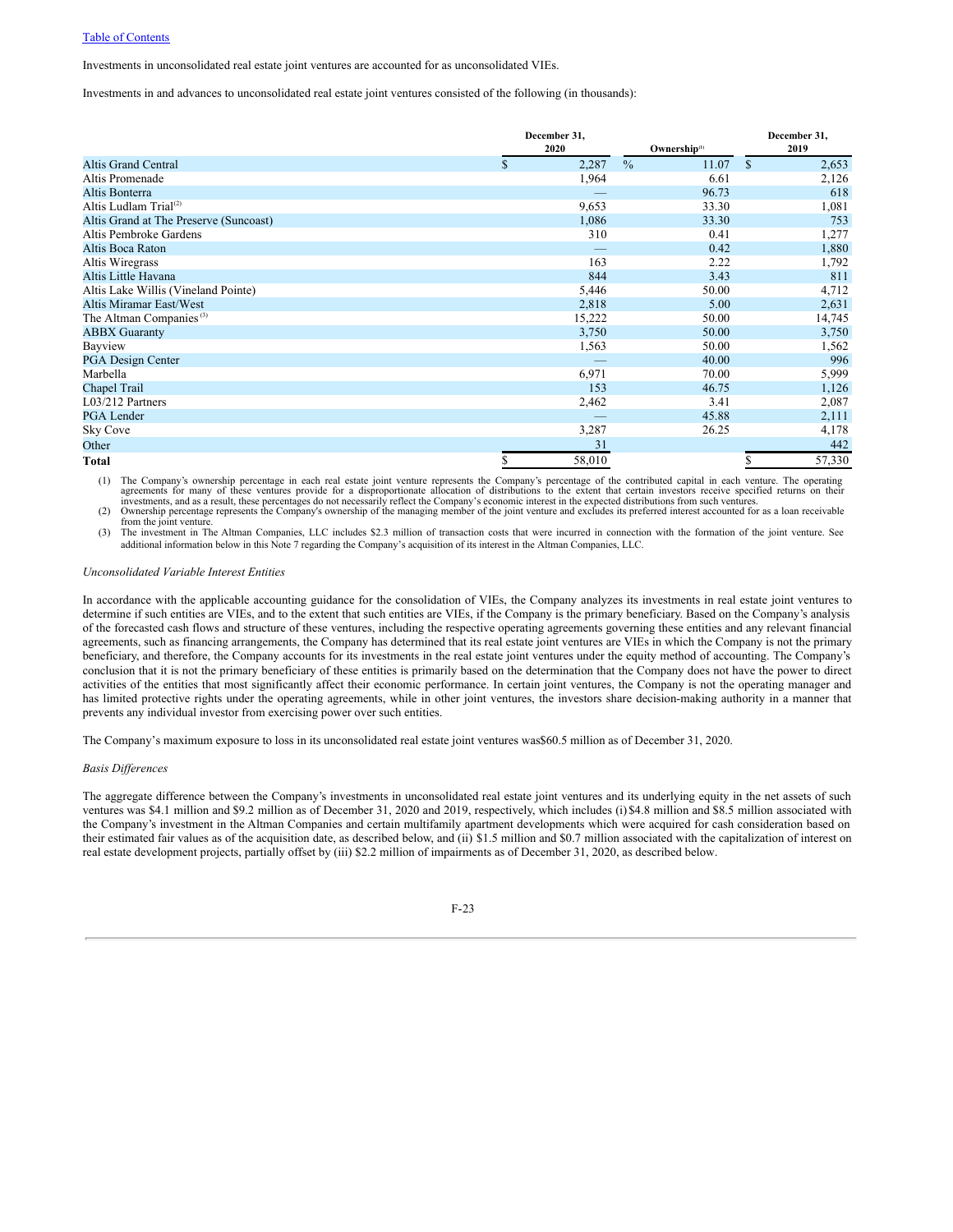# *Equity in Net Earnings of Unconsolidated Real Estate Joint Ventures*

For the years ended December 31, 2020, 2019, and 2018, the Company's equity in net earnings of unconsolidated real estate joint ventures was\$0.5 million, \$37.9 million, and \$14.2 million, respectively.

Equity earnings for the year ended December 31, 2020 includes\$1.1 million and \$0.8 million in equity earnings from the Altis Boca Raton and Altis Wiregrass joint ventures, respectively, which includes the Company's share of gains recognized by the ventures upon the sale of their respective multifamily apartment communities. Equity earnings for the year ended December 31, 2019 includes \$29.2 million and \$5.0 million in equity earnings from the Altis Bonterra and the Altis Lakeline joint ventures, respectively, which includes the Company's share of gains recognized by the ventures upon the sale of their respective multifamily apartment communities. Equity earnings for the year ended December 31, 2018 includes \$9.3 million in equity earnings from the Addison on Millenia joint venture, which includes the Company's share of the gain recognized by the venture upon the sale of its multifamily apartment community.

## *Altis Ludlam Trail Joint Venture*

As of December 31, 2019, BBXRE had invested\$1.1 million in the Altis Ludlam Trail joint venture to acquire land, obtain entitlements, and fund predevelopment costs for a potential multifamily apartment development in Miami, Florida. In June 2020, the joint venture obtained entitlements, closed on development financing, and commenced development of a 312 unit multifamily apartment community with7,500 square feet of retail space. In connection with the closing, BBXRE received a \$0.5 million distribution from the joint venture as a reimbursement of predevelopment costs and invested an additional \$8.5 million in the joint venture as preferred equity. Pursuant to the applicable operating agreement for the Altis Ludlam Trail joint venture, distributions from the joint venture are required to be paid to BBXRE on account of its preferred equity interest until it receives its \$8.5 million investment and a preferred return of 11.9% per annum (subject to a minimum payment of \$11.9 million). Following such payment, all remaining distributions will be paid to the other members, including the managing member in which BBXRE holds an interest. Further, BBXRE's preferred interest is required to be redeemed by the joint venture for a cash amount equal to its preferred return and initial investment in December 2023, although the joint venture has the option to extend the redemption for three one-year periods, subject to certain conditions. As BBXRE's preferred membership interest in the joint venture is mandatorily redeemable, the Company is accounting for its preferred interest in the joint venture as a loan receivable from the Altis Ludlam Trail joint venture, while the Company's remaining investment in the managing member of the joint venture is being accounted for under the equity method of accounting.

#### *The Altman Companies, LLC*

In November 2018, BBXRE acquired a 50% equity interest in the Altman Companies, a joint venture between BBXRE and Joel Altman ("Mr. Altman") engaged in the development, construction, and management of multifamily apartment communities, for cash consideration of \$14.6 million, including \$2.3 million in transaction costs.

The Altman Companies owns 100% of the membership interests in Altman Development Company and Altman Management Company and 60% of the membership interests in Altman-Glenewinkel Construction and generates revenues from the performance of development, general contractor, leasing, and property management services to joint ventures that are formed to invest in development projects originated by the Altman Companies. In addition, BBXRE and Mr. Altman invest in the managing member of such joint ventures based on their relative ownership percentages in the Altman Companies.

Pursuant to the operating agreement of the Altman Companies, BBXRE will acquire an additional40% equity interest in the Altman Companies from Mr. Altman for a purchase price of \$9.4 million, subject to certain adjustments, in January 2023, and Mr. Altman can also, at his option or in other predefined circumstances, require the Company to purchase his remaining 10% equity interest in the Altman Companies for\$2.4 million. However, Mr. Altman will retain his membership interests, including his decision making rights, in the managing member of any development joint ventures that are originated prior to BBXRE's acquisition of additional equity interests in the Altman Companies. In addition, in certain circumstances, BBXRE may acquire the 40% membership interests in Altman-Glenewinkel Construction that are not owned by the Altman Companies for a purchase price based on prescribed formulas in the operating agreement of Altman-Glenewinkel Construction.

Under the terms of the operating agreement of the Altman Companies, the venture is being jointly managed by BBXRE and Mr. Altman until the Company's acquisition of the additional 40% equity interest from Mr. Altman, with the partners sharing decision making authority for all significant operating and financing decisions. To the extent that the parties cannot reach consensus on a matter, the operating agreement generally provides that a third party will resolve such matter; however, for certain decisions, the operating agreement provides that the venture cannot proceed with such matters without approval from both parties.

In connection with its investment in the Altman Companies, BBXRE acquired interests in the managing member ofseven multifamily apartment developments, including four developments in which BBXRE had previously invested as a non-managing member, for aggregate cash consideration of \$8.8 million. As of December 31, 2020, four of these seven joint ventures had sold their respective

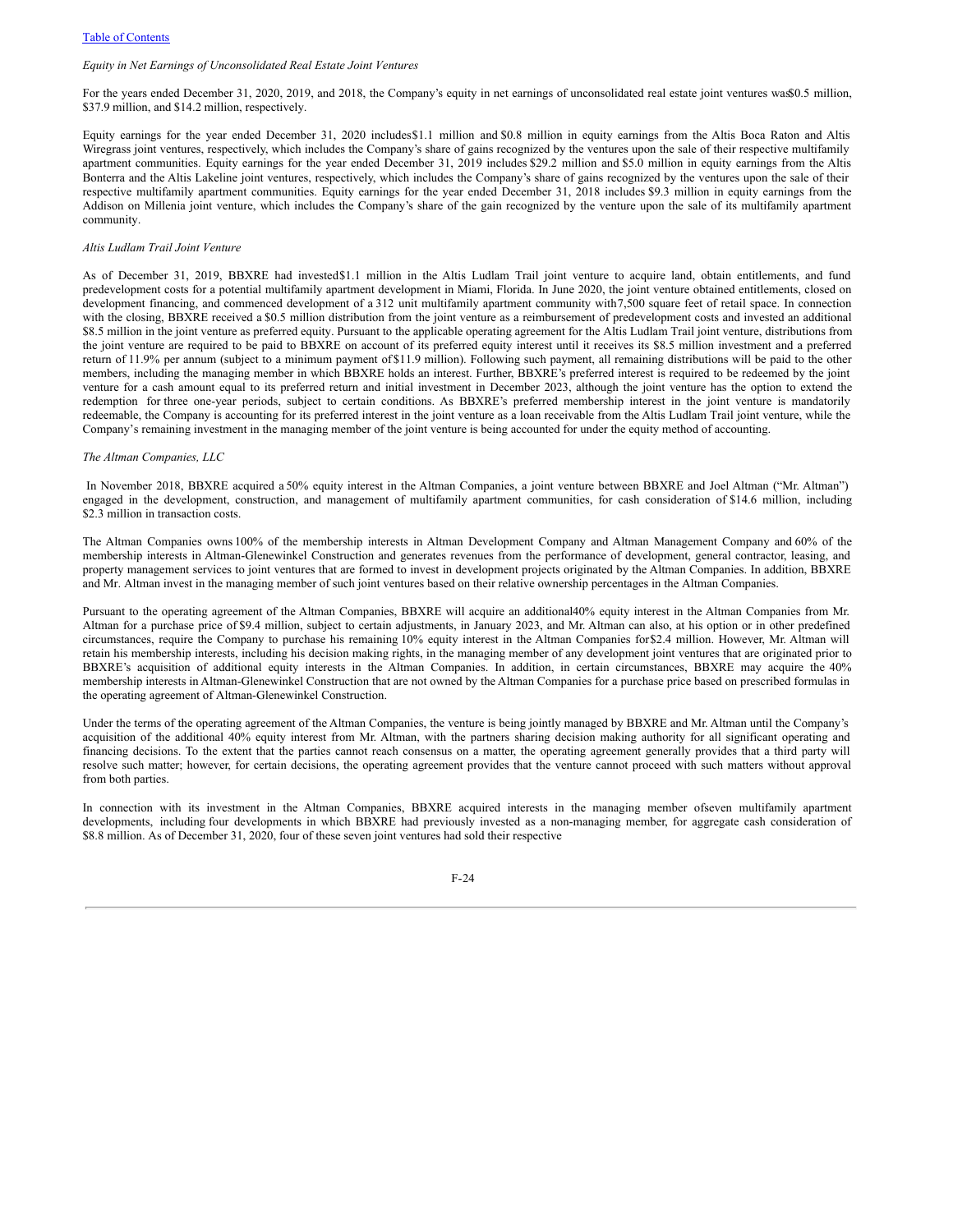multifamily apartment communities. In addition, BBXRE and Mr. Altman have each contributed \$3.8 million to ABBX Guaranty, LLC, a joint venture established to provide guarantees on the indebtedness and construction cost overruns of new real estate joint ventures formed by the Altman Companies.

#### *Impairment Testing*

As described in Note 2, the Company evaluates its equity method investments for impairment when events or changes in circumstances indicate that the fair values of the investments may be below the carrying values. When a decline in the fair value of an investment is determined to be other-than-temporary, an impairment loss is recorded to reduce the carrying amount of the investment to its fair value. The Company's determination of whether an other-thantemporary impairment has occurred requires significant judgment in which the Company evaluates, among other factors, the fair value of an investment, general market conditions, the duration and extent to which the fair value of an investment is less than cost, and the Company's intent and ability to hold an investment until it recovers. The Company also considers specific adverse conditions related to the financial health and business outlook of the investee, including industry and market performance and expected future operating and financing cash flows.

As a result of the COVID-19 pandemic and the related impact on the overall market, the Company evaluated various factors, including asset-specific factors, overall economic and market conditions, and the excess of the expected profits associated with BBXRE's real estate assets in relation to their carrying amounts, and concluded that, except as discussed below, there had not been a significant decline in the fair value of most of BBXRE's real estate assets, including its investments in unconsolidated real estate joint ventures, during the year endedDecember 31, 2020 that should be recognized as an impairment loss. As part of this evaluation, the Company considered the sales at its single-family home developments (which have returned to pre-pandemic levels), continued collection of rent at its multifamily apartment developments, and indications that there has not to date been a significant decline in sales prices for single family homes or an increase in capitalization rates for multifamily apartment communities. However, during the year ended December 31, 2020, the Company recognized \$2.2 million of impairment losses related to a decline in the estimated fair values of certain of BBXRE's investments in unconsolidated real estate joint ventures, including (i) a joint venture that is developing an office tower, as the market for commercial office space has been more significantly impacted by the pandemic compared to the single family and multifamily markets in which BBXRE primarily invests, and (ii) a joint venture invested in a multifamily apartment community in which BBXRE purchased its interest following the stabilization of the underlying asset at a purchase price calculated based on assumptions related to the timing and pricing of the sale of the asset, both of which have been adversely impacted by the COVID-19 pandemic. The Company estimated the fair value of these investments utilizing a discounted cash flow methodology which estimated the present value of the projected future cash flows expected to be generated from such investments. The Company did not record any impairment charges related to its equity method investments during the years ended December 31, 2019 and 2018.

# *Summarized Financial Information of Certain Unconsolidated Real Estate Joint Ventures*

The tables below set forth financial information, including condensed statements of financial condition and operations, related to The Altman Companies joint venture (in thousands):

|                                           | December 31. |        |  |
|-------------------------------------------|--------------|--------|--|
|                                           | 2020         |        |  |
| <b>Assets</b>                             |              |        |  |
| Cash                                      | \$<br>3,100  | 1,634  |  |
| Properties and equipment                  | 363          | 315    |  |
| Investment in unconsolidated subsidiaries | 7,382        | 6,353  |  |
| Goodwill                                  | 16,683       | 16,683 |  |
| Due from related parties                  | 2,306        | 2,954  |  |
| Other assets                              | 3,443        | 209    |  |
| Total assets                              | 33,277       | 28,148 |  |
| <b>Liabilities and Equity</b>             |              |        |  |
| Other liabilities                         | 6,408        | 2,719  |  |
| Total liabilities                         | 6,408        | 2,719  |  |
| Total equity                              | 26,869       | 25,429 |  |
| Total liabilities and equity              | 33,277       | 28,148 |  |

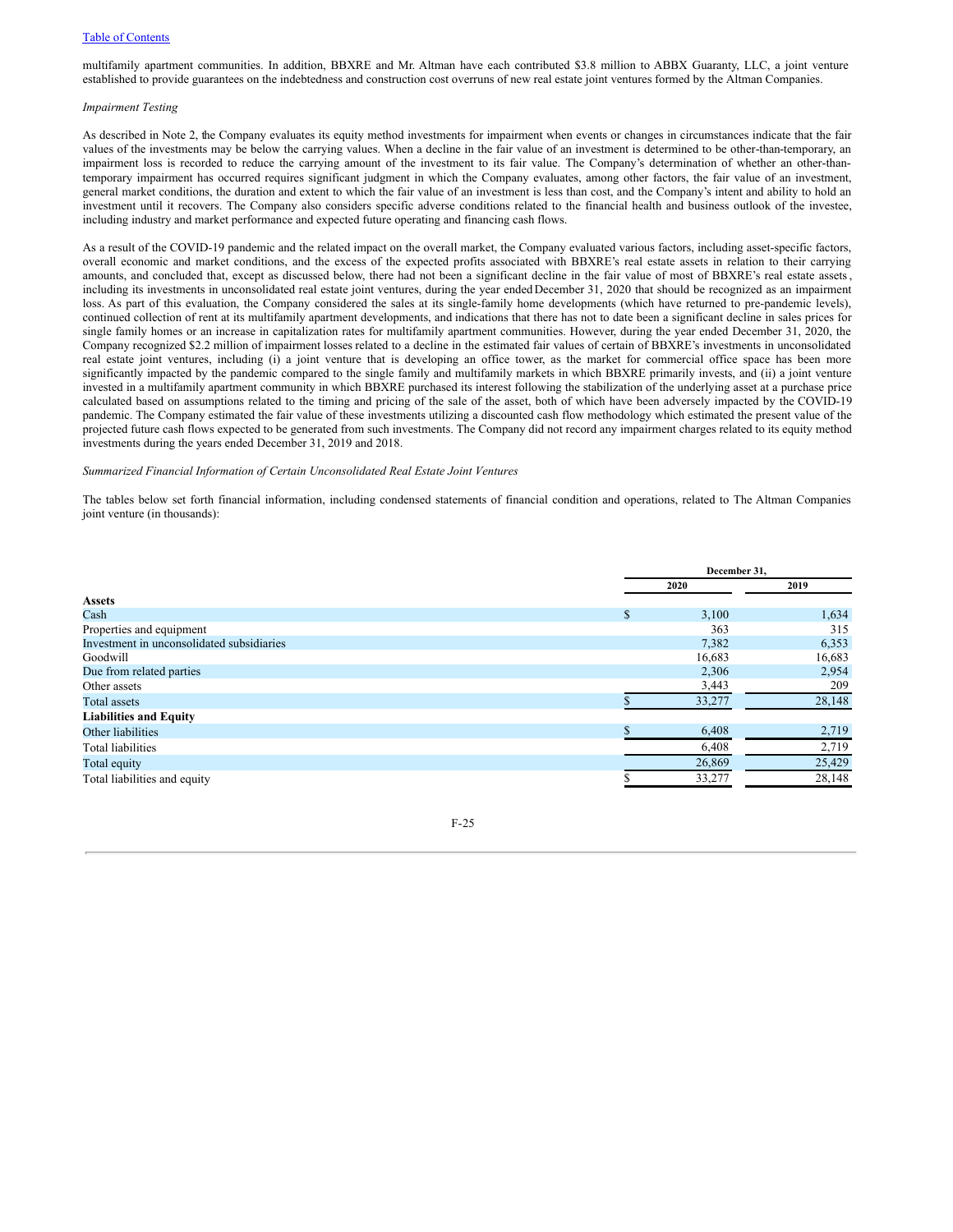|                                                                                 | For the Years Ended December 31, |             |          |       |  |
|---------------------------------------------------------------------------------|----------------------------------|-------------|----------|-------|--|
|                                                                                 |                                  | <b>2020</b> | 2019     | 2018  |  |
| Total revenues                                                                  |                                  | 8.700       | 7.242    | 362   |  |
| Other expenses                                                                  |                                  | (10,670)    | (9, 493) | (652) |  |
| Operating loss                                                                  |                                  | (1,970)     | (2,251)  | (290) |  |
| Equity in earnings (losses) from unconsolidated investment in Altman            |                                  |             |          |       |  |
| Glenewinkel Construction, LLC                                                   |                                  | 1,737       | (913)    | 113   |  |
| Net loss                                                                        |                                  | (233)       | (3,164)  | (177) |  |
| Equity in net (loss) earnings of unconsolidated real estate joint venture - The |                                  |             |          |       |  |
| Altman Companies                                                                |                                  | (117)       | (1, 582) | (88)  |  |

The tables below set forth financial information, including condensed statements of financial condition and operations, related to the Altis Bonterra joint venture (in thousands):

|                               |               | December 31, |       |  |  |
|-------------------------------|---------------|--------------|-------|--|--|
|                               | 2020          |              | 2019  |  |  |
| <b>Assets</b>                 |               |              |       |  |  |
| Cash                          | <sup>\$</sup> |              | 855   |  |  |
| Restricted cash               |               |              | 559   |  |  |
| Real estate                   |               | _            |       |  |  |
| Other assets                  |               |              |       |  |  |
| Total assets                  |               |              | 1,414 |  |  |
| <b>Liabilities and Equity</b> |               |              |       |  |  |
| Notes payable                 | \$            |              |       |  |  |
| Other liabilities             |               |              | 751   |  |  |
| <b>Total liabilities</b>      |               |              | 751   |  |  |
| Total equity                  |               |              | 663   |  |  |
| Total liabilities and equity  |               |              | 1,414 |  |  |

|                                                                                     | For the Years Ended December 31. |      |  |         |         |
|-------------------------------------------------------------------------------------|----------------------------------|------|--|---------|---------|
|                                                                                     |                                  | 2020 |  | 2019    | 2018    |
| Total revenues                                                                      |                                  |      |  | 4.498   | 6,510   |
| Gain on sale of real estate                                                         |                                  |      |  | 33,843  |         |
| Other expenses                                                                      |                                  |      |  | (4,480) | (5,937) |
| Net earnings                                                                        |                                  | --   |  | 33.861  |         |
| Equity in net earnings of unconsolidated real estate joint venture - Altis Bonterra |                                  | _    |  | 29.221  | 544     |

The tables below set forth financial information, including condensed statements of financial condition and operations, related to the Altis Lakeline joint venture (in thousands):

|                               |               | December 31,            |      |  |
|-------------------------------|---------------|-------------------------|------|--|
|                               |               | 2020                    | 2019 |  |
| <b>Assets</b>                 |               |                         |      |  |
| Cash                          | $\mathbb{S}$  | \$<br>$\qquad \qquad -$ | 628  |  |
| Restricted cash               |               |                         |      |  |
| Real estate                   |               | _                       | _    |  |
| Other assets                  |               | __                      | 144  |  |
| Total assets                  |               |                         | 777  |  |
| <b>Liabilities and Equity</b> |               |                         |      |  |
| Notes payable                 | <sup>\$</sup> | \$<br>$-$               | _    |  |
| Other liabilities             |               |                         |      |  |
| Total liabilities             |               |                         |      |  |
| Total equity                  |               |                         | 777  |  |
| Total liabilities and equity  |               |                         | 777  |  |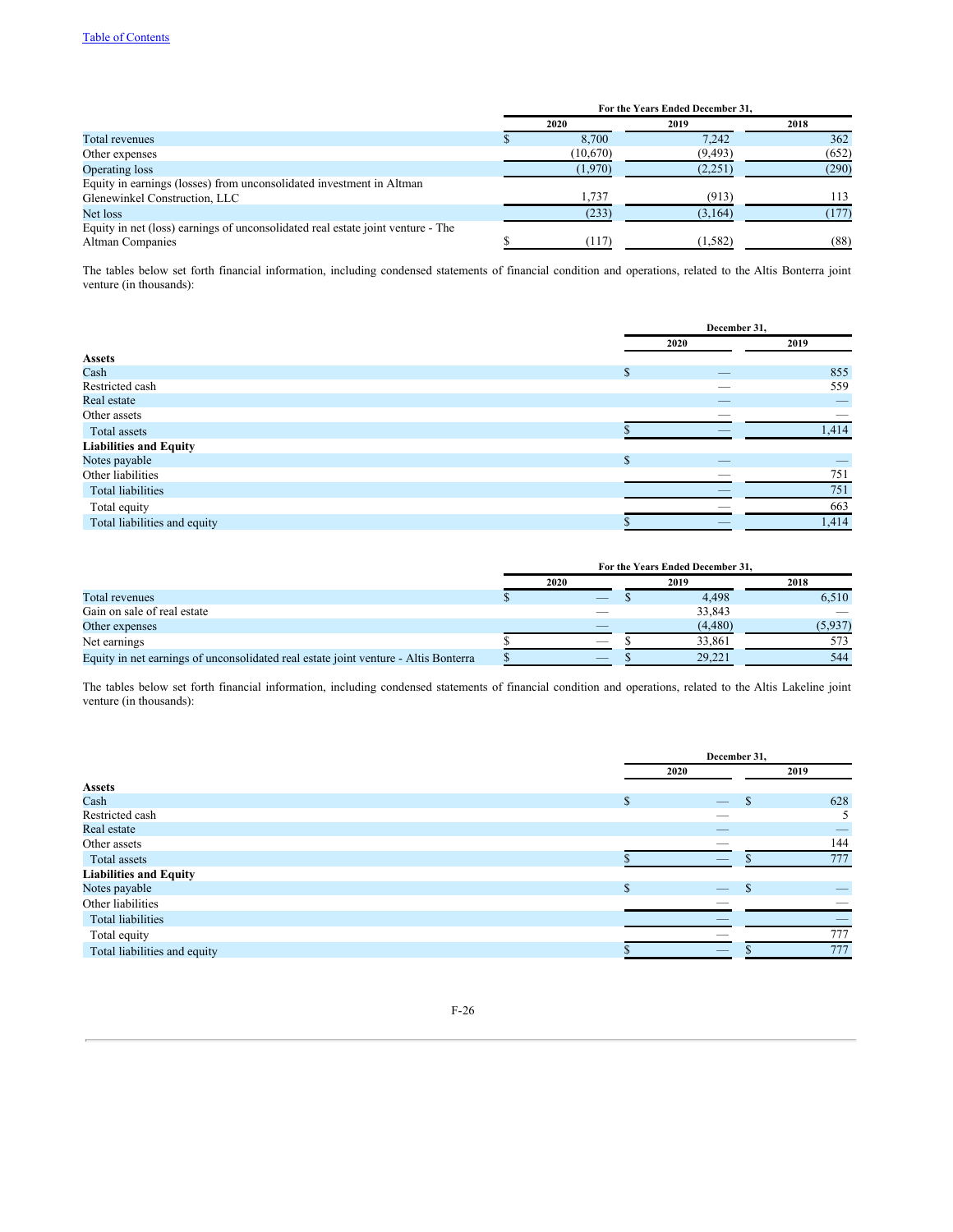|                                                                                   | For the Years Ended December 31. |      |  |          |         |  |
|-----------------------------------------------------------------------------------|----------------------------------|------|--|----------|---------|--|
|                                                                                   |                                  | 2020 |  | 2019     | 2018    |  |
| Total revenues                                                                    |                                  | _    |  | 1.458    | 5,842   |  |
| Gain on sale of real estate                                                       |                                  |      |  | 17.178   |         |  |
| Other expenses                                                                    |                                  |      |  | (1, 801) | (6,746) |  |
| Net earnings (loss)                                                               |                                  |      |  | 16.835   | (904)   |  |
| Equity in net (loss) earnings of unconsolidated real estate joint venture - Altis |                                  |      |  |          |         |  |
| Lakeline                                                                          |                                  | _    |  | 5.029    | (312)   |  |

The tables below set forth financial information, including condensed statements of financial condition and operations, related to the Chapel Trail joint venture (in thousands):

|                               |    | December 31,             |       |  |
|-------------------------------|----|--------------------------|-------|--|
|                               |    | 2020                     | 2019  |  |
| <b>Assets</b>                 |    |                          |       |  |
| Cash                          | \$ | $\overline{\phantom{a}}$ | 1,725 |  |
| Real estate                   |    | --                       | 2,134 |  |
| Other assets                  |    |                          | 6     |  |
| Total assets                  |    |                          | 3,865 |  |
| <b>Liabilities and Equity</b> |    |                          |       |  |
| Notes payable                 | ٠ħ |                          | 184   |  |
| Other liabilities             |    |                          | 357   |  |
| Total liabilities             |    |                          | 541   |  |
| Total equity                  |    |                          | 3,324 |  |
| Total liabilities and equity  |    |                          | 3,865 |  |

|                                                                                   | For the Years Ended December 31. |      |          |          |  |
|-----------------------------------------------------------------------------------|----------------------------------|------|----------|----------|--|
|                                                                                   |                                  | 2020 | 2019     | 2018     |  |
| Total revenues                                                                    |                                  |      | 44,988   |          |  |
| Costs of sales                                                                    |                                  |      | (35,575) |          |  |
| Other expenses                                                                    |                                  |      | (2,341)  | (1, 388) |  |
| Net earnings (loss)                                                               |                                  |      | 7.072    | (1,388)  |  |
| Equity in net earnings of unconsolidated real estate joint venture - Chapel Trail |                                  |      | 3.306    | (649)    |  |

The tables below set forth financial information, including condensed statements of financial condition and operations, related to the Altis Shingle Creek joint venture (in thousands):

|                               | December 31,  |      |      |
|-------------------------------|---------------|------|------|
|                               |               | 2020 | 2019 |
| <b>Assets</b>                 |               |      |      |
| Cash                          | <sup>\$</sup> | _    | _    |
| Real estate                   |               | __   |      |
| Other assets                  |               |      |      |
| Total assets                  |               |      |      |
| <b>Liabilities and Equity</b> |               |      |      |
| Notes payable                 | S             |      |      |
| Other liabilities             |               |      |      |
| Total liabilities             |               |      |      |
| Total equity                  |               |      |      |
| Total liabilities and equity  |               |      |      |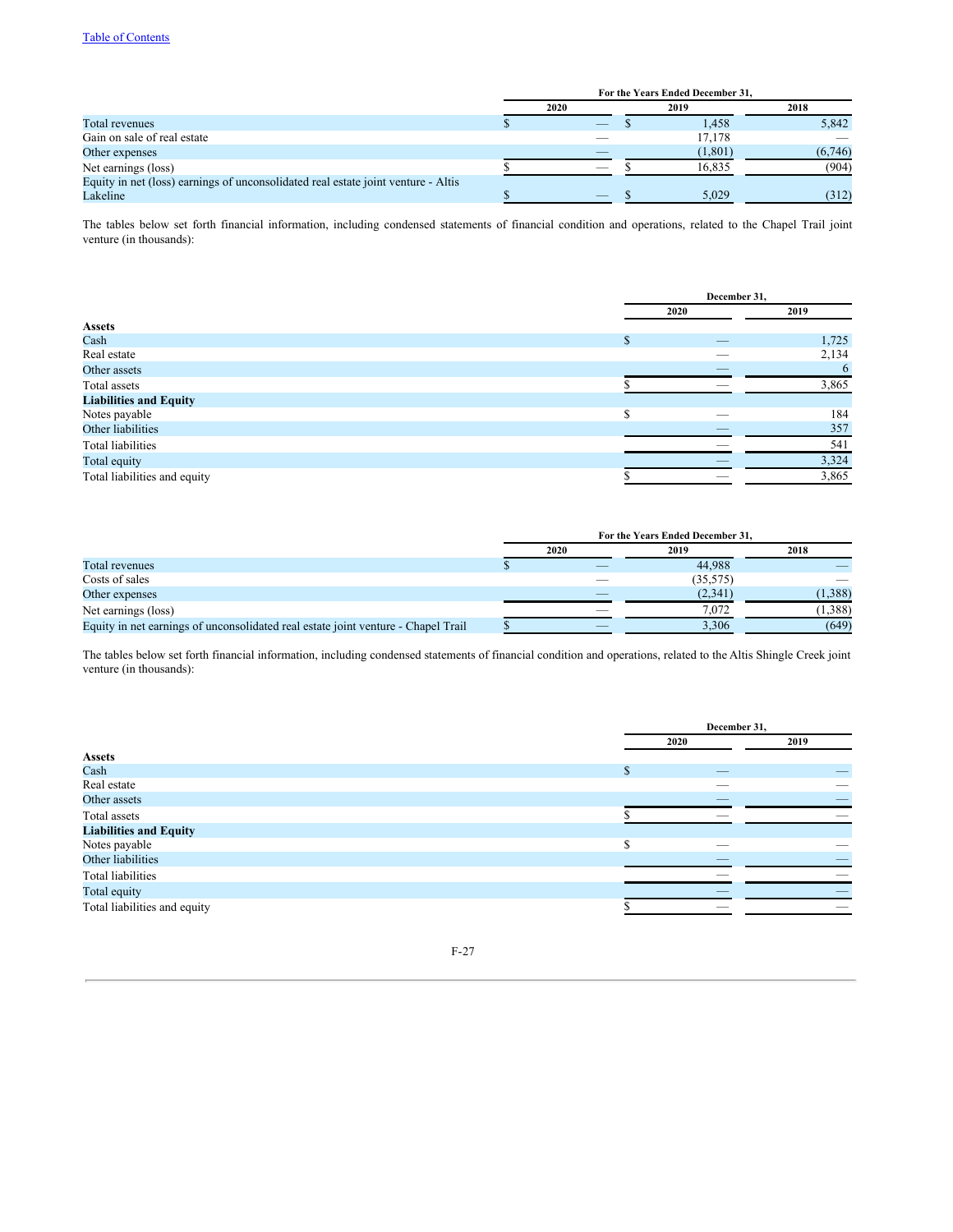| For the Years Ended December 31. |                          |      |         |  |  |
|----------------------------------|--------------------------|------|---------|--|--|
|                                  |                          | 2019 | 2018    |  |  |
|                                  | $\overline{\phantom{a}}$ |      | 1,704   |  |  |
|                                  |                          |      | 22,027  |  |  |
|                                  | $\overline{\phantom{a}}$ |      | (2,156) |  |  |
|                                  |                          |      | 21.575  |  |  |
|                                  |                          |      |         |  |  |
|                                  | $\overline{\phantom{a}}$ | __   | 3,401   |  |  |
|                                  |                          | 2020 |         |  |  |

**8. Property and Equipment**

The Company's property and equipment consisted of the following (in thousands):

|                                                    |          | December 31. |  |  |  |
|----------------------------------------------------|----------|--------------|--|--|--|
|                                                    | 2020     | 2019         |  |  |  |
|                                                    |          |              |  |  |  |
| Land, building and building improvements           | 2,271    | 2,258        |  |  |  |
| Leasehold improvements                             | 5,554    | 35,768       |  |  |  |
| Office equipment, furniture, fixtures and software | 14,421   | 11,941       |  |  |  |
| Transportation                                     | 515      | 379          |  |  |  |
|                                                    | 22,761   | 50,346       |  |  |  |
| Accumulated depreciation                           | (14,958) | (20, 510)    |  |  |  |
|                                                    |          |              |  |  |  |
| Property and equipment, net                        | 7,803    | 29,836       |  |  |  |

During the years ended December 31, 2020, 2019, and 2018, the Company recognized approximately\$5.1 million, \$6.4 million, and \$7.5 million, respectively, of depreciation expense from continuing operations related to its property and equipment which is reflected in selling, general and administrative expenses and cost of trade sales in the Company's statements of operations and comprehensive income.

As described in Note 2, the Company tests its long-lived assets, including property and equipment, for recoverability whenever events or changes in circumstances indicate that the carrying amount of such assets or asset groups may not be recoverable. During the year ended December 31, 2020, the Company concluded that the effects of the COVID-19 pandemic indicated that the carrying amount of certain of its property and equipment may not be recoverable, including asset groups associated with certain of its retail locations which were temporarily closed as a result of the pandemic. In such circumstances, the Company compared its estimated undiscounted cash flows expected to result from the use of such assets or asset groups with their respective carrying amounts, and to the extent that such carrying amounts were in excess of the related undiscounted cash flows, the Company estimated the fair values of the applicable assets or asset groups and recognized impairment losses based on the excess of the carrying amounts of such assets or asset groups over their estimated fair values.

As a result of the Company's testing of its property and equipment for impairment, the Company recognized impairment losses of \$1.3 million during the year ended December 31, 2020 related primarily to leasehold improvements associated with certain of IT'SUGAR's retail locations. The recognition of these impairment losses primarily resulted from the effects of the COVID-19 pandemic on the estimated cash flows expected to be generated by the related assets. The Company did not record any impairment losses from continuing operations related to property and equipment during the years ended December 31, 2019 and 2018.

#### **9. Goodwill and Intangible Assets**

# *Goodwill*

The activity in the balance of the Company's goodwill was as follows (in thousands):

|                                     | For the Years Ended December 31. |                          |         |  |  |  |
|-------------------------------------|----------------------------------|--------------------------|---------|--|--|--|
|                                     | 2020                             | 2019                     | 2018    |  |  |  |
| <b>Balance, beginning of period</b> | 37,248                           | 37,248                   | 39,482  |  |  |  |
| Acquisitions                        | 8.277                            | $\overline{\phantom{a}}$ | 1.727   |  |  |  |
| Deconsolidation of IT'SUGAR         | (14, 864)                        |                          |         |  |  |  |
| Impairment losses                   | (22, 384)                        | _                        | (3,961) |  |  |  |
| <b>Balance, end of period</b>       | 8,277                            | 37.248                   | 37.248  |  |  |  |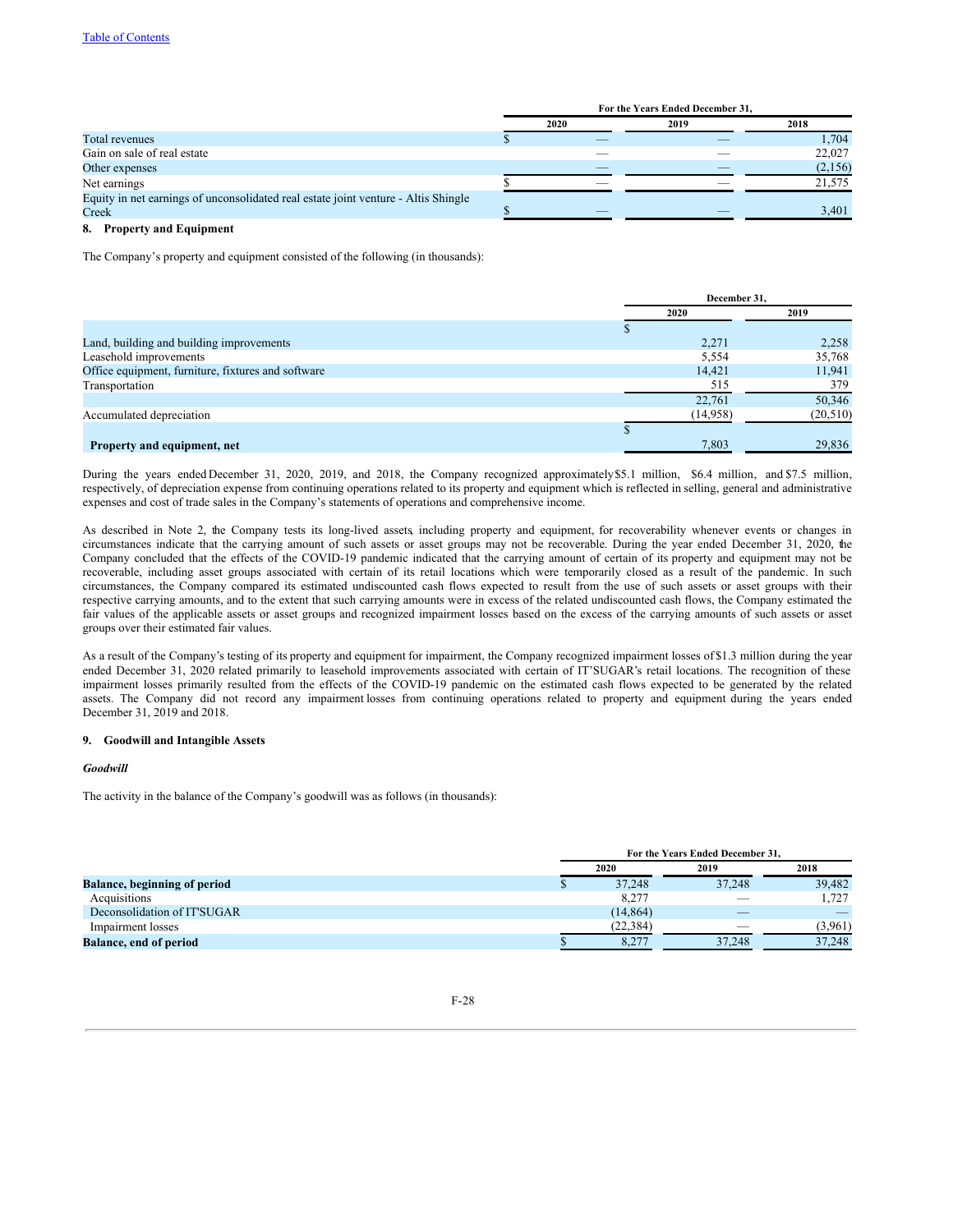The Company recognized \$8.3 million of goodwill in connection with the acquisition of Colonial Elegance during the year ended December 31, 2020 and \$1.7 million of goodwill in connection with the acquisition of an operating business through a loan foreclosure during the year ended December 31, 2018. The goodwill associated with the Colonial Elegance acquisition is included in the Renin category for segment reporting.

#### *Impairment Testing*

As described in Note 2, the Company tests goodwill for potential impairment on an annual basis as of December 31 or during interim periods if impairment indicators exist. During the year ended December 31, 2020, the Company concluded that the effects of the COVID-19 pandemic, including the recessionary economic environment and the impact on certain of the Company's operations, indicated that it was more likely than not that the fair values of certain of its reporting units with goodwill had declined below the respective carrying amounts of such reporting units as of March 31, 2020. As a result, the Company tested the goodwill associated with such reporting units for impairment by estimating the fair values of the respective reporting units as of March 31, 2020 and recognized goodwill impairment losses of \$20.3 million associated with the IT'SUGAR reporting unit and \$2.1 million associated with certain of its other reporting units. The Company primarily utilized a discounted cash flow methodology to estimate the fair values of these reporting units and used the relevant market approaches to support the reasonableness of its estimated fair values under the income approach. Further, on September 22, 2020, the Company deconsolidated IT'SUGAR as a result of IT'SUGAR filing the Bankruptcy Cases and derecognized the remaining IT'SUGAR goodwill balance of approximately \$14.9 million as of that date.

The decline in the estimated fair values of these reporting units from December 31, 2019 primarily resulted from the effects of the COVID-19 pandemic on these businesses. In particular, the decline in the estimated fair value of IT'SUGAR during the year ended December 31, 2020 reflected the impact on the Company's estimated future cash flows of the temporary closure of IT'SUGAR's retail locations commencing in March 2020, including the liabilities incurred by IT'SUGAR during the shutdown, and considered scenarios in which IT'SUGAR's business and sales volumes would stabilize following the phased reopening of its retail locations. The Company's estimated discount rate applicable to IT'SUGAR's cash flows was also increased to reflect, among other things, changes in market conditions, the uncertainty of the duration and severity of the economic downturn, uncertainty related to the retail environment and consumer behavior, uncertainty related to IT'SUGAR's ability to stabilize its operations and implement its long-term strategies for its business, and the deterioration in IT'SUGAR's financial condition as a result of the effects of the COVID-19 pandemic, including its lack of sufficient liquidity for its operations during 2020.

The Company's assessment of IT'SUGAR's assets for impairment, as well as its estimate of the fair value of its investment in IT'SUGAR in connection with the deconsolidation of IT'SUGAR, as further described in Note 23, required the Company to make estimates based on facts and circumstances as of each reporting date and assumptions about current and future economic and market conditions. These assumptions included the stabilization of IT'SUGAR following the phased reopening of its retail locations in 2020 and its ability to access and operate in its retail locations in spite of ongoing negotiations with the landlords of these locations related to unpaid rents. Further, the Company's estimated fair value of its investment in IT'SUGAR at the time of its filing of the Chapter 11 Bankruptcy Cases included assumptions related to relief of pre-petition obligations and improved occupancy costs as a result of renegotiated lease agreements for its retail locations. In addition, the Company's estimates assumed that there would not be a material permanent decline in the demand for IT'SUGAR's products and that IT'SUGAR will ultimately in the future return to its full operations and implement its long-term strategy to reinvest in and grow its business. However, as it is difficult to predict (i) the severity, magnitude, and duration, as well as the economic consequences, of the COVID-19 pandemic, which are uncertain and rapidly changing and may involve the re-implementation of government mandated closures or operating restrictions, and (ii) the ultimate outcome of IT'SUGAR's Bankruptcy Cases, these estimates and assumptions may change over time, which may result in the recognition of additional impairment losses related to the Company's investment in IT'SUGAR that would be material to the Company's financial statements. Changes in assumptions that could materially impact the Company's estimates related to IT'SUGAR that could result in the recognition of impairment losses in future periods include, but are not limited to, IT'SUGAR's Bankruptcy Cases being converted to Chapter 7 bankruptcy cases, IT'SUGAR not obtaining expected relief during the reorganization, a material permanent decline in demand for IT'SUGAR's products, IT'SUGAR abandoning its long-term strategy to reinvest and grow its business as a result of changes in consumer demand, and significant additional closures following the initial reopening of locations as a result of additional outbreaks of COVID-19.

During the year ended December 31, 2019, the Company determined that its goodwill was not impaired. During the year ended December 31, 2018, the Company determined that the fair values of certain of BBX Sweet Holdings' reporting units were below their respective carrying values as of the applicable testing dates and recognized goodwill impairment losses of \$4.0 million. The decline in the fair values of these reporting units and the related recognition of goodwill impairment losses during the year ended December 31, 2018 primarily resulted from ongoing losses in these operations and various strategic initiatives related to such businesses, including the consolidation of manufacturing facilities, a reduction in corporate personnel and infrastructure, and the elimination of various unprofitable brands.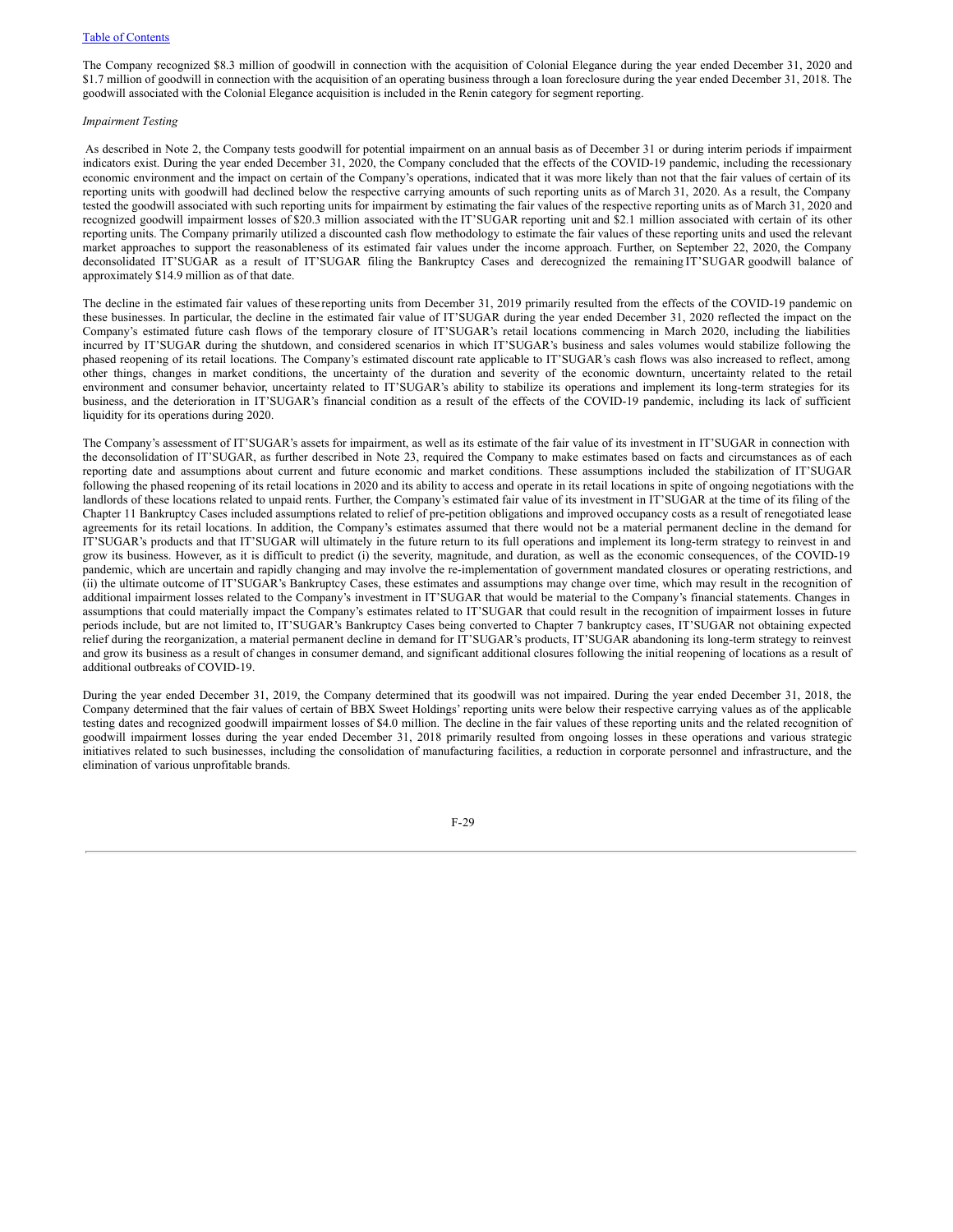# *Intangible Assets*

The Company's intangible assets consisted of the following (in thousands):

|                                | December 31. |         |  |  |
|--------------------------------|--------------|---------|--|--|
|                                | 2020         | 2019    |  |  |
| Trademarks                     | 7,747        | 8,522   |  |  |
| Customer relationships         | 15,877       | 70      |  |  |
| Other                          | 384          | 306     |  |  |
|                                | 24,008       | 8,898   |  |  |
| Accumulated amortization       | (1,588)      | (2,227) |  |  |
| <b>Total intangible assets</b> | 22,420       | 6,671   |  |  |

Trademarks and customer relationships are amortized using the straight-line method over their expected useful lives, which range from12 to 20 years.

On September 22, 2020, the Company deconsolidated IT'SUGAR as a result of IT'SUGAR filing the Bankruptcy Cases and derecognized \$3.2 million of intangible assets related to IT'SUGAR, including the intangible asset related to its trademark.

#### *Amortization Expense*

During the years ended December 31, 2020, 2019, and 2018, the Company recognizedapproximately \$0.7 million, \$0.6 million and \$0.5 million, respectively, of amortization expense related to its intangible assets which is reflected inselling, general and administrative expensesin the Company's consolidated statements of operations and comprehensive income.

The table below sets forth the estimated aggregate amortization expense of intangible assets during each of the five years subsequent to December 31, 2020 (in thousands):

| <b>Years Ending December 31,</b> | Total |
|----------------------------------|-------|
| 2021                             | 1,768 |
| 2022                             | .768  |
| 2023                             | 1,768 |
| 2024                             | .768  |
| 2025                             | 1,750 |

#### *Impairment Testing*

As described in Note 2, the Company tests its long-lived assets, including amortizable intangible assets and asset groups that include amortizable intangible assets, for recoverability whenever events or changes in circumstances indicate that the carrying amount of such assets or assets groups may not be recoverable. Due to effects of the COVID-19 pandemic during 2020 and the ongoing losses associated with certain of BBX Sweet Holdings' businesses in the confectionery industry and strategic initiatives related to such businesses, the Company tested certain asset groups associated with these businesses for recoverability during the years ended December 31, 2020, 2019 and 2018, and determined that the estimated undiscounted future cash flows exceeded the carrying amounts of the asset groups. Accordingly, the Company did not recognize any impairment losses associated with its intangible assets during the years ended December 31, 2020, 2019 and 2018.

# **10. Leases**

BBX Capital and its subsidiaries are lessees under various operating leases for retail stores, office space, equipment, and vehicles. Many of the Company's lease agreements include one or more options to renew, with renewal terms that can extend the lease term from one to seven years, and the exercise of such renewal options is generally at the Company's discretion. Certain of the Company's lease agreements include rental payments based on a percentage of sales generated at the leased location over contractually specified levels, and others include rental payments adjusted periodically for inflation. The Company's lease agreements do not contain material residual value guarantees or material restrictive covenants.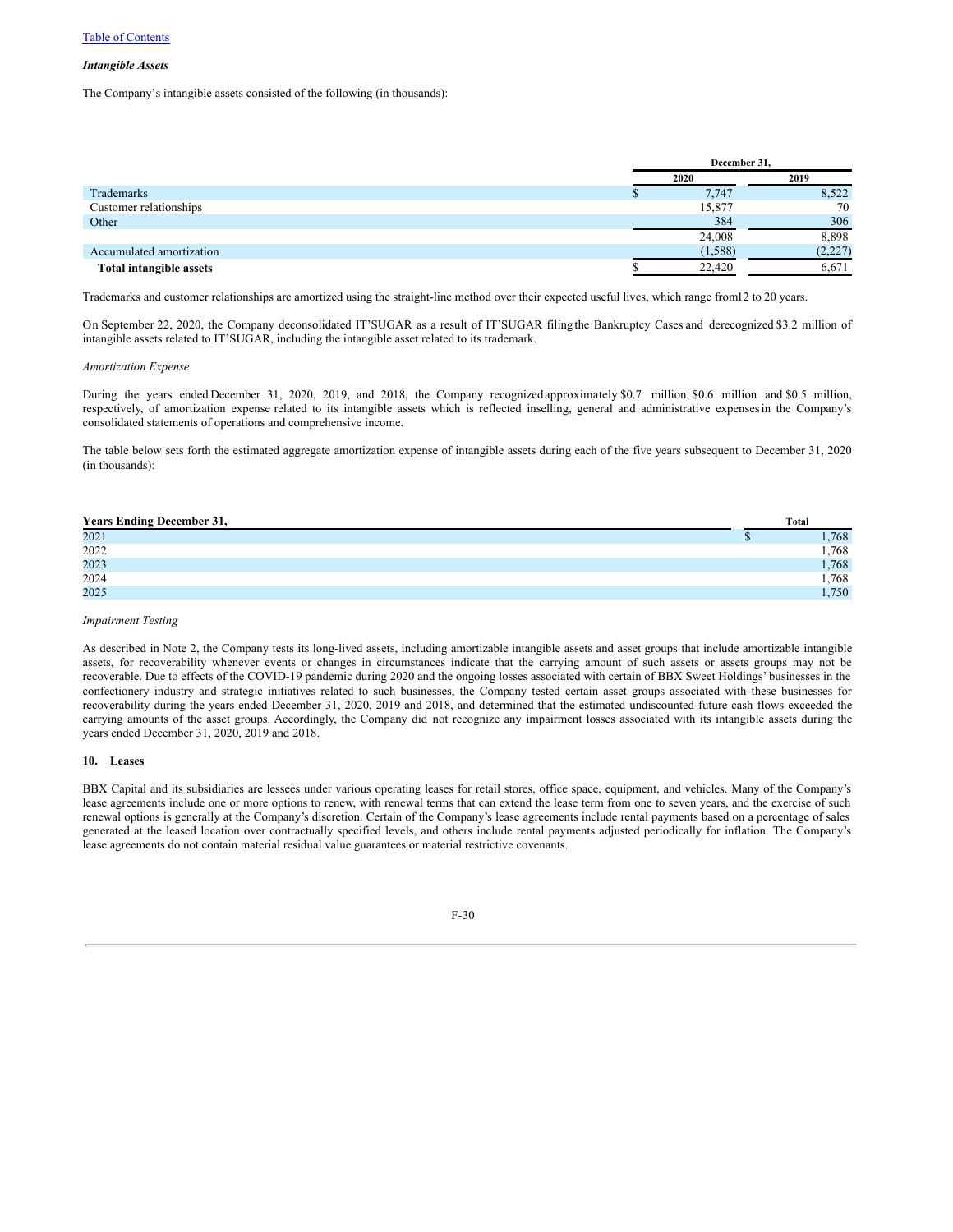The Company recognizes right-of-use assets and lease liabilities associated with lease agreements with an initial term of 12 months or greater, while lease agreements with an initial term of 12 months or less are not recorded in the Company's statement of financial condition. The Company generally does not include lease payments associated with renewal options that are exercisable at its discretion in the measurement of its right-of-use assets and lease liabilities as it is not reasonably certain that such options will be exercised. The table below sets forth information regarding the Company's lease agreements which had an initial term of greater than 12 months (dollars in thousands):

|                                               | As of                    |  | As of                            |
|-----------------------------------------------|--------------------------|--|----------------------------------|
|                                               | <b>December 31, 2020</b> |  | December 31' 2019 <sup>(2)</sup> |
| Operating lease assets                        | 13.488                   |  | 87,082                           |
| Operating lease liabilities                   | 14.141                   |  | 99.568                           |
| Weighted average remaining lease term (years) | 7.0                      |  | 6.6                              |
| Weighted average discount rate <sup>(1)</sup> | 5.36 %                   |  | 5.26 %                           |

- (1) As most of the Company's lease agreements do not provide an implicit rate, the Company estimates incremental secured borrowing rates corresponding to the maturities of its lease agreements to determine the present value of future lease payments. To estimate incremental borrowing rates applicable to BBX Capital and its subsidiaries, the Company considers various factors, including the rates applicable to its recently issued debt and credit facilities and prevailing financial market conditions. The Company
- used the incremental borrowing rates applicable to BBX Capital and its subsidiaries on January 1, 2019 for operating leases that commenced prior to that date.<br>(2) Includes IT'SUGAR's operating leases. On September 22, 2020 derecognized its operating lease assets and liabilities.

The Company generally recognizes lease costs associated with its operating leases on a straight-line basis over the lease term, while variable lease payments that do not depend on an index or rate are recognized as variable lease costs in the period in which the obligation for those payments is incurred. The table below sets forth information regarding the Company's lease costs which are included in cost of trade sales and selling, general, and administrative expenses in the Company's consolidated statements of operations (in thousands):

|                             | <b>For the Years Ended</b> |  |                          |  |
|-----------------------------|----------------------------|--|--------------------------|--|
|                             | <b>December 31, 2020</b>   |  | <b>December 31, 2019</b> |  |
| Fixed lease costs           | 14.111                     |  | 19.944                   |  |
| Short-term lease costs      | 283                        |  | 121                      |  |
| Variable lease costs        | 3.584                      |  | 5.763                    |  |
| Total operating lease costs | 17.978                     |  | 25,828                   |  |

Included in the Company's statement of cash flows under operating activities for the years endedDecember 31, 2020 and 2019 was \$7.6 million and \$18.7 million, respectively, of cash paid for amounts included in the measurement of lease liabilities.During the years ended December 31, 2020 and 2019, the Company obtained \$4.7 million and \$22.9 million, respectively, of right-of-use assets in exchange for operating lease liabilities.

The table below sets forth information regarding the maturity of the Company's operating lease liabilities as ofDecember 31, 2020 (in thousands):

| <b>Years Ending December 31,</b>   |        |
|------------------------------------|--------|
| 2021                               | 3,113  |
| 2022                               | 2,511  |
| 2023                               | 2,082  |
| 2024                               | 2,054  |
| 2025                               | 1,940  |
| After 2025                         | 5,356  |
| Total lease payments               | 17,056 |
| Less: interest                     | 2,915  |
| Present value of lease liabilities | 14,141 |

The above operating lease payments exclude\$10.8 million of legally binding minimum lease payments for lease agreements executed but not yet commenced, as the Company has not received possession of the leased property.

During the year ended December 31, 2018, the Company recognized rent expenses under its lease agreements of\$22.4 million, which is included in cost of trade sales and selling, general, and administrative expenses in the Company's consolidated statements of operations.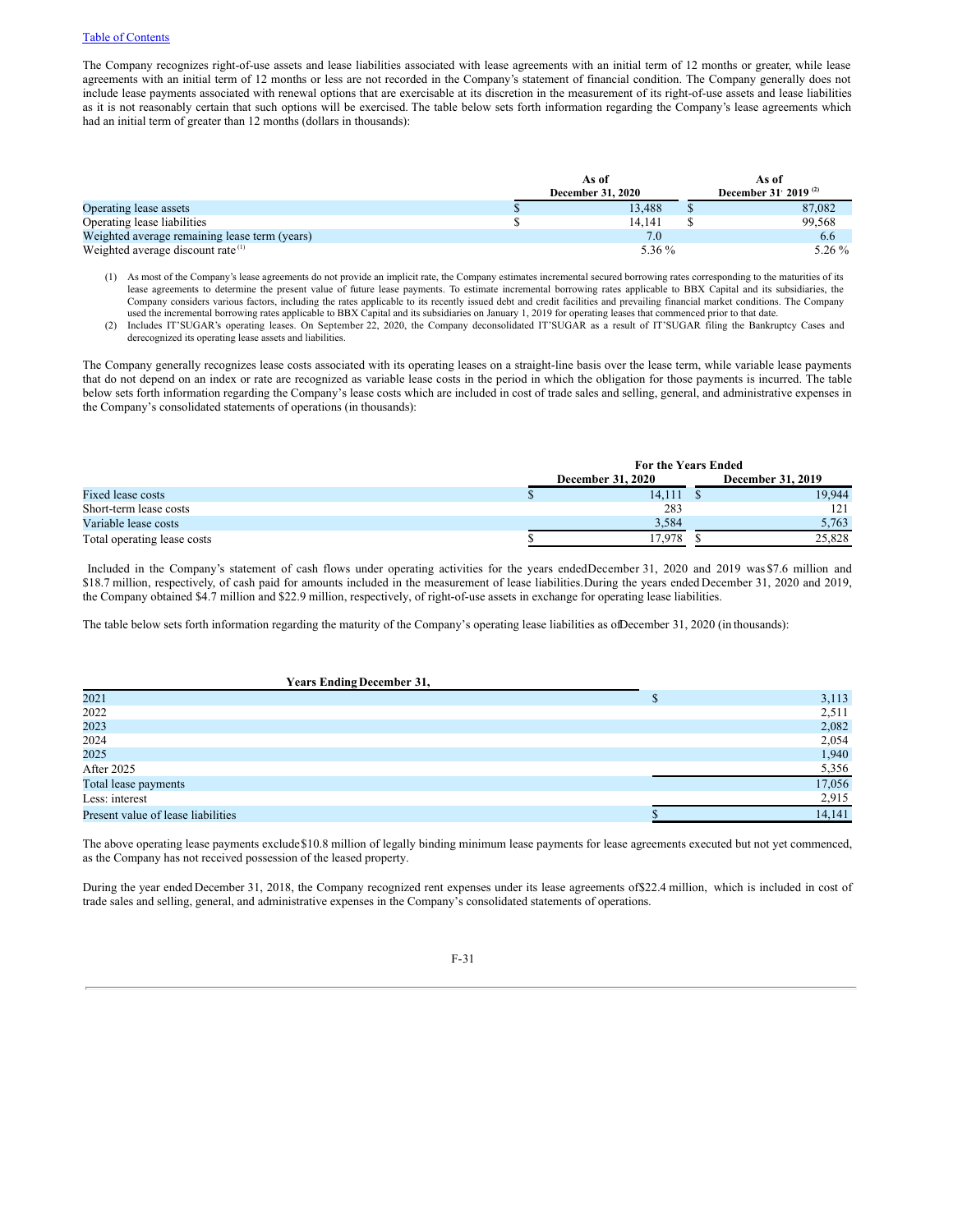# *Impairment Testing*

As described in Note 2, the Company tests its long-lived assets, including right-of-use assets and asset groups that include right-of-use assets, for recoverability whenever events or changes in circumstances indicate that the carrying amount of such assets or asset groups may not be recoverable. During the year ended December 31, 2020, the Company concluded that the effects of the COVID-19 pandemic indicated that the carrying amount of certain of its asset groups that include right-of-use assets may not be recoverable, including asset groups associated with certain of its retail locations which were temporarily closed as a result of the pandemic. In such circumstances, the Company compared its estimated undiscounted cash flows expected to result from the use of such asset groups with their respective carrying amounts, and to the extent that such carrying amounts were in excess of the related undiscounted cash flows, the Company estimated the fair values of the applicable asset groups and recognized impairment losses based on the excess of the carrying amounts of such asset groups over their estimated fair values. In certain circumstances, the Company estimated the fair value of individual assets within its asset groups, including right-of-use assets associated with its retail locations, to determine the extent to which an impairment loss should be allocated to such assets.

As a result of the Company's testing of certain of its right-of-use assets for impairment,the Company recognized impairment losses of \$4.1 million during the year ended December 31, 2020 related primarily to right-of-use assets associated with certain of IT'SUGAR's retail locations.The recognition of these impairment losses primarily resulted from the effects of the COVID-19 pandemic on the estimated cash flows expected to be generated by the related asset groups. The Company did not record any impairment losses from continuing operations related to right-of-use assetsduring the year ended December 31, 2019.

# **11. Notes Payable and Other Borrowings**

The table below sets forth information regarding the Company's notes payable and other borrowings (dollars in thousands):

|                                          |                        | December 31, 2020 |                  |                                                   |          |                        | December 31, 2019 |                  |     |                                                          |
|------------------------------------------|------------------------|-------------------|------------------|---------------------------------------------------|----------|------------------------|-------------------|------------------|-----|----------------------------------------------------------|
|                                          | Debt<br><b>Balance</b> |                   | Interest<br>Rate | Carrying<br><b>Amount</b> of<br>Pledged<br>Assets |          | Debt<br><b>Balance</b> |                   | Interest<br>Rate |     | Carrying<br><b>Amount</b> of<br>Pledged<br><b>Assets</b> |
| <b>Community Development District</b>    |                        |                   |                  |                                                   |          |                        |                   |                  |     |                                                          |
| <b>Obligations</b>                       | \$                     | 27,565            | $4.25 - 6.00\%$  | \$                                                | 42,230   | <sup>S</sup>           | 29,287            | $4.25 - 6.00\%$  | \$. | 49,352                                                   |
| TD Bank Term Loan and Line of Credit     |                        | 45,573            | 3.30%            |                                                   | $^{(1)}$ |                        | 6,826             | $5.00\%$         |     | (1)                                                      |
| Banc of America Leasing & Capital        |                        |                   |                  |                                                   |          |                        |                   |                  |     |                                                          |
| <b>Equipment Note</b>                    |                        |                   |                  |                                                   |          |                        | 355               | 4.75%            |     | (2)                                                      |
| Bank of America Revolving Line of Credit |                        |                   |                  |                                                   |          |                        | 2.000             | $3.24\%$         |     |                                                          |
| Unsecured Note (3)                       |                        |                   |                  |                                                   |          |                        | 3.400             | $6.00\%$         |     |                                                          |
| Centennial Bank Note (4)                 |                        | 1,428             | 5.25%            |                                                   | 1,840    |                        | 1,469             | 5.25%            |     | 1,892                                                    |
| Other                                    |                        | 43                | $4.22\%$         |                                                   |          |                        | 223               | 15.00%           |     |                                                          |
| Unamortized debt issuance costs          |                        | (1, 126)          |                  |                                                   |          |                        | (824)             |                  |     |                                                          |
| Total notes payable and other borrowings |                        | 73,483            |                  |                                                   |          |                        | 42,736            |                  |     |                                                          |

(1) The collateral is a blanket lien on Renin's assets.

(2) The collateral is a security interest in the equipment financed by the underlying note. Additionally, IT'SUGAR is guarantor on the note.<br>
(3) BBX Capital was guarantor on the note prior to BBXRE's repayment of the note

BBX Capital was guarantor on the note prior to BBXRE's repayment of the note in December 2019.

(4) BBX Capital is guarantor of the note.

*Community Development District Obligations –* A community development district or similar development authority ("CDD") is a unit of local government created under various state and/or local statutes to encourage planned community development and allow for the construction of infrastructure improvements through alternative financing sources, including the tax-exempt bond markets. A CDD is generally created through the approval of the local city or county in which the CDD is located and is controlled by a board of supervisors representing the landowners within the CDD. In connection with BBXRE's development of the Beacon Lakes Community, The Meadow View at Twin Creeks CDD (the "Beacon Lakes CDD") was formed by St. Johns County, Florida to use bond financing to fund the construction of infrastructure improvements at the Beacon Lakes Community. The Beacon Lakes CDD issues bonds periodically to fund ongoing construction of the Beacon Lakes Community, and in May 2020, February 2019, November 2018, and November 2016, the Beacon Lakes CDD issued bonds in the amount of \$8.6 million, \$8.1 million, \$16.5 million, and \$21.4 million, respectively.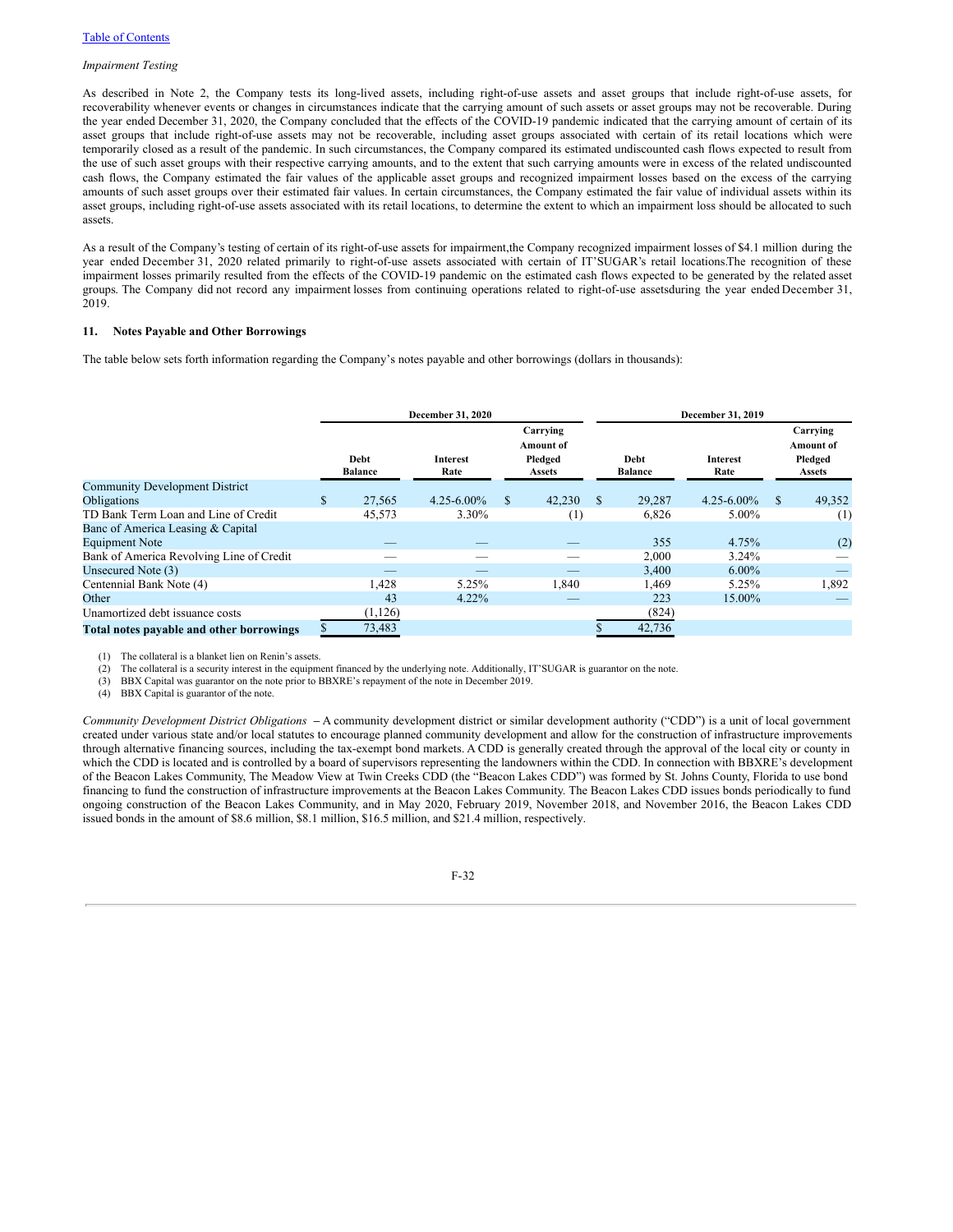The obligation to pay principal and interest on the bonds issued by the Beacon Lakes CDD is assigned to each parcel within the CDD, and the Beacon Lakes CDD has a lien on each parcel. If the owner of the parcel does not pay this obligation, the Beacon Lakes CDD can foreclose on the lien. The CDD bond obligations, including interest and the associated lien on the property, are typically payable, secured, and satisfied by revenues, fees, or assessments levied on the property benefited. The assessments to be levied by the CDD are fixed or determinable amounts.

The CDD bond obligations outstanding as of December 31, 2020 have fixed interest rates ranging from4.25% to 6.00% and mature at various times during the years 2026 through 2051. The Company at its option has the ability to repay a specified portion of the bonds at the time that it sells developed lots in the Beacon Lakes Community.

Upon the issuance of CDD bond obligations by the Beacon Lakes CDD, the Company records an obligation for the CDD bond obligations with a corresponding increase in other assets. The CDD bonds are secured by a lien on the Beacon Lakes property, which is included in real estate in the Company's consolidated statement of financial condition and had a carrying amount of \$40.8 million as of December 31, 2020. The Company relieves the CDD bond obligation associated with a particular parcel when the purchaser of the property assumes the obligation, which occurs automatically upon such purchaser's acquisition of the property, or upon the repayment of the obligation by the Company. Included in other assets in the Company's consolidated statements of financial condition as of December 31, 2020 and 2019 was \$1.4 million and \$0.8 million, respectively, of construction funds receivable from the issuance of CDD bond obligations that the Company does not have the right of setoff on its CDD bond obligations. Construction funds receivable associated with the CDD bond obligations are reduced with a corresponding increase in real estate inventory when the CDD disburses the funds to contractors for the construction of infrastructure improvements.

*Toronto-Dominion Bank ("TD Bank") Term Loan and Operating Loan –* Since May 2017, Renin has maintained a credit facility with TD Bank, and in October 2020, Renin amended and restated the facility in connection with the acquisition of Colonial Elegance.

Under the terms and conditions of the previous credit facility, TD Bank provided loans under a revolving operating loan for up to approximately\$16.3 million based on available collateral, as defined in the facility, and subject to Renin's compliance with the terms and conditions of the facility, including certain specific financial covenants. Through February 2020, the credit facility also provided for term loans for up to \$1.7 million. However, in February 2020, the credit facility was amended to replace the existing debt service coverage ratio with an interest coverage ratio, and in connection with the amendment to the credit facility, Renin repaid the outstanding balance of the term loans with borrowings from the revolving operating loan. In July 2020, the credit facility was also amended to extend the maturity date of the facility from September 2020 to September 2022.

In October 2020, the credit facility with TD Bank was amended and restated to include a\$30.0 million term loan, increase the availability under the revolving operating loan to \$20 million, and extend the maturity of the facility to October 2025. Renin utilized\$30.0 million of proceeds under the term loan and approximately \$8.0 million of proceeds under the revolving operating loan in connection with the acquisition of Colonial Elegance. The amount outstanding on the revolving operating loan was \$15.6 million as of December 31, 2020.

Amounts outstanding under the term loan and revolving operating loan bear interest at (i) the Canadian Prime Rate plus a spread between1.375% to 1.875% per annum, (ii) the United States Base Rate plus a spread between 1.00% to 1.50% per annum, or (iii) LIBOR or Canadian Bankers Acceptance Rate, in each case plus a spread between 2.875% to 3.375% per annum, with the spreads applicable to each rate depending on Renin's total leverage. In addition to ongoing payments of interest under the term loan and revolving operating loan, the term loan requires quarterly payments of principal based on a stated percentage of the original principal amount of \$30.0 million, with approximately 37.5% of the original principal amount due at maturity in October 2025.

Pursuant to the terms and conditions of the amended and restated credit facility, Renin is required to comply with certain financial covenants, including a maximum total leverage ratio and a minimum total fixed charge coverage ratio determined quarterly. The credit facility also contains other affirmative and negative covenants believed to be customary, including those that may, among other things, limit Renin's ability to make distributions to the Company and engage in certain transactions, including asset acquisitions or dispositions, mergers, consolidations, and similar transactions.

Renin has guaranteed the obligations of the borrowers under the credit facility, and the facility is collateralized by all of Renin's assets. In addition, the Company entered into a Pledge Agreement pursuant to which it pledged all of its membership interests in Renin as security for the borrower's obligations under the amended and restated credit facility.

As of December 31, 2020, there was \$4.4 million available to Renin under the TD Bank revolving line of credit, subject to available collateral and the terms of the facility, and Renin was in compliance with all financial debt covenants under the credit facility. However, the effects of the COVID-19 pandemic on Renin's operations could impact its ability to remain in compliance with the financial covenants and the extent of availability under its credit facility with TD Bank in future periods. If Renin is unable to maintain compliance with its debt covenants or obtain waivers if it is not in compliance with such covenants, Renin will no longer be able to access its revolving line of credit, may have to repay all or a portion of its borrowings prior to the scheduled maturity date, and/or provide additional collateral for such borrowings, any of which would have a material adverse effect on the Company's liquidity, financial position, and

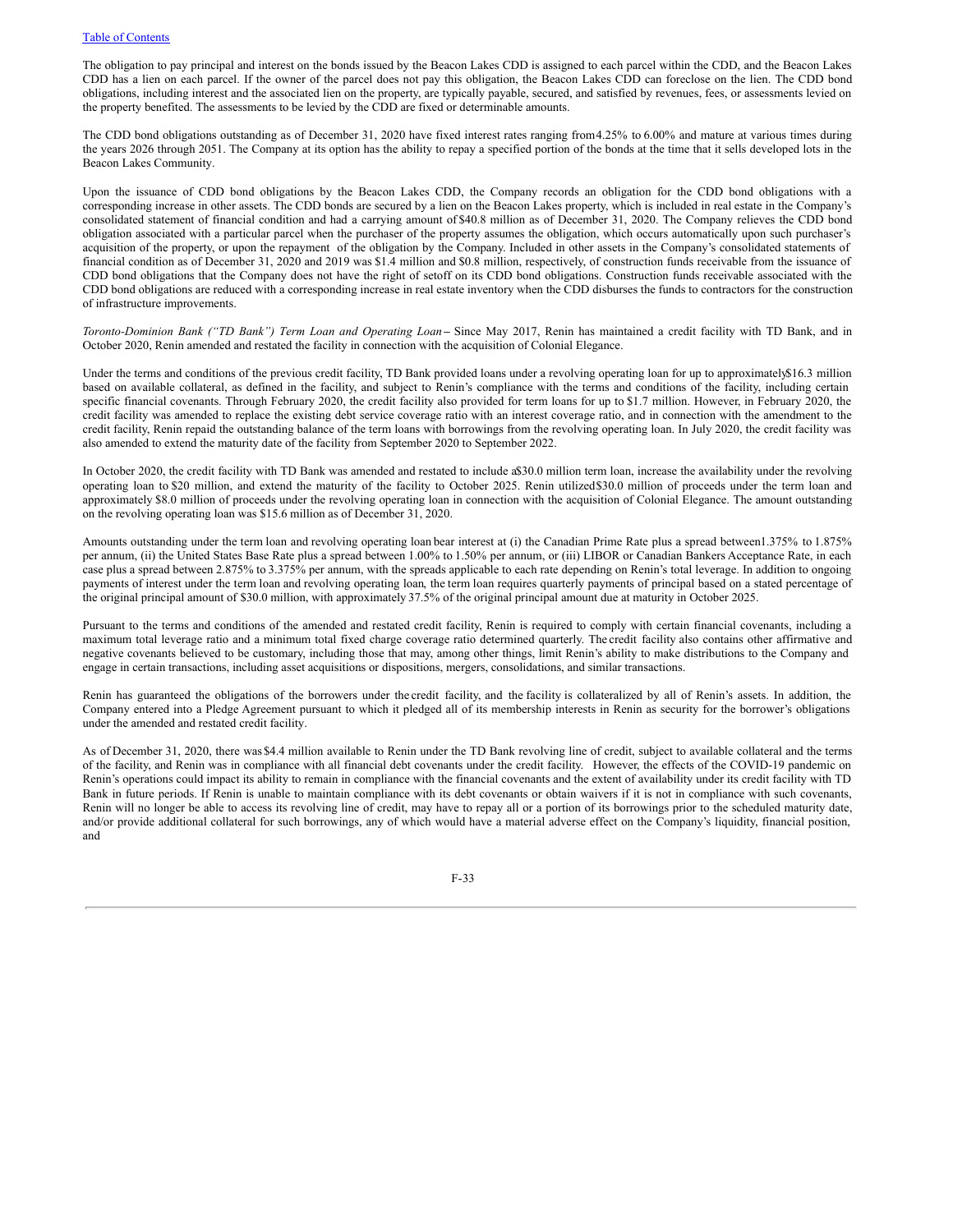# results of operations.

*Banc of America Leasing & Capital Equipment Note –* In September 2018, IT'SUGAR entered into a Master Loan and Security Agreement with Banc of America Leasing & Capital, LLC which sets forth the terms and conditions pursuant to which IT'SUGAR may borrow funds to purchase equipment under one or more equipment security notes. The agreement contains customary representations and covenants. Each equipment note constitutes a separate, distinct, and independent financing of equipment, is secured by a security interest in the purchased equipment, and is an unconditional contractual obligation of IT'SUGAR. As of December 31, 2020, there was one equipment note outstanding with a balance of \$0.2 million. The equipment note bears interest at a fixed rate of 4.75% per annum and is payable in 36 consecutive monthly principal and interest installments of\$18,516 with a maturity date of September 2021. The equipment note is subject to a prepayment charge equal to one percent of the amount prepaid multiplied by the number of years or fraction thereof for the then remaining equipment note term.

*Bank of America Revolving Line of Credit –* In August 2018, IT'SUGAR entered into a revolving credit facility with Bank of America. Under the terms and conditions of the credit facility, Bank of America agreed to provide a revolving line of credit to IT'SUGAR for up to \$4.0 million based on available collateral, as defined by the credit facility, and subject to IT'SUGAR's compliance with the terms and conditions of the credit facility, including certain specific financial covenants. The revolving credit facility was available through August 2021, and amounts outstanding bear interest at a LIBOR daily floating rate plus 1.50% or a monthly LIBOR rate subject to the terms and conditions of the credit facility. Payments of interest only are payable monthly.

In May 2020, a wholly-owned subsidiary of BBXRE purchased IT'SUGAR's revolving line of credit and equipment note facility from the respective lenders for the outstanding principal balance of the loans plus accrued interest and subsequently advanced an additional \$2.0 million to IT'SUGAR pursuant to the terms of the loans. As the Company paid the respective third party lenders and was relieved of its obligations to such lenders under the respective debt arrangements, the Company derecognized the liabilities in its consolidated financial statements in connection with the purchase of the loans by the whollyowned subsidiary of BBXRE. However, as described in Note 23, as a result of IT'SUGAR filing the Bankruptcy Cases and the Company deconsolidating IT'SUGAR, the loans held by the subsidiary of BBXRE are no longer eliminated in consolidation and are included in investment in and advances to IT'SUGAR in the Company's statements of financial condition as of December 31, 2020.

*Unsecured Note –* In October 2017, a wholly-owned subsidiary of BBXRE issued a\$3.4 million unsecured note to the seller of real estate to the Chapel Trail joint venture, in which the subsidiary has a 46.75% equity interest. The issuance of the unsecured note was part of the subsidiary's initial capital contribution to the venture. The note was not secured by the Company's equity interest in the joint venture or the venture's underlying property, and BBX Capital guaranteed the repayment of the unsecured note. The unsecured note accrued interest at a fixed rate of 6.0% per annum, with monthly interest only payments, and was scheduled to mature in October 2022. In February 2020, the Company repaid the outstanding balance of the unsecured note.

*Centennial Bank Note –* In October 2014, Hoffman's Chocolates issued a \$1.7 million note payable to Centennial Bank. The note is secured byland and buildings owned by Hoffman's Chocolates, and BBX Capital and BBX Sweet Holdings have guaranteed the repayment of the note. The note requires monthly principal and interest payments based upon a 25 year amortization schedule and matures in October 2024.

#### *Scheduled Minimum Principal Payments on Notes Payable and Other Borrowings*

The table below sets forth the contractual minimum principal payments of the Company's notes payable and other borrowings during each of the five years subsequent to December 31, 2020 and thereafter (in thousands):

|                                 | Notes Payable and<br><b>Other Borrowings</b> |
|---------------------------------|----------------------------------------------|
| 2021                            | 2,643                                        |
| 2022                            | 3,490                                        |
| 2023                            | 4,275                                        |
| 2024                            | 6,468                                        |
| 2025                            | 32,643                                       |
| Thereafter                      | 25,090                                       |
|                                 | 74,609                                       |
| Unamortized debt issuance costs | (1, 126)                                     |
| <b>Total Debt</b>               | 73,483                                       |

The minimum contractual payments set forth in the table above may differ from actual payments due to the timing of principal payments required upon the sale of real estate assets or other assets that serve as collateral on certain debt.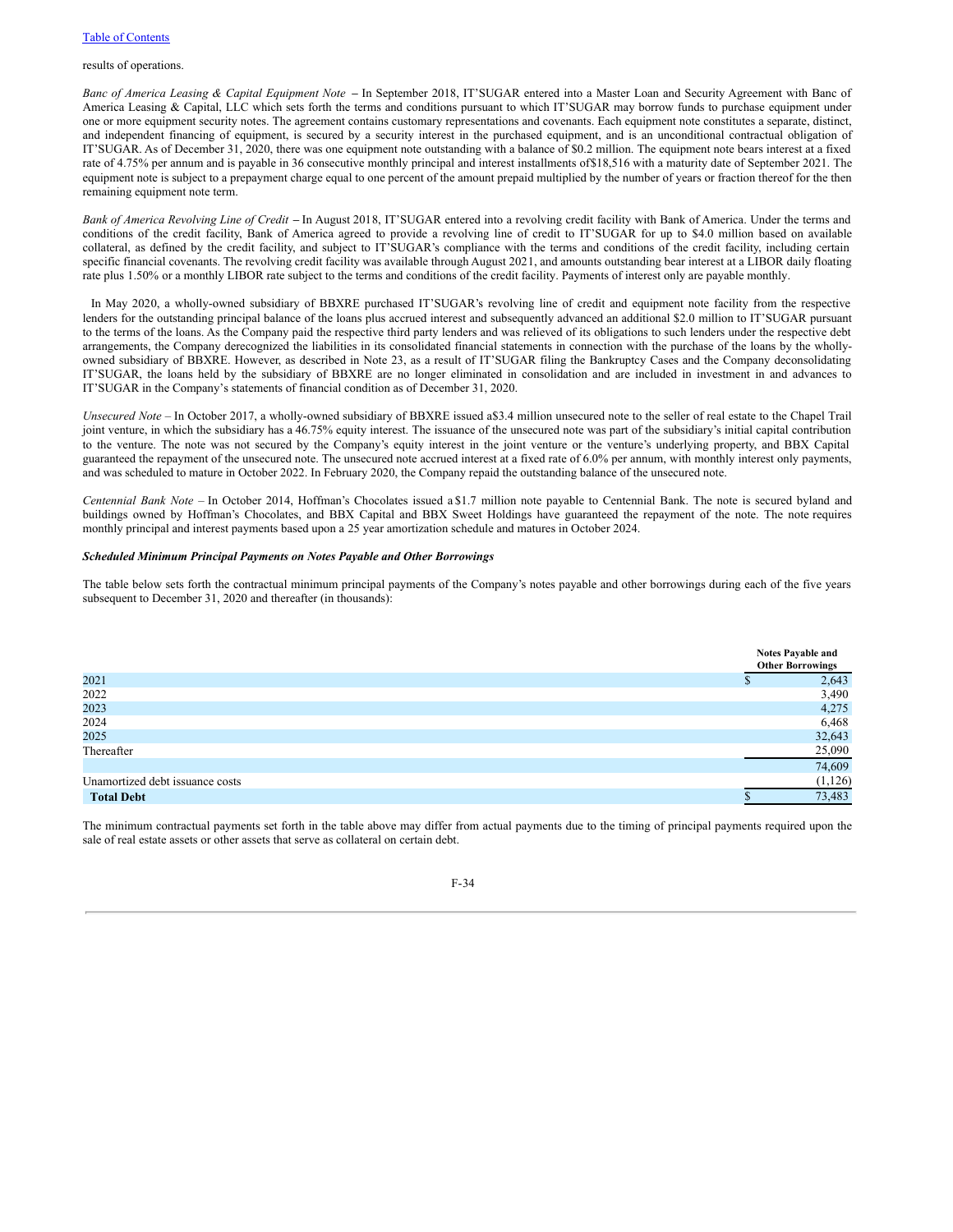# *Debt Compliance*

As of December 31, 2020, BBX Capital and its subsidiaries were in compliance with all financial debt covenants under its debt instruments.

# **12. Income Taxes**

The Company's United States and foreign components of (loss) income from continuing operations before income taxes are as follows (in thousands):

|              | For the Years Ended December 31. |        |       |  |  |
|--------------|----------------------------------|--------|-------|--|--|
|              | 2020                             | 2019   | 2018  |  |  |
| U.S.         | (59.096)                         | 29,638 | 170)  |  |  |
| Foreign      | 849                              | (653)  | (852) |  |  |
| <b>Total</b> | 58.247                           | 28.985 | 3.022 |  |  |

The Company's (benefit) provision for income taxes from continuing operations consisted of the following (in thousands):

|                                      | For the Years Ended December 31, |       |       |  |  |  |  |
|--------------------------------------|----------------------------------|-------|-------|--|--|--|--|
|                                      | 2020                             | 2019  | 2018  |  |  |  |  |
| <b>Current:</b>                      |                                  |       |       |  |  |  |  |
|                                      | œ<br>D                           |       |       |  |  |  |  |
| Federal                              | (5,895)                          | 4,163 | 914   |  |  |  |  |
| State                                | (599)                            | 1,738 | 536   |  |  |  |  |
|                                      | (6, 494)                         | 5,901 | 1,450 |  |  |  |  |
| Deferred:                            |                                  |       |       |  |  |  |  |
| Federal                              | (3,800)                          | 2,665 | 1,471 |  |  |  |  |
| State                                | (937)                            | (232) | (56)  |  |  |  |  |
|                                      | (4, 737)                         | 2,433 | 1,415 |  |  |  |  |
|                                      |                                  |       |       |  |  |  |  |
| (Benefit) provision for income taxes | (11,231)                         | 8,334 | 2,865 |  |  |  |  |

The table below sets forth a reconciliation ofthe difference between the (benefit) provision for income taxes and the amount that results from applying the federal statutory tax rate of 21% to (loss) income from continuing operations before income taxes (dollars in thousands):

|                                                                                   | For the Years Ended December 31, |           |       |       |  |
|-----------------------------------------------------------------------------------|----------------------------------|-----------|-------|-------|--|
|                                                                                   | 2020                             |           | 2019  | 2018  |  |
| Income tax (benefit) provision at expected federal income tax rate <sup>(1)</sup> |                                  | (12, 232) | 6,087 | (635) |  |
| Increase (decrease) resulting from:                                               |                                  |           |       |       |  |
| (Benefit) provision for state taxes, net of federal effect                        |                                  | (1,219)   | 1.156 | 343   |  |
| Taxes related to noncontrolling interests in subsidiaries not consolidated for    |                                  |           |       |       |  |
| income tax purposes                                                               |                                  | 854       | 62    | 83    |  |
| Nondeductible goodwill                                                            |                                  | 437       | _     | 832   |  |
| Nondeductible executive compensation                                              |                                  | 773       | 1.119 | 1,205 |  |
| (Decrease) increase in valuation allowance                                        |                                  | (142)     | (153) | 226   |  |
| Other $-$ net                                                                     |                                  | 298       | 63    | 811   |  |
| (Benefit) provision for income taxes                                              |                                  | (11, 231) | 8.334 | 2,865 |  |

(1) Expected tax is computed based upon (loss) income from continuing operations before income taxes.

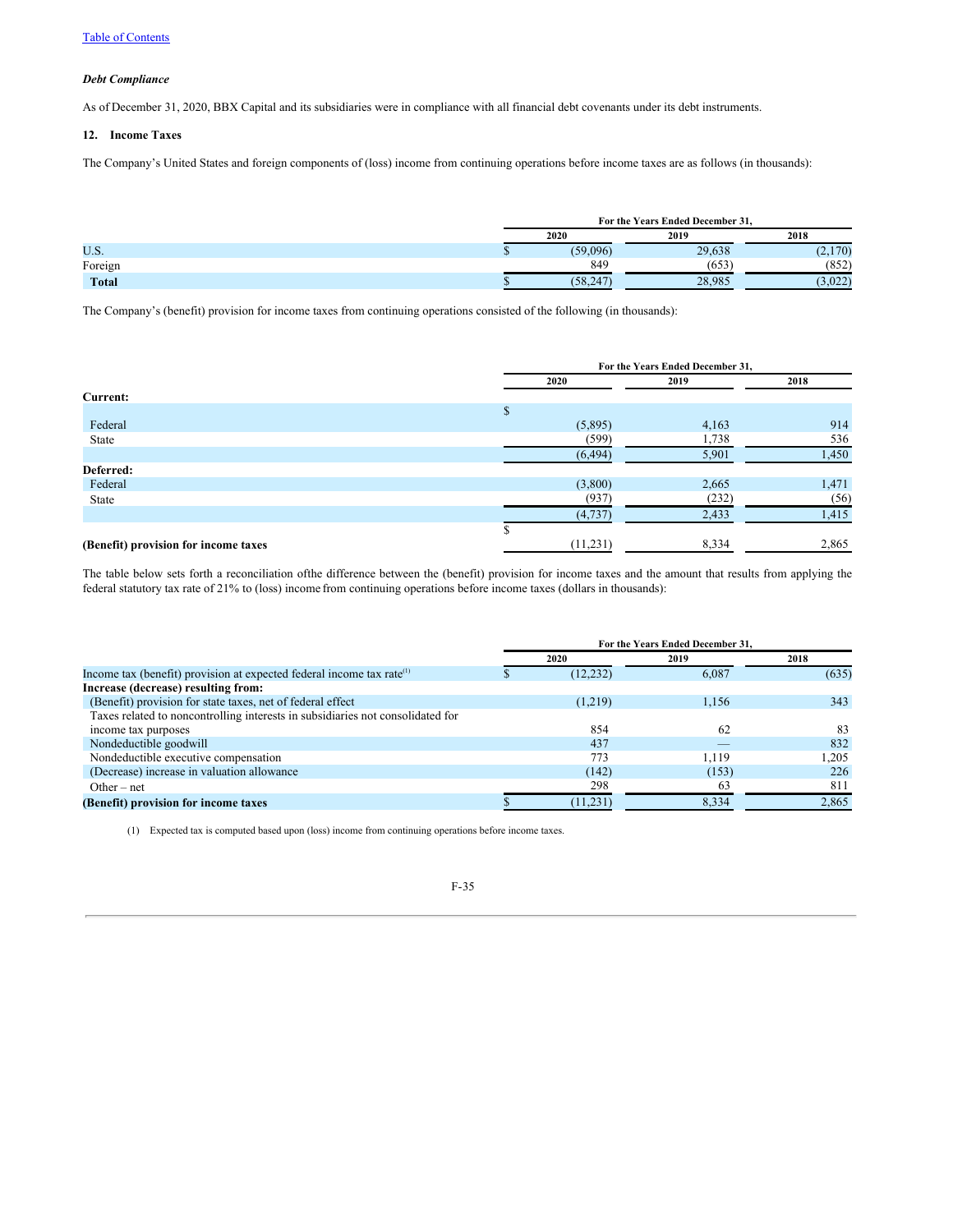The Company's deferred income taxes consisted of the following significant components (in thousands):

|                                                                                    |   | As of December 31. |          |  |  |
|------------------------------------------------------------------------------------|---|--------------------|----------|--|--|
|                                                                                    |   | 2020               | 2019     |  |  |
| Deferred federal and state tax assets:                                             |   |                    |          |  |  |
| Net operating loss carryforwards                                                   | S | 7.275              | 6,714    |  |  |
| Book reserves for credit losses, inventory, real estate and property and equipment |   | 1,324              | 1,407    |  |  |
| Expensed recognized for books and deferred for tax                                 |   | 1.860              | 3,439    |  |  |
| Investment in IT'SUGAR, LLC                                                        |   | 3,510              |          |  |  |
| Intangible assets                                                                  |   | 226                |          |  |  |
| Other assets                                                                       |   | 835                | 49       |  |  |
| Total gross federal and state deferred tax assets                                  |   | 15,030             | 11,609   |  |  |
| Less deferred tax asset valuation allowance                                        |   | (6,772)            | (6,914)  |  |  |
| Total deferred tax assets                                                          |   | 8.258              | 4,695    |  |  |
| Deferred federal and state tax liabilities:                                        |   |                    |          |  |  |
| Tax over book depreciation                                                         |   | (456)              | (245)    |  |  |
| Intangible assets                                                                  |   |                    | (592)    |  |  |
| Other liabilities                                                                  |   | (378)              | (578)    |  |  |
| Total gross deferred federal and state tax liabilities                             |   | (834)              | (1, 415) |  |  |
| Net federal and state deferred tax assets                                          |   | 7.424              | 3,280    |  |  |

The Company's income tax provision (benefit) and current and deferred income taxes were calculated on a separate return basis throughSeptember 30, 2020, the date of the spin-off from BVH. The Company became a tax filer when it converted from a Florida limited liability company into a Florida corporationas of September 29, 2020.

The Company's effective income tax rate from continuing operations was approximately 19%, 29% and (96%) during the years endedDecember 31, 2020, 2019, and 2018, respectively. The provision for income taxes was different than the expected federal income tax rate of 21% primarily due to the impact of nondeductible executive compensation and state income taxes, as well as the impact of a nondeductible goodwill impairment loss recognized during the years ended December 31, 2020 and 2018.

The Company evaluates its deferred tax assets to determine if valuation allowances are required. In the evaluation, management considers expectations of sufficient future taxable income, trends in earnings, existence of taxable income in recent years, the future reversal of temporary differences, and available tax planning strategies that could be implemented, if required. Valuation allowances are established based on the consideration of all available evidence using a more likely than not standard. Based on the Company's evaluation a deferred tax valuation allowance was established for \$5.8 million of federal and state net operating loss carryforwards ("NOL") and \$1.0 million of Canadian NOL and other temporary differences as of December 31, 2020.

As of December 31, 2020, the Company had federal NOL carryforwards of \$3.4 million that do not expire and can only reduce annual taxable income by 80%. The Company also had federal and Florida NOL carryforwardsthat can only be utilized if the separate entity that generated them has separate company taxable income (the "SRLY Limitation"). These carryforwards cannot be utilized against most of the Company's subsidiaries' taxable income. As such, a full valuation allowance has been established for these carryforwards. The Company's Canadian operations have had cumulative taxable losses in recent years, and as a result, a full valuation allowance has been applied to the NOL carryforwards as of December 31, 2020 and 2019. In addition, one of the Canadian subsidiaries has a capital loss carryforward that can only be used to reduce capital gains, and the tax on Canadian capital gains is 50% of the Canadian tax rate. Canadian capital loss carryforwards do not expire. A full valuation allowance is maintained for the Canadian capital loss carryforward as it is unlikely that the Canadian subsidiary will generate capital gains in the future. Federal and Florida NOLs subject to SRLY limitations expire in the years 2026-2034 and the Canadian NOLs expire in the years 2033-2040.

The Company recognizes liabilities for uncertain tax positions. An uncertain tax position is defined as a position in a previously filed tax return or a position expected to be taken in a future tax return that is not based on clear and unambiguous tax law and which is reflected in measuring current or deferred income tax assets and liabilities for interim or annual periods. The Company may recognize the tax benefit from an uncertain tax position only if it believes that it is more likely than not that the tax position will be sustained on examination by the taxing authorities based on the technical merits of the position. The Company measures the tax benefits recognized based on the largest benefit that has a greater than 50% likelihood of being realized upon ultimate resolution. The Company recognizes interest and penalties related to unrecognized tax benefits in its provision for income taxes. The Company has not identified any uncertain tax positions as of December 31, 2020.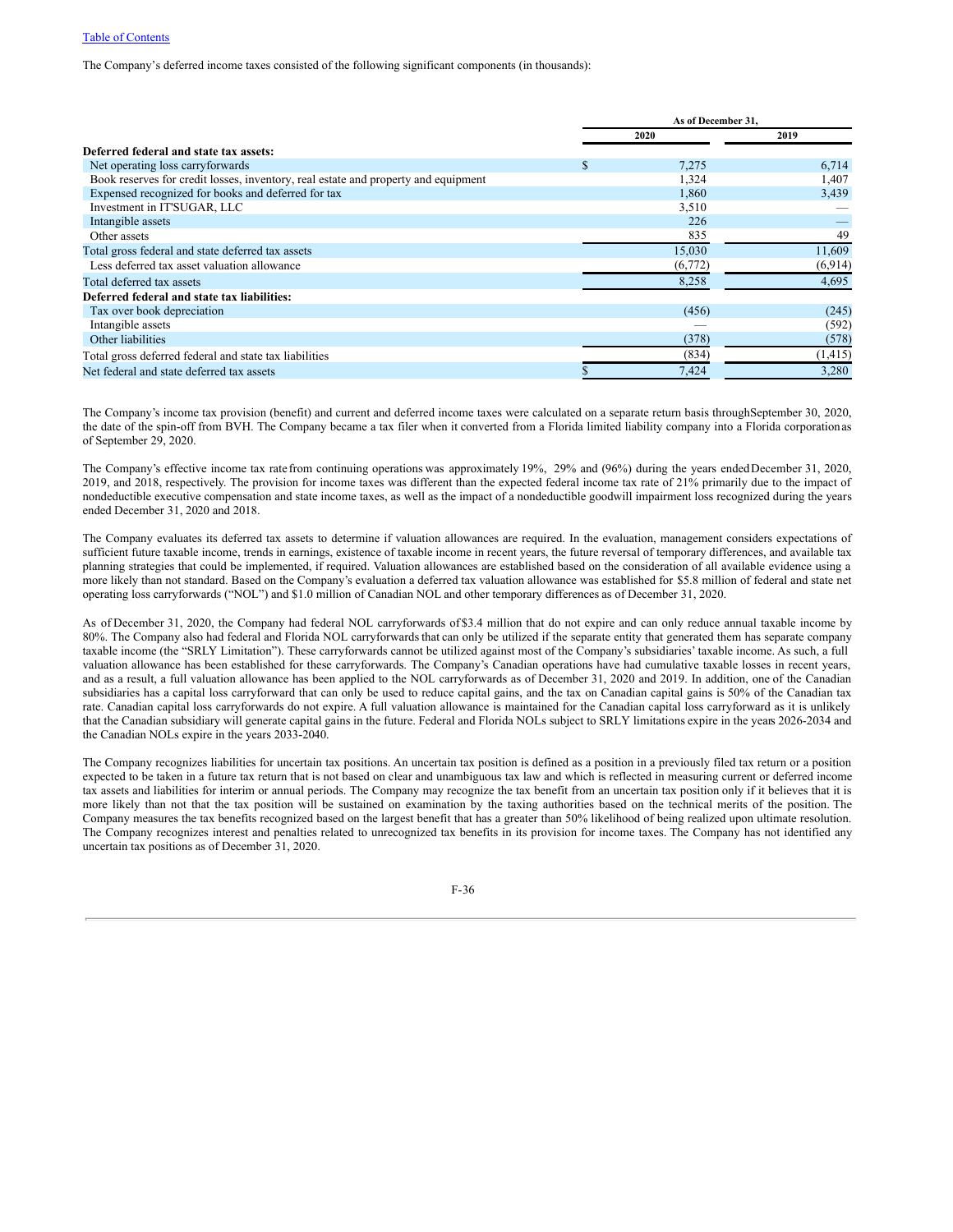The Company was previously a party to an Agreement to Allocate Consolidated Income Tax Liability and Benefits with BVH. Under this tax sharing agreement, the parties calculated their respective income tax liabilities and attributes as if each of them was a separate filer. If any tax attributes were used by another party to the agreement to offset its tax liability, the party providing the benefit would receive an amount for the tax benefits realized. However, this tax sharing agreement was terminated with respect to the Company upon the consummation of the spin-off. During the years ended December 31, 2020 and 2019, Renin paid BVH\$0.3 million and \$1.0 million in accordance with this tax sharing agreement. As ofDecember 31, 2020, no amounts were due to BVH pursuant to the tax sharing agreement, while as of December 31, 2019, \$2.8 million was due to BVH pursuant to the agreement.

# **13. Revenue Recognition**

The table below sets forth the Company's revenue disaggregated by category (inthousands):

|                                          |      | For the Years Ended December 31. |         |         |  |  |
|------------------------------------------|------|----------------------------------|---------|---------|--|--|
|                                          | 2020 |                                  | 2019    | 2018    |  |  |
| Trade sales - wholesale                  |      | 106.508                          | 80,197  | 82,800  |  |  |
| Trade sales - retail                     |      | 40,702                           | 100,122 | 92,699  |  |  |
| Sales of real estate inventory           |      | 20,363                           | 5,049   | 21,771  |  |  |
| <b>Revenue from customers</b>            |      | 167,573                          | 185,368 | 197,270 |  |  |
| Interest income                          |      | 2,399                            | 811     | 2,338   |  |  |
| Net gains on sales of real estate assets |      | 255                              | 13,616  | 4,563   |  |  |
| Other revenue                            |      | 3,002                            | 3,929   | 4,394   |  |  |
| <b>Total revenues</b>                    |      | 173.229                          | 203.724 | 208,565 |  |  |

#### **14. Commitments and Contingencies**

#### *Litigation Matters*

In the ordinary course of business, BBX Capital and its subsidiaries are parties to lawsuits as plaintiff or defendant involving its operations and activities. Additionally, from time to time in the ordinary course of business, the Company is involved in disputes with existing and former employees, vendors, taxing jurisdictions, and various other parties and also receives individual consumer complaints as well as complaints received through regulatory and consumer agencies. The Company takes these matters seriously and attempts to resolve any such issues as they arise. The Company may also become subject to litigation related to the COVID-19 pandemic, including with respect to any actions we take or may be required to take as a result thereof.

Reserves are accrued for matters in which management believes it is probable that a loss will be incurred and the amount of such loss can be reasonably estimated. Management does not believe that the aggregate liability relating to known contingencies in excess of the aggregate amounts accrued will have a material impact on the Company's results of operations or financial condition. However, litigation is inherently uncertain, and the actual costs of resolving legal claims, including awards of damages, may be substantially higher than the amounts accrued for these claims and may have a material adverse impact on the Company's results of operations or financial condition.

Adverse judgements and the costs of defending or resolving legal claims may be substantial and may have a material adverse impact on the Company's financial statements. Management is not at this time able to estimate a range of reasonably possible losses with respect to matters in which it is reasonably possible that a loss will occur. In certain matters, management is unable to estimate the loss or reasonable range of loss until additional developments provide information sufficient to support an assessment of the loss or reasonable range of loss. Frequently in these matters, the claims are broad, and the plaintiffs have not quantified or factually supported their claim.

There were no material pending legal proceedings against BBX Capital or its subsidiaries as ofDecember 31, 2020.

# *Renin Supplier Dispute*

In October 2020, Renin incurred approximately \$6.0 million in costs for the expedited shipment of products to Renin from a foreign supplier and an additional \$2.0 million in costs for the expedited shipment of product displays from the same supplier. The supplier had failed to deliver both the products and displays on the contractually agreed upon delivery schedule, and Renin incurred these costs, which were significantly in excess of the shipping costs that would have been incurred had such products been delivered on schedule, based on its belief that the costs were necessary in order for Renin to meet its obligations to one of its major customers. The products were committed to be sold by Renin in connection with the customer'sNovember 2020 holiday sale program, while the displays were required to be delivered in connection with the rollout of new products with the customer. Renin believes that the supplier is liable to Renin for damages related to the increased costs pursuant to the terms of the agreements between Renin and the supplier and has notified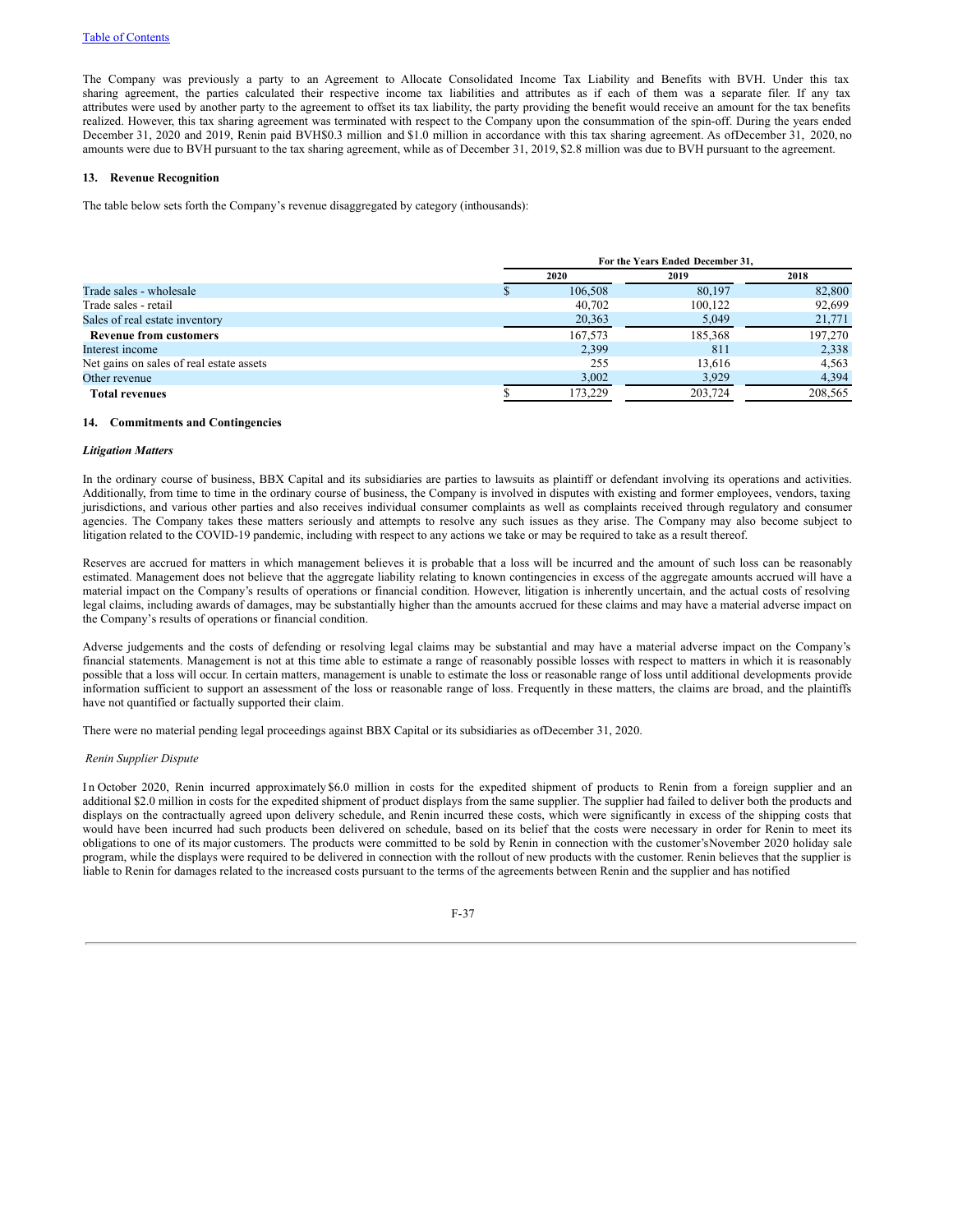the supplier that it is exercising a right of offset of the costs against outstanding amounts due to the supplier of approximately\$8.1 million in order to recover its damages. However, the supplier is disputing that it is liable for the additional shipping costs and has demanded that Renin pay any outstanding amounts due to it.

As the supplier is disputing that it is liable to Renin for damages and there is no assurance regarding the ultimate resolution of the matter and whether Renin's assertion that it is entitled to damages will be sustained, Renin recognized the cost of the products and related shipping costs upon the sale of such products in cost of trade sales in the Company's statements of operations and comprehensive income during the year endedDecember 31, 2020, while the costs of the displays and related shipping were deferred and will be amortized over the period in which the Company expects to benefit from their use.

As of December 31, 2020, this matter did not impact Renin's compliance with the financial covenants under its outstanding credit facility with TD Bank. However, if Renin is unable to sustain its assertion that it is entitled to damages from the supplier and is ultimately required to pay the supplier for outstanding amounts due to it, Renin may be unable to comply with its covenants. If Renin is unable to comply with its covenants, it would be required to seek a waiver from the bank, and if unable to obtain a waiver, might lose availability under its line of credit, be required to provide additional collateral, or repay all or a portion of its borrowings, any of which could have a material adverse effect on the Company's liquidity, financial position, and results.

# *Other Commitments, Contingencies, and Guarantees*

BBX Capital guarantees certain obligations of its wholly-owned subsidiaries and unconsolidated real estate joint ventures, including the following:

- BBX Capital is a guarantor of 50% of the outstanding balance of a third party loan to the Sunrise real estate joint venture, which had an outstanding balance of \$5.0 million as of December 31, 2020.
- BBX Capital is a guarantor on certain notes payable by its wholly-owned subsidiaries. See Note 11 for additional information regarding these obligations.

#### **15. Employee Benefit Plans and Incentive Compensation Program**

#### *Defined Contribution 401(k) Plan*

The sponsorship of three of the BBX Capital Corporation Employee Retirement Plans under Internal Revenue Code Section 401(k) was transferred to the Company on September 30, 2020 in connection with the spin-off. Although there are variations in the eligibility requirements under such plans, employees who have completed 90 days of service and have reached the age of 21 are generally eligible to participate in the Company's 401(k) plans. For the year ending December 31, 2020, an eligible employee under the plans is entitled to contribute up to \$19,500, while an eligible employee over 50 years of age was entitled to contribute up to \$26,000. The Company generally matches 100% of the first 3% of employee contributions and 50% of the next 2% of employee contributions, and the match amounts generally vest immediately. For the three months ended December 31, 2020, the Company recorded expenses of approximately \$87,000 for contributions to its  $401(k)$  plans. Prior to September 30, 2020, the expenses for  $401(k)$  contributions were allocated to the Company on a pro-rata basis based on the combined revenues and equity in earnings of unconsolidated joint ventures of BVH and its subsidiaries.

# **16. Common Stock**

#### *Common Stock*

BBX Capital's Articles of Incorporation authorize BBX Capital to issue both Class A Common Stock, par value \$.01 per share, and Class B Common Stock, par value \$.01 per share. Under Florida law and the Company's Articles of Incorporation, holders of Class A Common Stock and Class B Common Stock vote together as a single class on most matters presented to a vote of BBX Capital's shareholders. On such matters, holders of Class A Common Stock are entitled to one vote for each share held, with all holders of Class A Common Stock possessing in the aggregate 22% of the total voting power, while holders of Class B Common Stock possess the remaining 78% of the total voting power. If the number of shares of Class B Common Stock outstanding decreases below 360,000 shares but greater than280,000 shares, the Class A Common Stock's aggregate voting power will increase to 40%, and the Class B Common Stock will have the remaining 60%. If the number of shares of Class B Common Stock outstanding decreases below280,000 shares but is greater than 100,000 shares, the Class A Common Stock's aggregate voting power will increase to 53%, and the Class B Common Stock will have the remaining 47%. These relative voting percentages will remain fixed unless the number of shares of Class B Common Stock outstanding decreases to 100,000 shares or less, at which time the fixed voting percentages will be eliminated, and holders of Class A Common Stock and holders of Class B Common Stock would then each be entitled to one vote per share held. Each share of Class B Common Stock is convertible into one share of Class A Common Stock at any time at the option of the holder. The percentage of total common equity represented by Class A and Class B common stock was 81% and 19%, respectively, at December 31, 2020.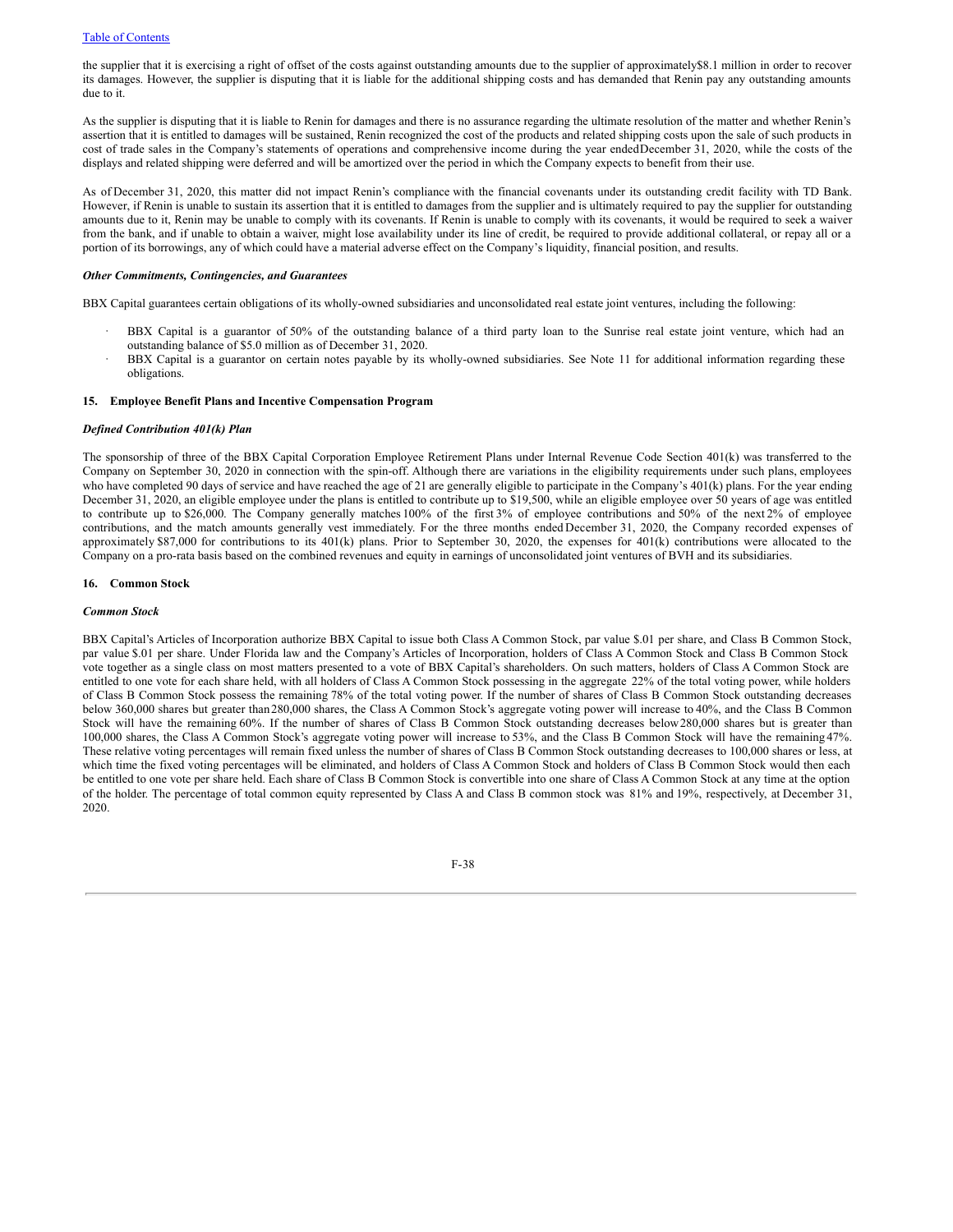# *Rights Agreement*

On September 25, 2020, BBX Capital adopted a rights agreement (the "Rights Agreement") in light of the significant market volatility and uncertainties associated with the COVID-19 pandemic and the impact on the Company and the market price of BBX Capital's Class A Common Stock and Class B Common Stock. The Rights Agreement provides a deterrent to shareholders from acquiring a 5% or greater ownership interest in BBX Capital's Class A Common Stock, Class B Common Stock or total combined common stock without the prior approval of the board of directors.

#### *Share Repurchase Program*

In October 2020, BBX Capital's board of directors approved a share repurchase program which authorized the repurchase of up to\$10.0 million of shares of BBX Capital's Class A Common Stock and Class B Common Stock. The timing, price, and number of shares repurchased will be based on market conditions, applicable securities laws, and other factors. The stock repurchases may be made from time to time through solicited or unsolicited transactions in the open market or in privately negotiated transactions. The stock repurchase authorization does not obligate the Company to repurchase any specific number of shares and may be suspended, modified, or terminated at any time without prior notice. There were no purchases of Class A Common Stock or Class B Common Stock under this program as of December 31, 2020.

#### **17. Noncontrolling Interests and Redeemable Noncontrolling Interest**

The redeemable noncontrolling interest included in the Company's consolidated statements of financial condition as ofDecember 31, 2019 of \$4.0 million is comprised of a redeemable noncontrolling interest associated with IT'SUGAR. The Company owns 90.4% of IT'SUGAR's Class B Units, while the remaining 9.6% of such units are a noncontrolling interest held by an executive officer of IT'SUGAR and may be redeemed for cash at the holder's option upon a contingent event outside of the Company's control. As a result of IT'SUGAR filing the Bankruptcy Cases and the related deconsolidation of IT'SUGAR by the Company, the Company derecognized the redeemable noncontrolling interest in IT'SUGAR. See Note 23 for additional discussion.

The noncontrolling interests included in the Company's consolidated statements of financial condition as of December 31, 2020 and 2019 of \$0.1 million and \$1.0 million are comprised of noncontrolling equity interests in a restaurant the Company acquired through foreclosure.In October 2020, the Company acquired an additional 28% equity interest in the restaurant, which decreased the noncontrolling interests from47% at December 31, 2019 to 19% as of December 31, 2020.

# **18. Earnings Per Common Share**

The table below sets forth the computations of basic and diluted earnings per common share (in thousands, except per share data):

|                                                                                    | For the Years Ended December 31, |           |         |         |  |
|------------------------------------------------------------------------------------|----------------------------------|-----------|---------|---------|--|
|                                                                                    | 2020                             |           | 2019    | 2018    |  |
| Basic and diluted (loss) earnings per common share                                 |                                  |           |         |         |  |
| Numerator:                                                                         |                                  |           |         |         |  |
| Net (loss) income from continuing operations                                       | S.                               | (47,016)  | 20,651  | (5,887) |  |
| Less: Net loss attributable to noncontrolling interests from continuing operations |                                  | (4,803)   | (224)   | (266)   |  |
| Net (loss) income from continuing operations available to shareholders             |                                  | (42,213)  | 20,875  | (5,621) |  |
| Loss from discontinued operations                                                  |                                  | (74)      | (7,138) | (3,580) |  |
| Net (loss) income available to shareholders                                        |                                  | (42, 287) | 13,737  | (9,201) |  |
| Denominator:                                                                       |                                  |           |         |         |  |
| Weighted average number of common share outstanding                                |                                  | 19,318    | 19,318  | 19,318  |  |
| Basic and diluted (loss) earnings per common share:                                |                                  |           |         |         |  |
| (Loss) earnings per share from continuing operations                               | ъ                                | (2.19)    | 1.08    | (0.29)  |  |
| (Loss) per share from discontinued operations                                      |                                  |           | (0.37)  | (0.19)  |  |
| Basic and diluted (loss) earnings per common share:                                |                                  | (2.19)    | 0.71    | (0.48)  |  |

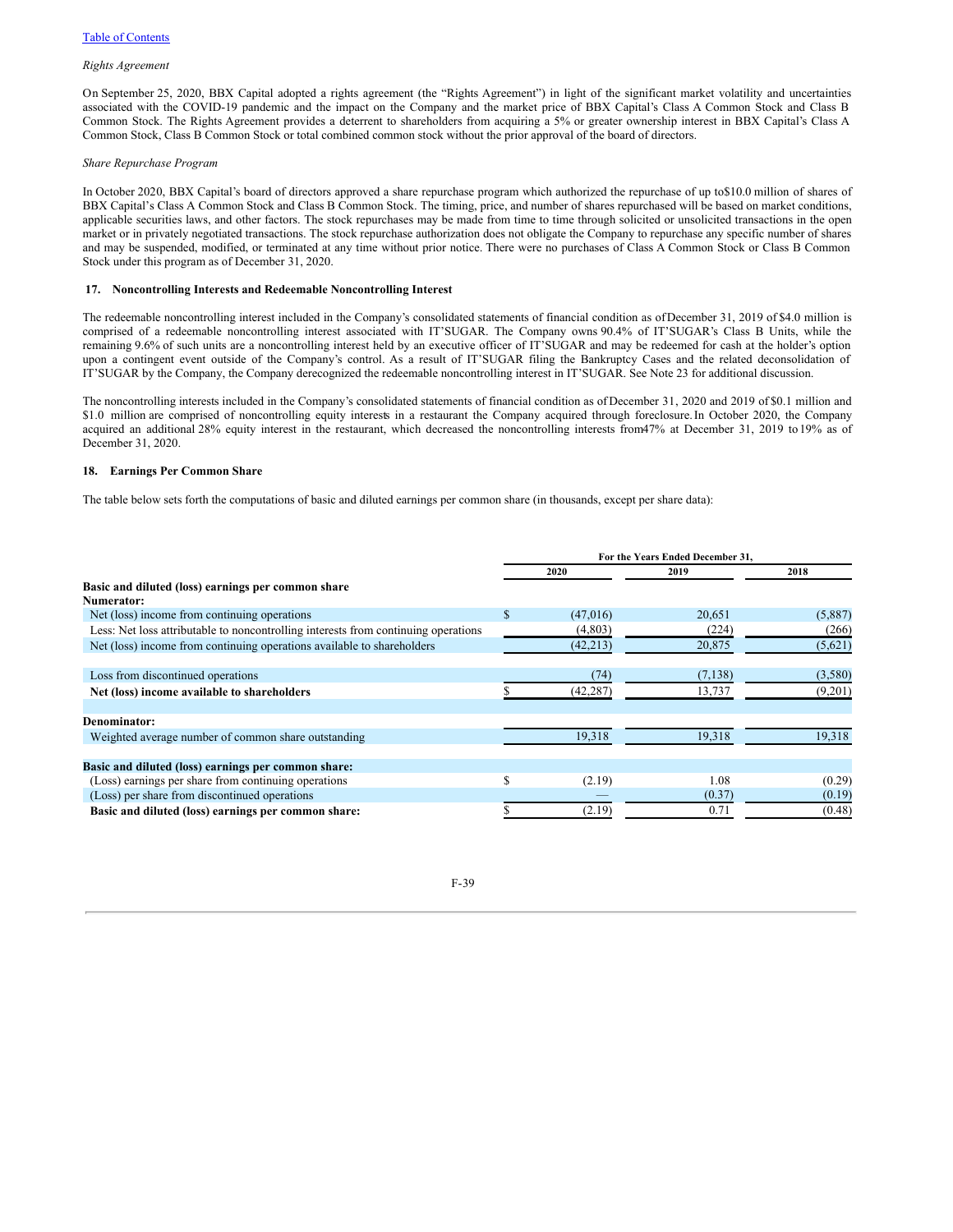For periods prior to the spin-off onSeptember 30, 2020, the weighted average shares outstanding was based on thenumber of shares issued in connection with the spin-off, while for periods subsequent to spin-off, the weighted average shares outstanding is based on the actual weighted average number of shares outstanding.

#### **19. Fair Value Measurement**

Fair value is defined as the price that would be received on the sale of an asset or paid to transfer a liability in an orderly transaction between market participants at the measurement date.

There are three main valuation techniques to measure the fair value of assets and liabilities: the market approach, the income approach and the cost approach. The market approach uses prices and other relevant information generated by market transactions involving identical or comparable assets or liabilities. The income approach uses financial models to convert future amounts to a single present amount and includes present value and option-pricing models. The cost approach is based on the amount that currently would be required to replace the service capacity of an asset and is often referred to as current replacement cost.

The accounting guidance for fair value measurementsdefines an input fair value hierarchy that has three broad levels and gives the highest priority to quoted prices (unadjusted) in active markets for identical assets or liabilities (Level 1) and the lowest priority to unobservable inputs (Level 3). The input fair value hierarchy is summarized below:

Level 1: Unadjusted quoted prices in active markets for identical assets or liabilities

- Level 2: Unadjusted quoted prices in active markets for similar assets or liabilities, or unadjusted quoted prices for identical or similar assets or liabilities in markets that are not active, or inputs other than quoted prices that are observable for the asset or liability
- Level 3: Unobservable inputs for the asset or liability

There were no material assets or liabilities measured at fair value on a recurring or nonrecurring basis in the Company's consolidated financial statements as of December 31, 2020 and 2019.

# *Financial Disclosures about Fair Value of Financial Instruments*

The tables below set forth information related to the Company's consolidated financial instruments (inthousands):

|                                                                        |                                                     |        |                                                    | <b>Fair Value Measurements Using</b>                                                               |                                                                  |                                                    |  |
|------------------------------------------------------------------------|-----------------------------------------------------|--------|----------------------------------------------------|----------------------------------------------------------------------------------------------------|------------------------------------------------------------------|----------------------------------------------------|--|
|                                                                        | Carrying<br>Amount<br>As of<br>December 31.<br>2020 |        | <b>Fair Value</b><br>As of<br>December 31.<br>2020 | <b>Ouoted prices</b><br>in Active<br><b>Markets</b><br>for Identical<br><b>Assets</b><br>(Level 1) | Significant<br>Other<br><b>Observable</b><br>Inputs<br>(Level 2) | Significant<br>Unobservable<br>Inputs<br>(Level 3) |  |
| <b>Financial assets:</b>                                               |                                                     |        |                                                    |                                                                                                    |                                                                  |                                                    |  |
| Cash and cash equivalents                                              | \$.                                                 | 90.037 | 90.037                                             | 90.037                                                                                             |                                                                  |                                                    |  |
| Restricted cash                                                        |                                                     | 350    | 350                                                | 350                                                                                                | _                                                                |                                                    |  |
| Note receivable from Bluegreen Vacations<br><b>Holding Corporation</b> |                                                     | 75,000 | 78.218                                             |                                                                                                    |                                                                  | 78,218                                             |  |
| <b>Financial liabilities:</b>                                          |                                                     |        |                                                    |                                                                                                    |                                                                  |                                                    |  |
| Notes payable and other borrowings                                     |                                                     | 73,483 | 77,500                                             | _                                                                                                  |                                                                  | 77,500                                             |  |

$$
F-40
$$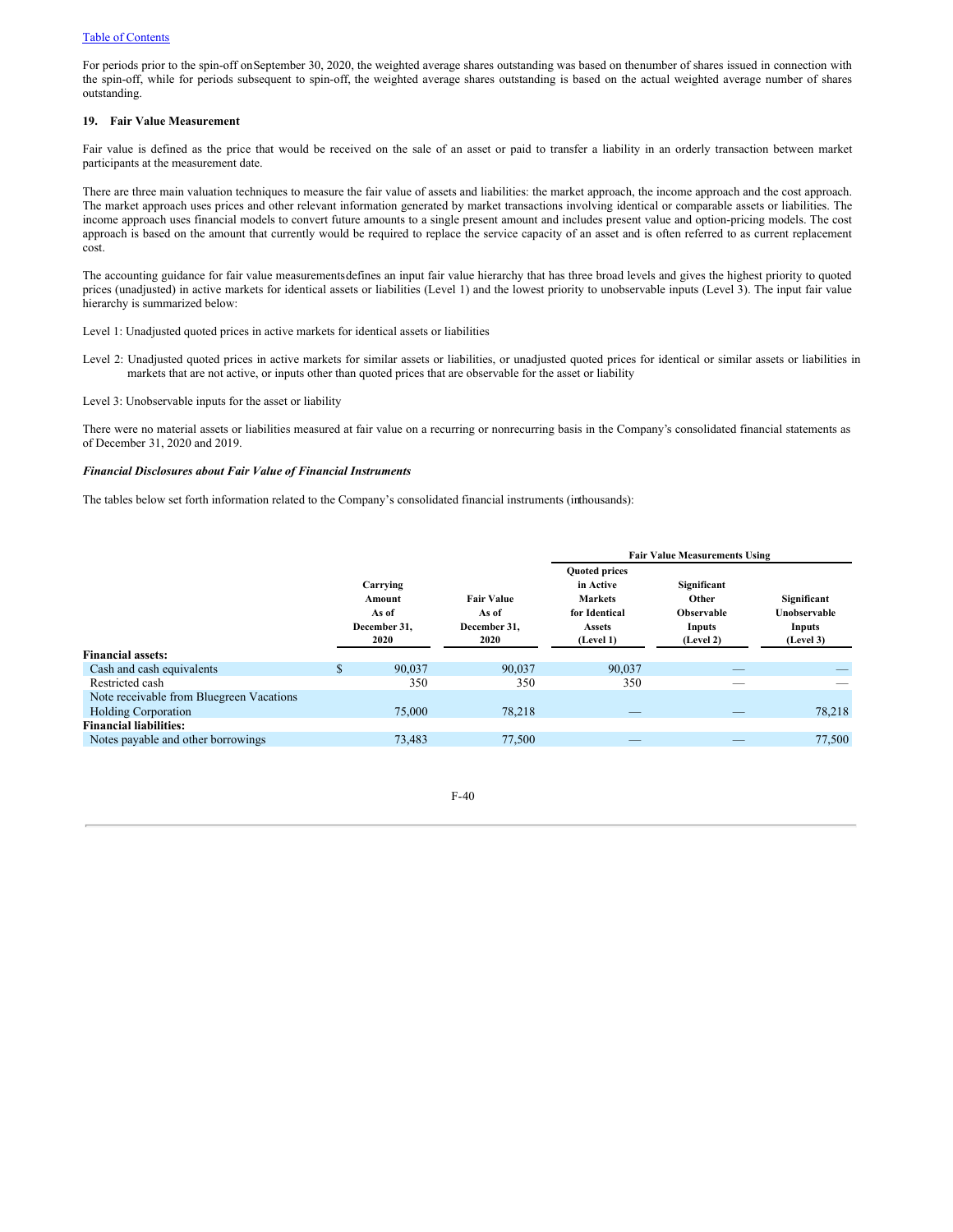|                                       |     |                                                     |                                                    | <b>Fair Value Measurements Using</b>                                                               |                                                                  |                                                    |  |  |
|---------------------------------------|-----|-----------------------------------------------------|----------------------------------------------------|----------------------------------------------------------------------------------------------------|------------------------------------------------------------------|----------------------------------------------------|--|--|
|                                       |     | Carrying<br>Amount<br>As of<br>December 31,<br>2019 | <b>Fair Value</b><br>As of<br>December 31,<br>2019 | <b>Quoted prices</b><br>in Active<br><b>Markets</b><br>for Identical<br><b>Assets</b><br>(Level 1) | Significant<br>Other<br><b>Observable</b><br>Inputs<br>(Level 2) | Significant<br>Unobservable<br>Inputs<br>(Level 3) |  |  |
| <b>Financial assets:</b>              |     |                                                     |                                                    |                                                                                                    |                                                                  |                                                    |  |  |
| Cash and cash equivalents             | \$. | 20,723                                              | 20,723                                             | 20,723                                                                                             |                                                                  |                                                    |  |  |
| Restricted cash                       |     | 529                                                 | 529                                                | 529                                                                                                |                                                                  |                                                    |  |  |
| <b>Financial liabilities:</b>         |     |                                                     |                                                    |                                                                                                    |                                                                  |                                                    |  |  |
| Notes payable and other<br>borrowings |     | 42.736                                              | 45,669                                             |                                                                                                    |                                                                  | 45,669                                             |  |  |

Management has made estimates of fair value that it believes to be reasonable. However, because there is no active market for many of these financial instruments, the fair values of the majority of the Company's financial instruments have been derived using the income approach technique with Level 3 unobservable inputs. Estimates used in net present value financial models rely on assumptions and judgments regarding issues in which the outcome is unknown, and actual results or values may differ significantly from these estimates. The Company's fair value estimates do not consider the tax effect that would be associated with the disposition of the assets or liabilities at their fair value estimates. As such, the estimated value upon sale or disposition of the asset may not be received, and the estimated value upon disposition of the liability in advance of its scheduled maturity may not be paid.

The amounts reported in the consolidated statements of financial condition for cash and cash equivalents and restricted cash approximate fair value.

The estimated fair value of the Company's note receivable from BVH was measured using the income approach with Level 3 inputs by discounting the forecasted cash inflows associated with the note using an estimated market discount rate.

The fair values of the Company's Community Development Bonds, which are included in notes payable and other borrowings above, were measured using the market approach with Level 3 inputs obtained based on estimated market prices of similar financial instruments.

The fair values of the Company's notes payable and other borrowings (other than Community Development Bonds above) were measured using the income approach with Level 3 inputs by discounting the forecasted cash outflows associated with the debt using estimated market discount rates.

The Company's financial instruments also include trade accounts receivable, accounts payable, and accrued liabilities. The carrying amount of these financial instruments approximate their fair values due to their short-term maturities.

The Company is exposed to credit related losses in the event of non-performance by counterparties to the financial instruments with a maximum exposure equal to the carrying amount of the assets. The Company's exposure to credit risk consists of accounts receivable balances.

#### **20. Certain Relationships and Related Party Transactions**

The Company may be deemed to be controlled by Alan B. Levan, the Company's Chairman, John E. Abdo, the Company's Vice Chairman, Jarett S. Levan, the Company's Chief Executive Officer and President, and Seth M. Wise, the Company's Executive Vice President. Together, they may be deemed to beneficially own shares of BBX Capital's Class A Common Stock and Class B Common Stock representing approximately 79% of BBX Capital's total voting power. Mr. Alan B. Levan serves as the Chairman, Chief Executive Officer, and President of BVH and Bluegreen,Mr. Abdo serves as Vice Chairman of BVH and Bluegreen, Mr. Jarett Levan serves as a director of BVH and Bluegreen and Mr. Wise serves as a director of Bluegreen.

Included in selling, general and administrative expenses in the Company'sconsolidated statements of operations and comprehensive loss or income was \$1.3 million, \$0.6 million, and \$1.0 million during the years ended December 31, 2020, 2019 and 2018, respectively, for management advisory and employer provided medical insurance provided by BVH to the Company. Also included in selling, general and administrative expenses during the year ended December 31, 2020 was \$0.3 million of rent for office space provided by BVH to the Company. The Company reimbursed BVH the actual cost of providing the services.

The Company also received \$0.2 million for providing management services to The Altman Companies and received \$0.2 million for providing administrative services to Bluegreen during the year ended December 31, 2020.

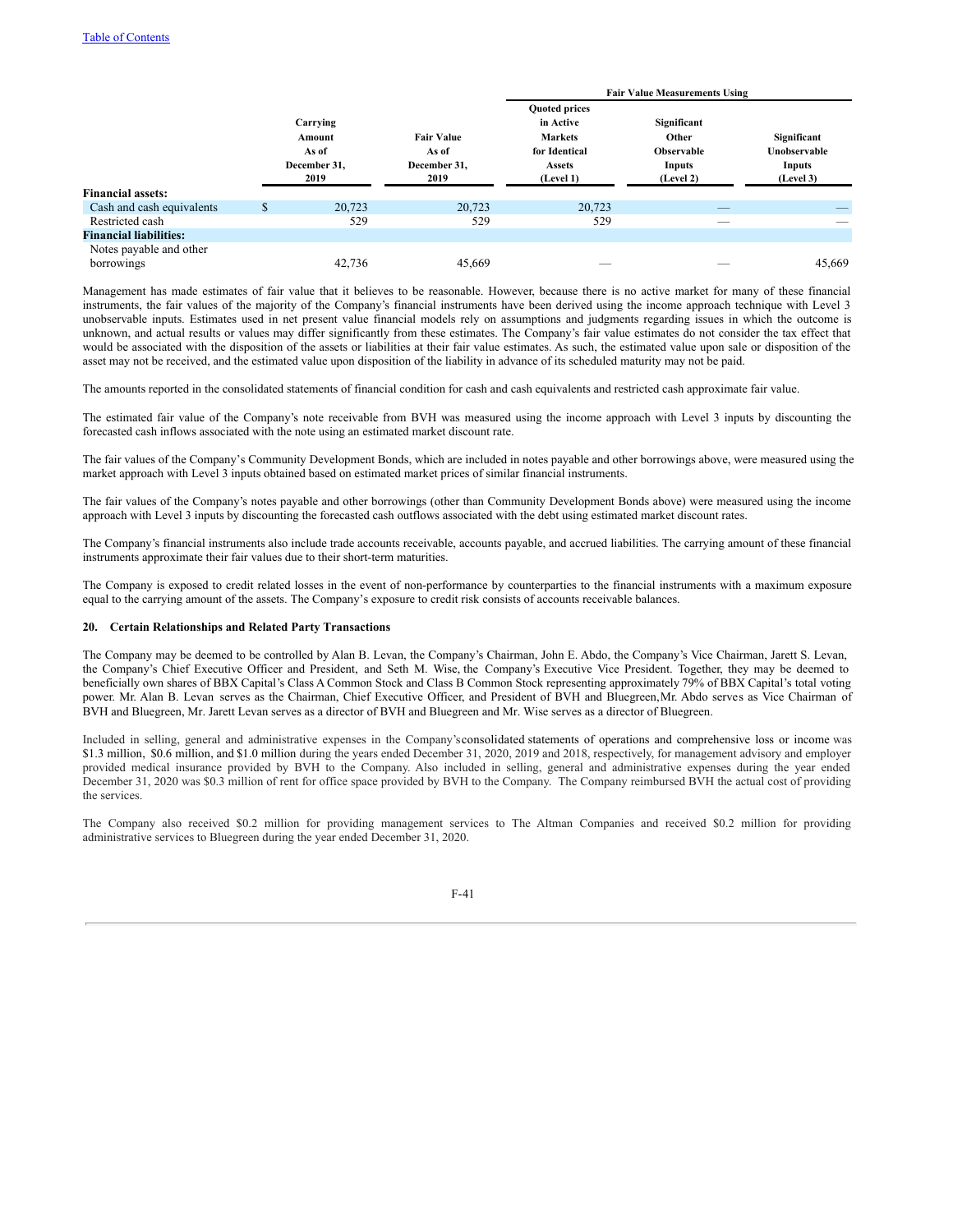Included in other revenues in the Company's consolidated statements of operations and comprehensive loss or income was \$0.7 million, \$0.8 million, and \$1.0 million for providing risk management consulting services to Bluegreen for the years ended December 31, 2020, 2019 and 2018, respectively.

Prior to the spin-off of BBX Capital on September 30, 2020, expenses related to certain support functions paid for by BVH, including executive services, treasury, tax, accounting, legal, internal audit, human resources, public and investor relations, general management, shared information technology systems, corporate governance activities, and centralized managed employee benefit arrangements, were allocated to the Company on the basis of direct usage when identifiable, while the remainder of the expenses, including costs related to executive compensation, were allocated primarily on a pro-rata basis of combined revenues and equity in earnings of unconsolidated joint ventures of BVH and its subsidiaries. The expenses related to these support functions allocated to the Company and included in selling, general and administrative expenses in the Company's consolidated statements of operations and comprehensive loss or income for the years ended December 31, 2020, 2019 and 2018 were \$12.7 million, \$21.0 million, and \$21.2 million, respectively. The allocated support function costs were recognized as contributed capital in the Company's consolidated statements of financial condition for the years ended December 31, 2020, 2019 and 2018.

Upon the consummation of the spin-off, all agreements with BVH were terminated and replaced with a Transition Services Agreement, Tax Matters Agreement, and Employee Matters Agreement.

The Transition Services Agreement generally sets out the respective rights, responsibilities and obligations of BVH and BBX Capital with respect to the support services to be provided to one another after the spin-off, as may be necessary to ensure an orderly transition. The Transition Services Agreement establishes a baseline charge for certain categories or components of services to be provided, which will be at cost unless the parties mutually agree to a different charge. The Transition Services Agreement was effective on September 30, 2020 and will continue for a minimum term of one year, provided that after that year, BVH or BBX Capital may terminate the Transition Services Agreement with respect to any or all services provided thereunder at any time upon thirty (30) days prior written notice to the other party. Either party may renew or extend the term of the Transition Services Agreement with respect to the provision of any service which has not been previously terminated.

The Tax Matters Agreement generally sets out the respective rights, responsibilities, and obligations of BVH and BBX Capital with respect to taxes (including taxes arising in the ordinary course of business and taxes incurred as a result of the spin-off), tax attributes, tax returns, tax contests, and certain other related tax matters. The Tax Matters Agreement allocates responsibility for the preparation and filing of certain tax returns (and the payment of taxes reflected thereon). Under the Tax Matters Agreement, BVH will generally be liable for its own taxes and taxes of all of its subsidiaries (other than the taxes of BBX Capital and its subsidiaries, for which BBX Capital shall be liable) for all tax periods (or portion thereof) ending on September 30, 2020, the effective date of the spin-off. BBX Capital will be responsible for its taxes, including for taxes of its subsidiaries, as well as for taxes of BVH arising as a result of the spin-off (including any taxes resulting from an election under Section 336(e) of the Internal Revenue Code of 1986, as amended (the "Code") in connection with the spin-off). BBX Capital will bear liability for any transfer taxes incurred in the spin-off. Each of BVH and BBX Capital will indemnify each other against any taxes to the extent paid by one party but allocated to the other party under the Tax Matters Agreement, or arising from any breach of its covenants thereunder, and related out-of-pocket costs and expenses.

The Employee Matters Agreement sets out the respective rights, responsibilities, and obligations of BVH and BBX Capital with respect to the transfer of certain employees of the businesses of BBX Capital and related matters, including benefit plans, terms of employment, retirement plans and other employment-related matters. Under the Employee Matters Agreement, BBX Capital or its subsidiaries will generally assume or retain responsibility as employer of employees whose duties primarily relate to their respective businesses as well as all obligations and liabilities with respect thereto.

The Company was also previously a party to an Agreement to Allocate Consolidated Income Tax Liability and Benefits with BVH and Bluegreen that was terminated in connection with the spin-off. See Note 12 for further discussion.

As further described in Note 1, in connection with the spin-off,BVH also issued a \$75.0 million note payable to BBX Capital that accrues interest at a rate of 6% per annum and requires payments of interest on a quarterly basis.

During the three months ended December 31, 2020, the Company paid Abdo Companies, Inc. approximately \$38,000 for certain management services. John E. Abdo, the Company's Vice Chairman, is the principal shareholder and Chief Executive Officer of Abdo Companies, Inc.

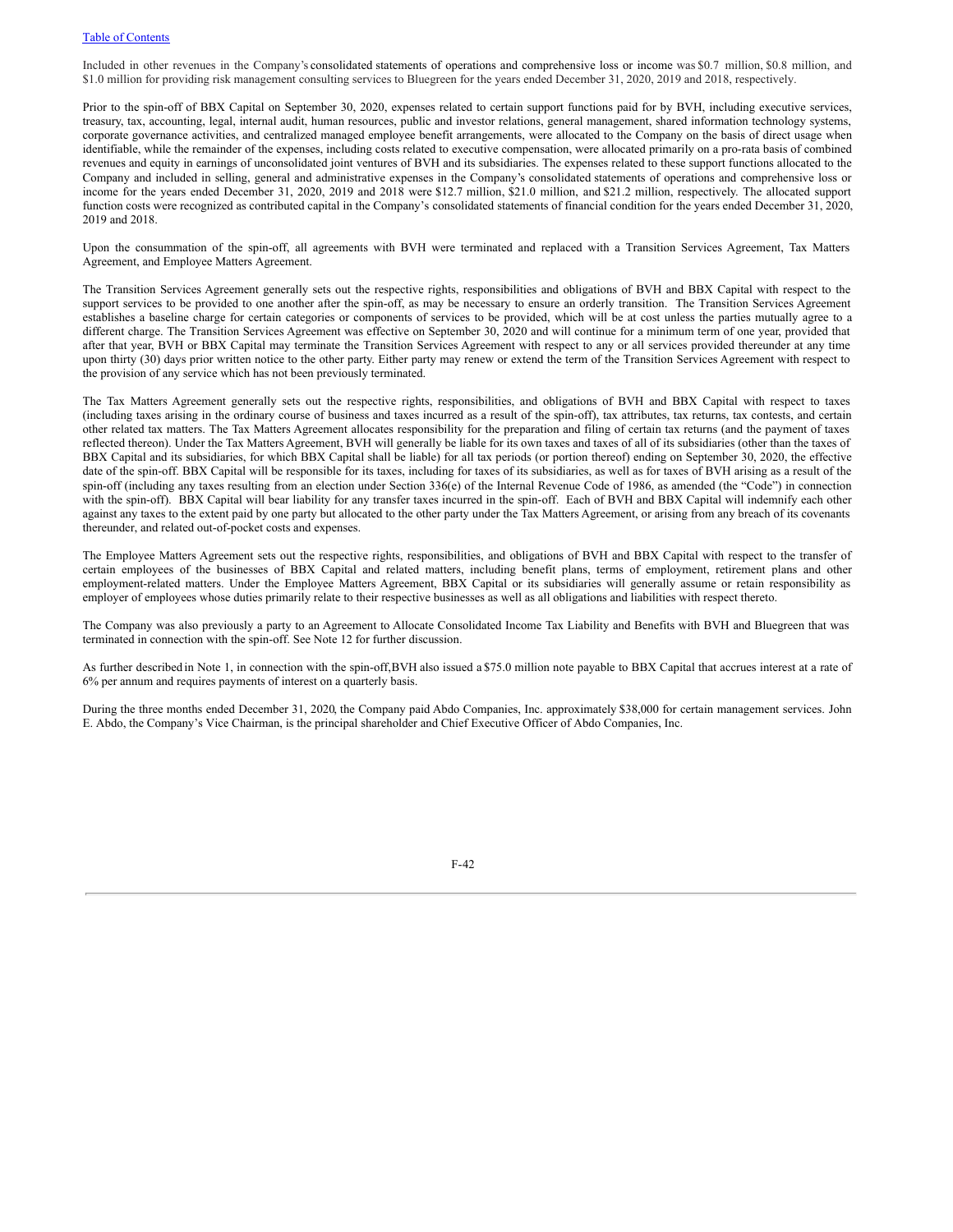The components of net transfers from/to BVH in the consolidated statements of changes in equity consisted of the following (in thousands):

|                                |      | For the Years Ended<br>December 31. |          |           |  |  |
|--------------------------------|------|-------------------------------------|----------|-----------|--|--|
|                                | 2020 |                                     | 2019     | 2018      |  |  |
| Cash pooling                   |      | 81,581                              | (85,246) | (14, 222) |  |  |
| Corporate overhead allocations |      | 12,694                              | 21,037   | 21,198    |  |  |
| Asset transfers                |      | 75,320                              | 302      | 660       |  |  |
| Income taxes                   |      | (1,685)                             | (1,460)  | (21)      |  |  |
| Net transfers from (to) BVH    |      | 167,910                             | (65,367) | 7,615     |  |  |

# **21. Segment Reporting**

Operating segments are defined as components of an enterprise about which separate financial information is available that is regularly reviewed by the chief operating decision maker ("CODM") in assessing performance and deciding how to allocate resources. Reportable segments consist of one or more operating segments with similar economic characteristics, products and services, production processes, type of customer, distribution system or regulatory environment.

The information provided for segment reporting is obtained from internal reports utilized by the Company's CODM, and the presentation and allocation of assets and results of operations may not reflect the actual economic costs of the segments as standalone businesses. If a different basis of allocation were utilized, the relative contributions of the segments might differ, but the relative trends in the segments' operating results would, in management's view, likely not be impacted.

The Company's three reportable segments are its principal investments: BBX Capital Real Estate, BBX Sweet Holdings, and Renin. See Note 1 for a description of the Company's reportable segments.

In the segment information for the years ended December 31, 2020, 2019, and 2018, amounts set forth in the column entitled "Other" include the Company's investments in various operating businesses, including a controlling financial interest in a restaurant acquired in connection with a loan receivable default. The amounts set forth in the column entitled "Reconciling Items and Eliminations" include unallocated corporate general and administrative expenses.

The Company evaluates segment performance based on segment income or loss before income taxes.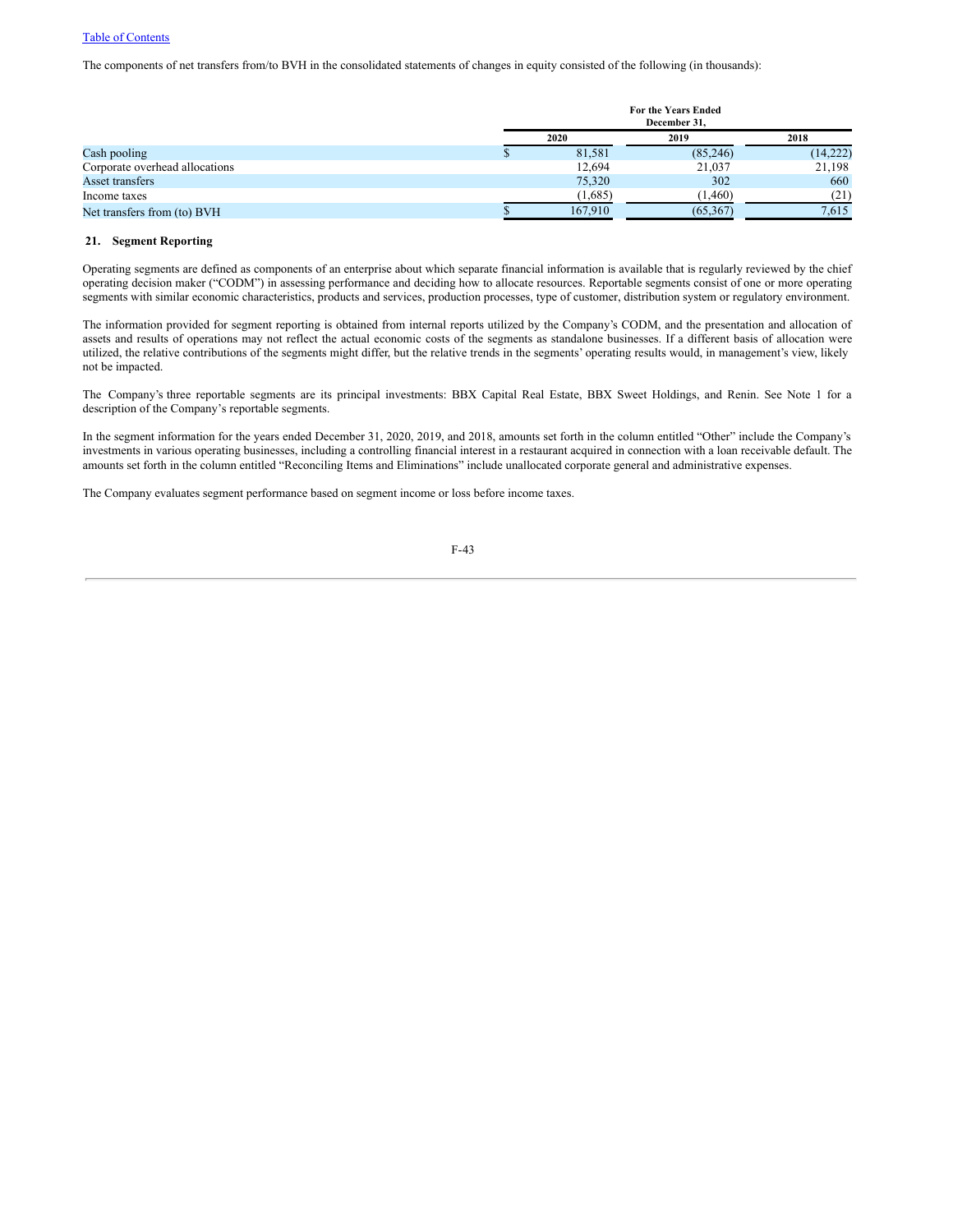The table below sets forth the Company's segment information as of and for the year ended December 31, 2020 (in thousands):

|                                                               |                 | <b>BBX</b> Capital<br><b>Real Estate</b> | <b>BBX</b> Sweet<br><b>Holdings</b> | Renin        | Other        | <b>Reconciling Items</b><br>and Eliminations | <b>Segment Total</b> |
|---------------------------------------------------------------|-----------------|------------------------------------------|-------------------------------------|--------------|--------------|----------------------------------------------|----------------------|
| <b>Revenues:</b>                                              |                 |                                          |                                     |              |              |                                              |                      |
| Trade sales                                                   | \$              |                                          | 49,155                              | 93,036       | 5,019        |                                              | 147,210              |
| Sales of real estate inventory                                |                 | 20,363                                   |                                     |              |              |                                              | 20,363               |
| Interest income                                               |                 | 1,240                                    | 29                                  |              | $\mathbf{1}$ | 1,129                                        | 2,399                |
| Net gains on sales of real estate                             |                 |                                          |                                     |              |              |                                              |                      |
| assets                                                        |                 | 255                                      |                                     |              |              |                                              | 255                  |
| Other revenue                                                 |                 | 1,454                                    | 281                                 |              | 1,461        | (194)                                        | 3,002                |
| <b>Total revenues</b>                                         |                 | 23,312                                   | 49,465                              | 93,036       | 6,481        | 935                                          | 173,229              |
| <b>Costs and expenses:</b>                                    |                 |                                          |                                     |              |              |                                              |                      |
| Cost of trade sales                                           |                 |                                          | 41,482                              | 83,563       | 1,107        |                                              | 126,152              |
| Cost of real estate inventory sold                            |                 | 13,171                                   |                                     |              |              |                                              | 13,171               |
| Interest expense                                              |                 |                                          | 193                                 | 615          | 10           | (581)                                        | 237                  |
| Recoveries from loan losses, net                              |                 | (8, 876)                                 |                                     |              |              |                                              | (8, 876)             |
| Impairment losses                                             |                 | 2,742                                    | 25,303                              |              | 2,727        |                                              | 30,772               |
| Selling, general and                                          |                 |                                          |                                     |              |              |                                              |                      |
| administrative expenses                                       |                 | 6,758                                    | 26,855                              | 11,735       | 5,560        | 15,849                                       | 66,757               |
| <b>Total costs and expenses</b>                               |                 | 13,795                                   | 93,833                              | 95,913       | 9,404        | 15,268                                       | 228,213              |
| <b>Operating profits (losses)</b>                             |                 | 9,517                                    | (44, 368)                           | (2,877)      | (2, 923)     | (14, 333)                                    | (54, 984)            |
| Equity in net earnings of<br>unconsolidated real estate joint |                 |                                          |                                     |              |              |                                              |                      |
| ventures                                                      |                 | 465                                      |                                     |              |              |                                              | 465                  |
| Loss on the deconsolidation of                                |                 |                                          |                                     |              |              |                                              |                      |
| <b>IT'SUGAR, LLC</b>                                          |                 | 6                                        | (3,326)<br>221                      |              | 8            | 58                                           | (3,326)<br>290       |
| Other income (expense)<br>Foreign exchange loss               |                 |                                          |                                     | (3)<br>(692) |              |                                              | (692)                |
|                                                               |                 |                                          |                                     |              |              |                                              |                      |
| Income (loss) before income<br>taxes                          | \$              | 9,988                                    | (47, 473)                           | (3,572)      | (2,915)      | (14,275)                                     | (58, 247)            |
|                                                               | $\mathbf S$     | 165,732                                  | 28,668                              | 104,654      | 7,096        | 141,506                                      | 447,656              |
| <b>Total assets</b>                                           |                 |                                          |                                     |              |              |                                              |                      |
| Expenditures for property and                                 | \$              |                                          | 3,155                               | 2,118        | 72           |                                              | 5,345                |
| equipment                                                     | $\overline{\$}$ |                                          |                                     |              |              |                                              |                      |
| Depreciation and amortization                                 |                 |                                          | 4,244                               | 1,380        | 106          | 104                                          | 5,834                |
| Debt accretion and amortization                               | \$              | 287                                      | 168                                 | 243          |              |                                              | 698                  |
| Cash and cash equivalents                                     | \$              | 31,133                                   | 1,163                               | 2,438        | 1,539        | 53,764                                       | 90,037               |
| Equity method investments                                     | \$              | 58,010                                   |                                     |              |              |                                              | 58,010               |
| Goodwill                                                      | $\mathbf S$     |                                          |                                     | 8,277        |              |                                              | 8,277                |
| Notes payable and other                                       |                 |                                          |                                     |              |              |                                              |                      |
| borrowings                                                    | \$              | 26,762                                   | 1,417                               | 45,261       | 43           |                                              | 73,483               |

(1) The above segment information excludes the operations of IT'SUGAR as of September 22, 2020, the date the Company deconsolidated IT'SUGAR.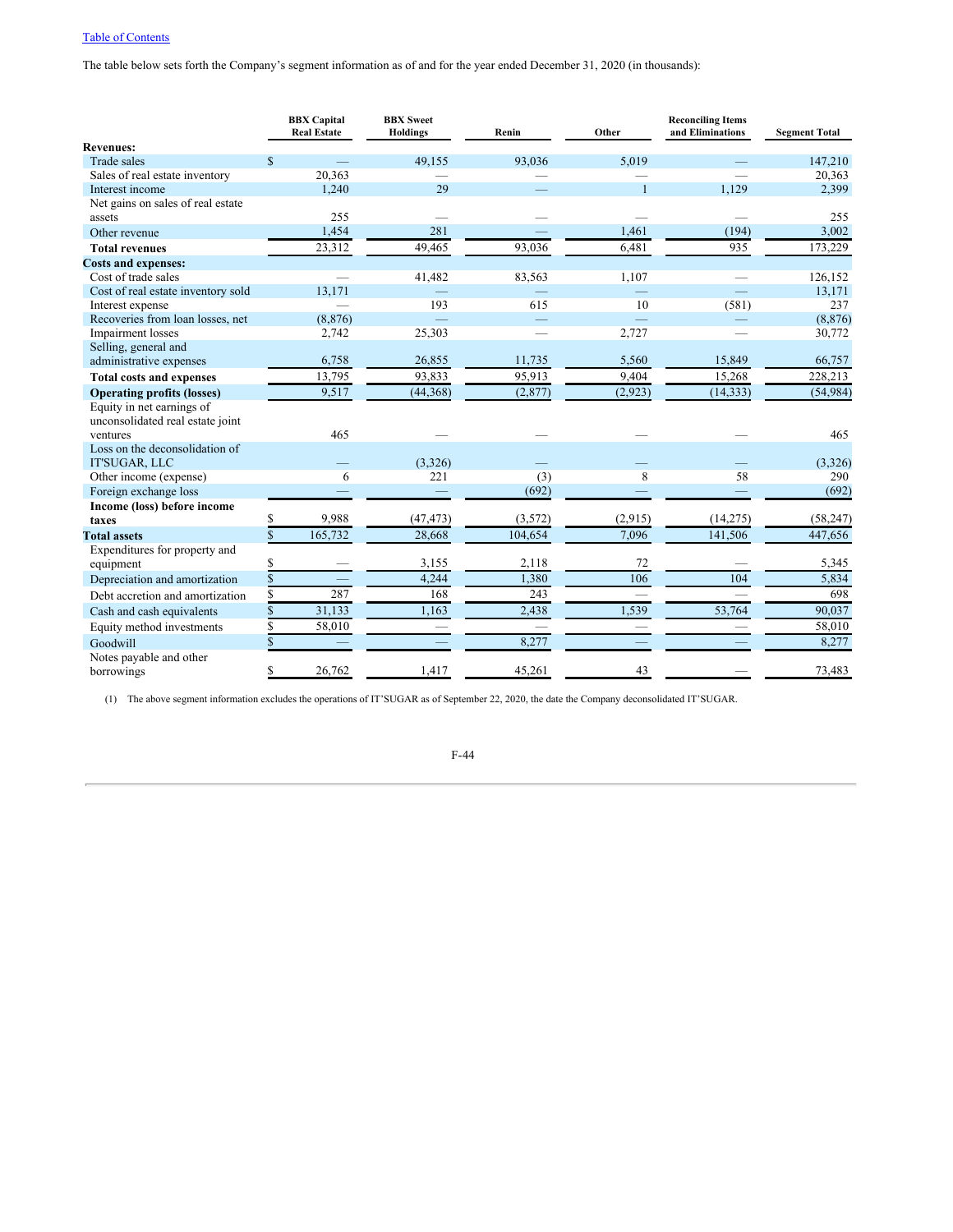The table below sets forth the Company's segment information as of and for the year ended December 31, 2019 (in thousands):

|                                                                        | <b>BBX</b> Capital<br><b>Real Estate</b> | <b>BBX</b> Sweet<br><b>Holdings</b> | Renin  | Other  | Reconciling<br><b>Items</b> and<br><b>Eliminations</b> | <b>Segment Total</b> |
|------------------------------------------------------------------------|------------------------------------------|-------------------------------------|--------|--------|--------------------------------------------------------|----------------------|
| <b>Revenues:</b>                                                       |                                          |                                     |        |        |                                                        |                      |
| Trade sales                                                            | \$                                       | 105,406                             | 67,537 | 7,376  |                                                        | 180,319              |
| Sales of real estate inventory                                         | 5,049                                    |                                     |        |        |                                                        | 5,049                |
| Interest income                                                        | 750                                      | 56                                  |        |        | 5                                                      | 811                  |
| Net gains on sales of real estate assets                               | 13,616                                   |                                     |        |        |                                                        | 13,616               |
| Other revenue                                                          | 1,619                                    | 324                                 |        | 2,233  | (247)                                                  | 3,929                |
| <b>Total revenues</b>                                                  | 21,034                                   | 105,786                             | 67,537 | 9,609  | (242)                                                  | 203,724              |
| <b>Costs and expenses:</b>                                             |                                          |                                     |        |        |                                                        |                      |
| Cost of trade sales                                                    |                                          | 67,703                              | 54,243 | 2,613  |                                                        | 124,560              |
| Cost of real estate inventory sold                                     | 2.643                                    |                                     |        |        |                                                        | 2,643                |
| Interest expense                                                       |                                          | 196                                 | 498    | 27     | (288)                                                  | 433                  |
| Recoveries from loan losses, net                                       | (5, 428)                                 |                                     |        |        |                                                        | (5,428)              |
| Impairment losses                                                      | 47                                       | 142                                 |        |        |                                                        | 189                  |
| Selling, general and administrative expenses                           | 9,144                                    | 43,203                              | 11,066 | 6,626  | 20,791                                                 | 90,830               |
| <b>Total costs and expenses</b>                                        | 6,406                                    | 111,244                             | 65,807 | 9,266  | 20,504                                                 | 213,227              |
| <b>Operating profits (losses)</b>                                      | 14,628                                   | (5, 458)                            | 1,730  | 343    | (20,746)                                               | (9,503)              |
| Equity in net earnings of unconsolidated real<br>estate joint ventures | 37,898                                   |                                     |        |        |                                                        | 37,898               |
| Other income                                                           | 170                                      | 336                                 | 153    | 6      |                                                        | 665                  |
| Foreign exchange loss                                                  |                                          |                                     | (75)   |        |                                                        | (75)                 |
| Income (loss) before income taxes                                      | 52,696<br>\$                             | (5, 122)                            | 1,808  | 349    | (20,746)                                               | 28,985               |
| <b>Total assets</b>                                                    | S<br>145,930                             | 167,281                             | 32,320 | 10,059 | 5,917                                                  | 361,507              |
| Expenditures for property and equipment                                | \$<br>$\overline{4}$                     | 9,441                               | 517    | 1,129  |                                                        | 11,091               |
| Depreciation and amortization                                          | \$<br>93                                 | 5,565                               | 1,202  | 770    |                                                        | 7,630                |
| Debt accretion and amortization                                        | 125                                      | 226                                 | 27     |        |                                                        | 378                  |
| Cash and cash equivalents                                              | 13,776                                   | 6,314                               |        | 633    |                                                        | 20,723               |
| Equity method investments                                              | 57,330                                   |                                     |        |        |                                                        | 57,330               |
| Goodwill                                                               |                                          | 35,521                              |        | 1,727  |                                                        | 37,248               |
| Notes payable and other borrowings                                     | 31,877                                   | 3,810                               | 6.825  | 224    |                                                        | 42,736               |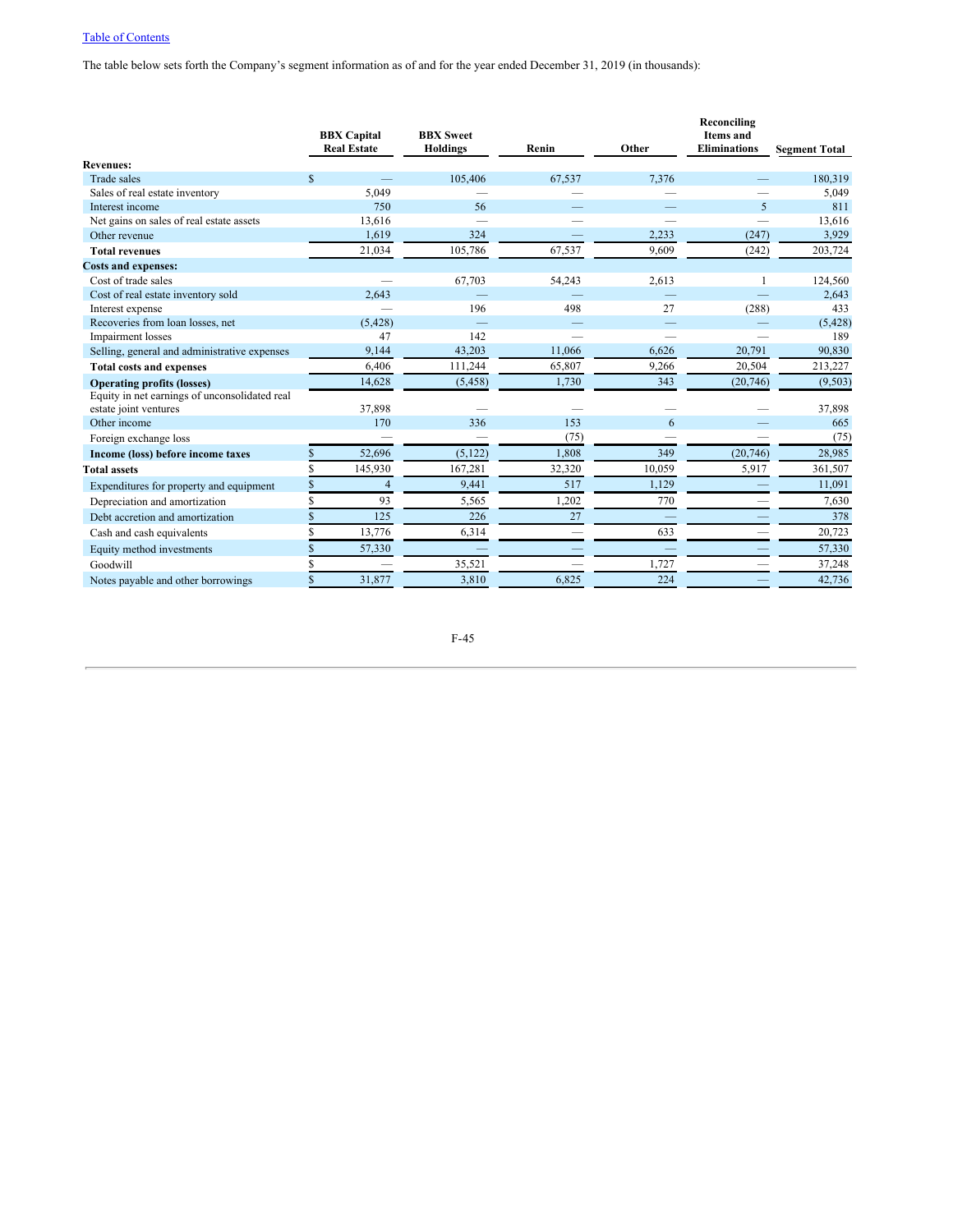The table below sets forth the Company's segment information as of and for the year ended December 31, 2018 (in thousands):

|                                                                        |    | <b>BBX</b> Capital<br><b>Real Estate</b> | <b>BBX</b> Sweet<br><b>Holdings</b> | Renin  | Other  | Reconciling<br><b>Items</b> and<br><b>Eliminations</b> | <b>Segment Total</b> |
|------------------------------------------------------------------------|----|------------------------------------------|-------------------------------------|--------|--------|--------------------------------------------------------|----------------------|
| <b>Revenues:</b>                                                       | S  |                                          |                                     |        |        |                                                        |                      |
| <b>Trade sales</b>                                                     |    |                                          | 101,187                             | 68,417 | 5,895  |                                                        | 175,499              |
| Sales of real estate inventory                                         |    | 21,771                                   |                                     |        |        |                                                        | 21,771               |
| Interest income                                                        |    | 2,277                                    | 61                                  |        |        |                                                        | 2,338                |
| Net gains on sales of real estate assets                               |    | 4,563                                    |                                     |        | -      | --                                                     | 4,563                |
| Other revenue                                                          |    | 2,541                                    | 10                                  |        | 1.865  | (22)                                                   | 4,394                |
| <b>Total revenues</b>                                                  |    | 31,152                                   | 101,258                             | 68,417 | 7,760  | (22)                                                   | 208,565              |
| <b>Costs and expenses:</b>                                             |    |                                          |                                     |        |        |                                                        |                      |
| Cost of trade sales                                                    |    |                                          | 65,829                              | 55,483 | 2,055  |                                                        | 123,367              |
| Cost of real estate inventory sold                                     |    | 14,116                                   |                                     |        |        |                                                        | 14,116               |
| Interest expense                                                       |    |                                          | 308                                 | 638    | 7      | (150)                                                  | 803                  |
| Recoveries from loan losses, net                                       |    | (8,653)                                  |                                     |        |        |                                                        | (8,653)              |
| Impairment losses                                                      |    | 571                                      | 4,147                               |        |        |                                                        | 4,718                |
| Selling, general and administrative expenses                           |    | 9,210                                    | 46,130                              | 9,903  | 5,347  | 21,185                                                 | 91,775               |
| <b>Total costs and expenses</b>                                        |    | 15,244                                   | 116,414                             | 66,024 | 7,409  | 21,035                                                 | 226,126              |
| <b>Operating profits (losses)</b>                                      |    | 15,908                                   | (15, 156)                           | 2,393  | 351    | (21, 057)                                              | (17, 561)            |
| Equity in net earnings of unconsolidated real estate joint<br>ventures |    | 14,194                                   |                                     |        |        |                                                        | 14,194               |
| Other income (expense)                                                 |    | 112                                      | 170                                 |        | (5)    |                                                        | 277                  |
| Foreign exchange gain                                                  |    |                                          |                                     | 68     |        |                                                        | 68                   |
| Income (loss) before income taxes                                      |    | 30,214                                   | (14,986)                            | 2,461  | 346    | (21, 057)                                              | (3,022)              |
| <b>Total assets</b>                                                    |    | 165,109                                  | 83,617                              | 32,322 | 20,187 | 8,717                                                  | 309,952              |
| Expenditures for property and equipment                                |    | 318                                      | 6,254                               | 796    | 5,428  |                                                        | 12,796               |
| Depreciation and amortization                                          |    | 374                                      | 5,897                               | 1,159  | 671    |                                                        | 8,101                |
| Debt accretion and amortization                                        |    | 3                                        | 201                                 | 17     |        |                                                        | 221                  |
| Cash and cash equivalents                                              |    | 16,103                                   | 5,328                               |        | 668    | 4                                                      | 22,103               |
| Equity method investments                                              |    | 64,738                                   |                                     |        |        |                                                        | 64,738               |
| Goodwill                                                               |    |                                          | 35,521                              |        | 1,727  |                                                        | 37,248               |
| Notes payable and other borrowings                                     | \$ | 27,333                                   | 2,046                               | 8,117  |        |                                                        | 37,496               |

### **22. Discontinued Operations**

In 2016, Food for Thought Restaurant Group ("FFTRG"), a wholly-owned subsidiary of BBX Capital, entered into area development and franchise agreements with MOD Pizza related to the development of up to approximately 60 MOD Pizza franchised restaurant locations throughout Florida, and through 2019, FFTRG had opened nine restaurant locations. As a result of FFTRG's overall operating performance and the Company's goal of streamlining its investment verticals, the Company entered into an agreement with MOD Pizza to terminate the area development and franchise agreements and transferred seven of its restaurant locations, including the related assets, operations, and lease obligations, to MOD Pizza in September 2019. In addition, the Company closed the remaining two locations and terminated the related lease agreements.

In connection with the transfer of the seven restaurant locations to MOD Pizza, the Company recognized an aggregate impairment loss of\$4.0 million related to the disposal group, which included property and equipment, intangible assets, and net lease liabilities. In addition, prior to the transaction, the Company previously recognized \$2.7 million of impairment losses associated with property and equipment atthree restaurant locations. Accordingly, the Company recognized \$6.7 million of impairment losses associated with its investment in MOD Pizza restaurant locations during the year ended December 31, 2019.

FFTRG's operations as a franchisee of MOD Pizza are presented as discontinued operations in the Company's consolidated financial statements.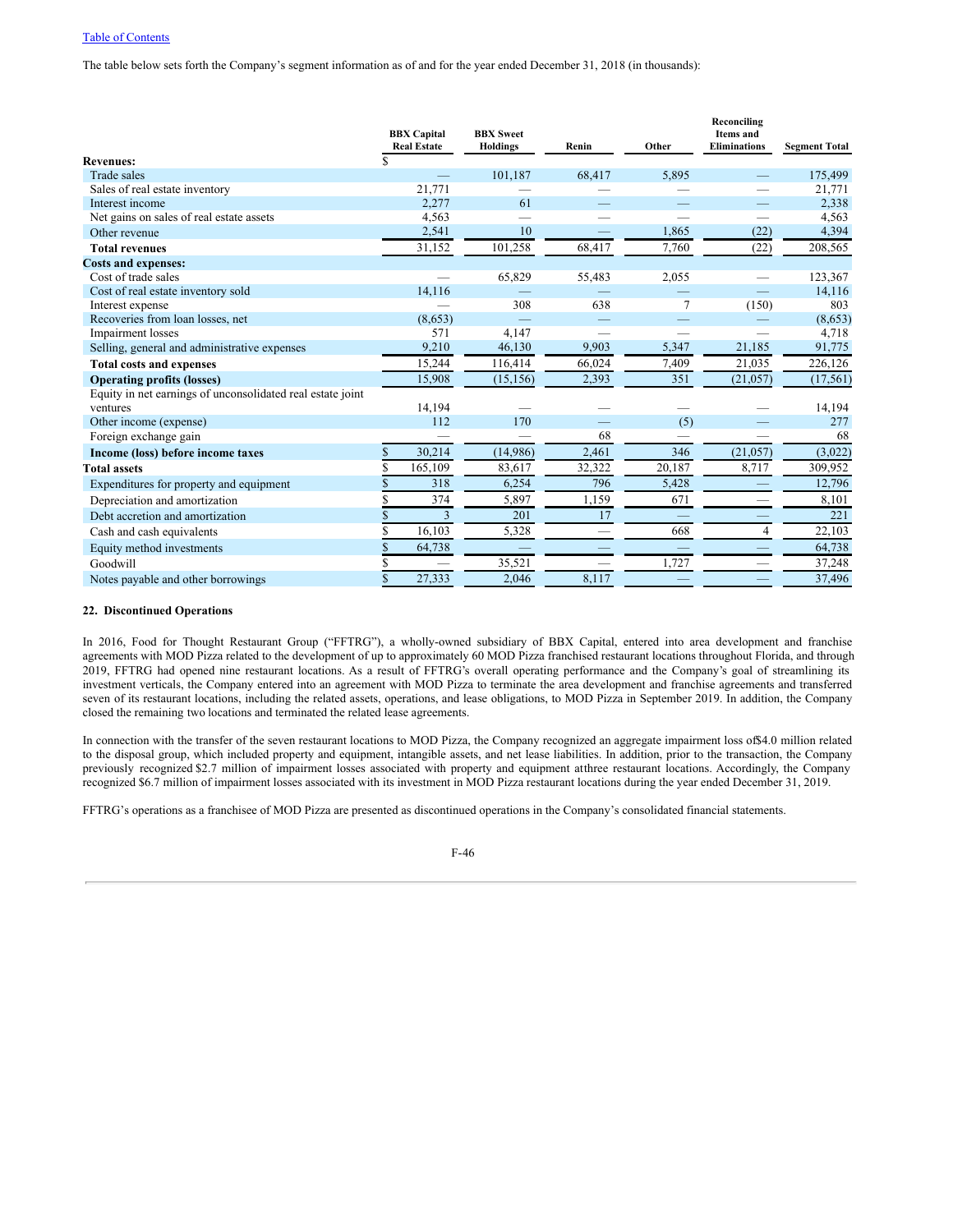The carrying amount of major classes of assets and liabilities included as part of discontinued operations is as follows (in thousands):

|                                                  |              | December 31. | December 31, |
|--------------------------------------------------|--------------|--------------|--------------|
|                                                  |              | 2020         | 2019         |
| <b>ASSETS</b>                                    |              |              |              |
| Cash and cash equivalents                        | $\mathbf{s}$ |              | 35           |
| Operating lease assets                           |              |              | 772          |
| Other assets                                     |              |              | 185          |
| Discontinued operations total assets             |              |              | 992          |
| <b>LIABILITIES AND EQUITY</b>                    |              |              |              |
| <b>Liabilities:</b>                              |              |              |              |
| Accounts payable                                 | \$           |              |              |
| Accrued expenses                                 |              |              | 134          |
| Operating lease liability                        |              |              | 905          |
| <b>Discontinued operations total liabilities</b> |              |              | 1,041        |

The major components of loss from discontinued operations are as follows (in thousands):

|                                               |      | For the Years Ended December 31, |         |
|-----------------------------------------------|------|----------------------------------|---------|
|                                               | 2020 | 2019                             | 2018    |
| <b>Revenues:</b>                              |      |                                  |         |
| Trade sales                                   |      | 6,044                            | 4,007   |
| Other revenue                                 |      | 104                              | 87      |
| <b>Total revenues</b>                         |      | 6,148                            | 4,094   |
| <b>Costs and Expenses:</b>                    |      |                                  |         |
| Cost of trade sales                           |      | 2,012                            | 1,438   |
| Depreciation, amortization and accretion, net |      | 691                              | 555     |
| <b>Impairment</b> losses                      | 71   | 6,749                            |         |
| Selling, general and administrative expenses  | 20   | 6,139                            | 6,634   |
| Total costs and expenses                      | 91   | 15,591                           | 8,627   |
| Other revenue                                 |      |                                  |         |
| Pre-tax loss from discontinued operations     | (91) | (9, 434)                         | (4,529) |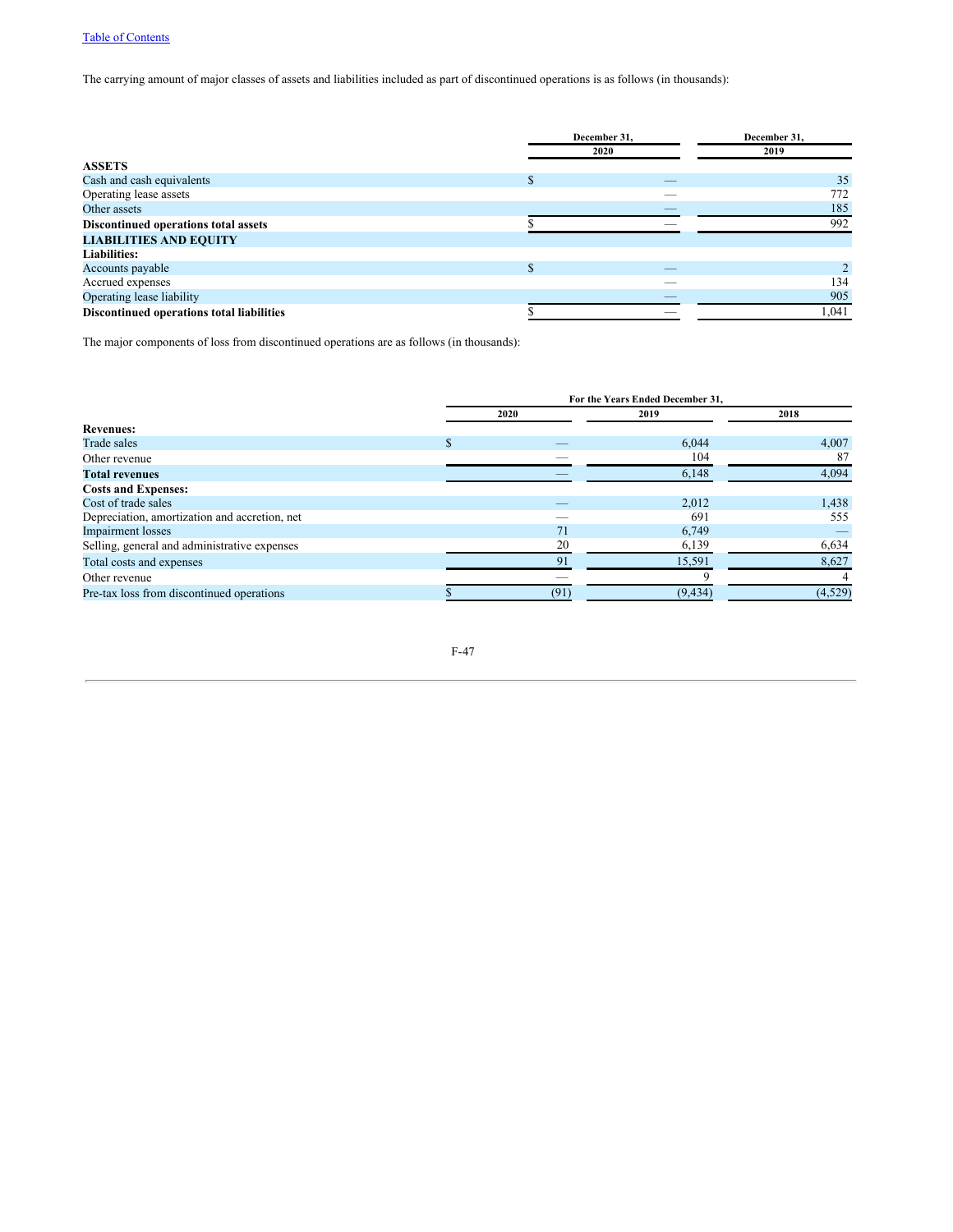The following are the major components of the statement of cash flows from discontinued operations (in thousands):

|                                                                            |   |       | For the Years Ended December 31, |         |
|----------------------------------------------------------------------------|---|-------|----------------------------------|---------|
|                                                                            |   | 2020  | 2019                             | 2018    |
| <b>Operating activities:</b>                                               |   |       |                                  |         |
| Pre-tax loss from discontinued operations                                  | S | (91)  | (9, 434)                         | (4,529) |
| Adjustment to reconcile pre-tax loss to net cash                           |   |       |                                  |         |
| used in operating activities:                                              |   |       |                                  |         |
| Depreciation, amortization and accretion, net                              |   |       | 691                              | 555     |
| Impairment losses                                                          |   | 71    | 6,749                            |         |
| Decrease (increase) in trade inventory                                     |   |       | 64                               | (42)    |
| Decrease in other assets                                                   |   | 94    | 522                              | 242     |
| Change in operating lease assets and liabilities                           |   | (113) | (88)                             |         |
| Decrease in accounts payable                                               |   | (2)   | (187)                            | (16)    |
| Decrease in accrued expenses                                               |   | (134) | (1,201)                          | (138)   |
| Net cash used in operating activities                                      |   | (175) | (2,884)                          | (3,928) |
| <b>Investing activities:</b>                                               |   |       |                                  |         |
| Cash paid for intangible assets                                            | S |       | (40)                             | (100)   |
| Purchases of property and equipment                                        |   |       | (576)                            | (5,140) |
| Net cash used in investing activities                                      |   |       | (616)                            | (5,240) |
| Supplemental disclosure of non-cash investing and financing<br>activities: |   |       |                                  |         |
| Operating lease assets recognized upon adoption of ASC 842                 | S |       | 6,878                            |         |
| Operating lease liabilities recognized upon adoption of ASC 842            |   |       | 8,192                            |         |

# **23. IT'SUGAR Bankruptcy**

In March 2020, as a result of various factors, including government-mandated closures and Center for Disease Control and the World Health Organization advisories in connection with the COVID-19 pandemic, IT'SUGAR closed all of its retail locations and furloughed all store employees and the majority of its corporate employees. Between May 2020 and September 2020, IT'SUGAR reopened nearly all of its approximately 100 locations that were open prior to the pandemic as part of a phased reopening plan which included revised store floor plans, increased sanitation protocols, and the gradual recall of furloughed store and corporate employees to full or part-time employment. However, from time to time, IT'SUGAR has been required to close previously reopened locations as a result of various factors, including government-mandated closures and staffing shortages.

IT'SUGAR ceased paying rent to the landlords of its closed locations inApril 2020 and engaged in negotiations with its landlords for rent abatements, deferrals, and other modifications for both the period of time that the locations were closed and the subsequent period that the locations have been opened and operating under conditions which have been affected by the pandemic. In addition to its unpaid rental obligations, IT'SUGAR ceased paying various outstanding obligations to its vendors.

Although IT'SUGAR was able to reopen its retail locations and received an advance of \$2.0million from a subsidiary of BBX Capital under an existing credit facility (as further described in Note11), IT'SUGAR was unable to maintain sufficient liquidity to sustain its operations as(i) it was unable to obtain significant rent abatements or deferrals from its landlords and amended payment terms from its vendors and (ii) its sales volumes had not sufficiently improved and stabilized following the reopening of its locations. In particular, although a significant portion of its retail locations were reopened during the three months ended September 30, 2020, IT'SUGAR's total revenues for the period declined by approximately50.4% as compared to the comparable period in 2019. As a result, on September 22, 2020, IT'SUGAR and its subsidiaries filed voluntary petitions to reorganize under Chapter 11 of the Bankruptcy Code in the Bankruptcy Court.

Under Section 362 of the Bankruptcy Code, the filing of bankruptcy petitions automatically stays most actions against IT'SUGAR, including most actions to collect pre-petition indebtedness or to exercise control of the property of IT'SUGAR. Accordingly, absent an order of the Bankruptcy Court, substantially all pre-petition liabilities will be subject to treatment under a plan of reorganization, as further described below.

In order to successfully exit the Bankruptcy Cases, IT'SUGARmust propose, and obtain confirmation by the Bankruptcy Court of, a plan of reorganization or liquidation (the "Reorganization Plan") that satisfies the requirements of the Bankruptcy Code. The Reorganization Plan will determine the rights and claims of various creditors and security holders, and under the priority rules established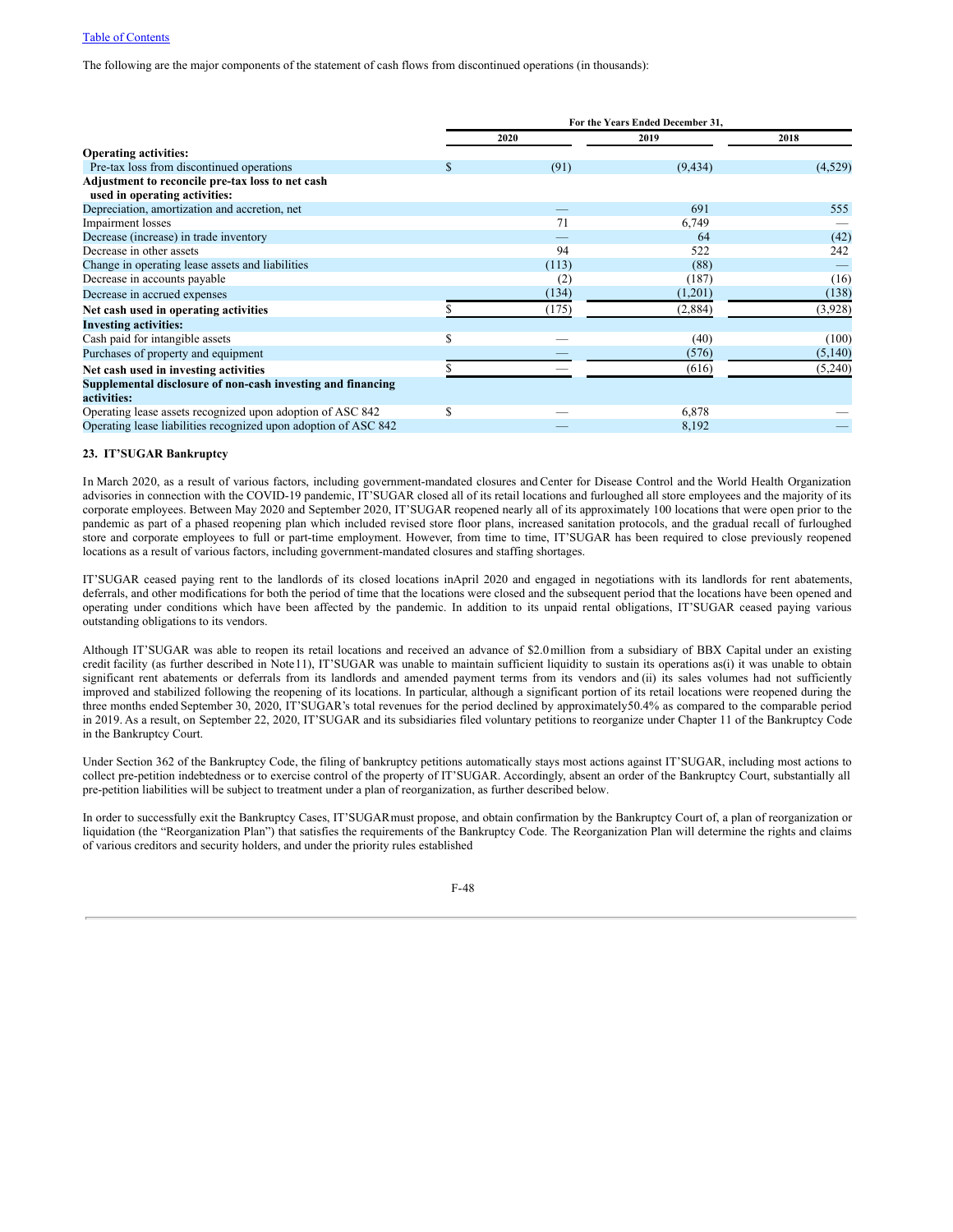by the Bankruptcy Code, certain post-petition liabilities and pre-petition liabilities will be given priority over pre-petition indebtedness and need to be satisfied before unsecured creditors or holders of equity interests are entitled to any distribution. As provided by the Bankruptcy Code, IT'SUGAR initially has the exclusive right to solicit a plan and currently intends to submit a Reorganization Plan to the Bankruptcy Court in the first quarter of 2021. In connection with the Bankruptcy Cases, the Office of the United States Trustee, a division of the Department of Justice, has appointed an official committee of unsecured creditors (the "Creditors' Committee"), which has a right to be heard on all matters that come before the Bankruptcy Court, including the confirmation of the Reorganization Plan.

If the Bankruptcy Court does not confirm a Reorganization Plan filed by IT'SUGAR, the Bankruptcy Cases could be converted to cases under Chapter 7 of the Bankruptcy Code. Under Chapter 7 bankruptcy cases, a trustee would be appointed to collect IT'SUGAR's assets, reduce them to cash, and distribute the proceeds to IT'SUGAR's creditors in accordance with the statutory scheme of the Bankruptcy Code. Alternatively, if IT'SUGAR's Reorganization Plan is not confirmed by the Bankruptcy Court, in lieu of the conversion of the Bankruptcy Cases to Chapter 7 bankruptcy cases, the Bankruptcy Court could dismiss the Bankruptcy Cases.

At this time, it is not possible to predict the ultimate effect of the reorganization process on IT'SUGAR's business and creditors or when, or if, IT'SUGAR may emerge from bankruptcy. While the reorganization process may improve IT'SUGAR's result of operations, cash flows, and financial condition if it obtains relief in relation to its pre-petition liabilities and it is able to negotiate amendments to its lease agreements that lower its ongoing occupancy costs while its business continues to be impacted by the effects of the COVID-19 pandemic, there is no assurance that it will obtain such relief, and the ultimate impact of the Bankruptcy Cases and the reorganization process on IT'SUGAR and its results of operations, cash flows, or financial condition remains uncertain. Further, the effects of the COVID-19 pandemic on demand, sales levels, and consumer behavior, as well as the current recessionary economic environment, have had and could continue to have a material adverse effect on IT'SUGAR's business, results of operations, and financial condition during the bankruptcy proceedings and thereafter.

As a result of the filings, theuncertainties surrounding the nature, timing, and specifics of the Bankruptcy Cases, and the Company's resulting loss of control and significant influence over IT'SUGAR, the Company determined that IT'SUGAR is a VIE in which the Company is not the primary beneficiary and deconsolidated IT'SUGAR in connection with the filings. In connection with the deconsolidation of IT'SUGAR, the Company recognized a noncontrolling equity investment in IT'SUGAR at its estimated fair value of \$12.7 million and a \$3.3 million loss based upon the difference between the carrying amount of IT'SUGAR (including its asset and liabilities and the redeemable noncontrolling interest in it) and the Company's estimated fair value of its noncontrolling equity investment.

Following the deconsolidation of IT'SUGAR, the Company's noncontrolling equity investment in IT'SUGAR is being accounted for at cost less impairment, if any, plus or minus changes resulting from observable price changes in orderly transactions for the identical or a similar investment of the same issuer. Equity investments are accounted for at cost less impairment when the investor does not have significant influence over the investee and the equity investment has no readily determinable fair value. Under this method, equity investments are accounted for at historical cost and adjusted if there is evidence that the fair market value of the equity investment has declined below the historical cost.

IT'SUGAR's assets, liabilities, results of operations, and cash flows through September 22, 2020 are included as continuing operations in the Company's financial statements, as the Company continues to hold a substantive equity investment in IT'SUGAR. Additionally, as a result of the Company deconsolidating IT'SUGAR, IT'SUGAR's notes payable to the Company, which had a total balance of \$6.2 million as of September 22, 2020, are no longer eliminated in consolidation and are included in investments in and advances to IT'SUGAR in the Company's statements of financial condition as of September 30, 2020.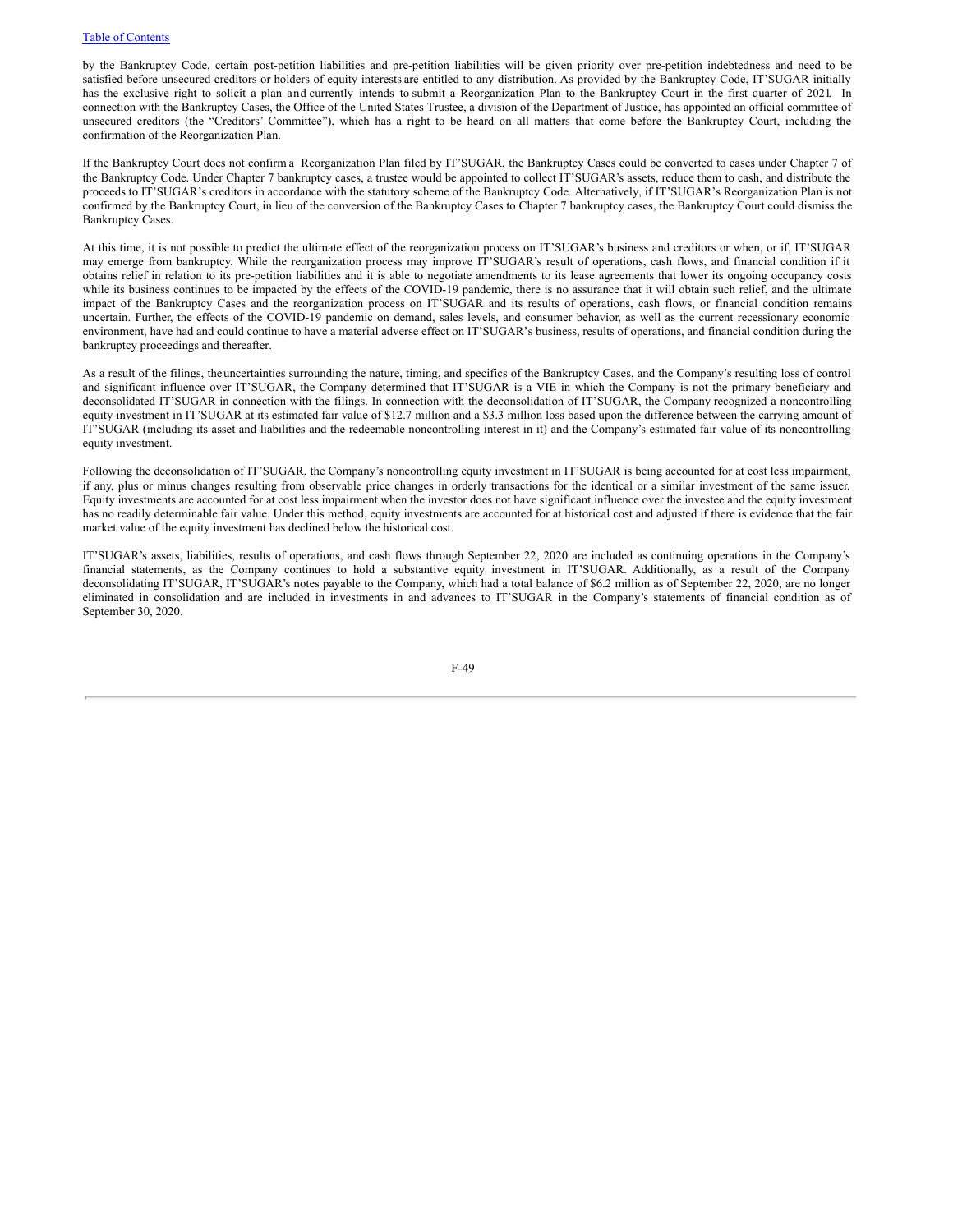The following table summarizes the assets, liabilities, and net equity of IT'SUGAR as of September 22, 2020, the date it was deconsolidated from the Company's financial statements (in thousands):

# **IT'SUGAR**

|  |  | ----------           |
|--|--|----------------------|
|  |  | <b>Balance Sheet</b> |

|                                     | September 22,<br>2020 |
|-------------------------------------|-----------------------|
| <b>ASSETS</b>                       |                       |
| Cash and cash equivalents           | S<br>1,045            |
| Restricted cash                     | 20                    |
| Trade accounts receivable, net      | 103                   |
| Trade inventory                     | 6,213                 |
| Property and equipment, net         | 22,162                |
| Goodwill                            | 14,864                |
| Intangible assets, net              | 3,222                 |
| Operating lease assets              | 64,889                |
| Other assets                        | 1,707                 |
| <b>Total assets</b>                 | 114,225               |
| <b>LIABILITIES AND EQUITY</b>       |                       |
| <b>Liabilities:</b>                 |                       |
| Accrued expenses                    | 13,441                |
| Operating lease liabilities         | 80,388                |
| Notes payable and other borrowings  | 6,199                 |
| <b>Total liabilities</b>            | 100,028               |
| <b>Equity:</b>                      |                       |
| Additional paid-in capital          | 59,809                |
| Accumulated earnings                | (50, 102)             |
| Noncontrolling interests            | 4,490                 |
| <b>Total equity</b>                 | 14,197                |
| <b>Total liabilities and equity</b> | 114,225               |

Included in total liabilities in the above table are approximately \$11.7 million of pre-petition liabilities, of which \$7.7 million are pre-petition lease payments and \$4.0 million are pre-petition obligations to other creditors, including supplies and vendors.

Under the Bankruptcy Code, debtors may assume, assign or reject executory contracts and unexpired leases subject to the approval of the Bankruptcy Court and certain other conditions. Generally, the rejection of an executory contract or unexpired lease is treated as a prepetition breach of such executory contract or unexpired lease and, subject to certain exceptions, relieves the debtors of performing their future obligations under such executory contract or unexpired lease but entitles the contract counterparty or lessor to a pre-petition general unsecured claim for damages caused by such deemed breach subject, in the case of the rejection of unexpired leases of real property, to certain caps on damages. Counterparties to such rejected contracts or leases may assert unsecured claims in the Bankruptcy Court against the applicable debtor's estate for such damages. Generally, the assumption or assumption and assignment of an executory contract or unexpired lease requires the debtors to cure existing monetary defaults under such executory contract or unexpired lease and provide adequate assurance of future performance.

In connection with the Bankruptcy Cases, on October 7, 2020, IT'SUGAR obtained approval by the Bankruptcy Court of a \$4.0 million"debtor in possession" ("DIP") credit facility made by a subsidiary of the Company. The full \$4.0 million available under the DIP credit facility had been funded to IT'SUGAR and was outstanding as of December 31, 2020. The principal amount outstanding under the DIP facility bears interest at the LIBOR daily floating rate plus 1.50% with monthly interest only payments until the full payment of all principal outstanding. The maturity date is the earliest of (a) 365 days from the petition date; (b) the effective date of a plan of reorganization or liquidation; (c) the consummation of a sale(s) of all or substantially all of the assets of IT'SUGAR; (d) the occurrence of an Event of Default (as defined in the loan agreement); and (e) the entry of an order by the Bankruptcy Court approving or authorizing any alternative or additional debtor-in-possession financing. Notwithstanding the foregoing, the Company may, in its sole discretion, agree in writing with IT'SUGAR, to a later maturity date.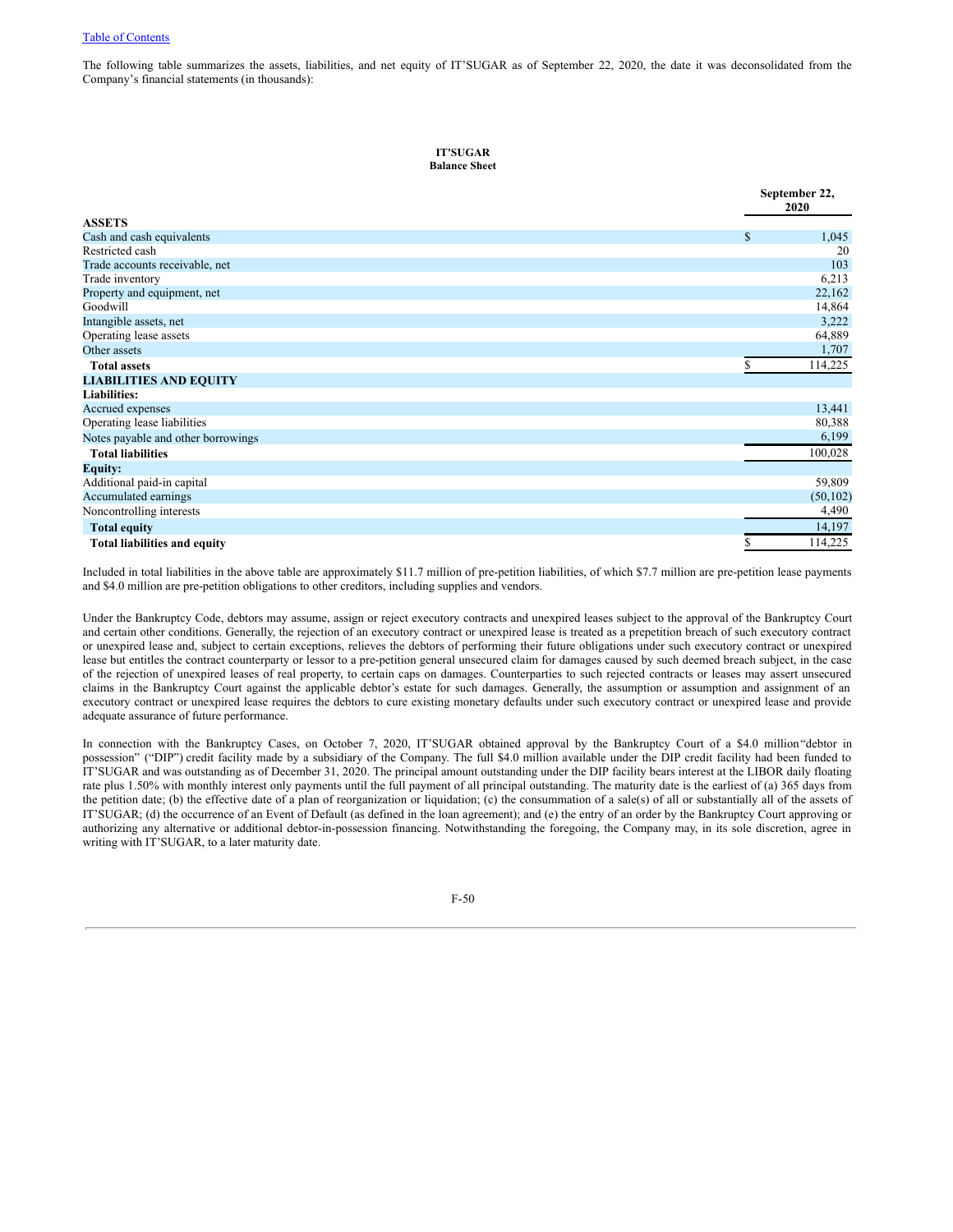# **24. Subsequent Events**

Subsequent events have been evaluated through the date the financial statements were available to be issued. As of such date, other than described below or elsewhere herein, there were no subsequent events identified that required recognition or disclosure.

In February 2021, BBX Capital Real Estate invested \$4.9 million as one of a number of investors in a new joint venture with Label & Co. to develop Sky Cove South at Westlake, a residential community that will be adjacent to Sky Cove at Westlake and is expected to be comprised of 197 single-family homes. BBX Capital Real Estate is entitled to receive 26.25% of the joint venture distributions until it receives its aggregate capital contributions plus a specified return on its capital. After all investors receive a specified return and the return of their contributed capital, any distributions thereafter are shared based on earnings, with Label & Co., as the managing member, receiving an increasing percentage of distributions.

| ٦<br>$\sim$ |
|-------------|
|-------------|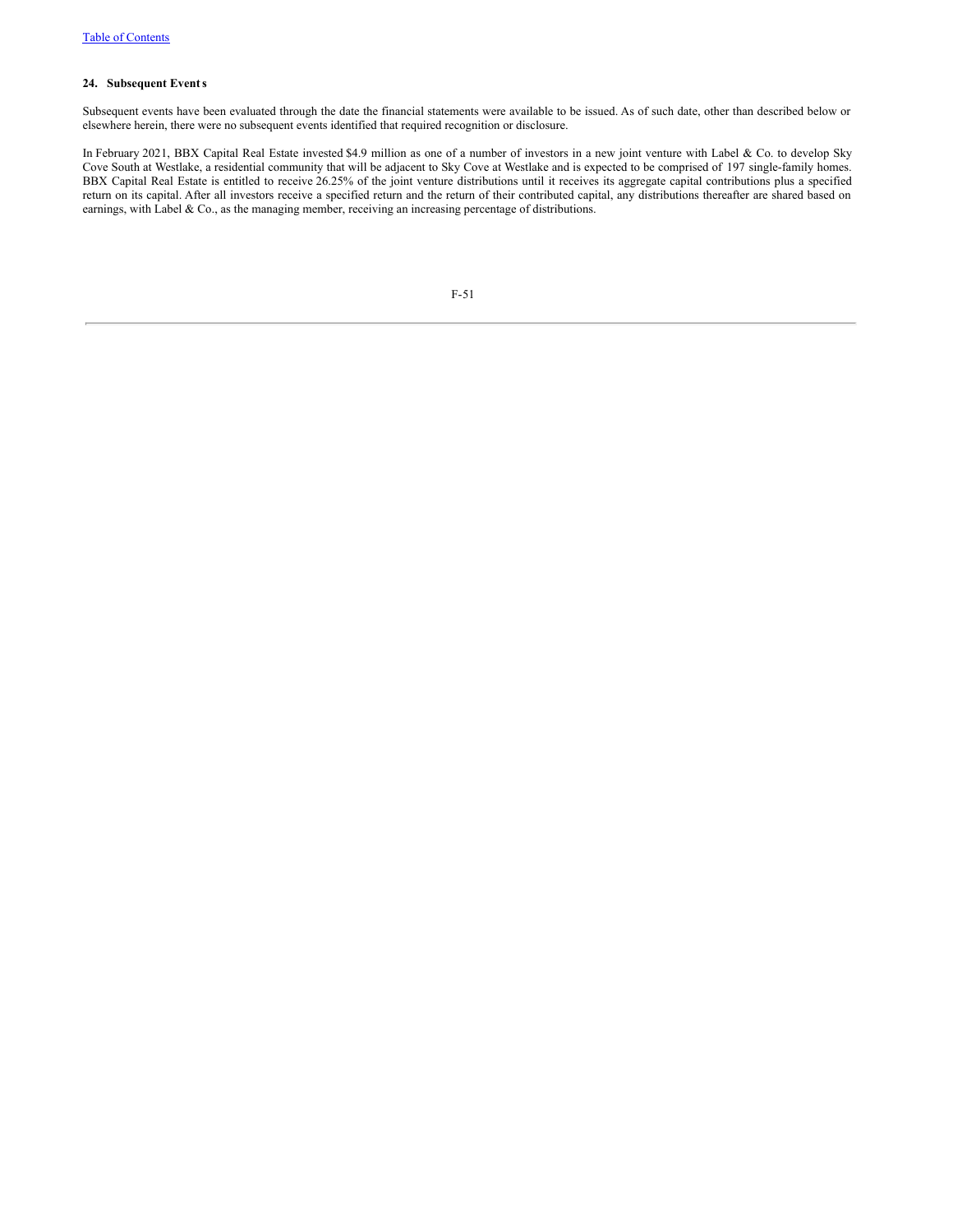# **ITEM 9. CHANGES IN AND DISAGREEMENTS WITH ACCOUNTANTS ON ACCOUNTING AND FINANCIAL DISCLOSURE**

None.

# **ITEM 9A. CONTROLS AND PROCEDURES**

# **Evaluation of Disclosure Controls and Procedures**

We have established disclosure controls and procedures (as defined in Exchange Act Rules 13a-15(e) and 15d-15(e)) to make known material information concerning the Company, including its subsidiaries, to those officers who certify our financial reports and to other members of our senior management. As of December 31, 2020, our management evaluated, with the participation of our Chief Executive Officer and Chief Financial Officer, our disclosure controls and procedures. Based on that evaluation, our Chief Executive Officer and Chief Financial Officer concluded that, as of December 31, 2020, our disclosure controls and procedures were effective to ensure that information required to be disclosed in the reports that we file or submit under the Exchange Act is recorded, processed, summarized and reported within the time periods specified in the rules and forms of the Securities and Exchange Commission and is accumulated and communicated to our management, including our Chief Executive Officer and Chief Financial Officer, as appropriate to allow timely decisions regarding required disclosure.

Our management, including our Chief Executive Officer and Chief Financial Officer, does not expect that our disclosure controls and procedures and internal control over financial reporting will prevent all errors and all improper conduct. A control system, no matter how well conceived and operated, can provide only reasonable, not absolute, assurance that the objectives of the control system are met. Further, the design of a control system must reflect the fact that there are resource constraints, and the benefits of controls must be considered relative to their costs. Because of the inherent limitations in all control systems, no evaluation of controls can provide absolute assurance that all control issues and instances of improper conduct, if any, have been detected. These inherent limitations include the realities that judgments in decision-making can be faulty and that breakdowns can occur because of simple error or mistake. Additionally, controls can be circumvented by the individual acts of some persons, by collusion of two or more people, or by management override of the control. Further, the design of any control system is based in part upon assumptions about the likelihood of future events, and there can be no assurance that any such design will succeed in achieving its stated goals under all potential future conditions.

# **Management's Report on Internal Control Over Financial Reporting**

Our management is responsible for establishing and maintaining adequate internal control over financial reporting, as defined in Exchange Act Rules 13a-15(f) and 15d-15(f). Our internal control over financial reporting is a process designed to provide reasonable assurance regarding the reliability of financial reporting and the preparation of financial statements for external purposes in accordance with accounting principles generally accepted in the United States of America. As of December 31, 2020, our management, with the participation of our Chief Executive Officer and Chief Financial Officer, evaluated the effectiveness of our internal control over financial reporting based on the framework in *Internal Control – Integrated Framework – 2013* issued by the Committee of Sponsoring Organizations of the Treadway Commission (COSO). Based on such evaluation, our management concluded that our internal control over financial reporting was effective as of December 31, 2020.

Management has excluded Colonial Elegance, Inc. ("Colonial Elegance") from its assessment of internal control over financial reporting as of December 31, 2020. Colonial Elegance was acquired by Renin Holdings, LLC in October 2020, and management did not have sufficient time to conduct an assessment of the acquired business's internal control over financial reporting in the period between the acquisition date and December 31, 2020. Colonial Elegance's total revenues and total assets represented 7.2% and 4.6%, respectively, of the related consolidated financial statement amounts forBBX Capital, Inc. as of and for the year ended December 31, 2020.

Because of its inherent limitations, internal control over financial reporting may not prevent or detect misstatements. Also, projections of any evaluation of effectiveness to future periods are subject to the risk that controls may become inadequate because of changes in conditions, or that the degree of compliance with the policies or procedures may deteriorate.

# **Changes in Internal Control Over Financial Reporting**

There was no change in our internal control over financial reporting that occurred during the quarter ended December 31, 2020 that has materially affected, or is reasonably likely to materially affect, our internal control over financial reporting.

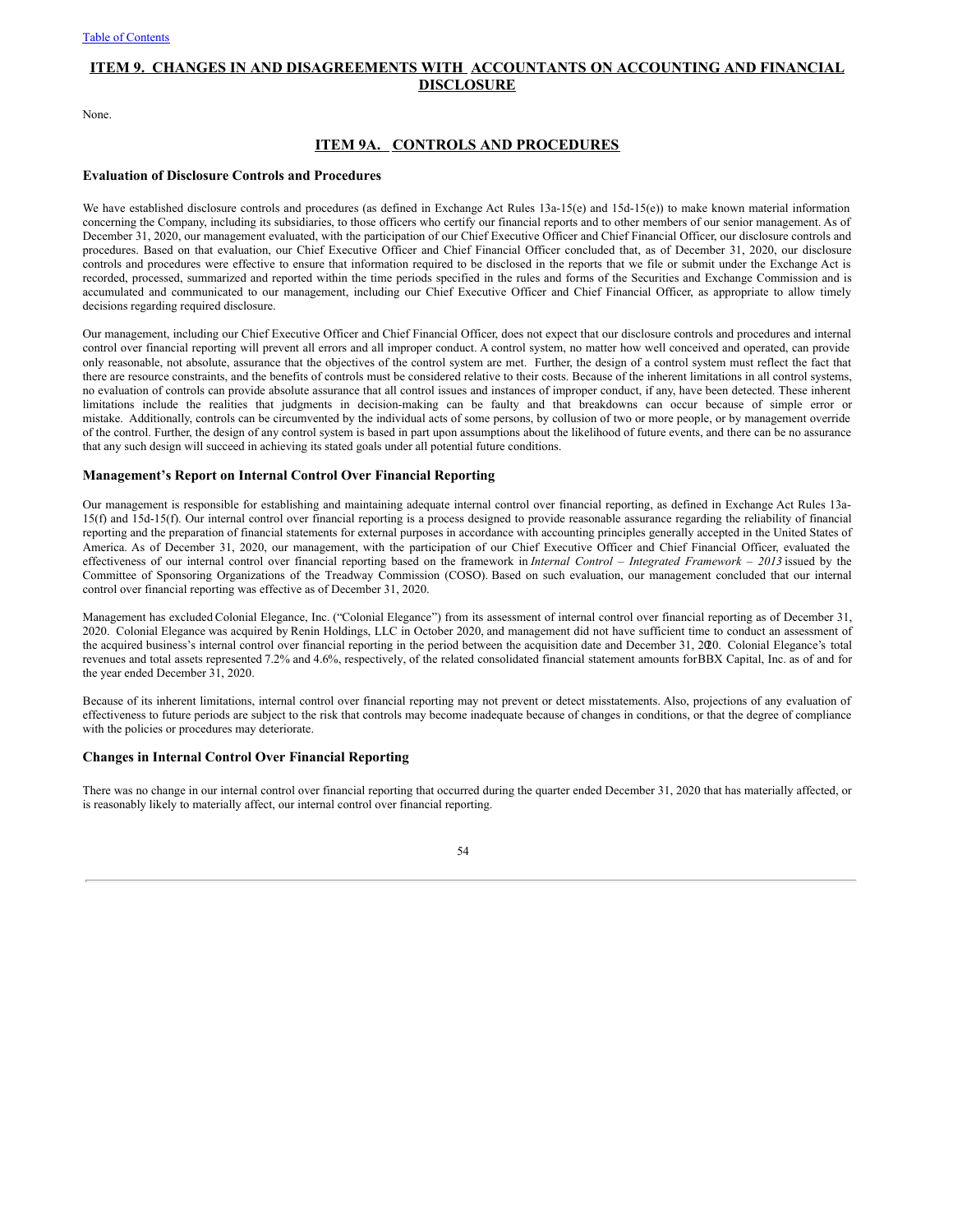# **ITEM 9B. OTHER INFORMATION**

**None**

55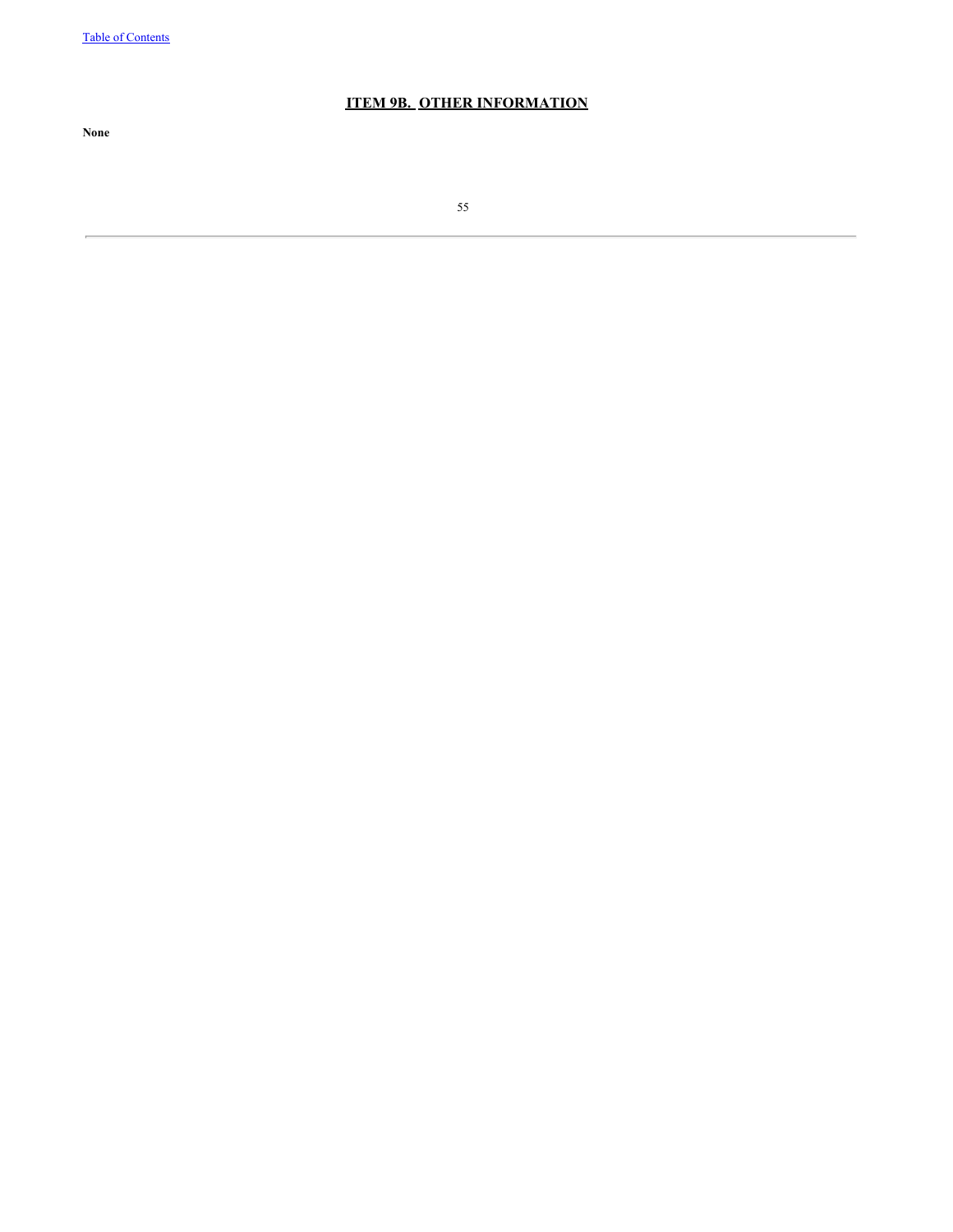# **PART III**

The re maining information required by Items 10 through 14 of Part III of Form 10-K will be provided by incorporating such information by reference to our Definitive Proxy Statement on Schedule 14A relating to our 2021 Annual Meeting of Shareholders in the event it is filed with the Securities and Exchange Commission by no later than 120 days after December 31, 2020. Alternatively, we may provide the information required by Items 10 through 14 of Part III of Form 10-K in an amendment to this Annual Report on Form 10-K under cover of Form 10-K/A, in which case such amendment will be filed with the Securities and Exchange Commission by the end of such 120 day period.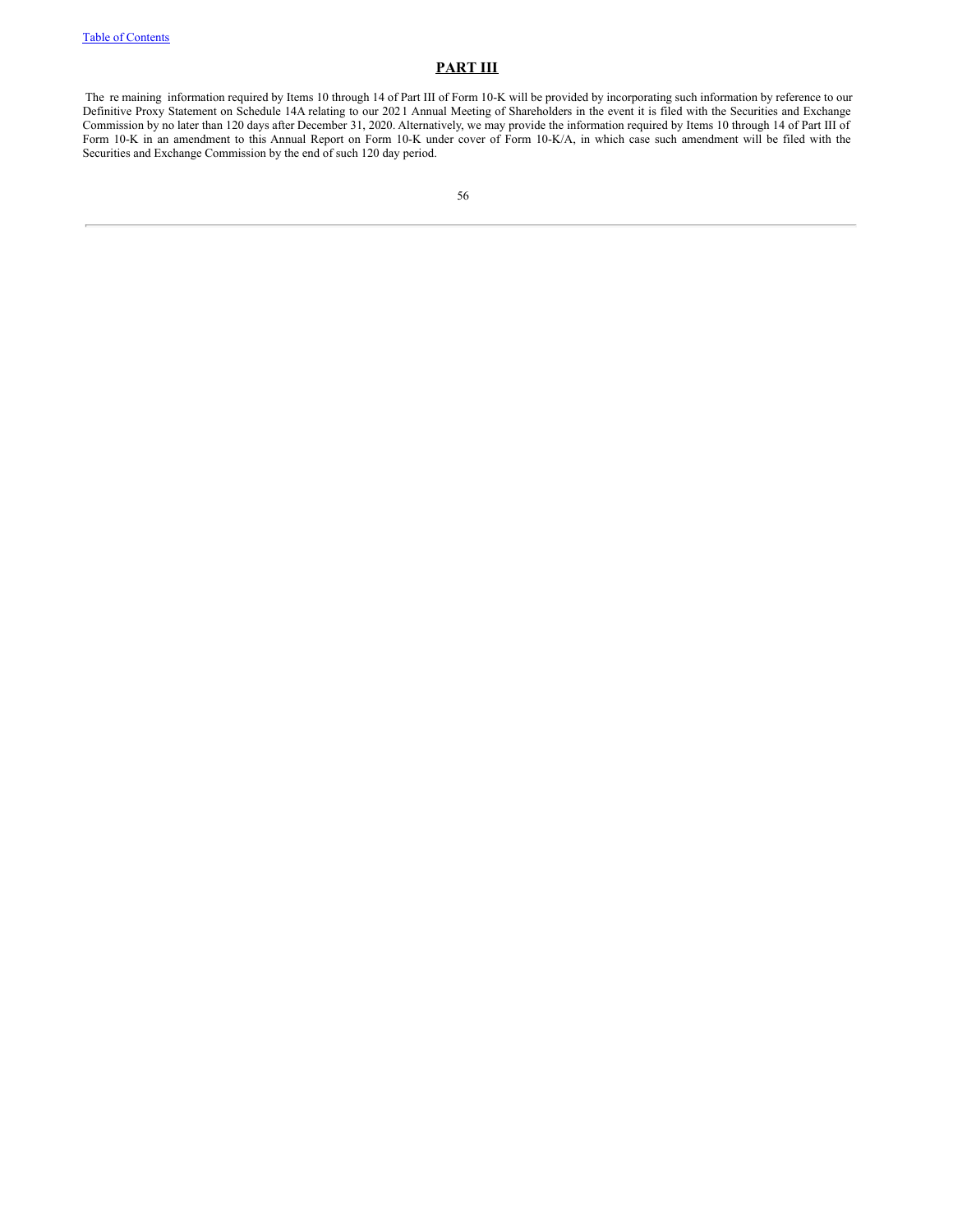### **PART IV**

### **ITEM 15. EXHIBITS, FINANCIAL STATEMENT SCHEDULES**

### a) Documents Filed as Part of this Report:

### 1) Financial Statements

The following consolidated financial statements of BBX Capital, Inc. and its subsidiaries are included herein under Part II, Item 8 of this Report.

Reports of Independent Registered Public Accounting Firm.

Consolidated Statements of Financial Condition as of December 31, 2020 and 2019.

Consolidated Statements of Operations and Comprehensive Income for each of the years in the three year period ended December 31, 2020.

Consolidated Statements of Changes in Equity for each of the years in the three year period endedDecember 31, 2020.

Consolidated Statements of Cash Flows for each of the years in the three year period endedDecember 31, 2020.

Notes to Consolidated Financial Statements.

### 2) Financial Statement Schedules

All schedules are omitted as the required information is either not applicable or presented in the financial statements or related notes.

3) Exhibits

The following exhibits are either filed as a part of or furnished with this report or are incorporated herein by reference to documents previously filed as indicated below: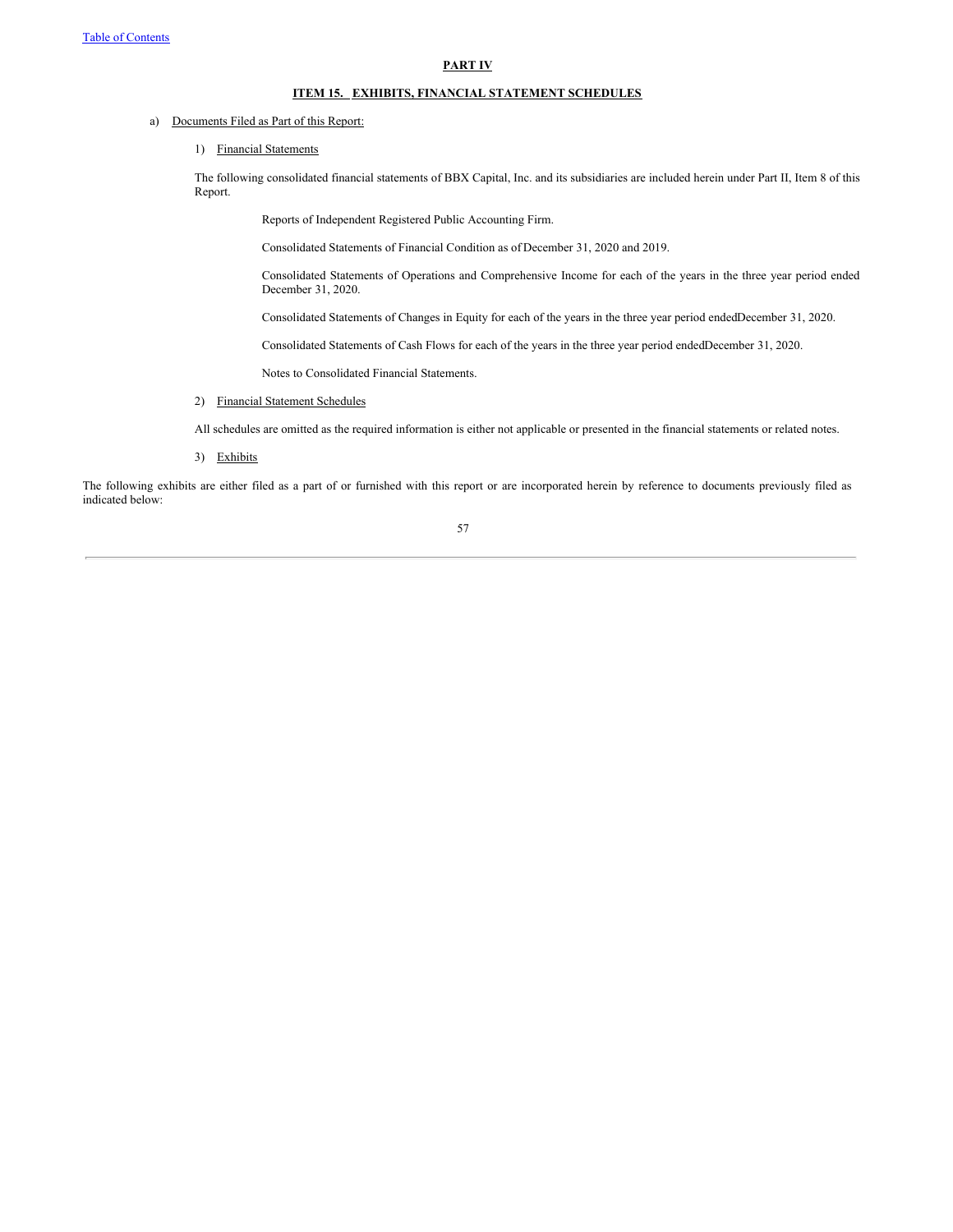| <b>Exhibit</b><br><b>Number</b> | Description                                                                                                                                                                                                                                                                                                                                                                                                                                                                                                                                                      | Reference                                                                                                           |
|---------------------------------|------------------------------------------------------------------------------------------------------------------------------------------------------------------------------------------------------------------------------------------------------------------------------------------------------------------------------------------------------------------------------------------------------------------------------------------------------------------------------------------------------------------------------------------------------------------|---------------------------------------------------------------------------------------------------------------------|
| 2.1                             | Asset Purchase Agreement, dated as of October 22, 2020, by and among Renin Canada Corp., Renin US<br>LLC, and the Toronto-Dominion Bank                                                                                                                                                                                                                                                                                                                                                                                                                          | Exhibit 2.1 to Registrant's<br>Current Report on Form 8-K filed<br>October 27, 2020                                 |
| 3.1                             | Form of Articles of Incorporation of the Registrant                                                                                                                                                                                                                                                                                                                                                                                                                                                                                                              | Exhibit 3.1 of Registrant's Form<br>10 Amendment No. 2 filed<br><b>August 27, 2020</b>                              |
| 3.2                             | Form of Bylaws of the Registrant                                                                                                                                                                                                                                                                                                                                                                                                                                                                                                                                 | Exhibit 3.2 of Registrant's Form<br>10 Amendment No. 2 filed<br><b>August 27, 2020</b>                              |
| 4.1                             | Rights Agreement, dated as of September 25, 2020, between BBX Capital Florida LLC and American Stock<br>Transfer & Trust Company, LLC, as Rights Agent                                                                                                                                                                                                                                                                                                                                                                                                           | Exhibit 4.1 of Registrant's<br>Current Report on Form 8-K filed<br>September 29, 2020                               |
| 10.1                            | Loan and Security Agreement by and among BBX Capital Corporation, the Registrant, BBX Sweet<br>Holdings, LLC, Food for Thought Restaurant Group-Florida, LLC, and Woodbridge Holdings Corporation,<br>as borrowers, and Iberiabank, as administrative agent and lender, dated March 6, 2018                                                                                                                                                                                                                                                                      | Exhibit 10.5 of Registrant's Form<br>10 Amendment No. 2 filed<br><b>August 27, 2020</b>                             |
| 10.2                            | Loan Extension and Modification Agreement by and among the Registrant, BBX Capital Corporation, BBX<br>Sweet Holdings, LLC, Food for Thought Restaurant Group-Florida, LLC, and Woodbridge Holdings<br>Corporation, as borrowers, and Iberiabank, as administrative agent and lender, dated July 17, 2019+                                                                                                                                                                                                                                                       | Exhibit 10.6 of Registrant's Form<br>10 Amendment No. 2 filed<br><b>August 27, 2020</b>                             |
| 10.3                            | Lenders' letter confirming the termination of the Loan and Security Agreement, dated March 6, 2018, with<br>IBERIABANK, as administrative agent and a lender, as amended by the Loan Extension and Modification<br>Agreement, dated July 17, 2019                                                                                                                                                                                                                                                                                                                | Exhibit 10.2 of Registrant's<br><b>Current Report on Form 8-K filed</b><br>October 2, 2020                          |
| 10.4                            | Loan Agreement by and among Renin Canada Corp. and Renin US LLC, as borrowers, and The Toronto-<br>Dominion Bank, as lender, dated May 12, 2017, as amended by Amending Agreement, dated September 22,<br>2017, as further amended by Amending Agreement, dated March 29, 2018, as further amended by Amending<br>Agreement dated October 1, 2018, as further amended by Amending Agreement, dated September 23, 2019,<br>as further amended by Amending Agreement, dated February 26, 2020, and as further amended by Amending<br>Agreement, dated June 5, 2020 | Exhibit 10.7 of Registrant's Form<br>10 Amendment No. 2 filed<br><b>August 27, 2020</b>                             |
| 10.5                            | Credit Facility Agreement, dated as of October 22, 2020, by and among Renin Canada Corp., Renin US<br>LLC, and The Toronto-Dominion Bank                                                                                                                                                                                                                                                                                                                                                                                                                         | Exhibit 10.1 of Registrant's<br>Current Report on Form 8K filed<br>October 22, 2020                                 |
| 10.6                            | Operating Agreement of The Altman Companies, LLC, by and among, The Altman Companies, LLC, BBX<br>Altman Operating Entities, LLC, Joel L. Altman, AMC Holdings Florida, Inc., Altman Development<br>Corporation, and The Altman Companies, Inc., dated November 30, 2018                                                                                                                                                                                                                                                                                         | Exhibit 10.8 of Registrant's<br><b>Current Report on Form 10</b><br>Amendment No. 2 filed<br><b>August 27, 2020</b> |
| 10.7                            | Separation and Distribution Agreement, dated September 25, 2020, between BBX Capital Corporation and<br><b>BBX</b> Capital Florida LLC                                                                                                                                                                                                                                                                                                                                                                                                                           | Exhibit 10.1 of Registrant's<br><b>Current Report on Form 8-K filed</b><br>September 29, 2020                       |
| 10.8                            | Tax Matters Agreement, dated September 25, 2020, between BBX Capital Corporation and BBX Capital<br>Florida LLC                                                                                                                                                                                                                                                                                                                                                                                                                                                  | Exhibit 10.2 of Registrant's<br><b>Current Report on Form 8K filed</b><br>September 29, 2020                        |
| 10.9                            | Employee Matters Agreement, dated September 25, 2020, between BBX Capital Corporation and BBX<br>Capital Florida LLC                                                                                                                                                                                                                                                                                                                                                                                                                                             | Exhibit 10.3 of Registrant's<br><b>Current Report on Form 8K filed</b><br>September 29, 2020                        |
| 10.10                           | Transition Services Agreement, dated September 25, 2020, between BBX Capital Corporation and BBX<br>Capital Florida LLC                                                                                                                                                                                                                                                                                                                                                                                                                                          | Exhibit 10.4 of Registrant's<br>Current Report on Form 8K filed<br>September 29, 2020                               |
| 10.11                           | Promissory Note dated September 30, 2020 issued by Bluegreen Vacations Holding Corporation in favor of<br>BBX Capital, Inc.                                                                                                                                                                                                                                                                                                                                                                                                                                      | Exhibit 10.1 of Registrant's<br>Current Report on Form 8K filed<br>October 2, 2020                                  |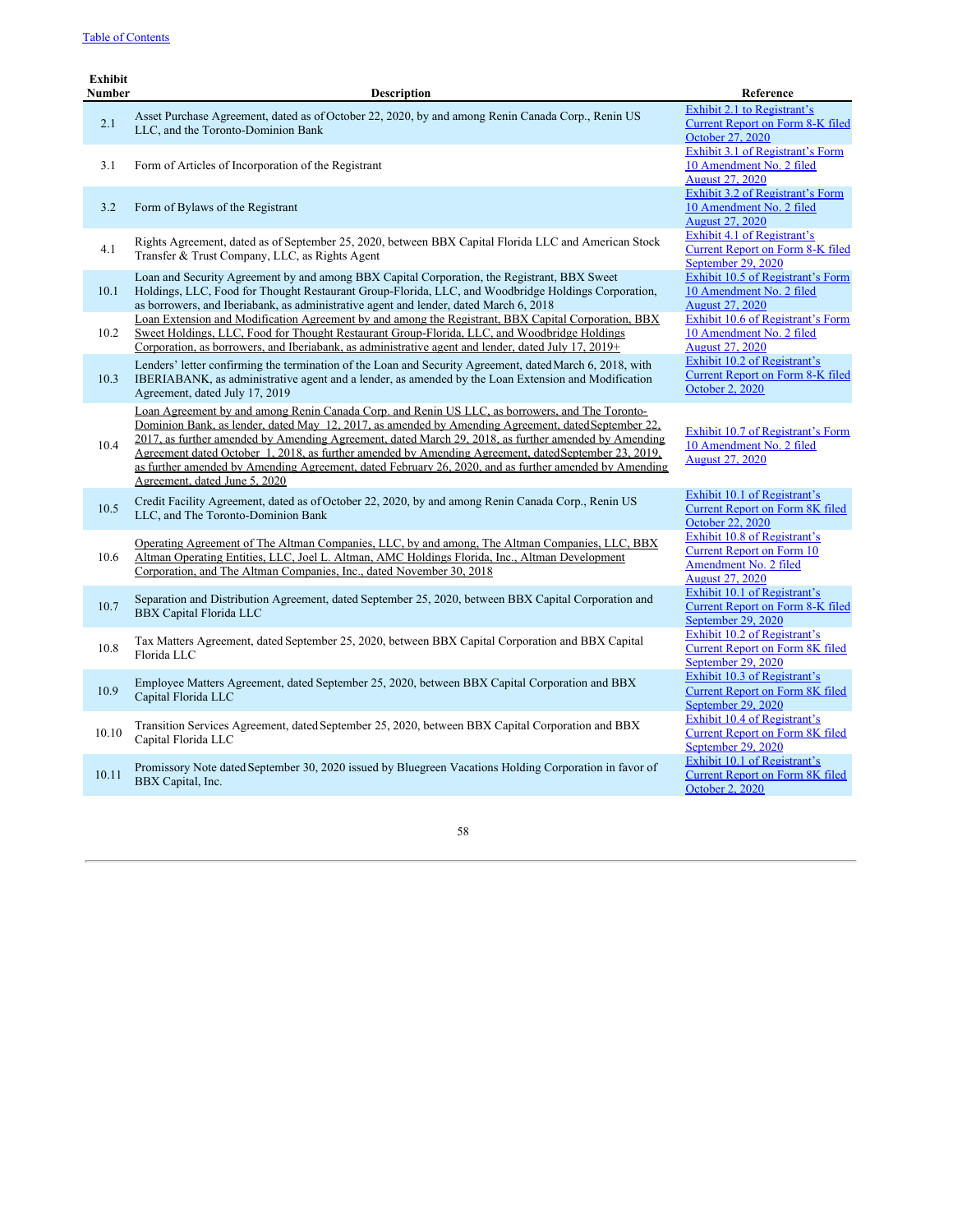- 21.1 Subsidiaries of the Registrant **Filed with the [Report](#page-114-0)** Filed with this Report
- 31.1 Certification of Chief Executive Officer pursuant to Section 302 of the Sarbanes-Oxley Act of 2002 Filed with this [Report](#page-116-0) 31.2 Certification of Chief Financial Officer pursuant to Section 302 of the Sarbanes-Oxley Act 31.2 Certification of Chief Financial Officer pursuant to Section 302 of the Sarbanes-Oxley Act of 2002
- 
- 32.1 Certification of Chief Executive Officer pursuant to <sup>18</sup> U.S.C. Section 1350, as Adopted Pursuant to Section 906 of the Sarbanes-Oxley Act of 2002

| 32.1 | Certification of Chief Executive Officer pursuant to 18 U.S.C. Section 1350, as Adopted Pursuant to Section<br>906 of the Sarbanes-Oxley Act of 2002 | Furnished with this Report |
|------|------------------------------------------------------------------------------------------------------------------------------------------------------|----------------------------|
| 32.2 | Certification of Chief Financial Officer pursuant to 18 U.S.C. Section 1350, as Adopted Pursuant to Section<br>906 of the Sarbanes-Oxley Act of 2002 | Furnished with this Report |
|      | 101. INS XBRL Instance Document                                                                                                                      | Filed with this Report     |
|      | 101.SCH XBRL Taxonomy Extension Schema Document                                                                                                      | Filed with this Report     |
|      | 101. CAL XBRL Taxonomy Extension Calculation Linkbase Document                                                                                       | Filed with this Report     |
|      | 101.DEF XBRL Taxonomy Extension Definition Linkbase Document                                                                                         | Filed with this Report     |
|      | 101. LAB XBRL Taxonomy Extension Labels Linkbase Document                                                                                            | Filed with this Report     |
|      | 101.PRE XBRL Taxonomy Extension Presentation Linkbase Document                                                                                       | Filed with this Report     |

## **Item 16. Form 10-K Summary**

None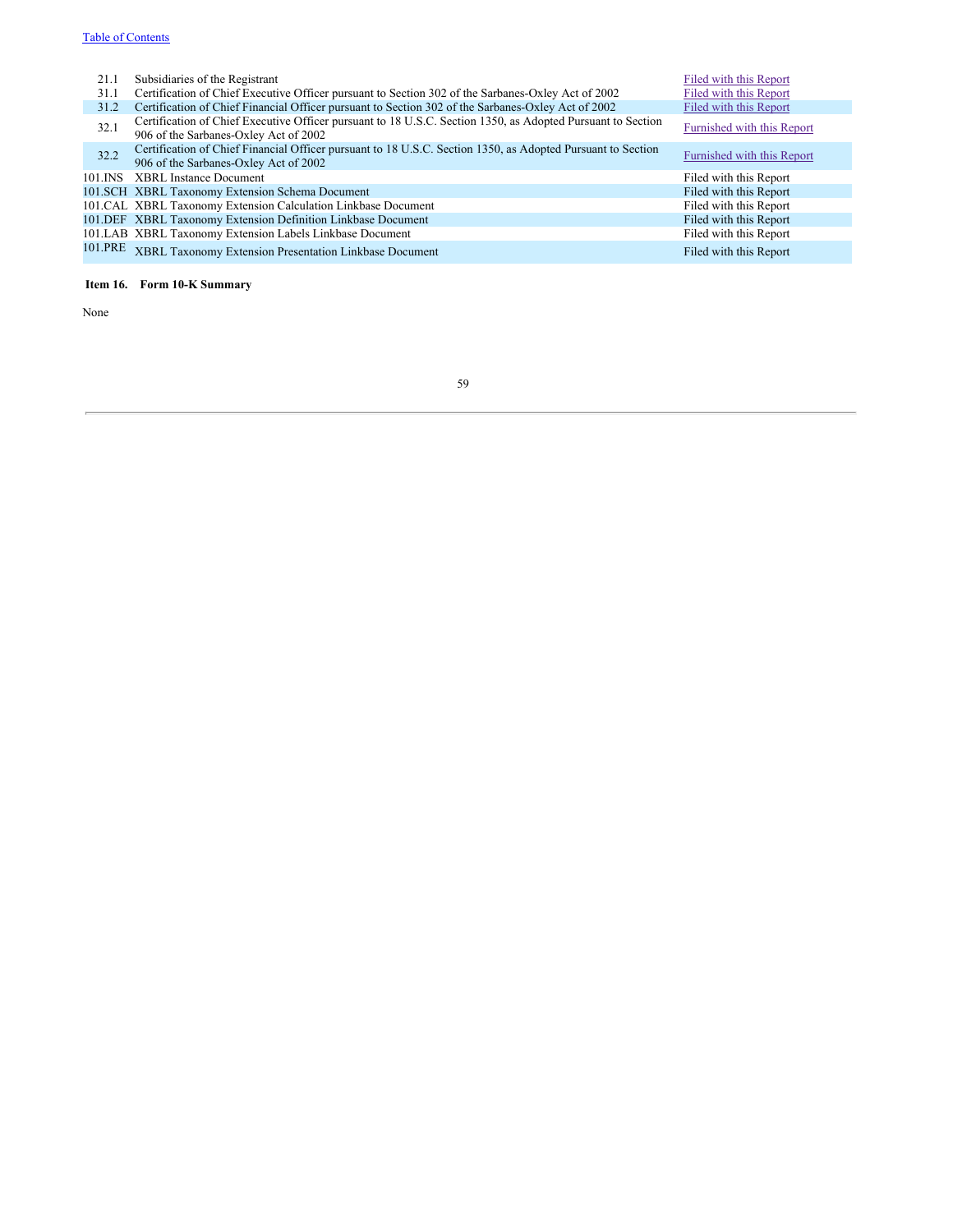### **SIGNATURES**

Pursuant to the requirements of Section 13 or 15(d) of the Securities Exchange Act of 1934, the registrant has duly caused this report to be signed on its behalf by the undersigned, thereunto duly authorized.

|                | BBX CAPITAL, Inc.                            |
|----------------|----------------------------------------------|
| March 16, 2021 | /s/ Jarett S. Levan<br>Bv:                   |
|                | Jarett S. Levan, Chief Executive Officer and |
|                | President                                    |

Pursuant to the requirements of the Securities Exchange Act of 1934, this report has been signed below by the following persons on behalf of the registrant and in the capacities and on the dates indicated.

| Signature                                           | Title                                        | Date           |
|-----------------------------------------------------|----------------------------------------------|----------------|
| /s/ Alan B. Levan<br>Alan B. Levan                  | Chairman of the Board                        | March 16, 2021 |
| /s/ John E. Abdo<br>John E. Abdo                    | Vice Chairman of the Board                   | March 16, 2021 |
| /s/ Jarett S. Levan<br>Jarett S. Levan              | Chief Executive Officer and President        | March 16, 2021 |
| /s/ Seth M. Wise<br>Seth M. Wise                    | <b>Executive Vice President and Director</b> | March 16, 2021 |
| /s/Brett Sheppard<br><b>Brett Sheppard</b>          | Chief Financial Officer                      | March 16, 2021 |
| /s/Norman H. Becker<br>Norman H. Becker             | Director                                     | March 16, 2021 |
| /s/Andrew R. Cagnetta, Jr<br>Andrew R. Cagnetta, Jr | Director                                     | March 16, 2021 |
| /s/Steven M. Coldren<br>Steven M. Coldren           | Director                                     | March 16, 2021 |
| /s/Willis N. Holcombe<br>Willis N. Holcombe         | Director                                     | March 16, 2021 |
| /s/Tony P. Segreto<br>Tony P. Segreto               | Director                                     | March 16, 2021 |
| /s/ Neil A. Sterling<br>Neil A. Sterling            | Director                                     | March 16, 2021 |
| /s/Gregory A. Haile<br>Gregory A. Haile             | Director                                     | March 16, 2021 |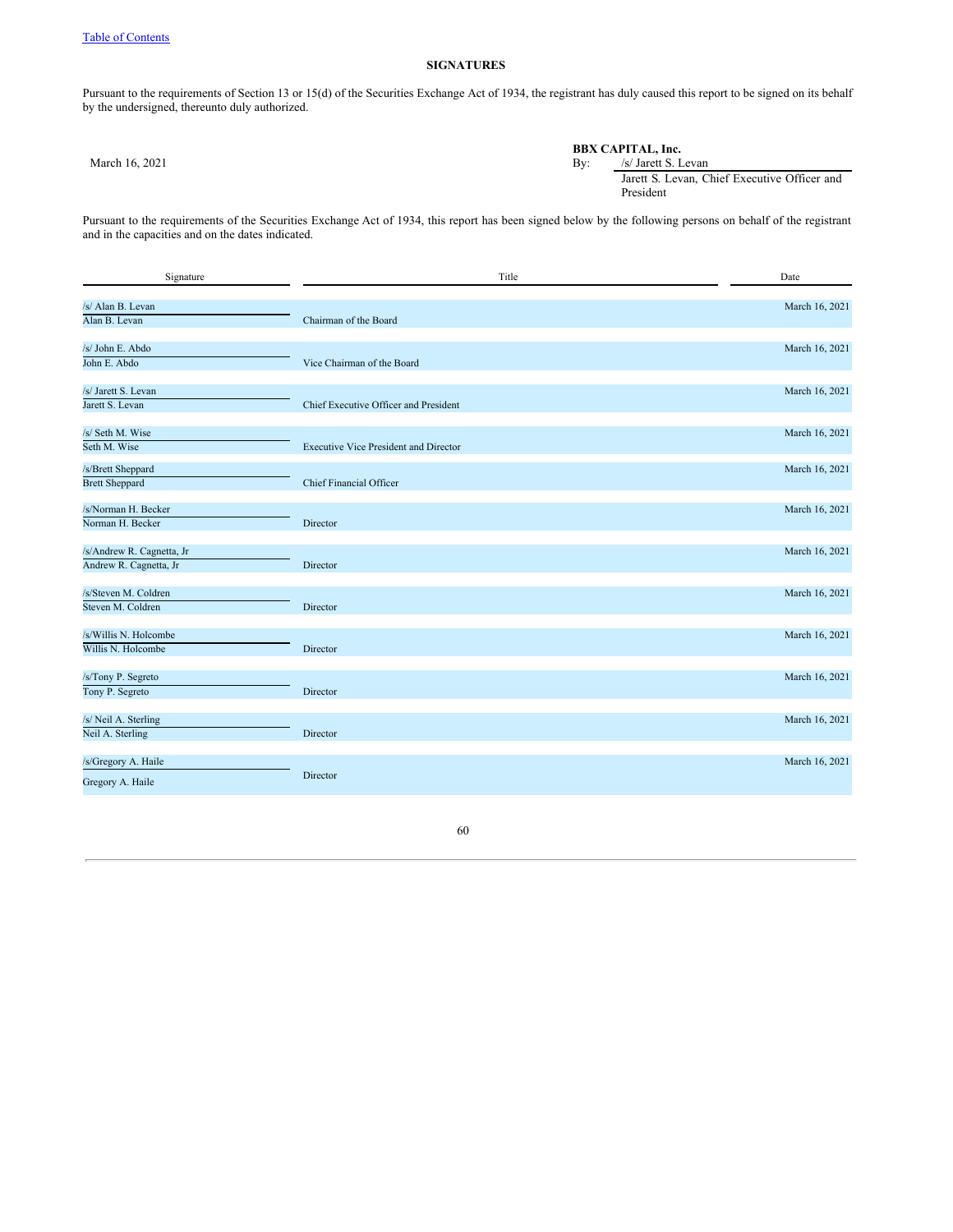# **Exhibit 21.1**

| Organization<br>Florida<br>Eden Services, Inc.<br>I.R.E. Property Analysts, Inc.<br>Florida<br>I.R.E. Energy 1981, Inc.<br>Florida<br>Kingsway Services Inc.<br>Florida<br>Risk Management Services, LLC<br>Florida<br>BFC/CCC, Inc.<br>Florida<br>B-D2 Holdings, LLC<br>Florida<br><b>B-DJ</b> Holdings, LLC<br>Florida<br>B-26 Holdings, LLC<br>Florida<br>D-2 Acquisition<br>Florida<br>PF Program Partnership, LP<br>Delaware<br>PF Program GP LLC<br>Delaware<br>Florida<br>LAS Trademark, LLC<br>Las Olas Confections and Snacks, Inc.<br>Florida<br>Confections by Design, LLC<br>Florida<br>Florida<br>BBX Capital Real Estate, LLC<br>BBX Capital Partners, LLC<br>Florida<br>BBX Sweet Holdings, LLC<br>Florida<br>Florida<br>Food for Thought Restaurant Group - Florida, LLC<br>Renin Holdings, LLC<br>Florida<br><b>Subsidiaries of BBX Capital Real Estate, LLC</b><br>BBX Partners, Inc.<br>Florida<br>Florida<br>BBX Capital Asset Management, LLC<br>Florida Asset Resolution Group, LLC<br>Florida<br>BBX Altman Operating Entities, LLC<br>Florida<br>BBX Altis Projects, LLC<br>Florida<br>BBX Capital Real Estate Investments, LLC<br>Florida<br>BBX Las Olas Investments, LLC<br>Florida<br>BBX Altman Holdings, LLC<br>Florida<br><b>BBX Sky Cove, LLC</b><br>Florida<br><b>Subsidiaries of BBX Partners Inc.</b><br>Heartwood Partners 1, LLC<br>Florida<br>Heartwood Partners 2, LLC<br>Florida<br>Heartwood Partners 3, LLC<br>Florida<br><b>Subsidiaries of BBX Capital Asset Management, LLC</b><br>BBX Chapel Trail, LLC<br>Florida<br>BBX Shingle Creek, LLC<br>Florida<br>BBX Miramar, LLC<br>Florida<br>Florida<br>BBX Centra, LLC<br>FL Cell Tower, LLC<br>Florida<br>BBX Austin, LLC<br>Florida<br>BBX Hialeah Apartments, LLC<br>Florida<br>Hialeah Multifamily, LLC<br>Florida | Subsidiaries of BBX Capital, Inc. | Jurisdiction of |
|--------------------------------------------------------------------------------------------------------------------------------------------------------------------------------------------------------------------------------------------------------------------------------------------------------------------------------------------------------------------------------------------------------------------------------------------------------------------------------------------------------------------------------------------------------------------------------------------------------------------------------------------------------------------------------------------------------------------------------------------------------------------------------------------------------------------------------------------------------------------------------------------------------------------------------------------------------------------------------------------------------------------------------------------------------------------------------------------------------------------------------------------------------------------------------------------------------------------------------------------------------------------------------------------------------------------------------------------------------------------------------------------------------------------------------------------------------------------------------------------------------------------------------------------------------------------------------------------------------------------------------------------------------------------------------------------------------------------------------------------------------------------------------------------------------------------|-----------------------------------|-----------------|
|                                                                                                                                                                                                                                                                                                                                                                                                                                                                                                                                                                                                                                                                                                                                                                                                                                                                                                                                                                                                                                                                                                                                                                                                                                                                                                                                                                                                                                                                                                                                                                                                                                                                                                                                                                                                                    |                                   |                 |
|                                                                                                                                                                                                                                                                                                                                                                                                                                                                                                                                                                                                                                                                                                                                                                                                                                                                                                                                                                                                                                                                                                                                                                                                                                                                                                                                                                                                                                                                                                                                                                                                                                                                                                                                                                                                                    |                                   |                 |
|                                                                                                                                                                                                                                                                                                                                                                                                                                                                                                                                                                                                                                                                                                                                                                                                                                                                                                                                                                                                                                                                                                                                                                                                                                                                                                                                                                                                                                                                                                                                                                                                                                                                                                                                                                                                                    |                                   |                 |
|                                                                                                                                                                                                                                                                                                                                                                                                                                                                                                                                                                                                                                                                                                                                                                                                                                                                                                                                                                                                                                                                                                                                                                                                                                                                                                                                                                                                                                                                                                                                                                                                                                                                                                                                                                                                                    |                                   |                 |
|                                                                                                                                                                                                                                                                                                                                                                                                                                                                                                                                                                                                                                                                                                                                                                                                                                                                                                                                                                                                                                                                                                                                                                                                                                                                                                                                                                                                                                                                                                                                                                                                                                                                                                                                                                                                                    |                                   |                 |
|                                                                                                                                                                                                                                                                                                                                                                                                                                                                                                                                                                                                                                                                                                                                                                                                                                                                                                                                                                                                                                                                                                                                                                                                                                                                                                                                                                                                                                                                                                                                                                                                                                                                                                                                                                                                                    |                                   |                 |
|                                                                                                                                                                                                                                                                                                                                                                                                                                                                                                                                                                                                                                                                                                                                                                                                                                                                                                                                                                                                                                                                                                                                                                                                                                                                                                                                                                                                                                                                                                                                                                                                                                                                                                                                                                                                                    |                                   |                 |
|                                                                                                                                                                                                                                                                                                                                                                                                                                                                                                                                                                                                                                                                                                                                                                                                                                                                                                                                                                                                                                                                                                                                                                                                                                                                                                                                                                                                                                                                                                                                                                                                                                                                                                                                                                                                                    |                                   |                 |
|                                                                                                                                                                                                                                                                                                                                                                                                                                                                                                                                                                                                                                                                                                                                                                                                                                                                                                                                                                                                                                                                                                                                                                                                                                                                                                                                                                                                                                                                                                                                                                                                                                                                                                                                                                                                                    |                                   |                 |
|                                                                                                                                                                                                                                                                                                                                                                                                                                                                                                                                                                                                                                                                                                                                                                                                                                                                                                                                                                                                                                                                                                                                                                                                                                                                                                                                                                                                                                                                                                                                                                                                                                                                                                                                                                                                                    |                                   |                 |
|                                                                                                                                                                                                                                                                                                                                                                                                                                                                                                                                                                                                                                                                                                                                                                                                                                                                                                                                                                                                                                                                                                                                                                                                                                                                                                                                                                                                                                                                                                                                                                                                                                                                                                                                                                                                                    |                                   |                 |
|                                                                                                                                                                                                                                                                                                                                                                                                                                                                                                                                                                                                                                                                                                                                                                                                                                                                                                                                                                                                                                                                                                                                                                                                                                                                                                                                                                                                                                                                                                                                                                                                                                                                                                                                                                                                                    |                                   |                 |
|                                                                                                                                                                                                                                                                                                                                                                                                                                                                                                                                                                                                                                                                                                                                                                                                                                                                                                                                                                                                                                                                                                                                                                                                                                                                                                                                                                                                                                                                                                                                                                                                                                                                                                                                                                                                                    |                                   |                 |
|                                                                                                                                                                                                                                                                                                                                                                                                                                                                                                                                                                                                                                                                                                                                                                                                                                                                                                                                                                                                                                                                                                                                                                                                                                                                                                                                                                                                                                                                                                                                                                                                                                                                                                                                                                                                                    |                                   |                 |
|                                                                                                                                                                                                                                                                                                                                                                                                                                                                                                                                                                                                                                                                                                                                                                                                                                                                                                                                                                                                                                                                                                                                                                                                                                                                                                                                                                                                                                                                                                                                                                                                                                                                                                                                                                                                                    |                                   |                 |
|                                                                                                                                                                                                                                                                                                                                                                                                                                                                                                                                                                                                                                                                                                                                                                                                                                                                                                                                                                                                                                                                                                                                                                                                                                                                                                                                                                                                                                                                                                                                                                                                                                                                                                                                                                                                                    |                                   |                 |
|                                                                                                                                                                                                                                                                                                                                                                                                                                                                                                                                                                                                                                                                                                                                                                                                                                                                                                                                                                                                                                                                                                                                                                                                                                                                                                                                                                                                                                                                                                                                                                                                                                                                                                                                                                                                                    |                                   |                 |
|                                                                                                                                                                                                                                                                                                                                                                                                                                                                                                                                                                                                                                                                                                                                                                                                                                                                                                                                                                                                                                                                                                                                                                                                                                                                                                                                                                                                                                                                                                                                                                                                                                                                                                                                                                                                                    |                                   |                 |
|                                                                                                                                                                                                                                                                                                                                                                                                                                                                                                                                                                                                                                                                                                                                                                                                                                                                                                                                                                                                                                                                                                                                                                                                                                                                                                                                                                                                                                                                                                                                                                                                                                                                                                                                                                                                                    |                                   |                 |
|                                                                                                                                                                                                                                                                                                                                                                                                                                                                                                                                                                                                                                                                                                                                                                                                                                                                                                                                                                                                                                                                                                                                                                                                                                                                                                                                                                                                                                                                                                                                                                                                                                                                                                                                                                                                                    |                                   |                 |
|                                                                                                                                                                                                                                                                                                                                                                                                                                                                                                                                                                                                                                                                                                                                                                                                                                                                                                                                                                                                                                                                                                                                                                                                                                                                                                                                                                                                                                                                                                                                                                                                                                                                                                                                                                                                                    |                                   |                 |
|                                                                                                                                                                                                                                                                                                                                                                                                                                                                                                                                                                                                                                                                                                                                                                                                                                                                                                                                                                                                                                                                                                                                                                                                                                                                                                                                                                                                                                                                                                                                                                                                                                                                                                                                                                                                                    |                                   |                 |
|                                                                                                                                                                                                                                                                                                                                                                                                                                                                                                                                                                                                                                                                                                                                                                                                                                                                                                                                                                                                                                                                                                                                                                                                                                                                                                                                                                                                                                                                                                                                                                                                                                                                                                                                                                                                                    |                                   |                 |
|                                                                                                                                                                                                                                                                                                                                                                                                                                                                                                                                                                                                                                                                                                                                                                                                                                                                                                                                                                                                                                                                                                                                                                                                                                                                                                                                                                                                                                                                                                                                                                                                                                                                                                                                                                                                                    |                                   |                 |
|                                                                                                                                                                                                                                                                                                                                                                                                                                                                                                                                                                                                                                                                                                                                                                                                                                                                                                                                                                                                                                                                                                                                                                                                                                                                                                                                                                                                                                                                                                                                                                                                                                                                                                                                                                                                                    |                                   |                 |
|                                                                                                                                                                                                                                                                                                                                                                                                                                                                                                                                                                                                                                                                                                                                                                                                                                                                                                                                                                                                                                                                                                                                                                                                                                                                                                                                                                                                                                                                                                                                                                                                                                                                                                                                                                                                                    |                                   |                 |
|                                                                                                                                                                                                                                                                                                                                                                                                                                                                                                                                                                                                                                                                                                                                                                                                                                                                                                                                                                                                                                                                                                                                                                                                                                                                                                                                                                                                                                                                                                                                                                                                                                                                                                                                                                                                                    |                                   |                 |
|                                                                                                                                                                                                                                                                                                                                                                                                                                                                                                                                                                                                                                                                                                                                                                                                                                                                                                                                                                                                                                                                                                                                                                                                                                                                                                                                                                                                                                                                                                                                                                                                                                                                                                                                                                                                                    |                                   |                 |
|                                                                                                                                                                                                                                                                                                                                                                                                                                                                                                                                                                                                                                                                                                                                                                                                                                                                                                                                                                                                                                                                                                                                                                                                                                                                                                                                                                                                                                                                                                                                                                                                                                                                                                                                                                                                                    |                                   |                 |
|                                                                                                                                                                                                                                                                                                                                                                                                                                                                                                                                                                                                                                                                                                                                                                                                                                                                                                                                                                                                                                                                                                                                                                                                                                                                                                                                                                                                                                                                                                                                                                                                                                                                                                                                                                                                                    |                                   |                 |
|                                                                                                                                                                                                                                                                                                                                                                                                                                                                                                                                                                                                                                                                                                                                                                                                                                                                                                                                                                                                                                                                                                                                                                                                                                                                                                                                                                                                                                                                                                                                                                                                                                                                                                                                                                                                                    |                                   |                 |
|                                                                                                                                                                                                                                                                                                                                                                                                                                                                                                                                                                                                                                                                                                                                                                                                                                                                                                                                                                                                                                                                                                                                                                                                                                                                                                                                                                                                                                                                                                                                                                                                                                                                                                                                                                                                                    |                                   |                 |
|                                                                                                                                                                                                                                                                                                                                                                                                                                                                                                                                                                                                                                                                                                                                                                                                                                                                                                                                                                                                                                                                                                                                                                                                                                                                                                                                                                                                                                                                                                                                                                                                                                                                                                                                                                                                                    |                                   |                 |
|                                                                                                                                                                                                                                                                                                                                                                                                                                                                                                                                                                                                                                                                                                                                                                                                                                                                                                                                                                                                                                                                                                                                                                                                                                                                                                                                                                                                                                                                                                                                                                                                                                                                                                                                                                                                                    |                                   |                 |
|                                                                                                                                                                                                                                                                                                                                                                                                                                                                                                                                                                                                                                                                                                                                                                                                                                                                                                                                                                                                                                                                                                                                                                                                                                                                                                                                                                                                                                                                                                                                                                                                                                                                                                                                                                                                                    |                                   |                 |
|                                                                                                                                                                                                                                                                                                                                                                                                                                                                                                                                                                                                                                                                                                                                                                                                                                                                                                                                                                                                                                                                                                                                                                                                                                                                                                                                                                                                                                                                                                                                                                                                                                                                                                                                                                                                                    |                                   |                 |
|                                                                                                                                                                                                                                                                                                                                                                                                                                                                                                                                                                                                                                                                                                                                                                                                                                                                                                                                                                                                                                                                                                                                                                                                                                                                                                                                                                                                                                                                                                                                                                                                                                                                                                                                                                                                                    |                                   |                 |
|                                                                                                                                                                                                                                                                                                                                                                                                                                                                                                                                                                                                                                                                                                                                                                                                                                                                                                                                                                                                                                                                                                                                                                                                                                                                                                                                                                                                                                                                                                                                                                                                                                                                                                                                                                                                                    |                                   |                 |
|                                                                                                                                                                                                                                                                                                                                                                                                                                                                                                                                                                                                                                                                                                                                                                                                                                                                                                                                                                                                                                                                                                                                                                                                                                                                                                                                                                                                                                                                                                                                                                                                                                                                                                                                                                                                                    |                                   |                 |
|                                                                                                                                                                                                                                                                                                                                                                                                                                                                                                                                                                                                                                                                                                                                                                                                                                                                                                                                                                                                                                                                                                                                                                                                                                                                                                                                                                                                                                                                                                                                                                                                                                                                                                                                                                                                                    |                                   |                 |
|                                                                                                                                                                                                                                                                                                                                                                                                                                                                                                                                                                                                                                                                                                                                                                                                                                                                                                                                                                                                                                                                                                                                                                                                                                                                                                                                                                                                                                                                                                                                                                                                                                                                                                                                                                                                                    |                                   |                 |
|                                                                                                                                                                                                                                                                                                                                                                                                                                                                                                                                                                                                                                                                                                                                                                                                                                                                                                                                                                                                                                                                                                                                                                                                                                                                                                                                                                                                                                                                                                                                                                                                                                                                                                                                                                                                                    |                                   |                 |
|                                                                                                                                                                                                                                                                                                                                                                                                                                                                                                                                                                                                                                                                                                                                                                                                                                                                                                                                                                                                                                                                                                                                                                                                                                                                                                                                                                                                                                                                                                                                                                                                                                                                                                                                                                                                                    |                                   |                 |
|                                                                                                                                                                                                                                                                                                                                                                                                                                                                                                                                                                                                                                                                                                                                                                                                                                                                                                                                                                                                                                                                                                                                                                                                                                                                                                                                                                                                                                                                                                                                                                                                                                                                                                                                                                                                                    |                                   |                 |
|                                                                                                                                                                                                                                                                                                                                                                                                                                                                                                                                                                                                                                                                                                                                                                                                                                                                                                                                                                                                                                                                                                                                                                                                                                                                                                                                                                                                                                                                                                                                                                                                                                                                                                                                                                                                                    |                                   |                 |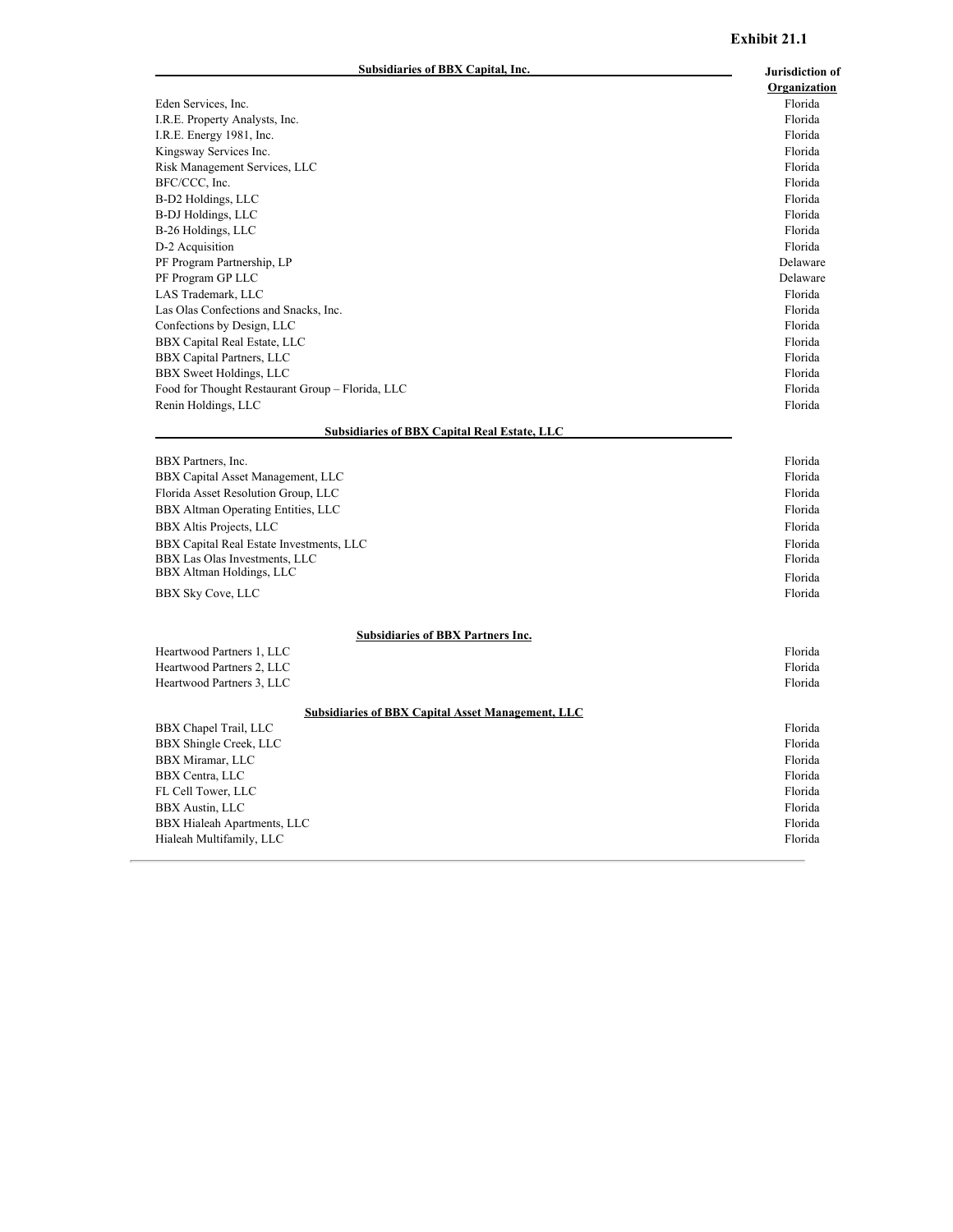<span id="page-114-0"></span>

|                                                            | Florida |
|------------------------------------------------------------|---------|
| Banc Servicing Center, LLC<br>Fidelity Tax, LLC            | Florida |
|                                                            |         |
| Heartwood 3, LLC                                           | Florida |
| Heartwood 4, LLC                                           | Florida |
| Heartwood 11, LLC                                          | Florida |
| FL Billboards, LLC                                         | Florida |
| Heartwood 18, LLC                                          | Florida |
| Heartwood 19, LLC                                          | Florida |
| Heartwood 21, LLC                                          | Florida |
| Heartwood 23, LLC                                          | Florida |
| Heartwood 24, LLC                                          | Florida |
| Heartwood 40, LLC                                          | Florida |
| Heartwood 42, LLC                                          | Florida |
| Heartwood 44, LLC                                          | Florida |
| Heartwood 47, LLC                                          | Florida |
| Heartwood 50, LLC                                          | Florida |
| Heartwood 88, LLC                                          | Florida |
| Heartwood 90, LLC                                          | Florida |
| Heartwood 91, LLC                                          | Florida |
| Heartwood 91-2, LLC                                        | Florida |
| Heartwood 91-3, LLC                                        | Florida |
| Heartwood 91-4, LLC                                        | Florida |
| Heartwood 92, LLC                                          | Florida |
| BBX Grand Central, LLC                                     | Florida |
| BBX Promenade, LLC                                         | Florida |
|                                                            |         |
|                                                            |         |
| Subsidiary of Heartwood 91-2, LLC                          |         |
| Unique Restaurant of Mizner Park Inc.                      | Florida |
|                                                            |         |
|                                                            |         |
| <b>Subsidiaries of Florida Asset Resolution Group, LLC</b> |         |
| Heartwood 58, LLC                                          | Florida |
| FAR Holdings Group, LLC                                    | Florida |
|                                                            |         |
| <b>Subsidiaries of Heartwood 58, LLC</b>                   |         |
| FT Properties, LLC                                         | Florida |
| Sunrise Atlantic, LLC                                      | Florida |
| Heartwood 45, LLC                                          | Florida |
| Heartwood 56, LLC                                          | Florida |
| Heartwood 57, LLC                                          | Florida |
| <b>Subsidiaries of FAR Holdings Group, LLC</b>             |         |
| Heartwood 2, LLC                                           | Florida |
| Heartwood 43, LLC                                          | Florida |
| Heartwood 55, LLC                                          | Florida |
| FAR 2, LLC                                                 | Florida |
| FAR 4, LLC                                                 | Florida |
| FAR 5, LLC                                                 | Florida |
| FAR 6, LLC                                                 |         |
| SS.                                                        |         |
|                                                            | Florida |
| SHL Holdings, Inc.                                         | Florida |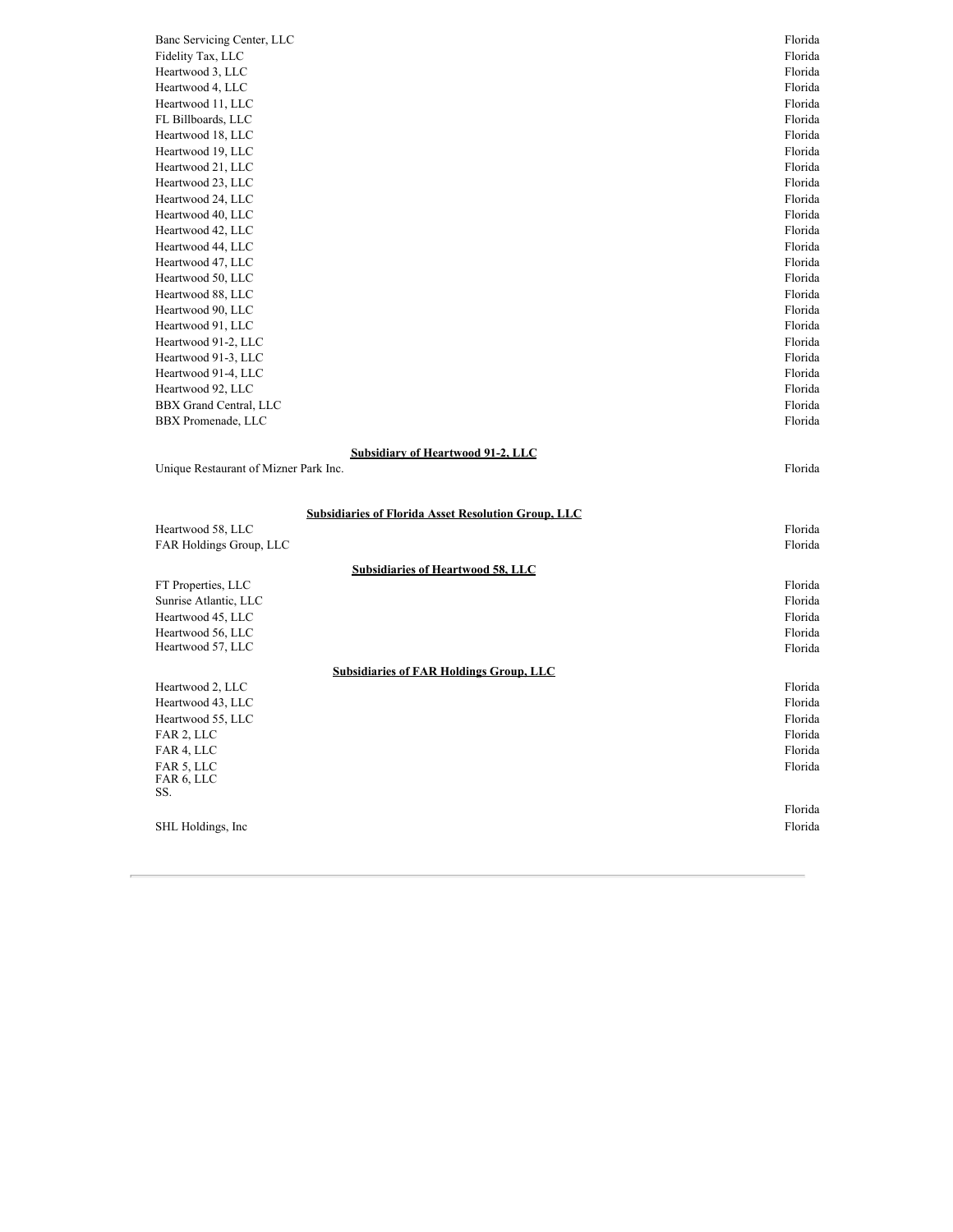## **Subsidiaries of BBX Sweet Holdings, LLC**

| The Hoffman Commercial Group, Inc.                                      | Florida        |
|-------------------------------------------------------------------------|----------------|
| Good Fortunes East, LLC                                                 | Florida        |
| Boca Bons East, LLC                                                     | Florida        |
| B&B Bons, LLC                                                           | Florida        |
| S&F Good Fortunes, LLC                                                  | Florida        |
| Las Olas Confections and Snacks, LLC                                    | Florida        |
| IT'SUGAR Holdings. LLC                                                  | Florida        |
| Anastasia Confections, Inc.                                             | Florida        |
| Subsidiary of IT'SUGAR Holdings, LLC                                    |                |
| IT'SUGAR, LLC                                                           | Florida        |
| Subsidiaries of IT'Sugar, LLC                                           |                |
| IT'Sugar Atlantic City, LLC                                             | Delaware       |
| IT'Sugar FLGC, LLC                                                      | Florida        |
| Subsidiaries of Food For Thought Restaurant Group - Florida, LLC        |                |
| Food For Thought Restaurant Group - LLC                                 | Florida        |
| <b>Subsidiaries of Renin Holdings, LLC</b>                              |                |
| Renin US, LLC                                                           | Mississippi    |
| Renin Canada Corporation                                                | Canada         |
| <b>Subsidiaries of Renin Canada Corporation</b><br>Renin UK Corporation | United Kingdom |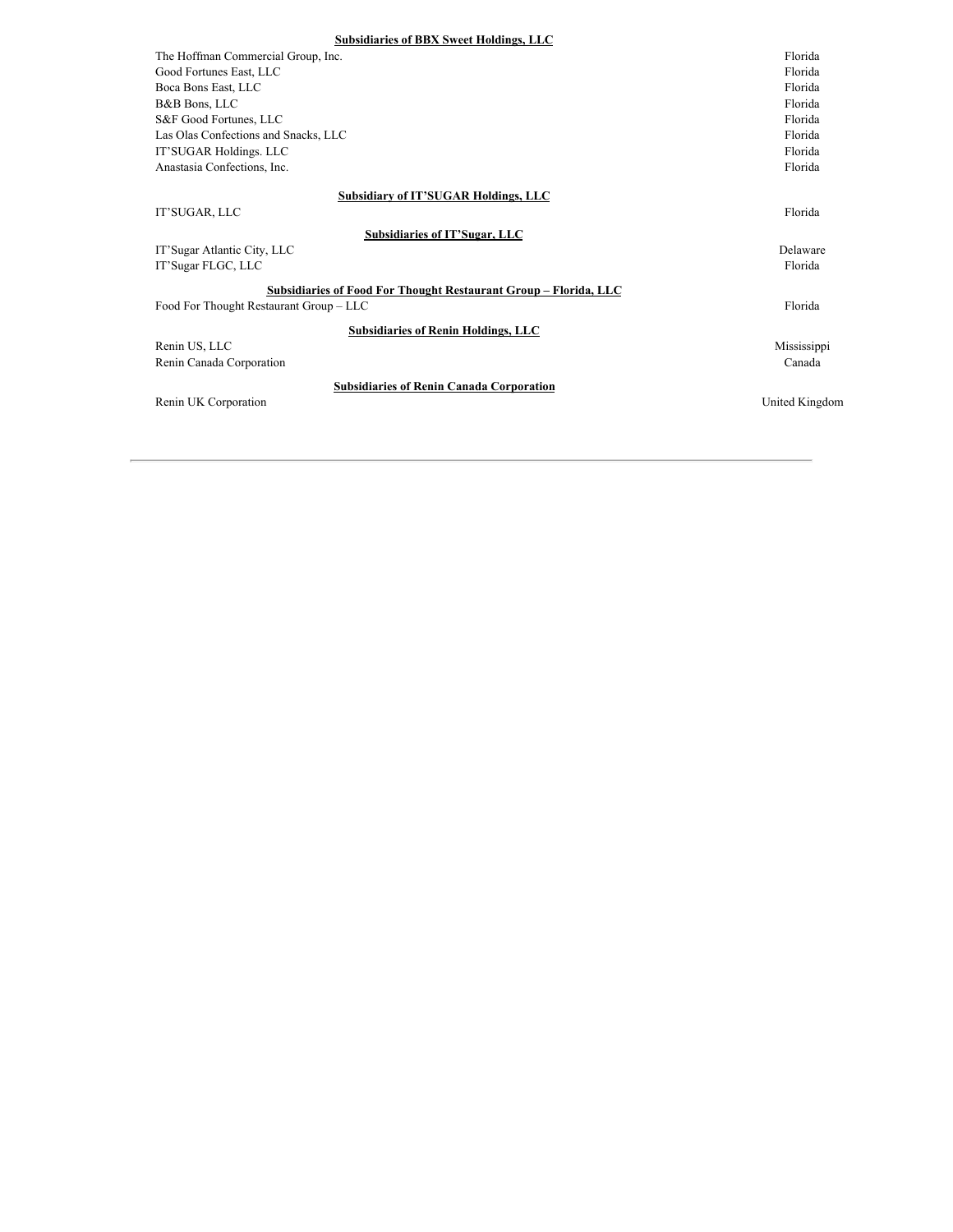<span id="page-116-0"></span>I, Jarett S. Levan, certify that:

- 1) I have reviewed this annual report on Form 10-K ofBBX Capital, Inc.;
- 2) Based on my knowledge, this report does not contain any untrue statement of a material fact or omit to state a material fact necessary to make the statements made, in light of the circumstances under which such statements were made, not misleading with respect to the period covered by this report;
- 3) Based on my knowledge, the financial statements, and other financial information included in this report, fairly present in all material respects the financial condition, results of operations and cash flows of the regi in this report;
- 4) The registrant's other certifying officer and I are responsible for establishing and maintaining disclosure controls and procedures (as defined in Exchange Act Rules 13a-15(e) and 15d-15(e)) and internal control over fi Act Rules  $13a-15(f)$  and  $15d-15(f)$ ) for the registrant and have:
	- Designed such disclosure controls and procedures, or caused such disclosure controls and procedures to be designed under our supervision, to ensure that material information relating to the registrant, including its consolidated<br>subsidiaries, is made known to us by others within those entities, particularly during the period in which t being prepared;
	- b. Designed such internal control over financial reporting, or caused such internal control over financial reporting to be designed under our supervision, to provide reasonable assurance regarding the reliability of financ
	- c. Evaluated the effectiveness of the registrant's disclosure controls and procedures and presented in this report our conclusions about the effectiveness of the disclosure controls and procedures, as of the end of the per report based on such evaluation; and
	- Disclosed in this report any change in the registrant's internal control over financial reporting that occurred during the Discovered in this recent fiscal quarter (the registrant's fourth fiscal quarter in the case of an annual report) that has<br>materially affected, or is reasonably likely to materially affect, the registrant's internal contro and
- 5) The registrant's other certifying officer and I have disclosed, based on our most recent evaluation of internal control over financial reporting, to the registrant's auditors and the audit committee of the registrant's board of directors (or persons performing the equivalent functions):
	- a. All significant deficiencies and material weaknesses in the design or operation of internal control over financial reporting which are reasonably likely to adversely affect the registrant's ability to record, process, s
	- b. Any fraud, whether or not material, that involves management or other employees who have a significant role in the registrant's internal control over financial reporting.

Date: March 16, 2021

By:/s/Jarett S. Levan Jarett S. Levan, Chief Executive Officer and President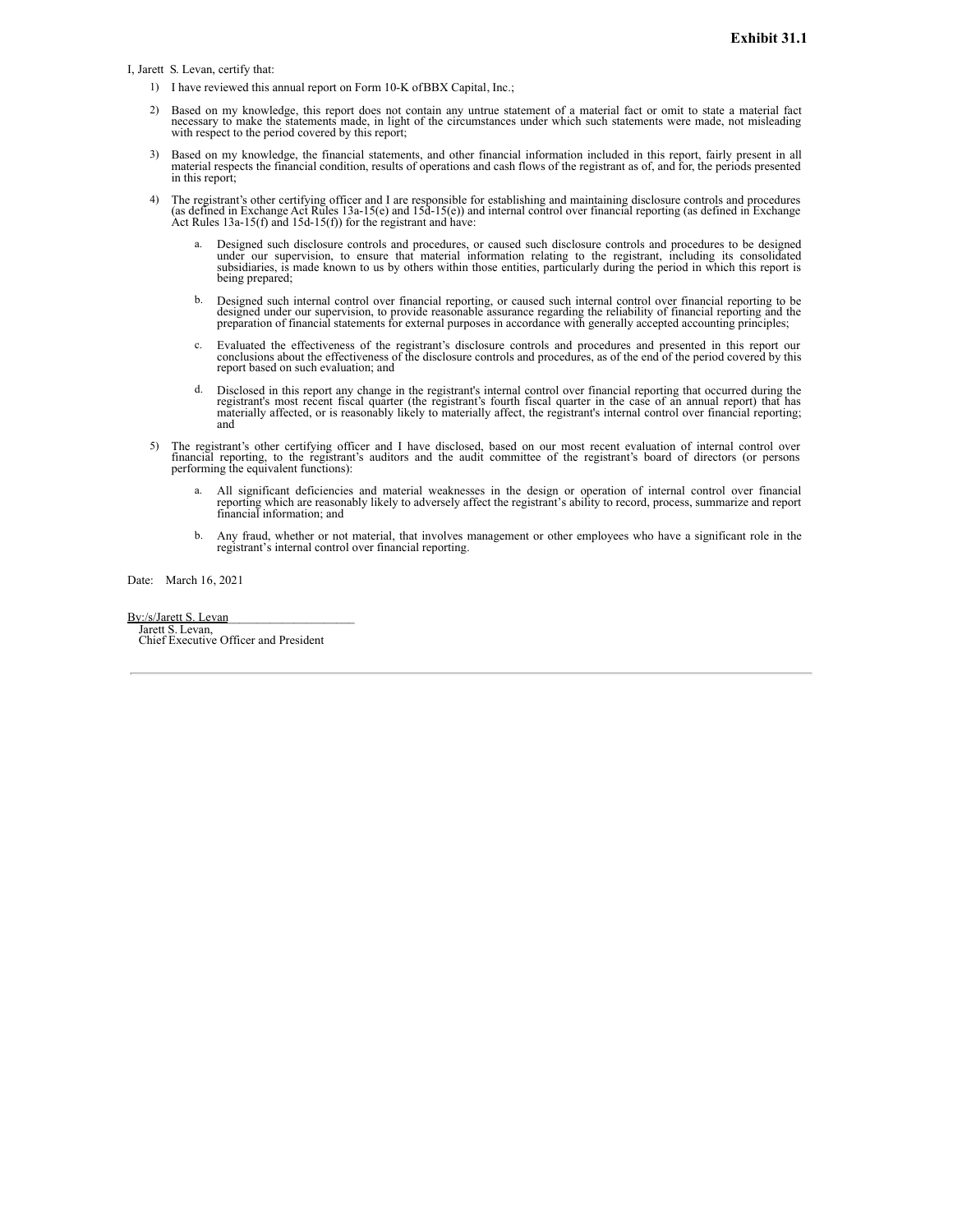<span id="page-117-0"></span>I, Brett Sheppard, certify that:

- 1) I have reviewed this annual report on Form 10-K ofBBX Capital, Inc.;
- 2) Based on my knowledge, this report does not contain any untrue statement of a material fact or omit to state a material fact necessary to make the statements made, in light of the circumstances under which such statemen
- 3) Based on my knowledge, the financial statements, and other financial information included in this report, fairly present in all material respects the financial condition, results of operations and cash flows of the registrant as of, and for, the periods presented in this report;
- 4) The registrant's other certifying officer and I are responsible for establishing and maintaining disclosure controls and procedures (as defined in Exchange Act Rules 13a-15(e) and 15d-15(e)) and internal control over fi Act Rules 13a-15(f) and 15d-15(f)) for the registrant and have:
	- a. Designed such disclosure controls and procedures, or caused such disclosure controls and procedures to be designed under our supervision, to ensure that material information relating to the registrant, including its con subsidiaries, is made known to us by others within those entities, particularly during the period in which this report is being prepared;
	- b. Designed such internal control over financial reporting, or caused such internal control over financial reporting to be designed under our supervision, to provide reasonable assurance regarding the reliability of financ the preparation of financial statements for external purposes in accordance with generally accepted accounting principles;
	- c. Evaluated the effectiveness of the registrant's disclosure controls and procedures and presented in this report our conclusions about the effectiveness of the disclosure controls and procedures, as of the end of the per this report based on such evaluation; and
	- d. Disclosed in this report any change in the registrant's internal control over financial reporting that occurred during the registrant's most recent fiscal quarter (the registrant's fourth fiscal quarter in the case of an annual report) that has materially affected, or is reasonably likely to materially affect, the registrant's internal control reporting; and
- 5) The registrant's other certifying officer and I have disclosed, based on our most recent evaluation of internal control over financial reporting, to the registrant's auditors and the audit committee of the registrant's board of directors (or persons performing the equivalent functions):
	- a. All significant deficiencies and material weaknesses in the design or operation of internal control over financial reporting which are reasonably likely to adversely affect the registrant's ability to record, process, s report financial information; and
	- b. Any fraud, whether or not material, that involves management or other employees who have a significant role in the registrant's internal control over financial reporting.

Date: March 16, 2021

By:/s/Brett Sheppard Brett Sheppard, Chief Financial Officer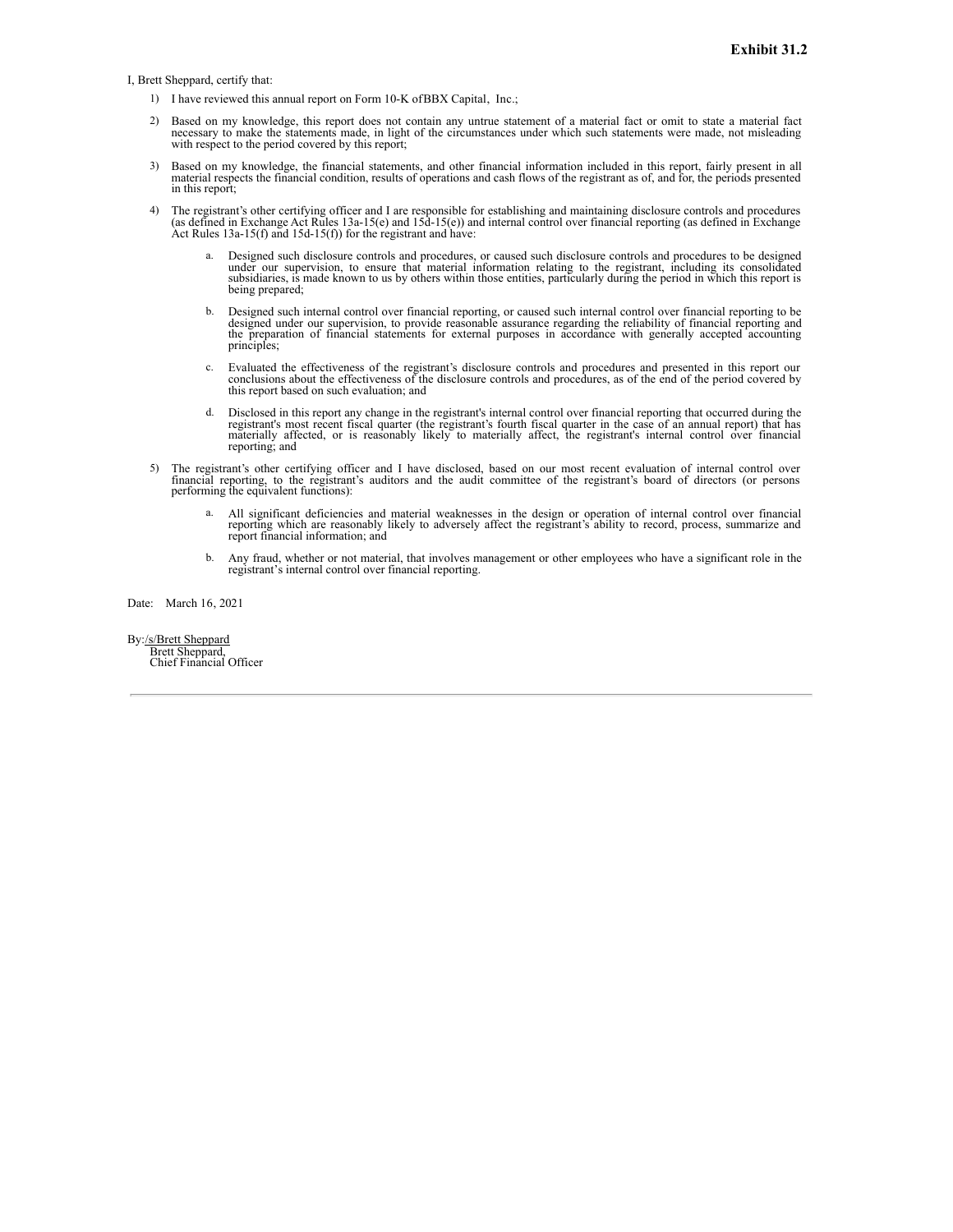## **Certification Pursuant to 18 U.S.C. Section 1350, as Adopted Pursuant to Section 906 of the Sarbanes-Oxley Act of 2002**

<span id="page-118-0"></span>In connection with the Annual Report on Form 10-K of BBX Capital, Inc. (the "Company") for the year ended December 31, 2020, as filed<br>with the Securities and Exchange Commission on the date hereof (the "Report"), I, Jarett

- (1) The Report fully complies with the requirements of Section 13(a) or 15(d) of the Securities Exchange Act of 1934; and
- (2) The information contained in the Report fairly presents, in all material respects, the financial condition and results of operations of the Company.

By:/s/Jarett S. Levan

Name: Jarett S. Levan

Title: Chief Executive Officer and President

Date: March 16, 2021